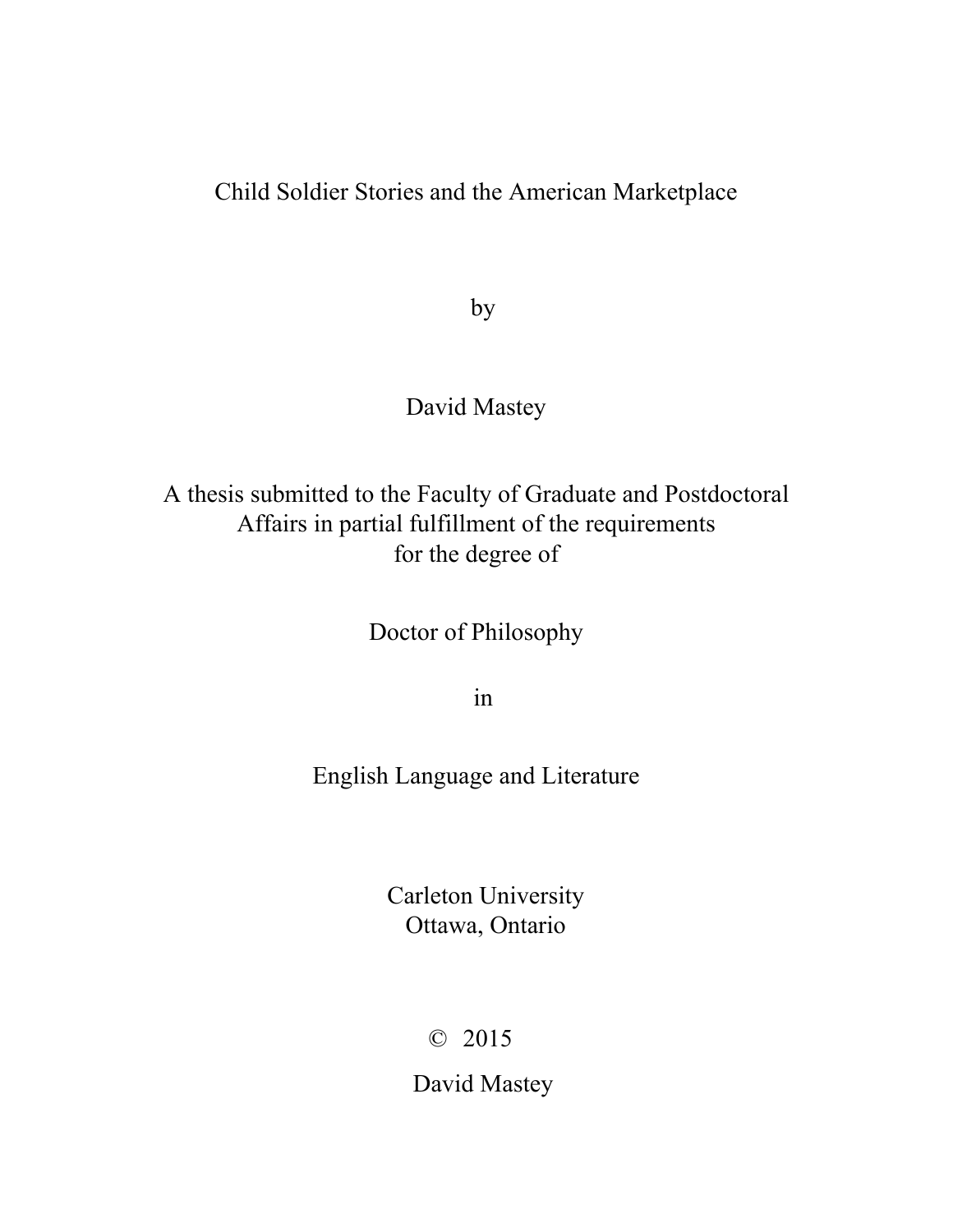This project offers an analysis of the child soldier story genre of literary writing in the context of Africanist discourse in the U.S. It defines the genre as encompassing fictional and non-fiction narratives that depict child soldier protagonists in Africa as written by African authors. It examines nine of the most popular and critically-acclaimed works through their predominant themes and concludes that the genre ultimately makes a harmful contribution to how the African continent is popularly understood in the U.S.

The first chapter defines the genre as it has been constructed by the American publishing industry. It places child soldier stories within a larger marketing category known as misery literature and explains how they are taken to inappropriately represent everyday life in Africa.

The second chapter examines their representations of childhood on the continent. They convey the idea that it is not possible for children to experience what readers are likely to understand as a normative childhood and that recovery is only possible when these characters relocate in the West. China Keitetsi's 2005 memoir *Child Soldier* is the main focus for this analysis.

The third chapter concerns how they address organized violence in Africa and causes for child soldiering. While some reject the view that 'tribalism' is to blame for recurring conflicts, all appear to endorse the Afro-pessimistic conclusion that terrible conditions in Africa are not likely to improve. Ahmadou Kourouma's 2007 novel *Allah is Not Obliged* is the main focus for this analysis.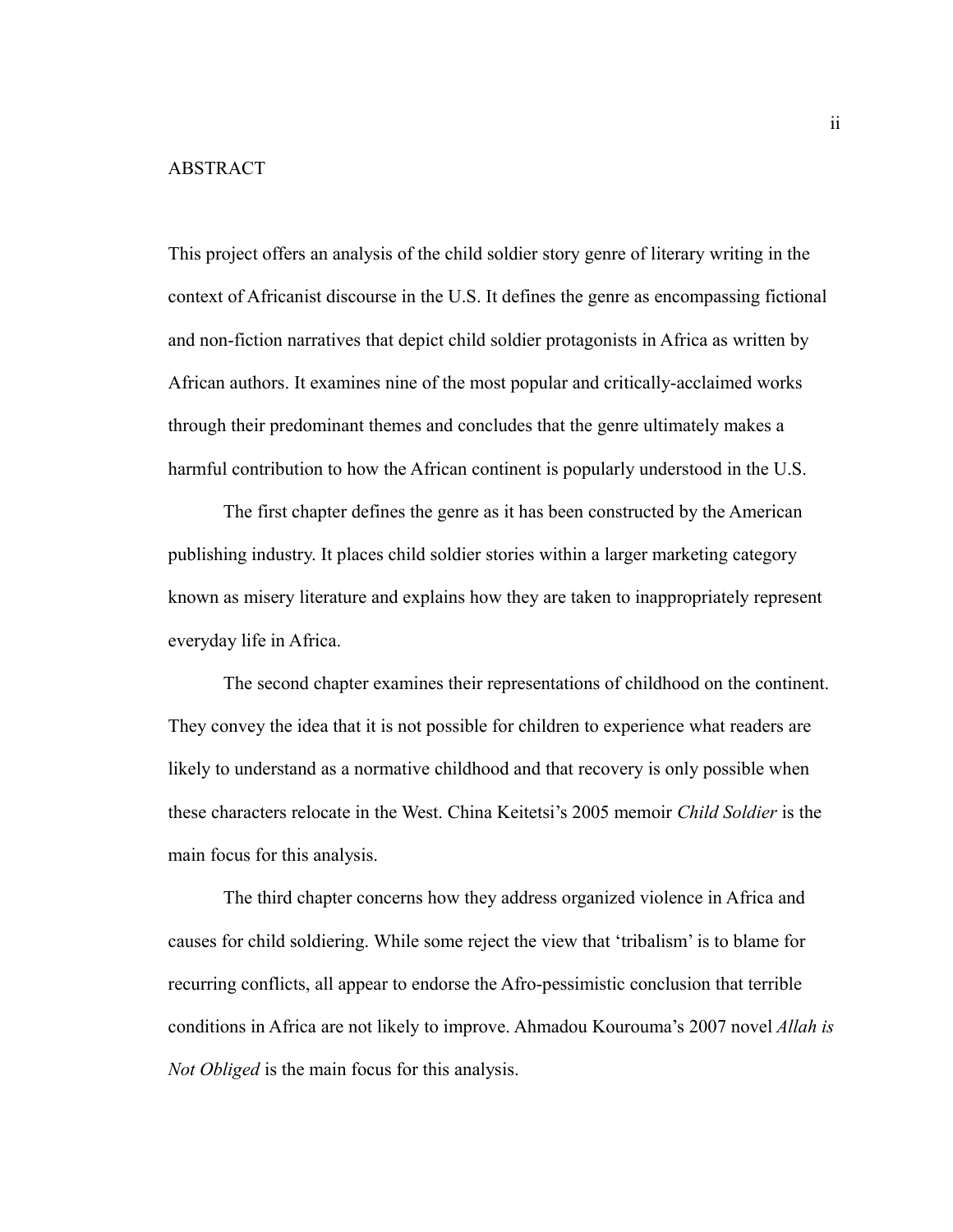The fourth chapter considers whether a more critical view of the humanitarian industry that is exhibited in many child soldier stories can be considered a redeeming feature of the genre. It also concentrates on efforts by former child soldiers to change their public identities through their embrace of humanitarian advocacy. Emmanuel Dongala's 2005 novel *Johnny Mad Dog* is the main focus for this analysis.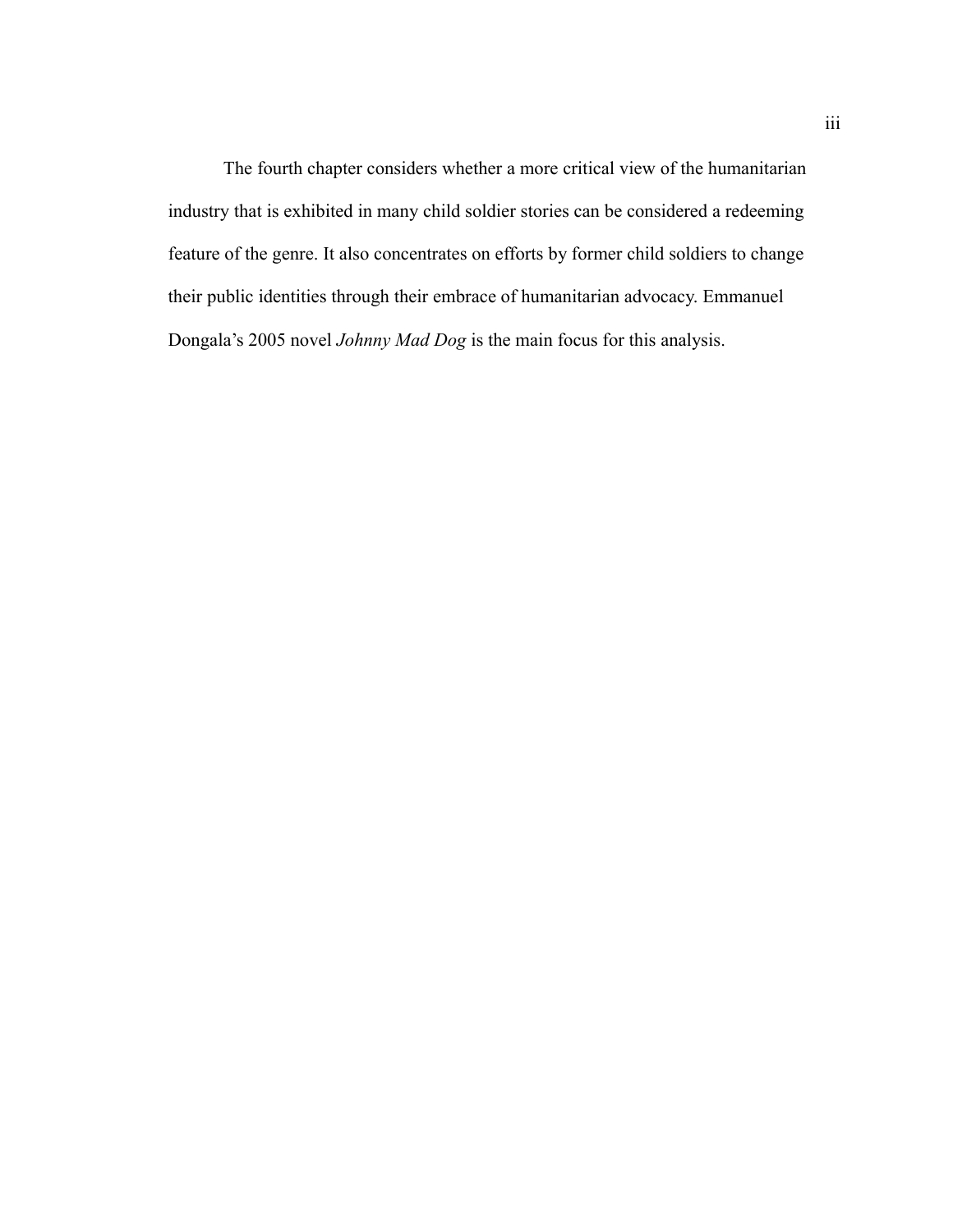#### ACKNOWLEDGEMENTS

Firstly, I would like to thank my wife Fiona. I have not expressed my gratitude nearly enough. You have not only made this project better through your thoughtful and helpful critiques, but your encouragement made the whole thing seem possible and worthwhile.

I am especially grateful to my adviser Pius Adesamni for agreeing to supervise my project and for his assistance throughout this process. I would also like to thank Adélékè Adéẹ̀kọ́ , Adam Barrows, Sarah Brouillette, and Nduka Otiono for agreeing to form my thesis committee and their helpful suggestions. I would also like to thank Tunji Osinubi for his involvement in many stages of this project.

I want to thank Lori Dearman, Brian Greenspan, Brian Johnson, Judy Katz, Paul Keen, Lana Keon, Barbara Leckie, Jennifer Warren, and Grant Williams for all of their guidance on administrative matters—without their help I was lost.

Additional thanks to Melissa Aronczyk, Brian Greenspan (again), Adam Barrows (again), Jennifer Henderson, Paul Keen (again), and Eli MacClaren who, in addition to their intellectual encouragement, provided the research assistantships that funded my summer expenses over a number of years; they were truly invaluable.

Christine Taylor and the staff at the Carleton University Library Inter-Library Loan department were invaluable to my research. Furthermore, I am especially grateful to the staff at the Algonquin Public Library, who made it possible for me to continue my studies despite an unexpected relocation to American suburban purgatory.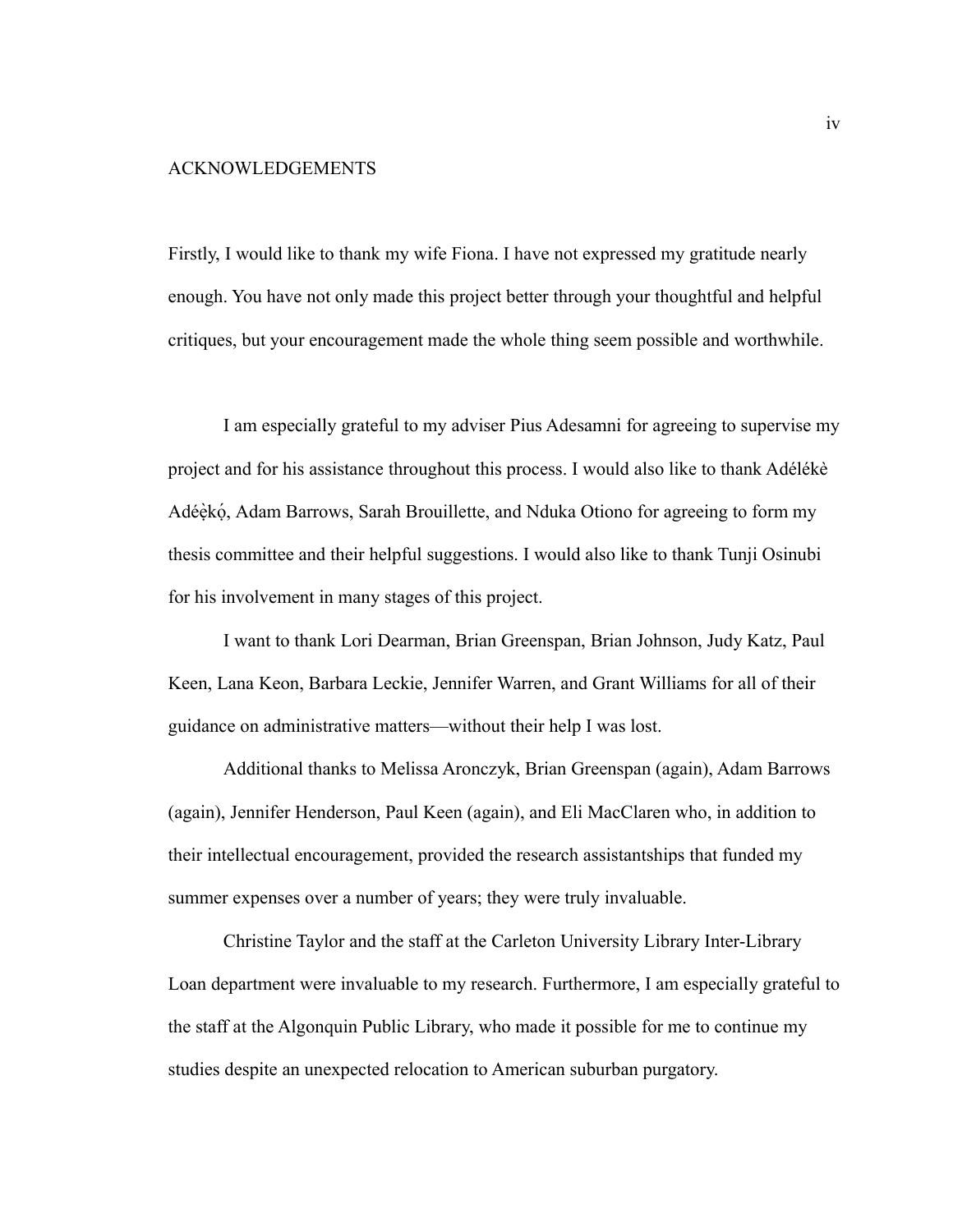I want to acknowledge Angeli Arndt, Emily Cameron, Dave Cannon, Basil T. Crawford, Tummy Crawford, Edwin Galloway, Joe Mastey, Jonathan H.R. Owens, Emma Peacocke, and Jennifer Szwec for their friendship and support. In particular, I want to thank Allison Crawford, who has been a constant source of help in every respect.

Finally, to my parents Robert and Marysue Mastey: You come from academic backgrounds and you know the work involved. Your confidence in me has meant a lot throughout this effort. Here you go!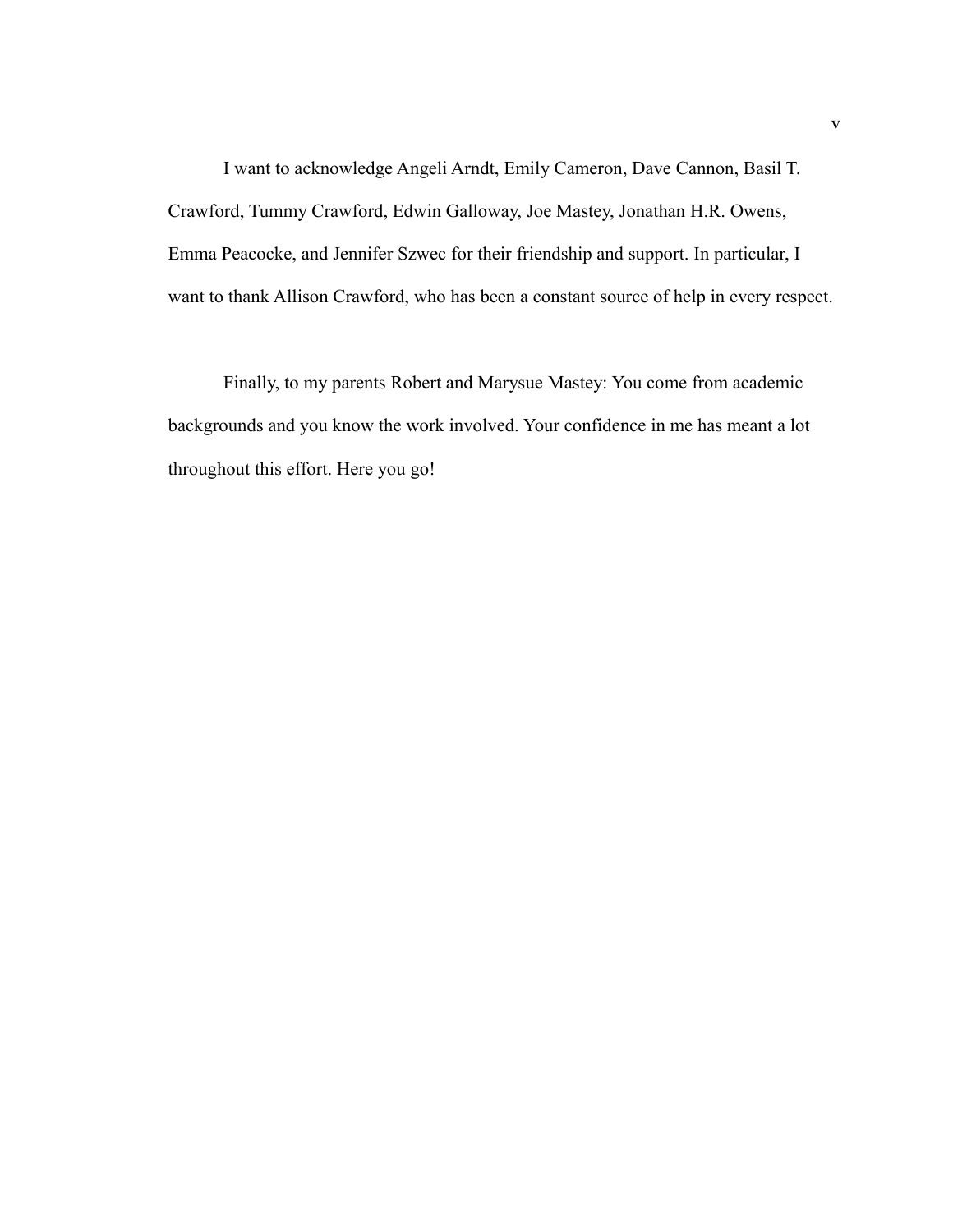### TABLE OF CONTENTS

|                                                              | $\mathbf{1}$ |
|--------------------------------------------------------------|--------------|
| More Images of Africa                                        |              |
|                                                              | 27           |
| Child Soldier Stories and Their Fictions                     |              |
|                                                              | 57           |
| Narrating Lost Childhoods in China Keitetsi's Child Soldier  |              |
| and Other Stories                                            |              |
|                                                              | 98           |
| Afro-Pessimism and the Predisposition to Violence in Ahmadou |              |
| Kourouma's Allah is Not Obliged and Other Stories            |              |
|                                                              | 135          |
| The Limits of Humanitarianism in Emmanuel Dongala's          |              |
| Johnny Mad Dog and Other Stories                             |              |
|                                                              | 166          |
| What to Write About Africa                                   |              |
|                                                              | 170          |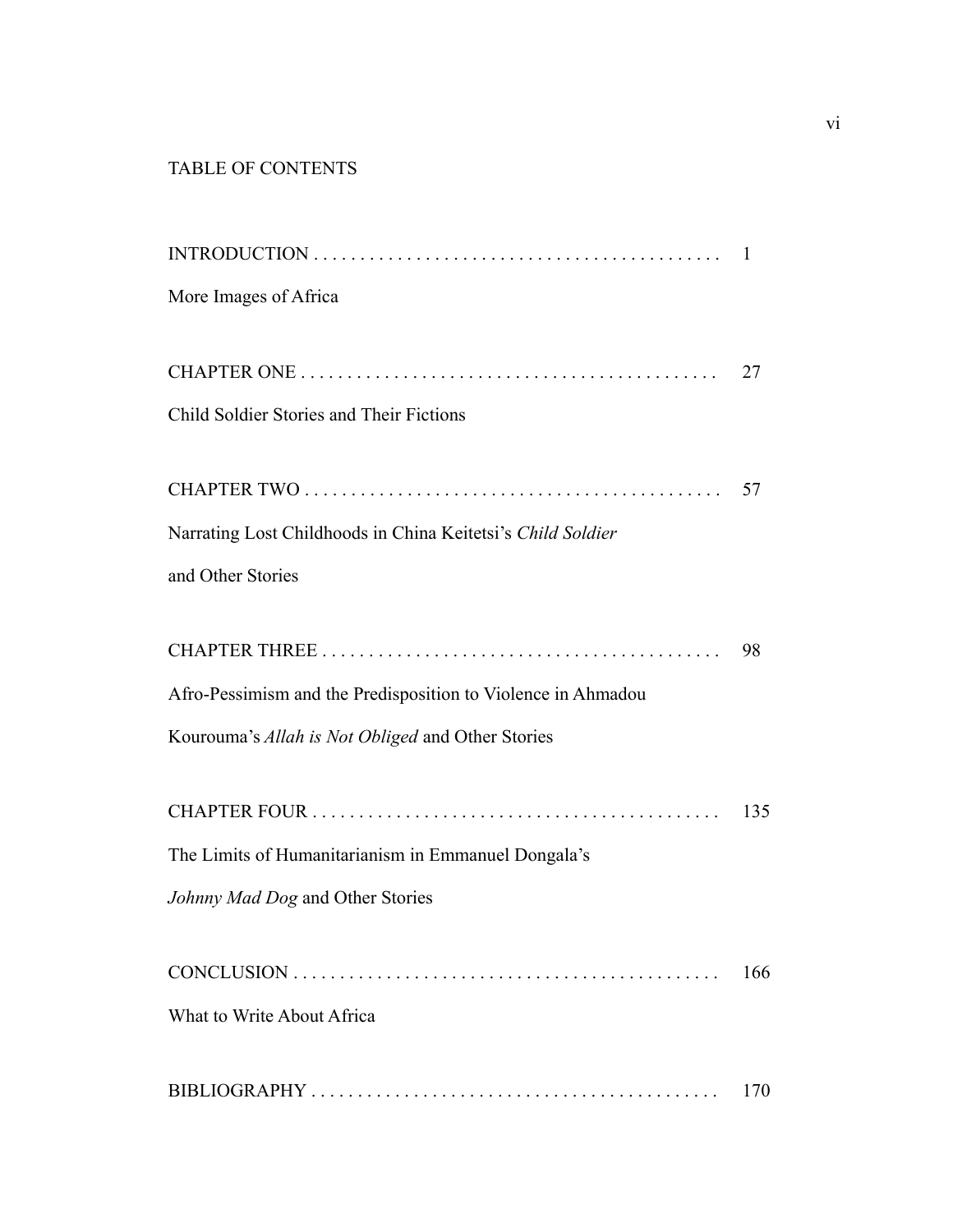#### MORE IMAGES OF AFRICA

This is a study about child soldier stories, a form of genre writing that became popular in the U.S. during the first decade of the twenty-first century. Most child soldier stories are written by African authors, some of whom are themselves former combatants. For this reason and others, which I explore in the chapters that follow, many American readers have come to associate the genre, as well as the participation of young people in organized violence more generally, with the African continent. The works provide a view of African histories, politics, cultures, and day-to-day realities that might appear familiar, insofar as they compliment existing thinking about Africa in the U.S., what Edward Said would call our "cultural repertoire" (63) and Christopher L. Miller describes specifically as "Africanist discourse" (5). The genre emerged during a time when broader concerns were expressed in the public sphere about the military recruitment of children. Its success is partly a consequence of this interest, but the reverse is also true—Child soldier stories in turn influence discussions about the practice, even if only as one of numerous components of our Africanist discourse. Separately, they vary in communicating reductive, sometimes contradictory, and in some cases even productive messages about the continent, or at the very least critique our perceptions about it. But together, when compared against what we know to be true about Africa, the genre must be seen just as unfavorably as the Western literary fantasies of the continent that precede it. The ultimate purpose of this study is to show that child soldier stories make a harmful contribution to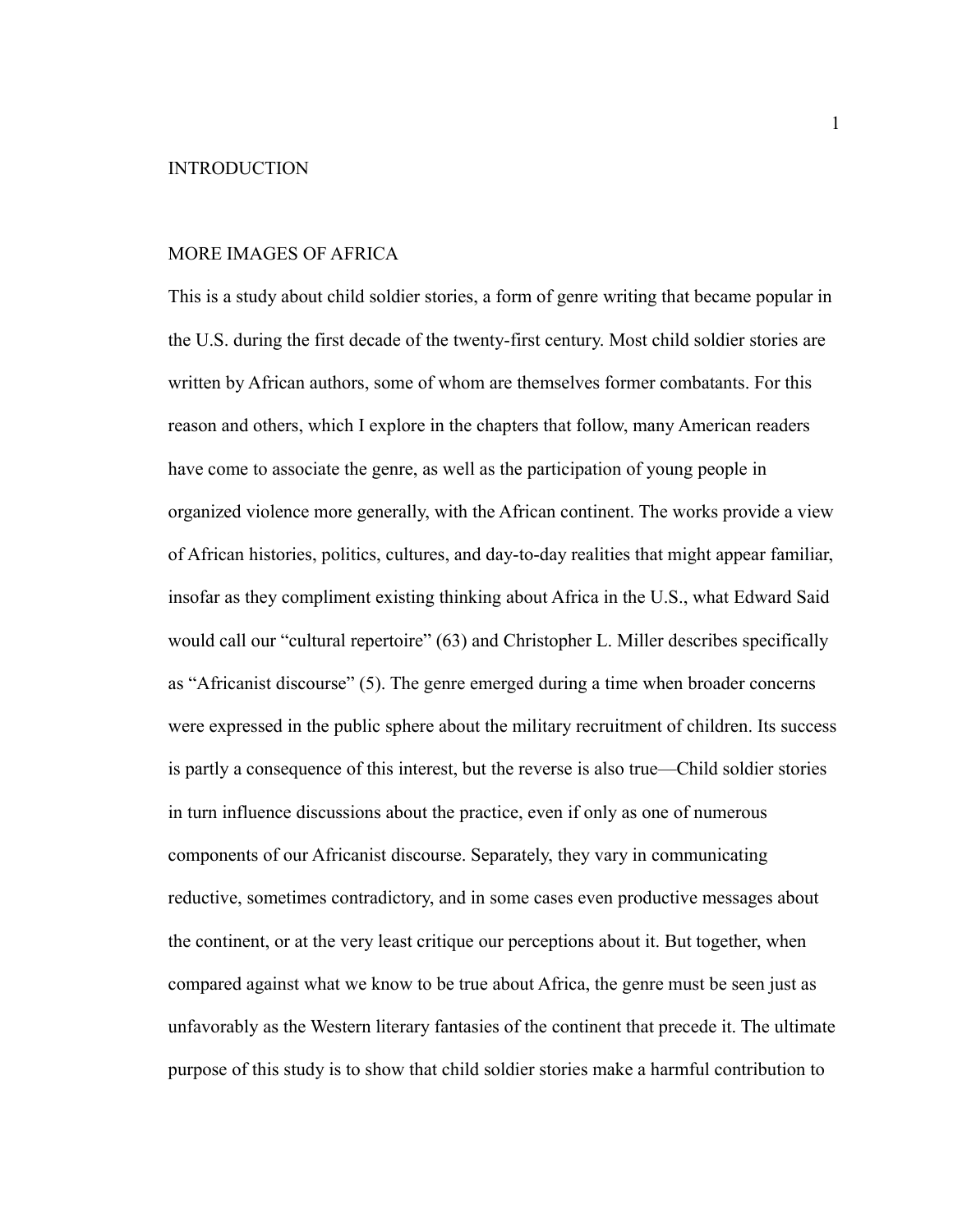how Africa is perceived in the U.S.

Chinua Achebe begins his famous essay "An Image of Africa" with an anecdote that illustrates the problem about how Africa is often perceived by non-Africans. In 1974 he encounters an older, ostensibly white, man on the campus of the University of Massachusetts Amherst, who expresses surprise that Africa has histories and literatures that might be studied. Achebe argues that this observation is not just a consequence of the man's ignorance. He explains that the typical conceptions of Africa that many persons in the Western world possess are imaginary. They do not resemble the experiences of most Africans, past or present. These images are derived from racist and racialist ideologies that distort reality largely for the purpose of self-aggrandizement. Westerners often use them, sometimes unconsciously and in other cases deliberately, to compare their own cultures, literatures, and histories against others which are deemed to be lacking. And they are routinely reproduced in Western representations of Africa by novelists, artists, and journalists. Achebe chooses to analyze these sorts of images in Joseph Conrad's depiction of the continent in his celebrated novel *Heart of Darkness*. He devotes a portion of the essay to what he refers to as Conrad's particular racist fixations, but he also gestures towards the racist framework that extends beyond the thoughts of one canonical author, a worldview that led many of his American colleagues at the time to regard the Africans who are depicted in the work as merely scenic elements and hardly characters in their own right.

Forty years later as the twenty-first century begins, some perceptions in the U.S. about Africa have changed, though not necessarily for the best. Americans are often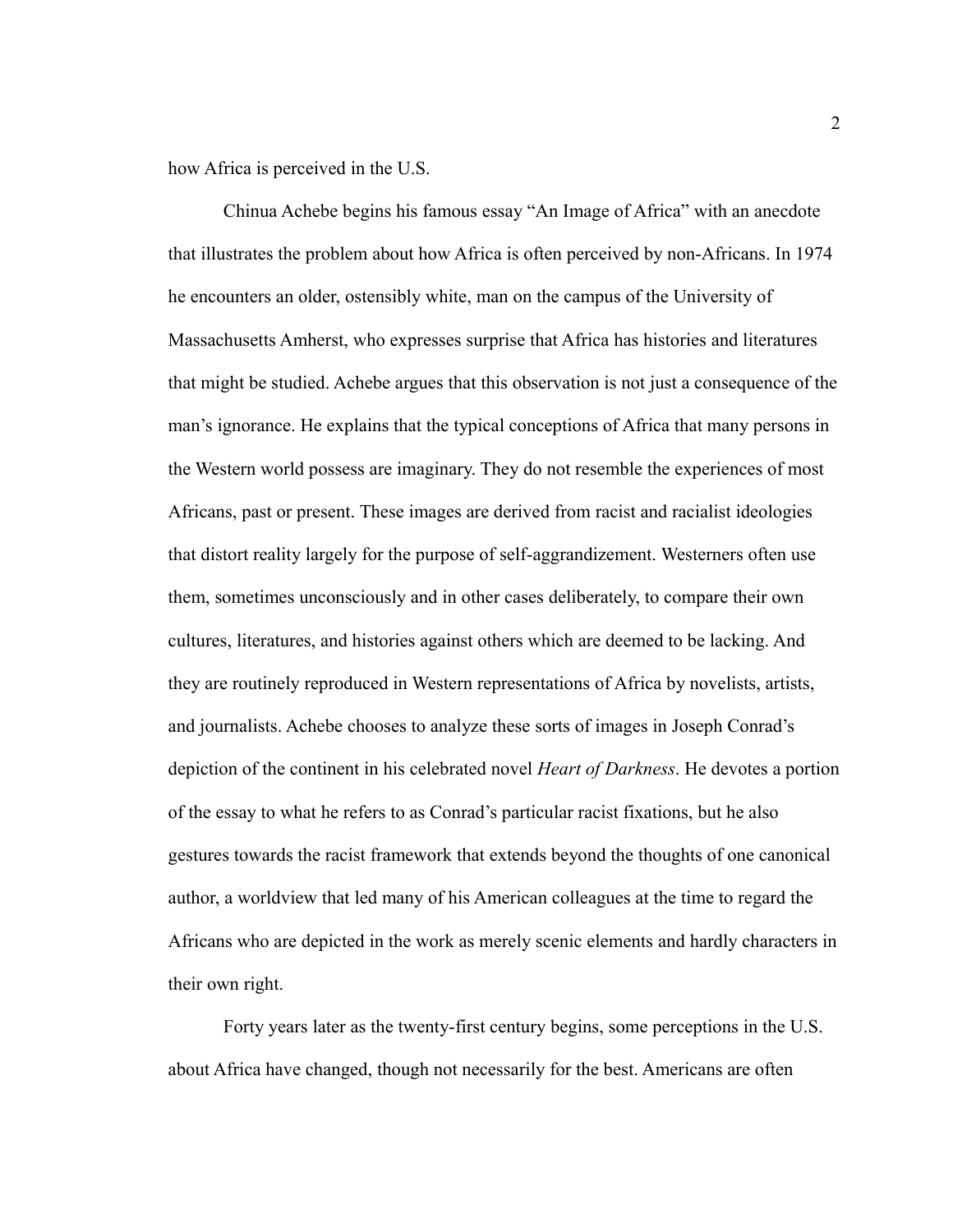criticized for their apparent lack of curiosity about the world outside their own national borders, but their ignorance about Africa is understandable (if not totally justified) because many Americans have limited first- or even second-hand exposure to the continent. African immigrants to the U.S. represent a marginal percentage of foreign-born residents in the country during the last fifty years (Malone, et al 2). The U.S. has not maintained significant trade ties with Africa over this period; the increasing reliance on oil reserves notwithstanding, imports from and exports to African states represent less than two percent of overall trade volume by the end of the twentieth century (International Monetary Fund 11). Moreover, over the past few decades the U.S. has not cultivated robust ties with African countries. After the 1988 Tripartite Accord, which effectively ended Cold War activities in Africa, the U.S. government replaced its integrated economic, diplomatic, and military aid policies of the past with *ad hoc* programs (or none at all), in which a majority of Americans appear to show no interest. At the present time the relationship between the U.S. and Africa can be reasonably characterized as distant. Most Americans rarely direct their focused attention toward the continent at all, and when they do it is usually in response to briefly-publicized crises.

The infrastructure of Africanist discourse has remained somewhat constant over the last few centuries. What changes are the immediate events or circumstances at any given time that contribute to it. The emaciated black bodies in *Heart of Darkness* are not unknown to American readers in the present-day, only the context in which they appear differs. Conrad portrays Africans as victims of European colonialism, to say nothing of their own savagery as he characterizes it. More recently, similar scenes of abjection have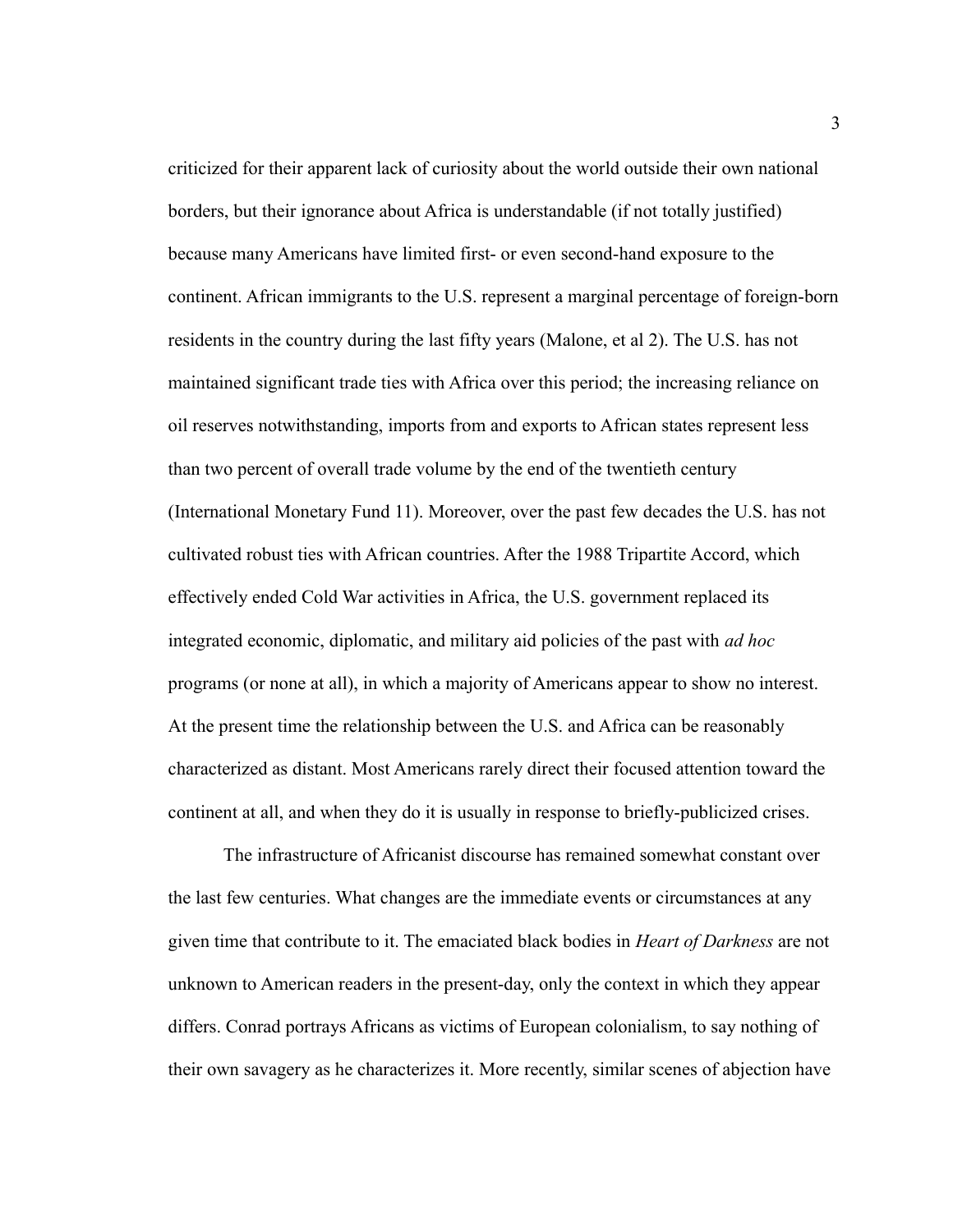been associated with famine. Only a few years before the publication of Achebe's essay, television footage of malnourished African children was broadcast to American viewers during the Nigerian Civil War. Further reports from Ethiopia and the Sahel followed in the 1970s. Many drought-related humanitarian disasters have occurred in Africa since that time as well, which strengthens the association between the continent and tragedy. Kevin Carter's Pulitzer Prize-winning photograph of a vulture lurking behind a starving young Sudanese girl became central to this representation as an image that seems to communicate everything that is wrong with the continent.<sup>1</sup> While the image itself is contemporary, the sentiments it evokes are well-established and grounded in an "almost neocolonial ideology of failure, inadequacy, passivity, fatalism, and inevitability" where Africa is concerned (Kleinman and Kleinman 7). In the U.S., this depiction of children who are forsaken by their communities and nature itself epitomizes the African experience. The starving child became a predominant (though not entirely new) image of Africa in the twentieth century, one that is no less troubling than the 'savages' and slaves of centuries past.

These impressions do not come from disaster reporting alone. Africa is a rare topic of conversation in the U.S., but it is not completely absent from the American consciousness. It is the setting of non-fiction and fictional narratives in television, film, and literature, and also occasionally the subject of print articles and news broadcasts.<sup>2</sup> For many Americans, these accounts are the only source of information about Africa; thus, they draw from and reproduce a relatively limited set of stereotypes. Ignorance is made more acceptable through characterizations of the continent as mysterious and beyond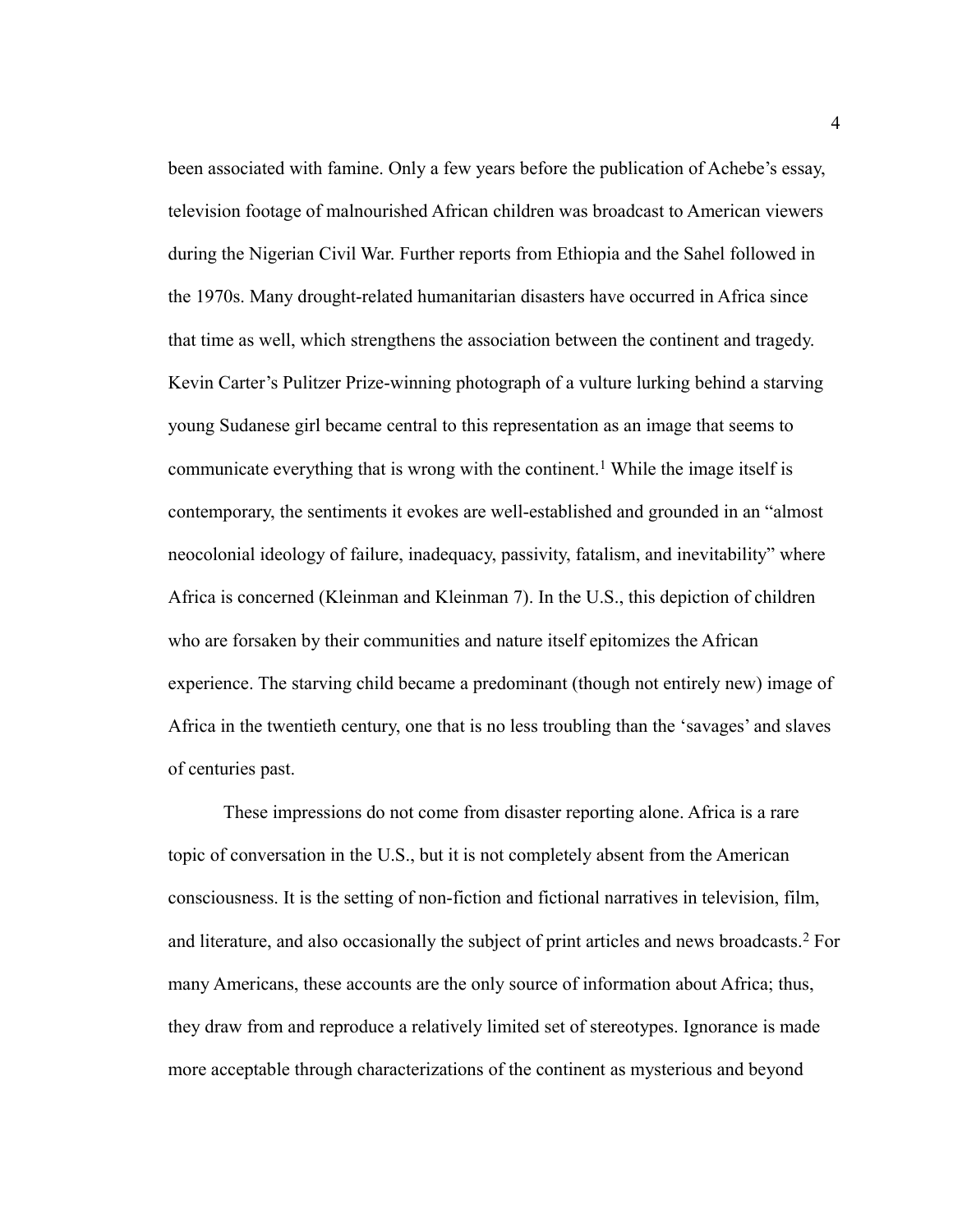comprehension. Racism is perpetuated as Africans are framed as simultaneously naïve and transcendentally wise, violent and victimized, desperate for help and beyond hope. Poverty, underdevelopment, disease, corruption, sectarianism, and war are all seen as typical. These ideas are routinely applied indiscriminately and constitute what Antonio Gramsci pejoratively calls "common sense" thinking on the topic (419). Africa is too often viewed as a vast undifferentiated space. When place names are invoked they are frequently used to illustrate what are regarded as quintessentially African conditions: Somalia is therefore a metonym for anarchy, Rwanda for ethnically-motivated conflict, and so on. These stereotypes are engendered by relatively recent events, but it is also important to remember that the characterization of Africa as a kind of dystopian setting has long been a part of Africanist discourse—for this reason, they are easily reproduced.

The fact that images of Africa in the U.S. are almost invariably negative is not because Americans are invested in its failure. Many people are truly indifferent to what happens there. Media bias, which takes the form of selective reports that focus on the absolute worst circumstances that take place in Africa, certainly influences how it is comprehended. But it is not necessarily racist to draw attention to social and political problems that occur on the continent, which are numerous. Rather, what is racist is the view (one that is repeatedly implied and at times directly stated in reports about Africa) that these problems are intrinsic and inevitable, that Africans cannot avoid or improve upon these conditions. This Afro-pessimistic sentiment is rooted in the social evolutionist theory of the nineteenth century and is evident even in recent efforts to "re-brand" the continent for the benefit of non-African audiences, such as the July 2007 issue of *Vanity*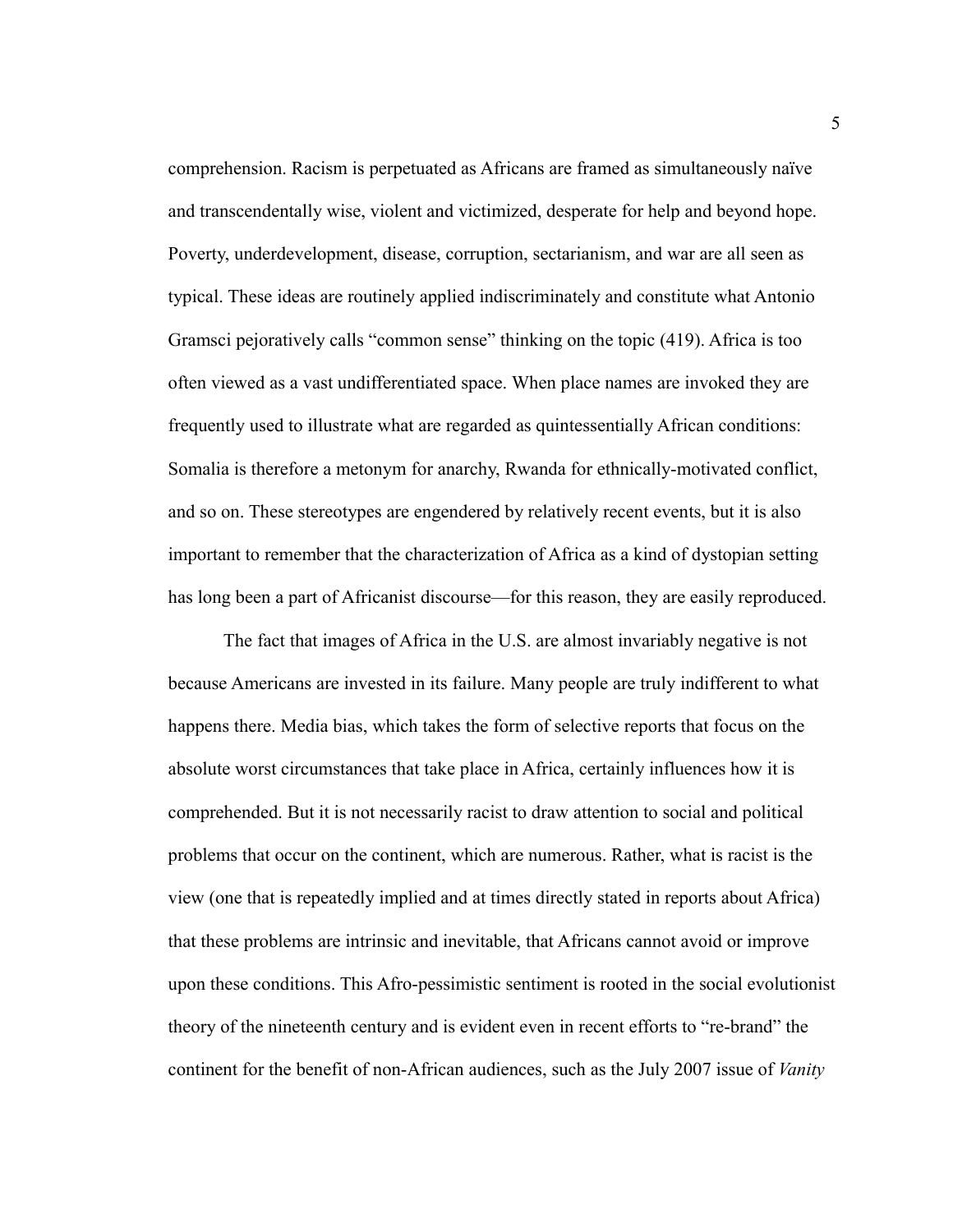Fair on Africa (Carr).<sup>3</sup> Many Americans assimilate these Afro-pessimistic ideas, along with the motley of stereotypes I describe above, as they form their own opinions about Africa. Melville J. Herskovits described this process in 1962 as "inerta in holding to an outward image and the attraction to the exotic" (239). A decade later Achebe characterized it as "more akin to reflex action than calculated malice" (793). But no matter the motivation (or lack thereof), the problem is pervasive and continues to the present day. It is even difficult to critically examine representations of Africa without prejudice insofar as Africanist discourse can impair rational interpretation and judgment. Much of what is written about Africa seems to confirm our preexisting biases and for many Americans the potential consequences of misinterpretation are too negligible to warrant critical re-examination.

#### CHILD SOLDIERS IN CONTEXT

Famine was arguably the capstone of Africanist discourse in the late twentieth century as a recognizable showcase for (and example of) failure. But more recently the phenomenon has become less remarkable; most Americans seem indistinctly aware of drought-related disasters in 1998, 2011, and 2012. Instead, a different crisis has entered into public consciousness at the beginning of the twenty-first century—that of child soldiering. Of course, famine is still occasionally a subject for conversation, but the starving child is no longer the most prominent figure in our sensational image of the continent. One measure of the increasing visibility of child soldiers can be found in the frequency of media reports about them. A cursory review of articles from the *The New*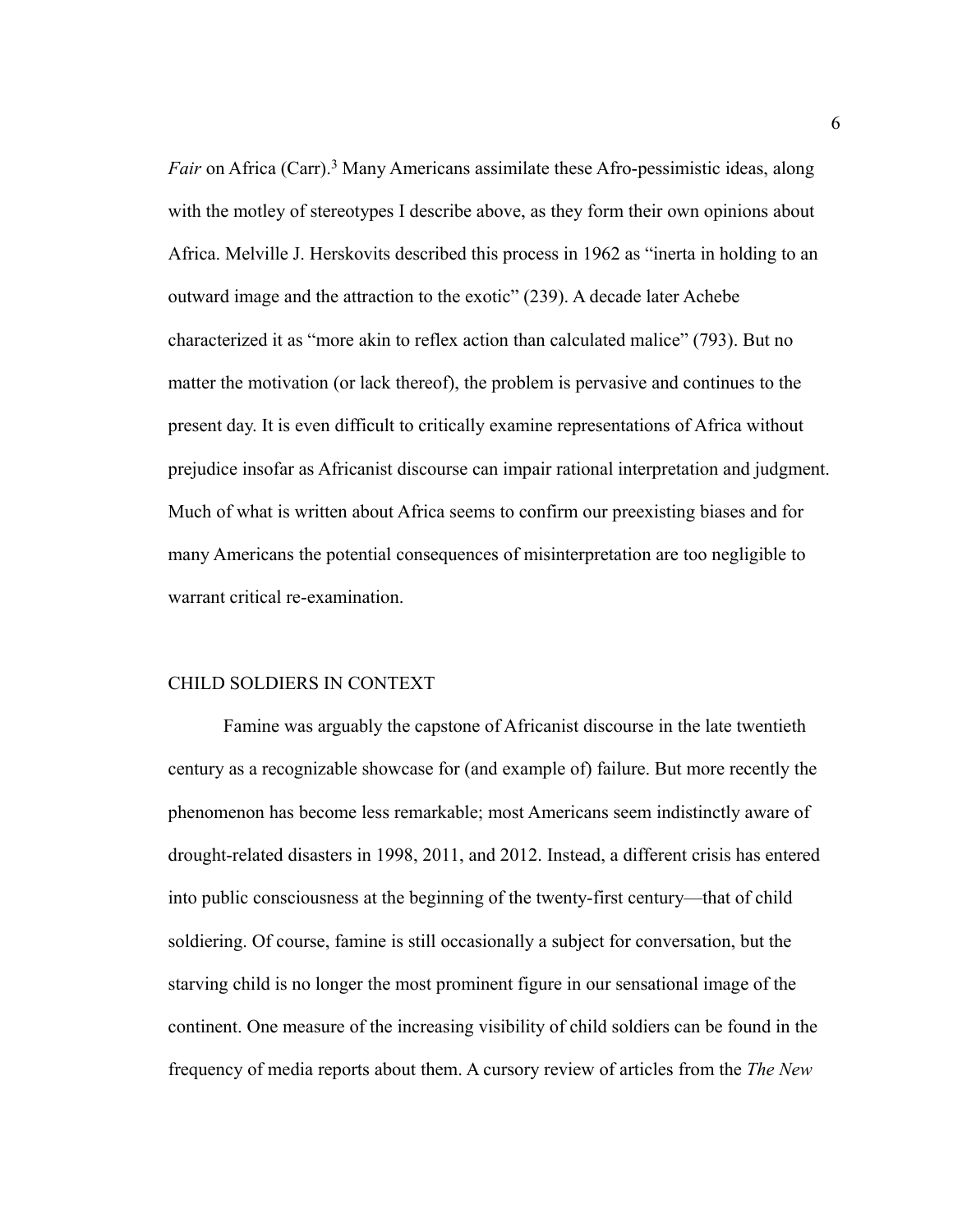*York Times* between 1970 and 2010 reveals an exponential growth in interest over this period, for example. From 1970 to 1980, one article included a brief mention of an underage Cambodian soldier. There were eight articles in the next decade, several of which describe the U.S. government's opposition in 1988 to raising the minimum age of recruitment to 18. Thirty-seven articles were published on child soldiers between 1990 and 2000, including what would become the 2000 Optional Protocol to the Convention on the Rights of the Child (CRC) on the Involvement of Children in Armed Conflict; most of the articles that refer to specific countries refer to wars that take place in Africa. Finally, between 2000 and 2010 there were 182 articles (and editorials) on child soldiers and again the majority concern the practice among armed groups in Africa. Indeed, as I will demonstrate throughout this project, child soldiers epitomize present-day thinking about Africa in a variety of ways. The prevailing opinion is that child soldiering is an epidemic, like AIDS or malaria, that has spread across the continent; this impression is wrong in both its assumptions and facts. Yet it predominates, not only because it is easily incorporated into Africanist discourse, but also because published data on child soldiering is so poorly understood.

The definition of the term 'child' in the context of military service varies widely among international bodies, non-governmental organizations, and individual countries. The UN-authored 1977 Additional Protocols to the Geneva Conventions and the 1989 CRC set the minimum chronological age for military recruitment at fifteen years old. The 2000 Optional Protocol—which, as I explain above, the U.S. initially opposed for many years prior—expanded these regulations, prohibiting compulsory (but not voluntary)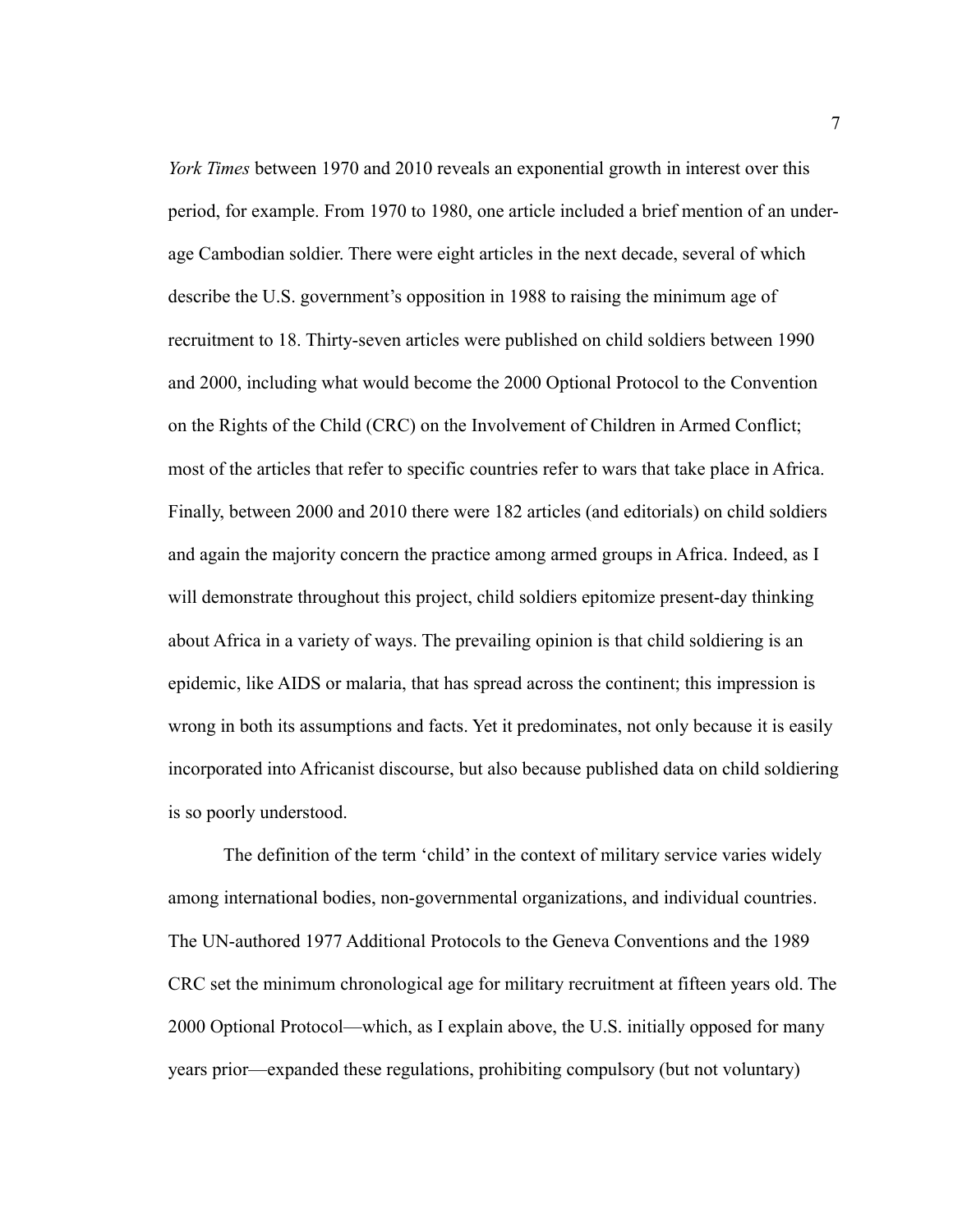recruitment for persons under eighteen, advising governments that they must prevent direct participation by children in conflicts and also prohibiting their use by non-state groups entirely. Other international bodies recommend even stricter protections for young people. For example, the 1990 African Charter on the Rights and Welfare of the Child (ACRWC) forbids all forms of recruitment of persons under the age of eighteen. Particular state guidelines vary widely. In countries such as Burundi and China, voluntary participation in the armed forces is not restricted on the basis of age. In many other states, age requirements differ according to the circumstances of recruitment, whether it is voluntary or compulsory, if it occurs during wartime or in the absence of organized conflict, and so on. Nevertheless, some governments ignore their own laws and treaty obligations altogether.

Similarly, there is no international consensus with respect to this issue on how to define soldiering. The most comprehensive source of data on the military use of children around the world is the non-governmental umbrella organization Child Soldiers International (CSI), which was founded in 1998 by other non-governmental organizations (NGOs) to collect information about the practice.<sup>4</sup> Its definition of the term 'child soldier' originates with the 1997 Cape Town Principles—an agreement that also informs the language of the ACRWC—and refers to

> any person under 18 years of age who is part of any kind of regular or irregular armed force or armed group in any capacity, including but not limited to cooks, porters, messengers and anyone accompanying such groups, other than family members. The definition includes girls recruited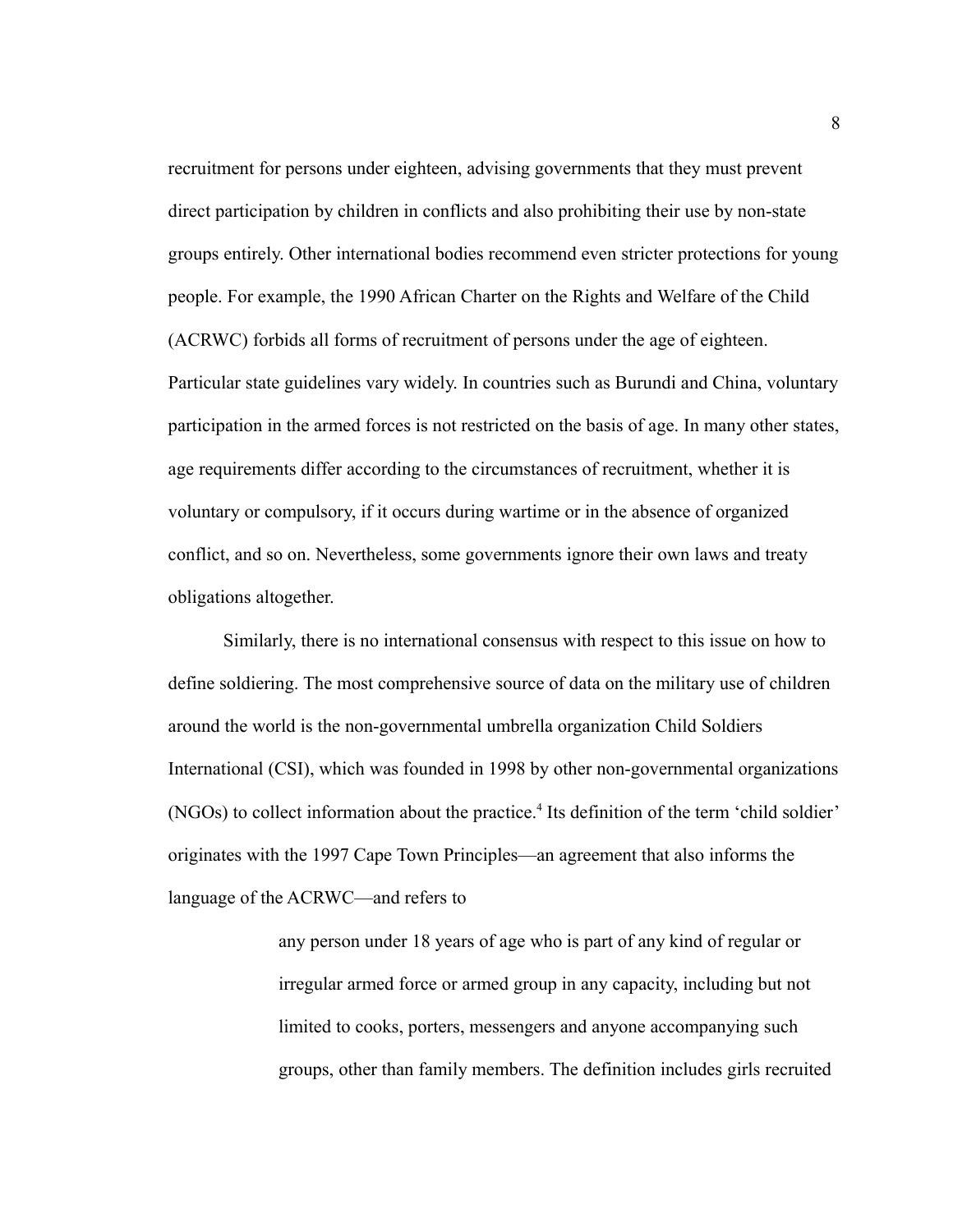for sexual purposes and for forced marriage. It does not, therefore, only refer to a child who is carrying or has carried arms. (11)

The authors of the Cape Town Principles—academics, policy experts, and child advocates— adopted an intentionally broad focus with the objective to remove as many children from the battlefield as possible. The world derives some awareness of child soldiers from this definition, insofar as CSI bases its calculations upon it. But it lacks nuance and popular relevance as well. Children of both genders are at risk of sexual exploitation and may perform any combination of the above roles over the duration of their service. In the popular imagination child soldiers are commonly understood as being both agents of violence and also its victims; this dual condition does not apply to those children whose experiences are limited to the latter. CSI may classify sexual captives or camp followers as child soldiers, but many others do not recognize them as such

Young people who do become directly involved in conflict are also regarded differently depending on the context in which they are mobilized. Studies on child soldiers will frequently draw upon Western historical examples (and, in particular, American ones) to demonstrate that the practice is widespread, but they can often be misleading. Some accounts are simply inaccurate; for instance, most participants in the 1212 Children's Crusade were not children, but rather adults of low social status (Raedts). Other examples, such as that of the young Spartan soldiers of ancient Greece or the adolescent French military strategist Joan of Arc, are of limited use as contemporary notions about children do not apply to them. Ideas about what constitutes childhood and the age when one becomes an adult changed dramatically in the modern era evolving into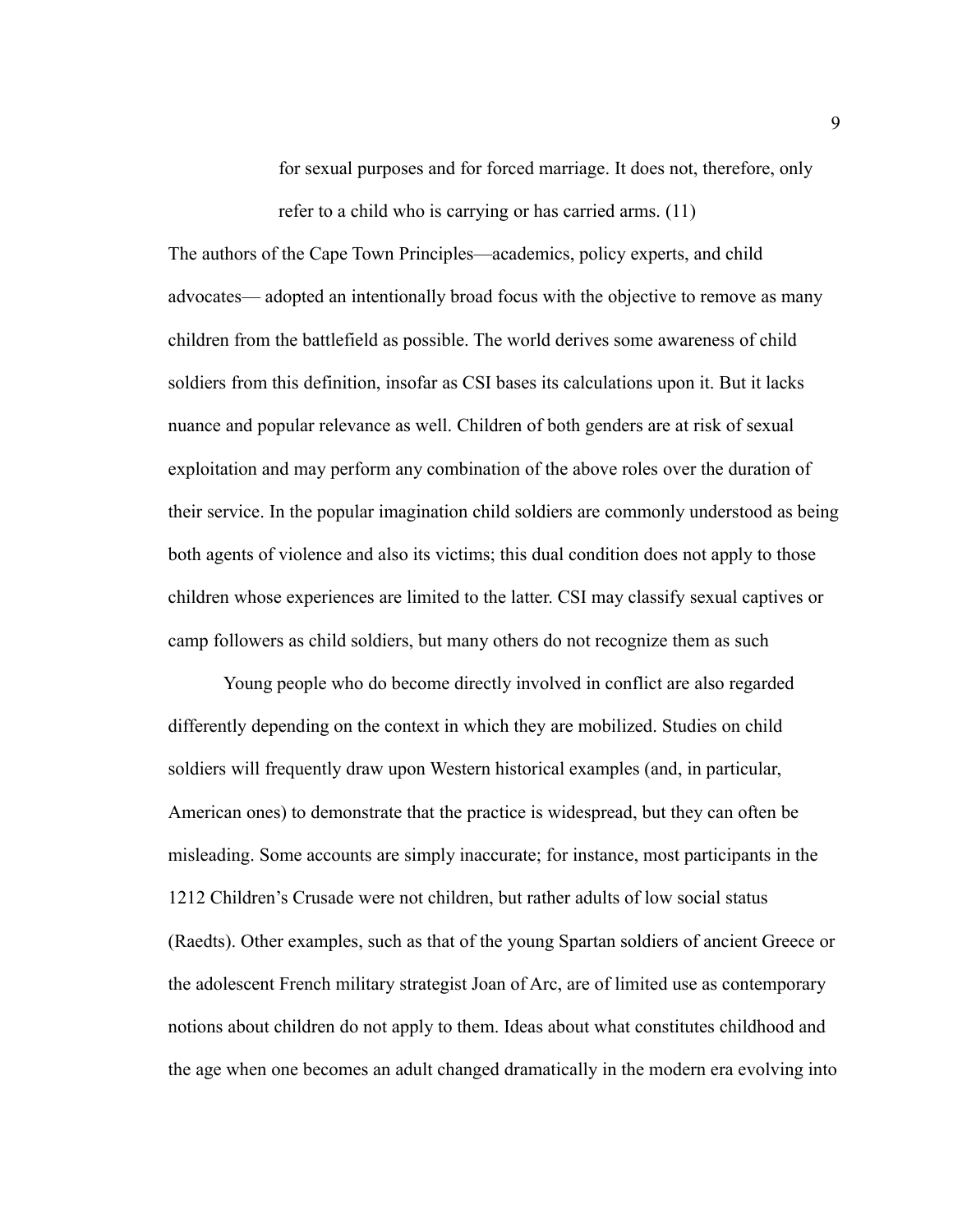present-day conceptions. Still, young people have certainly participated in war in more recent times. Personnel records from the American Revolutionary War are incomplete, but the consensus among historians is that large numbers of children under the age of sixteen—then the *de facto* age of maturity—served in the Continental Army (Cox; Werner, *Pursuit* 21). The official minimum enlistment age for both the Union and Confederate armies during the American Civil War was eighteen.<sup>5</sup> However, Werner notes that between 250,000 and 500,000 under-age combatants, representing from ten to nineteen percent of the total combined forces, took part in the hostilities (*Reluctant 2*).

Although these examples demonstrate the systematic use of child soldiers in the West, their inclusion as part of more recent studies also reinforces the social evolutionist view that Western societies have outgrown the practice as non-Western ones have not. Racist implications aside, this claim is also without merit. Throughout the twentieth century, the U.S. government has barred persons under the age of eighteen—or seventeen with parental consent—from military service ("Regular"). Yet children have still joined the armed forces by falsifying their enlistment documents. Ray Jackson, former National Commander of the Veterans of Underage Military Service association, estimates that between 50,000 and 100,000 under-age Americans willingly fought in the Second World War and Korean War (53). The number of children who served in the U.S. military during other major twentieth-century conflicts—i.e. the First World War, Vietnam War, and Gulf War—is unknown. However, the general circumstances of their participation and individual cases are well-documented.<sup>6</sup> Further, these circumstances persist in the early twenty-first century as well. According to the 2008 CSI report, the U.S. military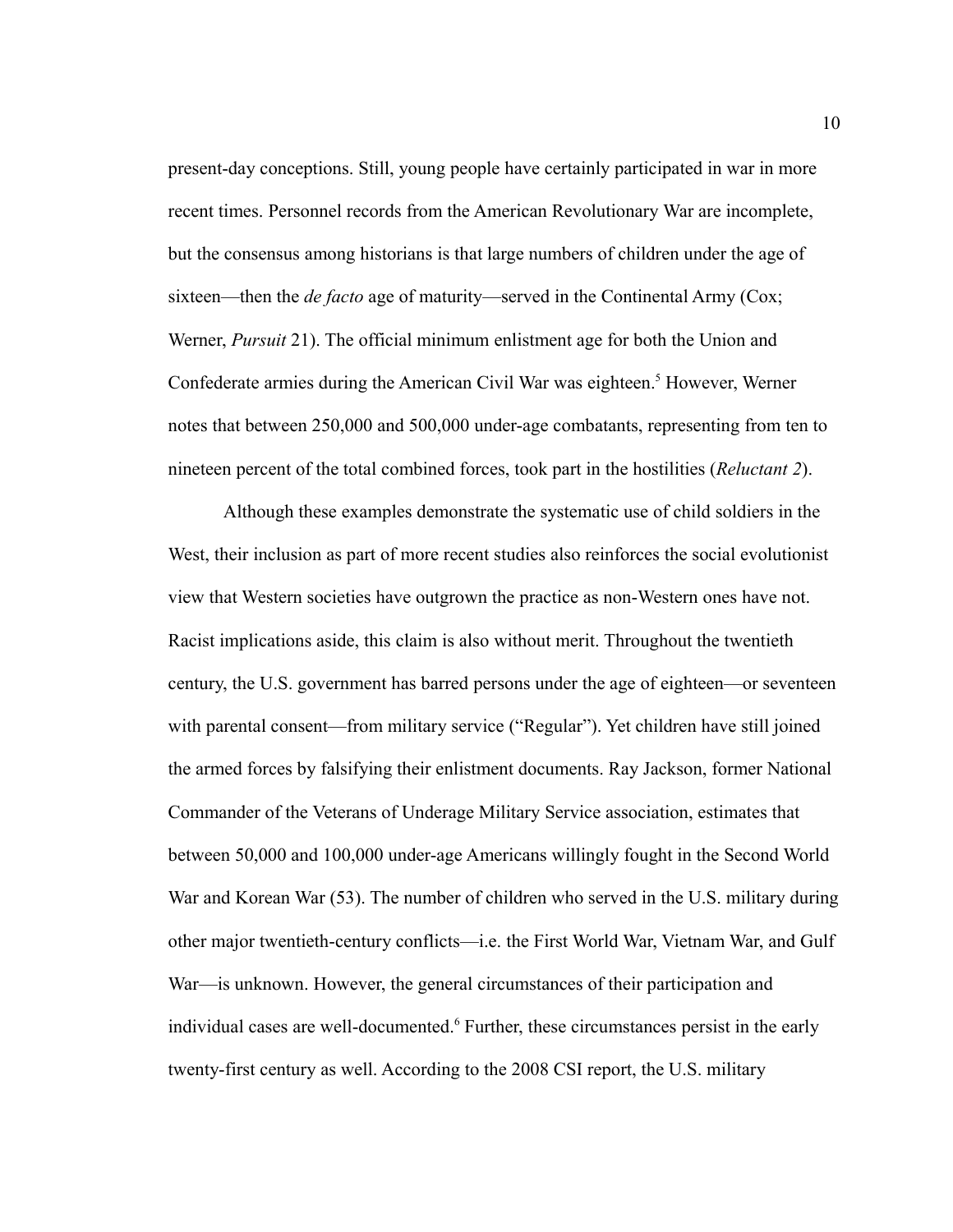mobilized a relatively small number of seventeen-year-old soldiers as part of operations in Afghanistan and Iraq (360).<sup>7</sup> And the American Civil Liberties Union contends that the U.S. military systematically targets children between the ages of eleven and seventeen through training programs like the Junior Reserve Officer's Training Corps, the participation of military recruiters in school activities, and other measures (8-17).

Notwithstanding these practices, the U.S. is usually distinguished from other countries and non-state groups on the issue. While the specific age of a child is not a determining factor in international law, the same cannot be said of popular opinion. Tolerance for the military use of children usually decreases in conjunction with their chronological ages. P. W. Singer maintains that CSI and other non-governmental advocacy groups should collaborate with the American government to develop more comprehensive international legal standards, rather than criticize it for recruiting seventeen-year-old children (148). The U.S. military encourages the interest of but does not formally recruit persons younger than seventeen and it is generally no longer possible for them to surreptitiously join. Moreover, a distinction is often made between the practices of recruitment and mobilization. Seventeen-year-old personnel are officially employed in non-combat roles in the U.S.; young persons who were or about to be sent to the combat zone in Afghanistan and Iraq were redeployed once their ages were determined. Therefore, although the U.S. continues to use child soldiers, the experiences of these children are largely incomparable with those in most other relevant circumstances. For these reasons, as well as the relatively narrow focus on the recruitment and use of child soldiers in Africa, the practice is widely perceived not as a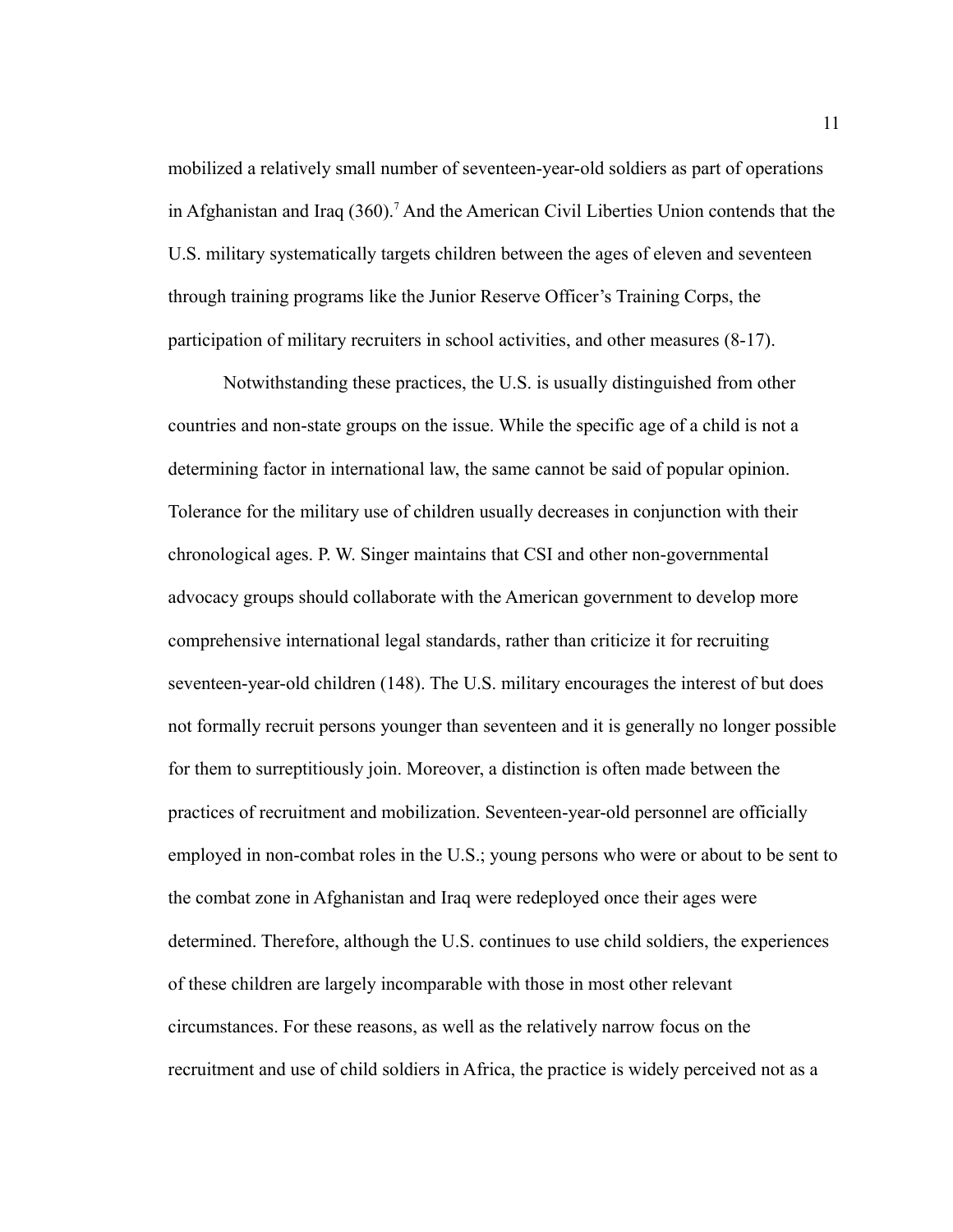domestic problem or even a global one, but rather as distinctly African.

#### DATA ON CHILD SOLDIERS, 1998-2012

How much of a problem is child soldiering in Africa, exactly? The technical challenges involved in documenting the magnitude of the practice are numerous. In addition to semantic and methodological concerns, it is also extremely difficult to gather quantitative data on the number of child soldiers who are or have been mobilized (Ames, Pedersen and Sommerfelt). For this reason, many studies are either limited to specific countries or qualitative in nature. CSI began publishing tentative global estimates in 2001. More than 300,000 children participated in war in eighty-five states between June 1998 and March 2001, according to its inaugural report. At least 120,000 young people operated within Africa, mostly Angola, Burundi, Congo-Brazzaville, Congo-Kinshasa, Ethiopia, Liberia, Rwanda, Sierra Leone, Sudan, and Uganda (10, 14).<sup>8</sup> Researchers concede that while their findings are carefully documented, in some instances they are approximate. Moreover, CSI cannot account for the total number of children recruited over the duration of a given conflict; they can only provide limited appraisals (495). Notwithstanding these challenges, CSI provides a figure—300,000 child soldiers—that advocates, reporters, and writers use to bolster their claims about the practice. They have done so consistently, oftentimes without context and long after revised calculations were published.

The 2004 CSI report does not include a global estimate of child soldiers during the given research period, but indicates a general decline in their recruitment (15). On the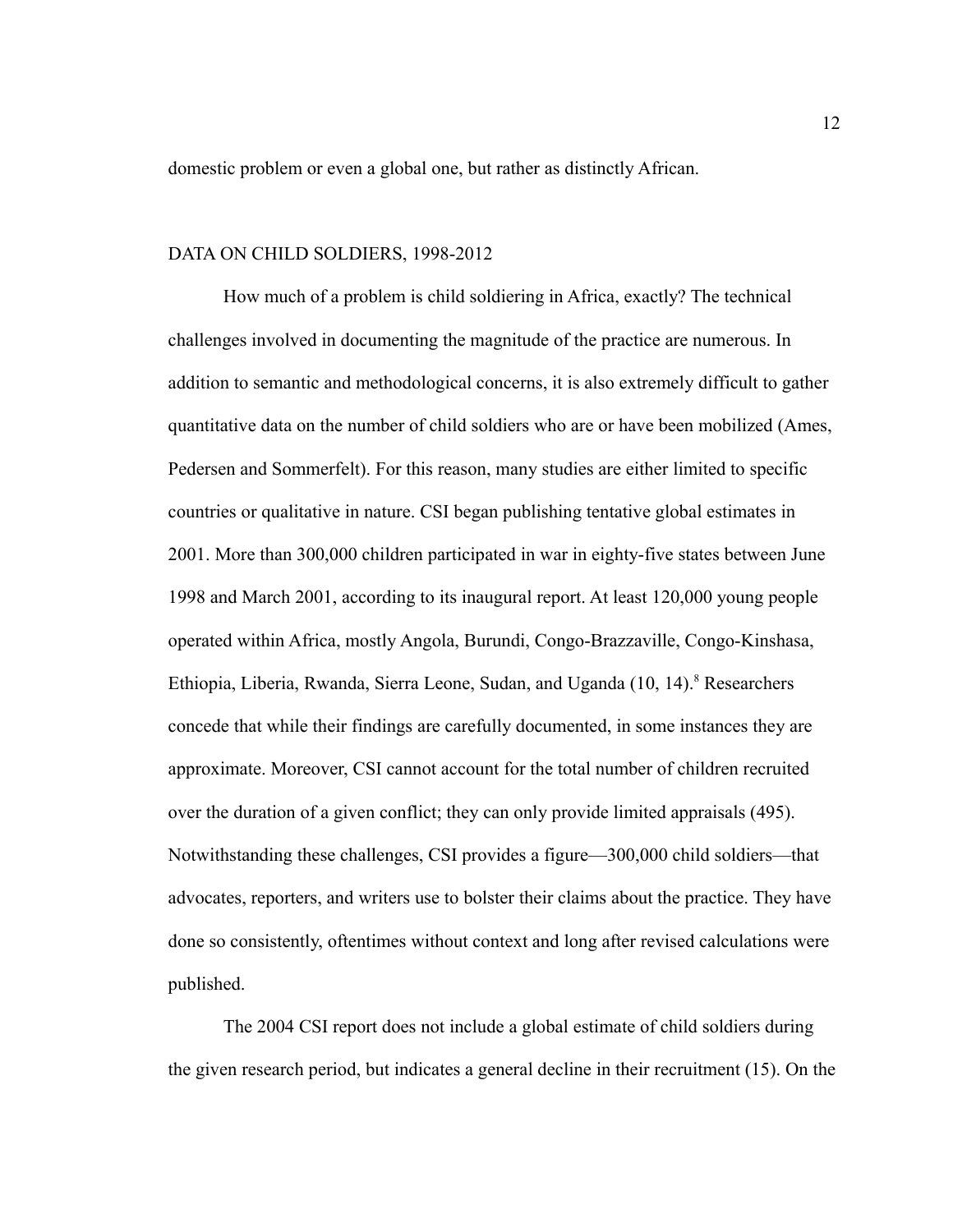African continent, "[l]ong-running wars came to an end releasing thousands of child soldiers but up to 100,000 children were estimated to remain involved in hostilities" (31). Neither global nor regional calculations appear in its 2008 report. However, its authors note a further reduction in the number of child soldiers around the world to "tens of thousands" (9). There are a number of explanations for these decreases. More detailed guidelines concerning the military use of children (known as the Paris Commitments and Paris Principles) were drafted in 2007 to supersede the Cape Town Principles. Additionally, many governments have signed and ratified the Optional Protocol to the CRC. Still, CSI concedes that new legal standards are not the main reason for why fewer child soldiers were documented during this research period than in previous years. Instead, they credit the fact that several lengthy conflicts ended, including those "in which children are directly involved – from 27 in 2004 to 17 by the end of 2007" (14). The probability that governments and non-state armed groups will recruit children again increases with the emergence of armed warfare rather than decreases because of additional, stricter, or more widely adopted legal instruments.

In lieu of publishing a quadrennial global report in 2012, CSI released a study on the use of child soldiers by state armed forces and allies only between January 2010 and June 2012.<sup>9</sup> Regional and global estimates of this specific dimension of the practice are again not included, which dramatically diminished the organization's value as a source for quantitative information. The best remaining authority on this matter is the UN Secretary-General's annual report *Children and Armed Conflict*, which lists alleged and verified cases. From this data we can derive an approximate baseline estimate for recent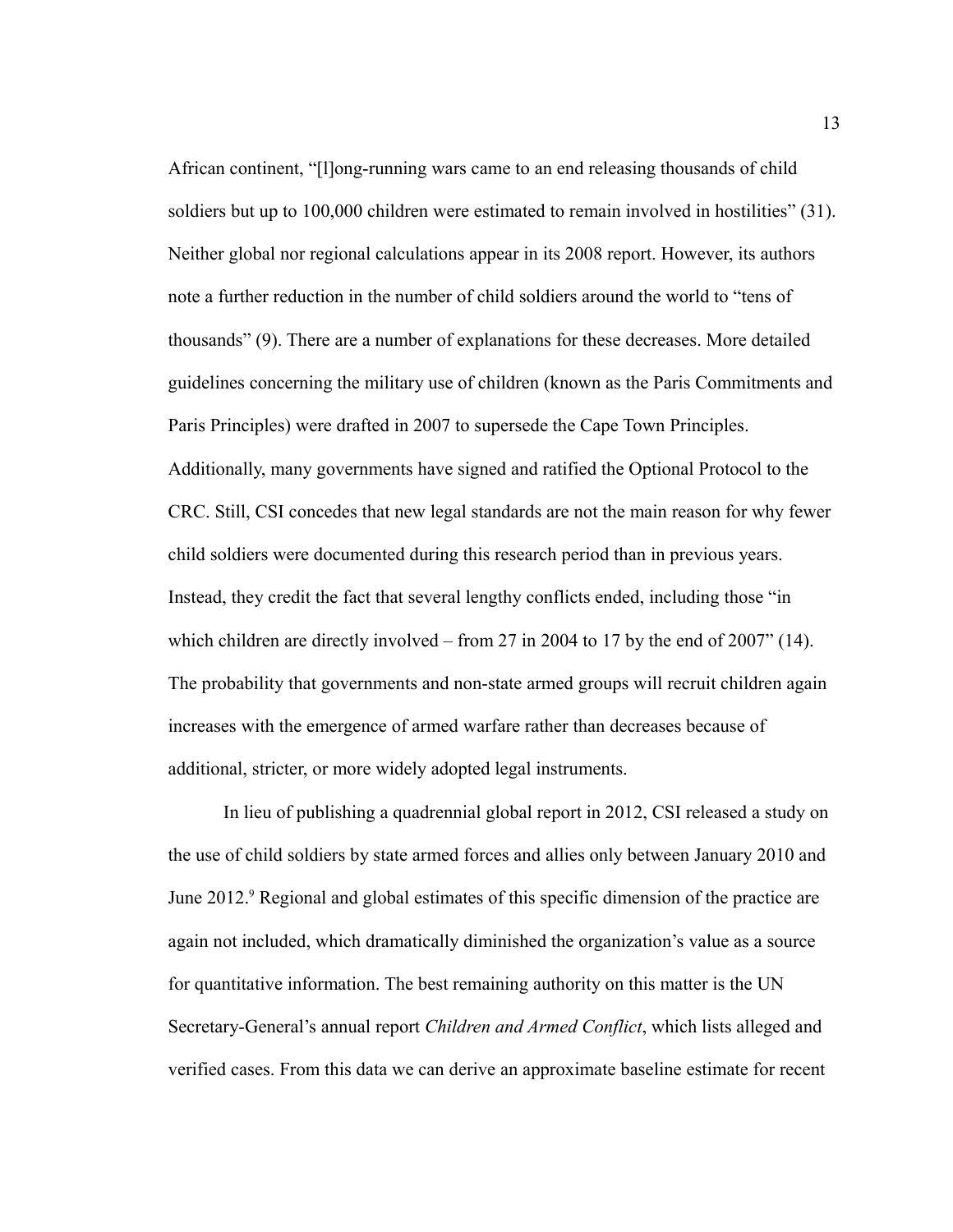numbers of child soldiers. Between 2009 and 2011, around 15,000 child soldiers were documented around the world, 12,000 of whom were located in Africa. These estimates are also imprecise; in some states where under-age combatants are known to operate, the UN and its partners lack the ability to adequately monitor conditions or report cases. Still, they are consistent with reductions that have occurred throughout the past decade and serve as a more accurate measure of the practice in the present day than the now-outdated figures that are more commonly cited. Two years before CSI began to systematically collect information, Rachel Brett and Margaret McCallin wrote, "The total number of child soldiers in each country, let alone the global figure, is not only unknown but unknowable" (27). In a broad sense this statement remains accurate. Nevertheless, because of the information assembled over the last fifteen years not only do we have a much better understanding of the scale and scope of the practice, we can also confirm its downward trend.

Most persons who read these reports (or child soldier stories, for that matter) will agree that even a small number of child soldiers is too many. But the practice must also be put into perspective. Perhaps the best way to comprehend it is to compare the above estimates with the number of children of recruiting age. From 1998 to 2001, the same period when CSI first collected data, there were more than one-and-a-half billion children around the world between the ages of six and seventeen (UNICEF 2001). Therefore, according to the 2001 CSI estimate, roughly one out of every five thousand children were child soldiers. The ratio widens even more from between 2008 and 2012 as the number of combatants decreases to less than one in thirty-three thousand children. This approach is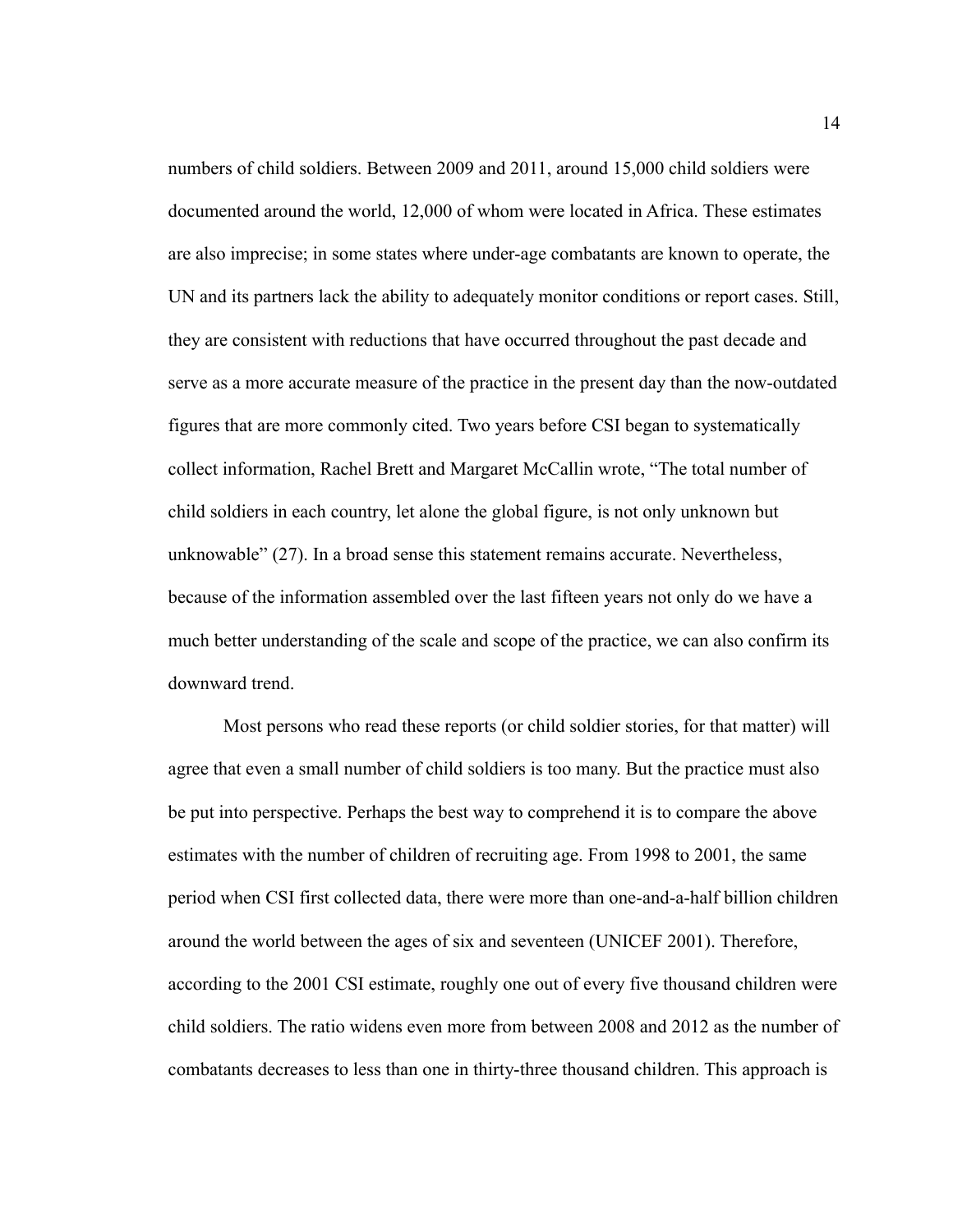not without bias; the possibility of recruitment is clearly greater in some areas of the world than others. Moreover, the perception that child soldiers are an African problem is correct in at least one respect: more can be found in Africa than in any other region. But a similar analysis of data from African states reveals the same contradiction between the actual scale of the practice and how it is frequently represented. Between 2008 and 2012, one in every ten thousand African children served as child soldiers. When the statistical sample is restricted to those states in which they are known to operate—Central African Republic, Chad, Congo-Kinshasa, Ivory Coast, Libya, Somalia, Southern Sudan, Sudan, and Uganda—it remains clear that their experiences are not at all representative of the majority: just five one-hundreds of a per cent of children of typical recruiting age who live in these countries are child soldiers. When the data is shown in context, it becomes clear that the military recruitment of children is a marginal practice in Africa.

One reason for discrepancy between conditions as they actually exist and how they are represented is that in spite of the relatively small number of child soldiers who operate in the field, many scholarly and journalistic studies on the subject continue to suggest otherwise. The use of outdated or inaccurate data is widespread; many authors continue to cite the 2001 CSI report and its worldwide estimate of 300,000 combatants.<sup>10</sup> Furthermore, they fail to adequately communicate the actual extent of the problem. An illustrative example comes from Michael G. Wessells, who explains that if all child soldiers "stood side by side, locked their hands, and spread their arms, they would form a human chain 250 miles long" (2). This is an evocative image, but it is also premised on an essentially meaningless calculation, one that is meant to impress readers rather than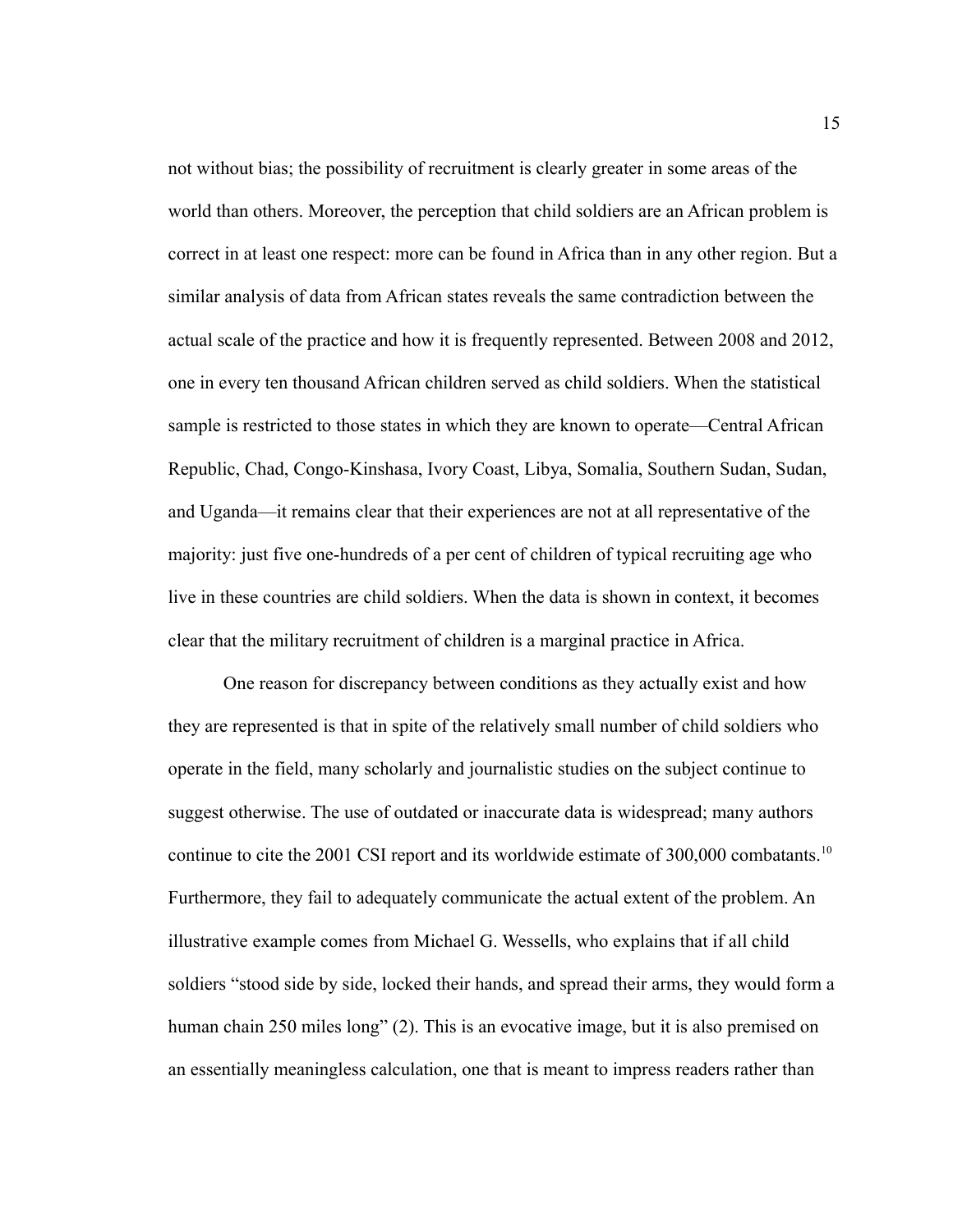inform them. Joel Best argues that in order to remain visible in what he describes as the over-crowded "social problems marketplace" (15), some advocates for children exaggerate the actual dangers that they face. Deliberate misrepresentation may be a factor in reports about child soldiers as well, but the most likely explanation is probably more mundane: these figures seem plausible and have been reprinted frequently enough that they are now regarded as conventional wisdom. The unfortunate consequence is that readers are encouraged to embrace the falsehood that child soldiers are endemic to the continent while in fact they are not.

#### METHODS OF ANALYSIS

Accounts of child soldiering in television broadcasts, newspaper and magazine articles, blogs, and academic research all contribute to a growing curiosity and public awareness in the U.S. about the military recruitment of children. But while ostensibly factual reporting can convey information (or mislead) about the practice, they are often ill-suited to communicate deeper meaning or significance. This is the function of narratives, which attempt to *show* readers what data only reports upon and invite them to *interpret* that information through plot, characterization, and so on, the foundations of literary writing. It is no wonder therefore that the CSI reports often feature story-like descriptions and news reports about child soldiering in the popular media frequently begin with an account of a particular child's experiences during wartime. Still, I contend that the best examples of storytelling on this subject can be found among the group of works that I describe collectively as child soldier stories. I define this genre in greater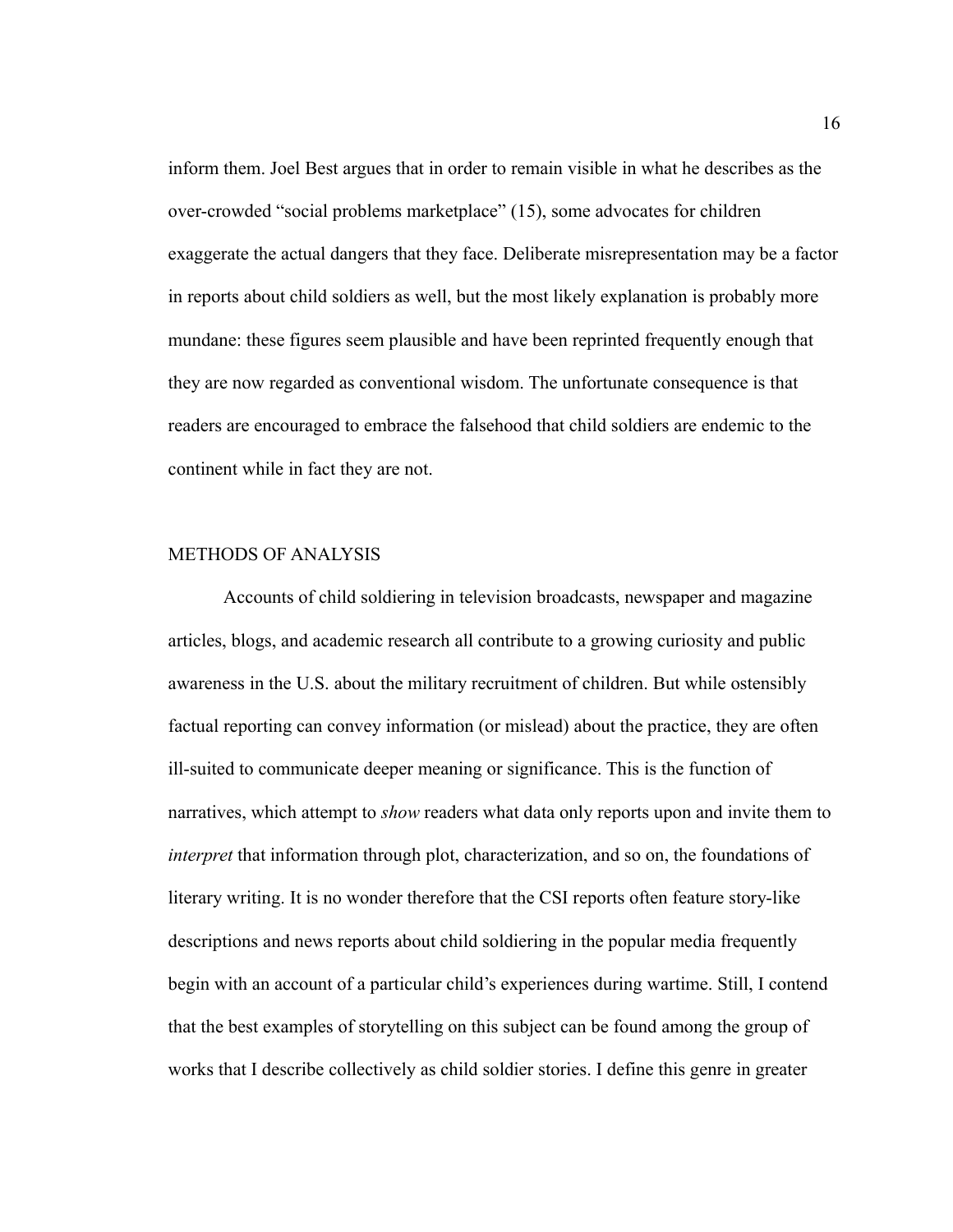detail in the following chapters, but suffice it to say here that I use the term to refer to works that 1.) are authored by Africans, 2.) take place on the continent, and 3.) feature child soldiers as primary characters for the duration of the narrative.<sup>11</sup>

I focus on nine child soldier stories in particular for this study. My sample is a generally representative survey of the genre, but also restricted according to commercial and/or critical success—I am interested in those works that are well-known, wellreceived, or both. Roughly half of the narratives that are included here are memoirs written by or in collaboration with former child soldiers such as China Keitetsi (2005), Ishmael Beah (2007), Grace Akallo (2007), and Emmanuel Jal (2009). I also examine fictional stories by the first-time authors Uzodinma Iweala (2005) and Delia Jarrett-Macauley (2005), as well as the more acclaimed novelists Emmanuel Dongala (2005), Ahmadou Kourouma (2007), and Chris Abani (2007). Other child soldier stories have also been published, including Senait Mehari's memoir *Heart of Fire: From Child Soldier to Soul Singer* (2006), Esaie Toingar's memoir *A Teenager in the Chad Civil War*  (2006), Beatrice Lamwaka's short story "Butterfly Dreams" (2010), Ben Okafor's radio drama "Chukwudebelu" (2005), stage performance *Child of Biafra* (2007), and reggae album (2011) of the same name. I do not mention these narratives further as they have received comparatively little public or critical interest. I do not address Jal's hip-hop album (2008) or documentary (2008) for the same reason.

My analysis of the stories is premised on the view that they are produced mainly for Western audiences. I will address this point and its implications in the first chapter (which I also describe below), but note here that nearly all of the authors, editors, and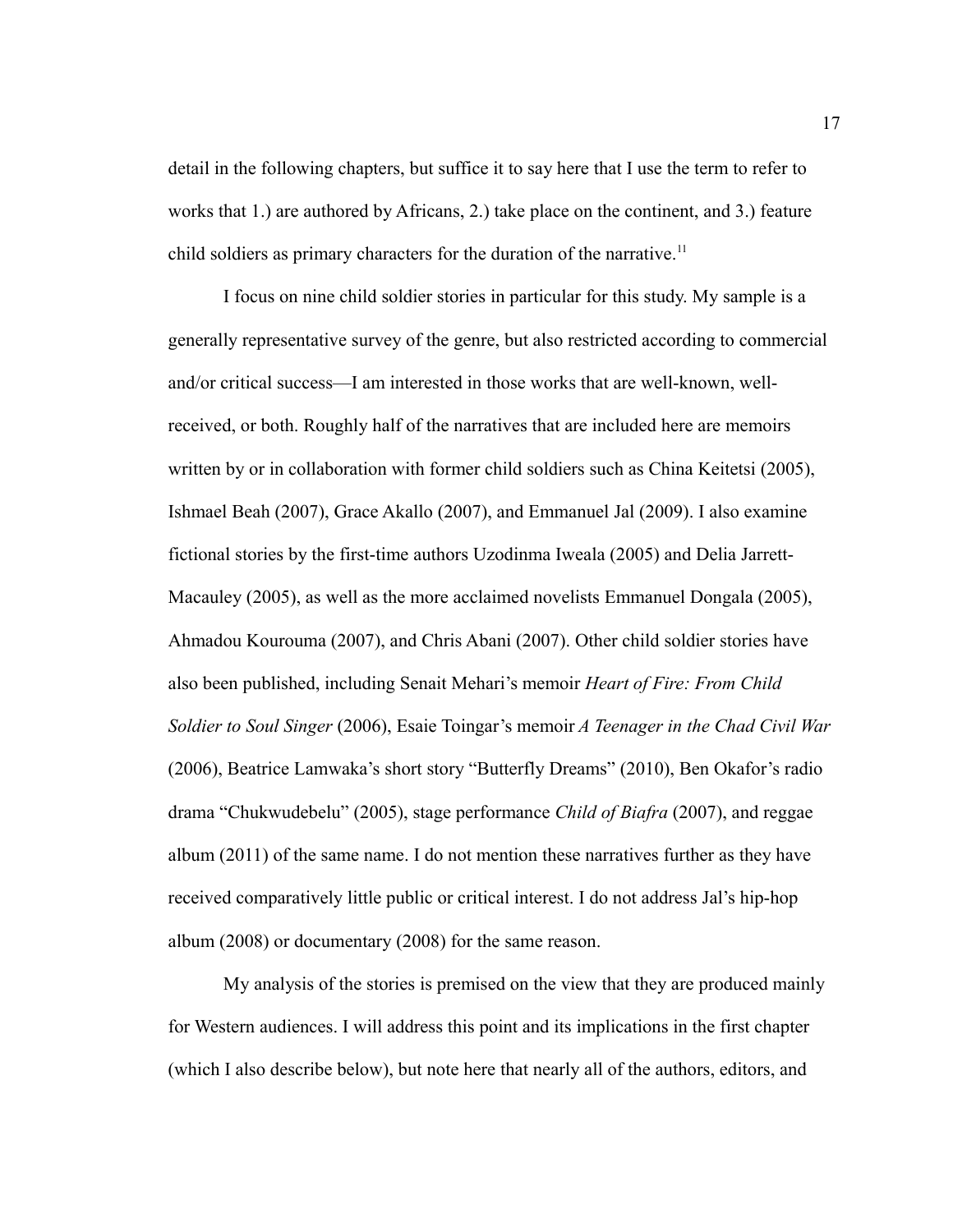publishers responsible for them are based in the U.S. or Europe. Indeed, only two of the narratives under consideration have been issued in African editions: the South African publisher Jacanda produced the first version of China Keitetsi's memoir *Child Soldier* before the London-based Souvenir Press revised it for Western readers, and an Arabic translation of Ishmael Beah's memoir *A Long Way Gone* was published in Egypt by Dar al-Shuruq. The term 'Western' is routinely used in postcolonial criticism to describe the hegemonic discourses that originate in and are enacted by members of dominant groups. It is coded racially as white and encompasses the U.S. and Western European countries. The concept serves a practical function and I invoke it where appropriate. Yet it is also important to specify that my study is concerned with American contexts in particular. Most child soldier stories originate in the U.S.; while a few were initially produced by British-based authors and publishers, they have since become available in the much larger, more influential American book market. Equally important, these two countries have very different relations (historical and current) with the African continent, circumstances that will necessarily affect interpretations among their respective readers.

A second premise, one which has been implicit throughout this introduction, relates to the basic narratological argument that both the production and reading of these works are shaped by cultural codes, the shared knowledges and norms that inform how we understand and communicate about the world. The meanings of a story are generated on the basis of these codes, which as Foucault explains will change over time to form historically specific discourses. Writers have certain ideas in mind when they compose a work that would be familiar to those who read them shortly after publication but may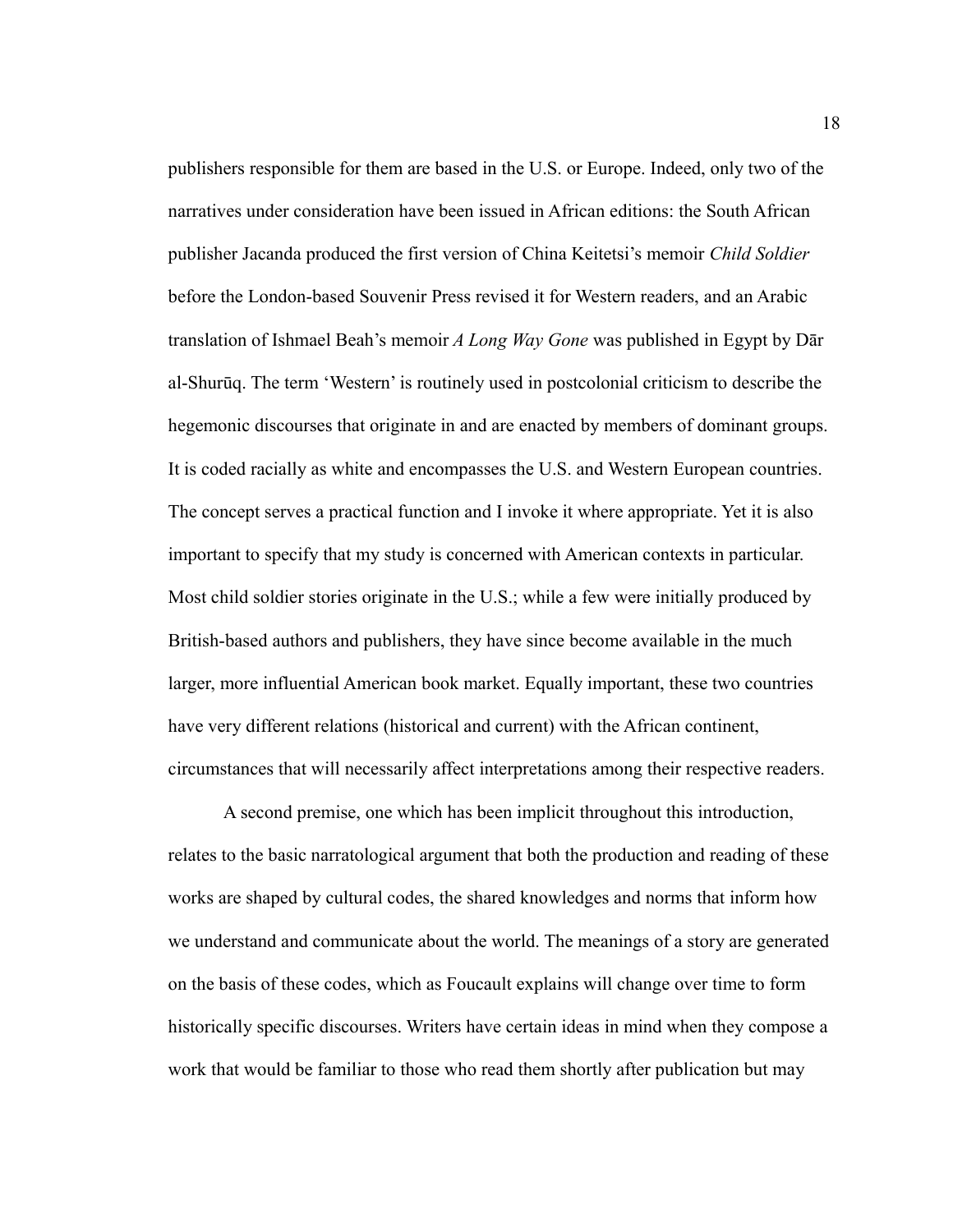require more interpretation as time passes and conceptions change, and will likely be interpreted entirely differently in the future. This study focuses on a contemporary genre of writing, the assumption here being that the codes these stories simultaneously invoke and imprint upon readers are known to most Americans in the early twenty-first century. This does not mean that every reader inevitably derives the same meanings from a child soldier story; the innumerable differences among readers lead us to consider some codes as more significant or relevant than others. Yet if we examine the structural and aesthetic characteristics of the works it becomes clear that they privilege certain codes, the effect of which is to constrain (but not necessarily fix) our interpretations of them in the present time. One of the functions of this study is to foreground and analyze these favored readings, especially as they relate to Africanist discourse.

Child soldier stories have received relatively little critical interest as a genre despite their respective popularity and acclaim. Alison Mackey and Maureen Moynagh separately examine a number of these works in the context of human rights discourse, while J.A. Kearney offers a more generalized survey. Most of the narratives are studied individually (if at all), with *Beasts of No Nation* and *Allah is Not Obliged* receiving the most attention. I take a more comprehensive approach. In fact, it is the commonalities among a wide range of stories that allows me to claim that they are a distinct genre of writing and not simply a loose collection of stories with similar characters. My position in this regard informs the structure for each chapter and particularly those in which I examine predominant themes. First, I draw on the nine aforementioned works as appropriate to demonstrate the shared attributes of the genre in a panoramic approach to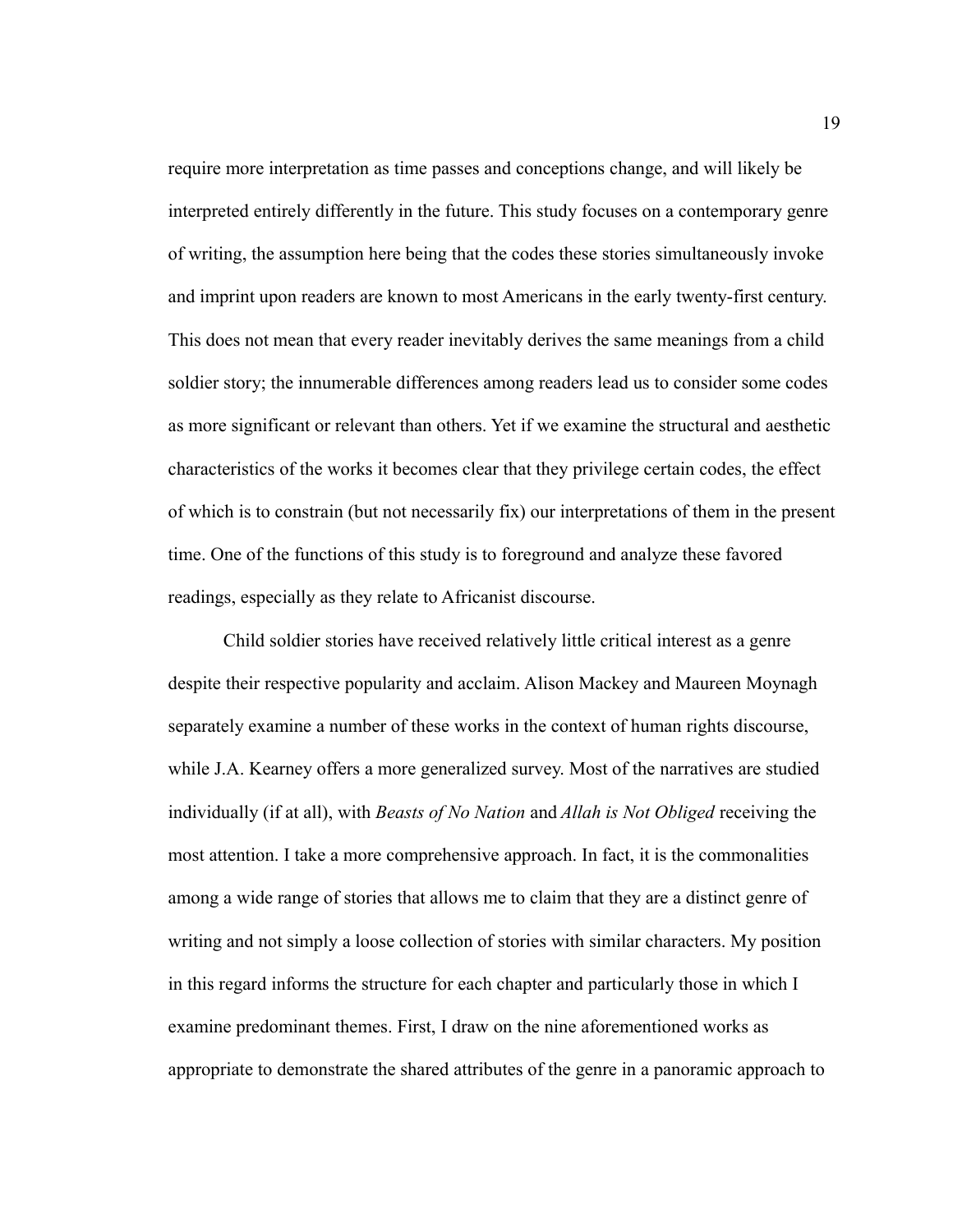their analysis. Second, for each chapter I concentrate on one story in particular that exemplifies a given approach to the subject, as some stories will clearly privilege these readings in more dramatic or remarkable ways. Of course, there are occasionally divergences in how a story addresses a predominant theme, which I will also explore as they appear. However, my overall purpose here is to establish a foundation for understanding child soldier stories as a discrete category of contemporary African writing.

#### SUMMARY OF THE STUDY

In the first chapter, I describe child soldier stories as both a literary and marketing genre. In some respects, their success is surprising because American readers show no particular interest in African writing. Moreover, publishers in the U.S. are often reluctant to release books of uncertain profitability. Nevertheless, I demonstrate that the genre as a whole—and not just the bestselling memoir by Beah—has exceeded commercial expectations. In addition to describing the unique characteristics of these stories, I also show how they resemble an existing, successful genre called misery literature, which I argue is a significant contributor to their positive reception in the publishing industry. They narrate tales about children overcoming tragedy within the familiarly dystopian setting of Africa. They also expand upon the motif by characterizing the protagonists as both the perpetrators and victims of violence. As I demonstrate with an analysis of the cover and jacket art designed for child soldier stories, this dual condition is key to the marketing of the genre. Moreover, unlike other forms of misery literature, these works,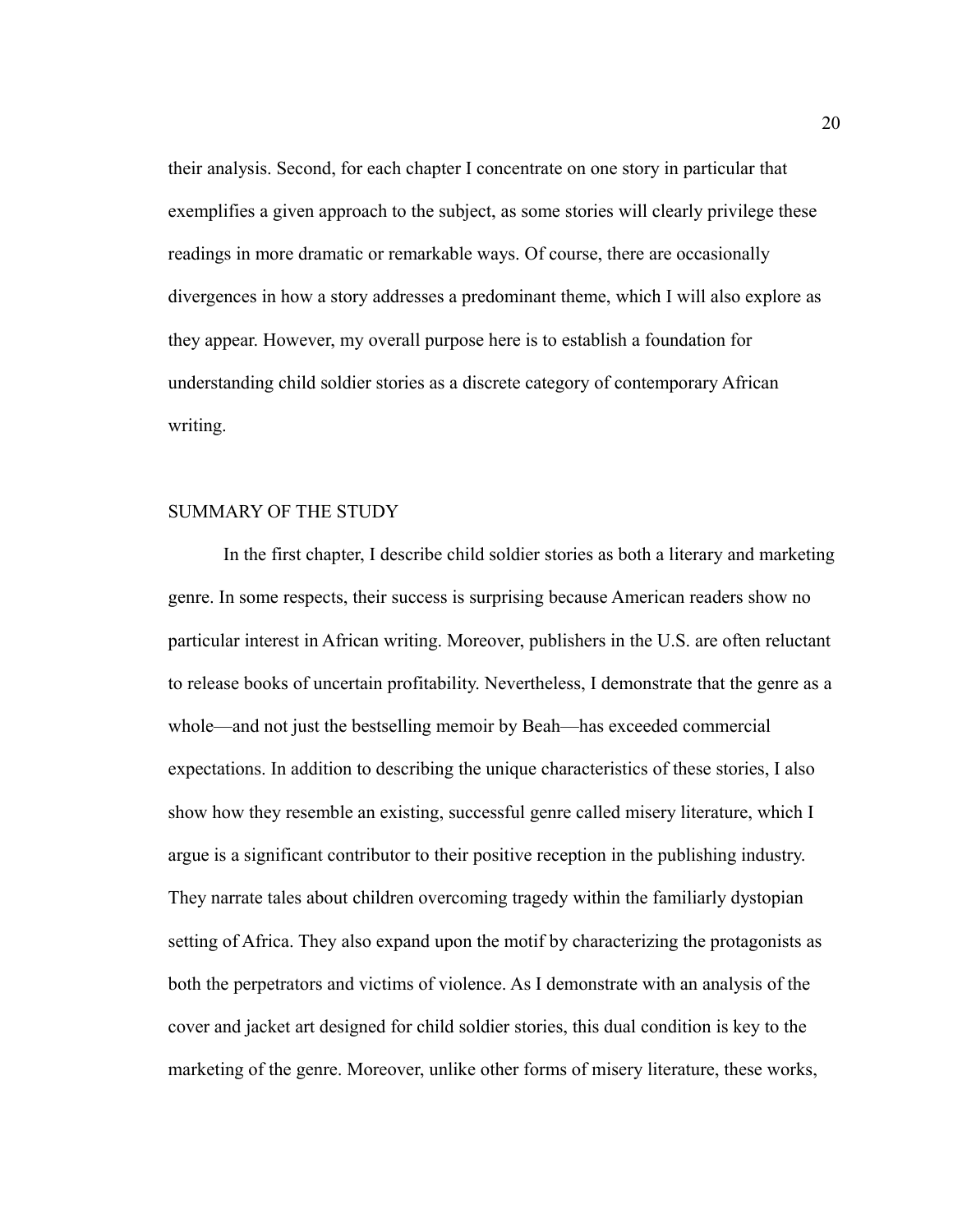whether fictional or non-fiction, are construed as evidence of life as it is lived in Africa. There are several explanations for this faulty interpretation: the stories are written by African authors and therefore deemed 'authentic', there are few alternative depictions of Africa that are as popular or widely available, and most readers otherwise have little familiarity with the continent. This worldview is also encouraged by the content and structure of the stories themselves, which are crafted to meet the expectations of their primarily American readers.

Chapter two concerns the messages that these narratives communicate about one of the most prominent subjects in the genre: childhood in Africa. For Americans, the concept of childhood is well-developed, if also contradictory at times. And most readers will draw upon these ideas as they evaluate how the African characters mature in child soldier stories and the conditions in which they do so. Here I closely examine how the works address this subject in the context of some of the most prominent characteristics of childhood as it is understood in the U.S., that it is theoretically and materially separate from adulthood and also a stage of development in an ultimately teleological process, as well as the notion that children coincidentally embody innocence and evil. In what should come as no surprise, the young African characters compare poorly against these standards, for what is typically characterized as no fault of their own. They do not experience childhood in the American sense of this concept because in Africa it is not possible for them to do so. To be clear, these stories do not contest the applicability of non-African conceptions to African contexts. Rather, they leverage the practice of child soldiering on the continent to suggest that Africa is a simply terrible place to be a child.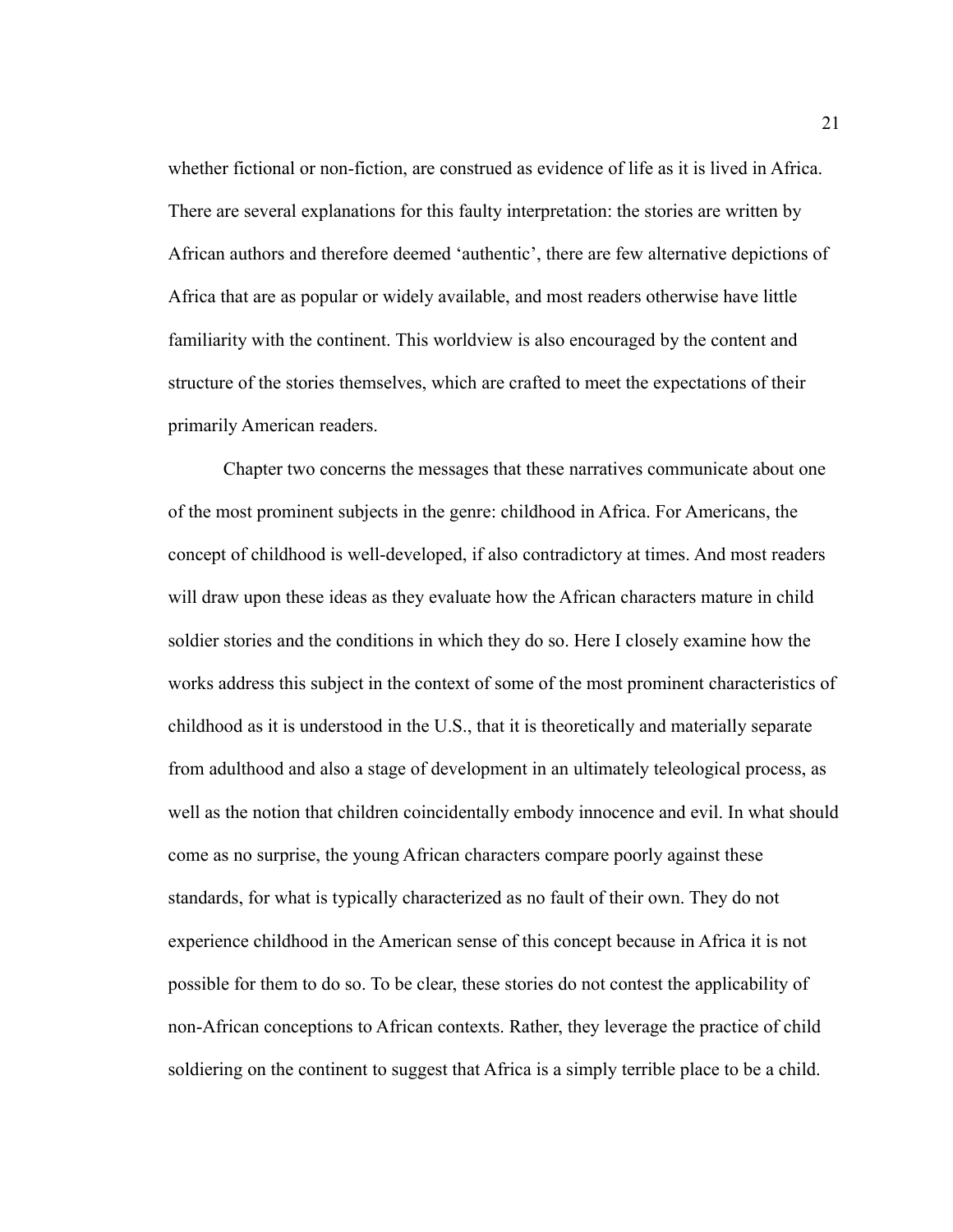In keeping with the redemptive nature of misery literature, most conclude with their protagonists recovering whatever they can of their childhoods by settling in the West. Indeed, only when the narratives are read closely does it become apparent that other, nameless characters experience what might be called normative childhoods. And only a much broader familiarity with African writing about childhood would reveal that the experiences of these protagonists are not representative of the whole.

In the third chapter I concentrate on how the stories portray those responsible for child soldiering, as well as the various instances of organized violence that engender the practice in the first place. In doing so, they engage with the general impression in the U.S. that the African continent is hopeless, especially with respect to safety and security. Because warfare is seen as endemic in Africa and attributed to either primordial forces or 'tribal' differences, the prevailing sense is one of Afro-pessimism: there is no reason for hope or to believe that conditions will improve. Child soldier stories tend to corroborate this worldview. They are ambivalent on 'tribalism' as a cause of organized violence, but also largely minimize the stated political or ideological aims of those who belong to armed groups. Instead, most combatants become involved with little more than a desire for self-enrichment. Violence and corruption are depicted as socially-sanctioned behaviors that are encouraged and subsequently internalized among child soldiers. Most importantly, the stories indicate these dire circumstances will not change for the better. Some individual characters are shown to either retain their innate ethics or rehabilitate, which is central to their structures as recovery narratives. However, most of the stories are otherwise deeply Afro-pessimistic in their outlook for the continent itself and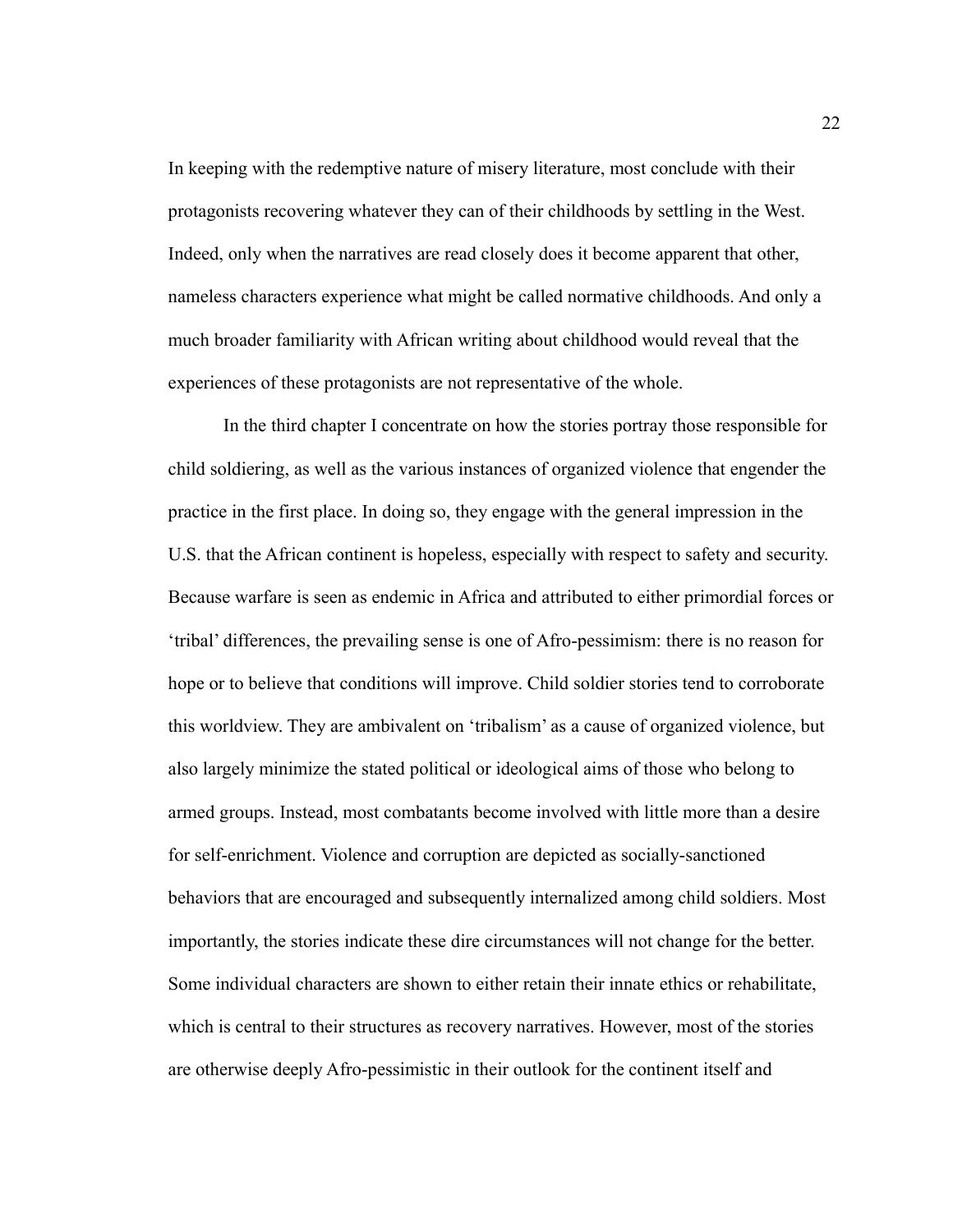therefore confirm the notion in the U.S. that socially and politically it is a lost cause.

Whereas in the second and third chapters I focus on how the genre reinforces racist stereotypes about Africa, in the fourth chapter I concentrate on some of the more critically productive work that child soldier stories offer. They provide readers with a unique perspective of how the humanitarian industry tends to operate in Africa during moments of crisis: that of the beneficiary. Both child soldiers and civilian characters interact with representatives from the UN and various humanitarian organizations that would ostensibly protect their interests, often in ways that contradict the traditional understanding of the former as passive aid recipients and the latter as capable and committed agents of Western benevolence. They typically do so by inverting these characterizations so that humanitarian characters and organizations appear naive and helpless, unable to meet the needs of communities affected by organized violence and even, in some cases, indirectly supporting its perpetrators. Nevertheless, while the genre criticizes the humanitarian industry, the memoirs in particular are very supportive of humanitarian advocacy, both within their respective narratives and as an embodied manifestation of it. Former child soldiers who write about their experiences serve as proof that humanitarianism is not without successes. Moreover, participation in the advocacy against the military recruitment of children gives them the opportunity to transform their public identities, a process that is not without its risks, but which is embraced regardless.

The extent to which these positive features can redeem the child soldier story genre is, of course, a matter of interpretation. I conclude that they do not. The racist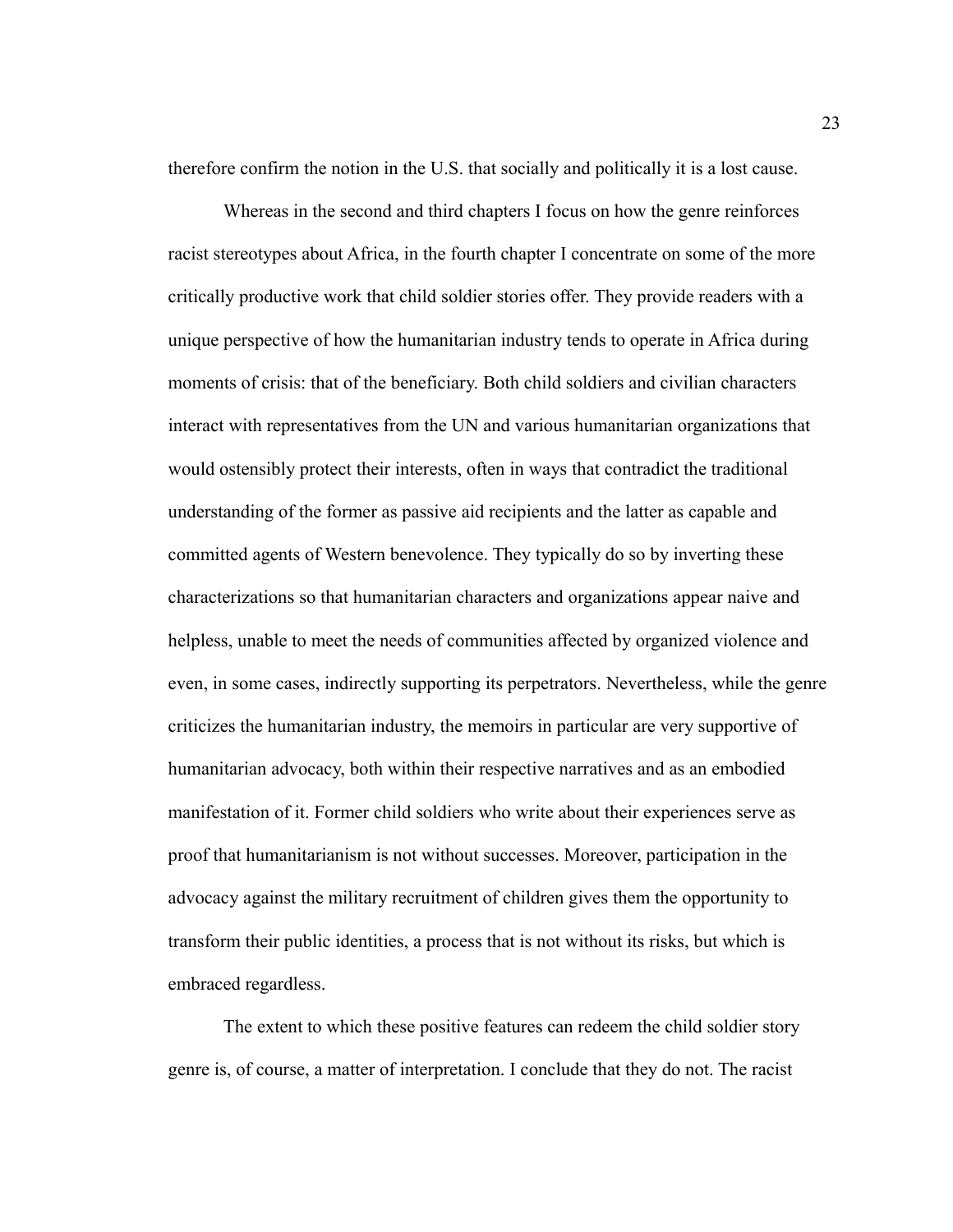legacy of how Africa is comprehended and represented in the U.S., as well as the tendency to interpret them as realistic depictions of everyday life on the continent, places a burden on African writing in the American book market. Any assessment of child soldier stories must take into account how they engage with common stereotypes in the attempt to stimulate our imaginations. Do the narratives provide readers with a truthful account of conditions in Africa, from the normative experiences of childhood to the circumstances and causes of organized violence? Is our entertainment, or the critique of the Western humanitarian industry, or the integrity of the recovery narrative as a literary form worth the potential harm that child soldier stories cause to the already-fragile image of Africa in the U.S.? Would most Africans recognize their communities in these stories? I contend that in each case the answer is no, and therefore the genre as a whole should be known primarily for its failed ethical vision.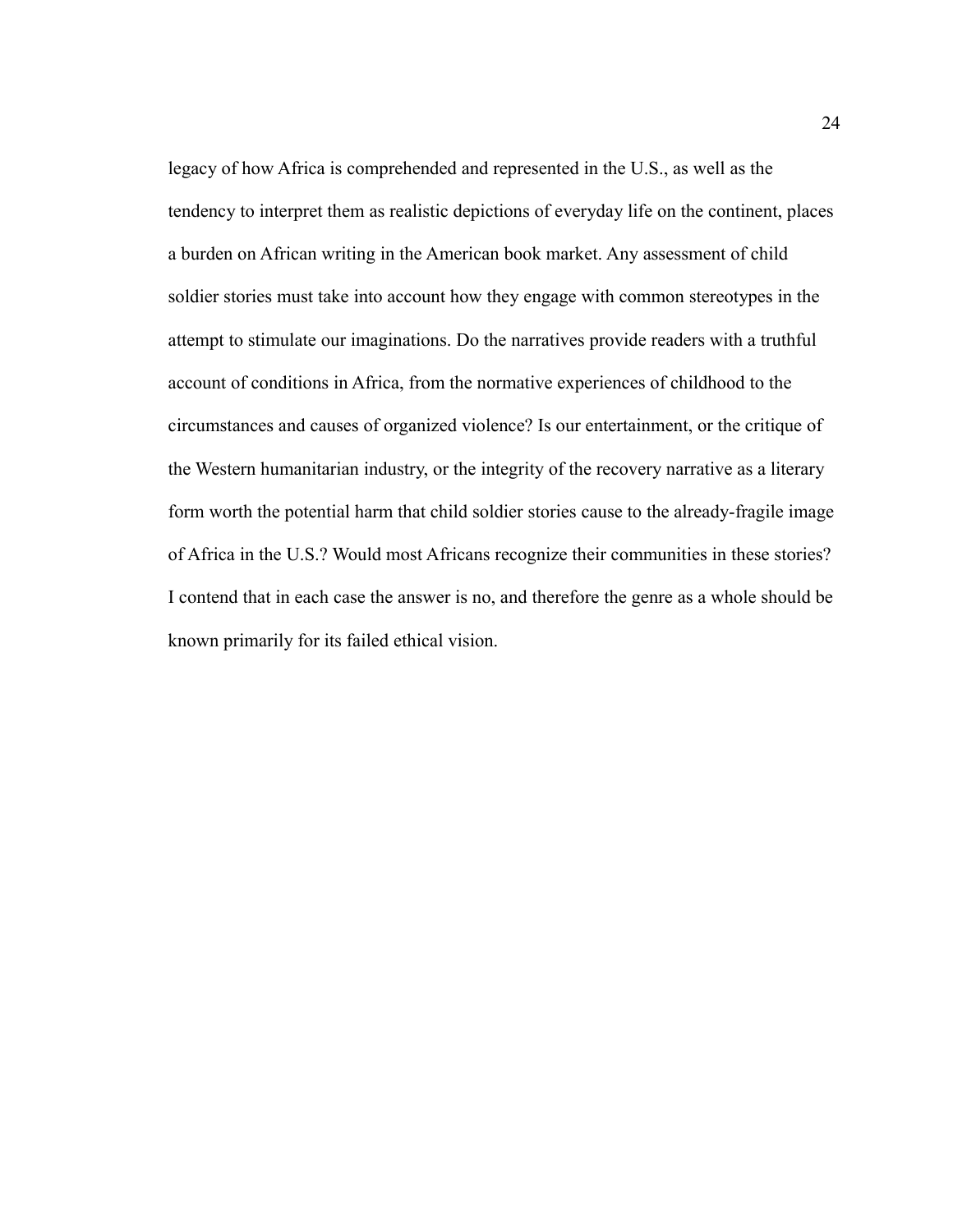- 1. For a more detailed account of this image and its reception, see Greg Marinovich and Joao Silva.
- 2. These depictions have been extensively examined by Africanist scholars. Broader studies of the image of Africa in the U.S. over the past two centuries include Dennis Hickey and Kenneth C. Wylie, Curtis Keim, Ruth Mayer, Michael McCarthy, and Nederveen Pieterse.
- 3. For a critique of the special issue, see Sean Jacobs.
- 4. The organization changed its name in 2011 from The Coalition to Stop the Use of Child Soldiers to Child Soldiers International. For clarity, I will use the latter for purposes not related to bibliographic citation.
- 5. During the final year of the war, the Confederate Army lowered this requirement to seventeen years of age (Eicher and Eicher 29).
- 6. See Ray D. Jackson and Susan M. Jackson; Coalition *Global Report 2001* 455.
- 7. In addition, the U.S. has sanctioned the conscription of children by the governments of Chad, Democratic Republic of the Congo, South Sudan, and Yemen (Office).
- 8. This attempt to quantify the practice is not without controversy. In concordance with my argument, Scott Gates and Simon Reich assert that the 300,000-soldier estimate "has never been justified in terms of hard data, has no clear basis in fact, was arguably never accurate, and is now certainly wrong" (11).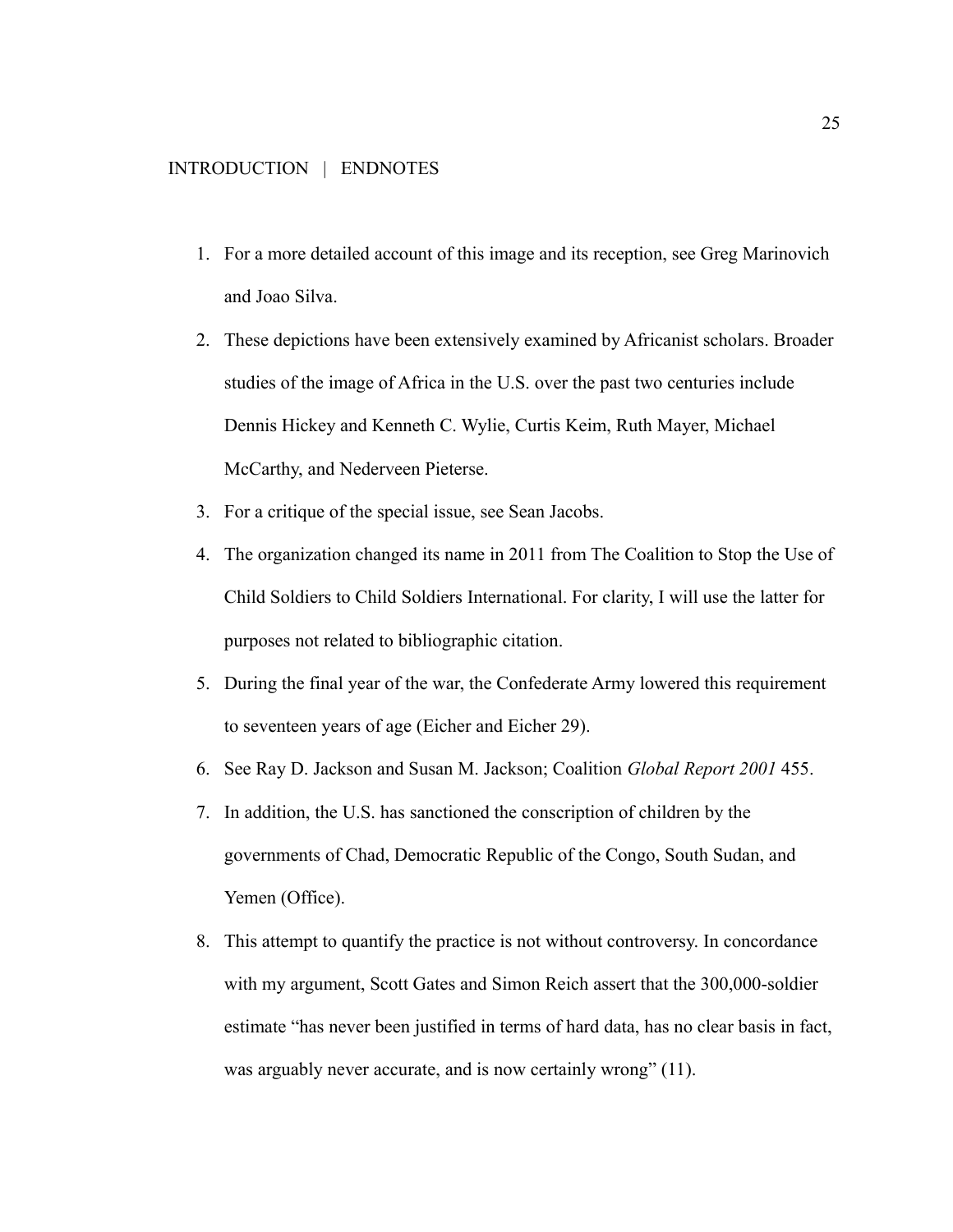- 9. According to Ineka Hall, CSI plans to release a new global report in 2016, which will become available nearly a decade after the previous one.
- 10. Notable examples include Singer 30, Wessells 2, Romeo Dellaire 104, and David M. Rosen 2012, 1.
- 11. Where appropriate I distinguish between the authors of memoirs and their selfrepresentations as protagonists.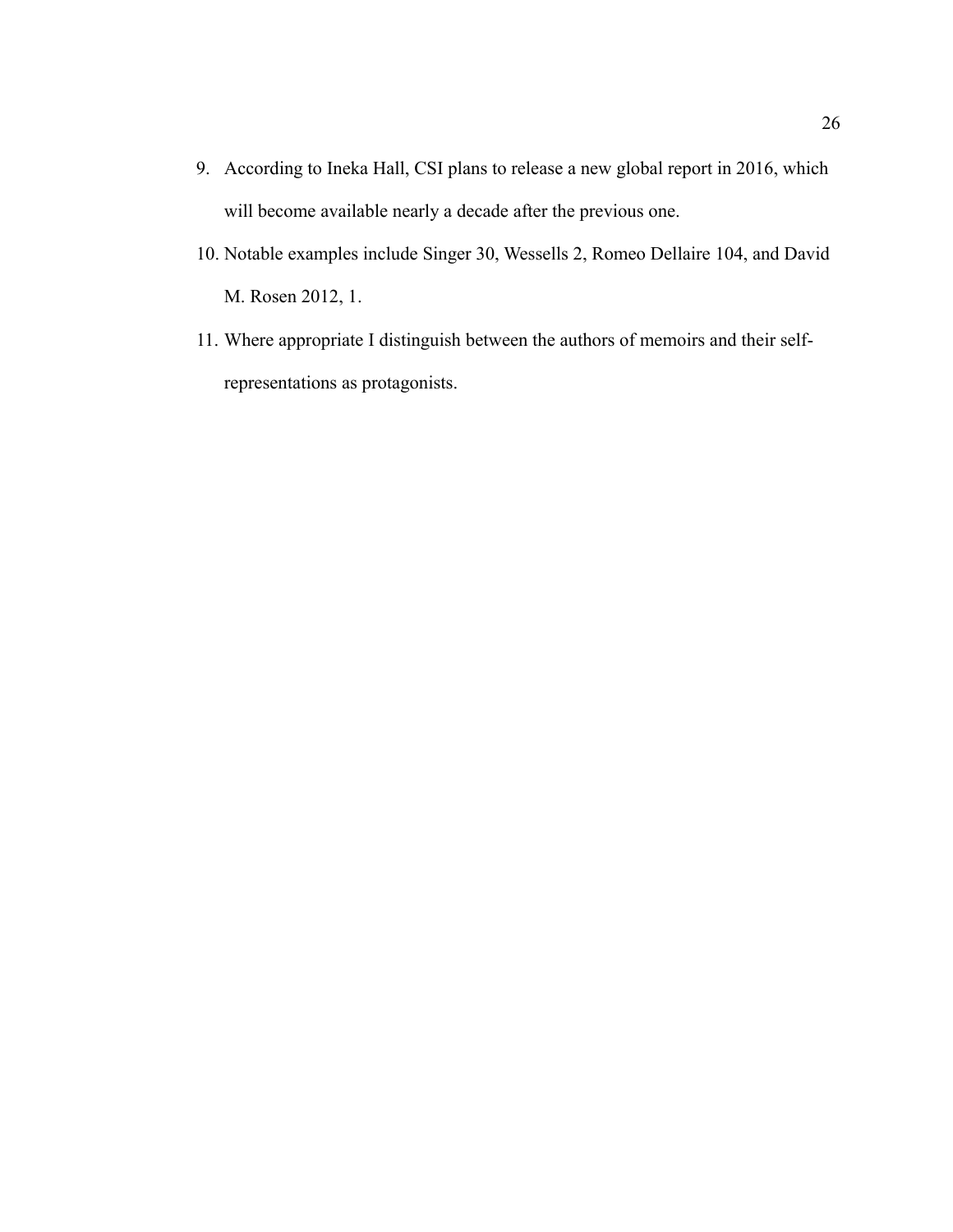#### CHAPTER ONE:

#### CHILD SOLDIER STORIES AND THEIR FICTIONS

#### INTRODUCTION

Ishmael Beah published his memoir *A Long Way Gone* to significant acclaim in 2006. Less than two years later, the influential American author and publisher Dave Eggers described him as "arguably the most read African writer in contemporary literature" (179). This statement has since been included on dust jackets for both re-prints of the memoir and Beah's 2014 novel *Radiance of Tomorrow*, ostensibly evidence that the stories they contain are worth reading. And while the claim is impossible to prove, it appears accurate; few other recent African authors have garnered similar attention in the U.S. If nothing else, Beah produced the most successful example of a child soldier story in the genre. In its inaugural year, the memoir sold 611,435 copies and appeared on the *Publisher's Weekly* bestseller list for twenty-nine weeks (Maryles 2007, 29; Maryles 2008, 31). Readers bought another 250,000 copies in 2008, while total sales have by now surely surpassed a million (McEvoy 27). To make one of any number of comparisons, *Disgrace*, the best-known work by Nobel Prize-winning author J.M. Coetzee, has sold 257,000 copies since its publication in 1999 (Stoddard). *A Long Way Gone* is more than just a popular story; most critics praise the memoir as being insightful and well-written. So the question is not whether Beah is an influential African writer with proven success, but more significantly why and how he has succeeded? As in many cases in the publishing industry, serendipity is a factor here; overall success in the book market is not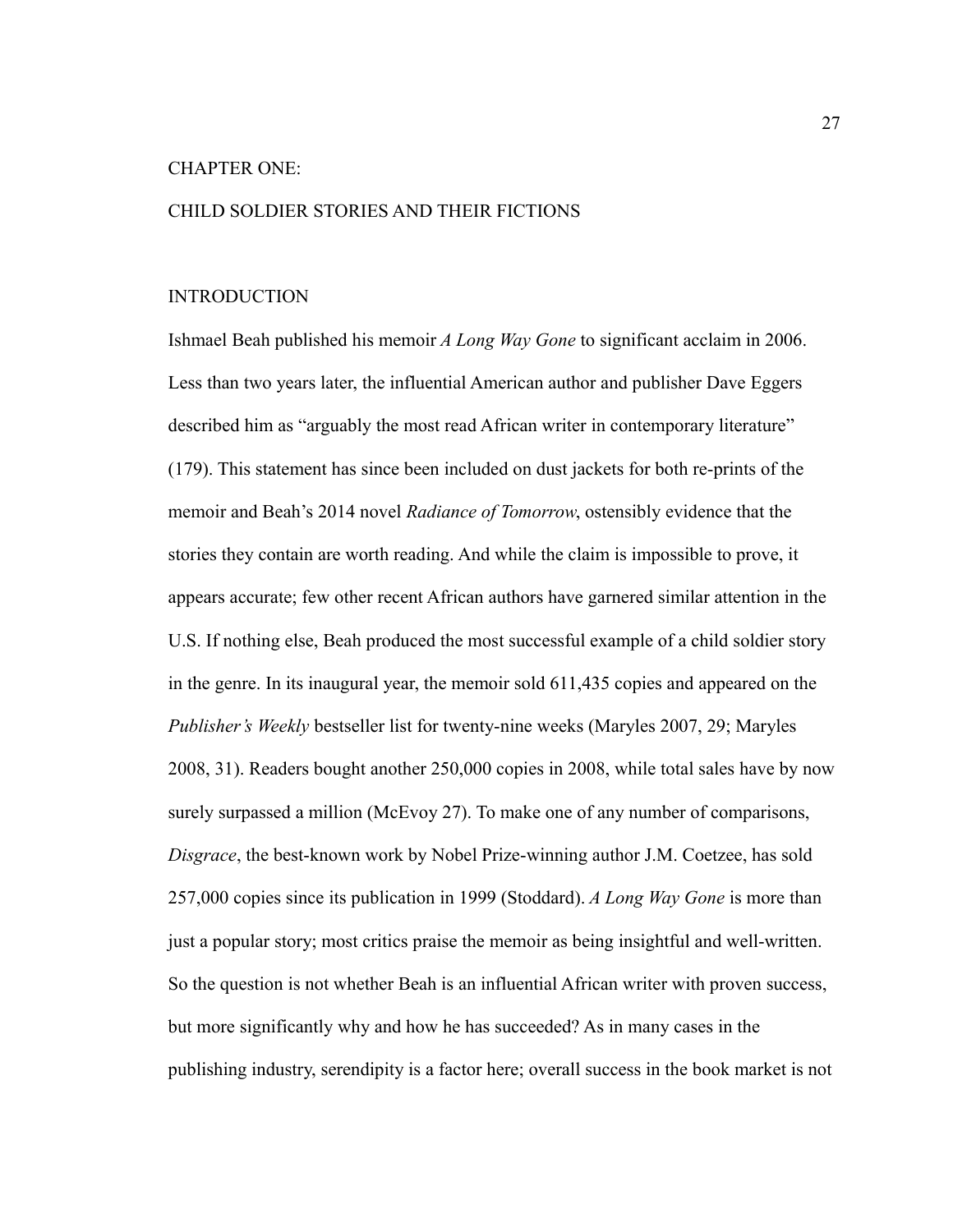inevitable. But what I want to suggest in this chapter is that there are other influences which not only contributed to his achievements but also those of the genre he represents.

Child soldier stories are distinct from other forms of writing—Western and African in origin—in which child soldier characters might appear. Yet many publishers and American readers are already familiar with their most basic themes. The success of the genre owes much to the fact that it resembles an existing marketing category known as misery literature. Publishers recognize that child soldier stories may generate similar levels of interest (and profitability) and, as I indicate below, sales data demonstrates that at least some of these works have met this expectation. However, the genre differs from misery literature in both kind and degree. Some of these differences have an effect upon how it is represented and marketed to readers as I will demonstrate below with an analysis of cover art design. Further, child soldier stories are not bound by the same strict distinctions between fantasy and reality. Because many readers are ignorant about present-day conditions in Africa the temptation might be to interpret African writing fictional and no-fiction—anthropologically.<sup>1</sup> A consequence of this mode of reading is that these literary accounts are treated as evidence of an epidemic that in fact does not exist.

At first glance, interest in child soldier stories is surprising as American readers do not have any particular affinity for African writing. As I explain in the introduction to this study, the U.S. has few recent cultural, economic, or historical ties to the continent that might generate interest in its literature. Most U.S.-based publishers have determined that notwithstanding a select number of works by Achebe, Nuruddin Farah, and Ngũgĩ wa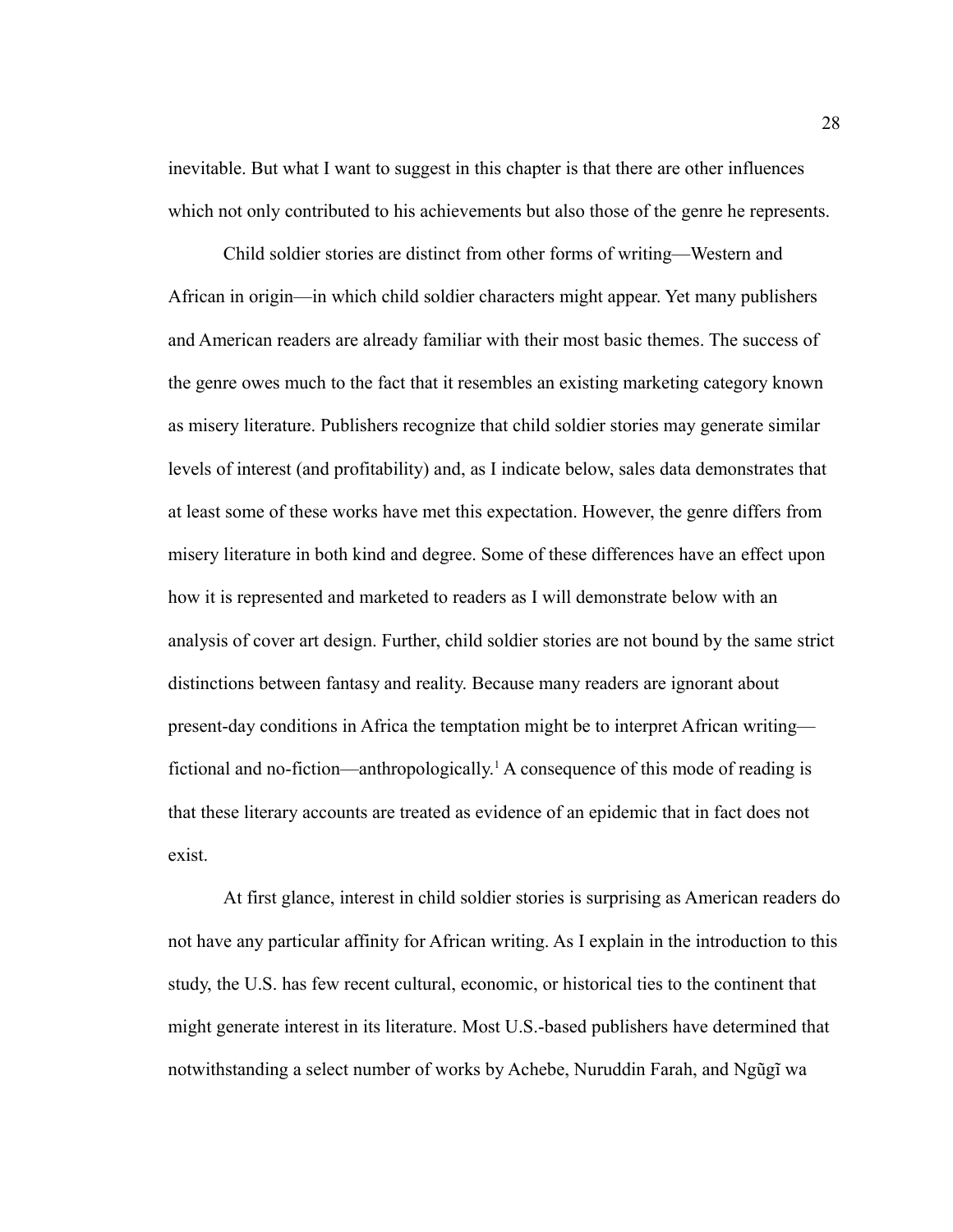Thiong'o, and with the possible exception of visiting African students and Africanist academics, there is no popular demand for African writing. American editions of titles by other writers are released on occasion, but the field as a whole has never received much attention from within the industry.<sup>2</sup> British publisher Heinemann established an American subsidiary in 1978 to distribute its well-known African Writers Series (AWS). The imprint achieved modest success in the U.S. by targeting the educational market, rather than large retail bookstores (Currey xxv-xxvii). These advancements were crucial to the viability of African writing after the continent suffered badly from economic decline during the 1980s; traditional publishers of African literature discovered that they could no longer rely on African governments for bulk purchases. This circumstance also led to a shift in the relative influence of the U.S. market. Before the AWS was discontinued in 2003, the production of new titles and reprints was increasingly dependent on American readers (xxvii).<sup>3</sup> Yet it is also clear that African writing as a whole has never attained mainstream success in the U.S. Widespread indifference among American readers reinforces the opinion among most publishers that it has very limited potential for profitability.

This commercial logic has dominated the American publishing industry since the mid-twentieth century. Multinational conglomerates have acquired and merged every major trade publisher in the country and many smaller influential houses as well, including Random House (RCA, 1966; Advance, 1980; Bertelsmann, 1998), Little, Brown (Time, 1968; Hachette, 2006), Penguin (Pearson Longman, 1970), Simon and Schuster (Gulf and Western, 1975; Viacom, 1994; CBS, 2006), Doubleday (Bertelsmann,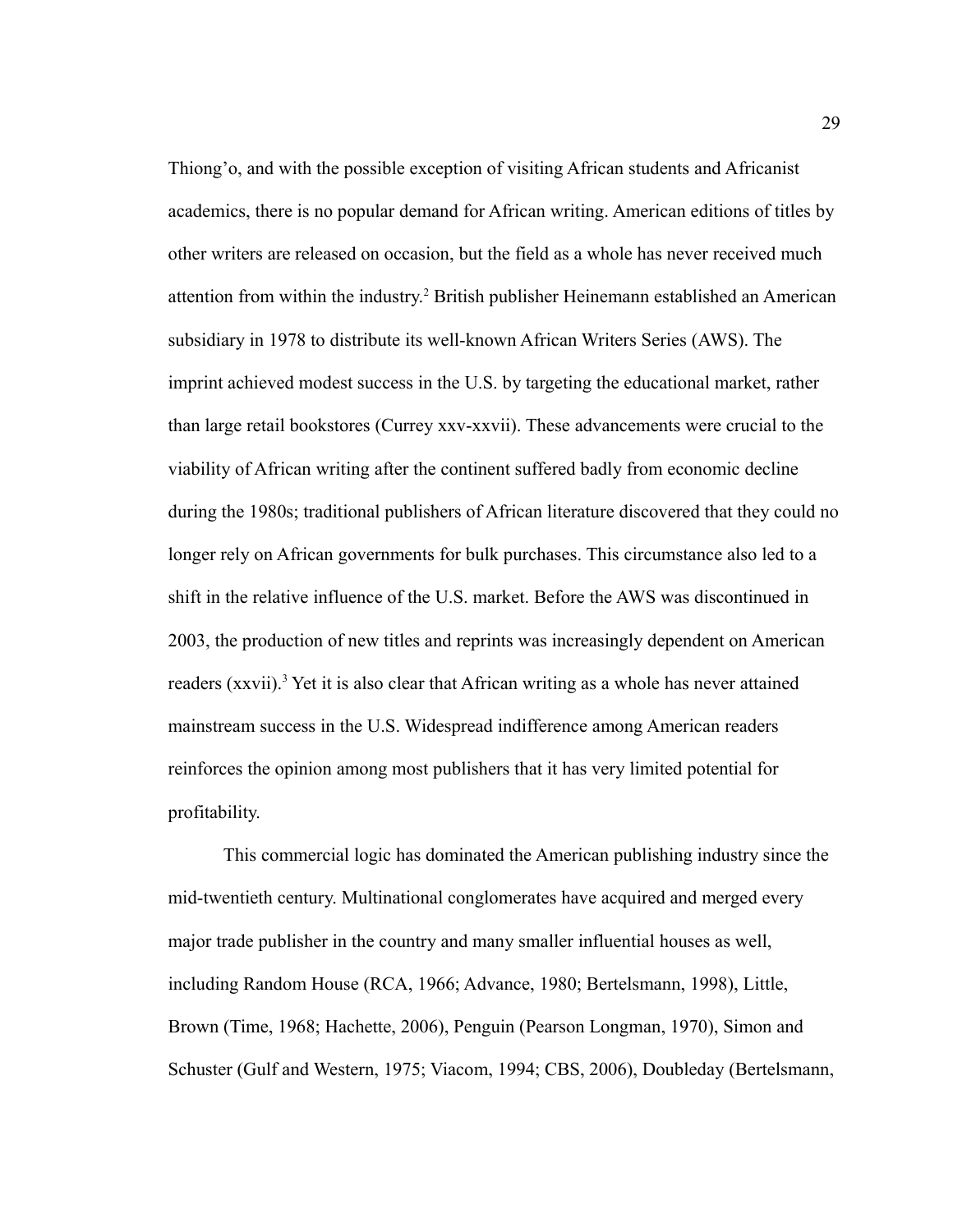1986), HarperCollins (News Corporation, 1987), Farrar, Straus and Giroux (Holtzbrinck, 1993), Macmillan (Holtzbrinck, 1995), and numerous others. Some corporations entered the book industry in order to provide greater synergy among their other media holdings. These firms anticipated that they could release a book through their own publishers, promote it in their magazines, newspapers, and television stations, and adapt it to film using their production studios, though this process is not necessarily efficient or even widely practiced (Moran). Others regarded publishers as additional sources of revenue. Veteran editors like Michael Korda, André Schiffrin, and Jason Epstein have documented the negative effects of media consolidation on how conglomerate-owned publishers are managed. Parent companies typically require these assets to achieve optimum profitability. Consequently, because book sales are difficult to forecast, publishers increasingly rely on bestseller 'frontlists' (i.e. works available for less than a year) rather than those titles that could potentially generate revenue over a longer period of time, including most African writing.

Furthermore, it has become more difficult for publishers to keep their 'backlists' of older titles of which copies remain from a previous print run. Costs for the physical storage of books are minimal. However, in 1979 the U.S. Supreme Court ruled in *Thor Power Tool Company v. Commissioner* that companies could not write-down the market value of their unsold inventory in order to lower their taxable income. Publishers once maintained backlists for many years as the initial print runs for most titles do not sell out during their first year. They also invested the profits from tax savings on their inventories into the production of new works (Schmidt 95). Following this court decision, publishers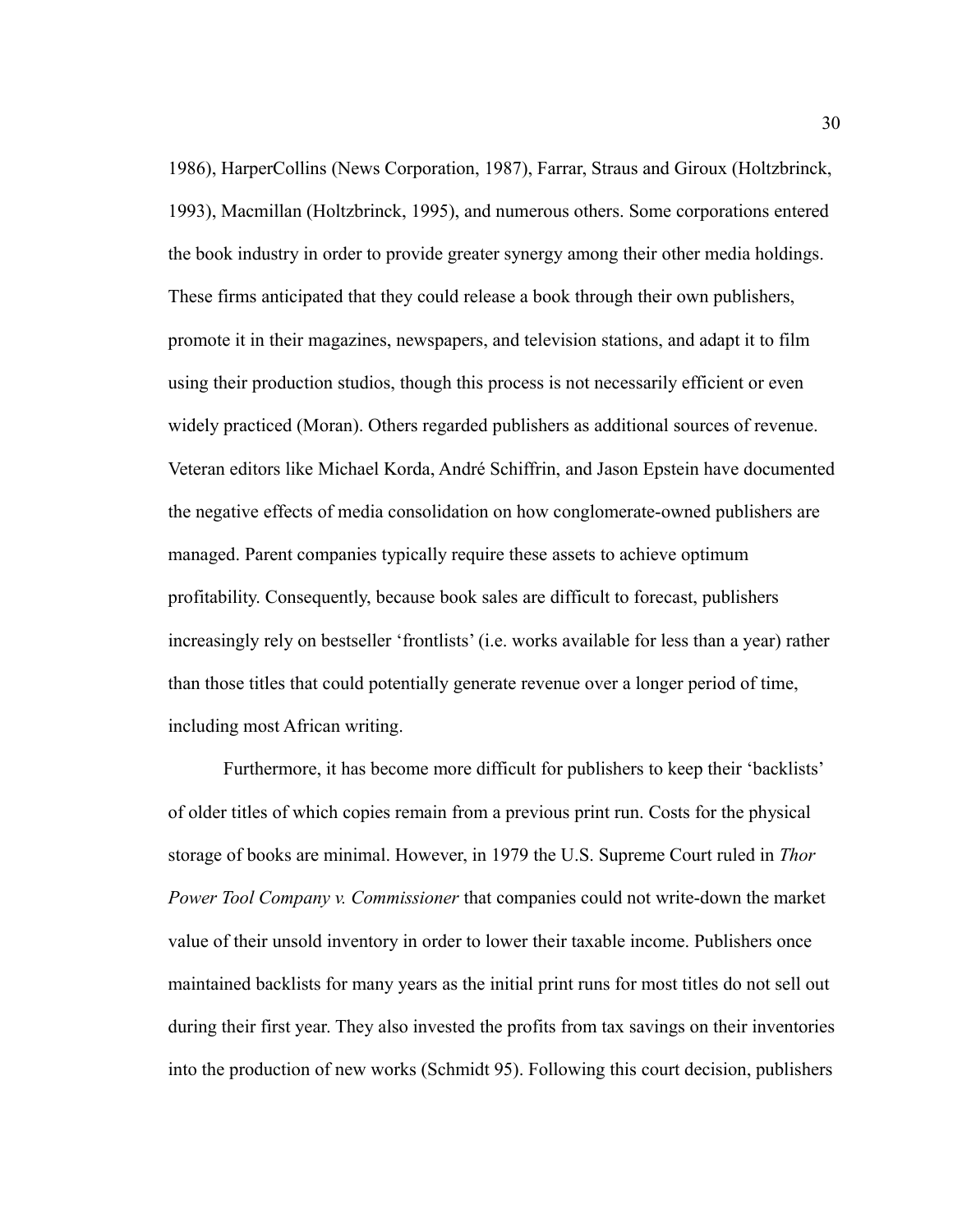warned of potential consequences on their industry (as well as those of distributors, wholesalers, and booksellers) that included "smaller initial press runs; destruction of backlists; earlier remaindering; higher unit costs; [and] the loss of markets and reputation that occurs when publishers cannot fill orders" (Loe, "Study" 19). Subsequent research by Leonard Schrift (1985) and Mary H. Loe (*Thor* 1986) show that the predictions were partly accurate. Since the 1980s, publishers have prioritized titles that they anticipate will sell quickly and have allowed more books to go out of print rather than add them to their backlists. Most titles that do appear on these backlists were at one time bestsellers, some of which are re-marketed during milestone years or if they are adapted to film (Donadio). In general, publishers are much less likely to take risks to support potentially unprofitable authors and genres.

Beah is a talented writer, but like many notable literary figures over the past forty years, his success did not occur by accident, but rather is due in part to these systemic changes in the American publishing industry. He benefited greatly from the perception that his memoir could become a bestseller. Ira Silverberg, later the Director of Literature for the National Endowment for the Arts, served as Beah's literary agent. Sarah Crichton chose the memoir for her imprint, which is owned by the prestigious publisher Farrar, Straus and Giroux, and was its editor as well. Both ensured that the book received maximum exposure. Within a year of its publication, it received a number of positive reviews in widely-read newspapers and magazines including *The New York Times*, *The Wall Street Journal*, *Time*, *People*, *Entertainment Weekly*, and many others. He appeared on popular television programs like *The Daily Show* and *20/20*, as well as other broadcast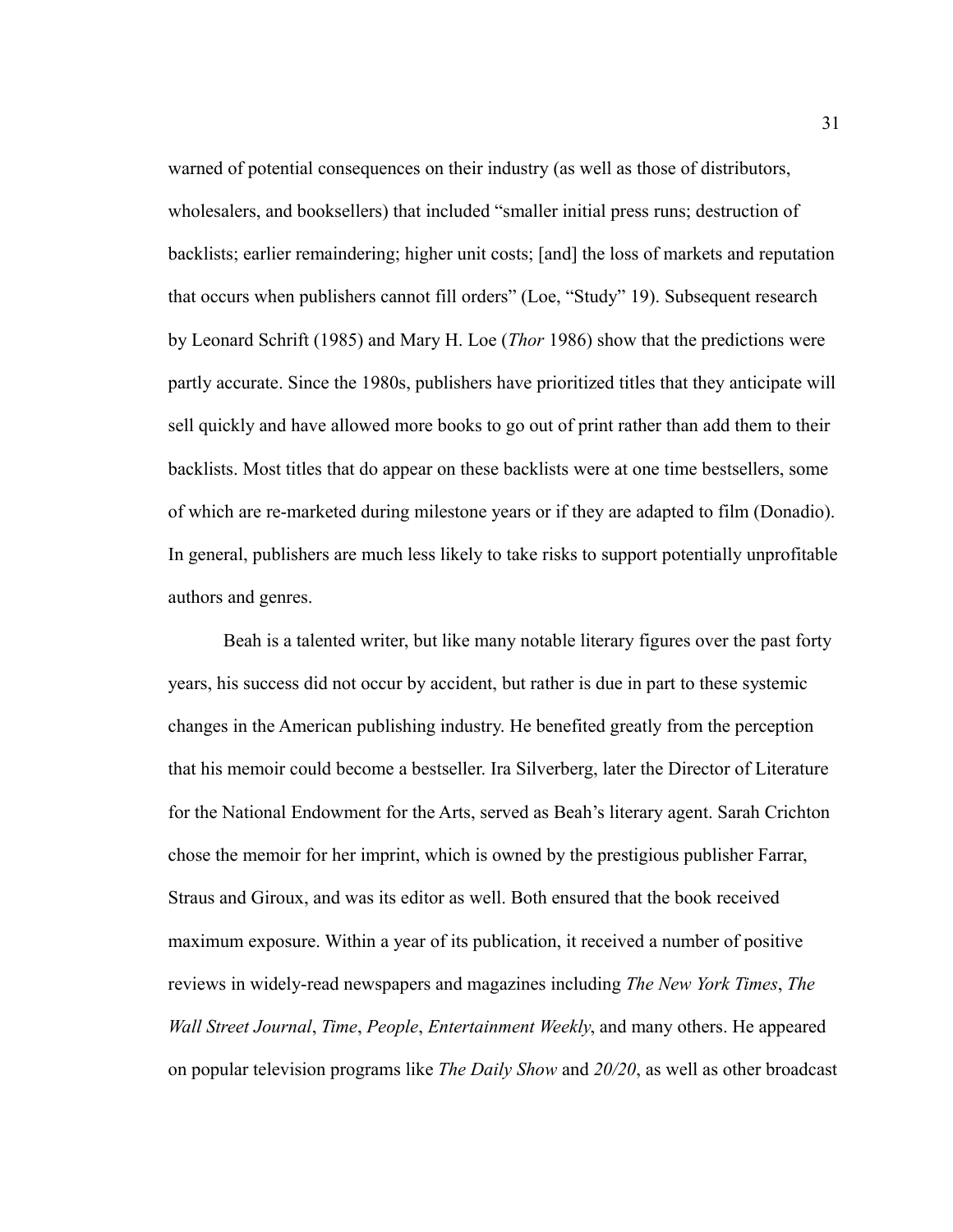networks like *National Public Radio* and *CSPAN*. The popular coffee retailer Starbucks selected *A Long Way Gone* as a featured title for its book program, making it available for purchase in more than 6,000 stores around the U.S., all but ensuring its success ("Riveting"). I do not mean to suggest that a publisher can guarantee popularity among readers, even through a focused marketing campaign. But the attention he received is atypical of an unknown, first-time author; it is especially unusual for the work of an African author. Both his publisher and agent recognized that the memoir had potential and subsequently they invested heavily to influence its reception.

# UNDERSTANDING THE GENRE AS A GENRE

Popular interest in child soldier stories is not limited to *A Long Way Gone—*it extends to other similar works. The most compelling way to demonstrate this interest is through an examination of industry statistics and sales data. The problem is that most publishers, especially big firms, are not willing to release this information and there is relatively little data in the public domain on this subject to collect, analyze, and generalize from.<sup>4</sup> Even so, we can draw some tentative conclusions from what material is available. It has been proposed that the average book, in all genres of writing and published via all methods, will sell five hundred copies over its lifetime (C. Anderson 164). Literary agent Noah Lukeman writes that many publishers will consider 'literary' novels to be successful if they sell between 3,000 and 7,000 copies, while non-fiction works are viewed as a success at 20,000 copies sold. These estimates are contingent on numerous case-specific factors, including an author's reputation, the influence of a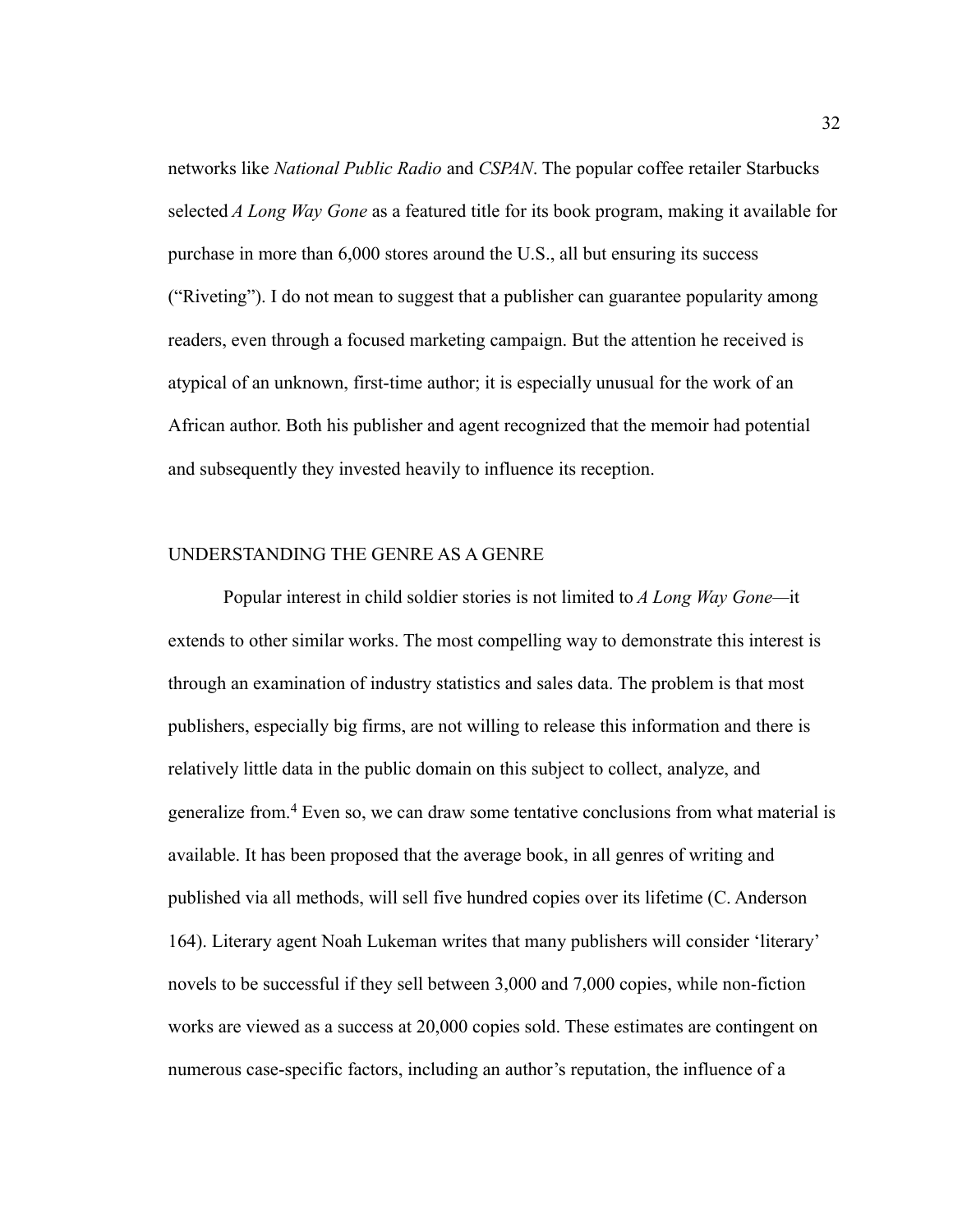publisher, the various formats and editions of a work, and so on. But they do establish a baseline for analysis. Abani's novel *A Song for Night*, released by the independent publisher Akashic Books, sold 15,000 copies by 2012 (Ingalls). Readers bought a respectable 3,500 copies of Jarrett-Macauley's novel *Moses, Citizen and Me* (Murphy). Every child soldier story contributes to Africanist discourse, but some are more influential than others. Still, the genre is not a contrivance or shadow cast by one influential title. Available sales figures demonstrate that a number of child soldier stories have been commercially successful (to say nothing of public or critical interest in them) even in an over-crowded book market.

Child soldier stories can be understood in several ways: 1.) in relation to other representations of the under-age combatant in Africa; 2.) as a distinct form of writing; and 3.) as part of a broader marketing category known as misery literature. Regarding this first point, child soldiers appear in several major studio movies released in the last decade, including *Blood Diamond* (2006) and *Machine Gun Preacher* (2011). However, the overall effect of these filmic texts is limited. Mainstream reviews demonstrate that viewers increasingly approach Western treatments of the continent with greater skepticism and critical awareness.<sup>5</sup> Moreover, the child soldier characters are not fundamental to these narratives—*Blood Diamond* traces the redemption of a white Zimbabwean mercenary with the assistance of an American journalist, while *Machine Gun Preacher* centers around the humanitarian efforts of an American ex-felon. Achebe's criticism of *Heart of Darkness* is equally applicable to these works. Although some African characters are depicted sympathetically, the continent itself is still no more than a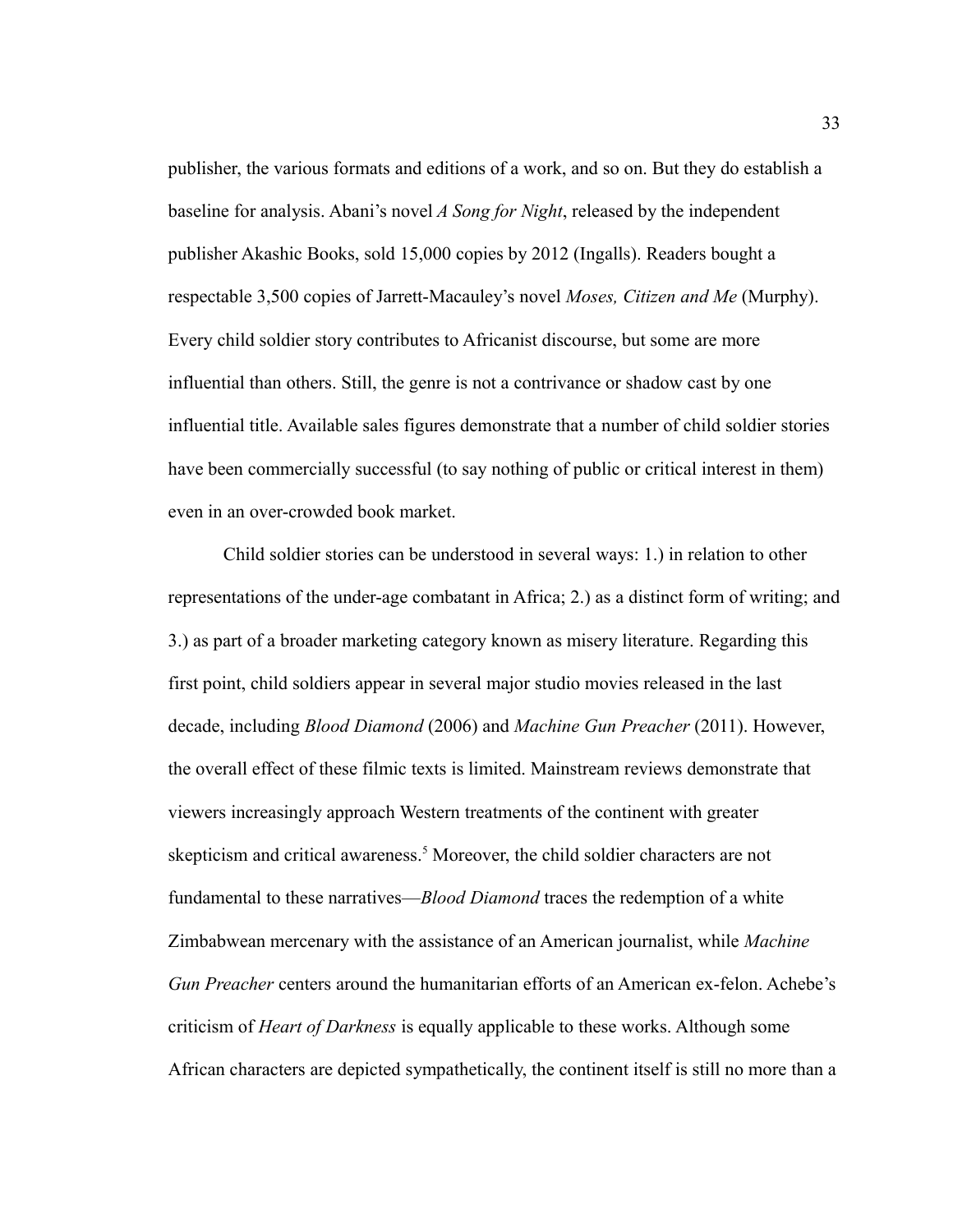setting and child soldiers a signifier of its hostility, a barrier that the outsider protagonists would eventually overcome.<sup>6</sup> Their inclusion reinforces the idea that the military recruitment of children in Africa is regrettable, but also to be expected. Even so, ultimately their influence is relatively minor as child soldiers are largely incidental to these narratives.

Child soldiers are familiar figures in African writing more generally. One of the first African Francophone novels published in the West, Bakary Diallo's 1926 novel *Force-bonté*, features a young Senegalese boy who fights with the French army during World War I. They appear in various literary accounts of both anti-colonial and postindependence conflicts, though never to the degree that might constitute a trend.<sup>7</sup> In recent years, largely because of increasing public attention on the practice, critics and readers have begun to notice child soldier characters and writers are savvy enough to continue using them. For example, the male protagonist of Angelina Sithebe's 2007 novel *Holy Hill* is an ex-prostitute, drug dealer, and addict. A brief description of his experiences as an under-age combatant amplifies his tragic condition, rather than functions as the basis of a larger consideration or critique of the practice. Critics often refer to Chimamanda Adichie's 2006 novel *Half a Yellow Sun* in their examinations of child soldiers in African writing, insofar as a teenage house boy who narrates a portion of the work is forcibly recruited into the Biafran army.<sup>8</sup> She devotes a chapter to his abduction and mobilization for an unspecified, but relatively short period of time. However, the novel itself is not *primarily* focused on his condition as a soldier or the broader military use of children. These events have a more general function, to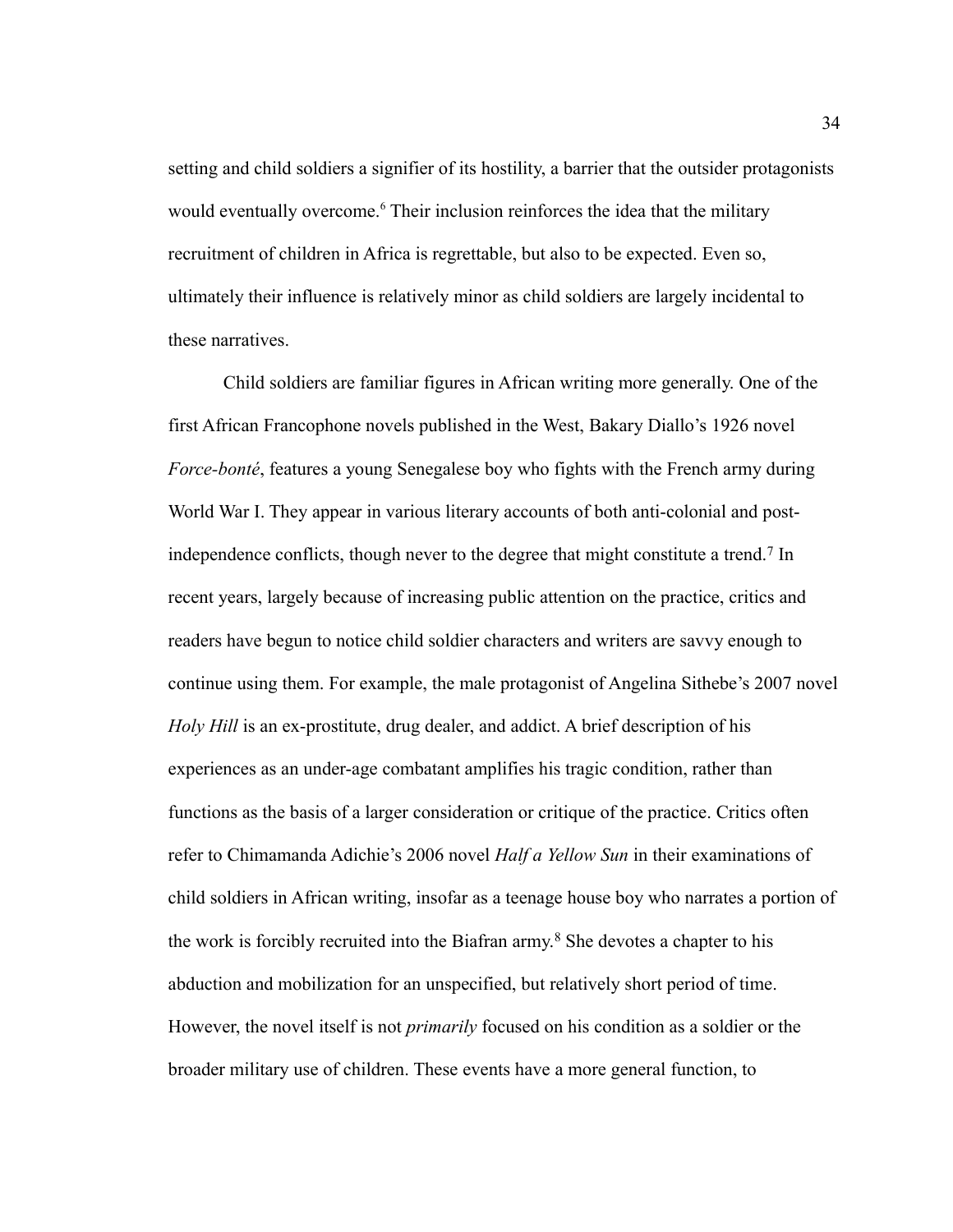demonstrate one of many negative consequences of the Nigerian Civil War.

Child soldier stories differ from these other works enough that it is appropriate to group them together as a distinct form of writing. This genre is defined by several conventions that most (if not all) of the works share, whether fictional or non-fiction. Some of these characteristics are self-evident. For example, all the protagonists are African children recruited by government or non-state forces to be soldiers. But there are other essential traits that also bind them together. They offer scenes of life prior to enlistment and following decommission, but a majority of the narratives emphasize their wartime experiences. Almost all of the characters are combatants in the popular sense of that term: they are responsible for maiming or killing other young people and adults, destruction and theft of property, and, in roughly half of the stories, sexual violence. Sometimes this behavior is coerced by comrades or commanding officers, but just as often these characters are depicted as willing participants in criminal activity. Many of the works reflect upon the social and political circumstances that lead to child soldiering, as well as its embrace by some adults and rejection by others. They portray the traumatic effects of the practice on the children and its contravention of Western conceptions of childhood, which American readers are assumed to possess. Finally, they nearly always gesture toward the possibility of redemption. A few characters are denied this opportunity, but many others can become children again, usually through the intercession of Western humanitarian aid workers and in several cases eventually settling in the West.

In one sense this genre is relatively new, the product of the moment when child soldiering entered into public discourse. These child soldier stories are somewhat unique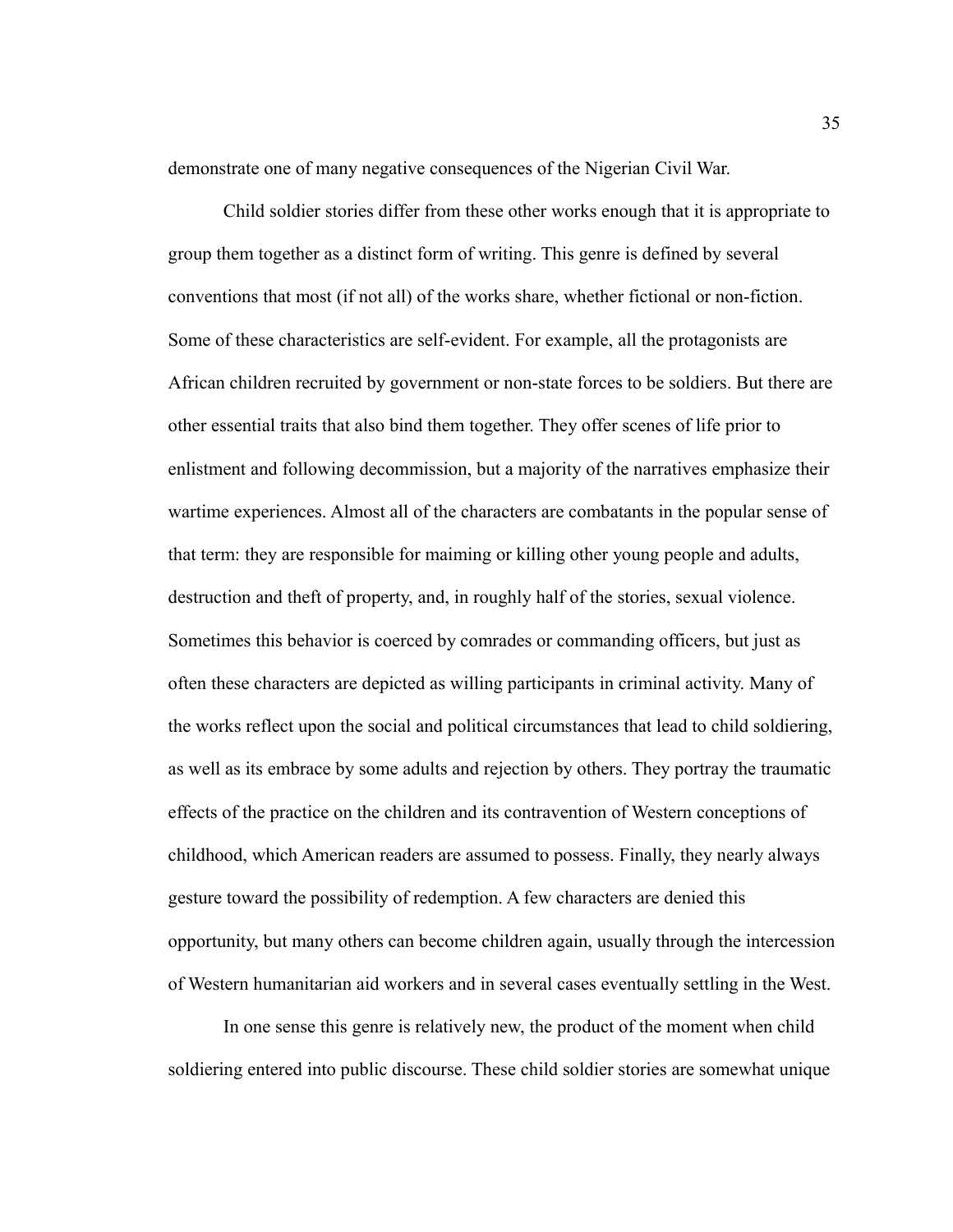as they do not draw in any significant way from previous narratives that feature child soldier characters (perhaps with the exception of Uzodinma Iweala's use of 'rotten English' in apparent homage to Ken Saro-Wiwa's 1985 novel *Sozaboy*). Still, their general thematic content—that of suffering children—may be familiar to American readers. There are numerous reasons for why a publisher might accept a manuscript: its quality, the appeal of its subject matter, a special relationship with its author or their agent, and so on. But in many cases, the economic justification for publishing a work should be obvious; most contemporary publishers are no longer willing (or able) to take risks on unproven authors or content. Because the book market is unpredictable, when they do develop a bestseller they and other publishers frequently attempt to reproduce this success by releasing similar titles. In some cases, these narratives will transcend their faddish reputations and constitute new marketing categories. The success of child soldier stories can certainly be interpreted in this way, especially when viewed in isolation. However, in the broader context of the book market it would be more accurate to regard them as an outgrowth of misery literature, an existing marketing category with proven viability.

Misery literature features predominantly child characters who endure various forms of physical and emotional abuse (Bury, Addley). An essential aspect of this form of narrative, which is ostensibly non-fiction but inevitably contains fictional aspects, is the eventual triumph of the protagonists over their tragic circumstances or a hopeful implication that this outcome is, at the very least, possible. However, much of its focus is the graphic depiction of their mistreatment. Several of these stories have become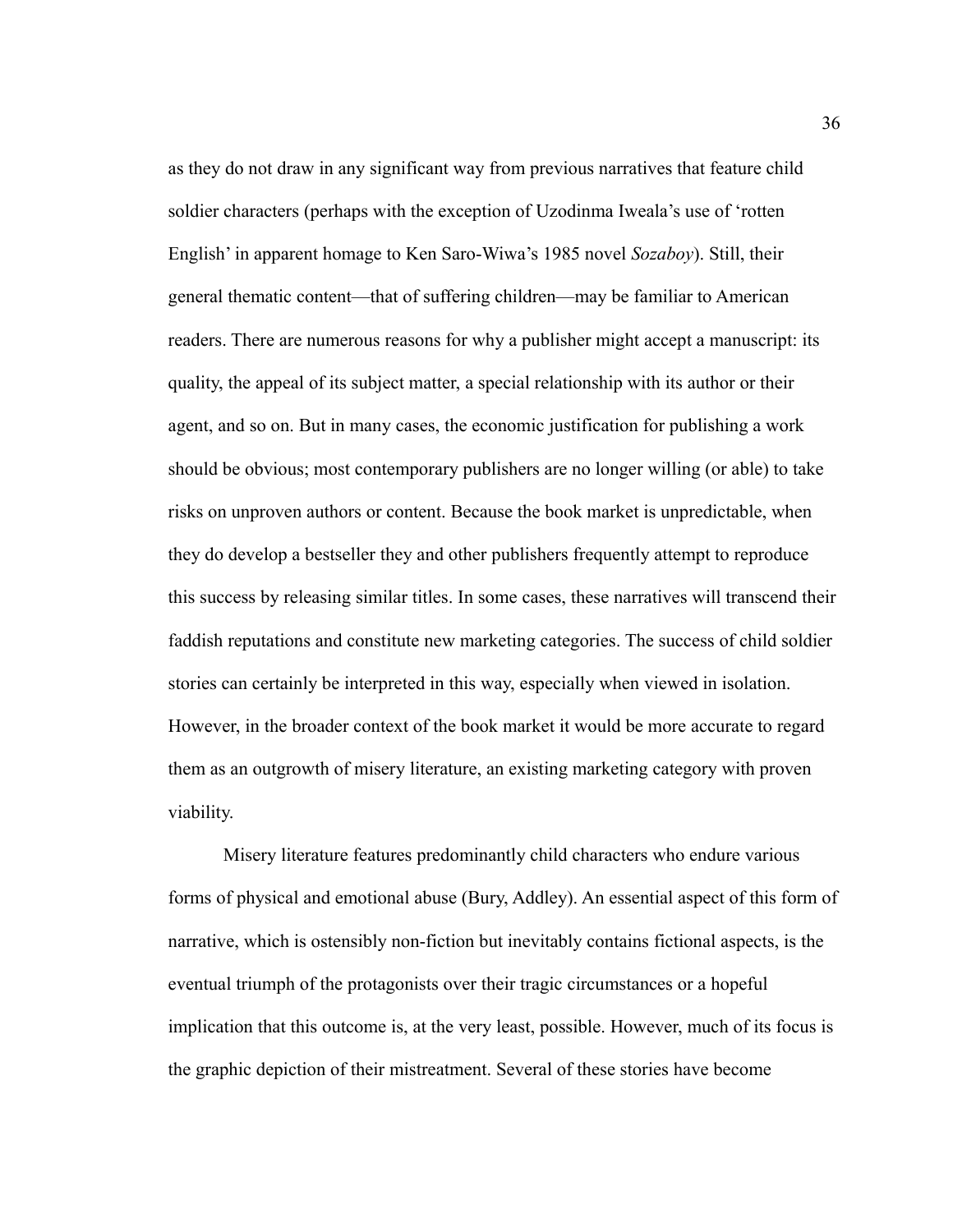bestsellers over the past few decades, perhaps most notably Dave Pelzer's 1995 memoir *A Child Called "It"*, Frank McCourt's 1996 memoir *Angela's Ashes*, and J.T. LeRoy's 2000 novel *Sarah*. Misery literature is so popular in the U.S. and Britain that large chain bookstores have devoted entire sections to this genre (O'Neill). Most of these texts are ephemeral and of poor literary quality, but they sell in sufficient quantities that the publishing industry continues to produce them. The narrative conventions of child soldier stories parallel misery literature, in particular their frequent scenes of violence, rape, and drug use, as well as the eventual recovery (most of the time) of their protagonists. Beah, Keitetsi, and other former child soldiers-turned-authors were unknown to the public before the release of their memoirs, but readers will recognize their kind of story: that of the traumatically abused child. Therefore, although publishers ordinarily regard African writing as unprofitable, many released child soldier stories with the hope that they too would achieve the same success. Each of the six largest publishers in the U.S. have released at least one child soldier story under consideration in this study.<sup>9</sup> They do so apparently with the confidence that readers are familiar with, and seek out, these similarly lurid accounts about children overcoming tragedy.

I do not mean to suggest that child soldier stories simply mimic this preexisting genre. Most examples of misery literature produced and sold in the U.S. feature American characters and settings. In contrast, child soldier stories are generally viewed as a specifically African phenomenon; similar narratives that take place in other regions of the world or are written by non-African authors, such as Patricia McCormick's novel *Never Fall Down* or Ṣōpa Cakti's 'auto-fictional' story *Gorilla,* have not been commercially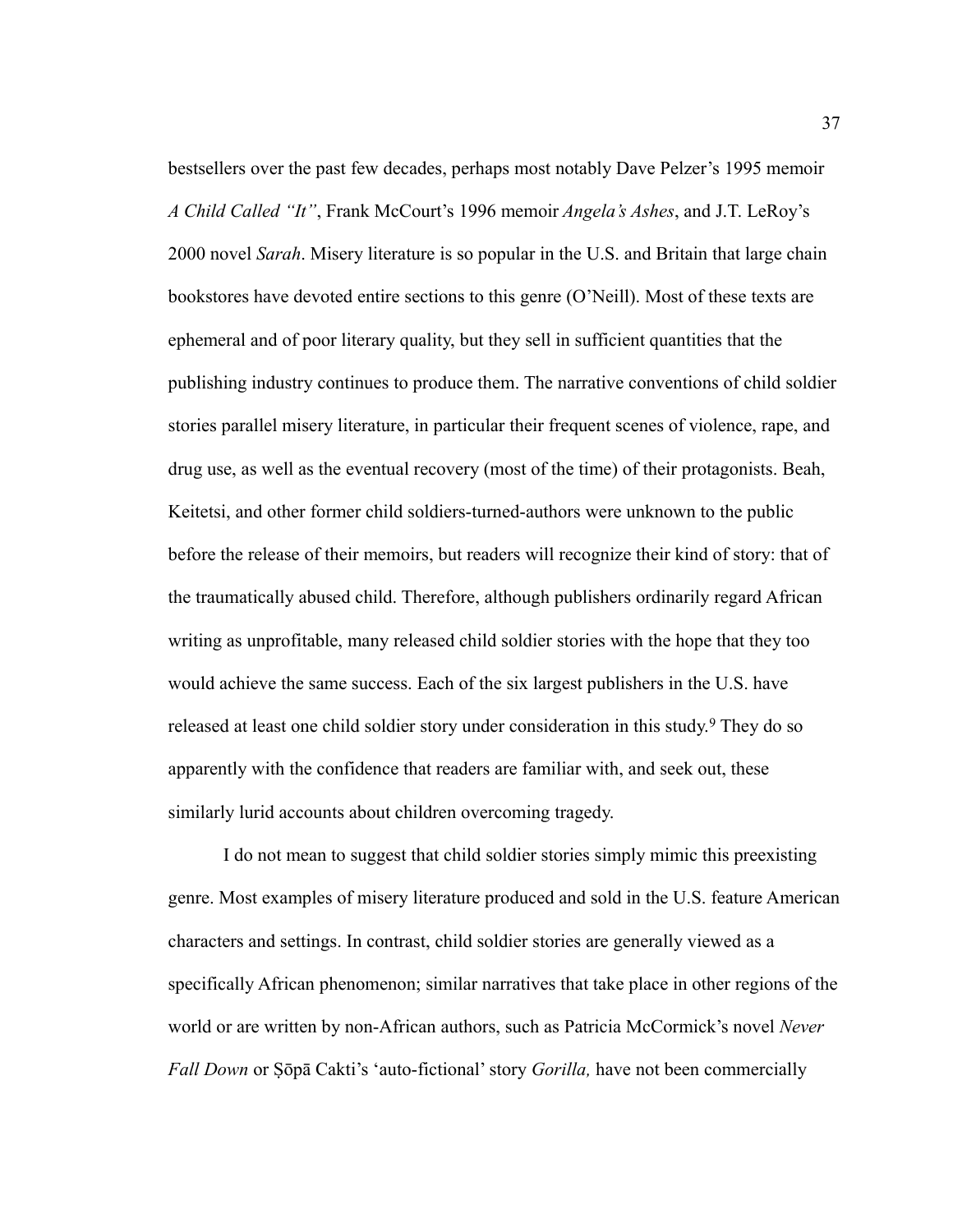successful. Unlike in other forms of misery literature, child soldier protagonists are both victims and perpetrators of violence. This is one of the most distinguishing features of the genre and many characters acknowledge the untoward cycle in which young civilians are brutalized by child soldiers before becoming combatants themselves. The protagonist of Ahmadou Kourouma's novel *Allah is Not Obliged* rhetorically wonders what a child can do when they live "in some fucked-up barbaric country where everyone is cutting everyone's throat," before answering his own question: "You become a child-soldier of course […] so you can have lots to eat and cut some throats yourself; that's all your only option" (90). The experiences described in child soldier stories are often unique. However, in a more general context, they are simply an extreme form of the degradation that misery literature relies upon. Therefore, they are distinctly African while also in conformity with an established marketing framework.

# COVERING CHILD SOLDIERS

The tension between vulnerability and violence makes child soldier stories compelling; the second chapter of this study partly focuses on how this dichotomy is represented in the stories themselves. But it also presents a challenge to the designers, art directors, and editors who are responsible for marketing these titles to readers. How do they convey this dualistic structure to industry professionals and consumers in order to encourage sales? Many promotional materials used for this purpose are short-lived, including media kits, presentation stands and counterpacks that are used in bookstores, and so on. They are difficult to examine as booksellers frequently discard these items and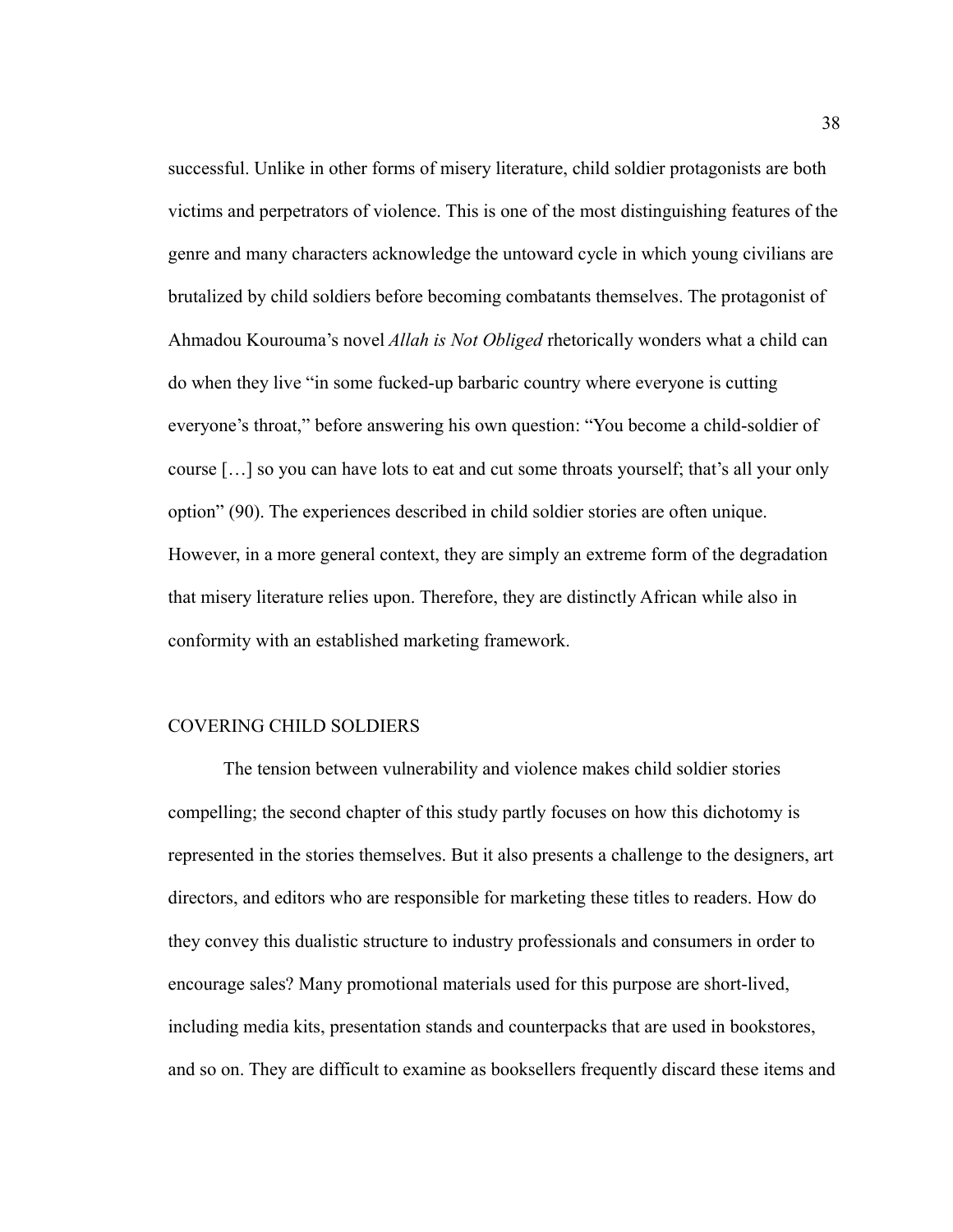publishers rarely archive them. Marketing devices used by online booksellers are also ephemeral. Book covers and dust jackets (herein referred to simply as covers) are an exception, however; they are often preserved by readers and collectors as an art form in their own right. Furthermore, they are the most recognized, widely-viewed promotional materials for readers, which makes them an appropriate object for study. There is little academic analysis about the potential influence of covers on potential readers, but market research on the subject demonstrates that it is considerable (Orange Prize, Phillips). Publishers know that distributors and booksellers accept and decline works on this basis (Going, qtd. in Williamson). The publishing industry is therefore sensitive to the messages that covers transmit. Before a cover receives final approval it is reviewed by the aforementioned designers, art directors, and editors, and also by the marketing, publicity, and sales departments, as well as the author of the work.

Covers incorporate a variety of marketing paratexts. Potential readers are more likely to purchase a book if they know and prefer a particular author (Phillips). As such, the names of well-known writers are displayed prominently in cover art, a style popularized by the designer Paul Bacon in the 1950s. When an author is not known within a target market, or in the case of debut works, publishers might apply other paratextual elements, which even the casual reader is visually familiar with, to generate interest. Pithy titles are chosen in collaboration with authors to achieve the broadest appeal. Straplines refer to both form—e.g. "a novel", "a memoir"—and subject matter e.g. "a child soldier story"—though as Gerard Genette maintains, their purpose may be to influence preferable readings rather than indicate factual information about a work (10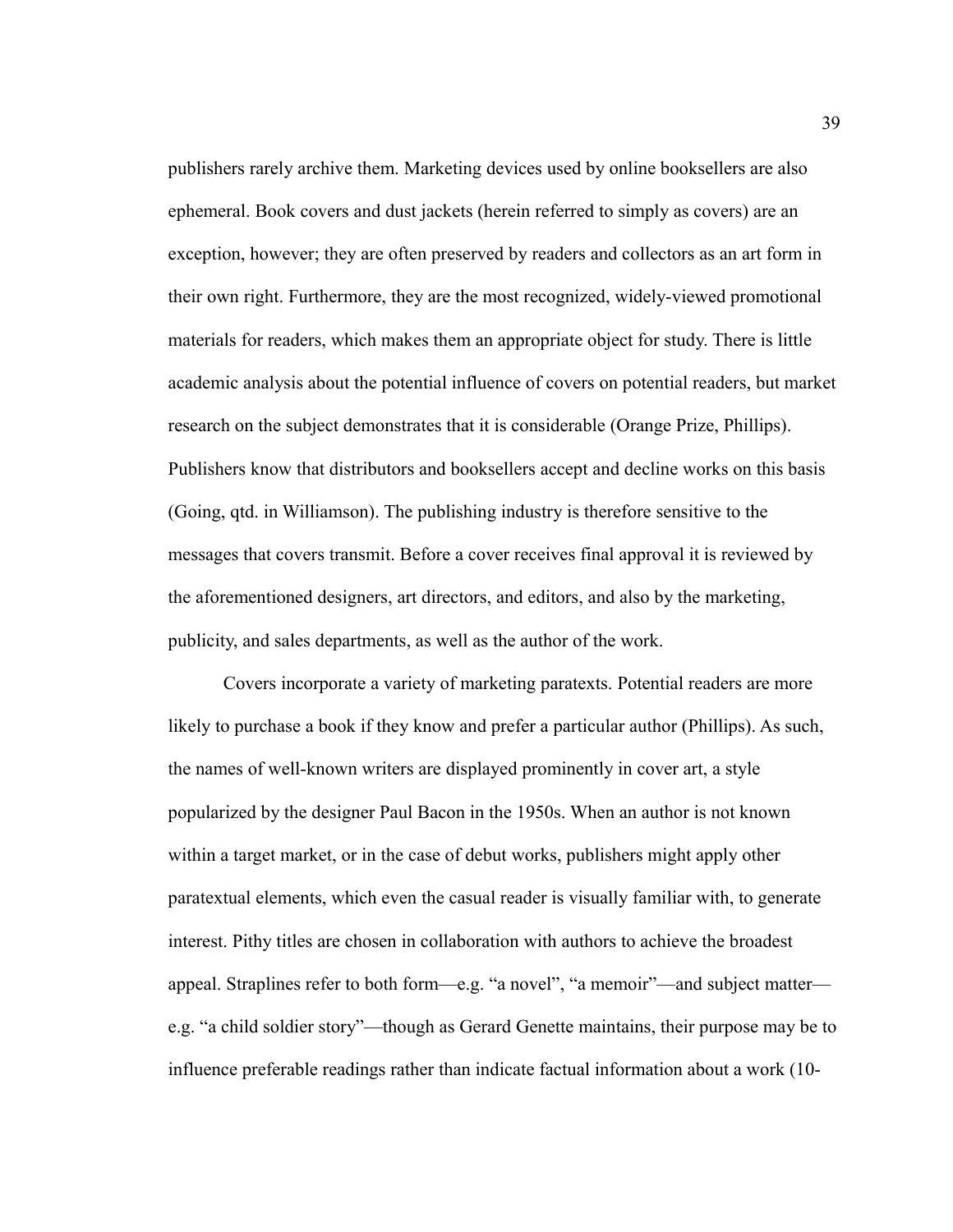11). Paragraph-long summaries, which usually appear on the back or inside cover, are included for this same purpose. Review excepts from recognizable authors or those published in noteworthy periodicals demonstrate to both retailers and consumers that the book is worthy of their interest. These devices may be used differently depending on the needs of the publisher and the intended market, and readers do not necessarily regard each paratextual element with equal significance. However, publishers hope that together they will render a profitable first impression.

A brief look at the publication history in the U.S. of Iweala's 2005 novel *Beasts of No Nation* and its front covers demonstrate these paratextual conventions. The first edition hardcover, which is published by HarperCollins, features a design by Roberto de Vicq de Cumptich. The cover image is a photograph of seven children silhouetted against a bright sky. The name of the author, title, and form are all printed in unremarkable typeface. In the next edition, published that same year with a new design, the representational photograph is replaced with large, block-letter typeface that spans the cover in a full-bleed print style, identifying both the author and title, but not its form. An illustration of a leopard or lion on hind legs fighting a bovid is arranged within the lettering. The imprint Harper Perennial issued a paperback edition in 2006 with yet another cover design, this time by Gregg Kulick. It is also somewhat abstract with five rows of uneven lines that stretch across its surface. The author, title, and form are shown in apparently hand-lettered typeface, which is positioned center-right on the cover. The imprint's signature "P.S." feature, which includes an author interview, a description of his inspiration for the work, and a list of his favorite books, is announced in the lower-right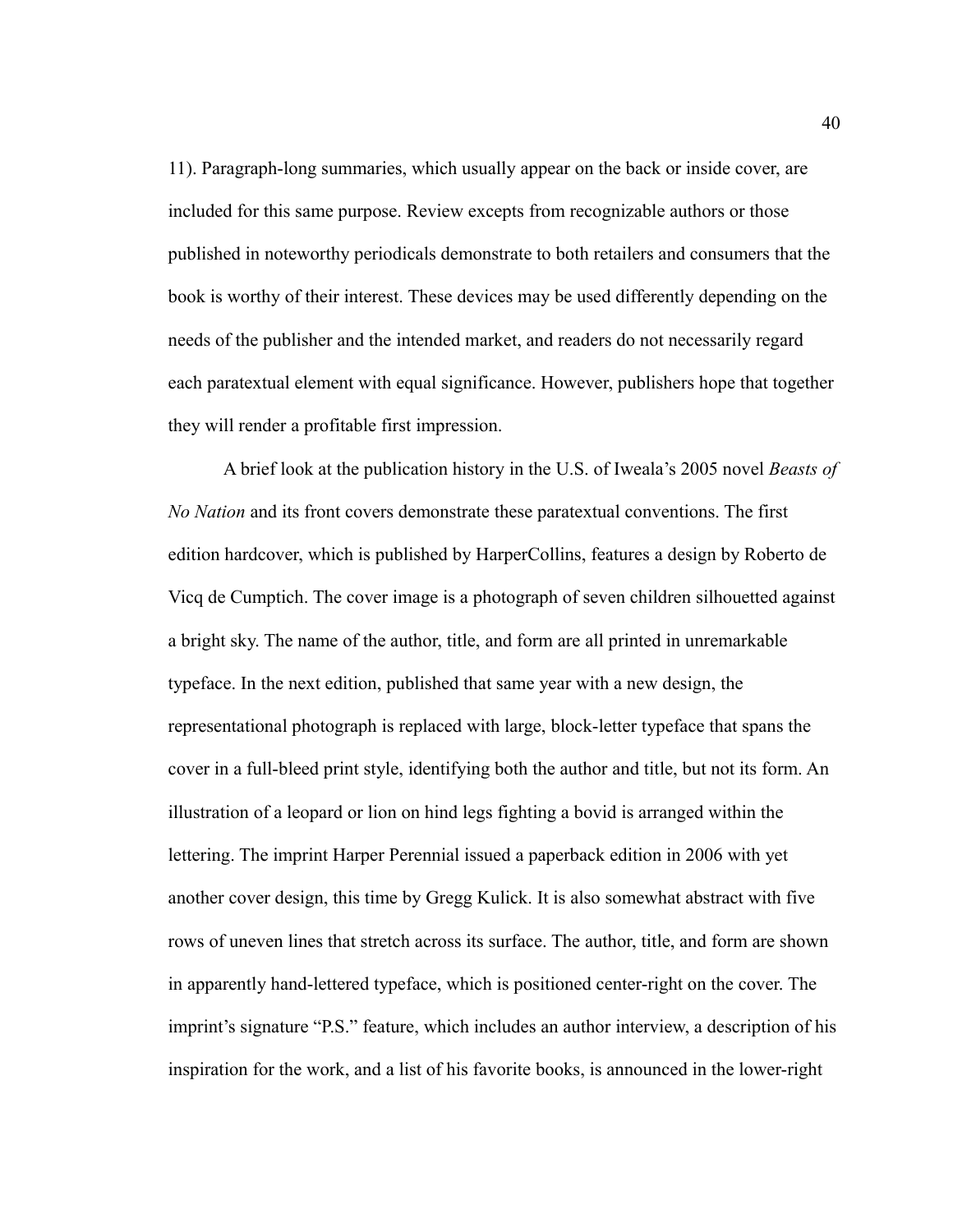corner. The most recent edition of the work, also published in 2006 by Harper Perennial, brings together several covers and paratextual elements. The Kulick design remains the same, however a bold column is superimposed at left over one-third of the cover. The animal figures from the previous edition are positioned at the top of this vertical band, under which is a list of periodicals that identify the novel as "A BEST BOOK OF THE YEAR" as well as excepts from several positive reviews.<sup>10</sup>

Cover design is meant to give visual expression to, or convey some aspect of, the story that it advertises. Whether readers consider one or more of the covers used for Iweala's novel to be visually appealing is a matter of personal preference. However, none is particularly effective at communicating anything meaningful about the narrative itself. What distinguishes this latest edition of *Beasts of No Nation* from its three predecessors is that its commercially-focused paratext—the reviews, awards, and so on—directly competes with what might be described as its aesthetic elements. Because the principal function of book covers is to attract potential readers, publishers believe that a title will likely sell more copies if it receives literary endorsements of the kind showcased here. Some designers express concern that when marketing and sales departments assert greater control over cover design, creativity is stifled (Drew and Sternberger 141). Nevertheless, this intervention is inevitable and not limited to the addition of the paratext that I describe above. When a publisher decides that a work is best positioned in the marketplace as part of an existing genre, as is the case with child soldier stories, they will frequently use established visual strategies that are integral to cover design in order to manage reader expectations.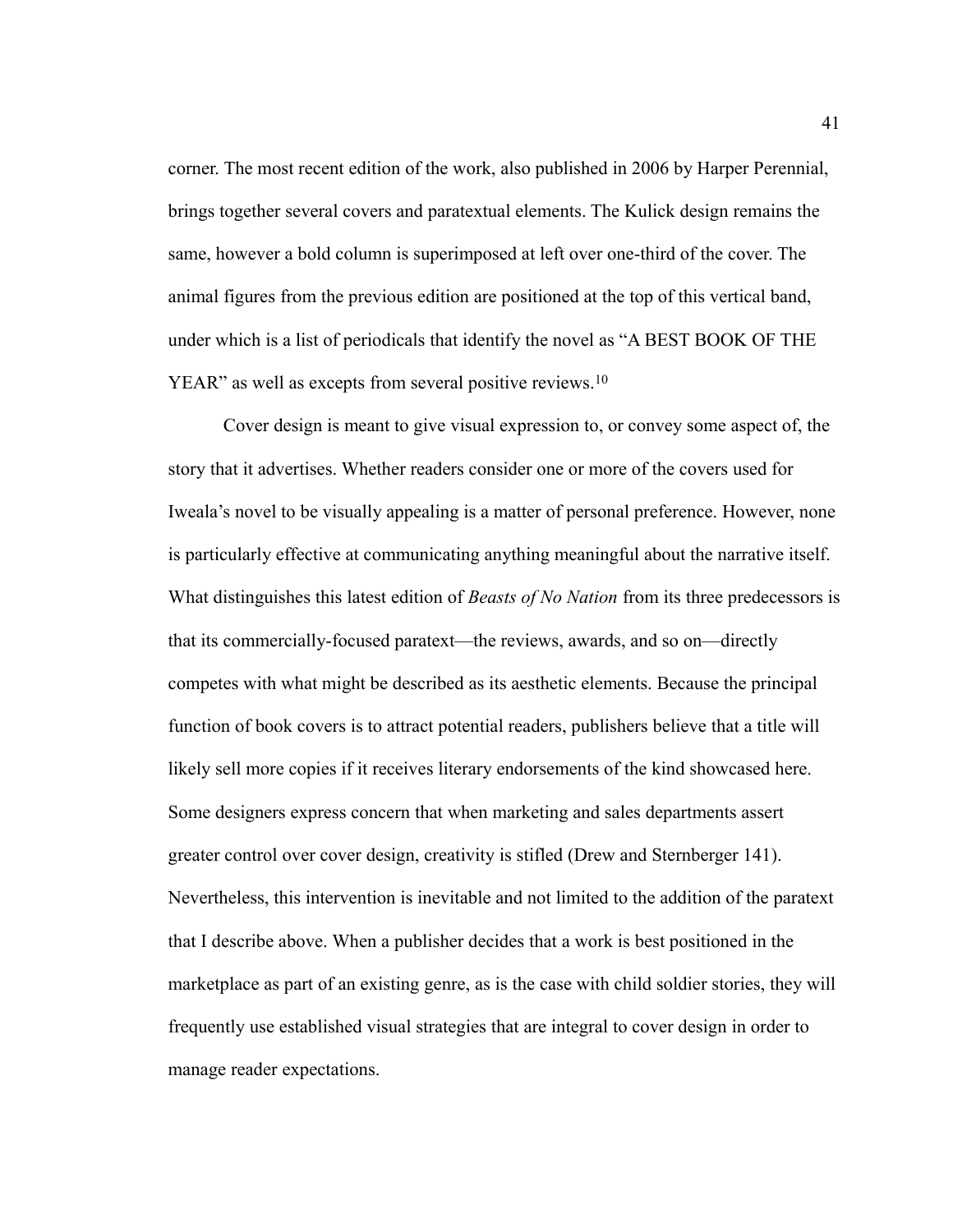Simon Stevens identifies a visual motif that appears on the covers of numerous recent editions of African narratives, which features an acacia tree set against a warm sunset (Ross). Peter Mendelsund, Associate Art Director at the Bertelsmann-owned publisher Knopf, explains that this repetition is likely due to the conservatism of marketing departments and ignorance of book designers (qtd. in Silverberg). It also demonstrates how cover art communicates certain ideas about how readers are expected to understand the stories within them. Publishers hope that this familiar imagery might help interested readers to recognize new titles with similar content. While child soldier story cover art is relatively diverse, none of the U.S. editions of these works features the visual cliché described above. Instead, they tend to follow or mimic the well-defined aesthetic conventions of misery literature, which usually feature the portrait of a child with hand-lettered or scrawled typeface, which is meant to evoke the confessional nature of these narratives (Addley, Sinclair). Stock images are often adapted for the covers of fictional child soldier stories; they are chosen for effect, rather than fidelity to a particular narrative. Not surprisingly, the locations where these images are taken rarely match the settings to which they are applied, and in several cases civilian children are meant to represent soldiers.<sup>11</sup> The commercial risk of transforming Africa into a homogenous site of conflict through this editorial decision is minimal; most readers will not recognize the discrepancy and many are already predisposed to view the continent in this way. The greater problem for designers is how to adapt existing visual conventions in misery literature to an analogous genre in which the apparently vulnerable child protagonist is also likely a murderer or rapist. The messages they communicate are often less than ideal.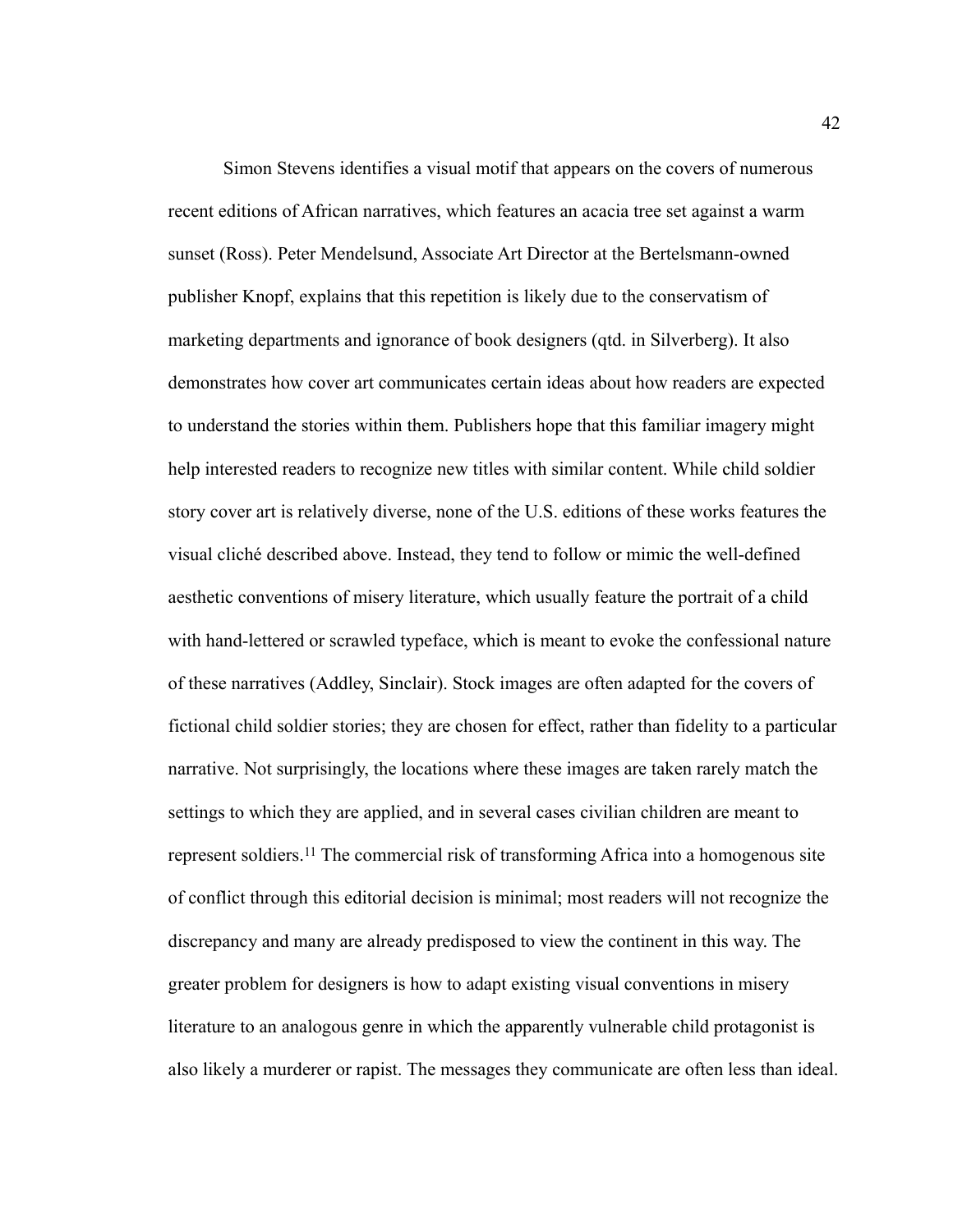Some examples of cover art simply fail to convey both conditions. When they err it is usually because they over-emphasize one aspect of this dichotomy over the other. For instance, the U.S. edition for Abani's novella features the image of a boy that does not accurately convey the violence of the child soldier protagonist. On the other hand, child soldiers are represented as monstrous on cover art used for Dongala's novel. A person of indiscriminate age and gender is shown on the cover of the 2005 first edition published by Farrar, Straus and Giroux, rakishly posed with an assault rifle. The figure wears a tshirt with the image of a cartoon dinosaur, but there is no other indication the soldier is also a child. More troubling, the soldier's head is replaced with an illustration of a snarling dog. The 2006 Picador imprint edition features a stenciled icon of a bulldog that wears a name tag in the shape of the African continent, an image also used for the 2013 ebook edition. Both covers emphasize the protagonist's *nom de guerre* at the expense of his humanity. There is no reason to suggest these images are chosen with malice, nor that their designers necessarily intend for them to function in this manner. But cover art that depicts child soldiers as dangerous animals are not benign in effect. Representations of this kind contribute to an over-burdened discourse about Africa in the Western imagination. They risk precluding the humane identification that comes with recognition of the human subject.

Cover art for the 2005 edition of *Johnny Mad Dog* is adapted from the most common (and perhaps the most obvious) visual strategy the genre: the image of a child holding a firearm. This juxtaposition and the apparent familiarity of the child with the weapon demonstrates the threat of military service to both the child and his childhood.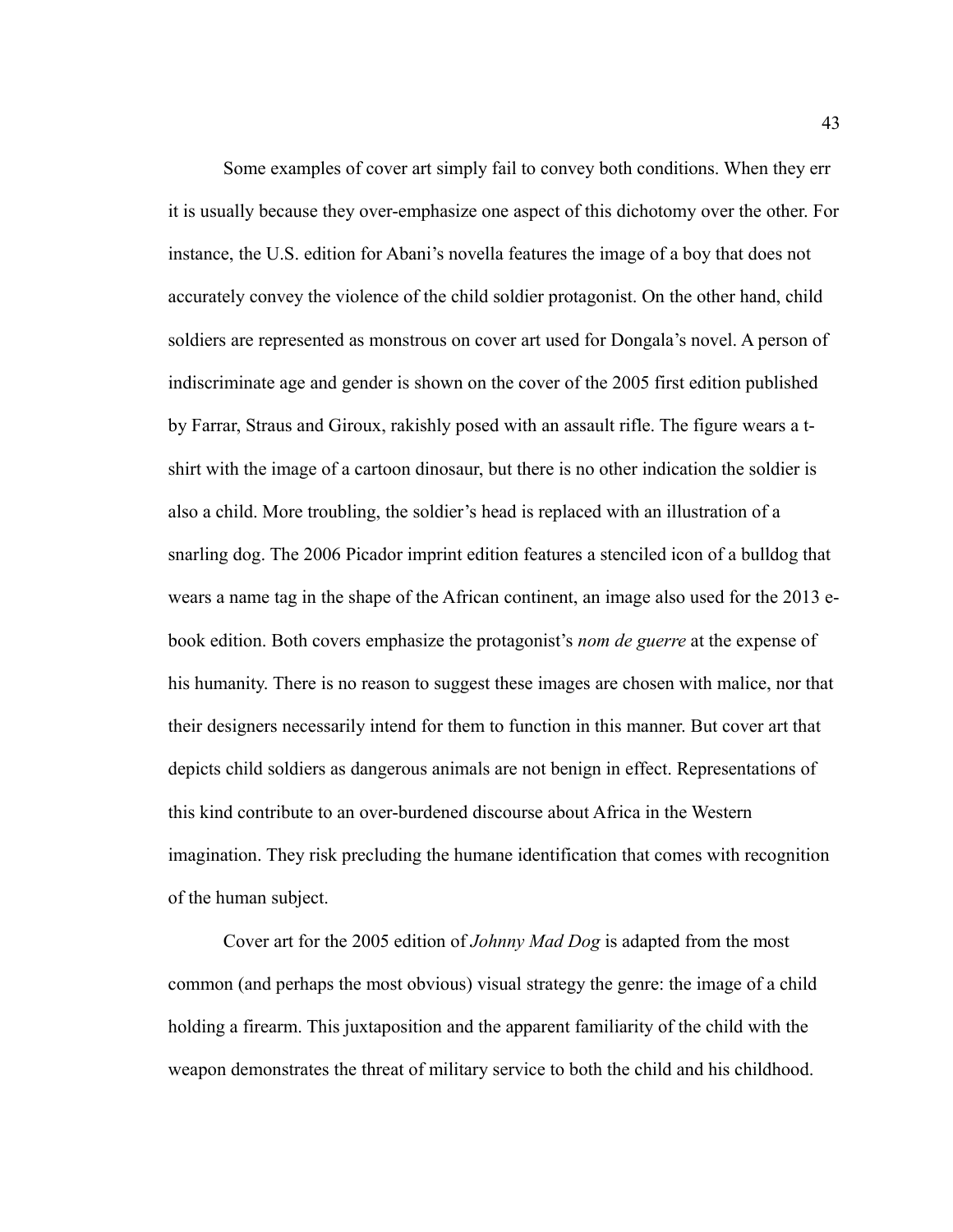While it is clear that book covers usually change with each new format and edition, this image is standard. It transcends the usual targeted marketing regime and is used in cover art for at least one edition of a majority of child soldier stories in publication. In other words, this visual motif is not just a popular design choice, but also a representational paradigm. A typical variation on this image is its simplification into a black silhouette. This aesthetic choice is quite evocative, but it too is fundamentally problematic. Readers might be able to apprehend the humanity of child soldiers as it is manifest in their faces, but if they are reduced to abstraction as in these covers, that recognition may be diminished. Moreover, this simplification particularizes and racializes what is in reality an uncommon practice that is not limited to the continent. These blank projections, which appear to represent any African child, misrepresent the truth; their implication is that child soldiering is an epidemic throughout Africa, when in fact that is not the case.

The most iconic cover in the genre is also the best-executed example of the childwith-gun theme. Beah's memoir uses this imagery to good effect in order to convey the vulnerability and violence inherent in his narrative. Jennifer Carrow is the original designer, but the photograph by Michael Kamber is its most distinguishing feature. It depicts a young soldier, wearing an assault rifle on his back, while his arms are slung over a rocket-propelled grenade across his shoulders. That he is armed demonstrates his potential for violence, yet his vulnerability is also clearly on display. The rocket is useless without a weapon to fire it, while his broken sandal hangs crookedly behind him. He is not alert to his surroundings; his sorrowful, downcast gaze is directed toward the road in front of him. This image so effectively communicates these common themes that it has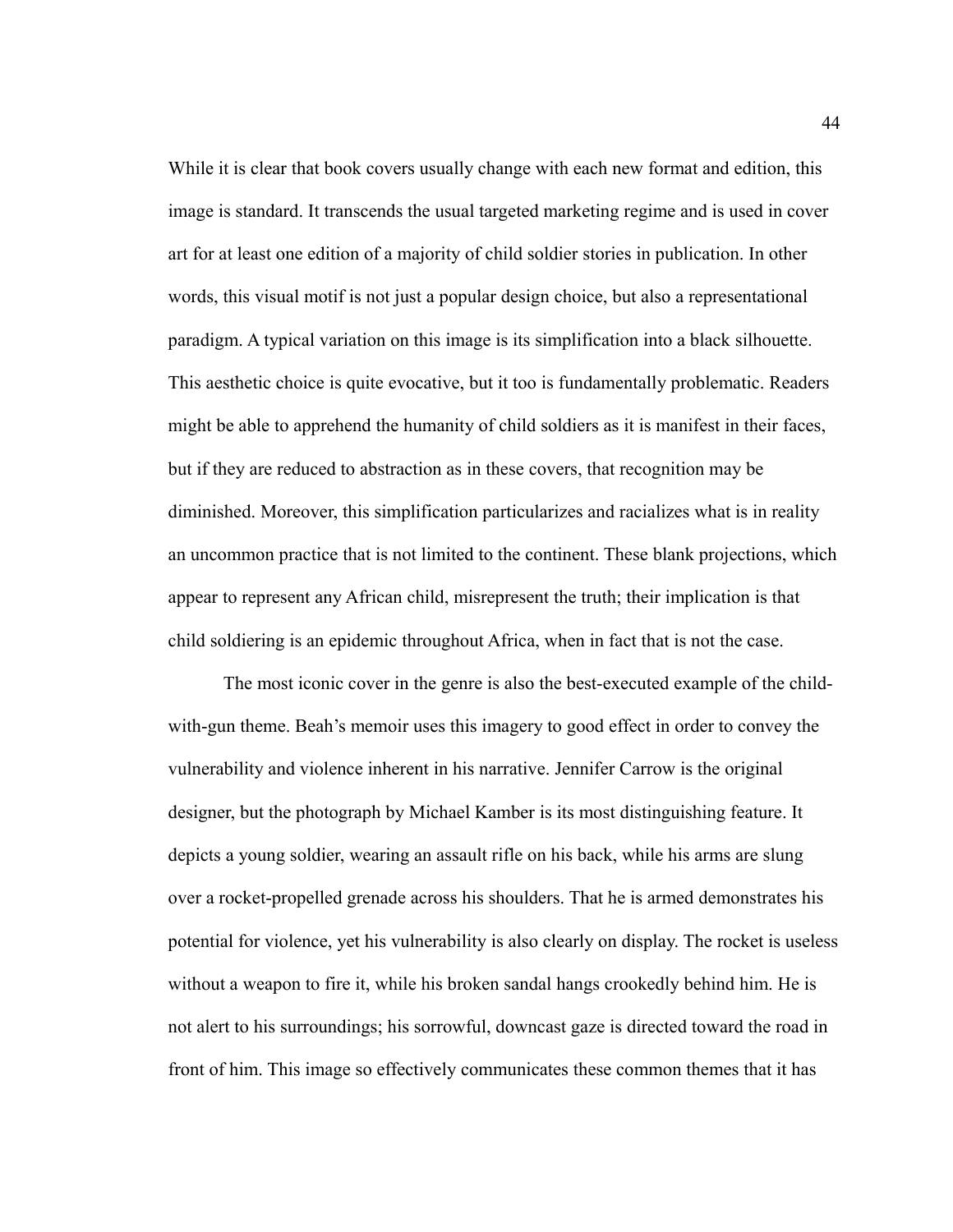been re-used on twenty-five of the thirty-odd different editions of the memoir, a rare outcome in the publishing industry. It became part of Beah's brand, even though the photo is not of him nor taken in the same conflict as the one in which he participated. Of course, he is not directly involved in the choice to use that specific image; cover art for his work represents a generic vision of Africa that comes from the publishing industry, one that strives to give readers a snapshot of his narrative. By appealing to a type, it offers them a chance to ostensibly comprehend his story before they even check its contents.

# FACTS OR EMOTIONAL TRUTHS?

A far more significant difference between child soldier stories and their more traditional counterparts is in how they are received. Misery literature is written exclusively as non-fiction. Their sensationalism is effective insofar as the abuse described in the texts is believed to have occurred as described. Because these works are primarily motivated by events—abuse and its transcendence—rather than by the identities of the persons who experience them, it is not enough that authors represent themselves faithfully, as Philippe Lejeune proposes. Rather, these scenes of violence and redemption must be precise. Recollections of the traumatic past can at times be inconsistent; after all, memoirs are "inevitably, to a degree, fictive (not *fictional*)" (Couser 81). However, the outrage expressed by many readers when a memoir is discovered to be fraudulent demonstrates the limits of creativity within the form. Many bestsellers and criticallyacclaimed works of misery literature have been identified as fabrications, including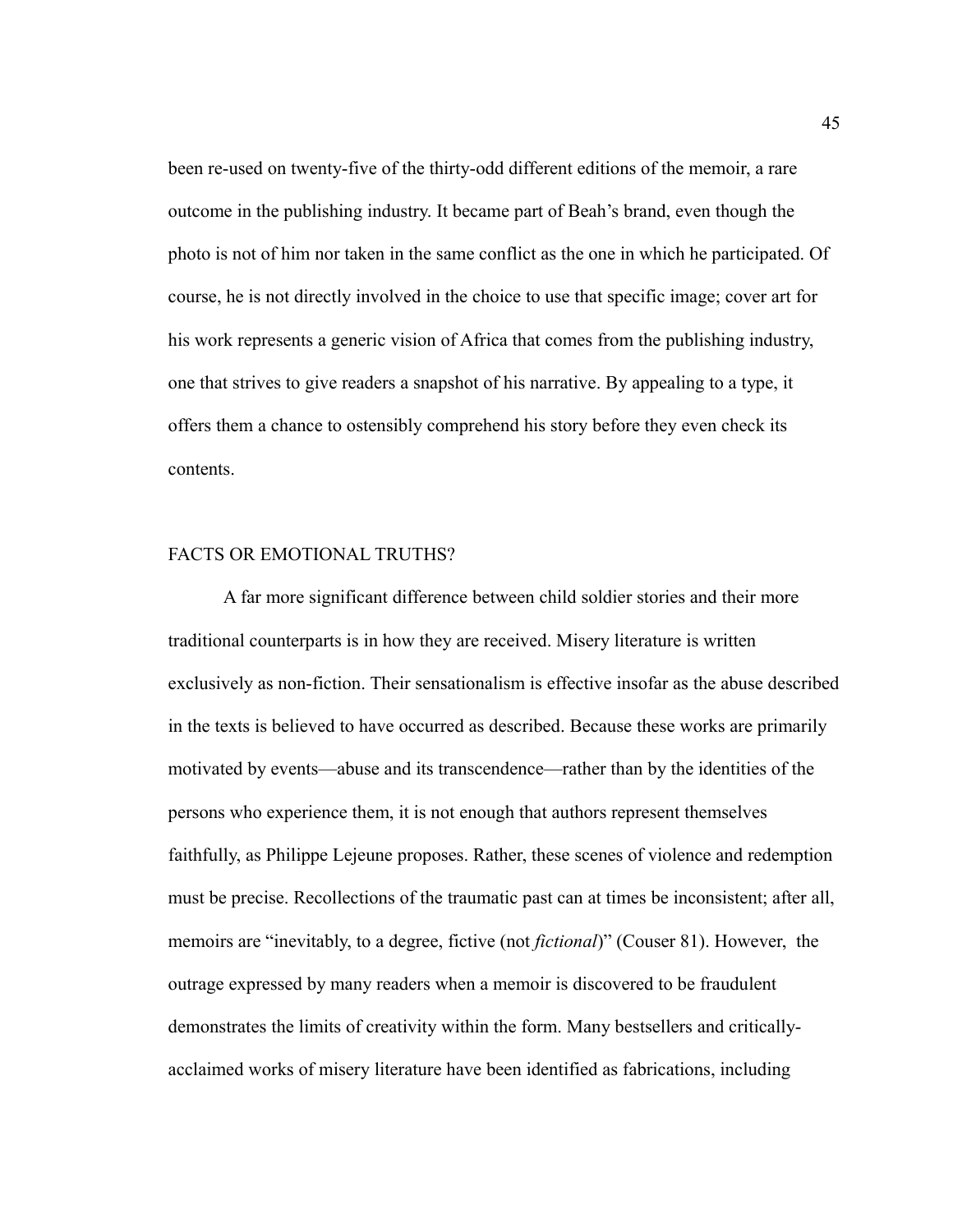Anthony Godby Johnson's *A Rock and A Hard Place* (1993), Binjamin Wilkomirski's *Fragments: Memories of a Wartime Childhood* (1995), Misha Defonseca's *Misha: A Mémoire of the Holocaust Years* (1997), LeRoy's *Sarah*, Margaret Seltzer's *Love and Consequences* (2008), and various others. The negative consequences of these revelations are not limited to the reputation of the author; editors, literary agents, and publishers are also affected. For example, the settlement of lawsuits stemming from revelations about James Frey's fictional memoir cost his publisher Random House \$1.2 million ("A Few"). But damage to the reputation of misery literature itself is of an even greater concern to the industry. When readers no longer believe that these stories are authentic then sales will subsequently decline.

Similar scandals involving memoirs by former child soldiers demonstrate that these authors and their narratives are not equally vulnerable to these allegations. In the most notable example, the truthfulness of Beah's memoir was challenged less than a year after its initial publication.12 Reporters for the *Weekend Australian* newspaper wrote several articles questioning key events in the narrative. Foremost of their claims is that Beah served as a child soldier for only a few months, rather than two years as he suggested (Gare and Wilson). They also report that a melee he describes at a UNICEF rehabilitation center, in which six young people were killed and several others wounded, did not take place (Wilson). Crichton and Silverberg (who, incidentally, also served as Frey's literary agent) rejected these allegations. Beah also responded in a statement released through his publisher, insisting that his account "is not something one gets wrong.  $[\dots]$  Sad to say, my story is all true" (2008). This reply is consistent with his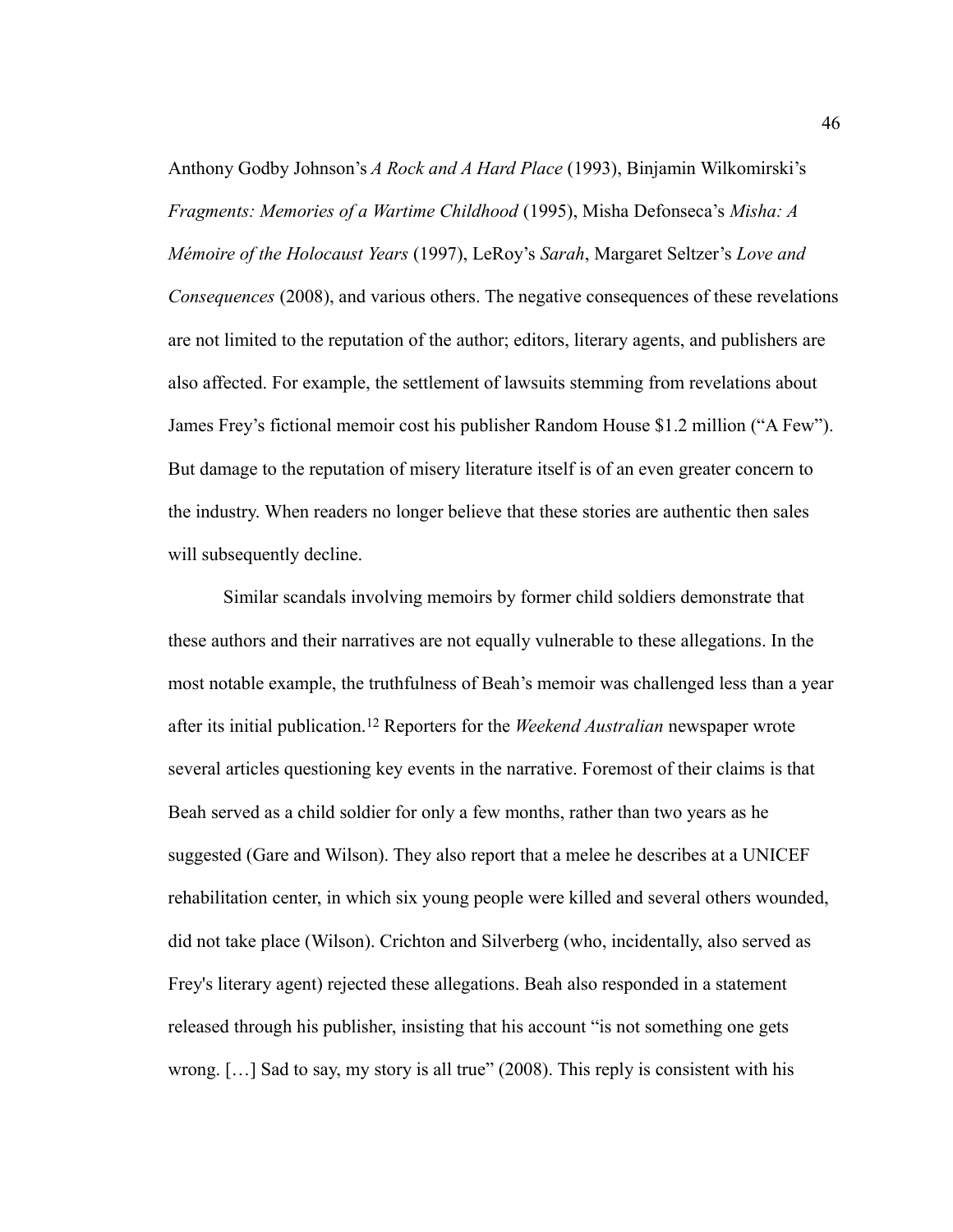previous assertion in the memoir that he possesses "an excellent photographic memory that enables me to remember the details of the day-to-day moments of my life, indelibly" (*A Long Way Gone* 51)*.* He later moderated this position and even expressed a desire to write fiction, which would be free from the constraints of the autobiographical form. (Italie). Nonetheless, his credibility as a writer remains tied to his identity as a former child soldier, which he and his representatives vigorously defended.

Unlike other authors whose narratives have been contested, Beah did not suffer professionally from the controversy. Most readers appear to have either dismissed the allegations or were unaware of them. They did not affect sales, nor was the title ever at risk of being withdrawn by retailers. Future editions did not include a disclaimer, which is a common response to charges of falsehood even when a publisher rejects the claim. Moreover, public commentators largely refrained from questioning or criticizing Beah, as many had done his contemporaries LeRoy or Frey. Elizabeth Twitchell mentions the challenge to Beah's memoir in the context of her analysis of Dave Egger's 2006 work *What is the What,* a quasi-autobiographical memoir of Sudanese refugee Valentino Achak Deng, and wonders if "the foreignness of the African voice to Western ears make any work of African auto-narration unmediated by a Western amanuensis ring false?" (634). Quite the contrary, it appears that most critics are willing to accept the work and others like it as they have been presented, notwithstanding credible skepticism. A very similar controversy occurred in Germany over the truthfulness of Senait Mehari's 2004 memoir *Feuerherz*, one that reveals the receptiveness to these stories. Mehari eventually admits, "I was not a child soldier. […] The media write what they want. And when they call me a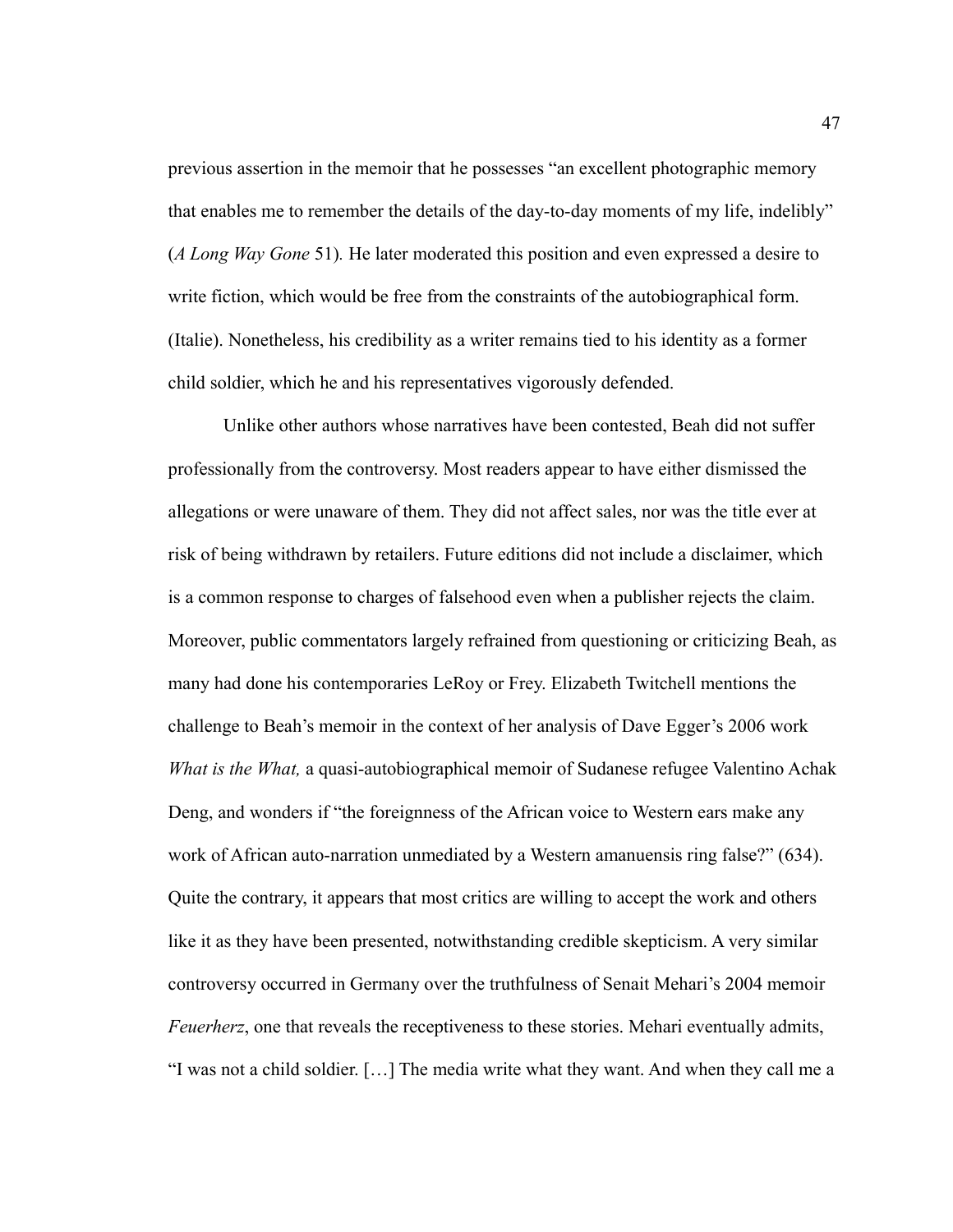child soldier, I say OK, if that's what you need, that's what you can call me" ("TV Report"). These responses invite an alternative question: Why are child soldier memoirs not held to the same standard as other misery literature?

Sara Nelson, then-editor in chief of *Publisher's Weekly*, gives an explanation in her article "Emotional Truth" that epitomizes the reactions among many critics and, perhaps by extension, readers as well. She insists that while the particular events in Beah's memoir can never be completely verified, the story has nevertheless "opened the world's eyes to horrifying truths that no one—publisher, newspaper, reader—can ever dispute." She does not refer here to Beah's personal experiences, but rather the amorphous child soldier whom he is believed to represent. Her affirmation of the "emotional truth" of the memoir may be equally true of misery literature set in the U.S., but it is clear that child soldier stories are regarded differently. They are interpreted through codes of meaning that are perpetuated by Africanist discourse. The certainty among many readers that child soldiering is widespread throughout Africa, despite evidence to the contrary, serves as confirmation of the truthfulness of Beah's memoir and is also construed by many readers as evidence of the practice. For this reason, Beah need only to gesture toward his military service; his account of this period, including his recollections after demobilization, spans just thirty-two pages. Readers are left to interpret these events by using their imaginations and what they know, or think they know, about the practice.

The tendency to interpret these stories as apparently realistic documentation of ordinary life is not limited to non-fiction. Simon Gikandi and Ato Quayson have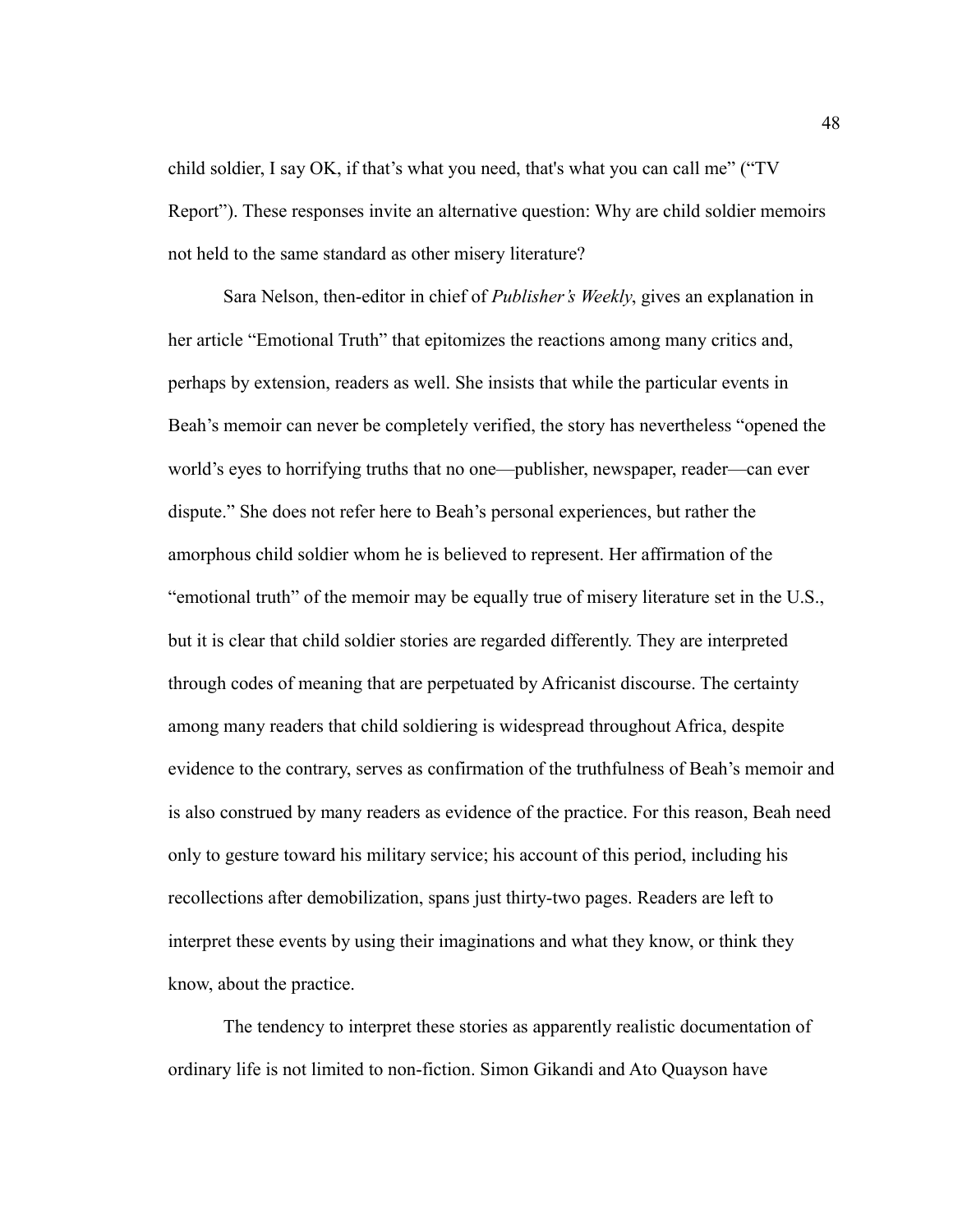separately shown how fictional African writing is interpreted in the same way.13 One reason for this reading is that publishers regularly add explanatory material to these works, with the effect that they "[invoke] the familiar aura of other, incommensurably 'foreign' cultures while appearing to provide a modicum of information that gives the uninitiated reader access to the text and, by extension, the 'foreign culture' itself" (Huggan 37). These aids usually take the form of maps and reference guides, or acknowledgments and translator's notes that offer factual or ethnographic information. Some editors and authors incorporate translations for non-English terms as well. Femi Ojo-Ade maintains that Saro-Wiwa added a glossary to his novel because he wrote deliberately for a Western audience (xv). Now, when they are included, these translations are integrated either directly into the narrative or as footnotes. Their function is to give the appearance of objectivity to an otherwise subjective medium. Even with fictional stories that do not include this kind of paratext, the appearance of accuracy persists. For example, *Allah is Not Obliged* is set in several named West African countries and its fictional characters mingle with historical figures. Abani avoids using these same signifiers in *A Song for Night,* which also includes a disclaimer at the beginning of the work on the coincidental nature of names, places, and events. But his work is not ahistorical fantasy either. As I describe in chapter three, repeated references to the three largest ethnic communities in Nigeria and the protagonist's self-identification as Igbo give the novel a veneer of plausible reality.

Fictional child soldier stories are often informed by autobiographical accounts and other popular accounts on the subject. Iweala, a life-long resident of the U.S. (and whose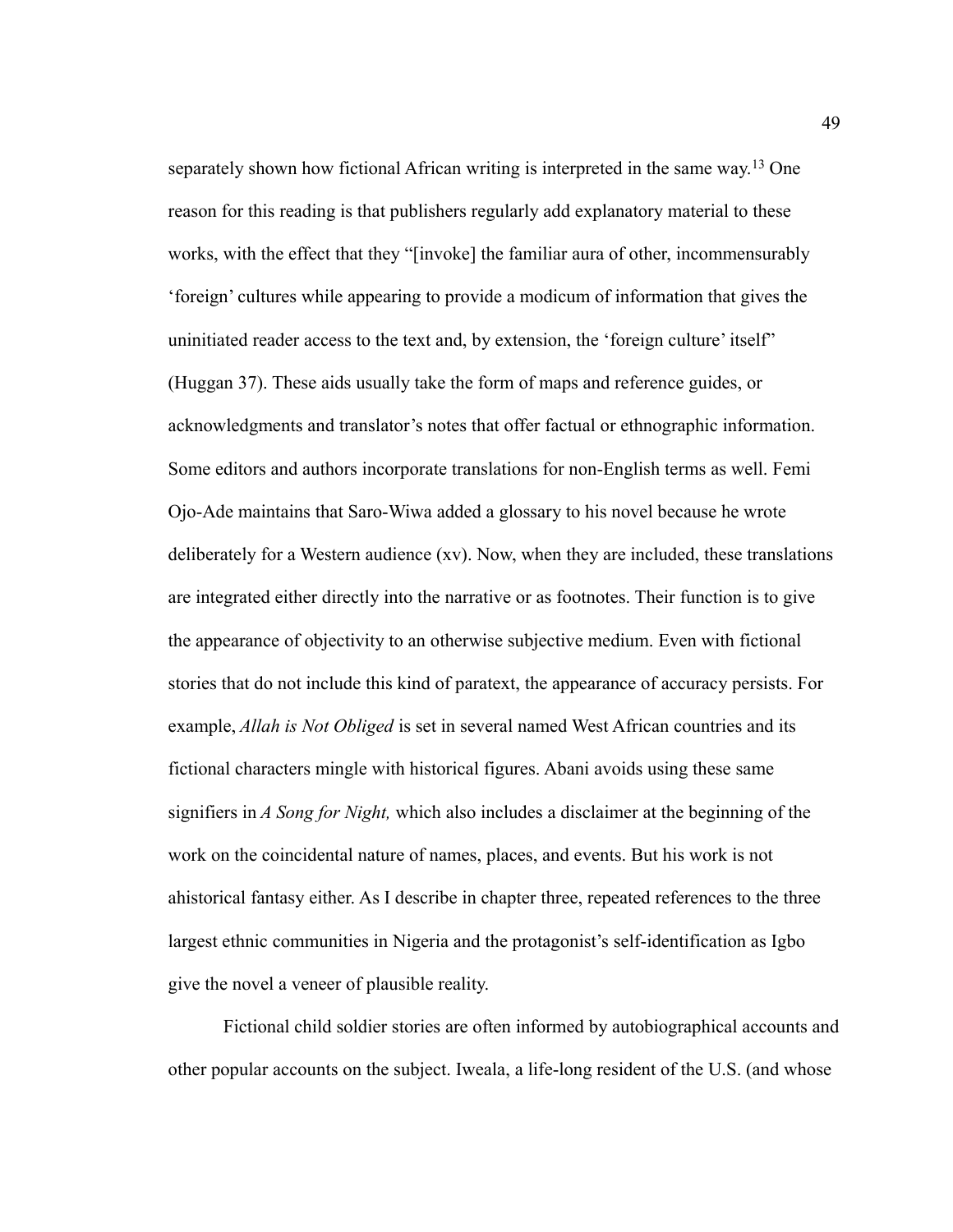mother is a former vice president of the World Bank Group and, as of this writing, the Finance Minister of Nigeria), explains that he was inspired to write his novel by two works of non-fiction: the memoir by Keiteitsi, whom he met while a student at Harvard University, and an article on child soldiers published in *Newsweek* magazine ("P.S." 7- 11). He notes that he "relied heavily on accounts and interviews given by former child soldiers from around the world" for material (11), as did Jarrett-Macauley (227-228), and surely also the editors who are involved in the production of other titles. At the same time, these fictional narratives and their authors have become a primary source for information about the military recruitment of young people in Africa. Most notably in this example, Iweala's presumed authority on the subject has led not only to the further spread of inaccurate data in his epitextual commentary (to use Genette's term), but also the unusual circumstance in which he is asked to analyze Beah's telling of his own experiences as an under-age combatant ("Slaughter"). For many American readers, the distinction between imagination and reality in Africa is as thin as the paper on which these stories are printed. In practice, this means that fictional and non-fiction writing are regarded as equally denotative, with the former often undifferentiated from the latter. Twitchell contends that the authenticity of fictional narratives that depict trauma is "determined by the author's ability to make readers believe, if only for a moment, what they know to be a lie" (635). However, in the context of the child soldier story genre, in which the distinction between fiction and non-fiction is not always clear, I argue that many readers will defer to those works that confirm their worldviews. The authors of these works are viewed authorities on the subject, not just as former combatants or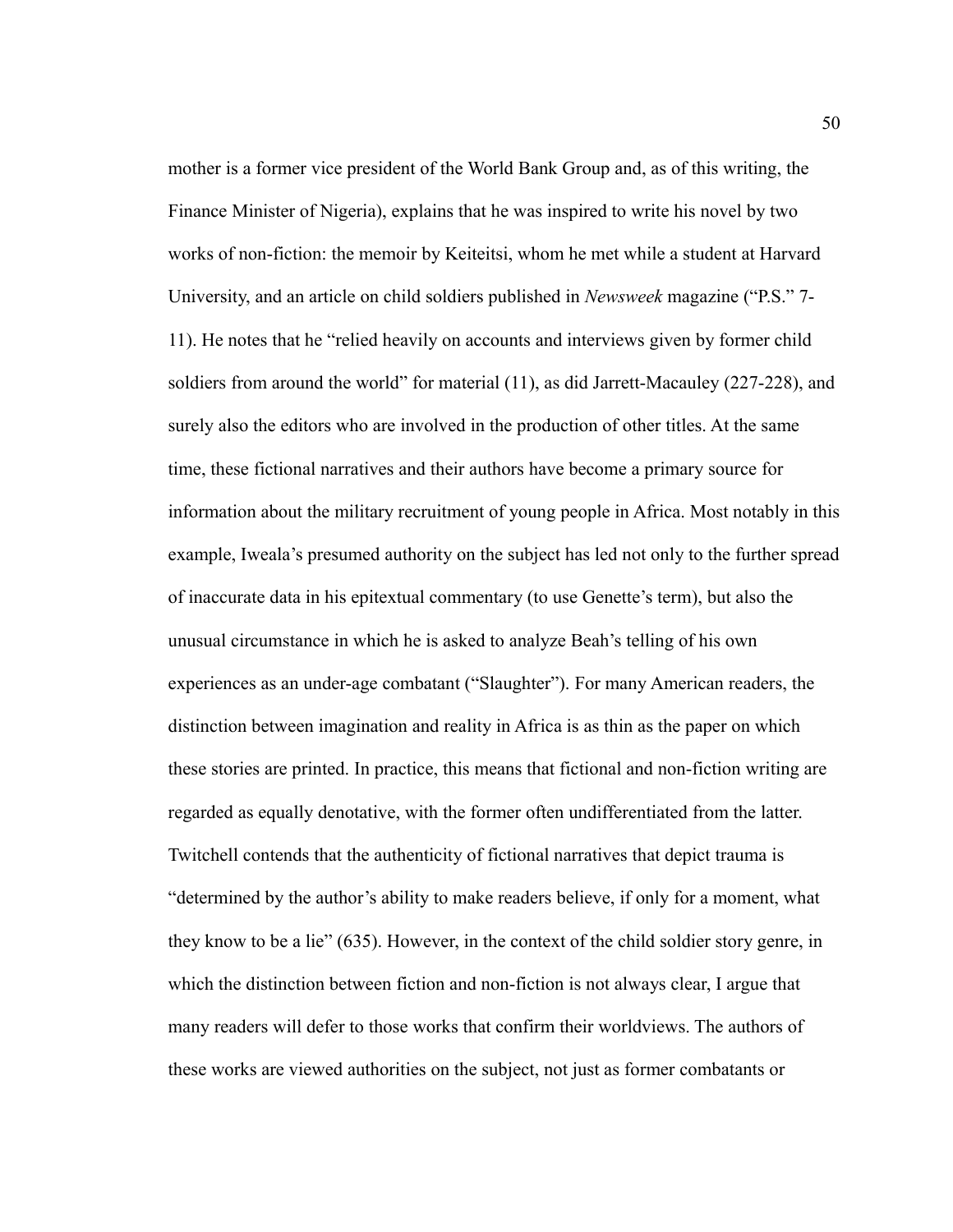inspired writers, but more generally because they are Africans, addressing what is widely perceived to be an African phenomenon.

## MEETING EXPECTATIONS

Characters who reflect on the act of telling their own stories are well aware not only of the potential influence of the medium, but also the necessity for them to present their narratives in an engaging manner. For example, in *Moses, Citizen and Me*, the London-based protagonist works with a mysterious forest-dwelling man named Bemba G to rehabilitate decommissioned child soldiers, in part by teaching them the principles of effective storytelling. Later they perform an adaptation of William Shakespeare's *Julius Caesar* for an international audience, drawing thematic parallels between events depicted in the drama and the civil war in Sierra Leone. The young actors use this same training to narrate their own experiences to foreign journalists after the performance. Likewise, during a brief visit to the U.N. Headquarters in New York City to take part in a conference on child welfare, Beah meets an American professional storyteller who promises to show the children involved "how to tell our stories in a more compelling way" (196). She too understands that a well-told narrative will likely have a greater impact on an audience—receptive or indifferent—than the presentation of data or a chronology of past events. Beah embraces this lesson when he is asked to provide testimony about the challenges that children face in Sierra Leone. He abandons his prepared statement and instead tells a personal story of redemption.

The effectiveness of narratives is generally commensurate with how well they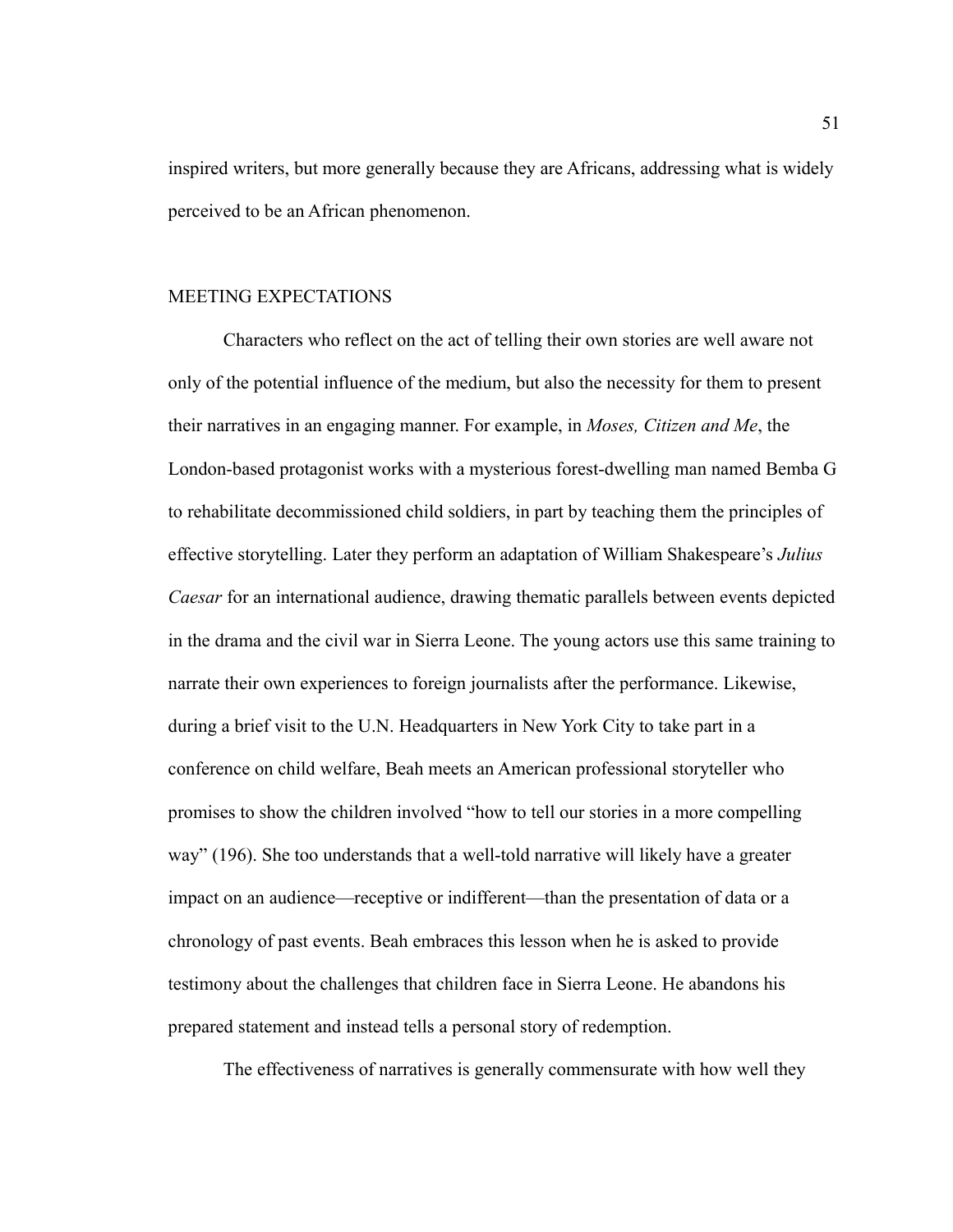have been adapted to fit both the needs and preferences of their intended audience, even among receptive readers. In this context, representatives of the U.S. publishing industry —agents, editors, ghostwriters, translators, and so on—function as intermediaries in this process. Their involvement is not always welcome; some African authors are resentful of the belief that their works must be "assimilated to recognizable market trends" (Huggan 35-37). A few very vocally reject the Western publishing regime and its audience entirely, notably Ghanaian author Ayi Kwei Armah. Jal registers his own unease with this process with an incongruous remark in the acknowledgments of his memoir—referring to his ghostwriter Megan Lloyd Davies, who is tasked with helping transform his memories into a narrative form that is complimentary to the expectations of American readers; he says, "I don't want to thank you because you were a pain in the ass" (262). Yet he also embraces the image that is expected of him and incorporates it into a personal brand— *War Child*—that encompasses a documentary movie, a hip hop album, and his memoir (published in hardcover, softcover, electronic, and audio formats). Most of the authors give the accustomed recognition to editors, agents, and others who have contributed to the publication. The contents of these works, paratextual materials, and publicly-available epitexts suggest that most authors accept the conventions that are deemed necessary in order to bring child soldier stories to American audiences.

Acceptance does not necessarily come at the expense of style or individuality.<sup>14</sup> When considered in isolation the ethical visions of the stories, to borrow the concept from Marshall Gregory, are generally sound; they are not morally simplistic (with the possible exception of Akallo's memoir) or structured in ways that invite sympathy or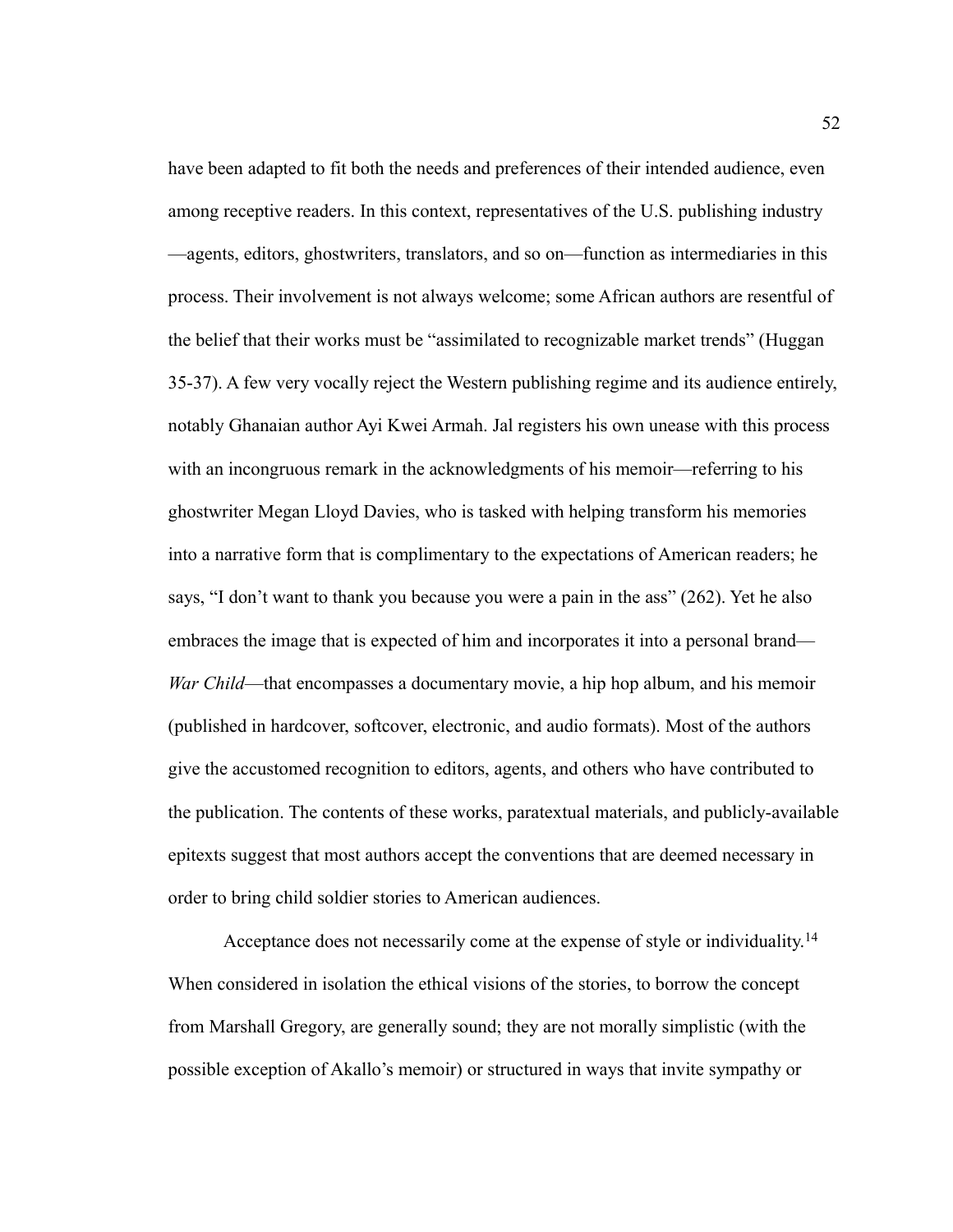scorn for the child soldier characters where it is inappropriate to do so. However, these narratives, which are explicitly designed for Western readers are deeply problematic in other regards. As I demonstrate in the next three chapters, most child soldier stories do not meaningfully contest, challenge, or subvert racist Africanist discourses in the U.S. And while they might contain "emotional truths" as Sara Nelson contends, they also communicate both factual and conceptual falsehoods about Africa and its communities. The military recruitment of children does take place in at least a few African countries. However, well-documented decreases in the practice have been met in the U.S. with a proliferation of memoirs and novels based on the subject. These stories are accurate insofar as the experiences of actual child soldiers are similar enough to what is depicted in their narratives. But it is also true that they may do enormous damage to the image of Africa in the U.S. by how they represent it. They are crafted to meet the interests of readers as consumers, which are shaped by Africanist discourses that limit rather than expand their expectations. Consequently, their authors, agents, editors, and publishers participate in the marketing, sale, and consumption of an 'Africa' that does not exist.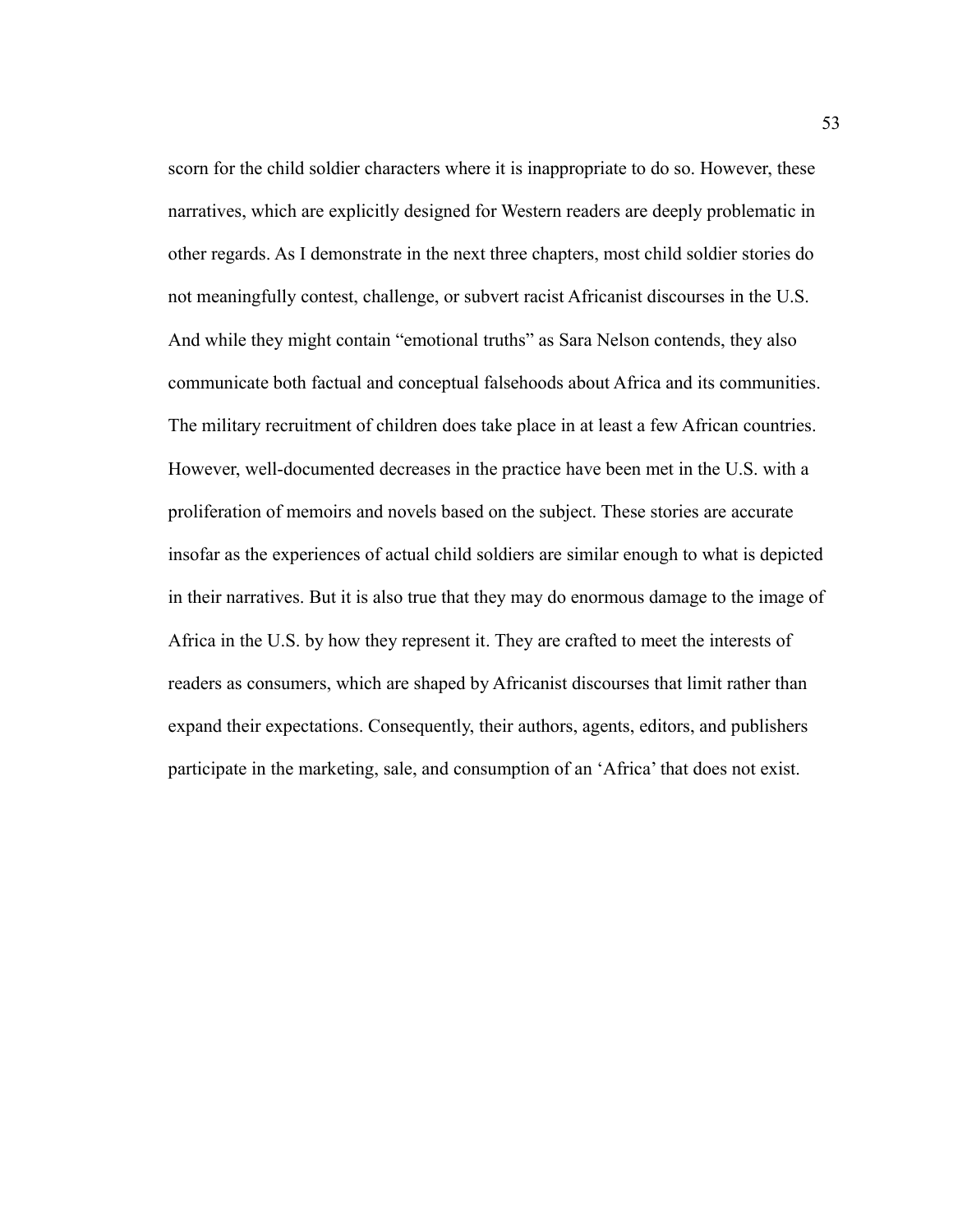- 1. Christopher Miller specifies in *Theories of Africans* that the problem with this approach is not the desire to gain anthropological knowledge from African writing, but rather that due to the general ignorance of Western readers about African cultures, these works cannot be read in isolation.
- 2. A small number of imprints—most notably Heinemann's African Writers Series (AWS), but also to a lesser extent Longman's Drumbeats, Macmillan's Pacesetters, and Oxford University Press' Three Crowns Series—have been responsible for publishing much, but by no means all, of the Anglophone African literature that is available in the West.
- 3. The Penguin Group (then-owned by the media conglomerate Pearson) revived the AWS in 2008 with Achebe as its Editorial Adviser. However, as Akin Ajayi observes, its inaugural list consists entirely of re-prints.
- 4. By way of illustration, none of the major trade publishers responded to my requests for the sales figures of individual titles. Moreover, Nielsen N.V. declined to sell a license to the MacOdrum Library at Carleton University for its BookScan service, which provides sales data for up to 70 percent of the U.S. market.
- 5. Representative reviews for *Blood Diamond* include Dargis, Lee, and Travers; similar examples for *Machine Gun Preacher* include M. Anderson, Chang, and Sharkey.
- 6. The white protagonist of *Blood Diamond* is from the African state Zimbabwe, but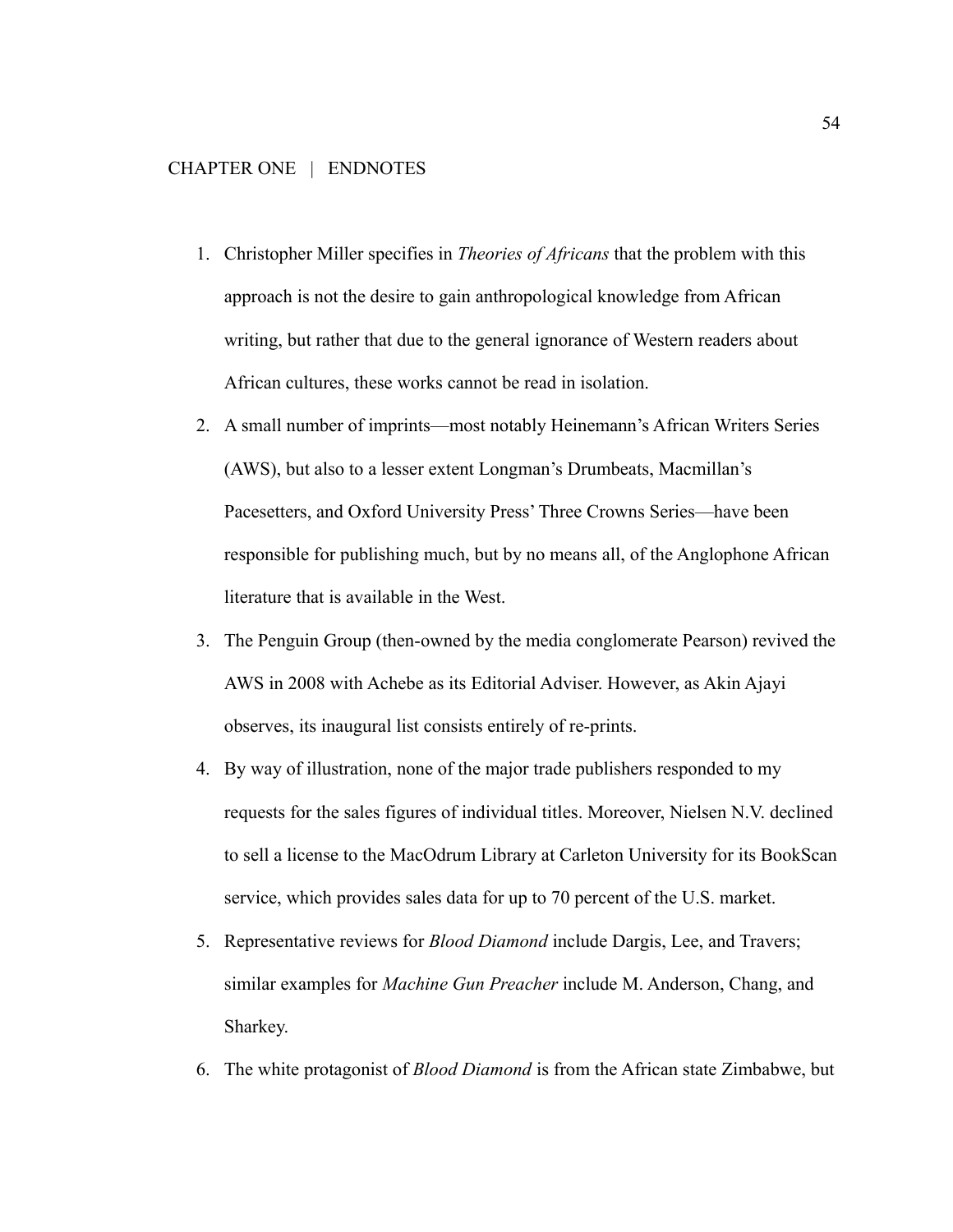his insistence that 'Rhodesia' is his homeland marks him as an outsider.

- 7. See for example Ayi Kwei Armah, Pepetela, and Ken Saro-Wiwa. Several child soldier narratives have been published in other countries more recently, such as those by Lucien Badjoko, Florent Couao-Zotti, and Senait Mehari. Because they have not been translated into English and are not widely available in the U.S., I did not include them in this study.
- 8. See for example Eleni Coundouriotis, Catarina Martins, and Maureen Moynagh.
- 9. Indeed, Faith J. H. McDonnell, co-writer of Akallo's memoir, explains that the publisher Chosen Books deliberately sought out this kind of narrative, rather than being offered a manuscript as is typical in the industry. She then solicited Akallo. Tellingly, the former child soldier thanks McDonnell "for the idea of writing this book" (17-18).
- 10. My purpose here is to sketch a brief outline, rather than provide a complete descriptive bibliography. As of this writing, a film adaptation of the text remains in pre-production; once it is released, a mass-market edition will likely be published with its own specific visual conventions. For an analysis of how tie-in editions of this kind can influence the reading experience, see Rebecca N. Mitchell.
- 11. Abani's novel is set in Nigeria, but the photo used for the 2007 Akashic Books edition cover was taken in Liberia. A civilian boy from Kenya is shown on the cover of Jarrett-Macauley's novel, even though it takes place in Sierra Leone. That country is also the setting for Beah's memoir, however its widely-reprinted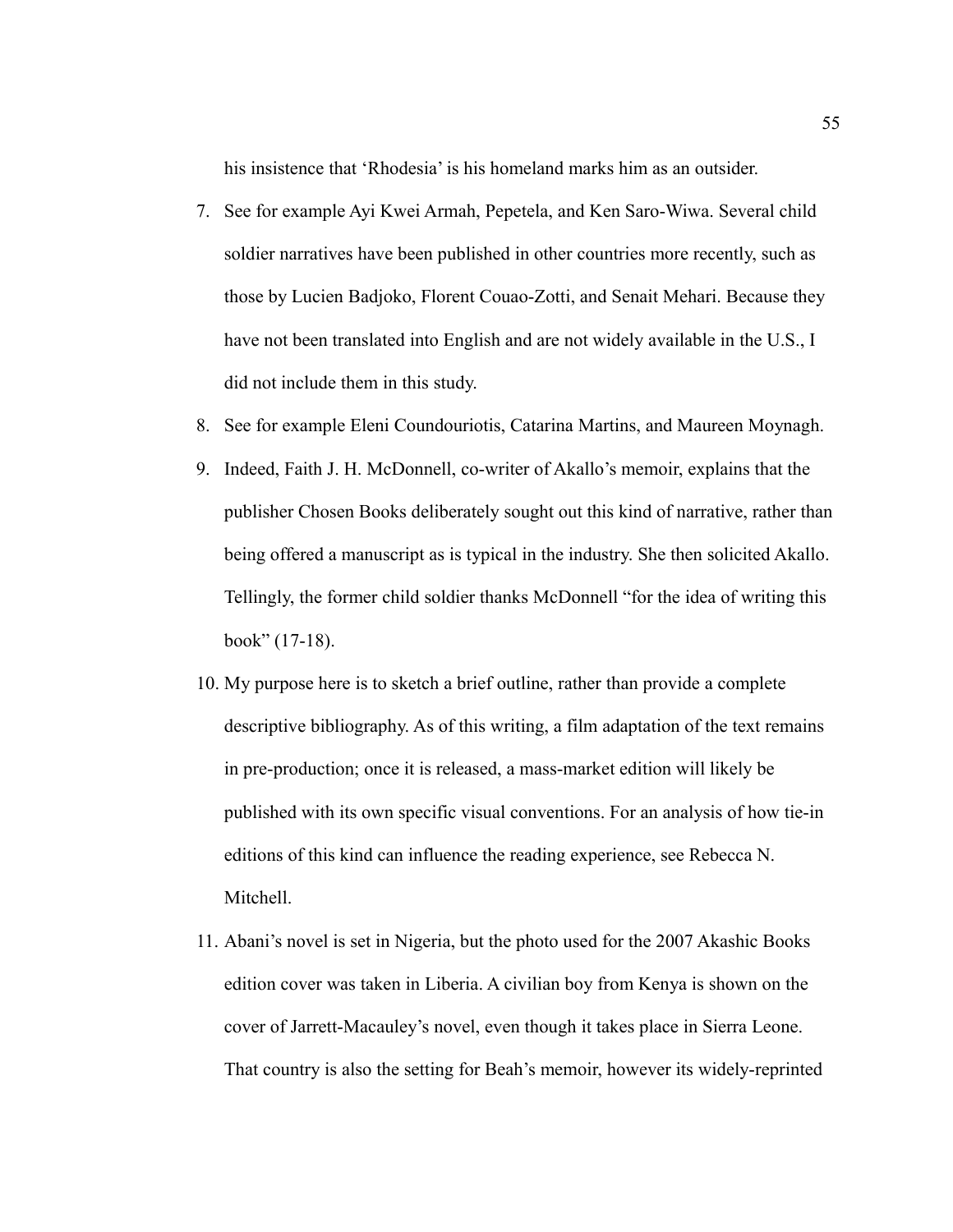cover features a child soldier photographed along the Liberia/Guinea border.

- 12. For a more detailed account of the dispute, see Graham Rayman.
- 13. Christiane Ndiaye notes the same tendency among French critics of *Allah is Not Obliged*.
- 14. Indeed, editorial rigor is apparently sacrificed in Keitetsi's memoir in order for the ex-child soldier to narrate her story "entirely in her own idiom" (vi).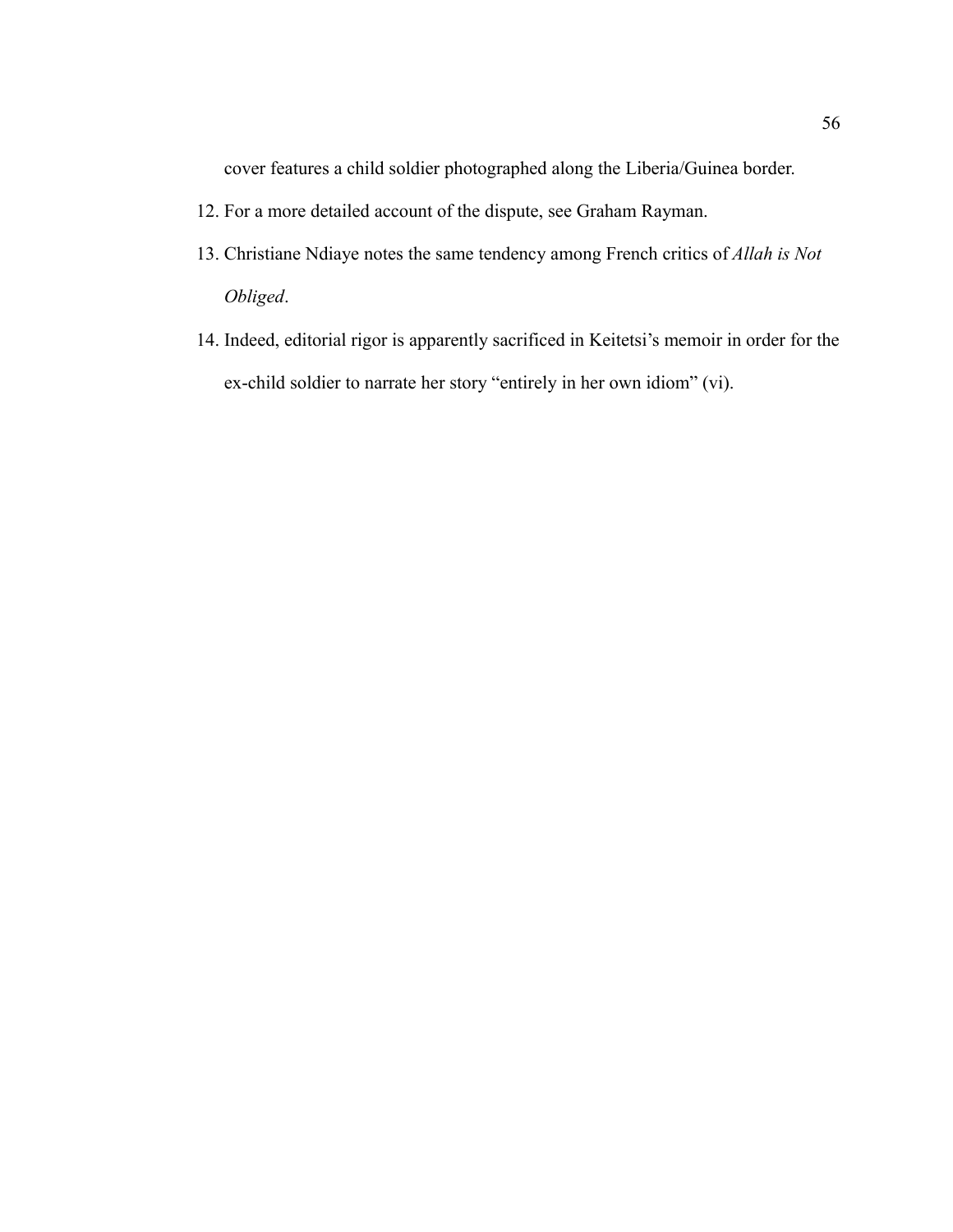#### CHAPTER TWO:

# NARRATING LOST CHILDHOODS IN CHINA KEITETSI'S *CHILD SOLDIER* AND OTHER STORIES

## INTRODUCTION

During its tenth-anniversary year in 2010, the humanitarian organization Right to Play commissioned several television ads to support its fundraising efforts. Earlier promotions like "War" (2007) and "Priceless" (2009) follow a predictable formula in which the successes of its programs are represented visually by recreating children. But for its anniversary campaign the organization adopted a different approach. Its signature ad "Assembly" features the wordless recording of an African boy reassembling a fieldstripped AK-47 assault rifle, an image that is designed to encourage the "sympathetic intervention" of the viewer (Moynagh 39). At twenty-one seconds the copy reads "LET HIM BE GOOD AT SOMETHING ELSE," followed by the word 'PLAY' and the sound of children laughing. The ad concludes with the voice of an adult narrator: "Help give a child their childhood back. Donate at right-to-play dot-com." This pitch clearly demonstrates the social constructedness of childhood by distinguishing between the biologically immature agent and his experiences as a soldier. Yet its effectiveness is contingent on a culturally-specific understanding of his circumstances; the ad can only makes sense if it is evident to the viewer that this child's rote familiarity with his weapon means that he no longer possesses whatever it is that defines him as a child, even if temporarily. It relies upon ostensibly universal ideas about childhood as well. The ad's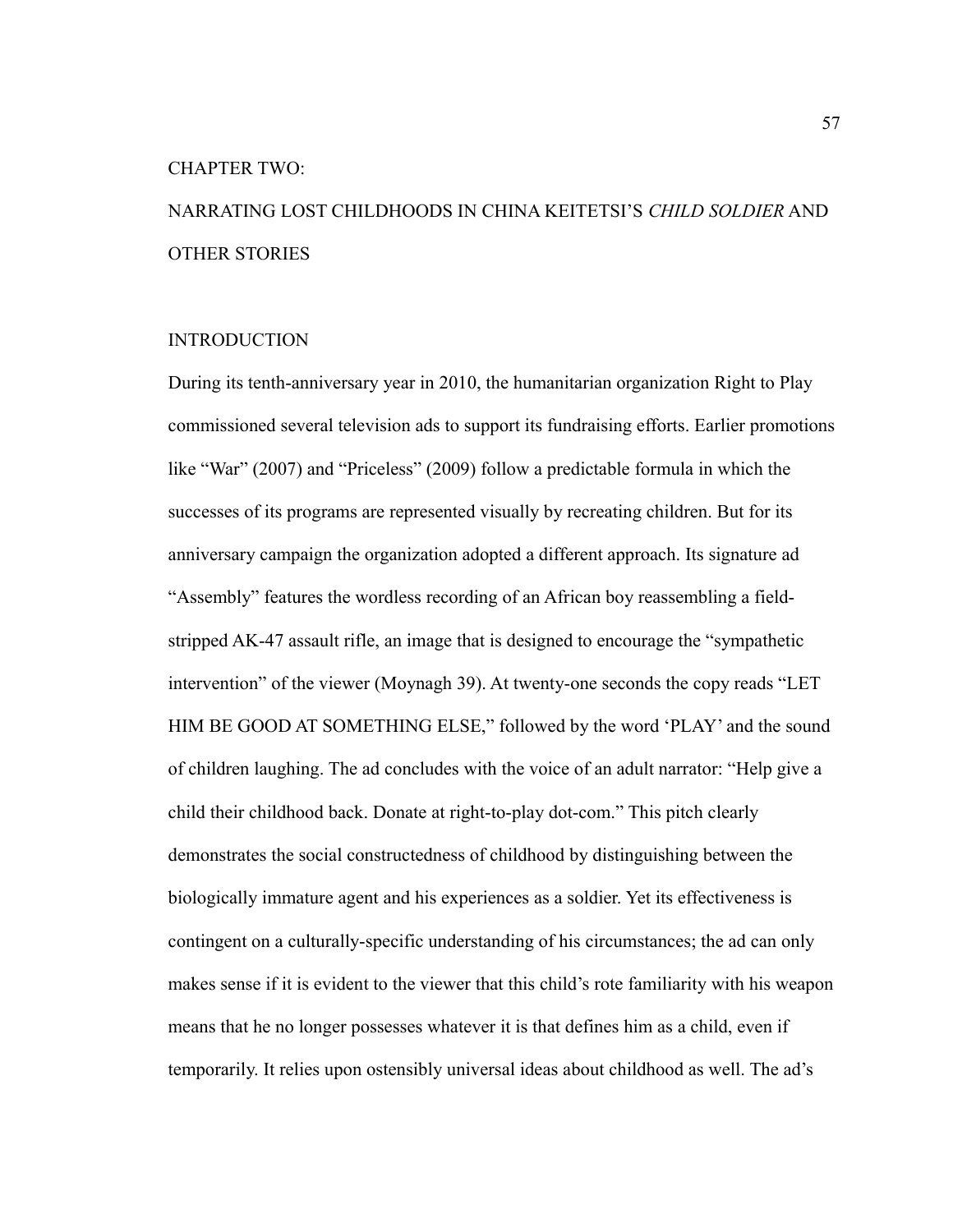creators assume that viewers want this child and others like him to be removed from the adult world of organized warfare, where they do not belong. By donating to the organization viewers can help rehabilitate their childhoods and give them the opportunity to act like children again.

The decision by Right to Play to associate the loss of childhood with child soldiers and not, for example, the victims of disease or malnourishment, is deliberate. Child soldiering is an activity that is by definition limited to a particular age group. But most importantly, it compels children to engage in what is commonly viewed as exclusively adult behavior. Following more than a century of anthropological and psychological research, the scholarly consensus is that child development is strongly influenced by family upbringing, peer groups, and other environmental factors. But in the popular imagination, the characteristics that define childhood are usually regarded as innate and considered by many to be universal.<sup>1</sup> Furthermore, many Americans can and do use representations of children in non-Western narratives and other contexts, such as the Right to Play ad, as a means for cross-cultural comparison and judgment; if a reader believes that children are fundamentally the same the world over, it follows that they can learn much about a community from how its children are integrated into adulthood and the experiences of those young people during this process. Both the ad described above and child soldier stories are structured in ways that encourage these readings. Yet the latter are also unique in that they offer a more substantial look at the subversion of childhood in Africa from the perspectives of the children themselves. The purpose of this chapter is to show exactly how child soldier stories do so and their significance in this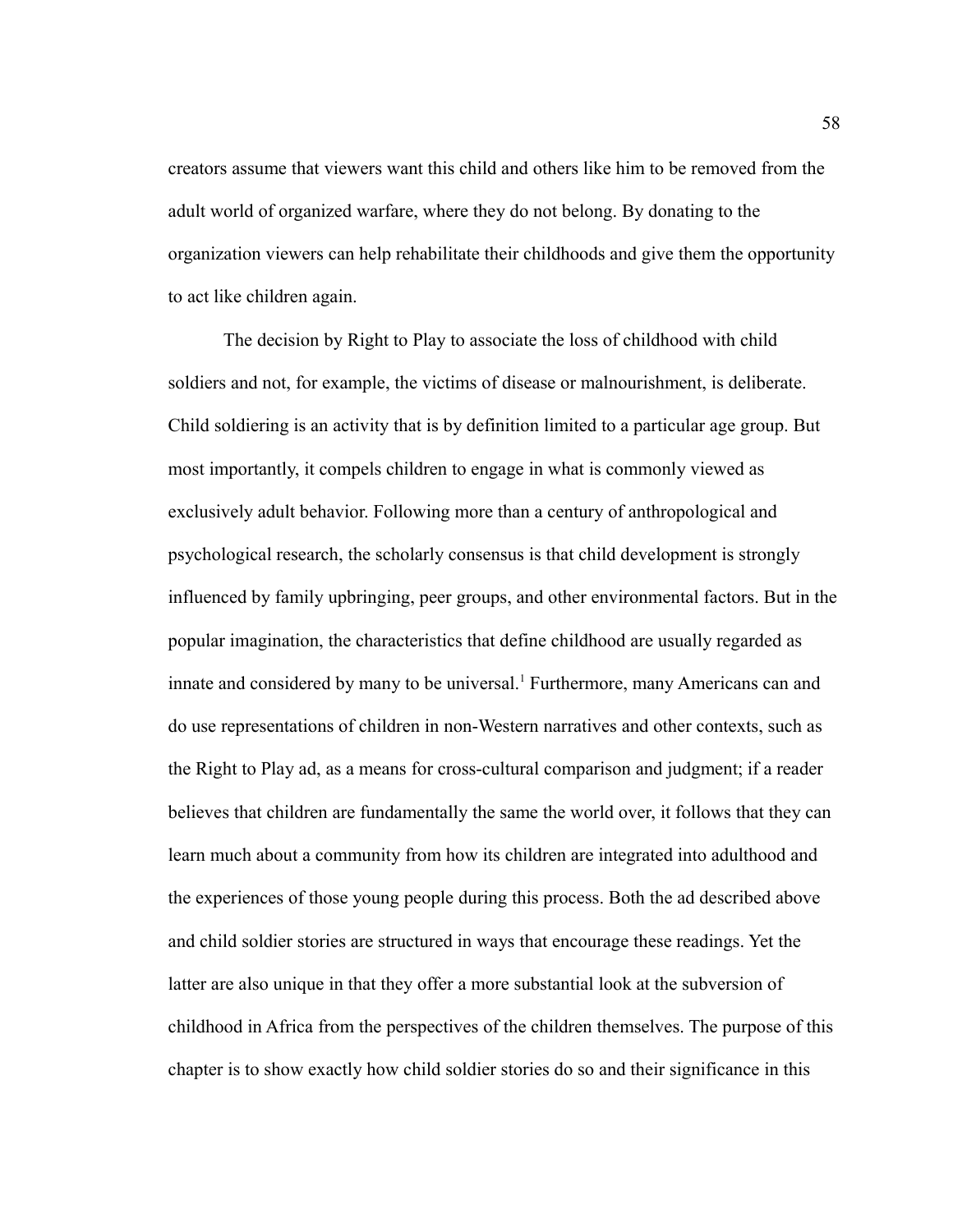regard.

Childhood is variously defined in the U.S. and some conceptions conflict with others depending on the context. Moreover, while all persons under the age of eighteen are legally designated as children, they are also both regarded and treated differently depending on their chronological ages. As I will explain below, in the U.S. childhood is understood to be 1.) separate from adulthood; 2.) a developmental stage; and 3.) simultaneously constituted by evil and innocence.<sup>2</sup> These are the primary ways that American readers comprehend childhood, and through them I examine the messages that the stories communicate on this subject in the context of child soldier stories. What they suggest is these conventions are not sustainable in Africa; it is just not possible to separate children from adults either in theory or practice in this setting. Wartime experiences interfere with the ostensibly natural process of individual social and psychological development. Child soldier characters are either made to behave badly or else their evil nature is let loose. Even the most innocent of characters cannot remain so forever. These observations are generally to be expected; American readers, African writers, and the narratives and characters themselves generally agree that child soldiering has a profoundly negative impact on childhood. The problem here is that because child soldier stories are so popular, and as American readers often mistake these depictions of childhood as typical across Africa, and insofar as child soldiering is erroneously thought of as widespread across the continent, these stories leave readers with a false impression about conditions in Africa.

A common rhetorical gesture among academics is to say that, as an ideological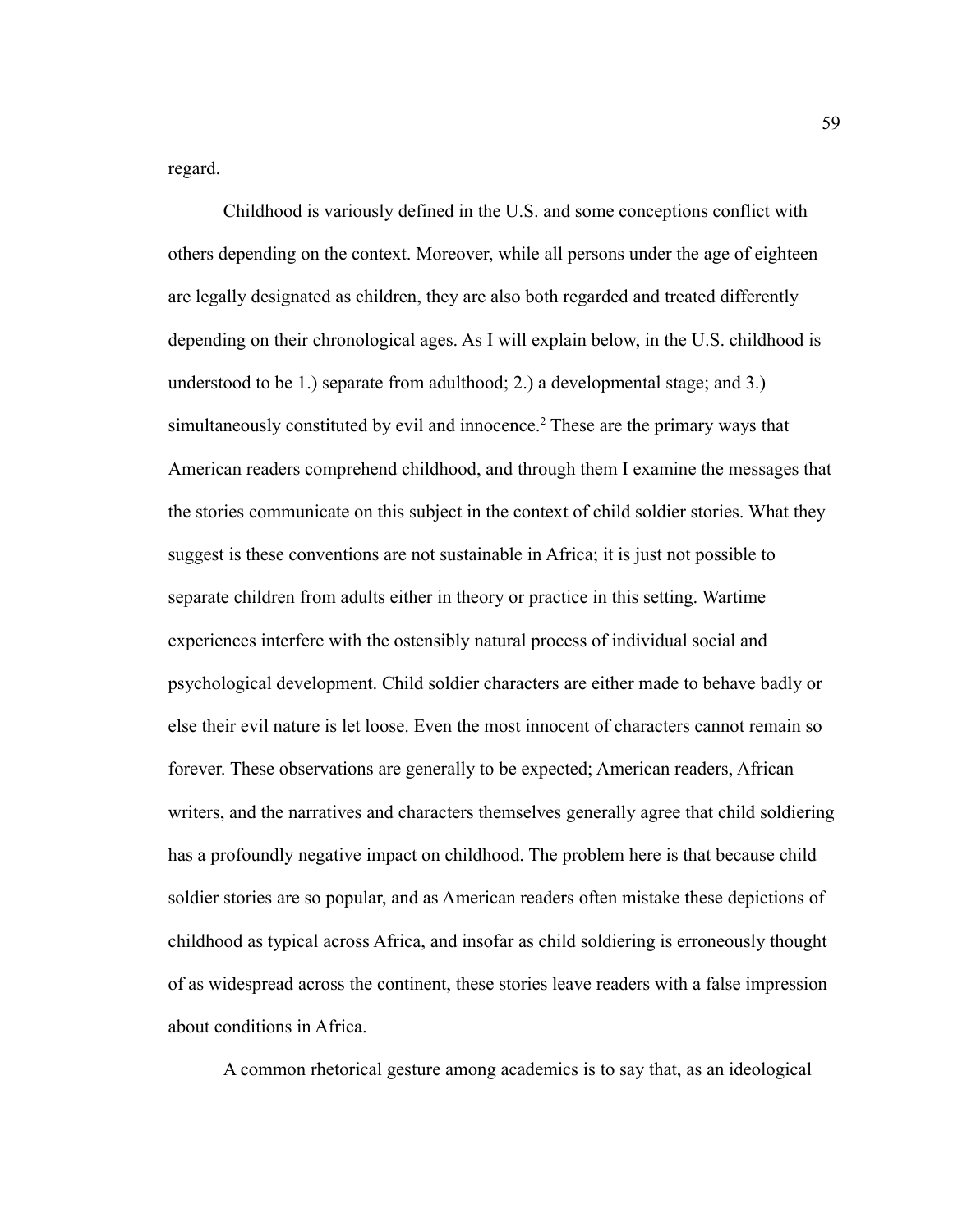project, non-Western narratives such as these contest Western discourses that seek to universalize culturally-specific concepts like childhood. But this is not the function of child soldier stories. The few characters who challenge Western ideas about childhood, such as Birahima in Ahmadou Kourouma's novel *Allah is Not Obliged* and the eponymous soldier in Emmanuel Dongala's novel *Johnny Mad Dog*, are deliberately countered by the structure and narration of their respective stories. Some of the works are critical about what it *means* to be a child in Africa, but in ways that compliment the preconceived notions of American readers, their primary audience. Because the focal point of these stories is the aberrant practice of child soldiering, depictions of more conventional, less troubled childhoods are invariably obscured. The lives of African children only appear to get better when they are taken by well-meaning Westerners away from the continent entirely. Young people who remain in Africa risk further maladaptive development, including suffering from ambiguous social and emotional identities, as neither entirely children nor adults. In other words, the genre communicates to American readers, with little reservation, that Africa is simply no place to be a child.

# CONCEPTUALIZING CHILDHOOD IN BRIEF

Both American and international laws set the age of majority at eighteen and therefore establish a specific duration for childhood. In practice, the particular ages when childhood begins and ends vary widely depending on the context. Allison James and Alan Prout identify 'age classes' as a typical form of categorization in the U.K., one that seems to be equally applicable to the U.S. The term denotes "group[s] of coevals who progress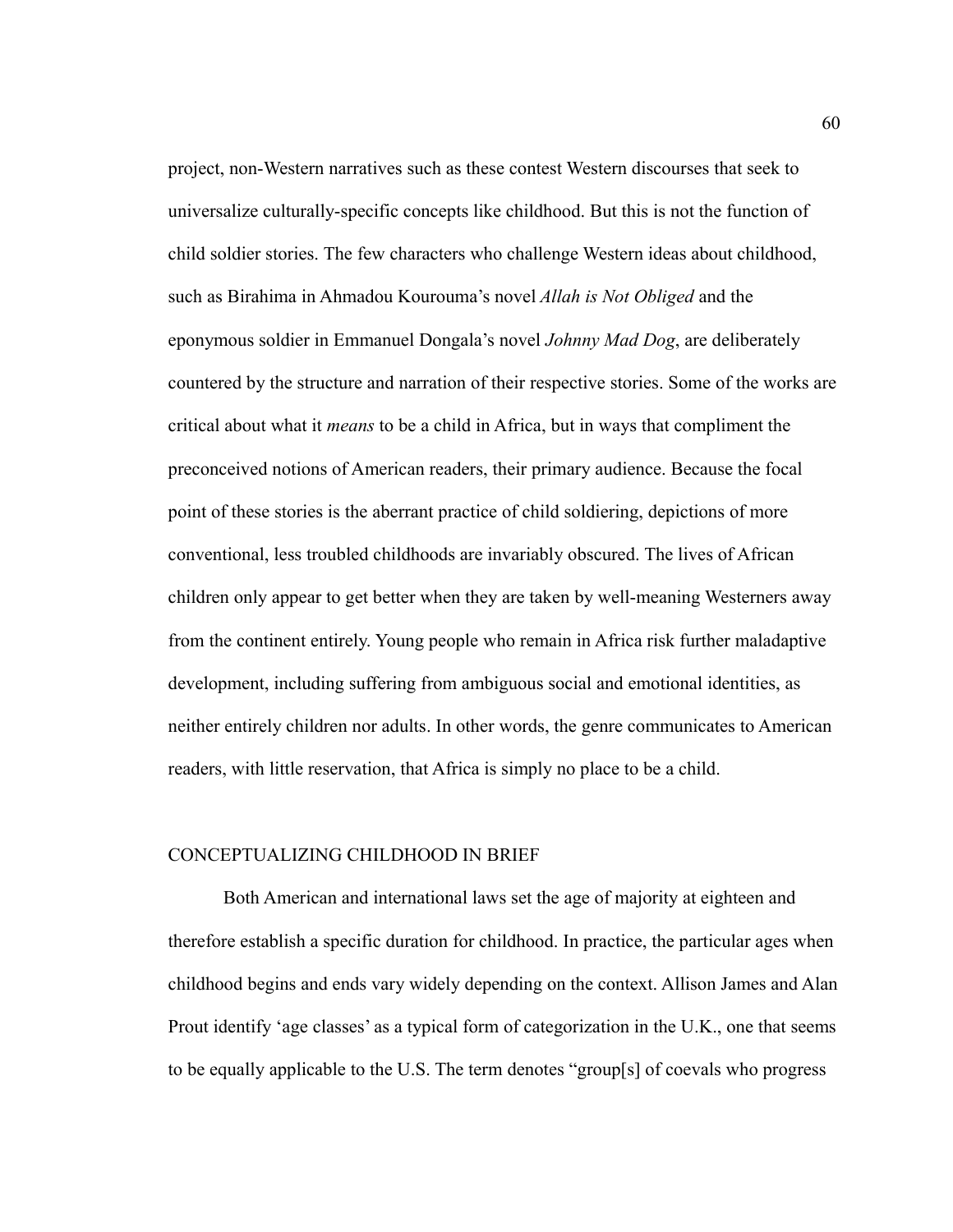through the age structure together," most evidently in the formal education system (233). According to this standard, childhood occurs between the ages of five and fourteen or so, during which time children are required to attend primary school. This age range is, for the most part, coterminous with boundaries indicated in various influential twentiethcentury theories of human development. Sigmund Freud specifies a 'latency stage' in his psychosocial theory of maturation that begins near the age of five or six and concludes when the child reaches puberty, usually between ages ten to thirteen. This period is characterized by a suppression of infantile sexuality and further development of selfidentity. Once children become sexually mature they begin a final 'genital stage' and then enter into adulthood. Erik Erikson expands upon Freud's theories of development to encompass the entire life cycle. He argues that between the ages of seven to thirteen, young people become self-aware, a significant process in itself and also a precursor to the next stage of adolescence. Jean Piaget categorizes children between the ages of seven and eleven into a 'concrete operational stage', one in which they develop a capacity for logical thought. The connection between maturation and the faculties of reason is by no means a recent development; it is central to the seventeenth-century educational theories of John Locke. This division of the life cycle into different stages can be traced back through antiquity (Grant), though its "chronologization" into precise segments is a more contemporary exercise (Kholi). Nevertheless, ambiguity remains about when, exactly, childhood begins and ends.

Complicating these matters is the fact that in the U.S. the boundaries, dimensions, and divisions of childhood have been differently constructed according to their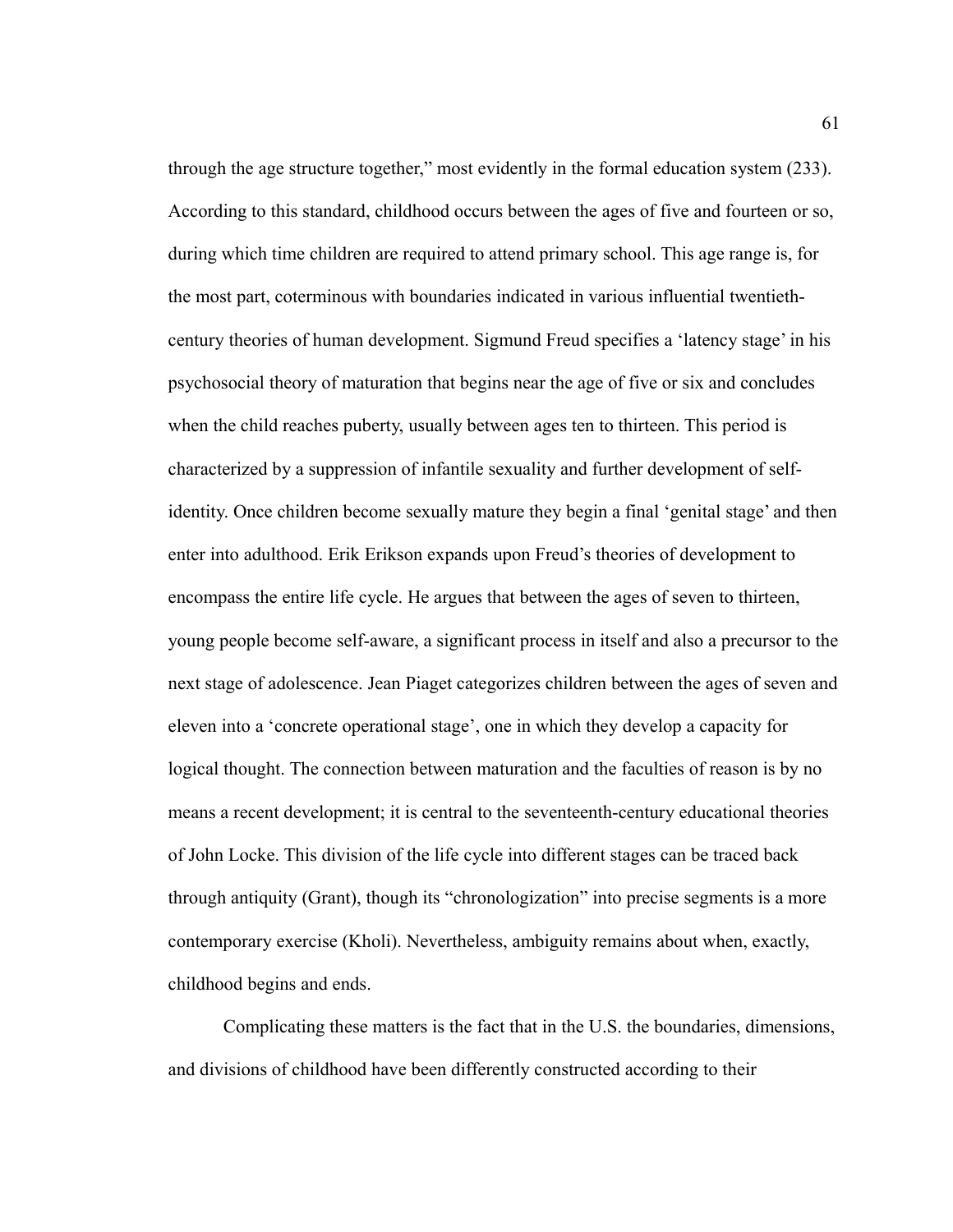biological, juridical, moral, political and epistemological contexts (Archard 31-33). The ages at which an individual obtains certain rights (enfranchisement), expectations (selfreliance), responsibilities (taxation), obligations (military service), and accountability (criminal sentencing) are not always the same. James and Prout refer to these phases as 'age grades' (223), and their uneven progression in Western societies is frequently a source of unease. For example, the biological age of sexual maturity in the U.S. is twelve or thirteen.<sup>3</sup> However, the legal age of sexual consent is between sixteen and eighteen, depending on state laws, and additional guidelines depending on the relative age of the participants. What these discrepancies demonstrate is that children will undergo multiple stages of childhood—early childhood, middle childhood, adolescence, preteen, teenaged, and so on—before they become adults. Yet while a seven year old is usually regarded and treated differently from a sixteen year old, both appear to conform to the practical and abstract definitions of childhood and are therefore considered together to be children.

These definitions—the particular conceptions about what childhood *is* exactly are more coherent but no less complicated than the decision about who belongs in the category and should be characterized as a child. David Archard writes that in contemporary Western societies, the concept of childhood is comprised of three fundamental features, again: 1.) separateness from adulthood; 2.) a developmental stage; and 3.) simultaneously constituted of evil and innocence. Regarding the first aspect, children are not just distinct from adults in an ideational way—they are made to be different when restricted to separate social spaces. The kindergarten and school are obvious examples of age segregation through the establishment of spaces where children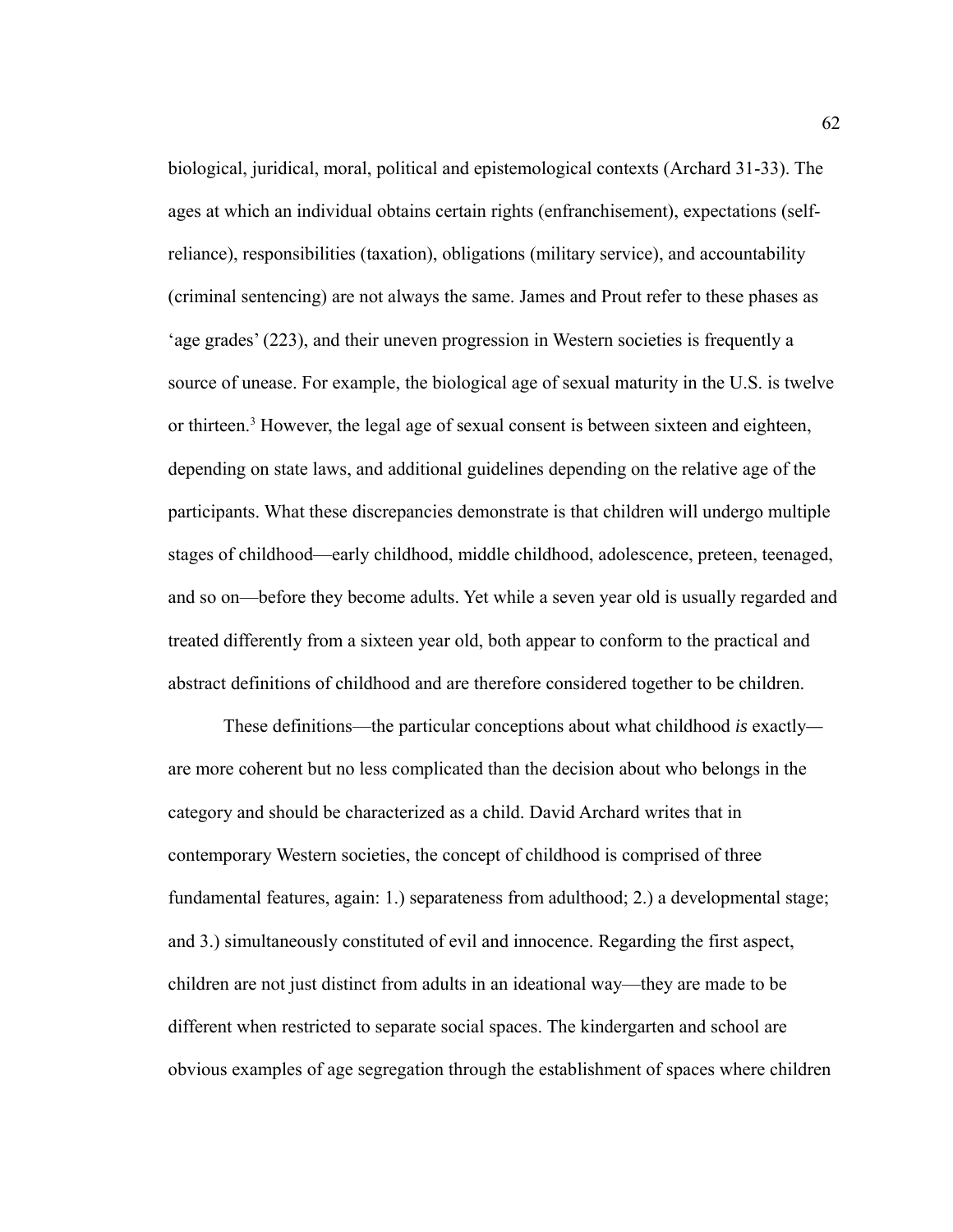are exclusively meant to reside, and in the U.S. these locations are constructed solely for the education and socialization of children. Wards of the state are traditionally housed separately from adults in orphanages and juvenile detention centers. Children's hospitals and pediatric wards are devoted exclusively to young patients. Playgrounds furnished with equipment designed specifically for child use are recreation areas intended exclusively for them; indeed, adults who linger near a playground without the accompaniment of a child are usually characterized as a threat.<sup>4</sup>

Conversely, there are social spaces where children are not meant to reside. These areas are typically associated with the privileges and obligations of maturity that take place within them, for example the consumption of alcohol in bars, sexual commerce in brothels, or even participation in war on battlefields. This relationship between an activity and its space is not necessarily deterministic. These spaces have been reserved for adults according to the "spatial practices" of contemporary American society (Lefebvre 8). The proximity of children to the battlefield is of particular concern and exacerbated by the fact that organized conflict is rarely confined to prescribed spaces. In spite of protections outlined in the Geneva Conventions and other treaties, children remain at risk of victimization and military recruitment. For this reason, Graça Machel declares in her frequently referenced report to the UN General Assembly that the international community must "claim children as 'zones of peace'" (90). This benign statement serves as a reminder that young people do not control their own personal spaces. Those who do appear on the battlefield, especially as willing combatants, disrupt the very social conventions that would exclude them from it. As Tanya Monforte insists, they challenge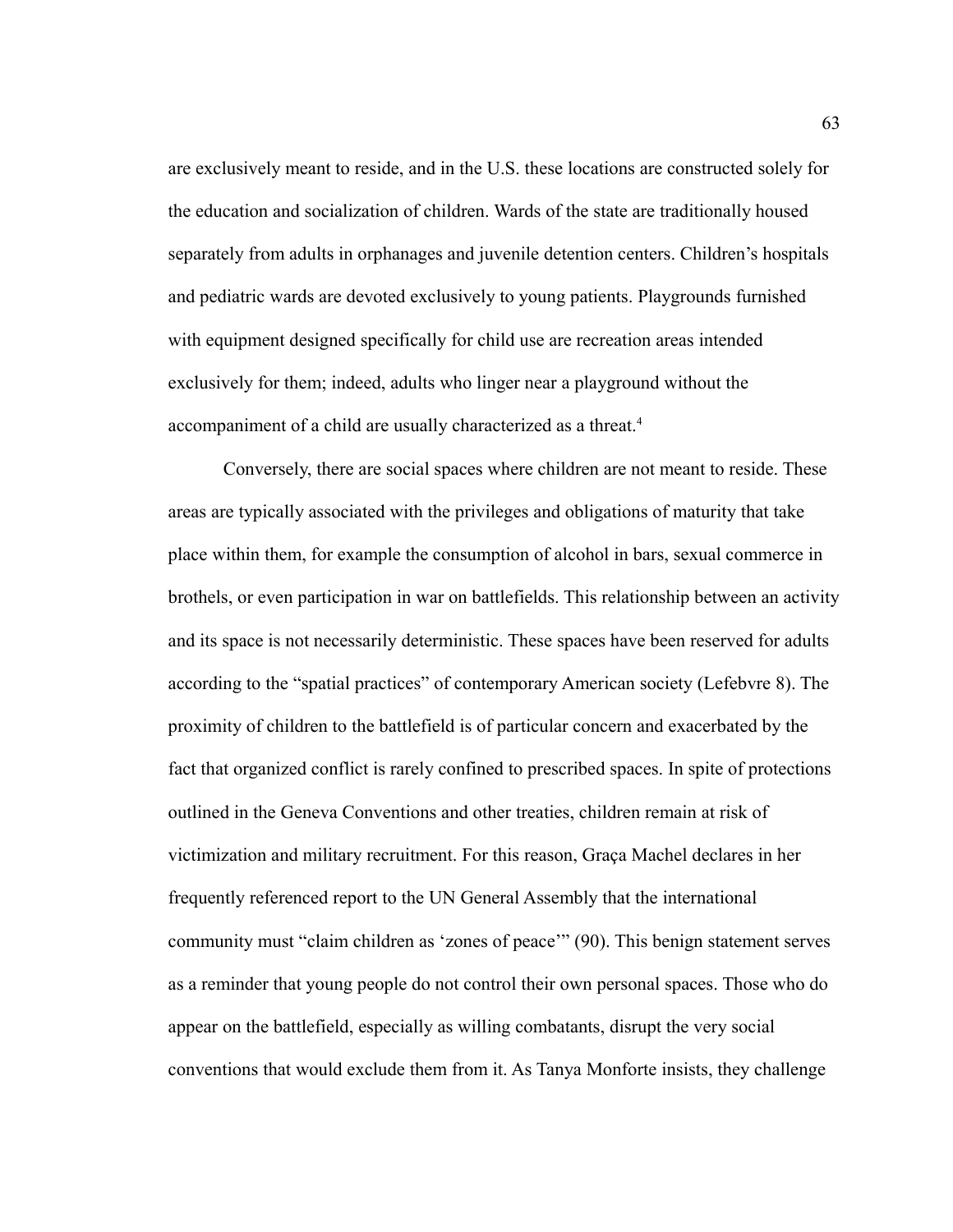(at least in theory) not only conventional ideas about childhood, but also attempts by adults to "sanitize" or justify war by imposing social order upon it (195).

One explanation for both the abstract and literal partition of children and adults is that human development is usually seen as a teleological system, with childhood as an intermediary stage and adulthood the ideal end. An individual who successfully completes this life course is understood to have gained "certain cognitive capacities, is rational, physically independent and autonomous, has a sense of identity, and is conscious of her beliefs and desires, and thus able to make informed free choices for which she can be held personally responsible" (Archard 39). Children are believed to lack these attributes and therefore they cannot fully participate in the adult world; in this respect they are defined by an absence, what they are not. How they attain adulthood, and the role of adults in their maturation, has been a matter of considerable debate. Locke maintained that individuals are born without innate knowledge or faculties for reason. Children may develop these abilities on their own as they mature and broaden their experiences of the world, but for Locke the most beneficial condition is when adults facilitate childhood development through a structured curriculum, including moral instruction. Jean-Jacques Rousseau countered by insisting that children are not incomplete adults as Locke imagined, but rather they represent a distinct stage in the life cycle and are intrinsically capable of virtuous thinking and moral behavior. He argued that society has a corrupting effect on all individuals regardless of age and that therefore adults should provide children with a secure environment in which their physical, intellectual, emotional, and moral growth can take place naturally. Although their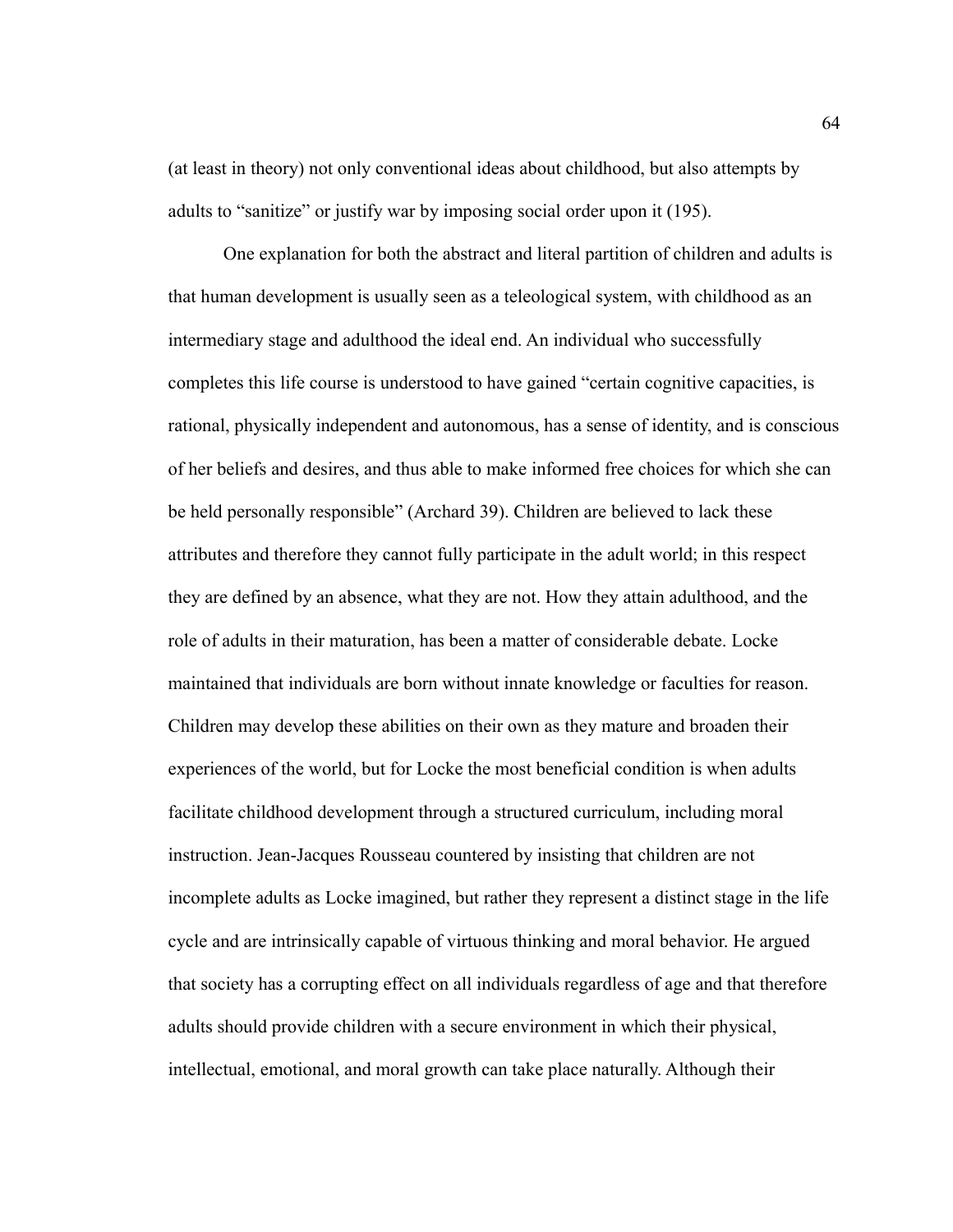educational models differed, both believed that 1.) development from childhood to adulthood would necessarily occur, and 2.) successful maturation entailed an improvement upon a child's existing abilities. These conclusions are still reflected in current developmental theory and Western beliefs about children in general.

The third of these contemporary conceptions of childhood, that the moral disposition of children is both innocent and evil, is evidently religious in origin.<sup>5</sup> The Christian Bible is the most influential source of this contradictory view on the inherent characteristics of children, which has led to many interpretations about their ontological or theological status. For example, an instructional prayer in the Book of Psalms states, "Behold, I was shapen in iniquity; and in sin did my mother conceive me" (*Oxford Bible,*  Ps. 51: 5). The Book of Proverbs contains similar references not only to the fallen nature of children, but also how adults should attend to them. In one lecture on corporal punishment the speaker advises parents, "Withhold not correction from the child; for *if* thou beatest him with the rod, he shall not die. Thou shalt beat him with the rod, and shall deliver his soul from hell" (emphasis in the original, Prov. 23:13-14). According to this perspective, children will inevitably succumb to their evil natures without corrective influence, the theological-hereditary consequence of the Fall of Man. In the present day, evil is commonly understood as a spectrum, rather than half of a binary moral condition. As the self-identities of children evolve from the "self-oriented hedonism" that defines early childhood (Zimbardo 99) toward a state of adult awareness, they may act in ways that can informally be described as evil. Yet malevolence is distinct from mere bad behavior. The term is usually reserved for extremity, circumstances in which children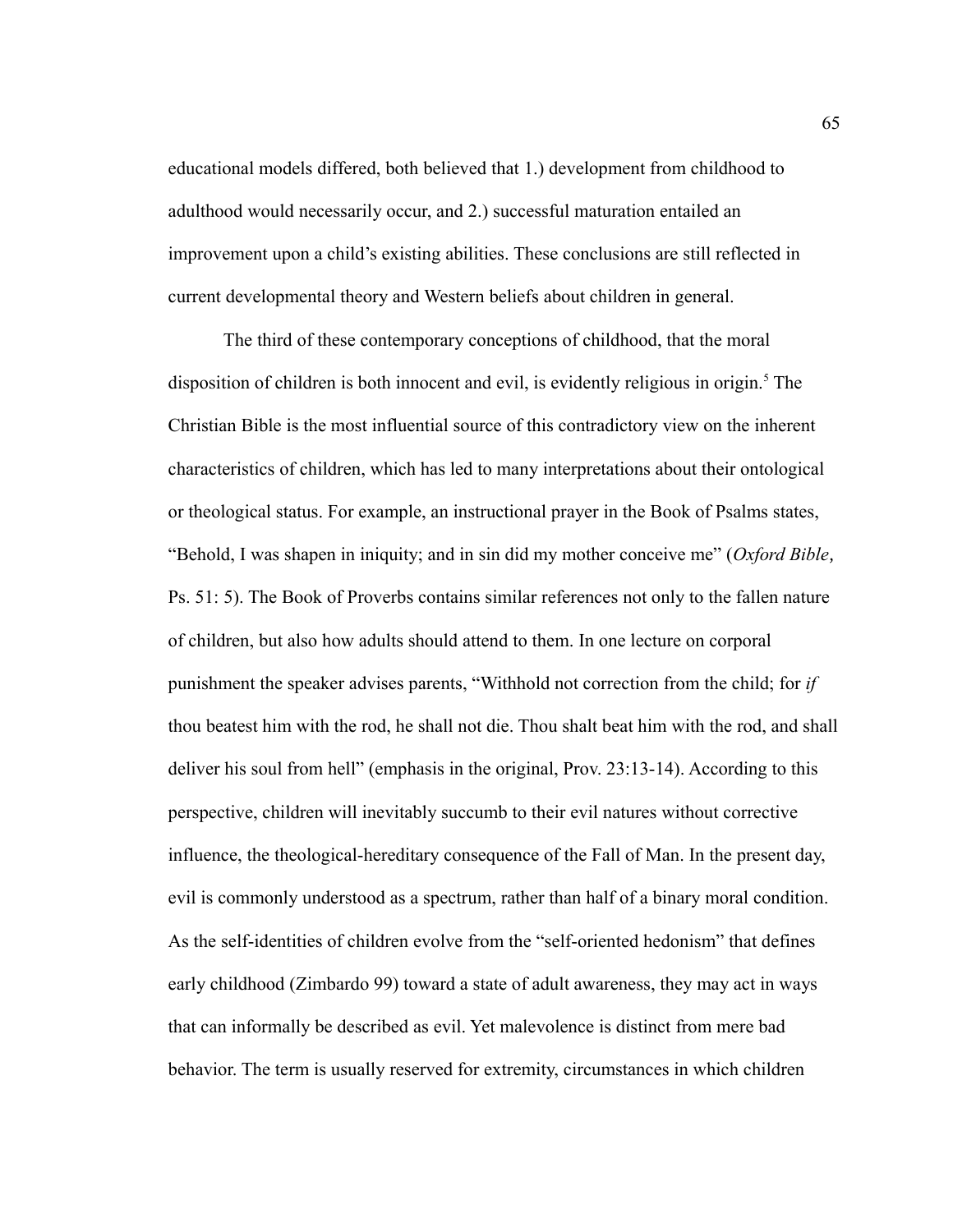inflict incomprehensible harm. These incidents are quite rare, but they occupy a central place in the American imagination with respect to childhood.

Innocence is an equally complex concept. Moses explains in the Book of Deuteronomy that children "had no knowledge of good or evil" (Deut. 1:39). Likewise, in the Book of Isaiah the speaker refers to a period in the life cycle "before the child shall know to refuse the evil, and choose the good" (Isa. 7:16). Strictly speaking, these passages do not assert the innate goodness of children, as Rousseau claims. Rather, they exist in a state of prelapsarian ignorance—they do not possess moral maturity and are temporarily incapable of good or evil. This interpretation is not exclusive to children; a lack of awareness or knowledge forms the basis of the Romantic figure of the 'noble savage' for example. However, when this definition is applied to children, chronological age becomes a factor. Younger children are much more likely than adolescents to be described as innocent, as the later have had more opportunity to observe and experience evil. The age grades and developmental theories that I outline above are derived from the juridical sense of the term, as in a lack of, or incapacity for, guilt. Traditionally, children are judged more leniently than adults if they commit crimes because it is believed that they do not possess the reason necessary for moral agency.<sup>6</sup> Conversely, crimes against children are considered more egregious. More generally, the innocence of the idealized child is amorphous. That children are innocent is for the most part self-evident in the U.S., a belief that transforms evil behavior by young people into existential paradox.

These characteristics are not in themselves uniquely Western but together they represent the predominant understanding of childhood in the U.S. and establish a criterion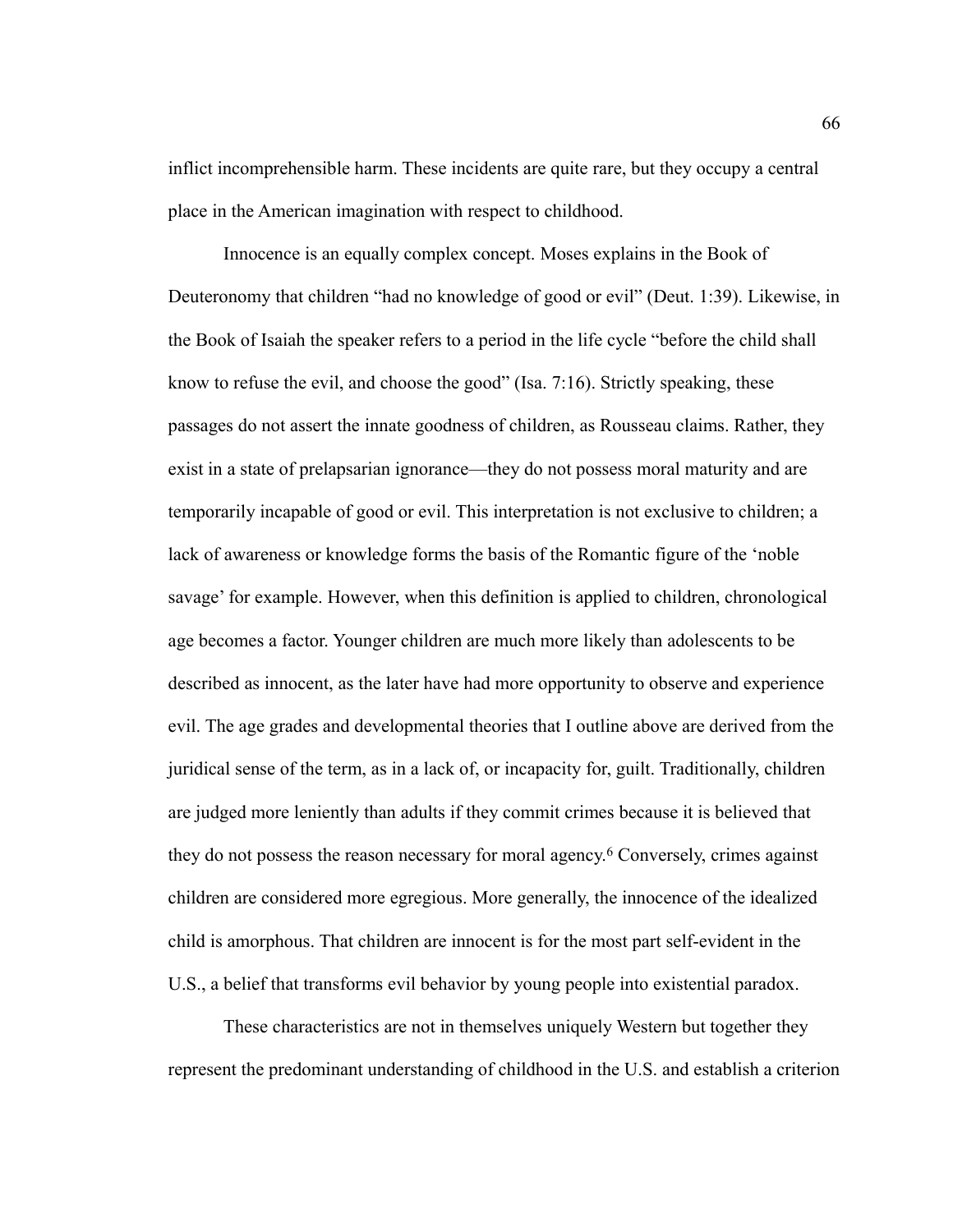against which every facet of child life is evaluated: who they should interact with, what activities they should participate in or abstain from, where and when they should be present, how they should act and talk, and so on. As I suggest throughout the above analysis, a central problematic of this discourse is that it does not accurately represent the lived experience of children. When their behavior is considered troubling it is because adults fail to acknowledge the variety of chronological, biological, and social childhoods. Young people who deviate from these models are considered aberrant and adults who do not sufficiently enforce them are socially or even criminally sanctioned. Judgments of this kind are not limited to American children; because these criteria are believed by many Americans to be universal, they are used to critique the maturing conditions of every child, no matter their country of origin or cultural background. Children fascinate adults as a matter of course and child soldier stories are particularly compelling since the varied experiences of the young characters do not appear at first glance to conform to Western expectations for them. Yet still they resonate with American audiences not from their portrayal of childhood as being different or even non-existent in Africa, but rather because the works affirm what is culturally familiar about children and childhood by ostentatiously narrating its loss.

#### AFRICAN CHILDREN WITHOUT CHILDHOODS

How do readers know that the protagonists of child soldier stories are actually children? Titles such as *Child Soldier* and *Girl Soldier* suggest as much, but these signifiers of age are not an ontological guarantee. Take for example Ken Saro-Wiwa's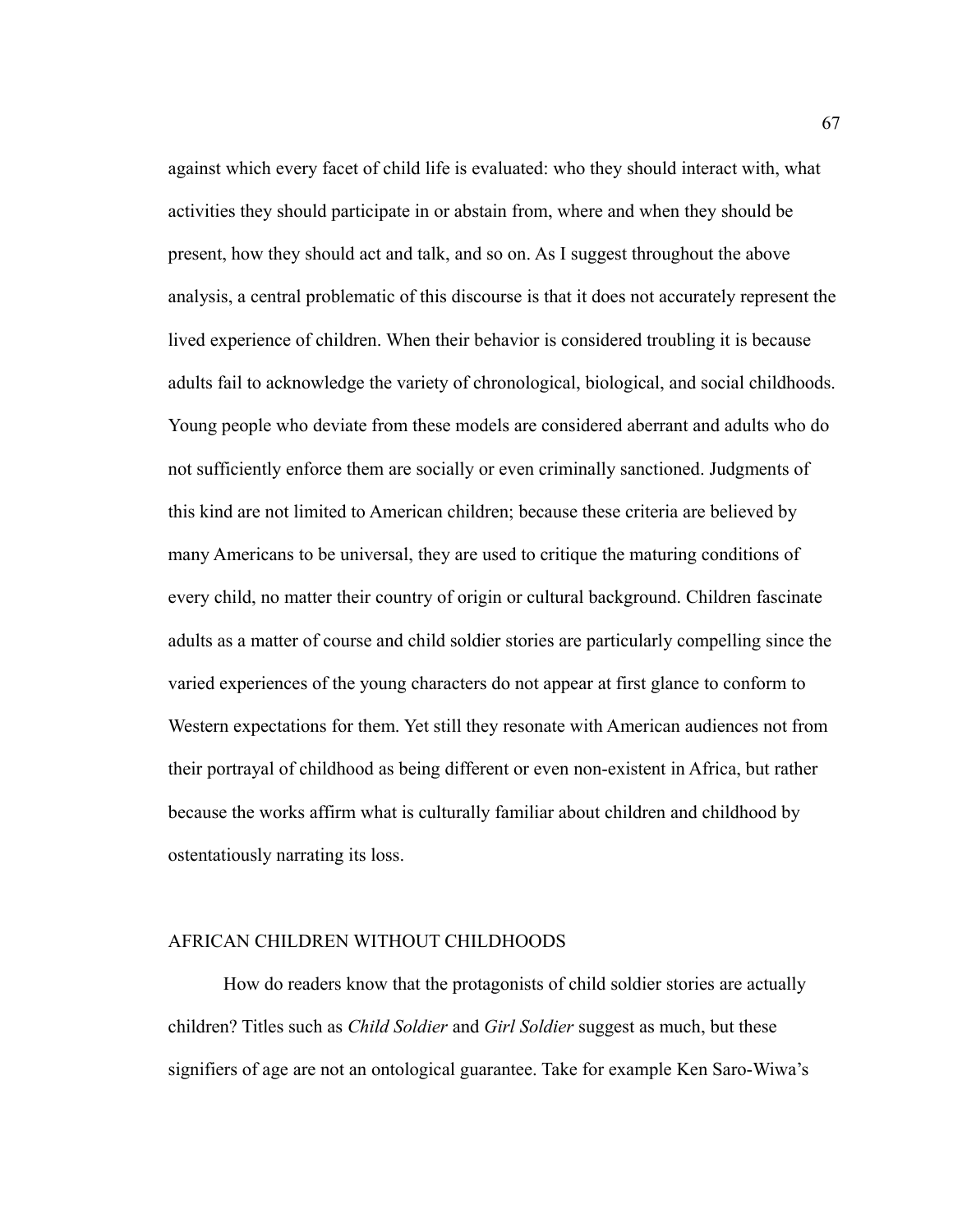novel *Sozaboy*, which is widely considered a precursor of the genre. The use of the word 'boy' throughout the work does not necessarily indicate that the protagonist Mene is a child, but rather is always context-specific. His future wife Agnes refers to him as a "small boy" during their courtship because he is unable to control his sexual arousal. The Sergeant Major and Chief Commander General of the rebel army both use the word 'boys' in a military-colloquial sense to address him and his fellow soldiers. The term is used in association with his job as an apprentice bus driver, but as Femi Ojo-Ade demonstrates, middle-aged men are also frequently employed in this same capacity (65, n.7).<sup>7</sup> Older residents from his village repeatedly call Mene a "young boy," but they do so in order to assert their superior social status and not his chronological age. In this sense, he is a child insofar as the other characters in the narrative are his elders. Mene's chronological age is not provided, nor does Saro-Wiwa explicitly identify the conflict that drives his novel, but the names of several southeastern Nigerian cities and other contextual clues suggest the Biafran War, which began in 1967. As several older men in Mene's community discuss its consequences, a veteran of World War Two reminisces about his experiences while fighting in Burma and says, "Mene be a small picken by that time" (26). If Mene was born in or earlier than 1942, the same year that African divisions entered Burma (Bayly and Harper 294), then he is at least twenty years old and not a child at all according to legal or cultural standards both in the U.S. and internationally.

Age signifiers are equally unreliable for determining chronological age in contemporary child soldier stories. Mad Dog and his civilian counterpart Laokolé consider themselves to be adults at age sixteen. But while the former calls his superior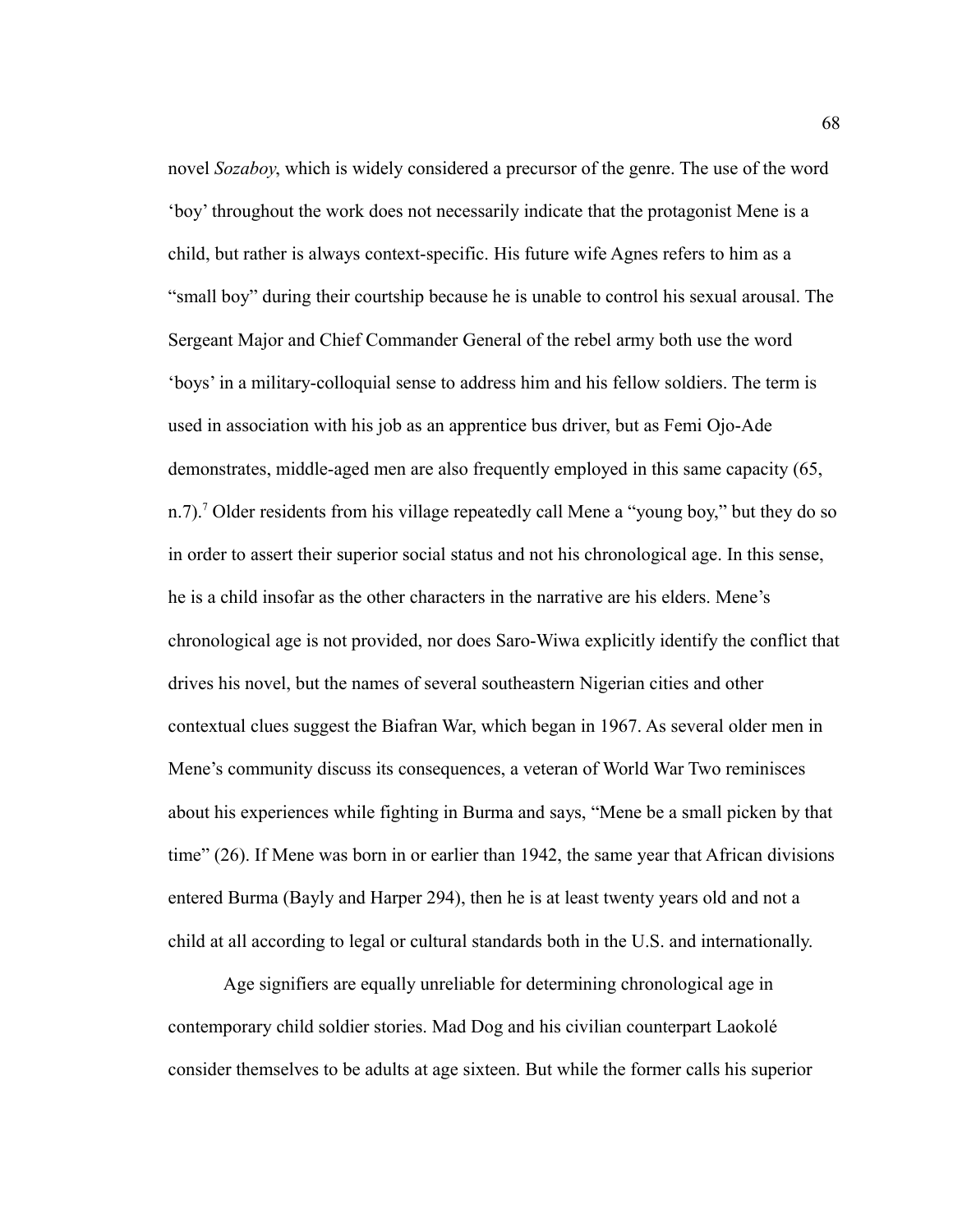officer Giap "old" at twenty-five years old, the latter refers to her thirty-eight year old mother as "still young" (29), a description that she uses shortly afterward to describe her twelve-year-old brother. Similarly, her eighteen-year-old friend Mélanie is called 'child' by an American aid worker as well as Laokolé's mother, who is herself addressed at one point by a family friend with the same expression. These and other examples from the text demonstrate that the rhetoric of maturity and immaturity is semantically unstable and likely denotes relationships among familiar characters or their experiences during wartime, rather than a specific age category. In *Johnny Mad Dog* the term 'child' is synonymous with victimhood and therefore it seems appropriate in these cases: Mélanie's family is killed when Mad Dog commandeers their vehicle, while Laokolé's mother witnesses the murder of her husband by government troops (who permanently cripple her) and loses her son in a panicked crowd as they try to avoid rebel militias. The fact that these adults are victimized by persons under the age of eighteen makes the signifier 'child' doubly significant and would also seem to render chronological age irrelevant for many characters in the novel: the language of childhood is imbued with a familiar but new meaning—that of subjugation—no matter the chronological ages of those to whom it is applied.

To be clear, many characters in child soldier stories do sometimes distinguish between children and adults and interact with them based on this distinction. However, in the practical context of armed conflict, chronological age does not have as great an influence in this decision. Still, most stories specify, either directly or inferred, the ages of young combatants. This information may not be relevant to their characters, but it is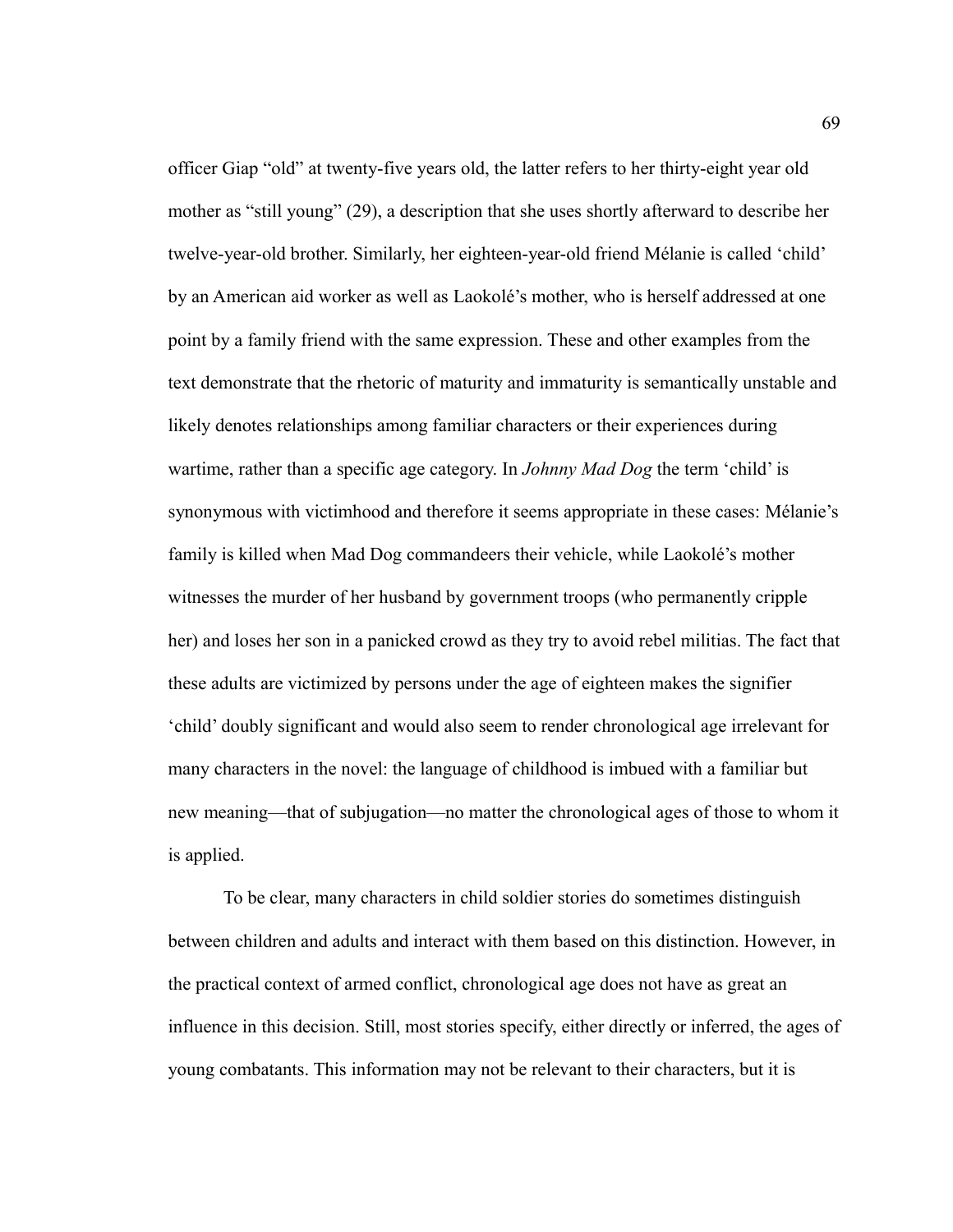certainly of interest to American readers as a marker of various social expectations and therefore a possible foundation for cross-cultural comparison. Citizen, the eponym of Delia Jarrett-Macauley's novel *Moses, Citizen and Me*, and Keitetsi are the youngest protagonists in the genre at the age of eight during the time of their enlistment, though several works note other child soldiers as young as six (Jarrett-Macauley 87) or seven (Keitetsi 126, Abani 131, Beah 109, Jal 76). The median age of the protagonists is elevenand-a-half, yet this figure is imperfect as some soldiers do not know how old they are. Birahima says that he may be either ten or twelve years old, but that no one in his family is really sure (3). Emmanuel Jal explains in the preface to his memoir that like many of the other 'Lost Boys' of Sudan he adopts a symbolic birth date of 1 January 1980, while later in the story he describes his enlistment as taking place at nine years old (76). Uzodinma Iweala's novel *Beasts of No Nation* is the single exception to this convention as the age of its protagonist Agu is never given or even speculated upon; he concludes, "All we are knowing is that, before the war we are children and now we are not" (36).

Even so, semantically the protagonists of these stories are still children insofar as they are under the age of eighteen for, in most cases, the duration of their narratives. Their chronological ages matter because the closer they are to adulthood the less likely readers are to mitigate their responsibility for inappropriate behavior. Mad Dog and Citizen both kill civilians, but while the former is almost eighteen the latter is only eight years old. Their proximity to or distance from the threshold of adulthood is central to how readers decide if these children should be held accountable for their behavior. The issue is further complicated by their length of military service and their age during this period.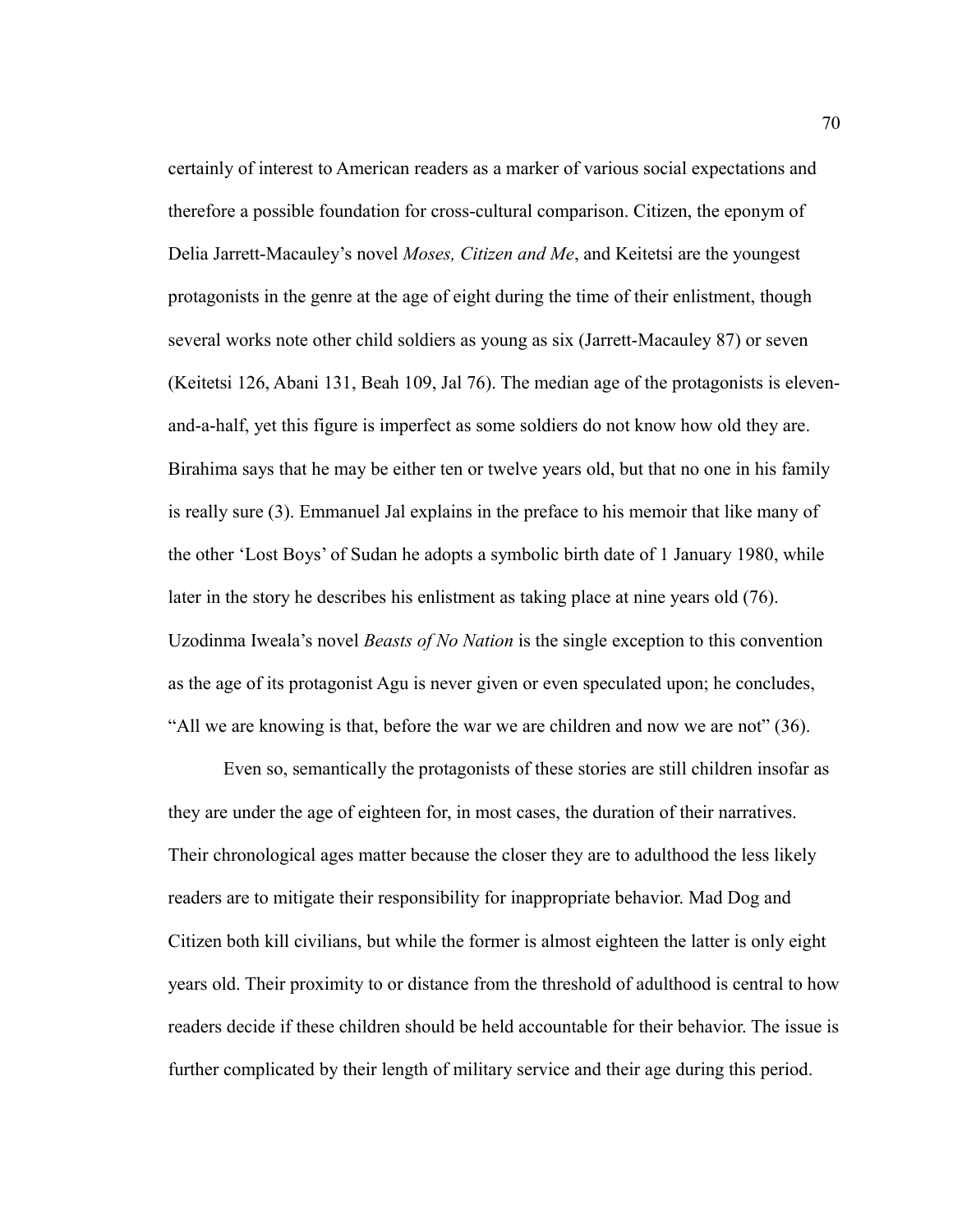Few of the stories provide specific details in this regard and there is substantial variation throughout the genre. Beah may have fought for only a few months, while Keitetsi and Jal spend one half of their young lives as combatants. Generally speaking, child soldier stories do not encourage one interpretation over another on this issue and instead present chronological age as fact. Readers are expected to judge the relevance of age in relation to actions of characters. They might find it difficult to derive meaning in this regard from Iweala's novel and its protagonist. The work depicts a full range of adult behaviors typically represented in the genre: Agu kills both soldiers and civilians, rapes and is the victim of sexual violence, abuses drugs, and so on. If the impulse when reading this work is to either forgive Agu for his offenses because he is too young or else condemn him as mature enough to be morally responsible, the narrative denies the possibility of either judgment because his chronological age is not given. However, most child soldier stories encourage rather than resist these kinds of readings.

What these stories suggest is that childhood, as it is typically understood in the West, is unsustainable in Africa. The characteristics that define the concept are shown to be either ill-suited to contemporary life on the continent or simply irrelevant. Chronological age does not communicate to the reader any meaningful information about the characters' actual age status. When acknowledged it is usually subverted: under-age soldiers expect deference from civilians and obedience from subordinates. Their young ages do not prevent them from achieving high rank nor, for example, does it determine their placement in school grades if they integrate back into civilian life. For most child soldiers, military structures generally replace traditional age classes such as school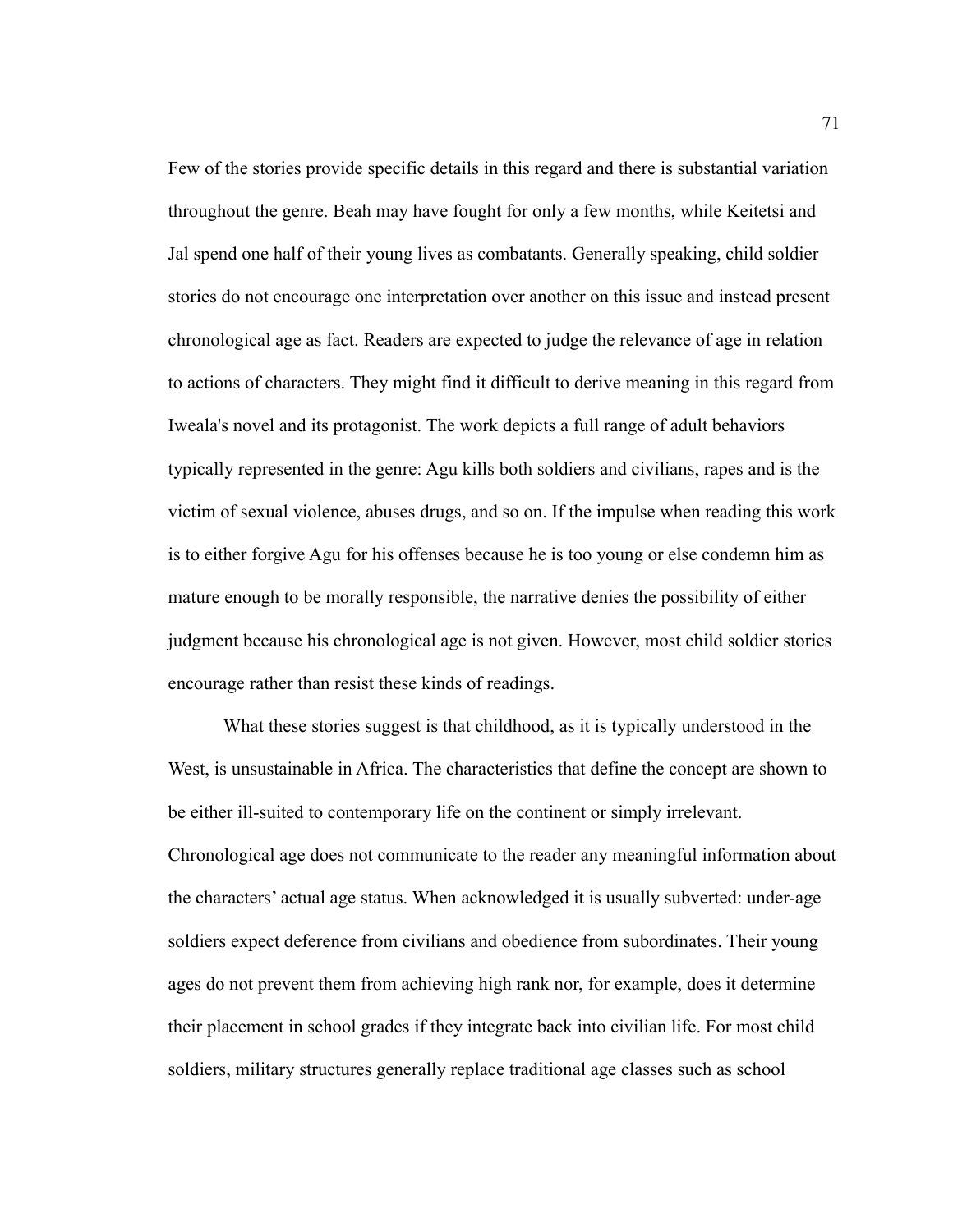cohorts. Children of varying chronological ages progress through the age structure on the battlefield rather than in the classroom. Schoolrooms are converted into 'war rooms' in several stories, making concrete the lack of physical separation between children and adults and serving as an analogy for the alternate developmental structure that is imposed by armed groups as a replacement for organized education. Military service supersedes age grades in most respects as well. Once under-age characters become soldiers they secure the privileges and, often with regretful hindsight, responsibilities of adulthood. Child soldiers continue to mature biologically, but this process is far less teleological than what is imagined in the U.S. Many do not enjoy traditional means of socialization and their physical immaturity is frequently juxtaposed against the brutality of their actions. Yet at other moments, most of these characters appear prematurely aged—physically, psychologically, and emotionally—by their participation in war.

This dysfunction is evidenced by the frequent incongruity between what they think and how they express themselves. Birahima narrates his story in a rakish West African patois with numerous references to dictionary definitions and parenthetical explanations of the words and phrases that he uses throughout. These digressions are usually humorous or sardonic, and they demonstrate his relative immaturity. However, at other times in the novel Birahima temporarily sheds his ignorance and provides nuanced analysis, such as his fifteen-page explanation of the history of Sierra Leone, albeit in the same childish voice (157-172). Passages such as these should not be read as examples of the 'wisdom of children'; Birahima assigns meaning to past events as if he were an adult for the benefit of adult readers. Mad Dog is a bit older than Birahima but also portrayed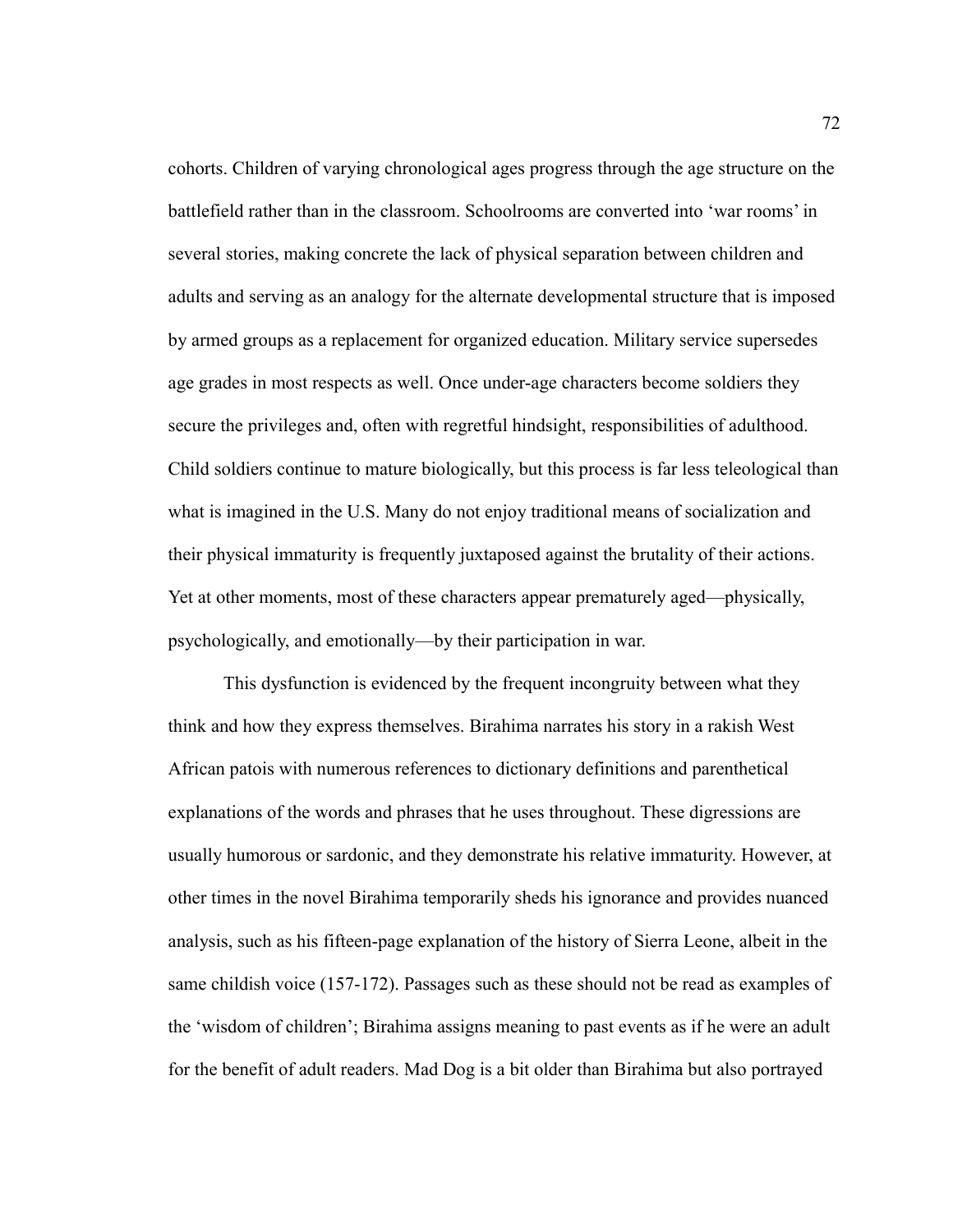as obtuse, especially in comparison to Laokolé.<sup>8</sup> Yet occasionally he narrates with the uncharacteristic eloquence of an adult observer; in one example, the normally vulgar, slang-dependent speaker describes watching his girlfriend "bobbing her head, *a priori* for no apparent reason, until the melody of a song—an incongruous, even unearthly sound in that ghostly silence—came drifting from the vehicle and reached our ears" (133). Chris Abani makes no effort to disguise the mature 'voice' of his mute adolescent protagonist. My Luck acknowledges in the second paragraph of the text that he "sound[s] too old for my age," without any further explanation. Readers might know that most protagonists are children because they are identified as such, but the traditional markers of childhood and what readers think they know about age do not correspond with how the characters act, comprehend, and narrate their own experiences.

## CHINA KEITETSI, THE ADULTERATED CHILD

Keitetsi's memoir demonstrates, almost entirely without qualification, the unorthodox psychological and social development of child soldiers. For her, the process begins well before enlistment as she is the target of ill-treatment by her family. The author documents a litany of violence including beatings, intimidation, removal from school, and numerous other 'betrayals'. In this respect, *Child Soldier* resembles traditional examples of misery literature. Her father is the main agent of this abuse, but other members of her step-family also contribute to her suffering. Keitetsi's initial response is vengeful. She describes several incidents in which she poisons her stepmother, self-injures and blames her grandmother, and so on, but all without positive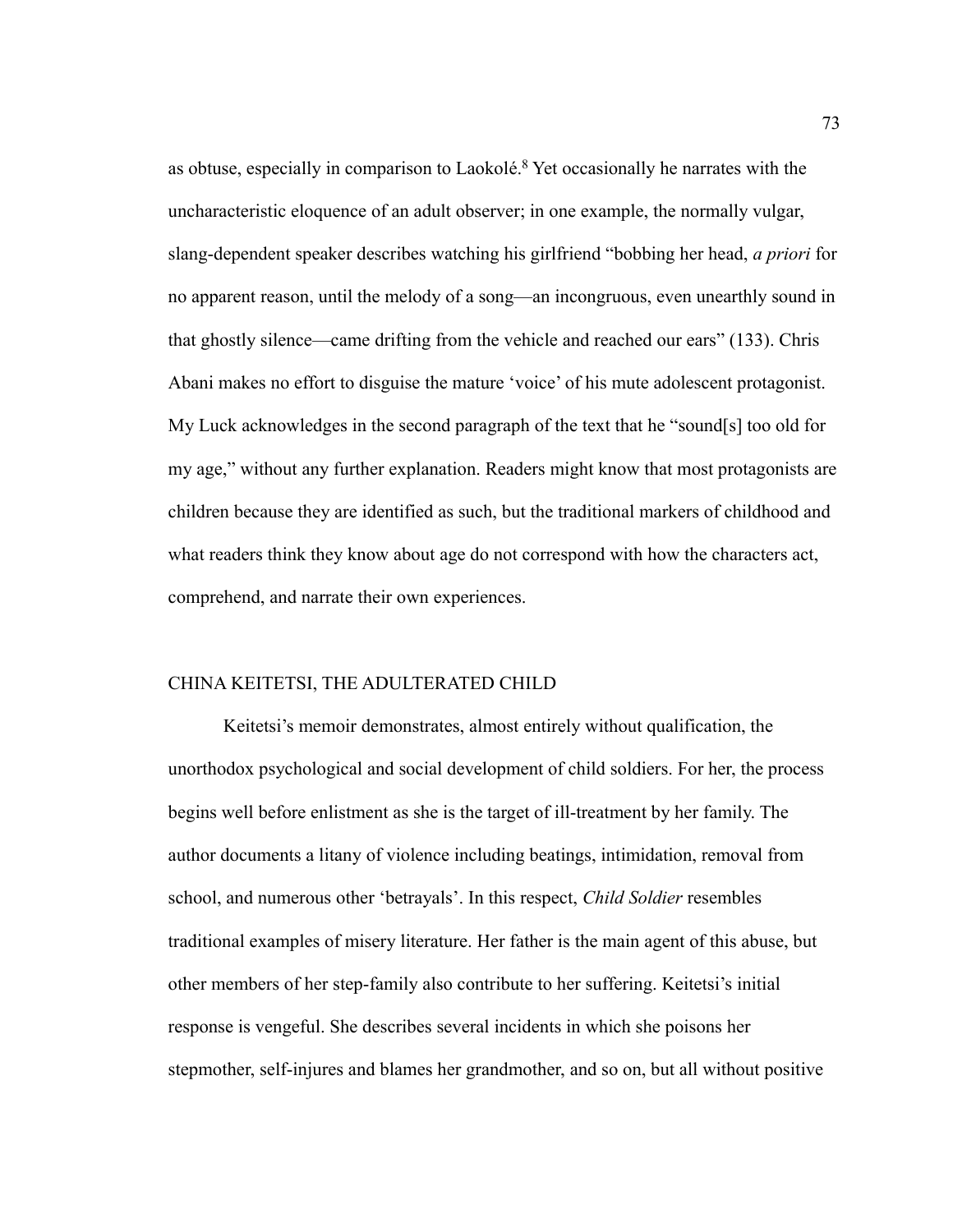results. Later she withdraws emotionally, while her sisters leave their home as soon as they are able. Throughout the first section of the memoir, these abject circumstances are characterized as non-normative within her community. Her father deprives her of necessities, whereas her peers are well-provided for. Bruises make her an object of empathy among other children and when her father beats her in front of them they respond with sadness. Parents and teachers consider the situation to be indefensible but their attempts to reason with her father do not result in success.

When Keitetsi eventually leaves home and tries to secure work as a domestic servant, members of the community reject her on account of her chronological age. Even those adults who express sympathy, such as a kindly doctor and his wife, ultimately decline to hire her for this reason. They consider her too young not only for full-time employment, but also to live independently of her father. The wife explains, "You may not be able to understand why I can't help you now, but some day you will. I just don't want you some day to be alone without your family" (83). Her advice seems to be predicated on a culturally-specific view of family bonds that American readers might not share. Yet Keitetsi's experiences are clearly atypical. Not only is this rationale misguided, the young protagonist seems incapable of acting upon it. She dismisses any meaningful relationships with her family members; she repeatedly takes advantage of and steals from her biological mother, refuses to attend one sister at her death bed, takes pleasure in the passing of another during the Rwandan genocide, and frequently dismisses a third who wants to help her. She is emotionally stunted by the time she achieves independence. Her behavior towards others is capricious, even those of whom she is fond like the father of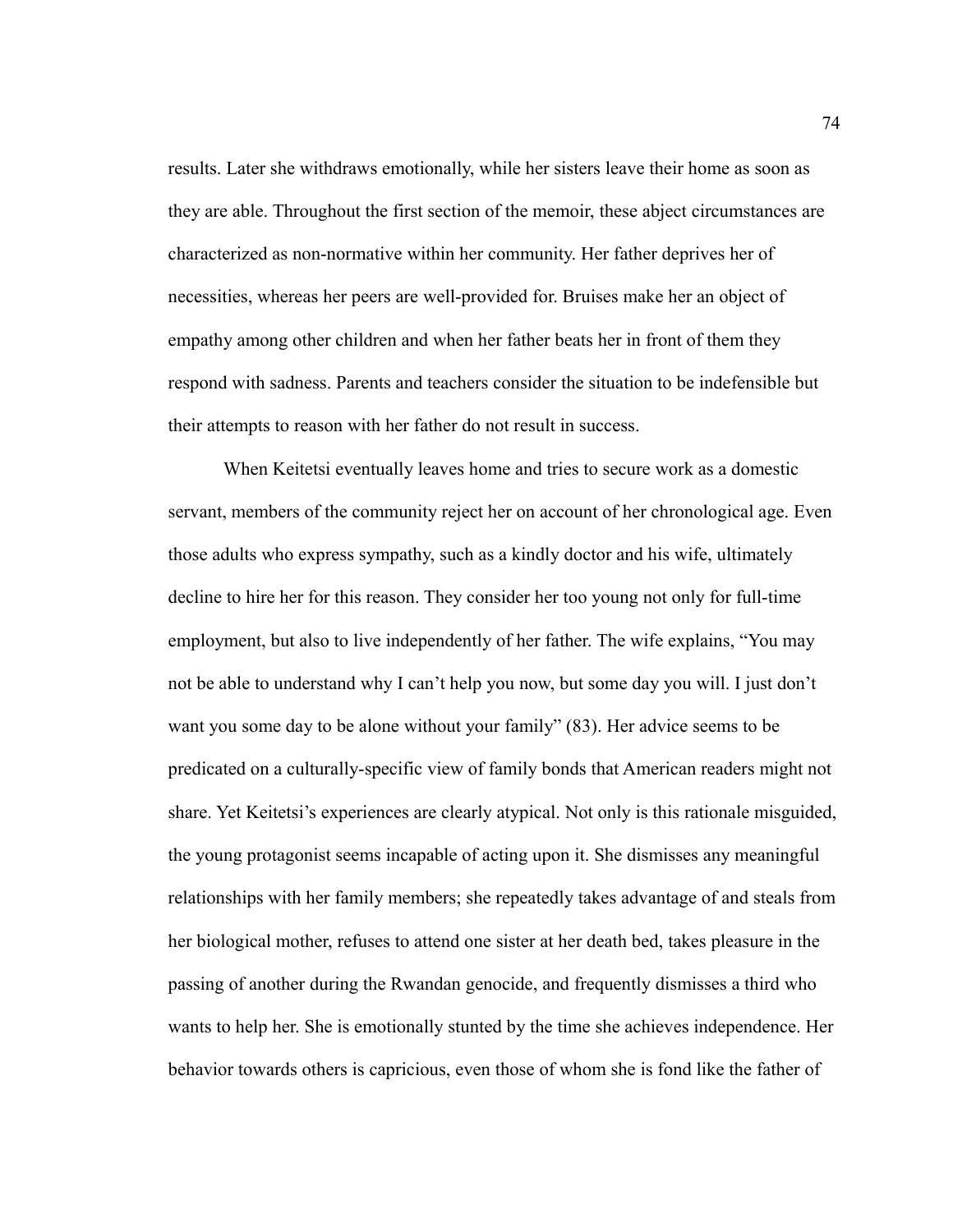her first child, Lieutenant-Colonel Moses Drago. Though not entirely sociopathic, her psychosocial condition is that of a person wholly self-absorbed.

Keitetsi writes that during her early years, "I got a bit 'savage' in those surroundings—a feeling which I never really got rid of" (2). Her upbringing demonstrates some of the worst effects of poor childhood development. Her time in the formal education system is sporadic as her father removes her from school as a punishment. The lessons that she learns at home are fundamentally antisocial. Her only role models are characters like her sister Margie, who shows her nothing more than the possibility of escape. Consequently, her empathy and ability to think critically are deficient. In a chapter titled 'An Innocent Betrayed,' her sister Helen reveals to their father that Keitetsi has pilfered some bananas. Keitetsi appears to forgive her but later reports her to their grandmother for a scheme to sell stolen milk in which they both participate. In a separate incident, she steals money from her step-grandmother and in the very next scene discovers that her bag has been taken. Without irony she "asked myself why all this trouble had to happen to me: what have I done to the world?" (79). To be clear, Keitetsi should not be judged as an adult on the basis of this contradictory behavior. Yet these examples are not mere childishness, but rather evidence of a pathological naivety that she retains even as she matures in other respects. Sometimes this lack of sophistication can be read as grimly amusing: for example, she is oblivious to repeated allusions that her commander Ahmad Kashilingi has raped his own daughter. Yet in other cases her ignorance can also be dangerous. She misinterprets as friendship what is really a business relationship with a Swiss entrepreneur, which causes to her owe him an enormous debt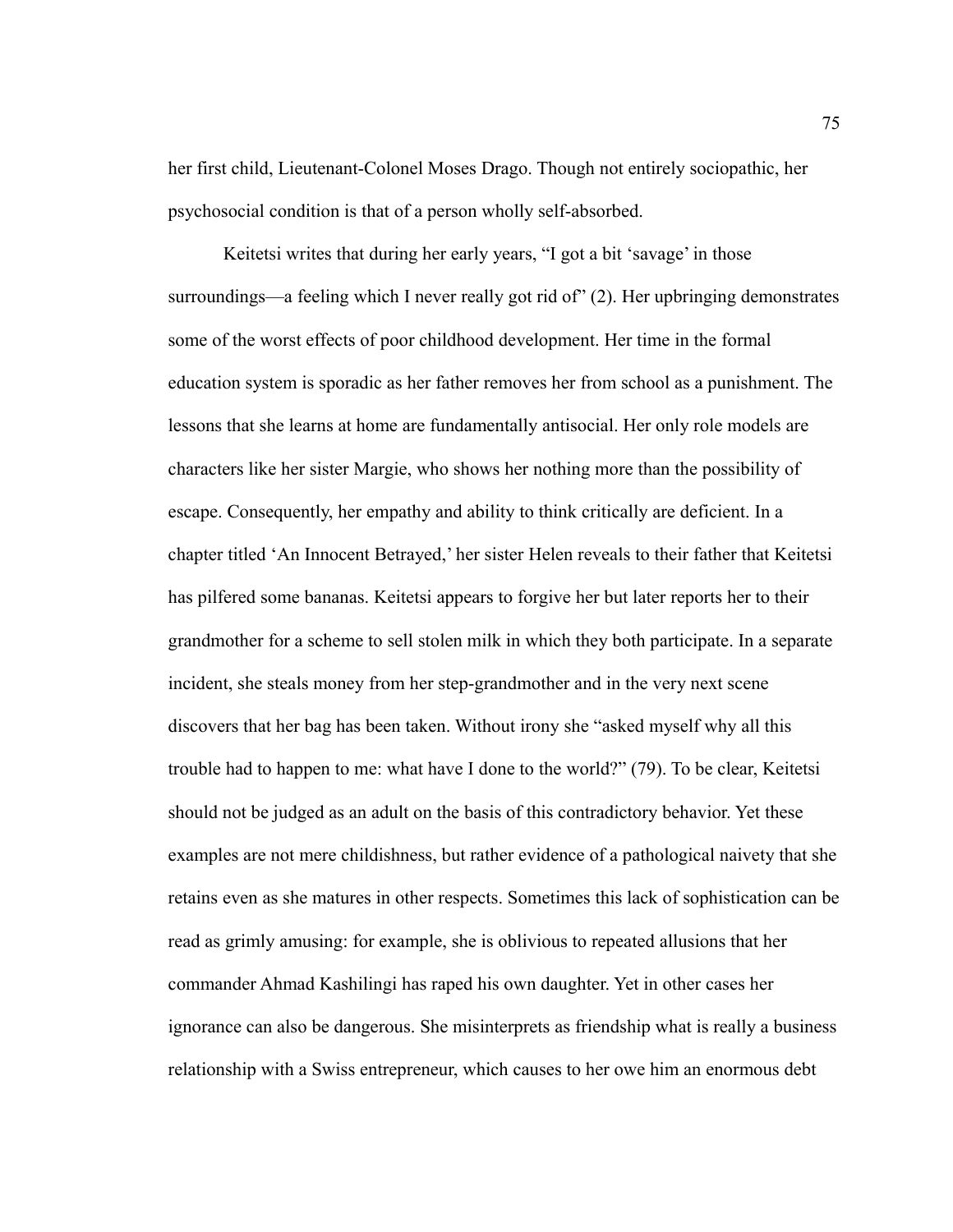that she cannot repay. Indeed, she is woefully incapable in nearly all of her commercial dealings.

She matures not under the supervision of family members or teachers, but rather in the context of her military service. Keitetsi has no choice but to enlist and, unlike civilians in her community, the National Resistance Army (NRA) of Uganda does not refuse her because of her young age. Quite the contrary, as a child she is considered an asset. Child soldiers are eager to please their commanders and need little encouragement to perform brutal tasks such as murder and torture. Unlike adult soldiers, "[o]ur memory and experience of another life from the past, and our awareness of death, was a lot more limited than the other soldiers'. We fought with one spirit, totally committed to whatever cause there was, with no turning back in contrast to most of the grown-ups" (124). Keitetsi and her peers are rewarded for their service with integration into the relatively fixed structure of the military. She is praised for successfully carrying out orders and punished for dereliction of duty. Some officers do not possess the necessary discipline of their profession—Keitetsi is quite critical of undeserving soldiers who receive promotions—however she regards these conditions as preferable to those she endured while at home. Her life seems to her to have purpose in the military, her actions are valued more often than not, and she is given a chance to excel. For many under-age combatants, the military serves as a necessary alternative to family life; in several works, they are taught to regard their weapon as a surrogate family member or lover. Military service also gives them an opportunity to seek revenge against those allegedly responsible for the deaths of relatives. Keitetsi views her situation differently in this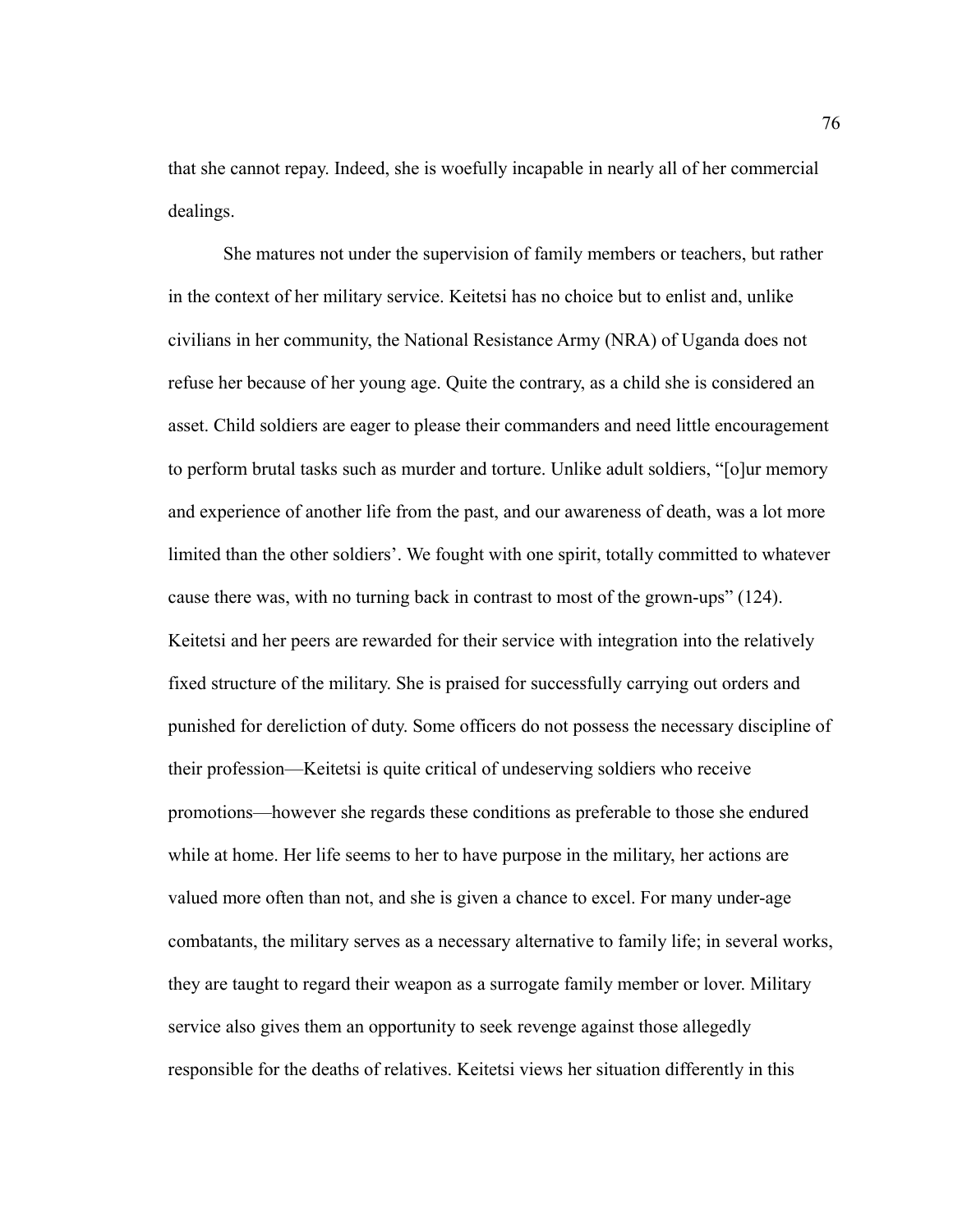regard as she "knew where my parents were, and I just hoped to stay alive, so that one day I could return home and kill them" (123). However, she too regards commanders like Kashilingi as paternal figures.

Central to the stability that military life offers is the concept of rank, which surpasses everything, including chronological age. Rank determines from whom Keitetsi takes orders, as well as which soldiers constitute her subordinates. The achievement of status within the military is not limited by how old she is, but rather her abilities and the extent to which she is favored by her superior officers. That said, in practice some characters do continue to assert the perceived importance of chronological age. In one noteworthy scene, an older boy confronts Keitetsi: "[H]e told me to respect him, even though we shared the same rank as lance-corporal. Now my blood was boiling and my gun was loaded in my arms, but still he added as if he was a wise old man, that more age earned more respect" (149). Keitetsi shoots the boy in a display of *realpolitick*, but she is also influenced by, and acknowledges the significance of, conventional attitudes about the subject. Under the command of Kashilingi at the age of thirteen or fourteen, she selects three recruits to serve as his bodyguards. Her first choice is much older than she is and despite his lower station, he refuses to recognize her rank on this basis. While her second choice refers to her as 'Afande,' or teacher, she remains uncomfortable because he too is older. She makes her third choice explicitly because of the recruit's youthful appearance, despite the fact that he is only one or two years younger than her. Even after she is promoted to sergeant and appointed chief escort to Kashilingi, Keitetsi worries about her status. She admits, "I had the rank and title to decide for the escort, but I was a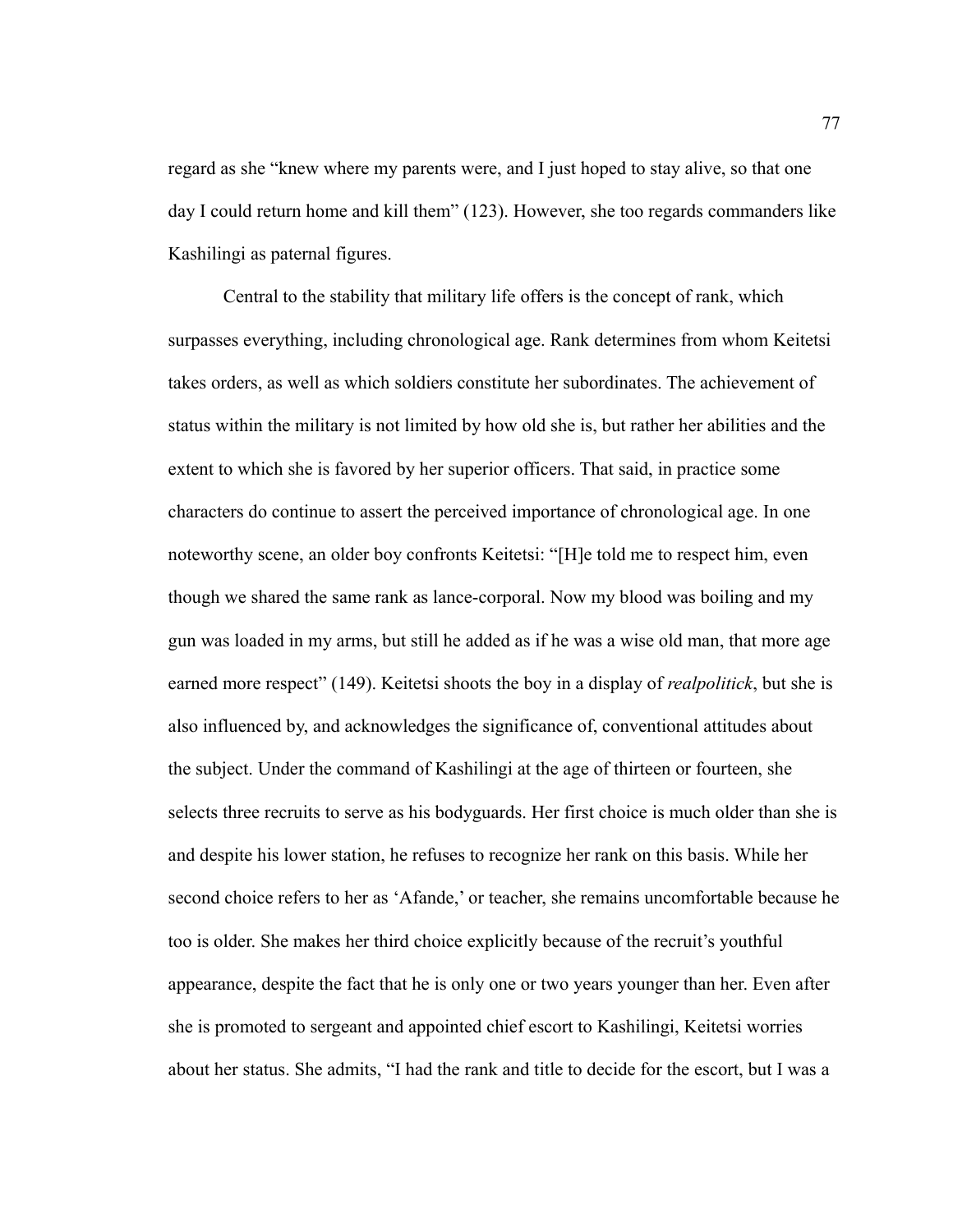young girl at the time, who was afraid that one day they would disobey my orders" (181). Chronological age no longer predetermines status in most child soldier stories, and within the social infrastructure of armed groups its relevance is minimal. But among individual soldiers it still has a place in the social hierarchy, especially in the context of the exercise of authority.

In contrast, there is one type of relationship about which military personnel of all ages and ranks are certain: that between soldiers and civilians. Keitetsi's enlistment is transformative in this regard. Once scared and deferential, she no longer has patience for non-military citizens who disobey her commands, and often reacts violently when they fail to comply. She expresses disgust when an officer's wife beats a nine-year-old soldier, not for the abuse itself, but rather because the boy is a member of the NRA, while the woman is not. This attitude extends to relationships in her own family. After Keitetsi accosts her mother for visiting with a suitor, the man says, "'These kids! When they go to the army, they suddenly lose all respect'" (161). The relevance of this claim, which is based on a traditional deference in Africa toward one's elders, is greatly diminished in wartime and post-war societies. As if in demonstration of this point, Keitetsi drives her mother and the man away when they ignore her demands. Similarly, when she first returns to her family farm after enlistment her father tries to talk with her as an equal. However, she rejects his questions about her experiences as a soldier as contextually inappropriate; irrespective of her personal hatred for the man, he is a civilian and therefore not entitled to ask these kinds of questions. The distinction between military and non-military renders age grades obsolete, even among community and family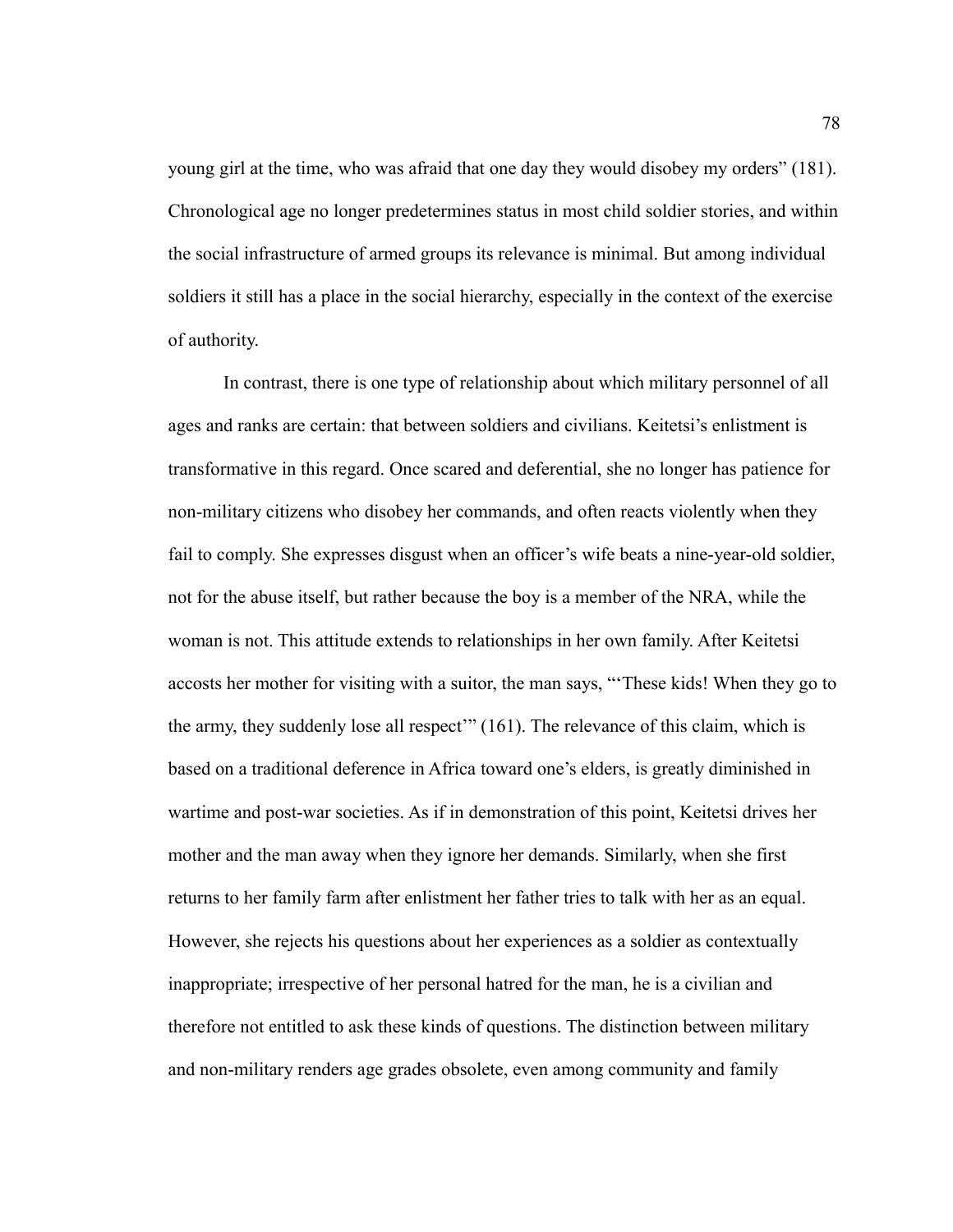members.

Child soldiers derive their privileges from the authority inherent to their profession and the weapons they carry, rather than the number of years they have lived. They participate in a variety of activities that are, in the U.S., usually reserved exclusively for adults. For example, Keitetsi drinks at bars and nightclubs. She claims at one point to smoke forty cigarettes a day. She manages, albeit ineptly, a number of business ventures. The material advantages that child soldiers benefit from in wartime and post-war societies, most notably the right to solicit bribes and plunder conquered towns and villages, also lead to circumstances in which the dependent relationship between adults and under-age children becomes upended. During her adolescence, Keitetsi assumes guardianship of her mother, supporting her financially and securing a house for her. But she tries to control the people her mother interacts with; she demands that her mother reject suitors and says that if she wants a relationship then Keitetsi can force her father to marry again. Her immaturity is often juxtaposed against her agency in this way. Whether or not custom permits her behavior on account of chronological age, if it is desired or warranted, or if even she is capable of making informed decisions, her narrative and others like it indicate that she will do so because she can, because soldiering takes primacy over childhood in both her personal and public identities.

# CHARACTERS AS BOTH INNOCENT AND EVIL

Child soldiers enjoy the freedom to act in ways that are otherwise prohibited because of their age, but they are not permitted to refuse orders. The most affecting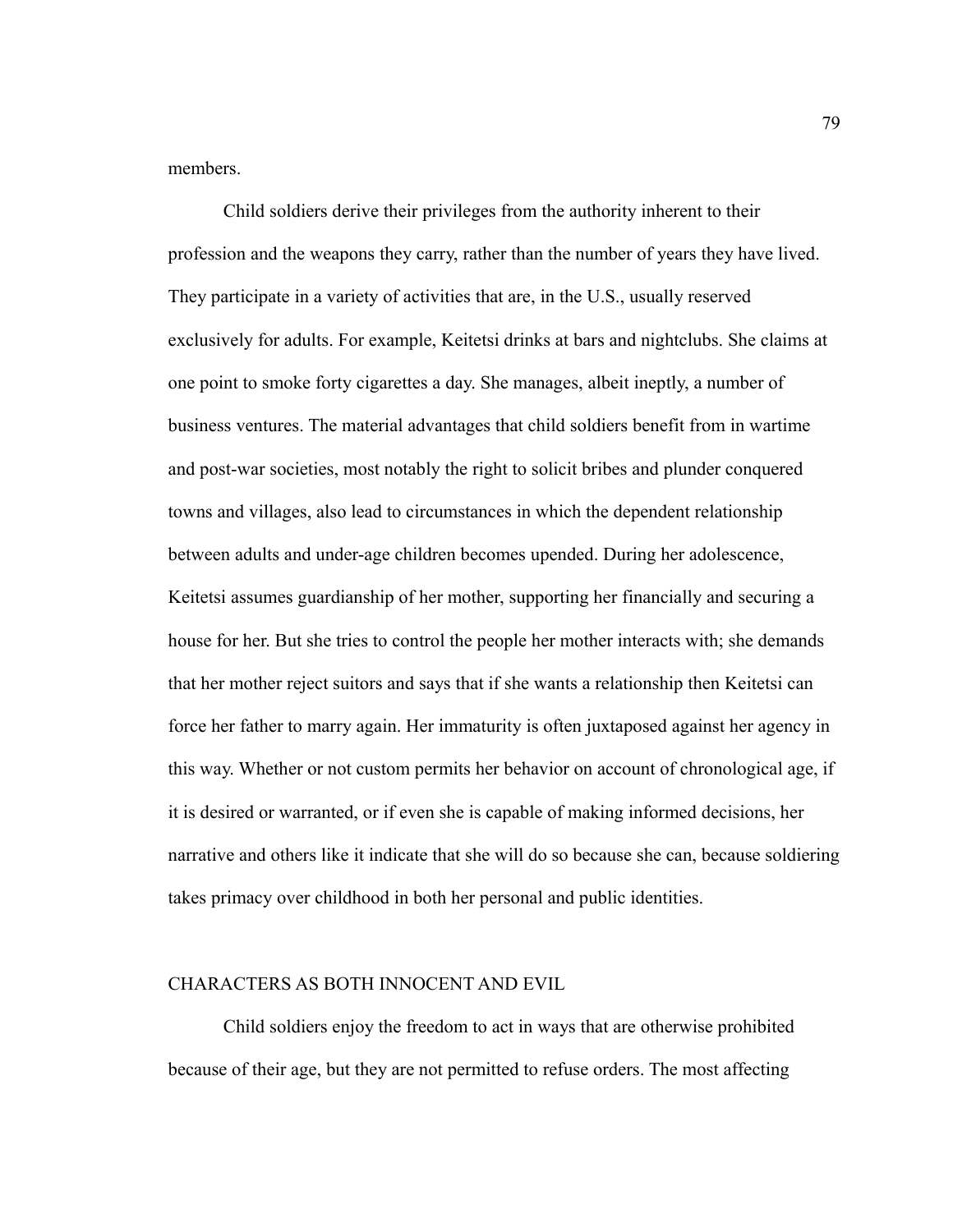requirement of military service in the context of the genre is to kill both enemy combatants and civilian sympathizers, and child soldiers are not exempt from this task. Some characters are given justification for killing others by their leaders, while others have personal motivations, but no matter their reasons nearly all of the protagonists commit homicide, to say nothing of other immoral offenses such as theft, destruction of property, and so on. There is no standard literary treatment of these killings, other than a mental disassociation that accompanies their repetition; descriptions of the first homicide are generally more vivid than the following. Mad Dog and, to lesser extent Birahima, kill with enthusiasm. Agu, Beah, Jal, and My Luck express a range of conflicted emotions. In keeping with his portrayal, Citizen is enigmatic; the text does not reveal how he feels. Despite her cavalier attitude, Keitetsi does not describe this aspect of military life in much detail; she kills soldiers and civilians, but does not dwell upon this fact. Nevertheless, the offenses she and other characters commit during war are especially significant as extreme examples of the Western idea that children possess an essentially evil disposition, as well as a direct challenge to contrary view that they are innocent in nature.

The term 'innocence' is applied in two distinct ways in relation to child soldiers: morally and juridically. The former is characterized in the stories as either an innate, axiomatic trait of childhood itself, or a precarious state of being in which a child soldier may have knowledge of wartime violence but not experienced or perpetrated it. This second condition is not sustainable after enlistment. While she participates in several skirmishes, Grace Akallo, co-author of the quasi-memoir *Girl Soldier*, is the only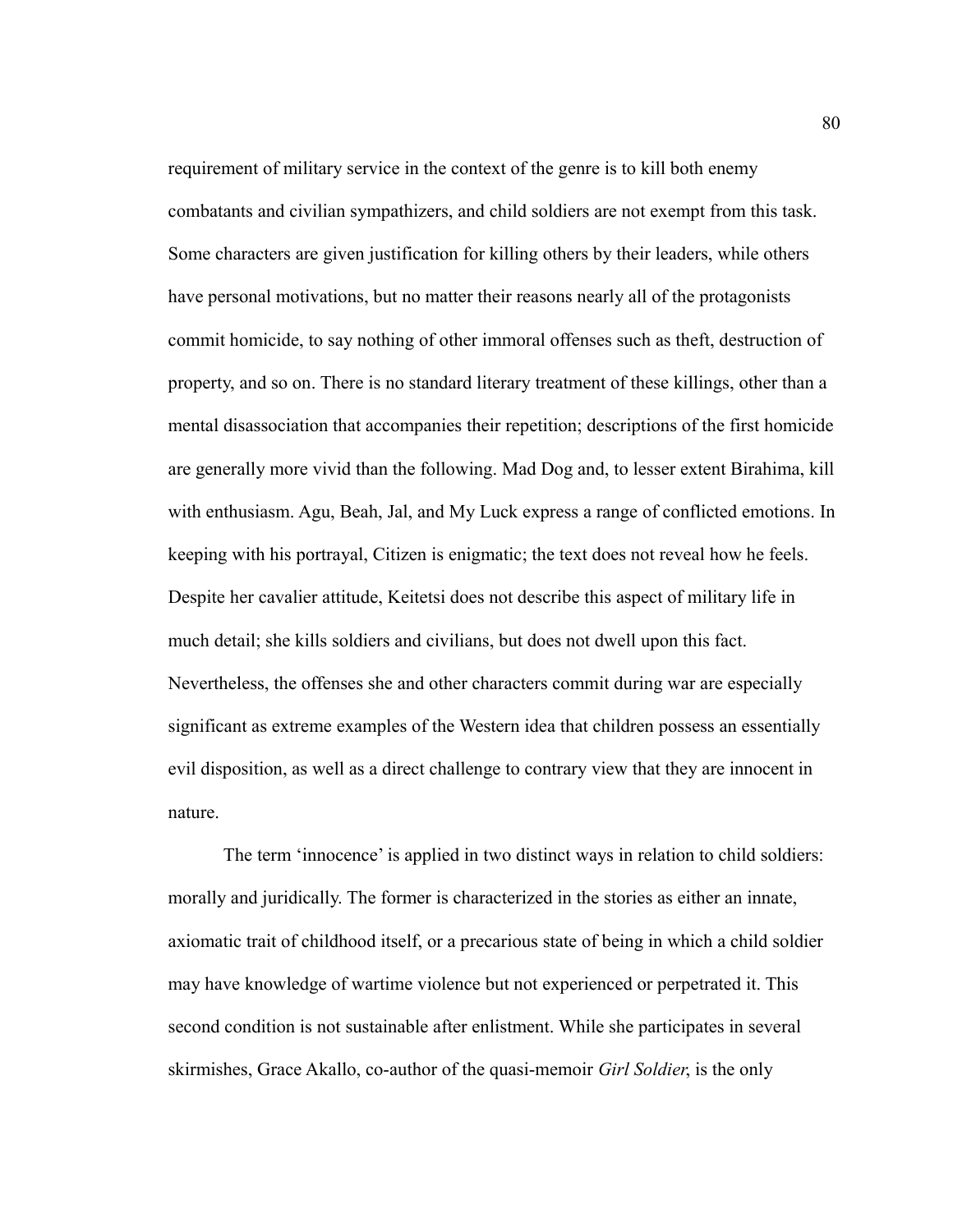protagonist not depicted as killing others. However, she cannot prevent her own victimhood. Her weapon serves an alternative function in the portrayal of her lost innocence: on three separate occasions she attempts suicide with it. Still, the incident that signals she is no longer innocent is much more common in the genre than self-harm: she is raped by her commanders. When Keitetsi indicates that in the NRA "[i]t was a crime for a child soldier to say: 'I cannot do this, because I'm a child'" (210), she refers specifically to the sexual abuse of under-age combatants by superior officers. Most of the protagonists are victims of rape. Keitetsi in particular is sexually assaulted numerous times in her life, including by a chief in her community, an army captain, Kashilingi, and numerous unnamed officers.<sup>9</sup> Sexual mores may differ among different cultures, but in most cases rape is unambiguously depicted in the narratives as a non-consensual, malevolent violation.

It is equally as difficult for child soldiers to avoid traumatizing others. Because most do commit offenses, their juridical innocence is not easily determined or agreed upon in the texts. Justice is summarily administered on the battlefield and, regardless of whether the accused are guilty of a crime, they are often executed without delay. However, once conflicts abate or end, culpability becomes a more complicated issue. All of the child soldier protagonists are coerced into killing or maiming others for the first time and are usually portrayed as reluctant to do so. They may also be said to lack the moral maturity that is necessary to recognize the grave nature of their actions. Moreover, child soldiers are not in practice able to object on principle to the orders they receive. After they are decommissioned, Western humanitarian aid workers absolve them of their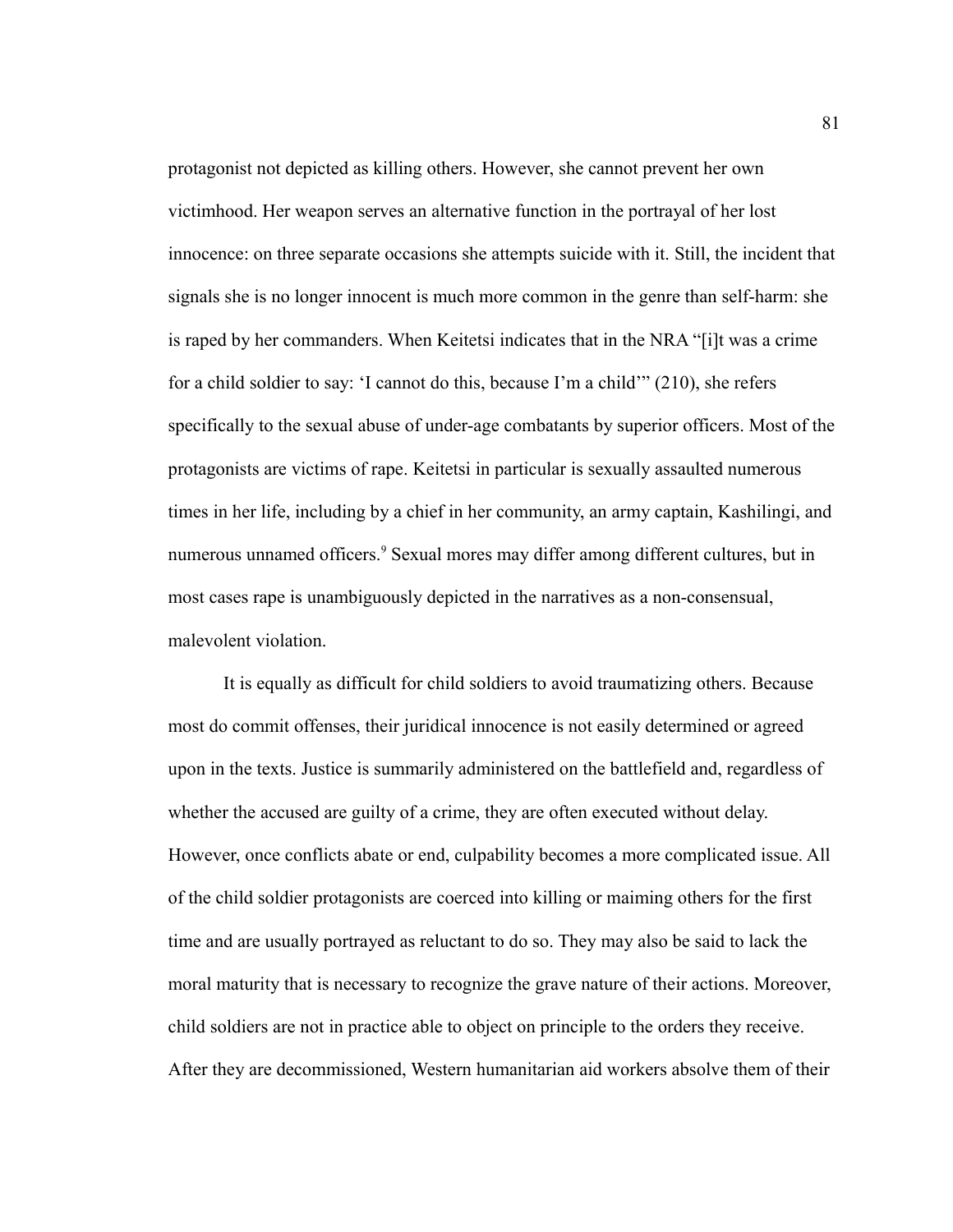crimes on this basis. The common refrain, which Beah and Keitetsi are taught to internalize, is that they are not at fault for their actions during wartime. The rationale for this perspective is multifold: the recruitment of young people is regarded as more serious a crime than what the child soldiers themselves might have done, their age precludes true agency, and even if they did commit heinous acts their ontological innocence supersedes their technical guilt. International organizations like the UN, which frequently enter postwar states as self-appointed mediators, also adopt this position. In perhaps the most noteworthy case, David Crane, Chief Prosecutor of the Special Court for Sierra Leone (SCSL), declared that although former child soldiers were officially subject to his prosecution, he was unwilling to indict children for any crimes they may have committed during wartime ("Special Court"). The government of Sierra Leone and many victims of the conflict in that state opposed providing child soldiers with immunity, which was the reason they were originally included in the jurisdiction of the SCSL (Rosen 302).

The perspectives of civilian characters in the stories vary on whether the underage combatants are responsible for their actions. For example, Citizen's own family absolves him of the murder of his grandmother, but other members of his community consider him dangerous and refuse to accept him or other former child soldiers. A family friend explains, "Who wants a child who only knows how to kill? What kind of nightmare is that? What kind, eh? If they keep these children here, is like keeping something bad in the blood. Something rotten, isn't it?" (19). These civilians do not necessarily reject the children because of specific crimes, but rather because of their infamous reputations. This notoriety precedes Beah and his friends as they flee the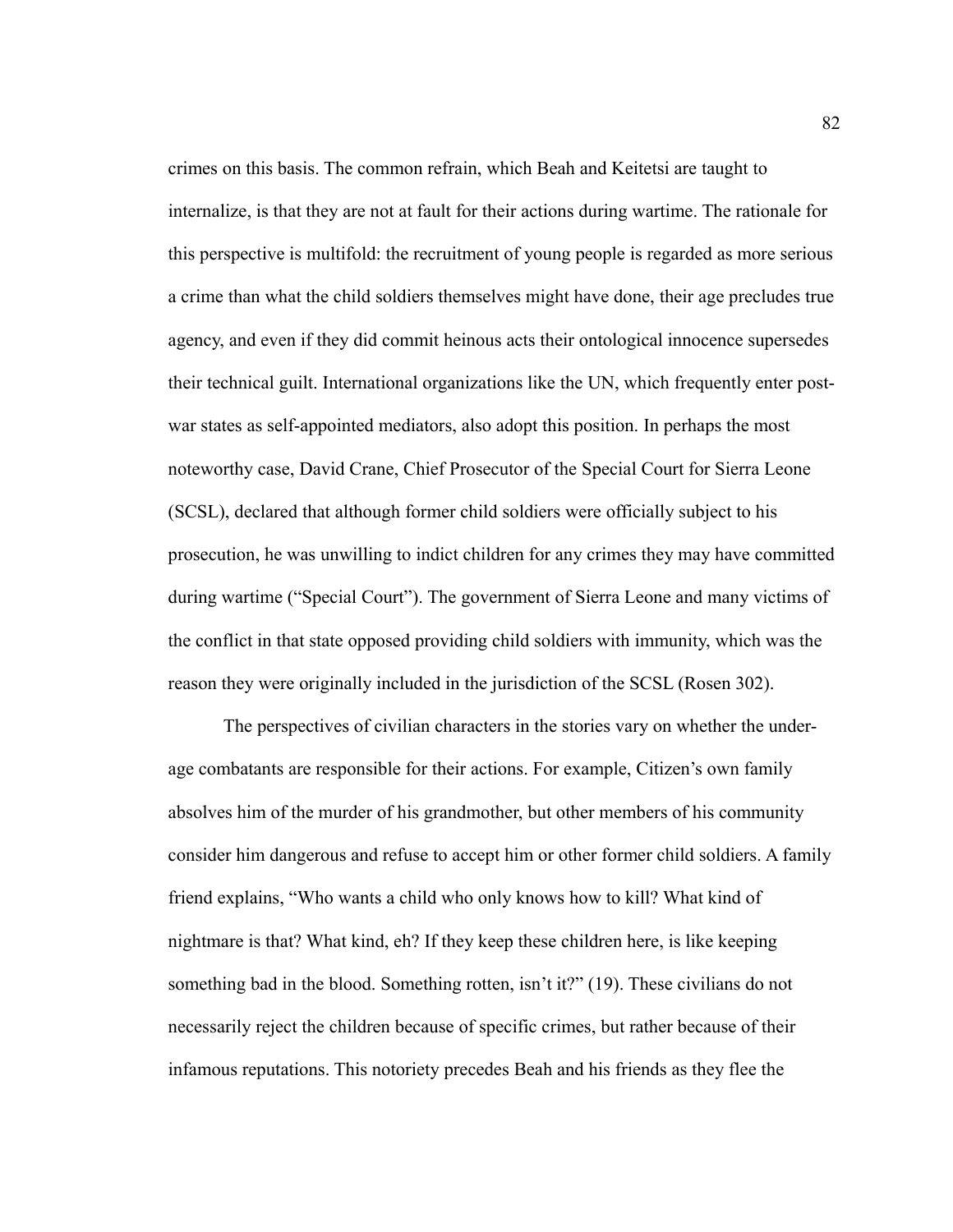conflict in Sierra Leone; even before they enlist, local militias regard them as "monsters" (55). It also follows Jal after he withdraws from service, becomes an adult, and lives abroad as a refugee (196). Civilian characters regard child soldiers in different ways during their respective conflicts: some embrace these young soldiers, others show ill-will, and most accept their participation as inevitable. However, once the conflicts end, few express sympathy for ex-child soldiers as they are widely regarded as corrupted by their experiences. They are no longer innocent and perceived of as unwilling or unable to integrate back into their communities either as children or adults.

Child soldiers themselves are ambivalent about their culpability for violence. Some like My Luck and Birahima do not provide excuses for their actions, nor do they expect forgiveness; the former resigns himself to the idea that "there are some sins too big even for God to forgive" (79). Others exonerate themselves as having been soldiers performing their duties. While Jal finds it difficult to narrate his participation in the killing of innocent civilians during a battle and says that his actions continue to "torment" him, he also maintains that he "feel[s] no guilt about that day because I was a child who took part in killings as the hatred and sorrow built up over years was released in mob violence. I did not kill in cold blood, I killed in war" (255). Agu consoles himself with similar thoughts: "I am soldier and soldier is not bad if he is killing. I am telling this to myself because soldier is supposed to be killing, killing, killing. So if I am killing, then I am only doing what it right" (23). Yet even at what we can assume is a relatively young age, he also understands that his actions are ethically and morally wrong, in spite of his initial excuses. After one particularly gruesome encounter he maintains, "I am not Devil.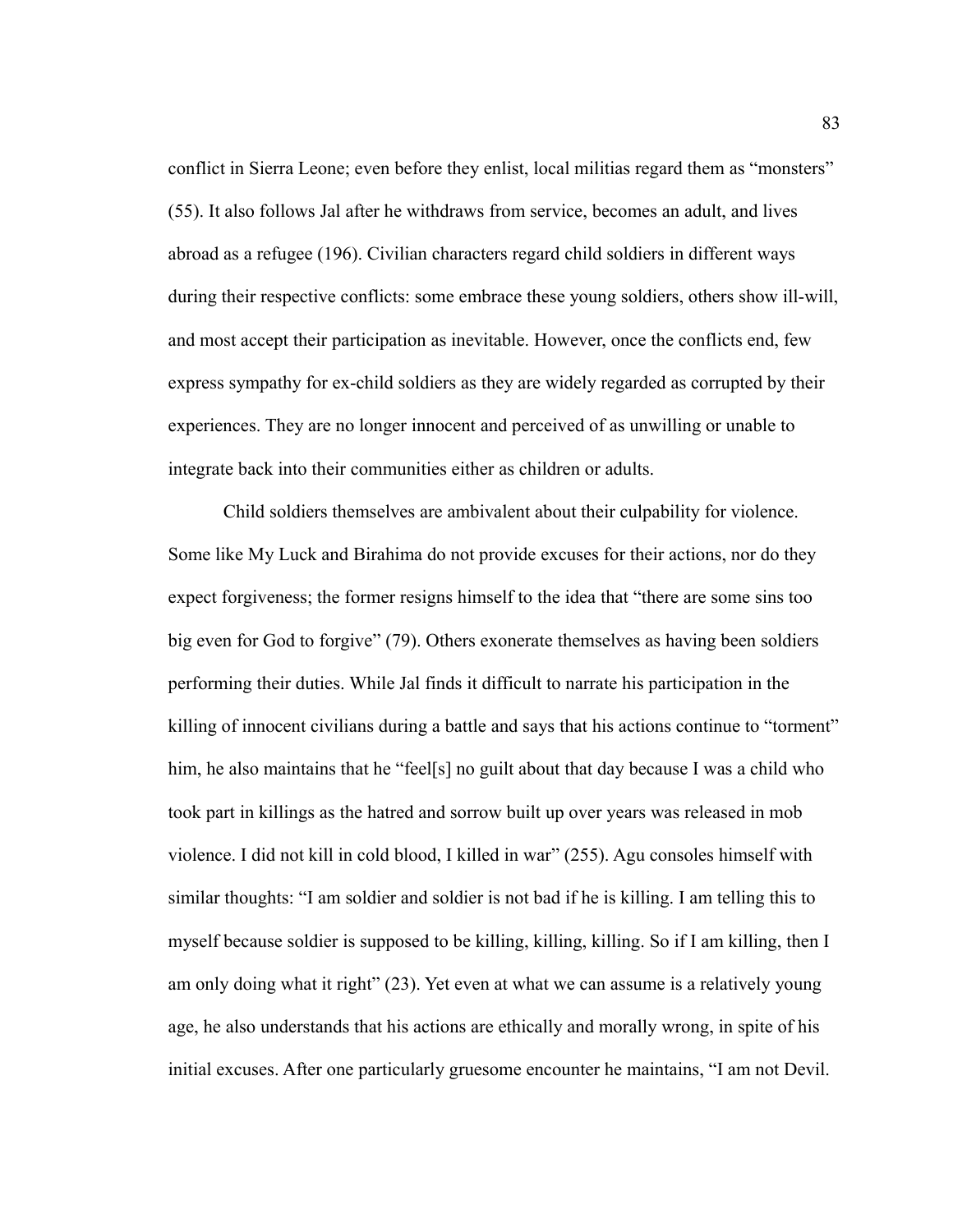I am not bad boy. I am not bad boy. Devil is not blessing me and I am not going to hell," before concluding, "But I am still thinking maybe Devil born me and that is why I am doing all of this" (48). Agu is not consoled by the rationalization that he has only performed the tasks required of a soldier. Equally important, he wonders the responsibility lies within his own evil nature.

None of the other characters describe their own actions as 'evil,' nor are they labeled as such, which is perhaps an indication of the moral ambiguity of war. Their behavior is certainly morally objectionable and causes harm to others, in the most basic sense of the concept. Yet the stories encourage differing readings depending on the age, context, and characters involved in a potentially evil offense, even in the cases of indefensible wartime violence. For example, of the three protagonists who rape adult civilians, two are portrayed sympathetically. Twice Agu perfunctorily refers to raping others in *Beasts of No Nation*. When older comrades become excited as they near a city with a brothel, he admits, "I am too young to be knowing about these thing even if I am knowing from how the men are talking about woman that I am really wanting one to be making my soldier feel good. I am wanting one, *but not like how we are getting them in battle*" (emphasis added, 101). Later as he reflects upon his actions in regret, he explains, "If they are ordering me KILL, I am killing, SHOOT, I am shooting, ENTER WOMAN, I am entering woman and not even saying anything even if I am not liking it" (135). In both cases, the novel portrays these incidents as evidence of the extent to which his commanders have corrupted his childhood. He cannot refuse orders, so he appeals to readers instead as a meek sort of defense. Agu discourages readers from blaming him for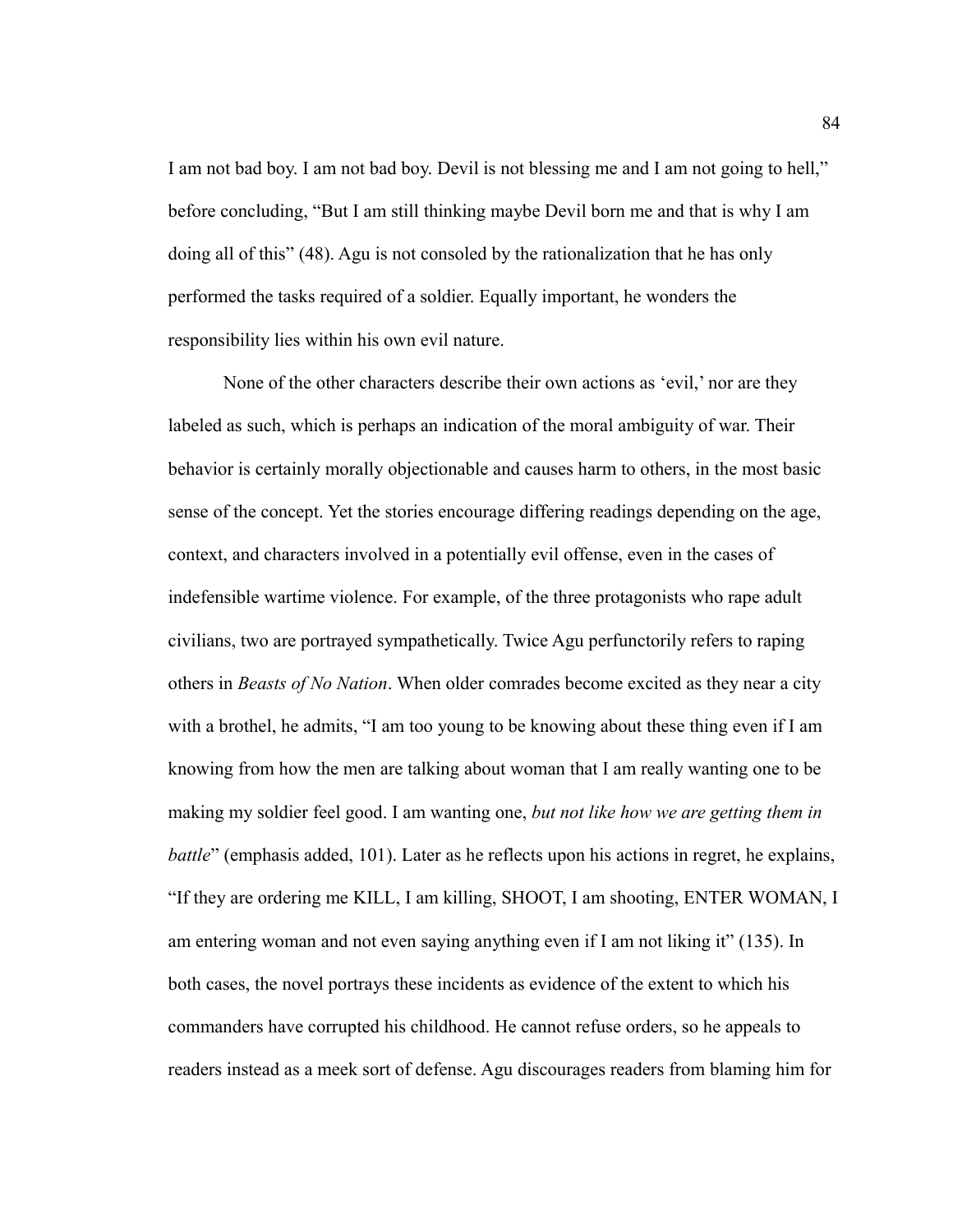his actions by presenting them in this manner.

My Luck describes his rape of a civilian in much greater detail than Agu does. He too is forced to rape by a superior officer. The woman whom he assaults recognizes his predicament, and consoles him even as she is being victimized: "The woman's eyes were tender, as if all she saw was a boy lost. She stroked my hair tenderly, whispering as I sobbed: 'It's all right son, it's all right. Better the ones like you live" (85). Sexual gratification is irrelevant to the act; both of the works depict rape as a means to compel obedience from subordinates and, in a larger sense, as Susan Brownmiller describes, a "recognizable pattern of national terror and subjugation" (37). His fellow child soldier Ijeoma recognizes the danger inherent in the act, not only for civilians but also for My Luck himself. She tells him and he acknowledges, "I knew what she meant. I was thirteen, armed and lost in a war with the taste for rape" (86). To prevent him from doing so of his own volition in the future, the two child soldiers have consensual intercourse after every battle when other soldiers claim the so-called 'spoils of war.' When My Luck says that he loses his virginity to Ijeoma (59), he privileges their sex act as one of choice rather than depravation. Furthermore, he demonstrates his rejection of evil by killing the officer who commanded him to rape when the man later attempts to sexually assault an under-age civilian.

Mad Dog represents the opposite condition, the child soldier as unequivocally evil. During his first narrated encounter with civilians he enters a broadcast station and rapes a well-known television presenter. Characterizing his assault as what any soldier "*ought* to do with a beautiful chick" (emphasis in the original, 23), he convinces himself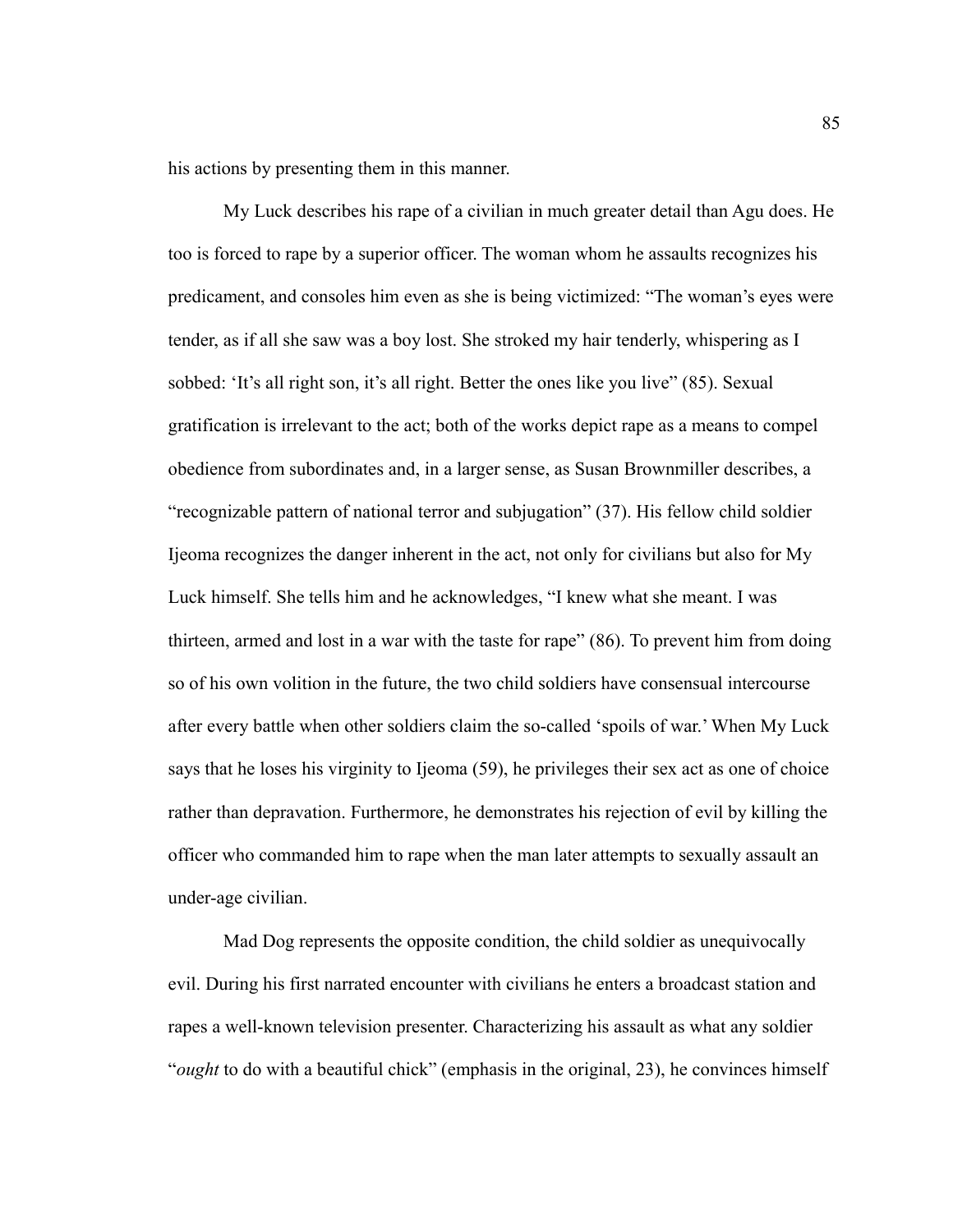that his victim is in fact a willing partner. The text indicates that he rapes others as well, though this is the only incident described in detail. The scene is meant to demonstrate his evil nature and Mad Dog is distinguished from Agu and My Luck in this respect. He rapes willingly, does not regret his actions, and fails to show empathy for his victims. The conflict in which he participates is merely a pretext for satisfying his own instinctual lusts, as Brownmiller writes more generally about rape during wartime (37). Odile Cazanave claims that the work "deconstructs the whole process of de-humanization of children turned adult soldiers [sic]" (63) by juxtaposing Mad Dog's ostensibly adult behavior and sense of self-maturity with his childish characteristics and lack of authority. However, these attributes are by no means contradictory. Even if readers do not view children as inherently evil, Locke's argument that they may become so without proper guidance is evident. Mad Dog embodies the worst consequences of Rousseauian development. He is the savage child who, in the absence of moral instruction, assimilates into a culture of violence.

Readers need not be familiar with the entire genre or other child soldier protagonists to comprehend Mad Dog in the context of the narrative. He is an unsympathetic figure, especially in comparison to Laokolé. The two share scenes and even lines of speech, but their personas are antithetical to each other. Like all characters in the novel, they are caricatures. She is respectful, conscientious, and as mature as any of the adult civilians she encounters; he is a vicious, unruly child. However, the narrative exacts a price from readers for their identification with Laokolé. The characters finally interact with each other directly during a publicity event for the newly-installed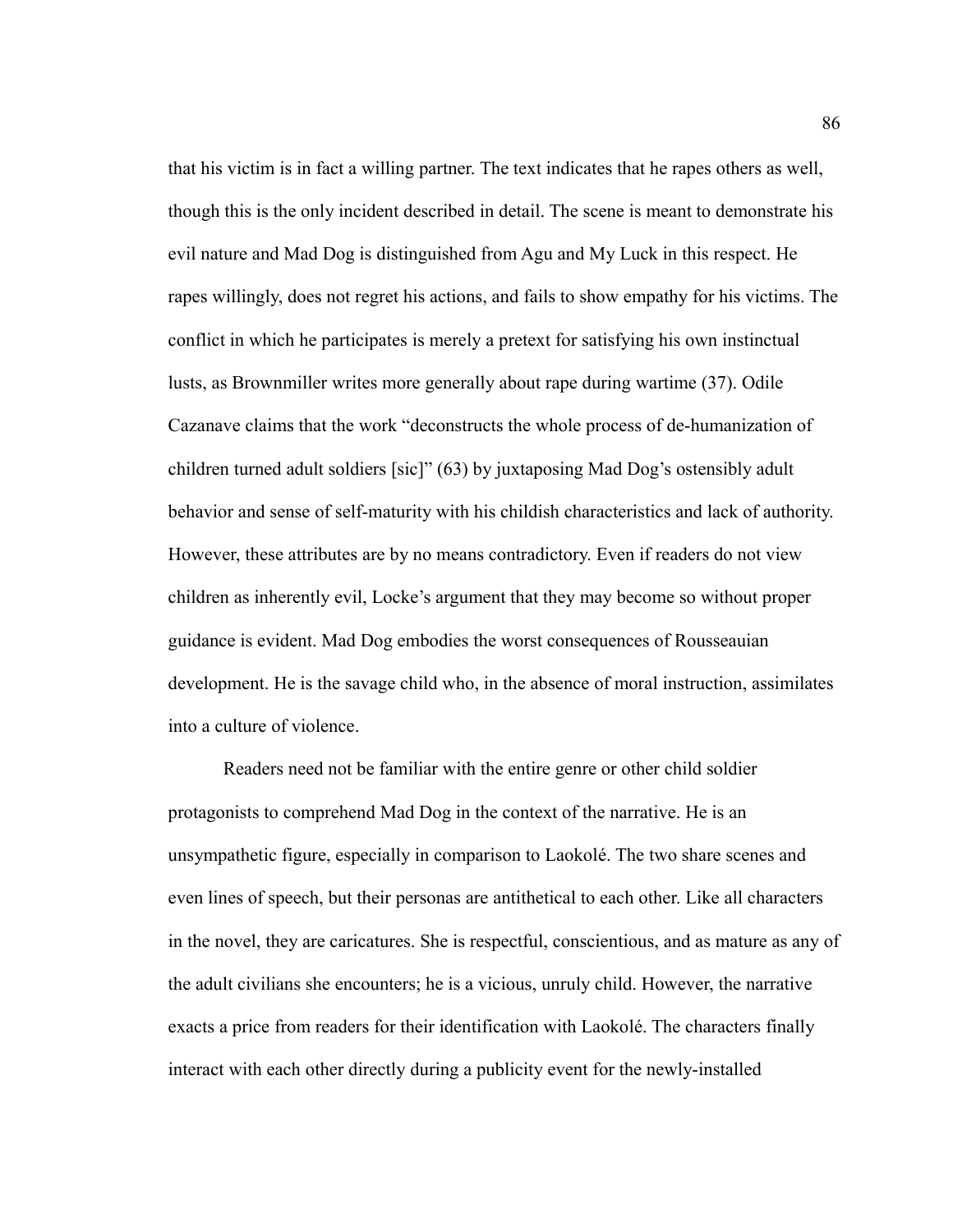'president' of their country. After Laokolé publicly embarrasses Mad Dog, he seizes her, ostensibly in order to rape her in retaliation. Instead, she kills him in a poignant final scene—which, in accordance with the style of the narrative, Mad Dog foreshadows in an earlier remark (126)—by crushing his genitals. This ending provides symbolic catharsis to a terrorized community and to readers who, for much of the story, can only witness the injury that Mad Dog inflicts. But it also precludes a straightforward interpretation in which innocence (and innocents) remain virtuously opposed to evil. Again, although the Western humanitarian impulse may be to forgive Mad Dog for his evil actions, his peer Laokolé judges him unworthy of rehabilitation.

## BECOMING CHILDREN AGAIN IN THE WEST

Each of the protagonists in these stories is a child in some sense, but none possess what readers in the U.S. would call a conventional childhood. The effects of their participation in war are described in various ways, but the meaning is generally the same. Some narratives describe the impact of these experiences on all child soldiers. They are identified in *Moses, Citizen, and Me* as "old before [their] time" (128). Keitetsi laments that "it's us who lost our clear dreams, it's us who remain hating our skin and it's us with no thoughts of a child; or grown-up thoughts" (xi-xii). Others focus on their personal degradations. In spite of his blustering style of narration, Birahima refers to his "fucked up life" as "not an edifying spectacle" (5). Agu admits that "I am knowing I am no more child so if this war is ending I cannot be going back to doing child thing" (93). My Luck regrets a similar fate, saying, "I have never been a boy. That was stolen from me and I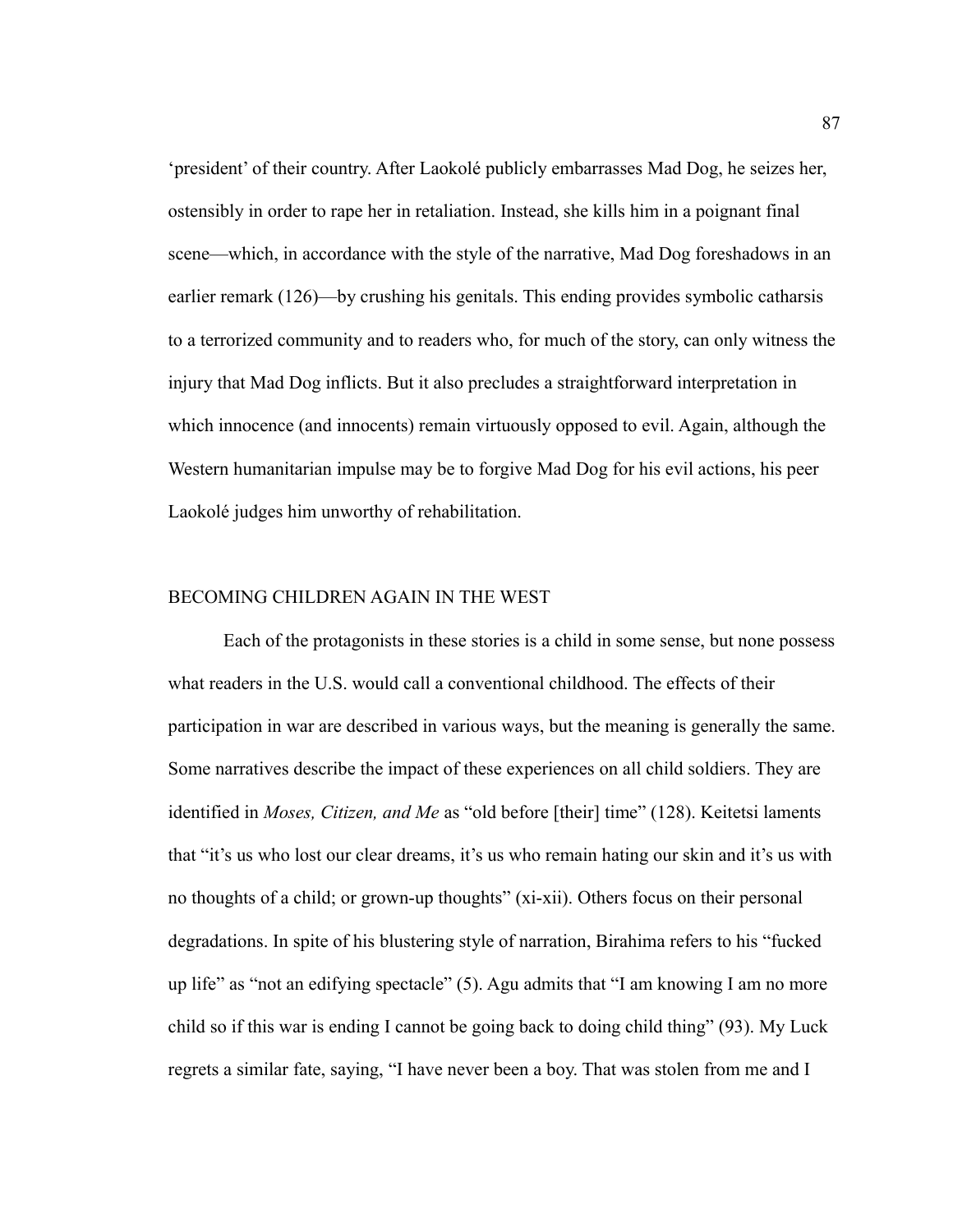will never be a man—not this way. I am some kind of chimera who knows only the dreadful intimacy of killing" (143). In each case, the protagonists describe a pessimistic double-consciousness with respect to age. They are neither entirely children nor adults, and they doubt the possibility that they can ever recover their innocence or achieve maturity in the eyes of others. They are, to the detriment of the continent, broadly represented in the genre as a generation of young people without hope of integrating into their respective communities.

Nevertheless, as Elena Coundouriotis maintains, most child soldier stories are recovery narratives. However, some protagonists ultimately do not recover. Mad Dog is killed in the final chapter of his novel. My Luck is already dead, wandering across wartorn Nigeria as a ghost. As I note in chapter three, Birahima is doomed to repeat his experiences *ad infinitum* because of the circular structure of his story; the first and final lines of the story are identical—they serve as a preface for his narration—and as such his military service is perpetual, never-ending. Still, many protagonists do have the opportunity to return to civilian life, which is to say their place in society as it is understood in the West can be restored. This cautiously positive conclusion is integral to the marketing category to which they belong. As I document in the previous chapter, the function of the genre requires that the majority of these characters must persevere no matter the depravities that they may experience. What connects most child soldier stories together in this regard is that while rehabilitation may begin in Africa, the process must be completed in Western states in order for recovery to be successful. Characters who eventually migrate to the West (with assistance from its humanitarian agents) can to an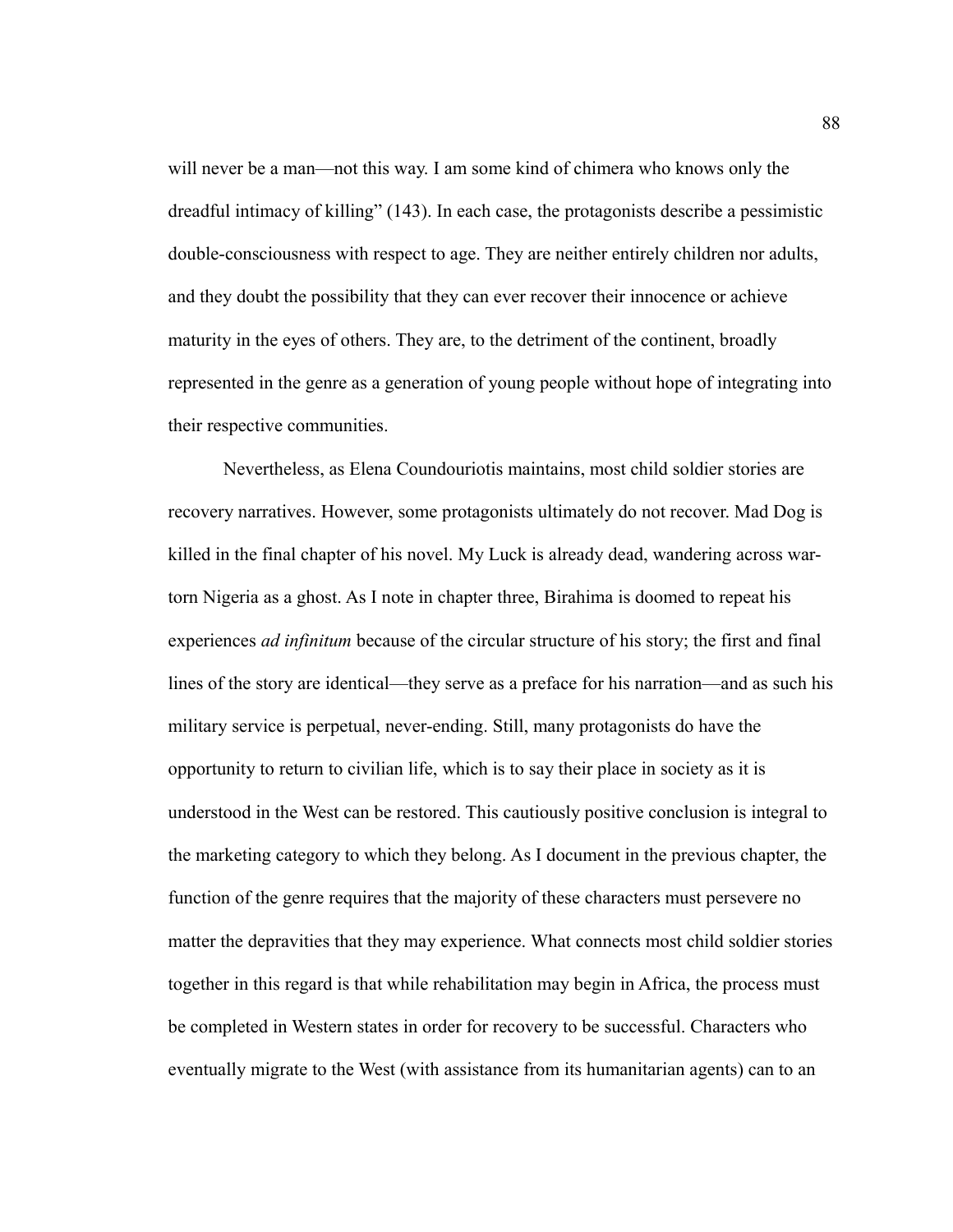extent become children again, whereas those who remain on the continent apparently cannot recover their childhoods.

Conventional wisdom in the U.S. and other Western states suggests that childhood is in an irreparable decline. Rather than interpret the unconventional behaviors of many children as evidence that our conceptual framework for them is inadequate, it is commonly believed that childhood itself is under threat.<sup>10</sup> However, recent data on the actual experiences of American children demonstrates that these concerns are unjustified, not unlike Western beliefs about the recruitment of children in Africa. The lives of children in the U.S. have improved over the past few decades in nearly all relevant categories. Serious violent crimes such as aggravated assault, rape, robbery, and homicide against young people have decreased significantly since their peak in 1993, and overall since 1980, as have rates of injury-related deaths (Federal Interagency Forum 144, 146- 7). Child maltreatment, including abuse and neglect, has also lessened since 1998, the first year an entry is provided (117). Behaviors commonly associated with pre-maturation have also decreased. Cigarette, alcohol, and drug abuse by young people have declined since 1995, before which time the data is not comparable (152-154). Reported youth sexual activity and adolescent birth rates have fallen since 1991 and are much lower than in 1980 (115, 155). Threefold fewer children have committed serious violent crimes in 2010 than during past three decades (156). Finally, the number of school-associated homicides, of particular concern in the U.S. due to a number of high-profile incidents, were in 2008 at their lowest levels since 1992 (Robers 89).

According to every quantifiable measure, a majority of children who live in the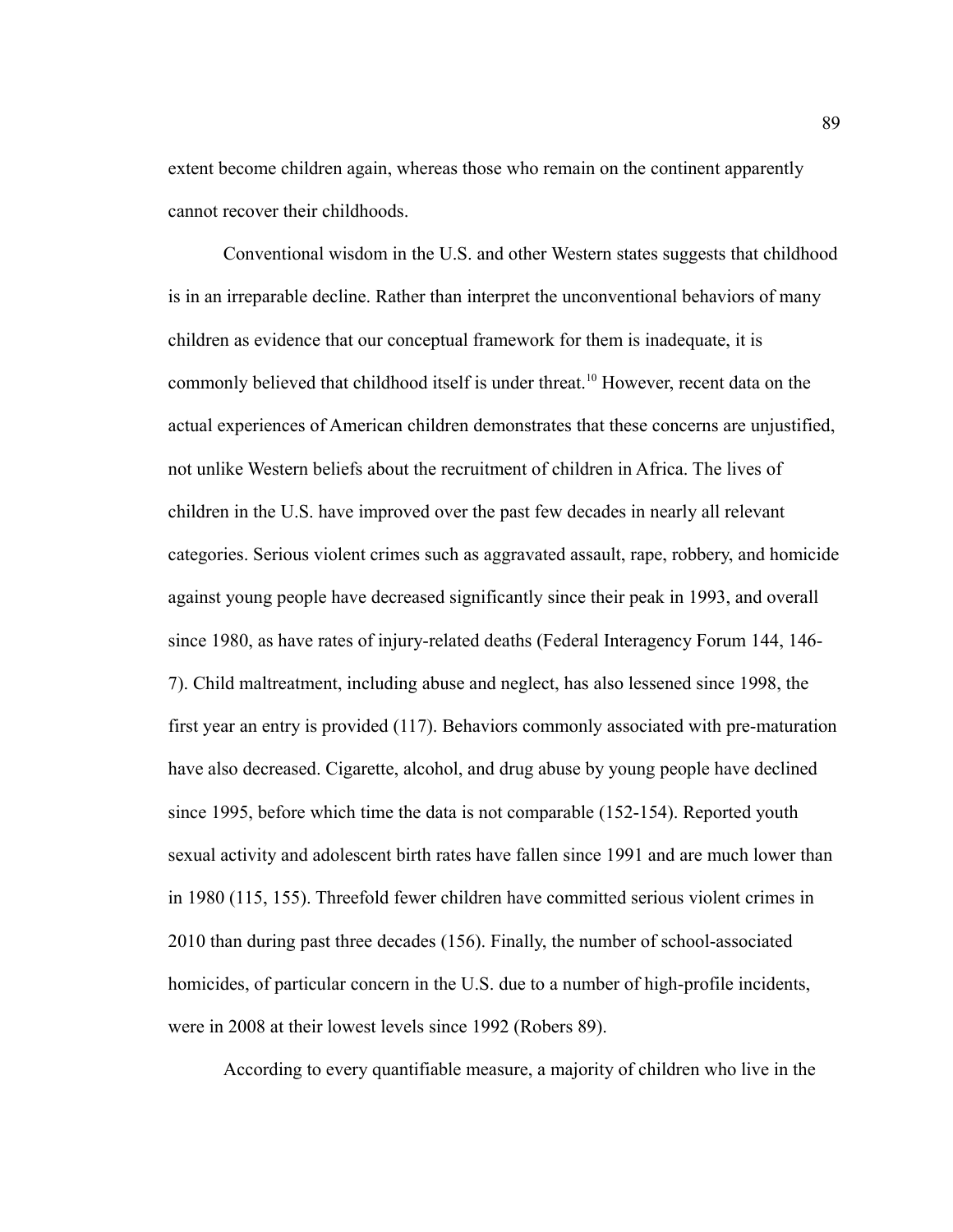U.S.—and the West generally—do so in relatively protected circumstances. Some Americans may fear for the physical, mental, emotional, and moral development of their children, but the conditions in which they mature are clearly favorable to what the protagonists and other under-age characters in child soldier stories must endure. Many of the African children who are familiar with the U.S., at least in the abstract, recognize this fact.<sup>11</sup> Laokolé maintains that if she lived in the U.S. she might have already enrolled in college, whereas in Africa she faces the continuous threat of violence (268). When the United Nations High Commissioner for Refugees (UNHCR) offers to send Keitetsi to the West she reflexively chooses the U.S., despite knowing almost nothing about the country; its reputation as a safe haven from violence is enough for her (263). Suffice it to say, it is not coincidental that when rehabilitation is possible in these stories it occurs in the countries of their intended reading audiences. Recovery is gradual and involves four basic stages: removal of the child from the military setting; treatment of the emotional and psychological traumas they experience; adoption by a Westerner; and resettlement in the West. As their respective narratives conclude, most protagonists are engaged in this process.

Keitetsi is one of the characters most affected by their military service and therefore the least likely to rehabilitate, yet her narrative suggests that even the worst offenders can do so. She leaves Uganda once she realizes that her involvement in the civil war has had a profoundly negative influence on her personal development. She originally intends to travel to the U.S. under false pretenses, but eventually ends up in South Africa instead. She finds work as a bar assistant in a strip club, another social space intended for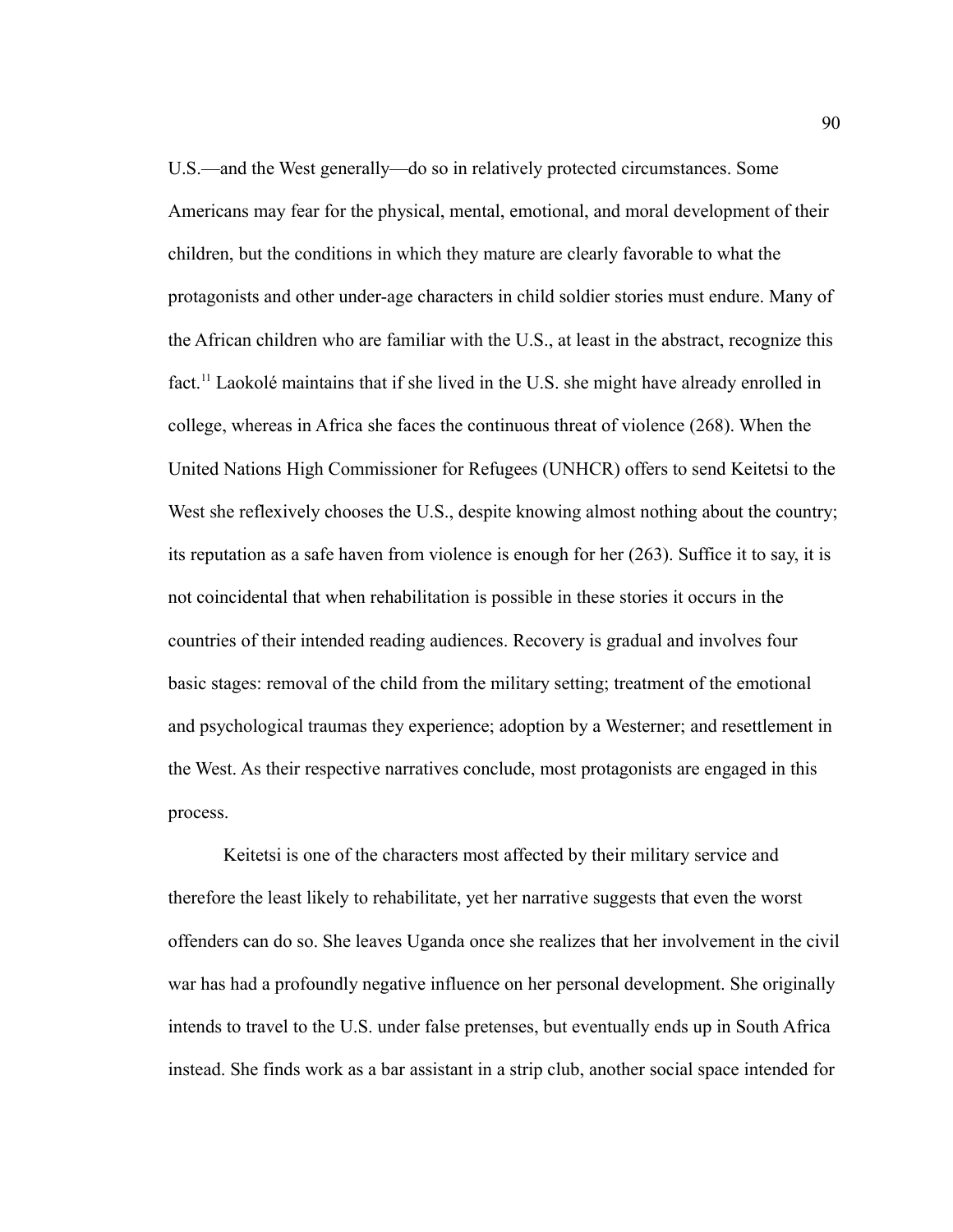adults, but by leaving the NRA she begins the recovery process. Four years later, around the age of twenty-three, she makes contact with the UNHCR and begins therapy sessions, in which she is told "that the bad things I did was never my fault" (263). Her desire to relocate to the U.S. is discouraged as a UN official explains that the organization would make the decision on her behalf. Keitetsi is uncharacteristically pliable as these events unfold. Far removed from the battlefield and treated as if she were a child, in spite of her (adult) chronological age, she is content to let others decide her fate. Denmark eventually accepts her refugee application but she is only comforted by the decision when she learns the country is located in Europe and not Africa. Keitetsi identifies as an African and former child soldier; she even continues to use her *nom de guerre* after her decommission and does not reveal her given name in the memoir or other promotional epitexts. But she is also convinced that she cannot rehabilitate in Africa.

In order for Keitetsi to reclaim her childhood she must, according to the conventions of the genre, divest of all manifestations of adulthood. One example of this process occurs when she permits the Western humanitarian bureaucracy to determine where in the West she should live. However, the other notable instance is likely disconcerting to many readers: she makes the symbolically necessary decision to abandon her children. Keitetsi is not a responsible mother by almost any measure, though it is important to note that she did not receive any guidance on how to do so, nor can she model her own behavior on that of her parents. Unlike many peers who have also had children at a young age while enlisted in the military, she knows the father of her first child. But although she is fond of him, she is also incapable of maintaining a stable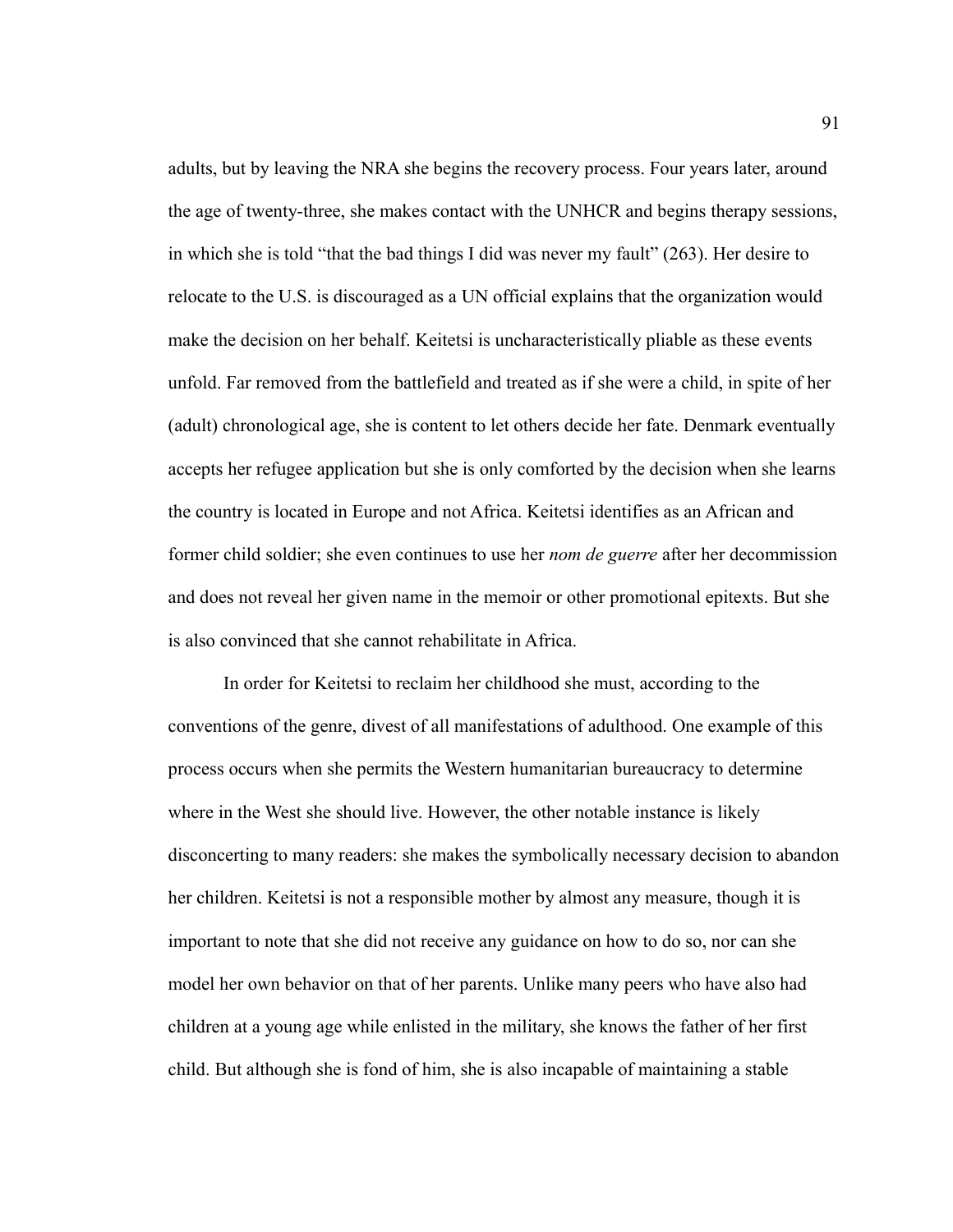relationship with the fellow soldier. She also finds it impossible to act as both mother and combatant; on several occasions she gives her son to family members to take new assignments. Still, when Keitetsi decides to end her military service and flee Uganda, rather than taking him with her, she leaves the infant in the care of Moses Drago's girlfriend, a woman that she barely knows and is not especially fond of. Moreover, she provides no information whatsoever about her second child, not even a name. Once Keitetsi is granted asylum she seems to abandon both her children to an unknown future.

Free from the responsibilities of parenthood, Keitetsi can herself become a child again. She describes the moment she begins to feel this way when the Danish man whom she refers to as her 'father' takes her to an amusement park: "[He] stood and watched me swing, just like a child. I was wild with every game there" (271). Recreation of this kind is integral to Western conceptions of childhood, as well as a foundation of humanitarian organizations like Right to Play, which tries to provide diversions for children in countries affected by war. But not all play is regarded equally. Keitetsi describes playing at war with fellow students at the end of a school term. Several child soldier protagonists trace their initial attractions to the military to watching other children march in uniform during parades.<sup>12</sup> Yet once they become soldiers play is generally abandoned. My Luck and Ijeoma do engage in a variation of 'Rock, Paper, Scissors' as they wait for battle, what Roger Caillois might call a 'ruled game' (14-15). In the chaos of warfare this activity might offer child soldiers a temporary sense of order. But for My Luck and Ijeoma play is mechanical rather than recreational. They no longer appear to be acting as children do. The scene that Keitetsi describes at the end of her memoir is different. She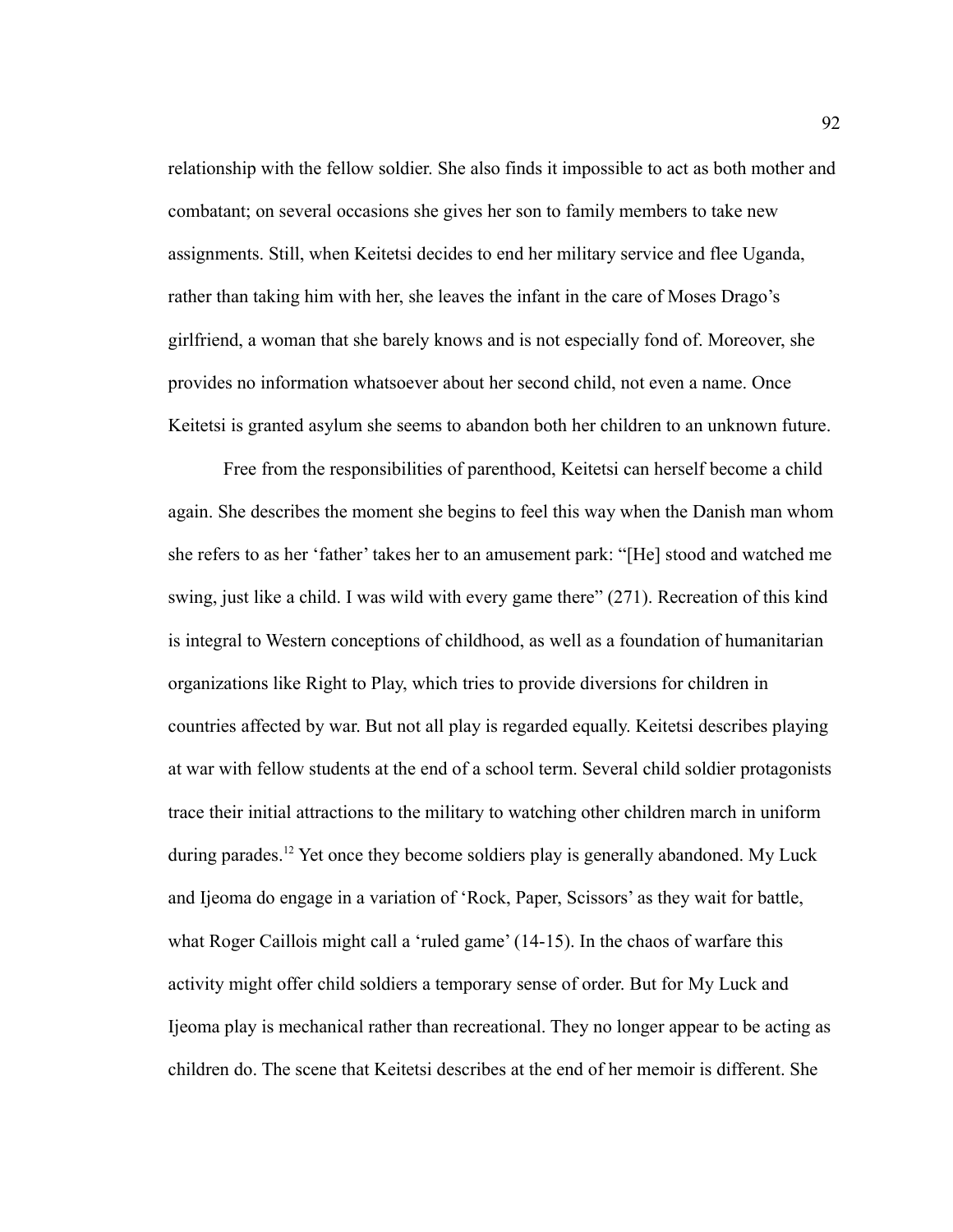demonstrates what it is to *be* a child as most American readers would understand that concept. And her playfulness is possible because of the specific conditions of her rehabilitation—she is far from Africa.

## WHICH VERSION OF CHILDHOOD RINGS TRUE?

Children are represented in a variety of ways in African writing, of which child soldier stories are but one example. Some of the continent's most popular works focus specifically on childhood experiences, like Camara Laye's memoir *The Dark Child* (1953), Cheikh Hamidou Kane's novel *Ambiguous Adventure* (1961)*,* Wole Soyinka's memoir *Ake: The Years of Childhood* (1981), Tsitsi Dangarembga's novel *Nervous Conditions* (1988), and a variety of others. They are in some respects a variant of the much broader tradition of the coming-of-age story, which have been studied extensively, both individually and as a genre.<sup>13</sup> Maxwell Okolie writes that the earlier works are responses to Africanist discourses of that time and best understood in the context of the Negritude movement, which largely focuses on the expression of 'authentic' African identities (30-31). Even so, they are not idyllic. Rather, they portray the ordinary challenges and achievements that many other Africans share. Notwithstanding child soldier stories, there are fewer contemporary works available to American readers that depict childhood in the present day. U.S. publishers seem to have determined that there is no appetite for such works in the country and, as I indicate in the first chapter, African writing on any topic is considered a niche market. Novels or memoirs about normative African childhood are apparently no more compelling to most American readers than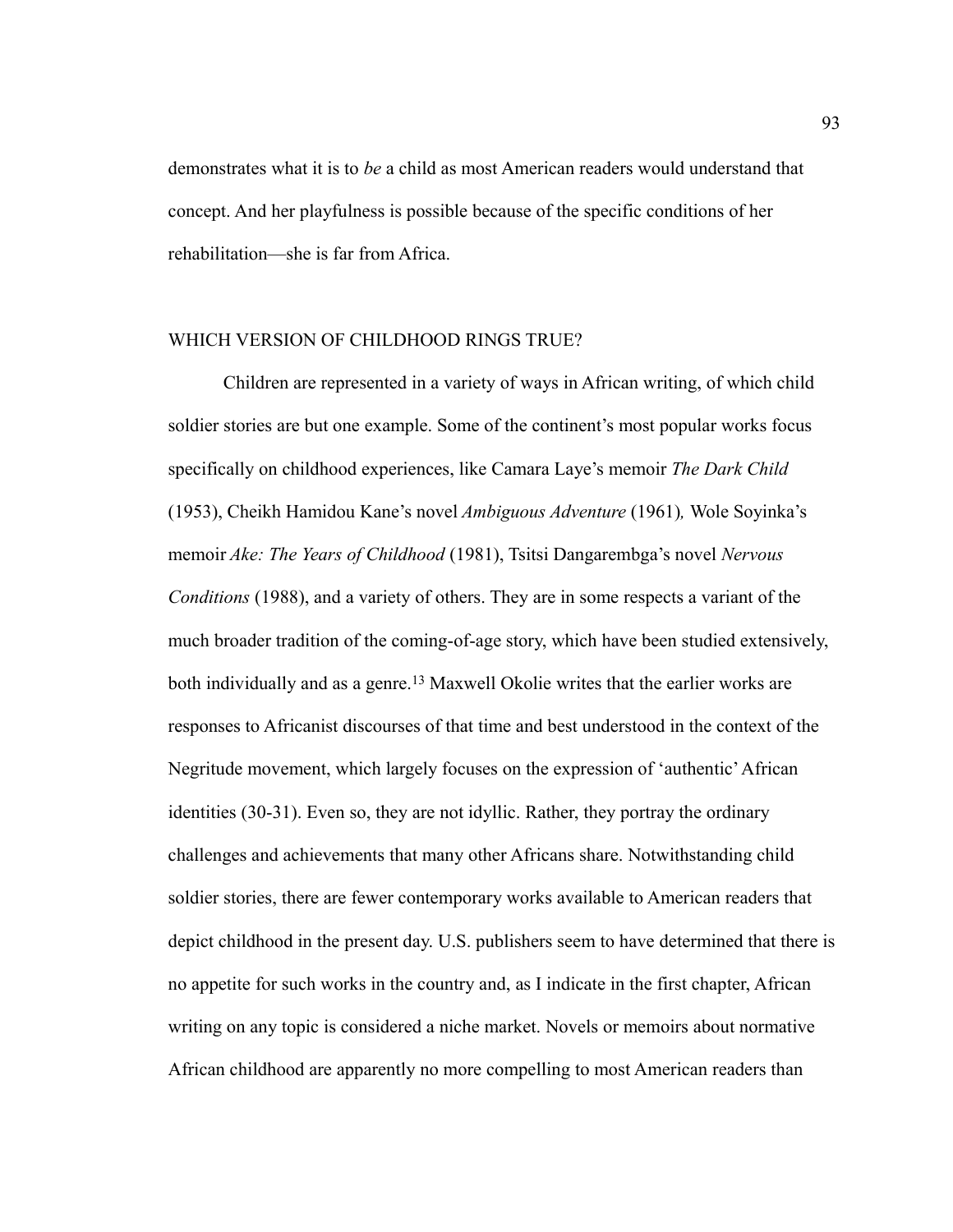stories about children who face more common difficulties on the continent than military service, including economic insecurity, malnutrition, preventable diseases, and so on. For these reasons, most American readers have little idea about the lives of children in Africa aside from what is represented in the narratives under consideration here.

Child soldier stories do offer glimpses of alternative African childhoods. Most notably, child soldier characters often positively describe their lives prior to recruitment, though not necessarily in the same ways as experienced by many American children. Compulsory school attendance is regarded as a common childhood experience in the U.S. that is not necessarily shared by these young people, for example. Birahima and Mad Dog willingly leave their schools after the third and fourth grades, respectively, while Akallo is kidnapped from her boarding school dormitory. Beah and My Luck are both forced to abandon their formal educations due to violent conflict. But the fact that these specific characters either cannot or choose not to attend school is not because their communities do not value formal education. Instead, the outbreak of war compels this change in their lives. Keitetsi is the only character who does not compare her upbringing favorably to her time as a child soldier. While she acknowledges that military service has been harmful to her, she characterizes her life before enlistment as worse. Still, her experiences as a young civilian are not typical of the genre. Her abuse began at home, perpetrated by her own family members. Nearly all the other protagonists enjoy the loving support of one or both parents, remember their pre-war childhoods fondly, and yearn to return to them, even if they understand that their wartime experiences may preclude this outcome.

Perhaps the clearest indication in these narratives that children who become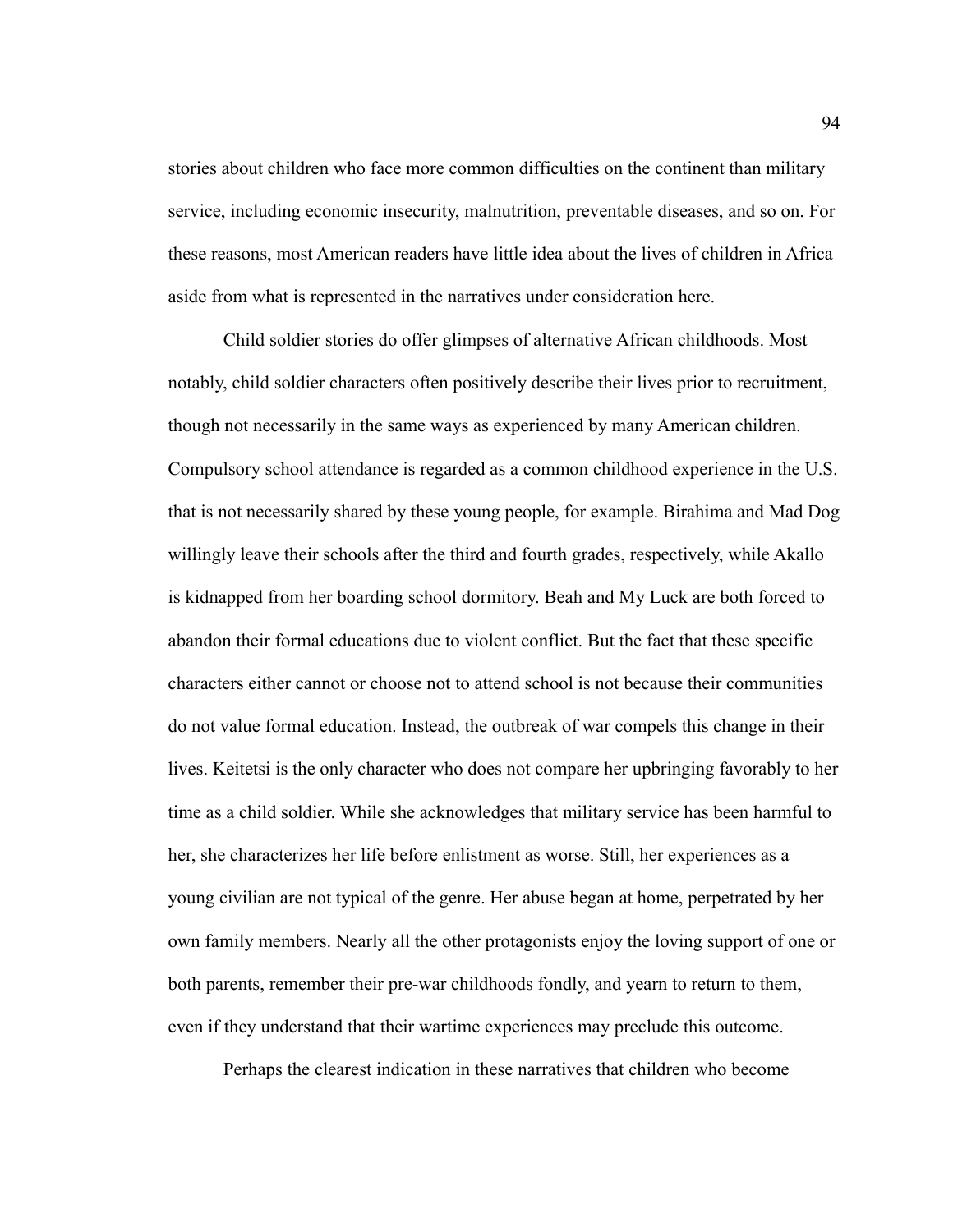soldiers are unusual in this respect is their concurrent juxtaposition with other children whose childhoods differ significantly. With the exception of Laokolé, these civilian characters are relegated to the margins of the works as secondary, one-dimensional characters. They are rarely given names or described in more than a few lines of text. Their purpose is to demonstrate by comparison how debased child soldiers have become, usually through scenes in which the former are victimized by the latter. Yet the most revealing of these encounters occur later, when the protagonists try to re-integrate into civilian life. The most powerful examples occur in the memoirs by Keitetsi, Beah, and Jal, all of whom return to school after their having been decommissioned and are shunned by their fellow students who, as civilians, do not possess the same wartime experiences. Jal writes, "I knew I was different because I was a soldier, and although other children never knew my secret, I think they could sense it" (199). Child soldiers are not normal and this difference marks former combatants as outsiders among other children who may share chronological ages with them but relatively little else. Child soldier stories deliberately focus on these exceptional characters—what they say, what they do, how they think, how they interact, and why they become who they are. Too often, the fact that they are not truly representative of the African child is obscured as a consequence.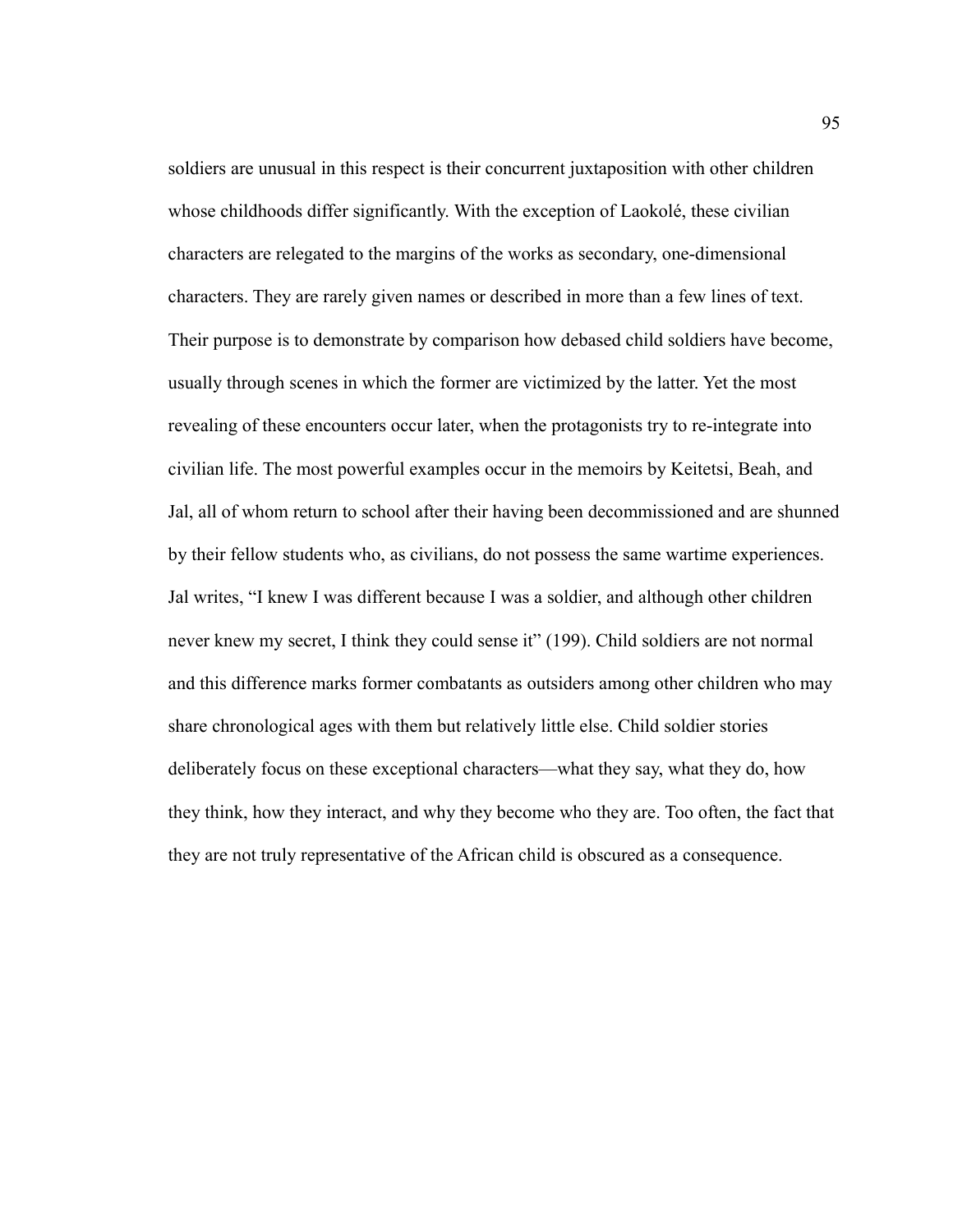- 1. For summaries and critiques of this 'self-evident' viewpoint see Jo Boyden, Eric Heinze, Çiğdem Kâğitçibaşi, A. Bame Nsamenang, and Jeffrey W. Trawick-Smith, among many others.
- 2. I examine these characteristics in much greater detail later in the chapter.
- 3. While the average age of menarche is twelve or thirteen, some research identifies pubertal development in statistically significant numbers of American children as young as nine (Parent, et al).
- 4. In San Francisco, Miami, and New York City—among numerous other American municipalities—it is illegal for adults to enter most public playgrounds without the accompaniment of a minor.
- 5. Children are implicitly defined in the books Exodus (Exod 30:14) and Numbers (Num. 14:29) as age nineteen or younger, but this claim is also contested in Christian doctrine depending on the context.
- 6. This attitude has changed in the U.S. during the past two decades as many states have passed more exacting juvenile prosecution and sentencing procedures. See David S. Tanenhaus and Steven A. Drizin.
- 7. This particular meaning of 'boy' has multiple resonances: its use to describe a male servant predates the contemporary definition as a male child or youth by more than a century. Equally significant in this case, it was used in British colonies like Nigeria to refer to non-white slaves or laborers (OED).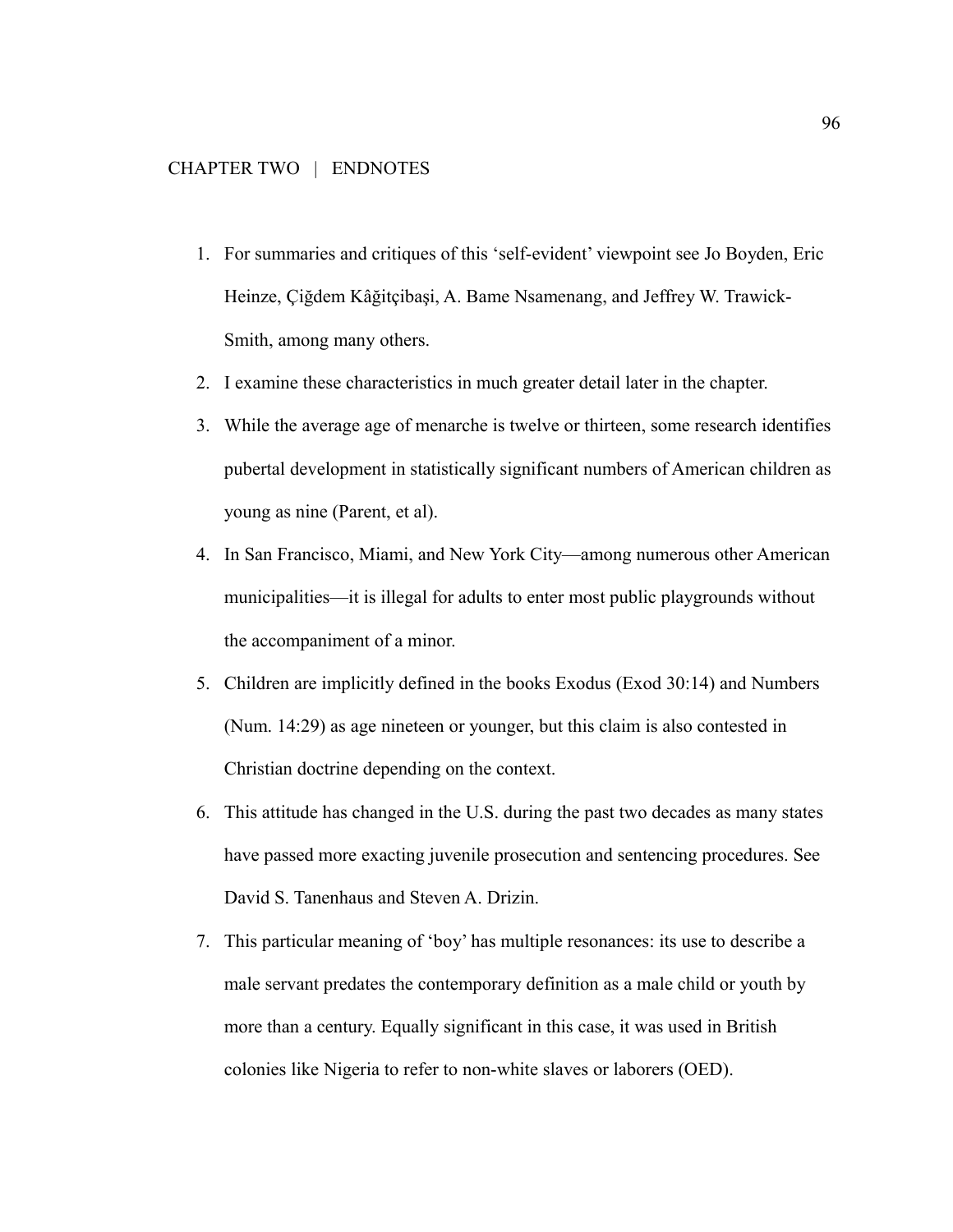- 8. Laokolé is an intelligent teenager, but her verbose monologues, for example on pages 136, 146, 157, and 273-274, clearly demonstrate the frequent intrusion of the author's own voice.
- 9. This list does not include attempted rapes. Moreover, the memoir includes the vaguest of implications that her father may have raped her as well.
- 10. Of course, these fears have been expressed throughout Western history. A trio of studies published in 1982 by Neil Postman, Valerie Polakow Suransky, and C. John Sommerville, each identifying different causes, inaugurated this most recent era of moral panic.
- 11. Beah is a notable exception. His familiarity with New York City comes from American rap music and he is surprised when, after arriving for a UN conference, his experiences do not reflect the violent imagery of the American cultural export. Jal describes visiting Washington D.C. as a lobbyist, where he learns that children in the city also confront violence, and draws a telling comparison: "I was a war child from Africa and they were the war children of America" (251). But he does not suggest that the experiences of American children as whole are equivalent.
- 12. Children around the world imitate soldiering. Iona and Charles Opie distinguish among different examples of war games (338-340). However, their analysis seems less relevant in the context of non-Western wartime and post-war societies.
- 13. Examples include Wangarĩ wa Nyatetũ Waigwa, Walter P. Collins, Joseph R. Slaughter 228–56, and various others. John Walsh makes this association explicit in his analysis of *Johnny Mad Dog*.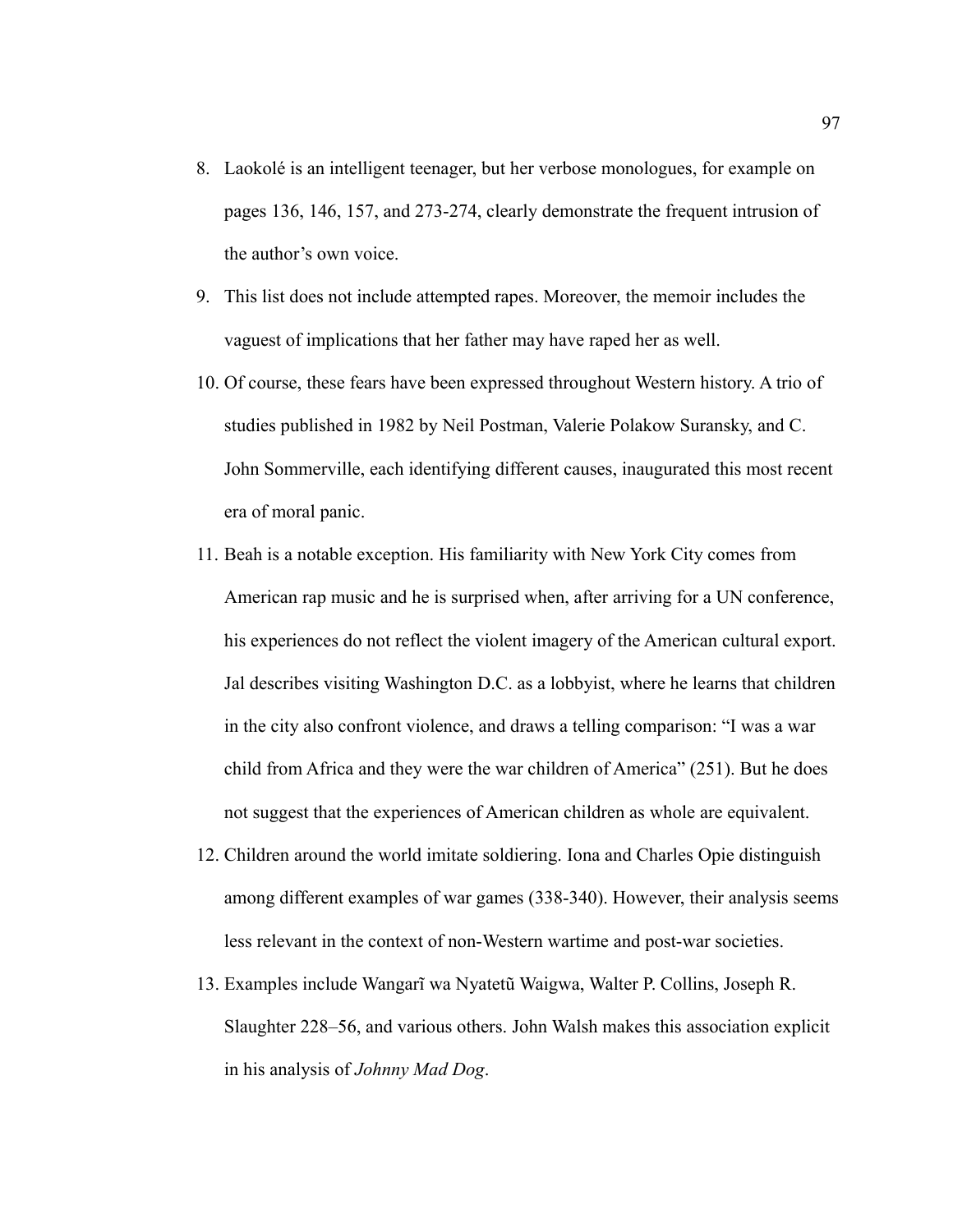#### CHAPTER THREE:

# AFRO-PESSIMISM AND THE PREDISPOSITION TO VIOLENCE IN AHMADOU KOUROUMA'S *ALLAH IS NOT OBLIGED* AND OTHER STORIES

## INTRODUCTION

Prior to the success of the child soldier story genre, likely the best-known literary depiction of children waging war is William Golding's 1954 novel *Lord of the Flies*, in which a group of British pre-adolescents are stranded on an uninhabited Pacific island. Their decline into violent sectarianism is so iconic that comparisons have repeatedly been made between Golding's work and the child soldier story genre, as well as the conflicts in which child soldiers participate.<sup>1</sup> Following this analogy, a character like Mad Dog is comparable to Jack and his hunters who embrace savagery, while My Luck and Beah manage to retain their humanity when confronted with fear and aggression, as Ralph does. Still, the comparison seems cursory at best. Golding's novel is a fable about the Hobbesian human condition. Conflict among his characters is the inevitable outcome of their own inherent nature. Golding ignores what he describes as "trivial" concerns like sexual tension and basic material needs that are necessary for survival to convey his point —his characters interact within a contextual vacuum ("Fable" 89). In contrast, child soldier stories are embedded within the explicit social and material realities of armed conflict in Africa. Child soldier characters are not sequestered from these conditions, they are instead a product of them. These children are either encouraged or compelled to fight on behalf of organizations that regard violence as an appropriate means of achieving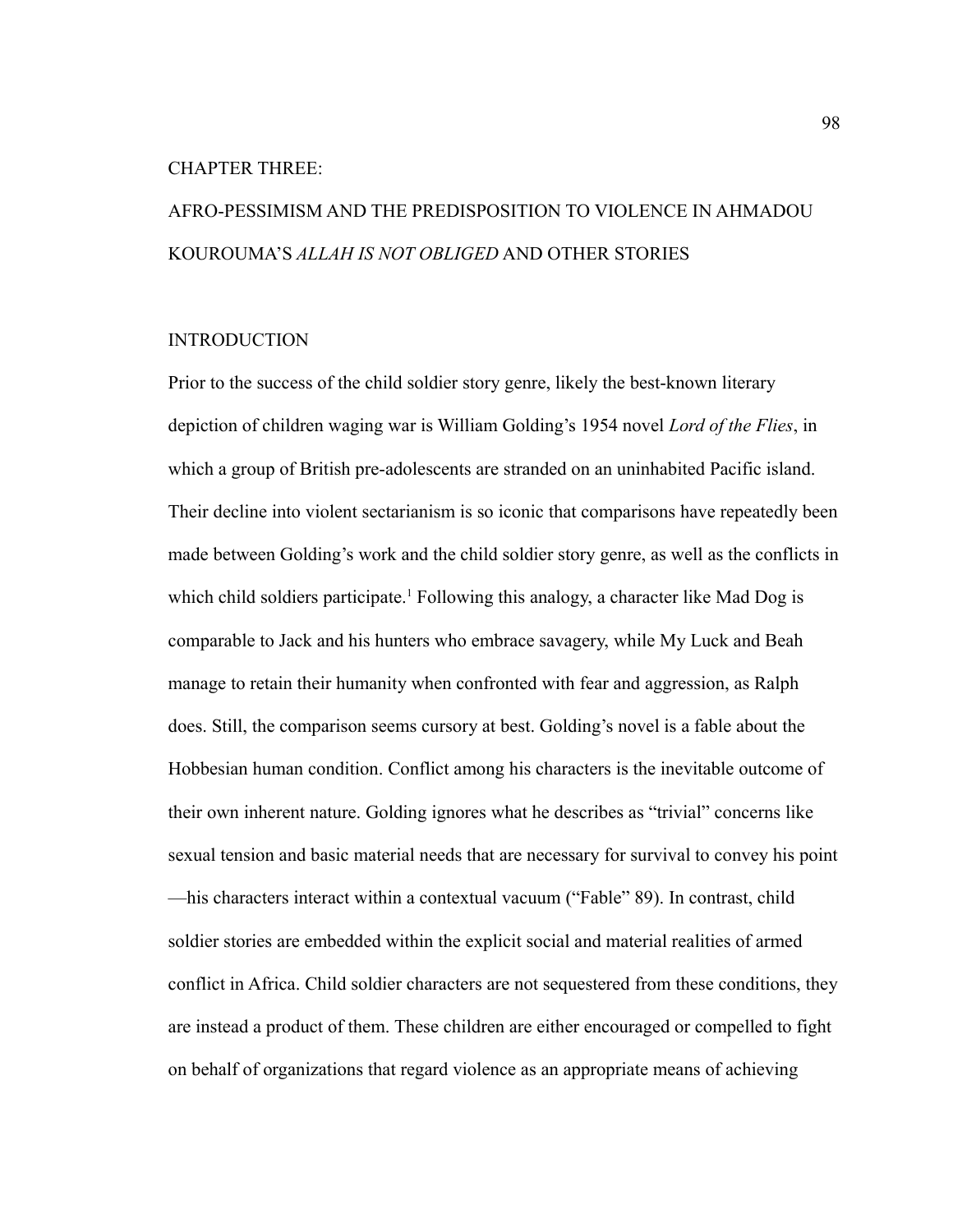wealth and power.

These differences—and not any superficial similarities—are what make the comparisons between *Lord of the Flies* and child soldier stories so poignant. When an adult character appears at the conclusion of *Lord of the Flies*, the fight among the boys (which is re-framed as childishness) ends immediately. This abrupt conclusion is fundamental to the didactic lesson of the narrative regarding the tenuous bonds of 'civilization.' It suggests that when persons are removed from civilizing influences they will regress into primitivism. The characters who suffer from these changes are described throughout the work as 'savages' and, in the original edition and unedited reprints, more specifically in one scene as 'niggers.'<sup>2</sup> Golding applies these terms deliberately. Elsewhere he expresses his belief in a hierarchy of the races and that the relative stability of Western countries (notwithstanding the two World Wars) "must be because of the nature of the people who built [those societies]" (qtd in Biles 45). The important point here is that while Jack and his fellow hunters act like savages and the other children suffer as a consequence, their circumstances are temporary and will necessarily improve once they return to civilization. The same is not true for children who fight in Africa.

I show in this chapter that child soldier stories are not just concerned with the effects of organized violence on children who participate in it, but also the conditions that engender their recruitment in the first place. Their approach to this subject differs from their uncritical treatment of childhood; many stories challenge the view that 'tribalism' is the main cause of warfare on the continent. But as a whole, their representations of these conflicts resemble—and reinforce—the tone that has been established by decades of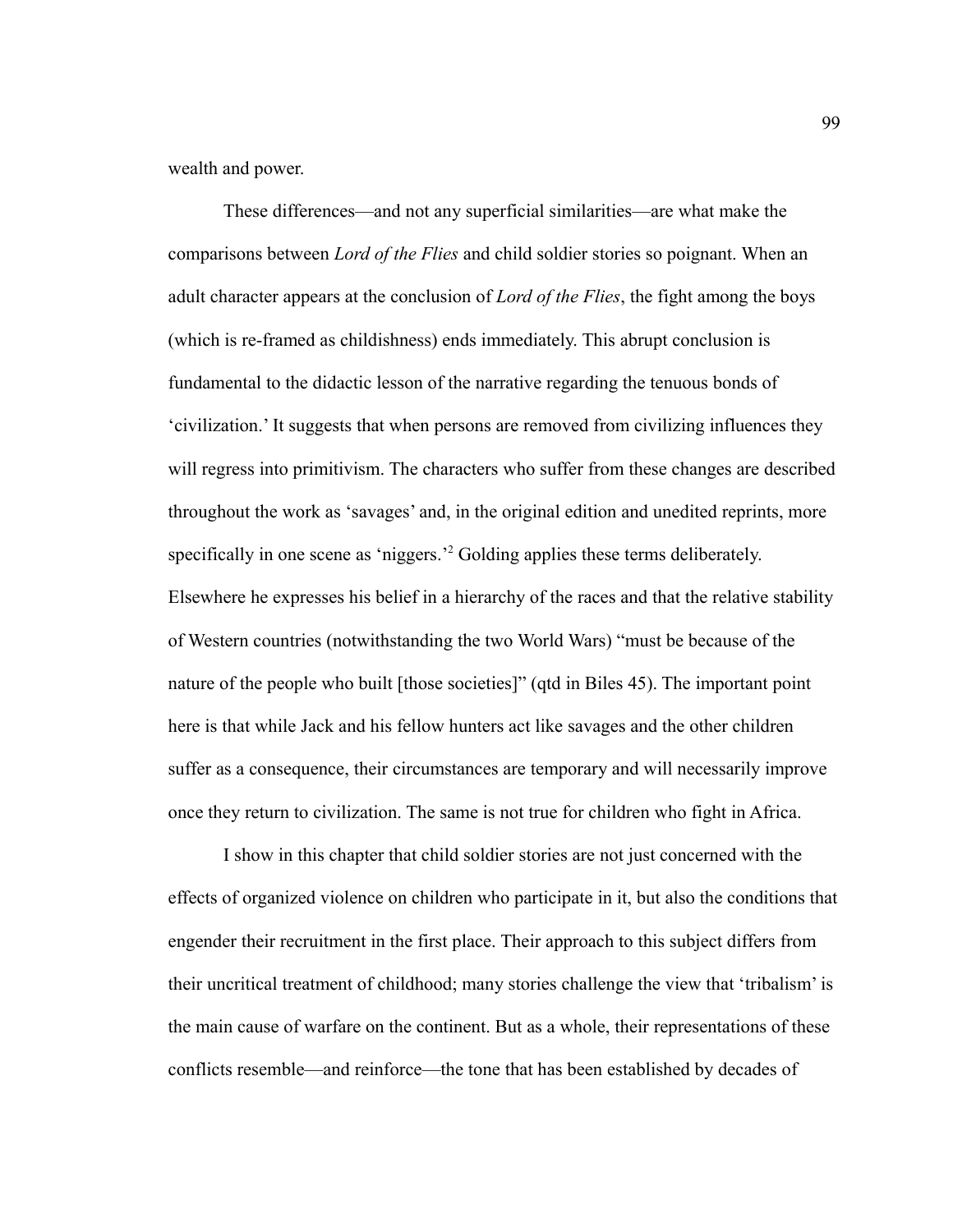unfavorable media coverage in the U.S. This negativity is based on the premise that conditions in Africa are not just bad, but that they will not improve. Organized violence serves as a representative example in this regard. Personal enrichment and revenge—not ethnonationalism—are the most common reasons given for why conflict occurs. Because child soldiers are regarded as not only agents but also victims of organized violence, and since the ideologies of their respective groups are usually depicted as flimsy, the warlords and commanders who lead them are most often singled out for criticism. Civilians and military personnel who show concern for child soldier characters are generally unable to provide significant help. But more importantly, according to the logic and tone of most child soldier stories, their help will do little good. Even when this pessimism is not explicitly expressed, it is ever-present in the genre.

## ORGANIZED VIOLENCE IN AFRICA

Where does the impression in the U.S. that Africa is hopeless come from? Americans are surely influenced by representations of the continent from past centuries, but presently the most influential contributor to Africanist discourse is the American media. By the end of the twentieth century, reports of political repression, economic stagnation, corruption, public-health crises, and armed conflict predominated in media coverage on Africa. These accounts represent a continuation of years of discouraging accounts. For example, articles in *The New York Times* over a fifty-year period between 1955 and 1995 have been shown to be persistently negative in content and tone (Schraeder and Endless). The most optimistic year in this regard was 1990, which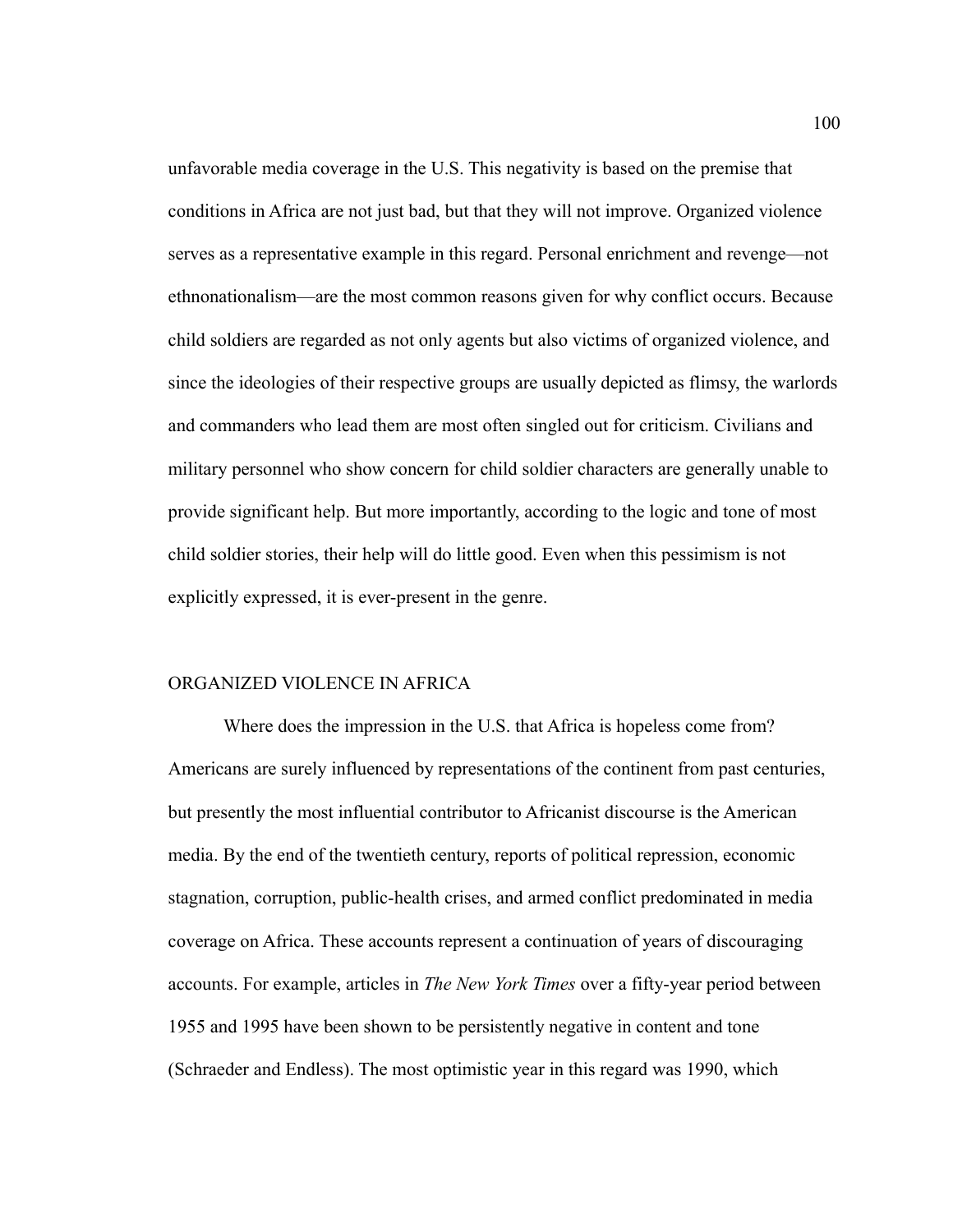coincided with the release of Nelson Mandela from a long prison sentence in South Africa and the end of the Cold War. But just five years later the frequency of negative reports increased to 85 percent, most notably with the 1993 botched humanitarian mission in Somalia and the genocide in Rwanda the following year (33). Additional research by Hlumelo Biko et. al., Jerry Domatob, Beverly G. Hawk, and Charles R. Stith and Marlon Millner shows that negative coverage is consistent across media formats and continues today. I do not mean to suggest that affirmative stories about Africa are never published. However, the majority of news reports about Africa—as well as other forms of media that also contribute to Africanist discourse, from movies to charitable appeals suggest that it is a miserable place to live.

Negative media coverage about Africa is not in itself remarkable; the continent has clearly suffered from a disproportionate amount of tragedy and discord since the end (and also as a consequence) of colonial regimes. Rather, what distinguishes these accounts is their unceasing pessimism; many of these reports suggest that conditions in Africa are not just bad, but they are also unlikely to improve. This is the essential message of the influential 13 May 2000 edition of *The Economist*, for instance, which declares Africa to be "The Hopeless Continent" on its cover. David Rieff makes a similar point when he cautions that successes in Africa are isolated and therefore should not be mistaken as evidence of systemic change: "Neither the political situation as it actually exists, nor the prospects for the kinds of transformations that will have to take place in Africa, give one any particular grounds for such hope" (17). This view is known as Afropessimism, a cynical reaction to the perceived lack of social, political, or economic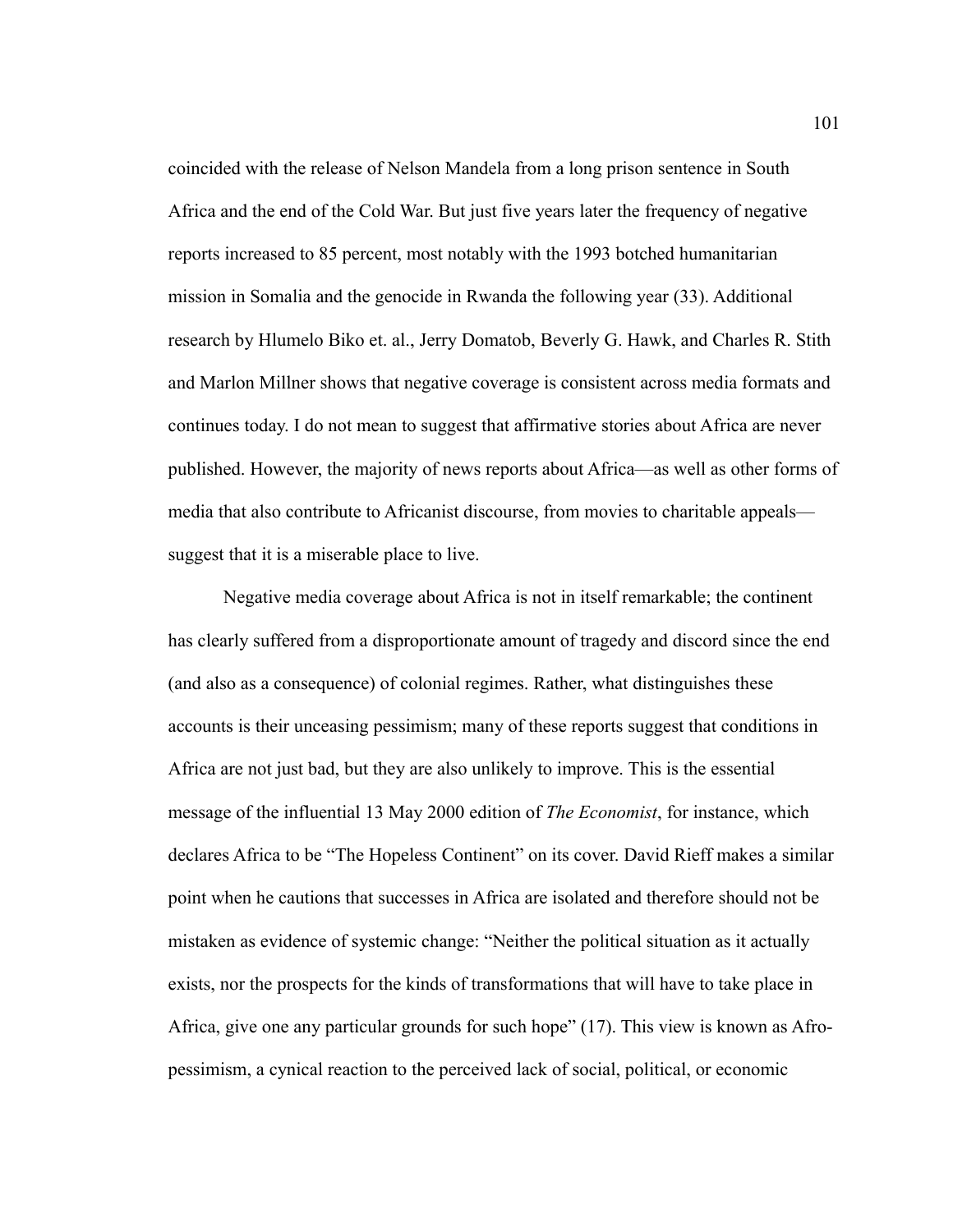progress during the post-independence era, as well as the subsequent failure of structural adjustment programs (SAPs) imposed by the International Monetary Fund and World Bank. Repeated poor performances by African states in annual 'quality of life' surveys from international organizations such as the UN and Transparency International strengthens this cynicism, as does the characterization of egregious cases as typical, like the historic hyperinflation of the Zimbabwean economy or the notorious eccentricity of Idi Admin and Muammar Gaddafi.

Incidents of violence are the most frequent type of event used to justify Afropessimism; they are said to take place throughout Africa and are seen as the culmination of so many other problems that occur across the continent. They can take a number of forms—since the mid-1990s, organized conflict in Africa usually occurs as small-scale and peripheral insurgencies, political violence, and armed disputes over "livelihood resources" like water and land; none of which are particular to, or more prevalent on, the continent (Uppsala Data Conflict Program, Straus). However, more dramatic events civil wars and large-scale mass killings—are what usually capture the attention of the American media and its audiences. Nevertheless, it is often difficult to determine which organized conflicts will generate the most interest. For example, Coghlan, et. al. estimate that as of 2007, ongoing hostilities during the Second Congo War have resulted in 5.4 million deaths, making it the deadliest conflict of any kind since the Second World War (16). In contrast, Degomme and Guha-Sapir estimate that nearly 300,000 deaths can be attributed to the conflict in Darfur, Sudan (297). Yet reporting about the former has been minimal (Soderlund, et. al.), especially in comparison to the latter. John Emerson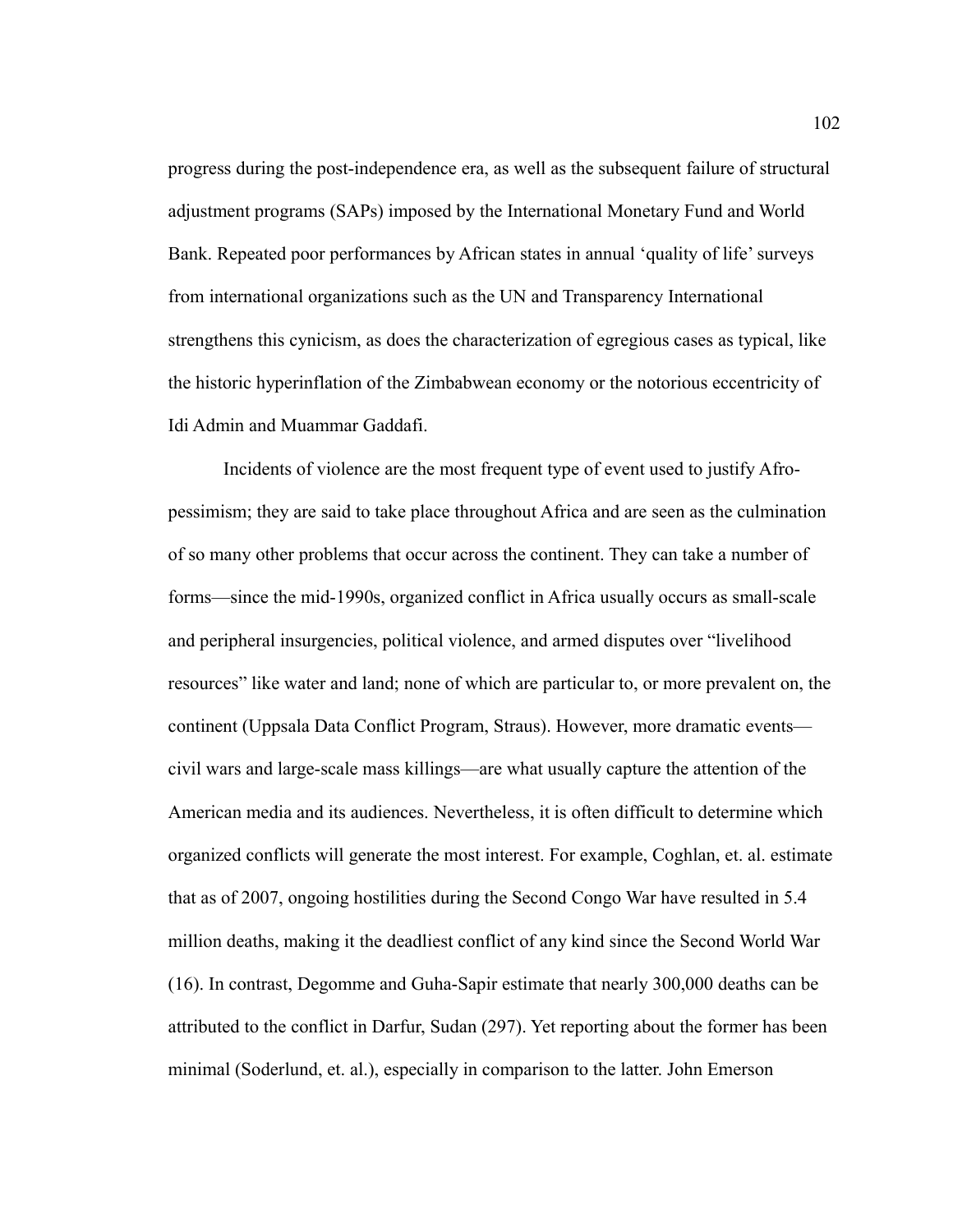demonstrates that between 1998 and 2008, *The New York Times* published twice as many articles per year on Darfur as the Second Congo War, and this ratio is even greater if the date range is limited to when the latter conflict began in 2003. What this analysis suggests is that casualty rates alone do not guarantee widespread interest in the U.S.

Anneke Van Woudenberg wonders if this lack of interest in the Congo from most reporters (and, correspondingly, the American public) is a consequence of Conrad's literary legacy—the belief that violence is an inherent characteristic of the Congo in particular (qtd in Emerson). Of course, the association between violence and Africa in general is pervasive throughout modern history; European colonialism on the continent was chiefly motivated by a desire for natural resources, but routinely publicly justified as a pacifying mission. This sort of generalization about the violent impulses of African people, which is devoid of historical or socio-political context, is no less prevalent today. One recent example of this view is Robert Kaplan's article "The Coming Anarchy," which is notable largely because of the attention it received following its publication in 1994. Like Conrad before him, Kaplan uses events in Africa as a means to explore other matters. He maintains that violence in African states is lamentable but also to be expected because it happens in "places where the Western Enlightenment has not penetrated and where there has always been mass poverty," and therefore Africans will necessarily "find" liberation in violence" (72). Yet this version of Afro-pessimism, which is rooted in the social evolutionist theories of the nineteenth century, applies equally to both the conflicts in Darfur and Congo-Kinshasa.

Nicholas D. Kristof, a journalist and op-ed columnist for *The New York Times* who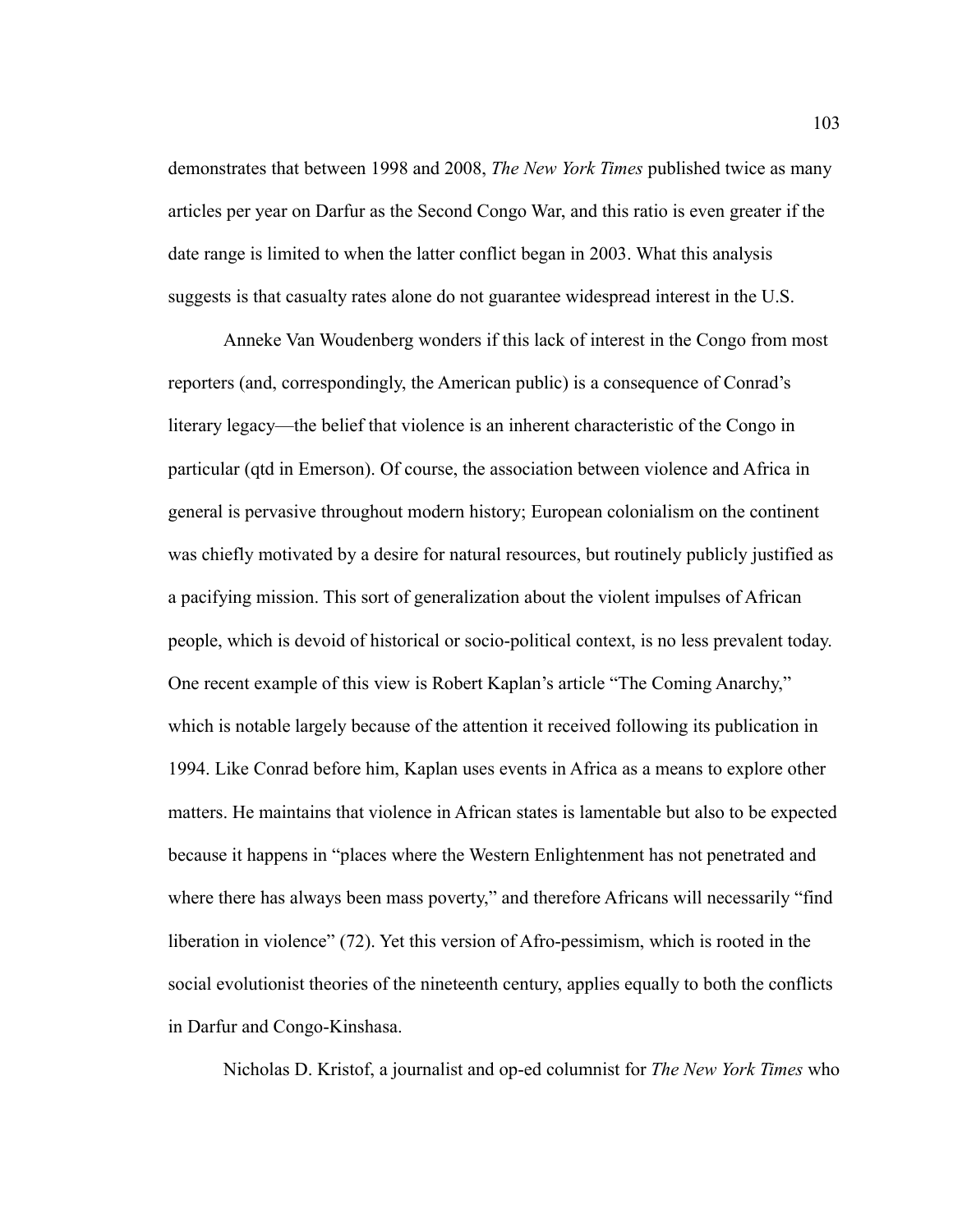is widely regarded as responsible for drawing public attention to the conflict in Darfur, provides another explanation for these differences in reporting:

[The] Congo is essentially a tale of chaos and poverty and civil war. Militias slaughter each other, but it's not about an ethnic group in the government using its military force to kill other groups. And that is what Darfur has been about: An Arab government in Khartoum arming Arab militias to kill members of black African tribes.

Ethnonationalism—usually referred to as 'tribalism' in this context—is frequently identified as the main cause of Africa's problems. In addition to Darfur, the genocide in Rwanda and civil wars in Liberia and Sierra Leone are also frequently invoked as evidence of this worldview, though many other complex situations in Africa are likewise simplified into what Kaplan calls "ancient tribal hatreds" (62) and what *The Economist* obliquely refers to as "reasons buried in their cultures" (17). Samuel P. Huntington does not recognize an 'African civilization' in his infamous macro-analysis of the cultural origins of conflicts around the world precisely because "tribal identities are pervasive and intense" on the continent (47). Tribalism is a useful concept for at least two reasons in this regard. First, the tension between ethnic and state-national allegiances offers a straightforward explanation for why civil wars occur in Africa; the apparent rigidity of tribal identification is thought to impair not only the consensus necessary for multi-ethnic states to function properly but also mundane interactions among citizens, who according to this view either embrace divisiveness or are powerless to prevent it. Secondly and more broadly "it invokes the 'uncivilized,' locating Africa in a time distant in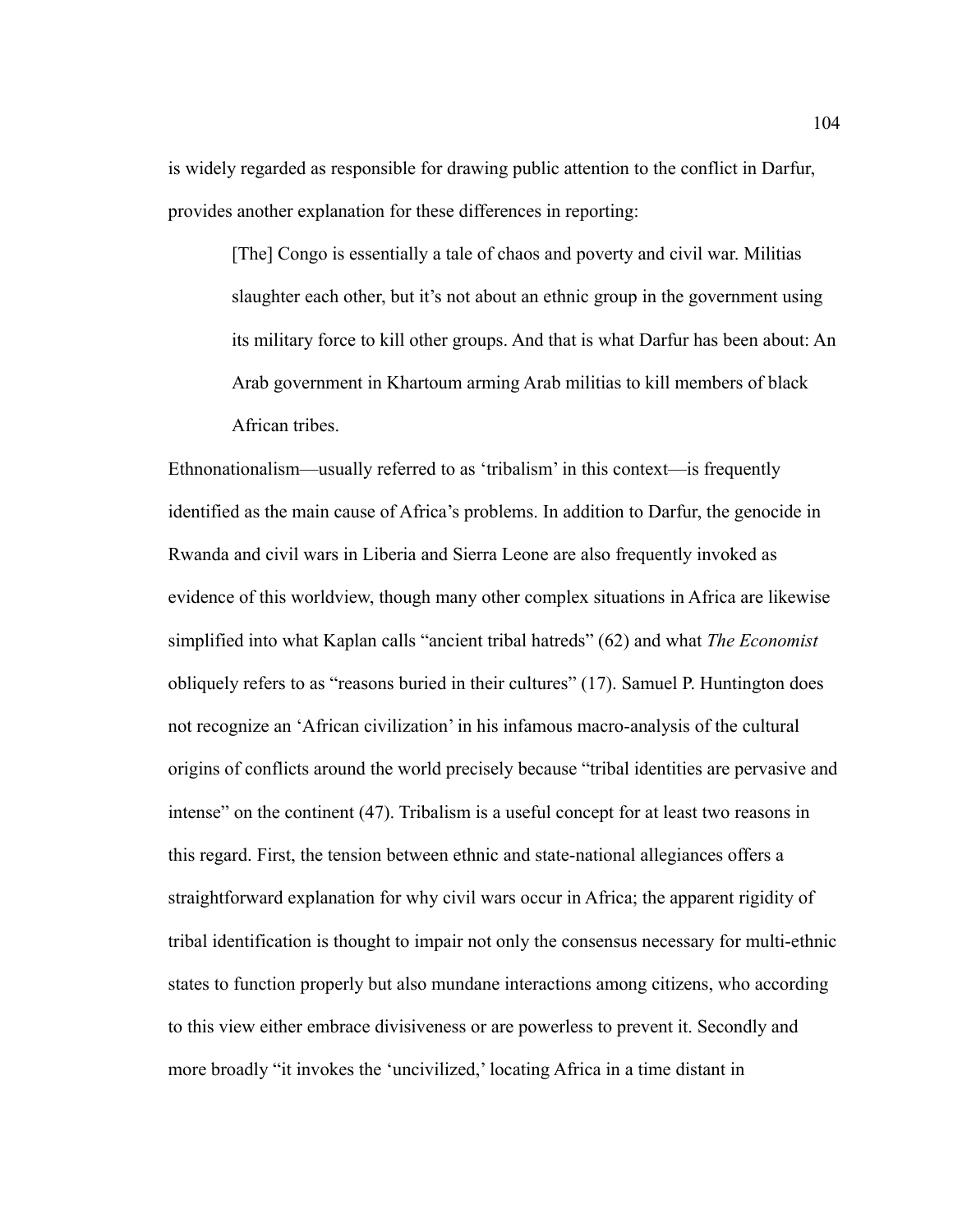evolutionary scale from 'our' contemporary and modem time," which helps distinguish examples of organized violence in Africa from those in Western countries, as well as the racially-motivated struggles of pre-Apartheid South Africa, which are more familiar to American audiences but relatively unique on the continent (Fair 15).

No matter the reasons cited for violence in Africa, the continent's leaders and the warlords who oppose them are its most widely-criticized perpetrators, even among Africanist scholars.<sup>3</sup> Many different polities emerged across the continent after the dissolution of colonial rule, but the more repressive forms seem to predominate autocracies and oligarchies, one-party states and military juntas, and various others. In this regard, the widely-held perception that despots far outnumber democrats across the continent is accurate. Yet their prevalence and the negative characteristics that are thought to collectively define them are most important to the Afro-pessimistic worldview, not the specific circumstances of each post-independence regime. Foremost is the image of the African dictator as a solitary authority figure. They consolidate control over both the military and state; manage complex patronage networks to ensure loyalty; engage in various actions designed to perpetuate their cults of personality, such as the construction of lavish palaces and self-dedication of events and monuments; exploit public and private resources to ensure their personal wealth; and institute repressive policies aimed at suppressing actual and perceived dissent. Moreover, they are ultimately responsible for the military recruitment of children. External factors, such as the adverse influence of colonialism on existing systems of organization, the strict regulation of government policies in accordance with the aforementioned SAPs, and even the occasional support of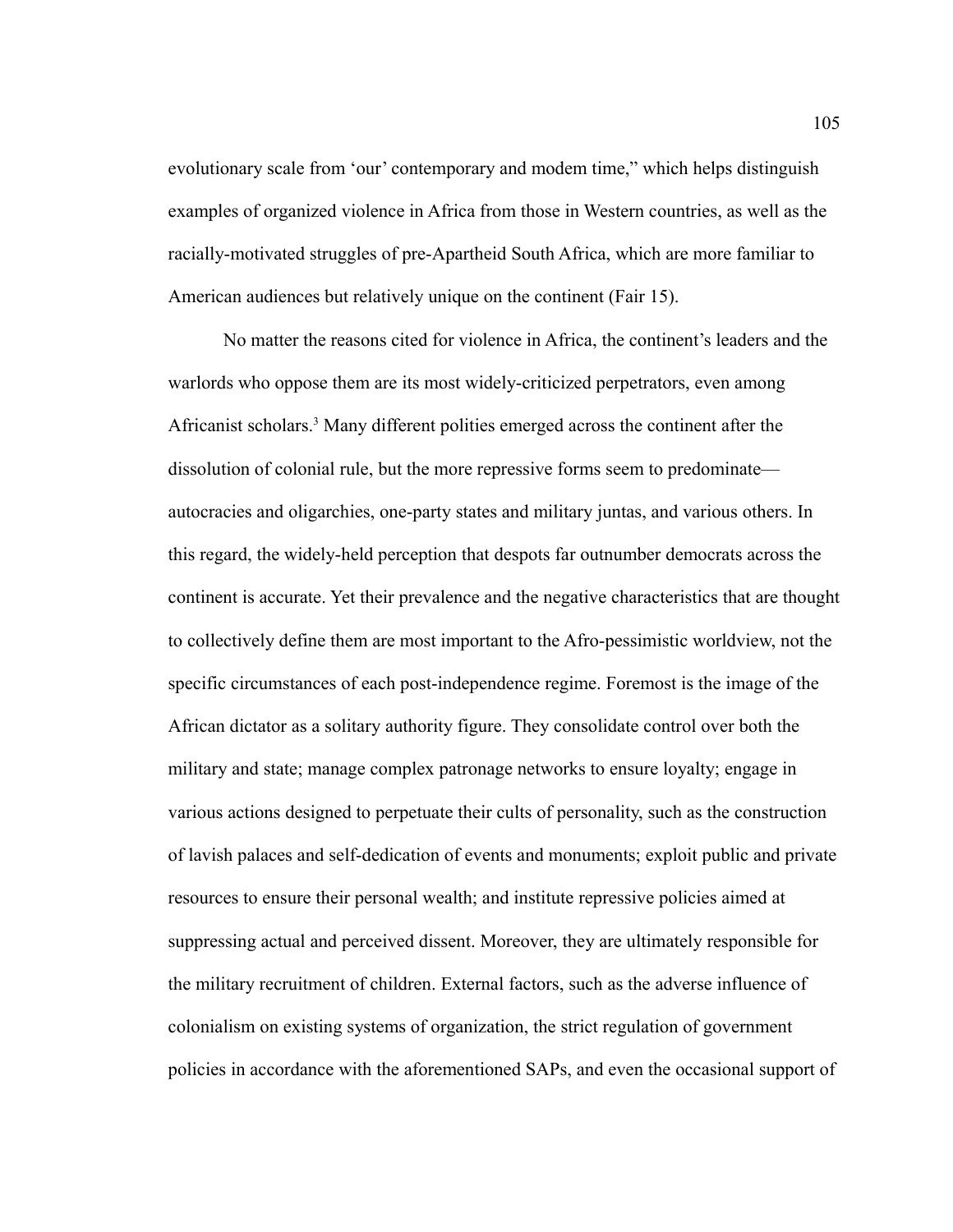these brutal regimes by foreign states, are hardly mentioned in most Afro-pessimistic media reports. They are ignored because these conditions are less evocative of Africa's problems, particularly armed conflict, than the figure of the corrupted dictator and his equally violent supporters and opponents, all of whom act without constraint or sense of civic duty.

These are the main ways that organized violence in Africa is understood in the U.S. Conflict is seen as dramatic and widespread, pervasive because its root causes are primordial, and perpetuated by leaders who are empowered to prevent it. They contribute to the commonplace belief that Africans are to blame for their own misfortunes, not merely victims of unforeseen disasters or outside interference. This idea is conveyed in all of the eleven news reports excerpted for the Afro-pessimistic 1993 *Reader's Digest*  compilation about the continent and its troubles; even the title of the piece, called "A Continent's Slow Suicide," suggests deliberate self-harm. Child soldiering is a manifestation of this destructive condition. African leaders are seen as mortgaging the future of their own communities by subjecting themselves (and their children) to unnecessary risk for immediate personal gain. The most obvious point here is that many child soldiers simply will not survive long enough to become adult citizens; their lives are squandered as disposable resources. But even when they do outlast the conflicts in which they fight, they may still be incapable of reintegrating into post-war society. This problem is not limited to child soldiers, but they are especially vulnerable. Many lack the role models or mentors they need to envision alternatives to violence. They cannot expect the acceptance of civilians who were recently their victims, directly or indirectly. And they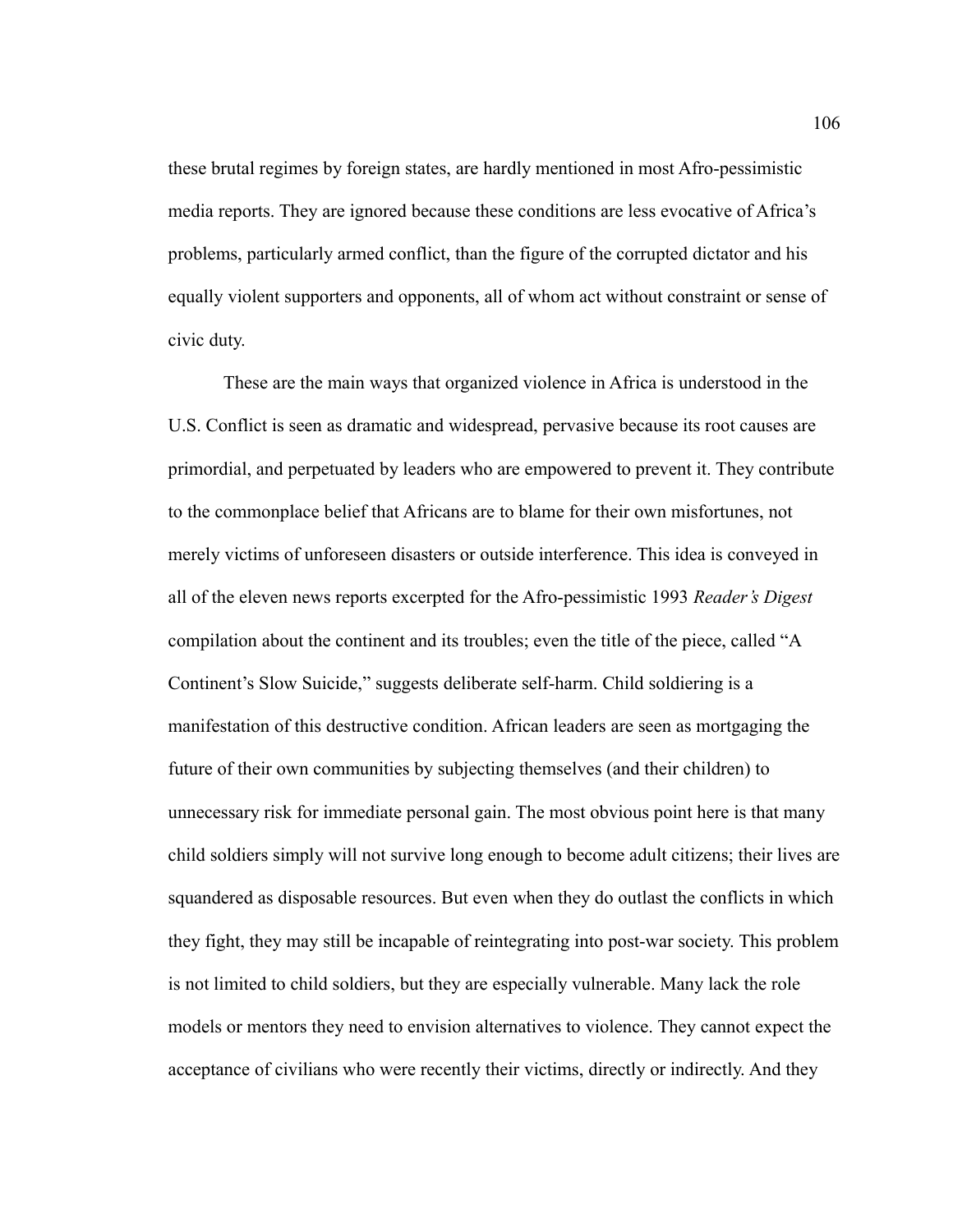do not share the sense of collective national identity that might protect against future sectarianism. These difficult realities and the seemingly perpetual wars that engender them are one of the central preoccupations of their stories.

## NARRATING WAR

Most readers are likely to understand the violence that is depicted in child soldier stories through their settings in Africa. Two thirds of the stories under consideration here are set in particular locations during specific conflicts, necessarily so in the case of memoirs. These works are relatively evenly distributed among many of the continent's best-known war zones during recent years. *Allah is Not Obliged* primarily takes place in the Liberian Civil War, though the protagonist participates in the Sierra Leone Civil War as well. *Moses, Citizen, and Me* and *A Long Way Gone* also take place in Sierra Leone. The Second Sudanese Civil War is the setting for *War Child*. *Child Soldier* and *Girl Soldier* are set in Uganda during the Bush War and its aftermath, and the Lord's Resistance Army (LRA) insurgency, respectively. All of these works are situated within the last two decades.<sup>4</sup> Interestingly, some of the continent's most infamous conflicts in which child soldiers are known to participate are not represented in the genre. For example, there are no well-known child soldier stories about the Rwandan Genocide or the civil war in Somalia, despite the centrality of these two conflicts to Afro-pessimistic discourse. Nuruddin Farah's novel *Maps* concerns the Ethio-Somali War, but its young protagonist never actually becomes a soldier. Hip hop artist K'naan is widely described as a former child soldier in the press and his violent childhood in Mogadishu is featured in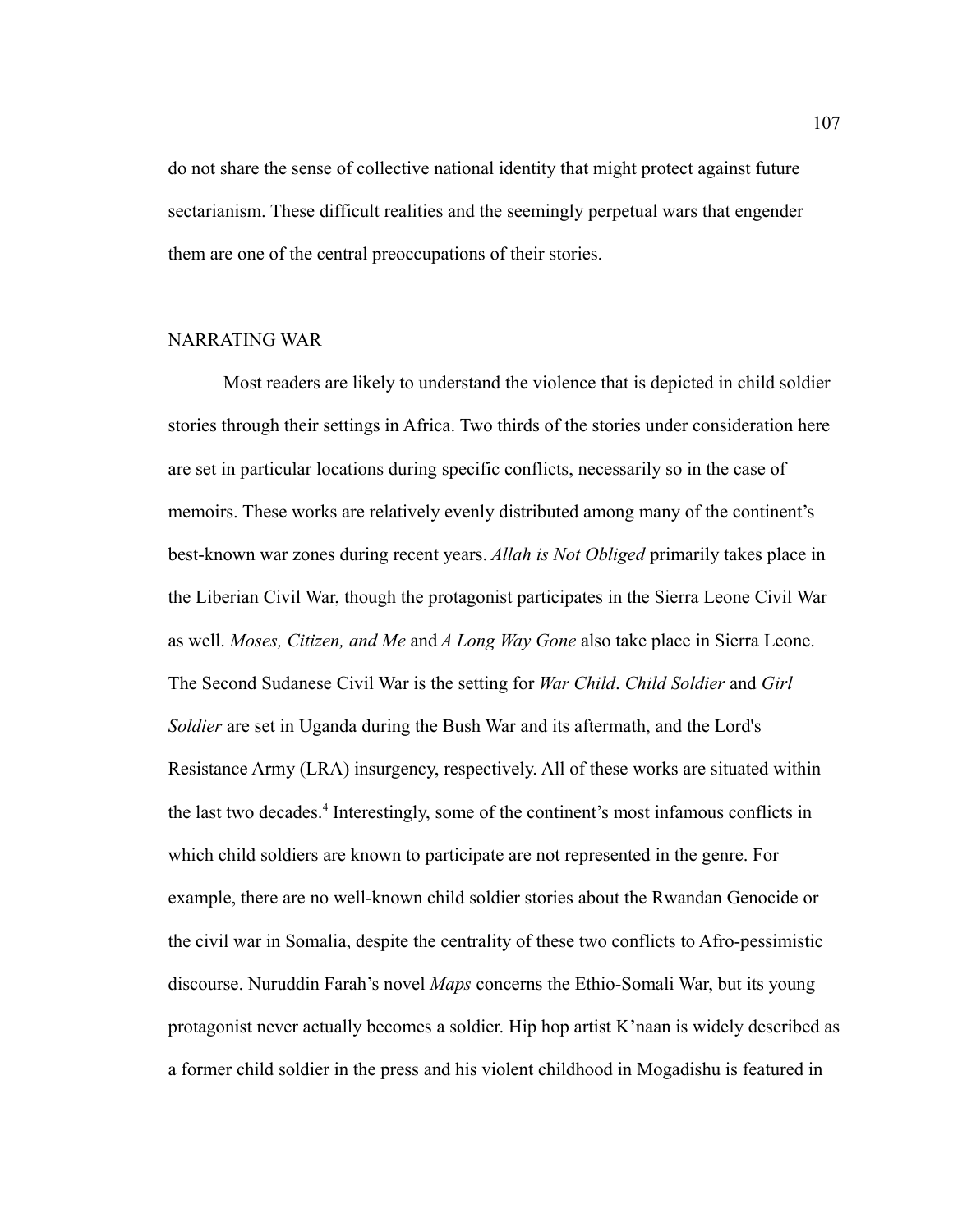some of his lyrics, but these experiences do not satisfy even the broad criteria of the CSI, nor has he publicly claimed this identity for himself. Scholastique Mukasonga's awardwinning novel *Notre-Dame du Nil* was recently translated into English and is now available in the U.S., but while the tensions among the young characters augur the Rwandan Genocide, none of the students are actually soldiers.

Some child soldier stories are more ambiguous about their geographical and temporal settings. *Johnny Mad Dog* takes place at an unspecified time in an unnamed state in "Central Africa," which some critics assume to be Congo-Brazzaville, the wartorn home of its author (Cazenave 63, Torregrosa). Iweala acknowledges in an interview included in the 2006 Harper Perennial edition of his novel that he is influenced by events and contexts in Nigeria. But *Beasts of No Nation* is set in "West Africa," a generic location that is also mentioned in the summary on its back cover ("P.S." 11-12). The only signifiers of this region in the narrative itself are a brief mention of the Iroko tree (42), which is native to that part of the continent, and the *nom de guerre* of a fellow child soldier, 'Griot,' a term that is used throughout West Africa to refer to a traditional praise poet or historian.<sup>5</sup> Neither of these references is significant to the events of the narrative. There is no mention of a specific geographic location for *Song for Night* either, although some readers may recognize references to the Hausa, Yoruba, and Igbo ethnic groups from Nigeria, most importantly when the protagonist identifies himself as Igbo (90; 99, 112). The only large-scale conflict in post-independence Nigeria occurred between 1967 and 1970 in Biafra, which is the traditional home of the Igbo community, but there is no textual evidence to demonstrate that this is the conflict depicted in *Song for Night* or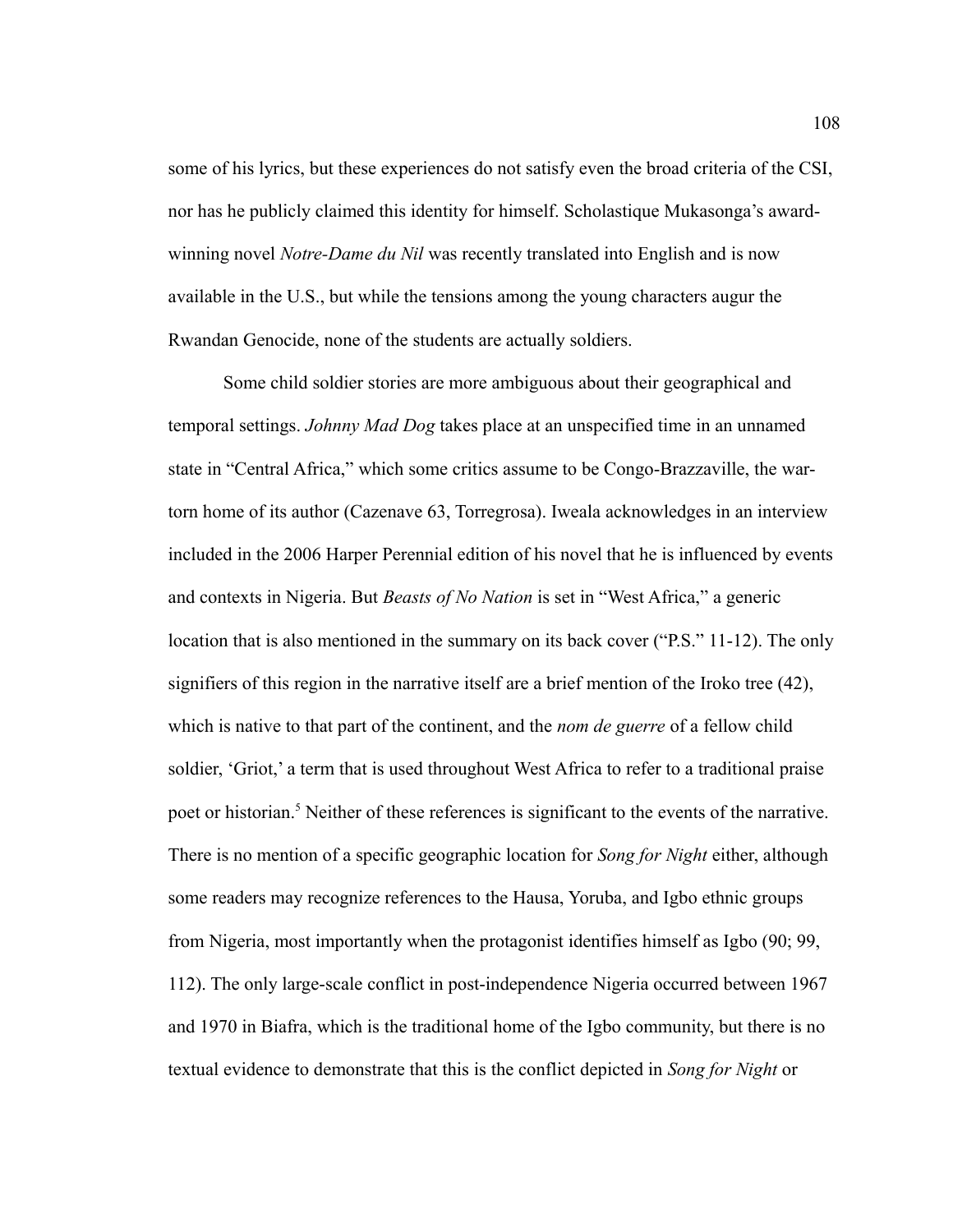*Beasts of No Nation*. Still, the strong association between Africa and child soldiering means that no matter their ambiguity, these stories are based in an instantly recognizable setting, albeit a more general one. The narrative authenticity of the works is conveyed just as easily when they are set in "West Africa" or "Central Africa" as in a particular country. Given the ways that child soldiering is usually characterized and its function in contemporary Africanist discourse, these narratives could take place *anywhere* on the continent and have the same effect.

Is any more specificity required in the descriptions of the conflicts and the groups that are involved in them? The few examples of organized violence that might be regarded as justified among a majority of readers, most notably the anti-Apartheid struggle in South Africa, are not represented in the genre. Consequently, the distinguishing characteristics of each armed group are not integral to the messages communicated in these stories. Nearly all of the young soldiers fight in armed resistance to a constituted government. Each of these groups ostensibly bears grievances that necessitate or justify an armed response. The most common, officially-stated reason is that they are fighting for freedom, but the particular circumstances of their oppression are rarely detailed. Keitetsi and her fellow young comrades are told that the government has falsely imprisoned other members of the National Resistance Army (NRA), but for these child soldiers—if not Keitetsi herself—the more compelling argument is that their parents may be among these prisoners, if they have not already been killed by government troops. This is true in other stories as well; most protagonists say nothing about perceived political or economic injustices that might be perpetrated by the ruling regime, but for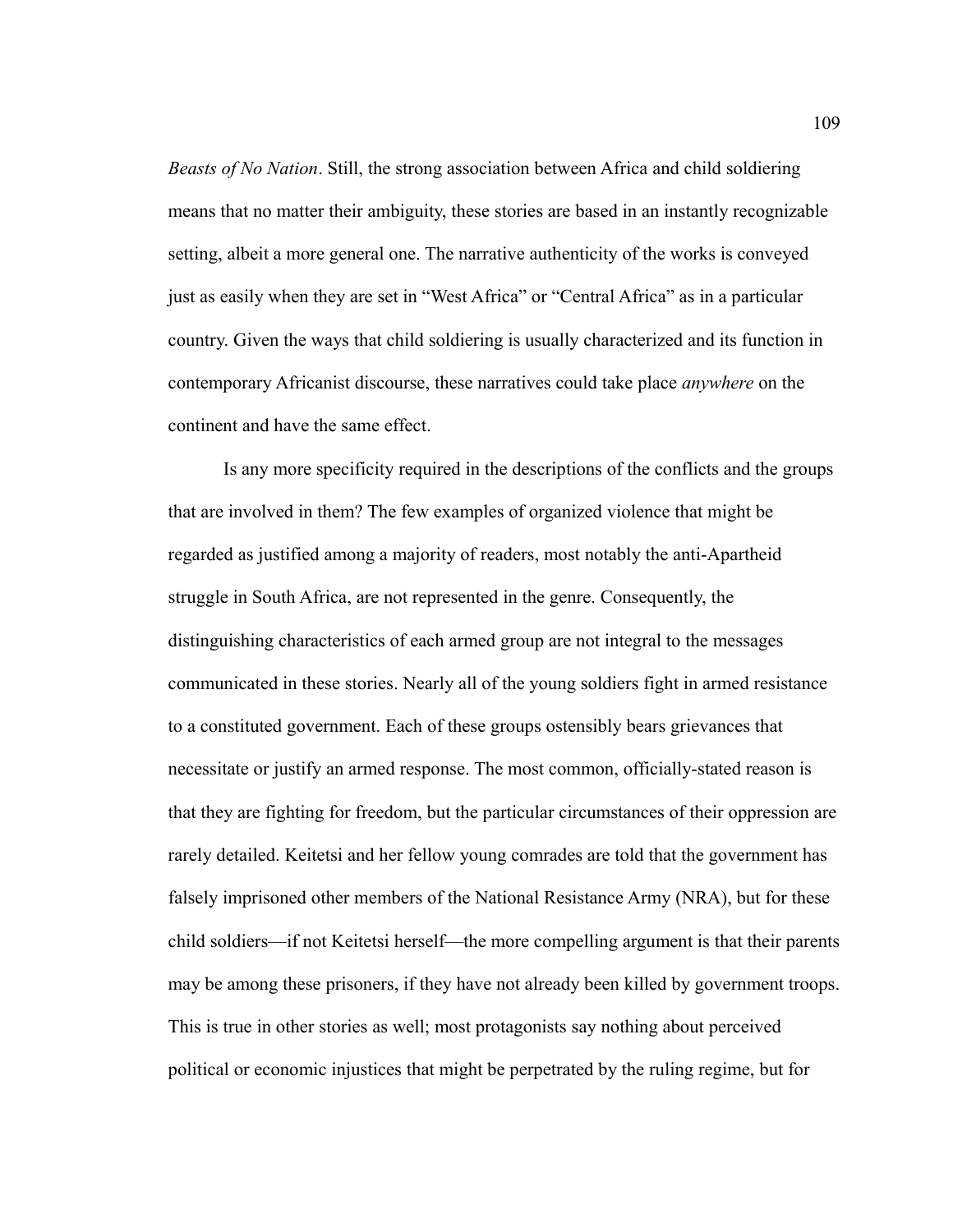many the chance to avenge the deaths of their loved ones resonates with them deeply. Beah is the only character in the genre who enlists in a state military and while he becomes a soldier in an impromptu draft, he is encouraged to remain in order to retaliate for the raid on his village. The lieutenant who recruits him explains, "This is your time to revenge the deaths of your families and to make sure more children do not lose their families" (106). This argument is ironic in the context of a genre in which so many children fight with rebel groups for the same reasons, even in Beah's memoir. When he and other child soldiers who fought for the government are taken to the rehabilitation center in Freetown they are confronted by young rebels who accuse the army of killing their families.

William Boyd insists in his review of *A Long Way Gone* that the reasons for revolutionary struggle are ultimately irrelevant to children like Beah, who are "conscious only of [the] immediate circumstances" of warfare, specifically its violent effects on their families. This assertion denies children political agency or ideology as a factor in their participation in armed conflict, and while it may accurately describe prepubescent characters like Agu and Citizen, others are more perceptive than Boyd allows. Many child soldiers, even those whose primary motivation for fighting is revenge, reflect on the numerous causes of the wars in which they participate. Some even comment upon the contradictions between what their leaders say about the revolutionary mission and how they behave in the field, especially during scenes in which the child soldiers are instructed to brutalize non-combatants. Just before My Luck's commander forces him to rape a civilian, the boy says he "wanted to ask him what this skirmish, this fight, this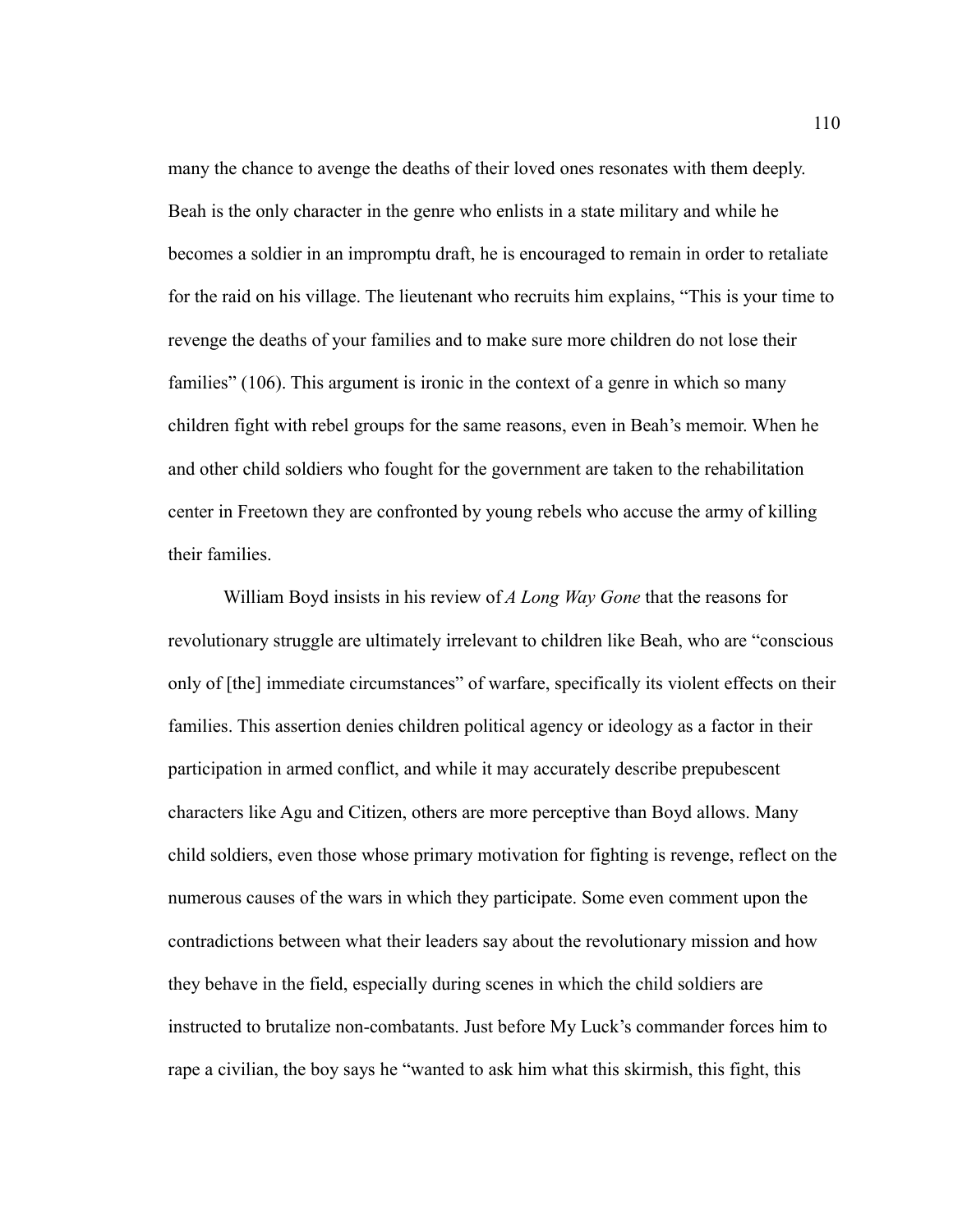destruction of an innocent village had to do with our mission to defuse mines, but I knew better" (85). Beah poses a similar rhetorical question when he wonders "what kind of liberation movement shoots innocent civilians, children, that little girl?" (14). The question these characters do not ask, but which readers may consider on their behalf, is what kind of armed force compels children to perpetrate this violence? In this context, the most important characteristic that these groups share is their willingness to use child soldiers to achieve their military objectives and, in almost every case, their commanders do not seem reluctant to do so. The genre as a whole does not represent under-age recruitment as a decision that requires justification, but rather as an inevitable aspect of war on the continent.

In contrast, the genre is ambivalent in its portrayal of whether or not conflict in Africa is driven by 'tribal' differences. There is no mention of ethnicity in Iweala's novel, which is in keeping with the naivety of its prepubescent narrator. Contrary to Kaplan's overly broad observations about war in West African countries, ethnic sectarianism had no significant role in the Sierra Leone Civil War. Accordingly, there are no meaningful references to it in Jarrett-Macauley's novel or Beah's memoir. The Ugandan Bush War was also mainly a political struggle. Keitetsi explains that NRA leader Yoweri Museveni explicitly discourages tribalism during the insurgency and even adopts the non-native Swahili language for use among his soldiers. The only noteworthy mention of ethnicity in Keitetsi's memoir foreshadows Akallo's experiences one decade later; Keitetsi writes that the Acholi people resent the government and its army for allowing "rebels [to] abduct a lot of their children, who were then turned to serve as soldiers and wives" (227-228).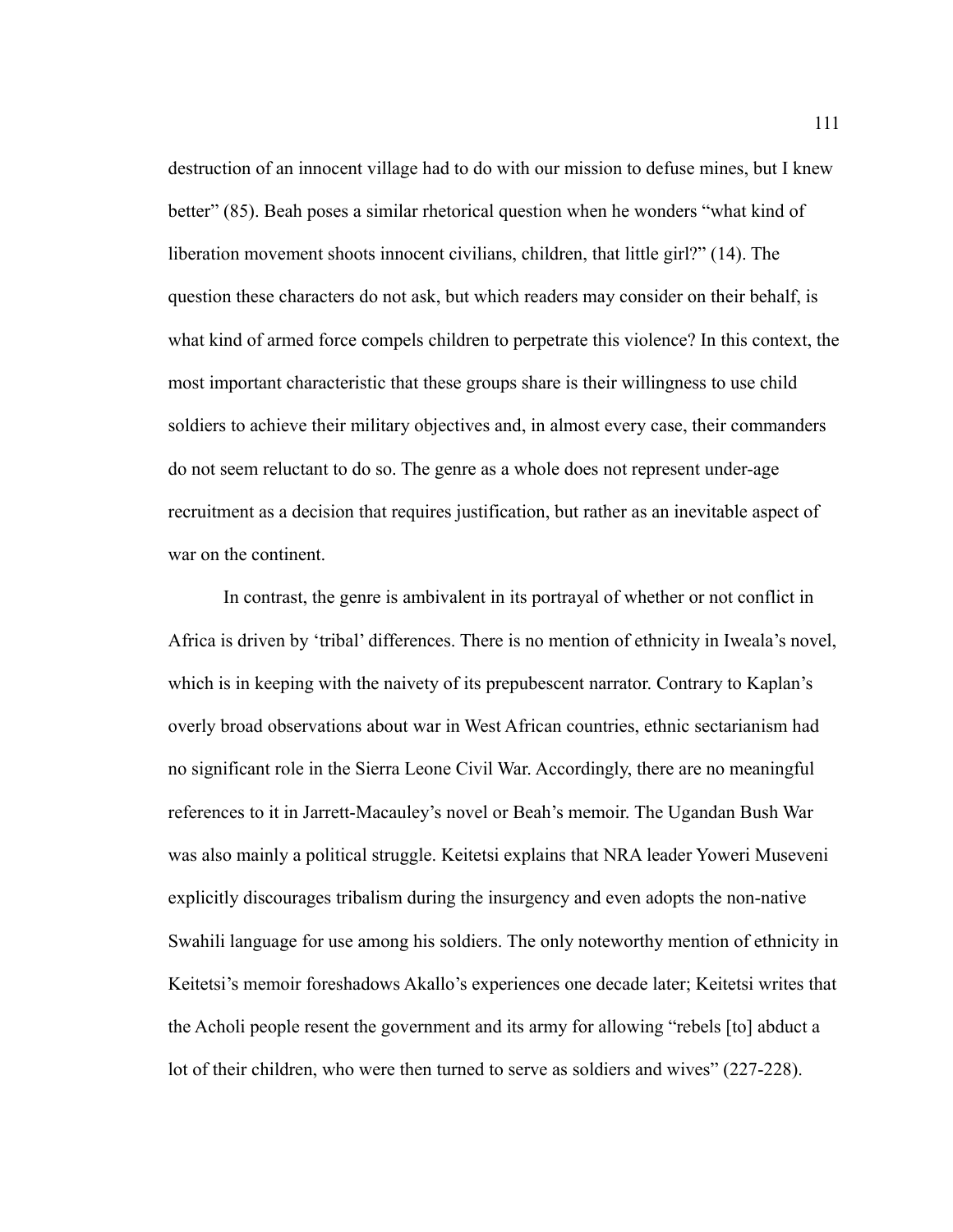Akallo does not mention the ethnic dimension of the LRA insurgency and refers to her Acholi heritage just once in the final page of her memoir. Her co-author McDonnell provides additional context for the conflict, but because the narrative is evangelical in nature religious persecution is of much greater significance than ethnically-motivated violence. The Acholi are mainly invoked as a majority-Christian community that is threatened by the demonic LRA—which is supported by the 'Islamist' Sudanese government—and strategically ignored by the Museveni regime.

Some child soldier stories do emphasize the role of ethnic differences in the conflicts that they depict. However, their significance varies in each narrative. For example, My Luck notes that sectarianism has become reflexive in his country and that "none of us can remember the hate that led us here" (19). There are two different 'tribal' divisions described in Jal's memoir and while he is primarily concerned with one the other is far more influential on the narrative itself. His personal motivation for participating in war is his hatred of *jallabas*, who for him are a conflation of the Arab panethnicity, *murahaleen* militia fighters, and the *jallaba* social class into one amorphous enemy. He identifies himself as Neur, but his anger toward the *jallabas* seems to be stronger than his ethnic identity. When he is told about a plan for some soldiers to defect from the Sudan People's Liberation Army because its leader privileges his own Dinka ethnic group over others, he responds, "I did not want to fight my fellow soldiers, to waste energy on arguments between tribes, when all I wanted to do was kill *jallabas*" (165). He joins the ethnically-motivated schism in order to remain with his friends, all of whom starve to death during their withdrawal across the savanna to the Ethiopian border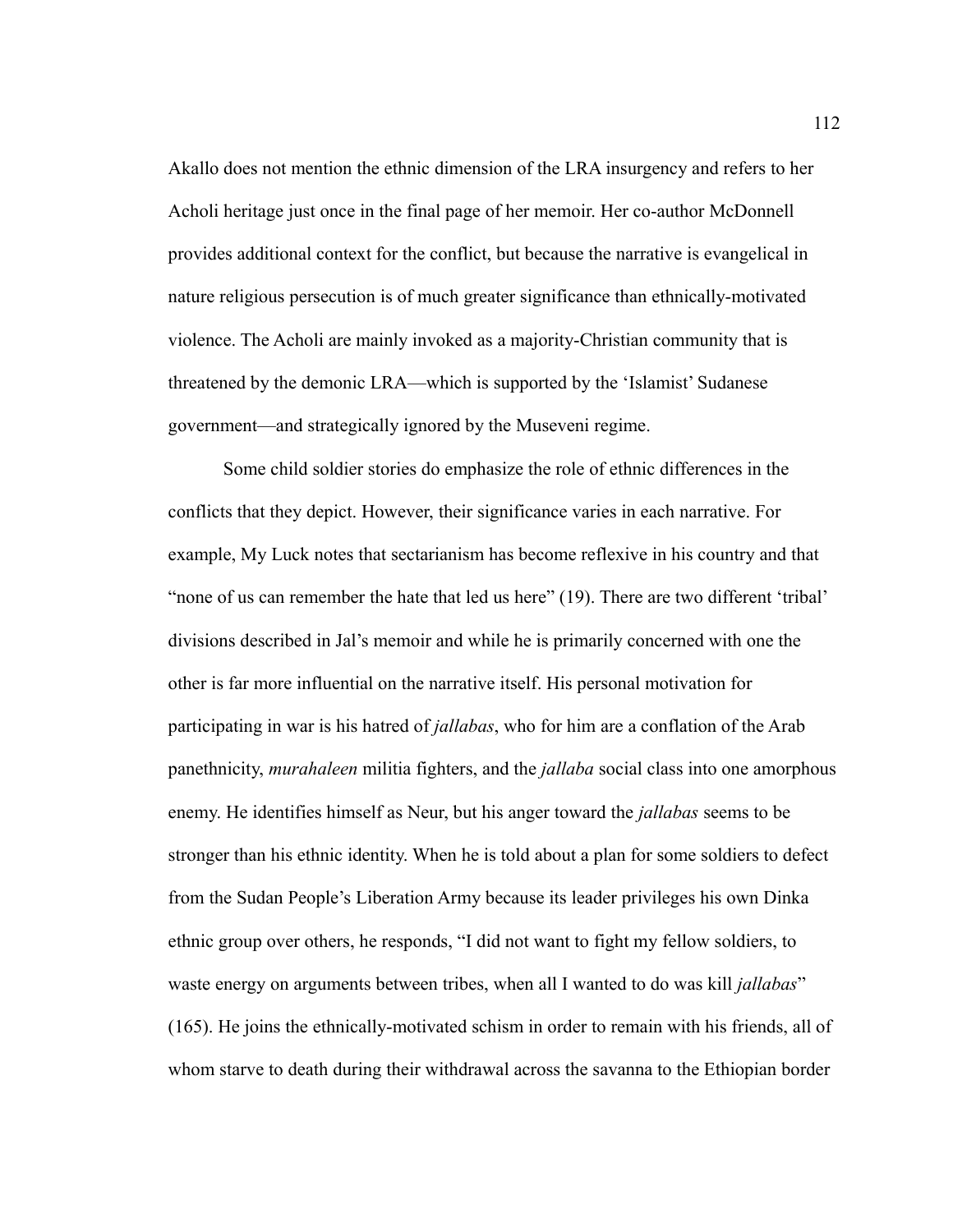where they expect to meet other disaffected soldiers. Nearly dead and faced with the prospect of cannibalizing the corpse of a fallen comrade, he entreats God and discovers food, a significant event that marks his religious awakening. In the following scene, he meets a humanitarian aid worker who becomes his benefactor after removing him from the battlefield. Jal comprehends 'tribalism' in Sudan as a conflict between northerners and southerners. Yet the most dramatic moments in the story, those that have the greatest effect on his development as a character, occur because of an internecine feud among southern Sudanese that he barely acknowledges.

Ethnic conflict is ostensibly the driving force behind the war depicted in *Johnny Mad Dog*. Yet the differences between the two rival factions are repeatedly undermined in the narrative. The most obvious example in this regard are the names of the communities involved and their respective armies: Mad Dog belongs to the Dogo-Mayi ethnic group and fights on behalf of its Movement For the Democratic Liberation of the People (MFDLP) against the Movement For the Total Liberation of the People (MFTLP), which represents members of the Mayi-Dogo ethnic group. Throughout the story Mad Dog offers a variety of reasons for why the two groups are at war, but none is meant to be convincing. One notable scene in which Mad Dog attempts to recruit his friend Giap to the MFDLP reveals the disparity between their rhetoric and the actual state of ethnic relations in the country. Mad Dog echoes the position that the MFTLP privileges the Mayi-Dogos at the expense of the Dogo-Mayis, that consequently the former are wealthy and the latter poor, that if a Dogo-Mayi becomes president his kinsmen would benefit, but also that the MFDLP wants to end tribalism because it is unpatriotic. Giap is not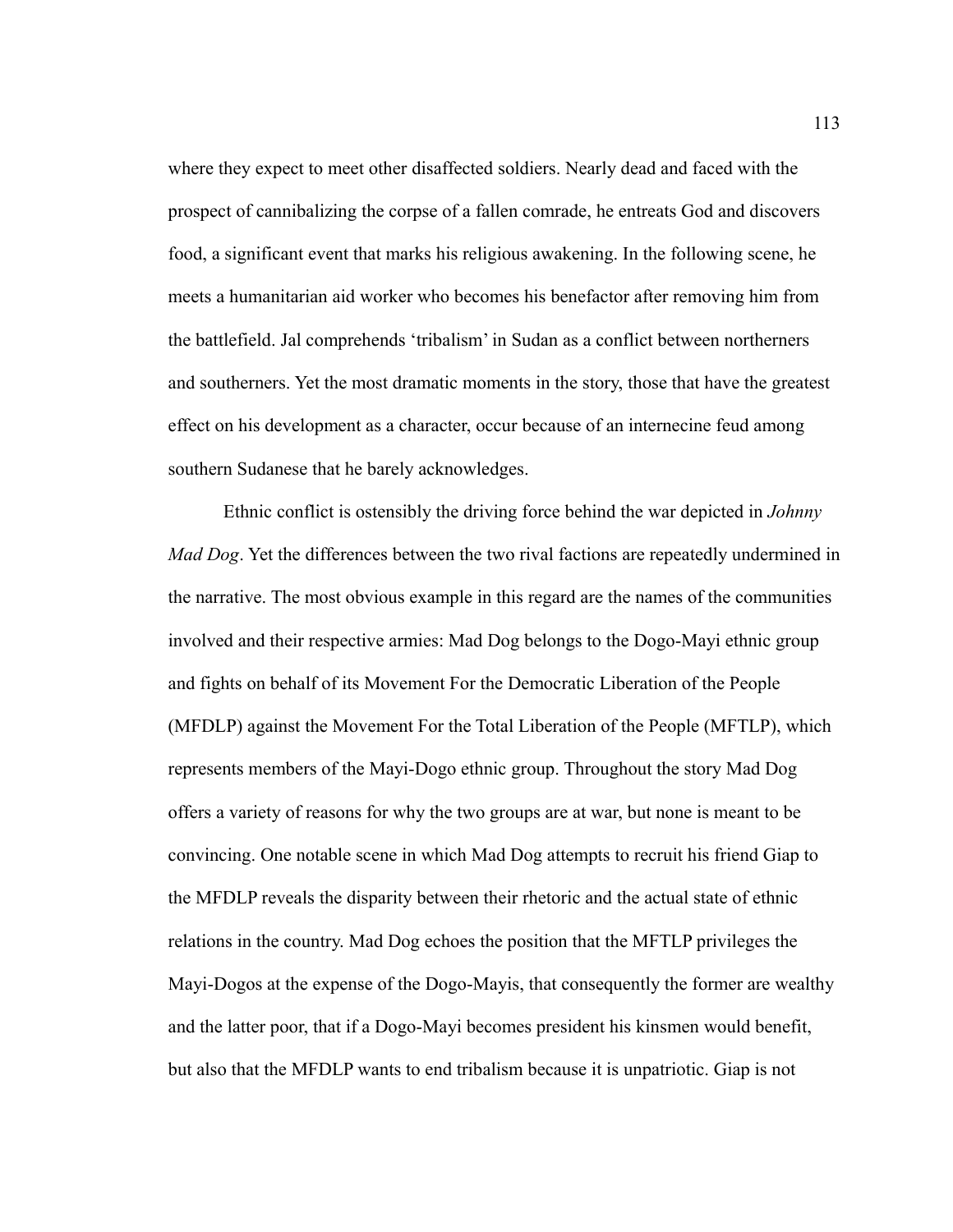convinced and counters each of these statements in ways that reveal them to be absurd. Even Mad Dog initially rejects these views. When MFDLP recruiters first approach him he says that the residents of the capital "never lived our lives in tribal terms" and that ethnic affiliation is not an appropriate reason to "swear blind allegiance to a politician" (86-87). Mad Dog is ultimately convinced to join the militia through a fallacious appeal to authority—he believes the rhetoric because he respects the intelligence of the person who espouses it. However, the fact that he continues his relationship with a Mayi-Dogo woman from his neighborhood demonstrates the limits of this exclusionary policy, even for an earnest ideological convert like Mad Dog.

'Tribalism' is represented as an important aspect of the conflicts depicted in at least some child soldier stories. But it is not used as an all-purpose explanation for organized violence in Africa, as is often the case of American journalistic accounts. Instead, ethnonationalism often serves as a pretense and is usually subordinated to what are regarded as pragmatic concerns. The primary motivation for most MFDLP fighters seems to be the opportunity to enrich oneself by looting, which Mad Dog mentions a number of times. Even his friend Giap joins the MFDLP for this more practical reason and encourages his fellow soldiers, saying, "To the victor go the spoils—this is one of the benefits of war" (6). Laokolé bemoans the fact that civilians are repeatedly victimized in this manner when one armed group loots during their approach to the capital city, while likewise their enemies will loot as they flee. My Luck admits that rebel and government forces both engage in this behavior in his country. Agu, Beah, Jal, and Akallo all describe how they engage in the practice. Keitetsi characterizes it as an employment opportunity!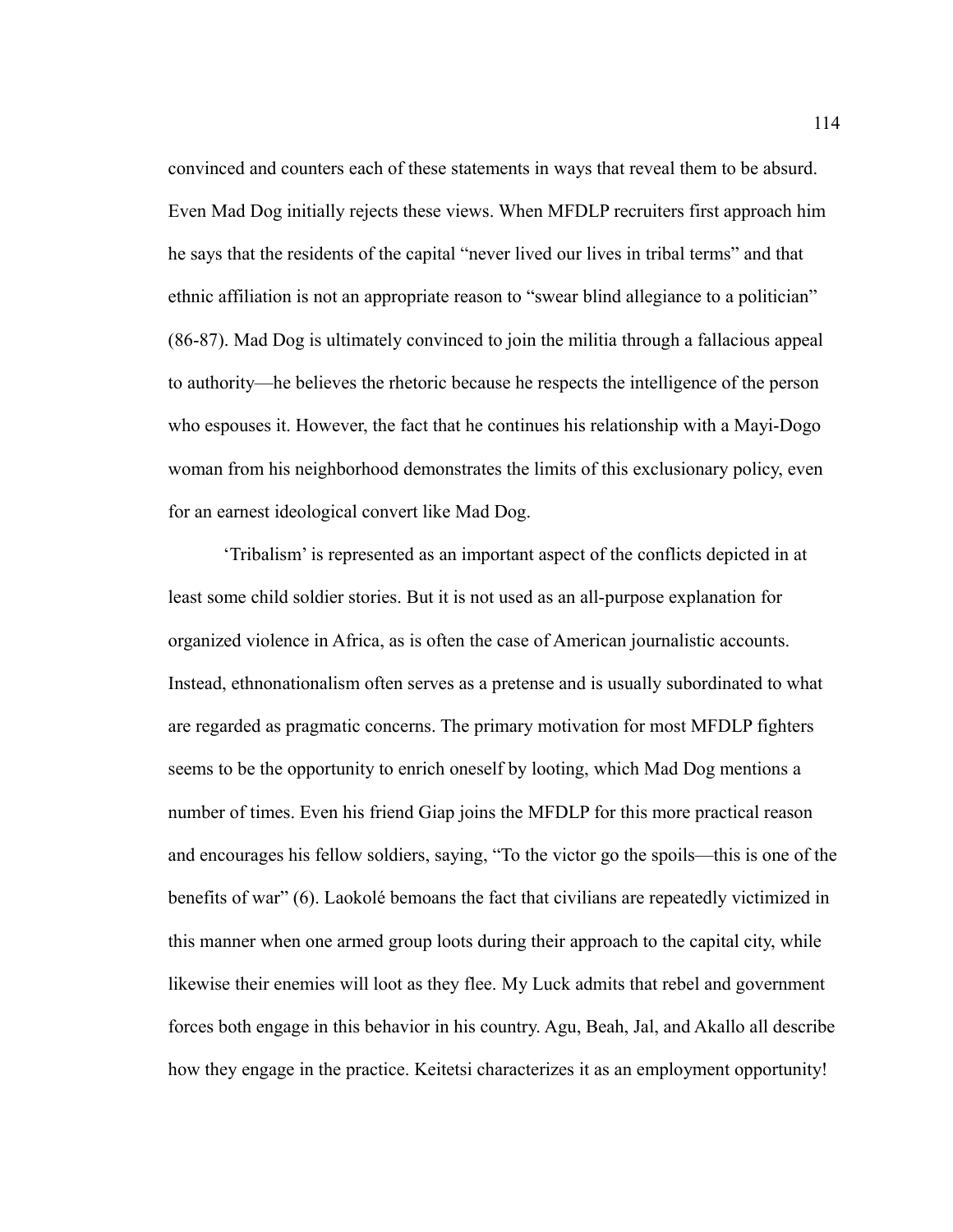Of course, characters may fight in a conflict for many different reasons, some of which may vary from the official ideologies of their respective organizations, or even contradict their own stated claims. Probably the most obvious justification, which is mentioned throughout the genre (although understated), is that they fight in order to survive a setting in which neither children nor non-combatants are spared from the effects of war. Because these narratives focus on their personal experiences, and taking into account their views and actions, the genre as a whole does not reinforce the impression that 'tribalism' is the primary cause of organized violence in Africa.

## BAD LEADERS, HELPLESS CIVILIANS

My Luck asks, "If we are the greatest innocents in this war, then where did we learn all the evil we practice?" (143). The question is framed as a philosophical one in this story, but in the context of the genre it is also rhetorical. The Afro-pessimistic response to this question is that child soldiers are taught to commit evil in Africa, where wartime violence is imagined to be especially heinous and under-age recruitment seen as commonplace. None of the stories under consideration here consider the question of under-age recruitment from this same perspective; these narratives are ultimately concerned with the experiences of individual child soldiers who fight in particular settings. They do not address the practice of child soldiering in the general context—as a greater problem in one country or another, or else more generally as an African phenomenon—other than in broad post-narrative or paratextual items in a few of the memoirs. Child soldier stories tend to focus on a corollary issue: *who* would teach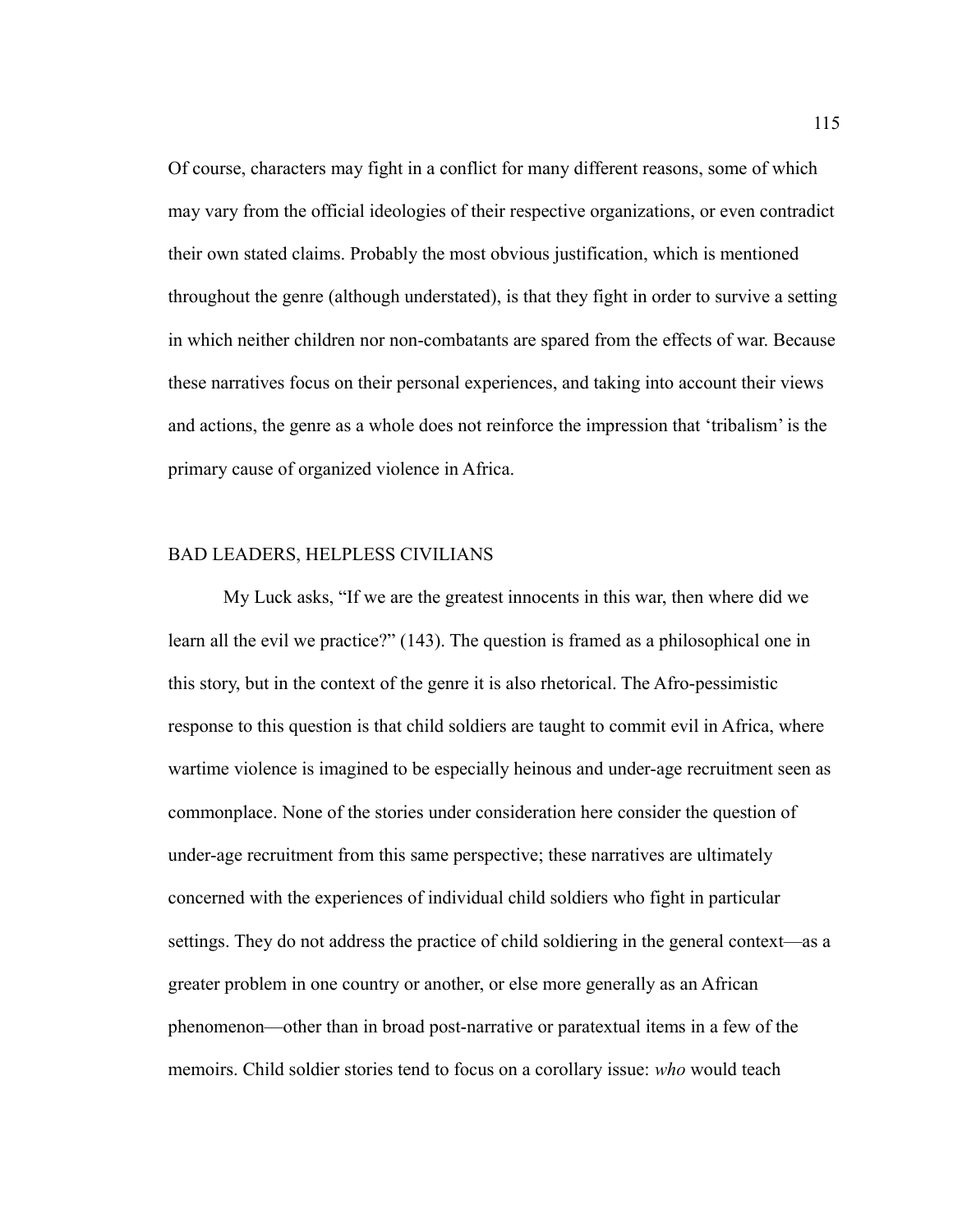children to behave in this way? By way of an answer they condemn the persons who seem most responsible for the militarization and indoctrination of young people— Africa's leaders, their proxies, and the rebel leaders who oppose them. None of the young protagonists in these works achieve the necessary rank or are otherwise well-positioned enough to meaningfully interact with the leaders of the armed groups that use them, with the partial exception of Keitetsi. The only figures of authority whom many child soldiers encounter are their immediate commanders. Therefore these characters receive a majority of the blame for the tragic circumstances of their under-age subordinates.

Readers will know through the narration of the characters' experiences and with a general awareness of the hierarchal nature of armed groups that child soldiers commit violence on the explicit orders (or to meet the implicit expectations) of their commanders. Their leaders are clearly responsible for the broader policy of under-age recruitment, but most do not directly participate in the training of child soldiers or narrated events on the battlefield. And yet former child soldiers who detail their experiences in memoirs often characterize their commanders in ambiguous ways. Beah fondly remembers his commander, Lieutenant Jabati, who bonds with him over their mutual appreciation of Shakespeare's play *Julius Ceasar*. When Beah becomes injured in battle the lieutenant orders that he be transported back to their base, a surprising decision given that child soldiers are so routinely treated as expendable. Irina Kyulanova explains that the choice to decommission and rehabilitate Beah leaves the boy angry and confused (31), but in the context of Jabati's partiality toward him the decision makes sense. When Jal first arrives at a camp close to the battlefield his commander John Kong prevents him from directly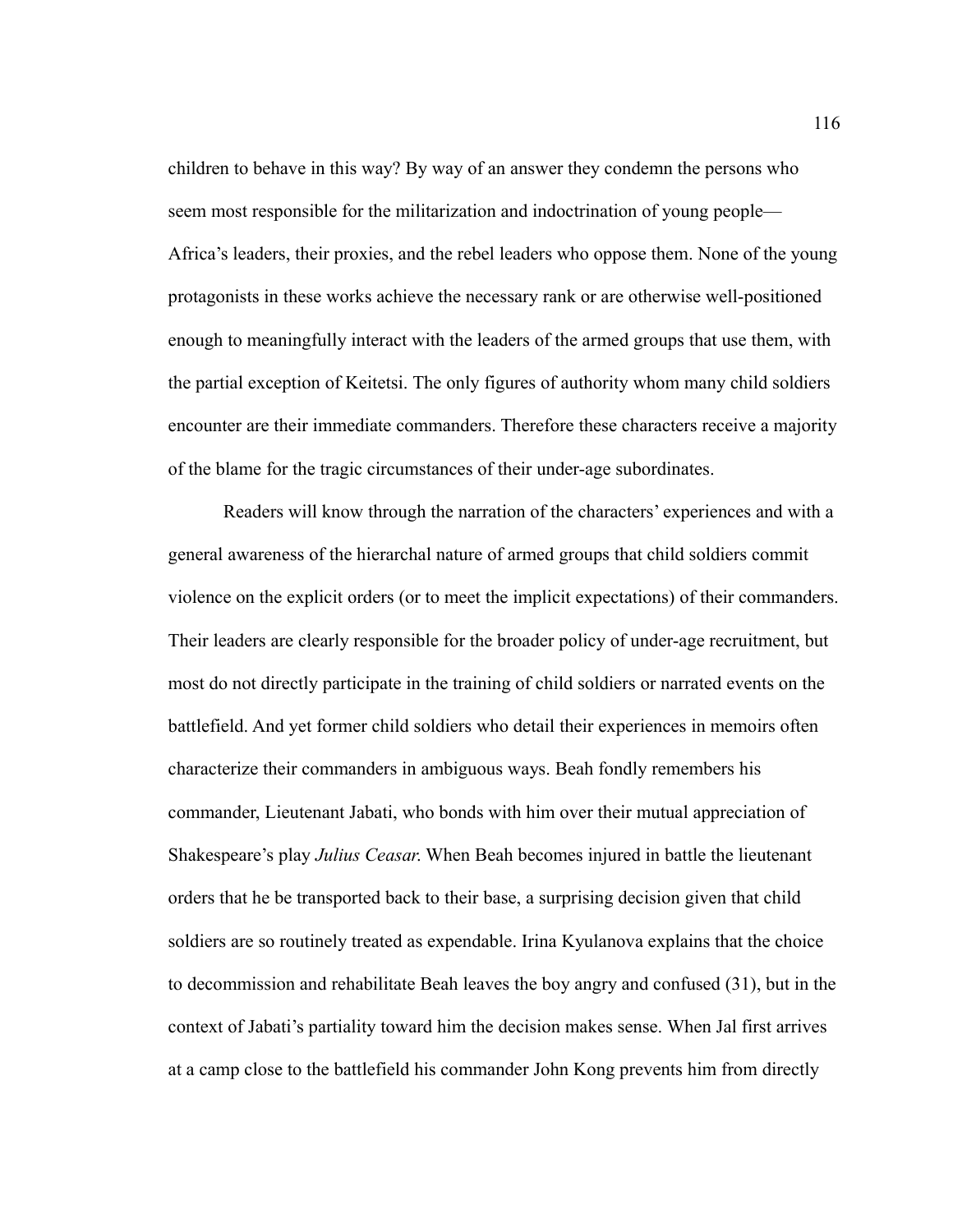participating in combat. He argues that the boy can best serve his country by attending school. "If we are attacked, then you can defend. But until then you are not going anywhere, little soldier," Kong concludes. Jal takes part in a massacre in the city of Juba later in the narrative. However, Kong's more general objection to his participation in war is characterized as genuine. These interactions show that in at least some instances, adult military personnel will use their power to protect child soldiers under their supervision. Notwithstanding the apparent ignominy of their roles as commanders of children, Jabati and Kong attempt to balance their social and moral obligations as adults against the operational 'necessity' of child recruitment.

However, these two characters are exceptional among the commanders who are portrayed throughout the genre. The memoirs by Akallo and Keitetsi, for example, reveal a very different relationship between officers and subordinates: both women are physically and sexually abused. This violence is not uncommon in child soldier stories, nor is it fixed to one gender or literary form; Agu and his companion Strika are also beaten and raped and all of the fictional works depict similar examples of brutality by individuals in positions of authority. These characters lack the complexity of their victims. There is no meaningful difference between Major Essien, who forces My Luck to rape in the assertion of his authority, and the Commandant, who forces Agu to rape as an act of war. Both characters demonstrate the awful nature of those responsible for orchestrating warfare in Africa. Neither is represented in ways that would encourage further curiosity among readers. With the exception of Giap in *Johnny Mad Dog*, no insight is given into the pre-war lives of these commanders to indicate whether they have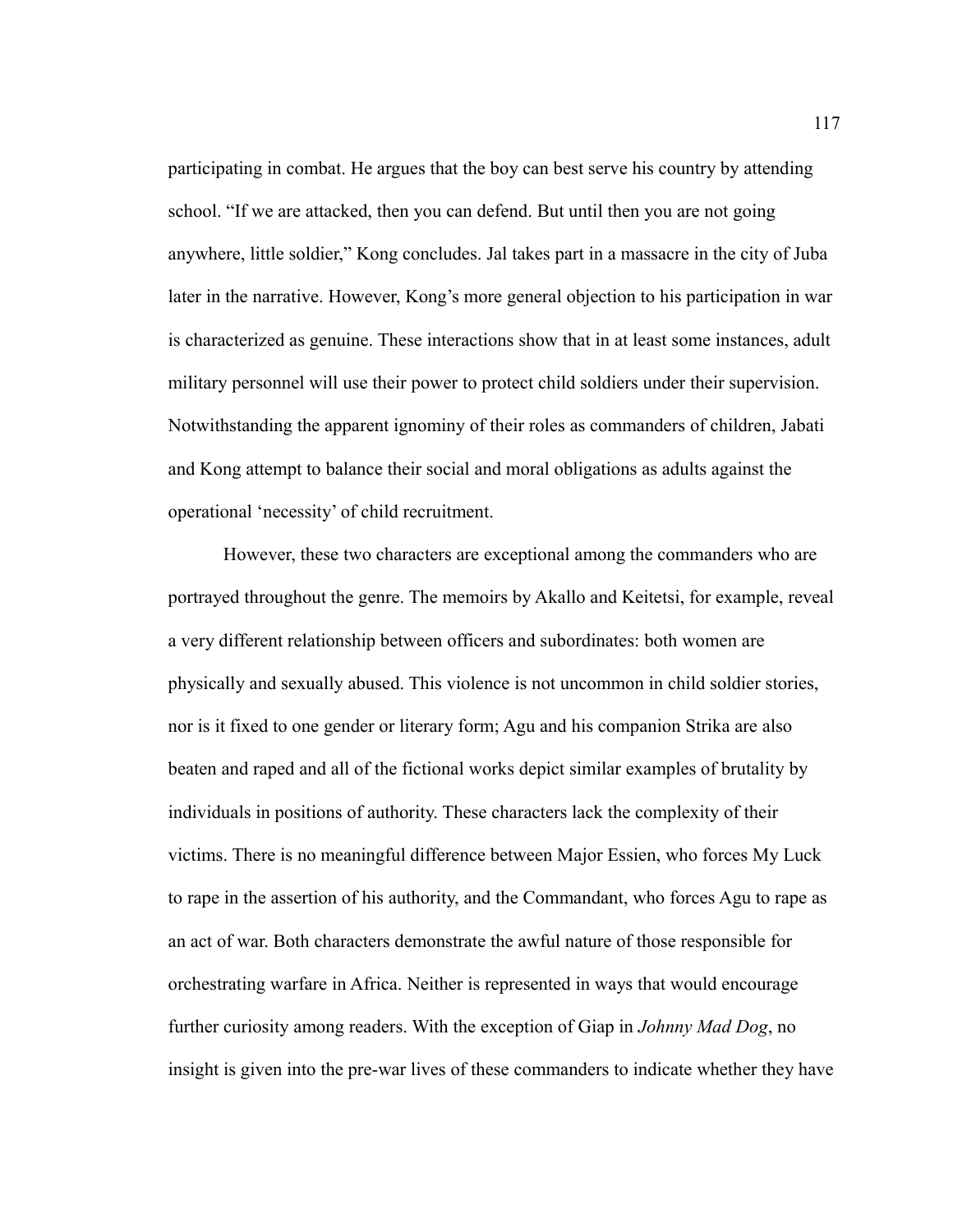always behaved this way or were transformed by the harsh conditions of the battlefield. Giap seems to be an example of the latter. However, the imbalance between the one scene in which he serves as a rational counterpart to Mad Dog and the rest of the story during which he acts like a brute, as well as the absence of scenes that depict this transition, undermines any potential sympathy for him. Collectively, the commanders of child soldiers all resemble the same contemptible caricature.

The leaders of armed groups appear in some stories as well. The most notable example from the memoirs are Keitetsi's repeated references to Museveni, now the longserving president of Uganda. She meets him once after her voluntary enlistment in the NRA, and directs much of her anger about her situation towards him. She condemns Museveni in several passages and the final chapter is a letter addressed to him, wherein she writes, "I played your game, but I didn't know the rules" and concludes with the signature "from your Child Soldier" (272-274). These criticisms contrast with the more muted observations about Colonel Ahmad Kashilingi, who is the only other noteworthy historical figure in the work. Keitetsi serves as his bodyguard until a dispute with Museveni results in his detention. As I describe in chapter two, Kashilingi treats Keitetsi like his own daughter and then repeatedly rapes her. Yet perhaps because she sees him as another victim of the Museveni regime (whose policies enable her enlistment) she does not condemn him with the same vehemence as she does the president. Jal encounters the SPLA leader John Garang for a moment but says nothing about him, allowing the criticisms expressed by his comrades to stand without further remark. Ironically, Akallo also briefly meets Garang when she flees from the LRA into southern Sudan. She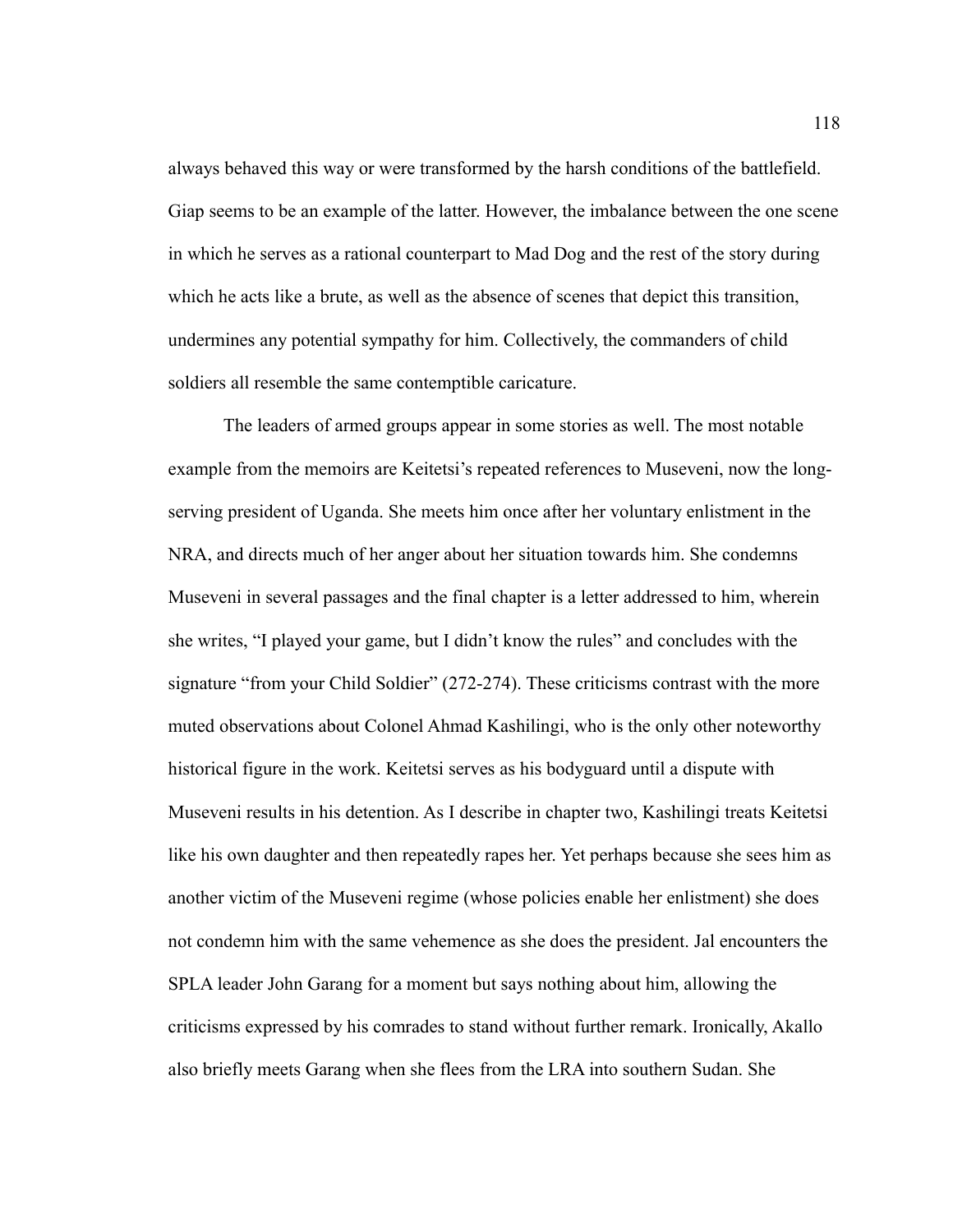explains that the Sudanese government hired the LRA to oppose the SPLA rebels, and consequently that once Garang hears of her experiences he passes her along to a humanitarian group. Readers of both memoirs will know that although Garang is willing to decommission his enemy's troops he has no intention of doing so with his own child soldiers; Garang is no more humane a leader than Joseph Kony or Museveni, for example, in this respect. In summary, the representation of historical persons in nonfictional narratives is largely determined by the contexts in which they are known.

Fictional child soldier stories are not bound by these same constraints, yet the leaders of armed groups are not prominent in the novels either. The newly-installed President Dabanga appears during two scenes in *Johnny Mad Dog*. In the first, he delivers an obviously propagandistic victory speech on the need for the restoration of peace, which is rebutted by the behavior of his own soldiers and allied militias. The second revolves around his visit to a humanitarian camp where Mad Dog and Laokolé eventually meet. Before he arrives his soldiers attach labels with the name of the first lady's charitable organization on humanitarian supplies that were donated from abroad and coach residents of the camp—some of the same internally displaced persons they brutalized—on how to properly receive the leader in front of international news cameras. The portrayal of a Sierra Leonean head of state in *Moses, Citizen and Me* is much more subtle. At an unspecified time in the 1970s, Citizen's grandfather Moses is hired by the government to photograph the unnamed leader of the country at several cultural events. On each of the negatives he discovers "a faintly sketched figure hovering over the head of the president. It was the figure of a small boy holding a gun. […] a small child barely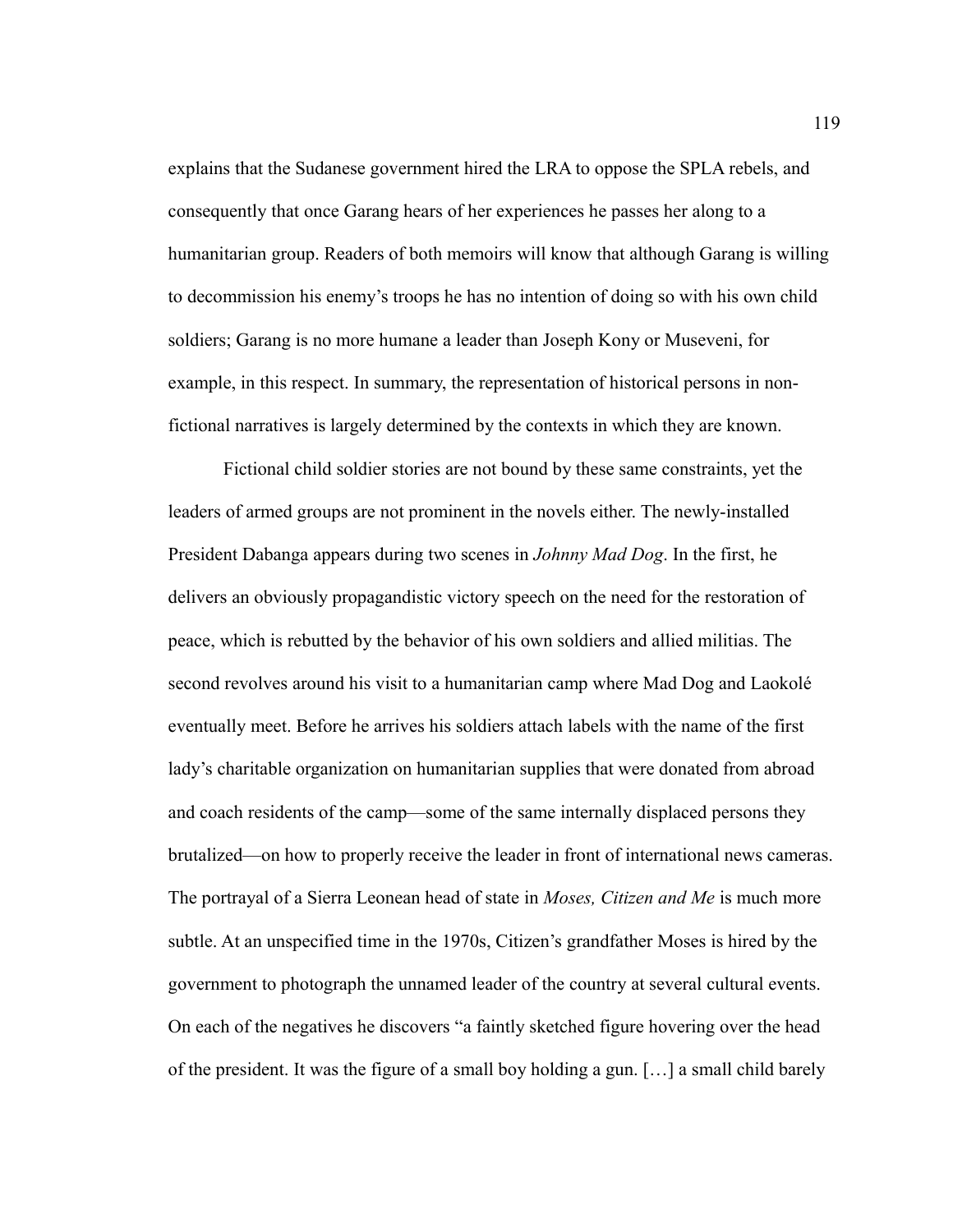recognizable, rising as a bruise must in response to a blow, scar tissue to a wound" (119). Throughout the decade, Sierra Leone was led by the dictator Siaka Stevens, who indirectly employed young people to help suppress dissent against his regime but is not widely considered a perpetrator of child soldiering (Denov 55). This indirect reference to Stevens is the only one that appears in the work, nor are there any depictions of the president who served during the civil war, the leaders of the RUF, or even Citizen's immediate commanders.

The most obvious explanation for this imagery is that the conditions that ultimately led to war in Sierra Leone can be traced to Stevens' tenure. He is therefore indirectly responsible for the future recruitment of child soldiers, a practice that is foreshadowed in Moses' photographs. This interpretation is bolstered by a conversation between Moses and the narrator in which the man "told of how the coup had begun and later we both heaped curses on all the incompetents who had ever been in power, everyone we could name" (13). More general condemnations of this kind can be found in other child soldier stories as well. For example, McDonnell's chapters in Akallo's memoir are rife with them. Both protagonists in *Johnny Mad Dog* criticize the ways that politics are conducted in their country. Mad Dog describes the current conflict as "the usual story: all we knew was that two political leaders were struggling for power … We didn't give a damn, because we knew what the politicians of our country were like. Con men all" (83). The disheartening tone that exists throughout the genre indicates that these critiques are warranted. The negative consequences of corrupt politics and unscrupulous leaders are wide-ranging: individuals and their families are effected by what are generally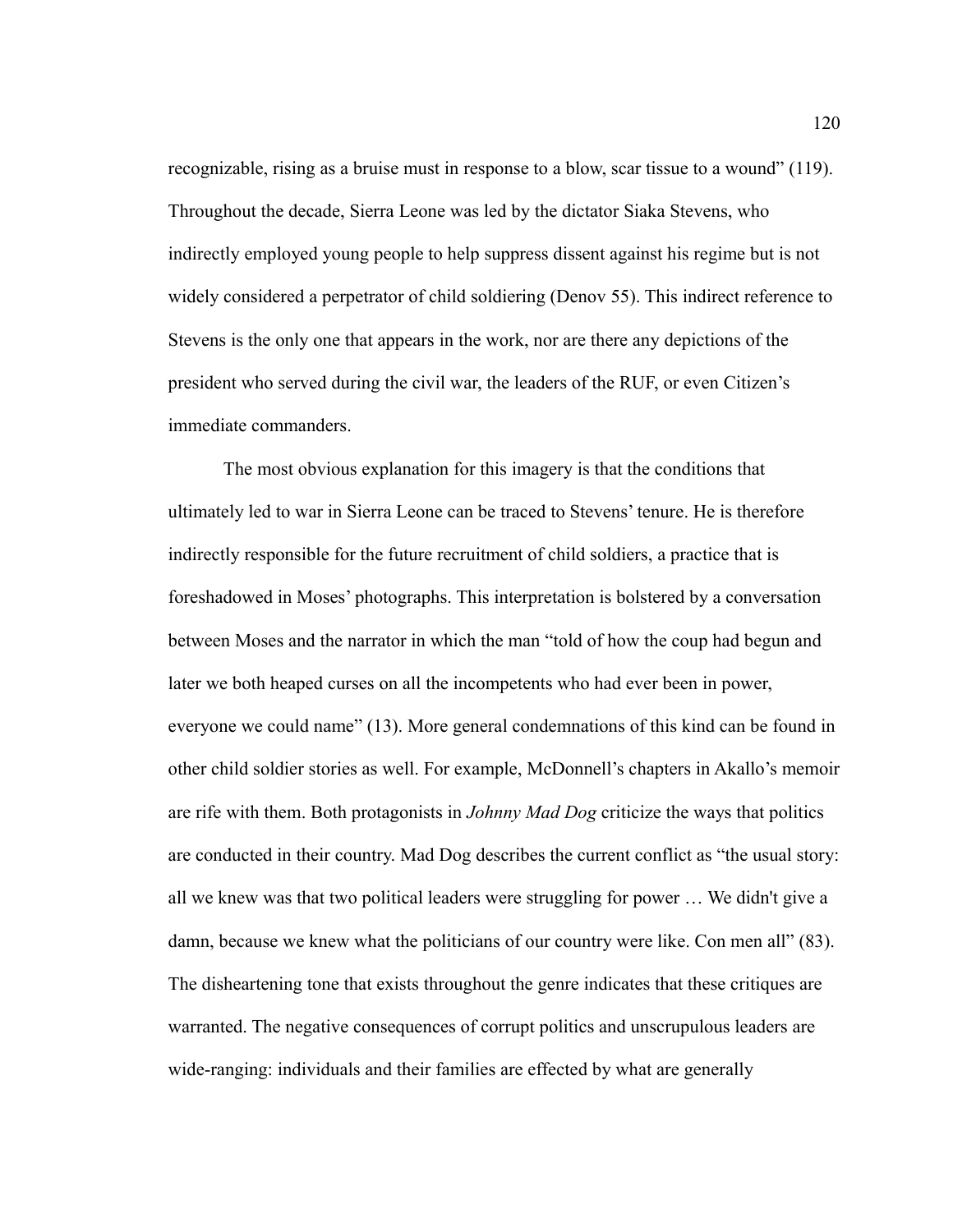characterized as wars of opportunity and the traditional relationships between children and adults are severely disrupted. Adults in these stories cannot protect children from the horrors of war.

This is not to say that African communities have forsaken all children. Several individuals, both relatives and complete strangers, repeatedly aid Laokolé as she attempts to escape wartime violence. When she and her disabled mother flee to the UN embassy after rebel forces besiege the capital city, an anonymous man rescues the older woman from being trampled by a panicked crowd. Another man agrees to transport her as they make their way to an apparently safer city district, albeit in exchange for payment; ever charitable in her assessment of others, Laokolé acknowledges that he does so in spite of the significant risk to his own life. Following the bombardment of the compound where they shelter, and the deaths of her mother and aunt, another man compassionately rouses Laokolé from despondency and convinces her to continue. Escaping into the nearby jungle with other civilians, she is immediately taken in by a village woman who regards her like a daughter. The care that Laokolé receives throughout the story appears to influence her own behavior toward vulnerable people as it concludes. For example, she offers small acts of kindness to fellow refugees in the aforementioned humanitarian camp, fetching water for an elderly woman and giving her blanket to a mother and child. Her most noteworthy gesture is depicted in the final two chapters she narrates: she rescues an orphaned girl from a beating by Mad Dog and adopts the child as her own.

These interactions suggest that when organized violence disrupts social hierarchies it is still possible for the traditional, reciprocal relationships between adults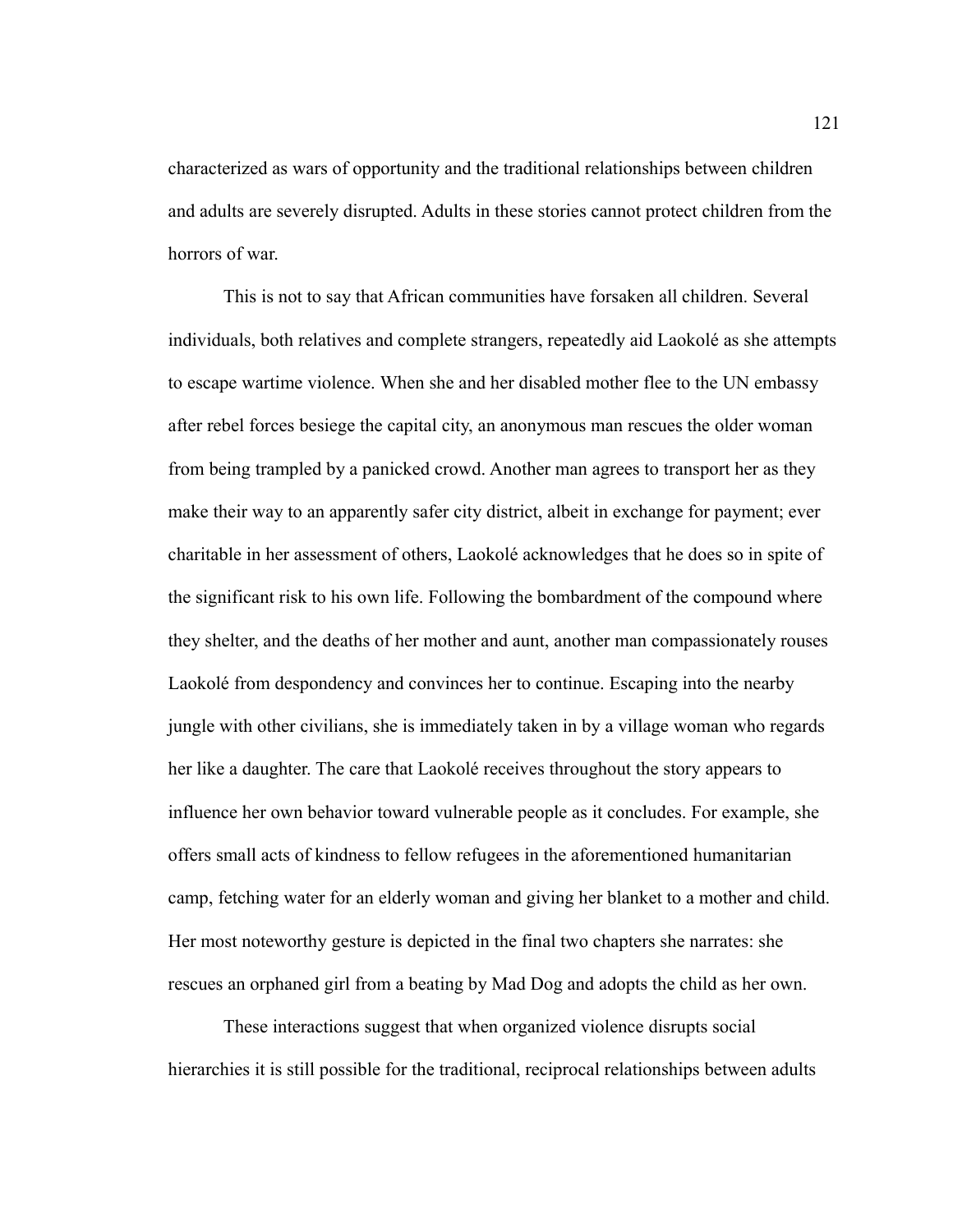and young people to persist. Yet Laokolé's experiences are exceptional, largely because she is the only protagonist in child soldier stories who remains a civilian throughout the text, serving as a literary foil to Mad Dog. Moreover, the works almost never include examples of adult civilians who offer guidance or support to child soldiers during wartime. The former are rarely in a position to provide it while the latter are either not inclined or unable to accept it. Those few encounters that do occur are tainted by the realities of the conflicts in which they take place, such as when an older woman consoles My Luck while he rapes her, or in *Johnny Mad Dog* when a corrupt customs official condescendingly instructs a young soldier who has just looted his compound in how to open a champagne bottle. The hope that civilians may replace military commanders and re-assert their roles as caretakers of children, soldiers and civilians alike, during periods of organized violence is unrealistic. Many of the works observe that the collapse of the state is accompanied by the disintegration of social order and the erosion of traditional values. Few offer assurances that those Africans who may have the power to restore the conventional relationships between children and adults are willing or prepared to do so.

## AHMADOU KOUROUMA'S FAILED STATES

More than any other work in the child soldier story genre, *Allah is Not Obliged* provides a macroscopic view of the perceived causes and consequences of armed conflict, from the corrupt relations among individuals to internecine feuds between competing factions looking to seize control of the wealth and power of the state. The novel is only superficially concerned with the sequence of events that constitute its plot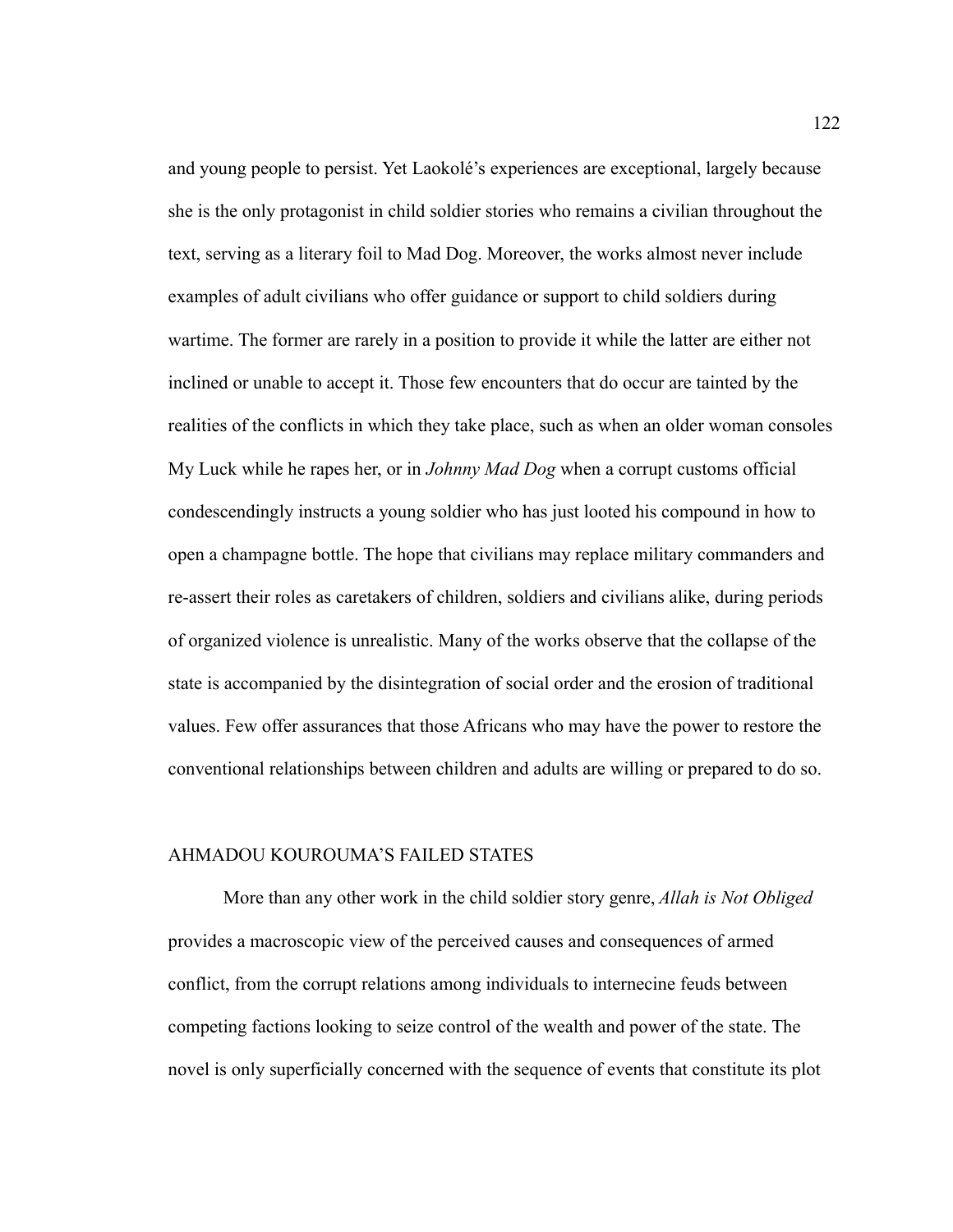or the abnormal development of its protagonist due to his involvement in war. Instead, it comprises a series of entertaining but also brutal anecdotes about the civil wars in Liberia and Sierra Leone, the violence and depravity that seem to define these respective conflicts, and the characters—historical and fictional—who are responsible for them. Birahima often conveys these accounts as he passes through the camps of the numerous armed groups that are involved in these conflicts: in Liberia this includes Charles Taylor's National Patriotic Front (NPFL), Samuel Doe's allies in the United Liberation Movement for Democracy (ULIMO), Alhaji Kromah's splinter faction of the United Liberation Movement for Democracy (ULIMO-K), and Prince Johnson's Independent National Patriotic Front (INPFL), while in Sierra Leone they consist of Foday Sankoh's Revolutionary United Front (RUF) and Johnny Koroma's Armed Forces Revolutionary Council (AFRC).<sup>6</sup>

None of these organizations are said to be involved in the conflicts in order to advance a particular political ideology. Most are associated with specific 'tribal' communities, from which they claim to recruit exclusively, and threaten to kill members of other ethnic groups on sight. Birahima narrates several examples of ethicallymotivated violence, prefacing each one with a variation on the statement that "this is the way it goes in tribal wars" (66, 86, 97, 98, and 104). But as in other child soldier stories, ethnic rivalries are not always as certain as they appear. Birahima identifies as Malinké, whom he says "are always welcome wherever we go because we're out-and-out defectors. We're always changing sides" (81). In practice, most militias will accept combatants from any ethnic group with minimal scrutiny. Both adult and child soldiers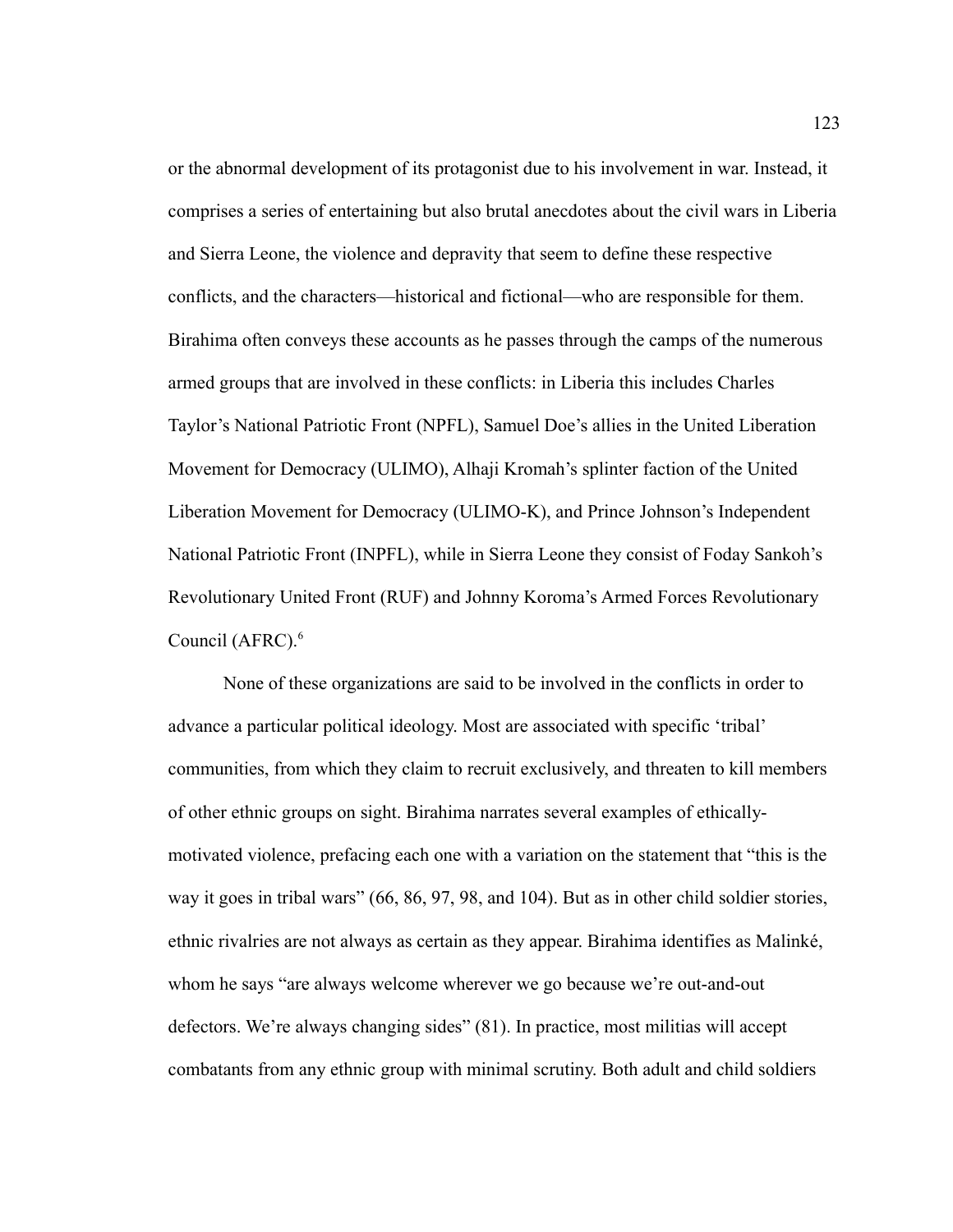move among the armed groups as needed with ease. Birahima reveals the true motivation for organized violence when he defines 'tribal wars' in Africa:

> [I]t means that big important warlords have divided the country up. They've divided up all the money, all the land, all the people. […] The funniest thing is that the warlords are all using desperate measures to hang on to all the things they've got, but the same warlords are doing everything they can to get their hands on more stuff.

The acquisition of wealth and power is ultimately more important to the leaders of these groups than ethnic purity. The same is true of many rank-and-file soldiers as well, including Birahima. Ethnonationalism is a means to this end for nearly everyone who participates in these conflicts, as it appears to be in a majority of child soldier stories.

The plot of the narrative is frequently punctuated by long digressions, in which Birahima offers (in his distinctive manner) the historical context for, and analysis of, the armed groups that he encounters. It is in these accounts that he describes their leaders, often in great detail. Each declares their commitment to principles of national unity or religious morality, none is portrayed in a convincing or sympathetic manner. When their rhetoric is not challenged directly it is contrasted with the brutality of their actions. Taylor is "a barefaced liar, an out-and-out thief, a crook" (61). Doe orchestrates a coup to overthrow the government, tortures and kills his co-conspirator, rigs the ensuing presidential election, and turns the country into a sectarian state before he loses control. Johnson dismembers Doe's body after capturing him at the headquarters of ECOMOG, the multilateral force that is charged with keeping the peace among warring factions.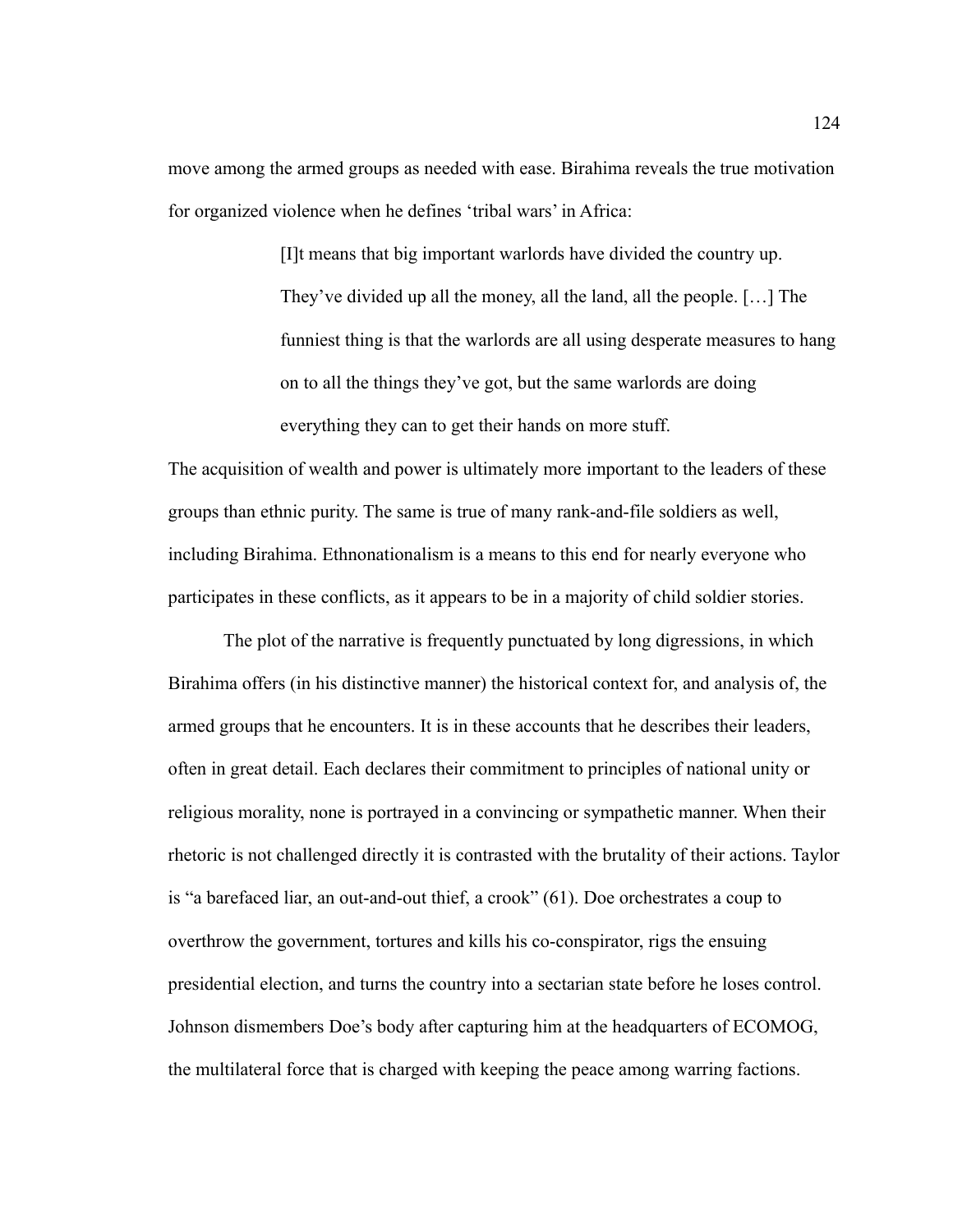Kromah controls a number of refugee camps and defrauds the humanitarian aid agencies that support them. Sankoh begins his own civil war with the help of Taylor, one in which his troops amputate the arms and hands of civilians (adults and children) with the intention of intimidating others into not participating in future elections.<sup>7</sup> Koroma and the AFRC cannibalize the dead bodies of their defeated enemies. The foreign leaders who offer these warlords assistance, often in retaliation to one another, such as Sani Abacha of Nigeria, Muammar Gaddafi of Libya, and Félix Houphouët-Boigny of Côte d'Ivoire, are described in a similarly condemnatory manner.

Birahima briefly meets Johnson when he first joins the INPFL, but otherwise he does not encounter the leaders of the armed groups that recruit him. Neither does he interact in a meaningful way with his commanders, though two are described in some detail. Colonel Papa le Bon supervises NPFL fighters in the Zorzor district in northern Liberia. He presides over the region as an authoritarian—he collects illegal duties on products that enter the country from Guinea, organizes kangaroo courts and administers trials by ordeal, maintains a harem of women whose husbands are jailed to prevent dissent, and personally oversees the training of child soldiers. When Colonel Papa le Bon is killed by one of his own wards, Birahima flees to the northeastern city of Sanniquellie, which is controlled by General Onika Baclay Doe on behalf of the ULIMO faction. Doe extorts local businesspersons under the pretense of keeping them safe and, like Colonel Papa le Bon, orchestrates summary trials and executions. When her authority is challenged she responds with brutality and demonstrates little concern for the lives of the child soldiers under her command. The differences between these characters are largely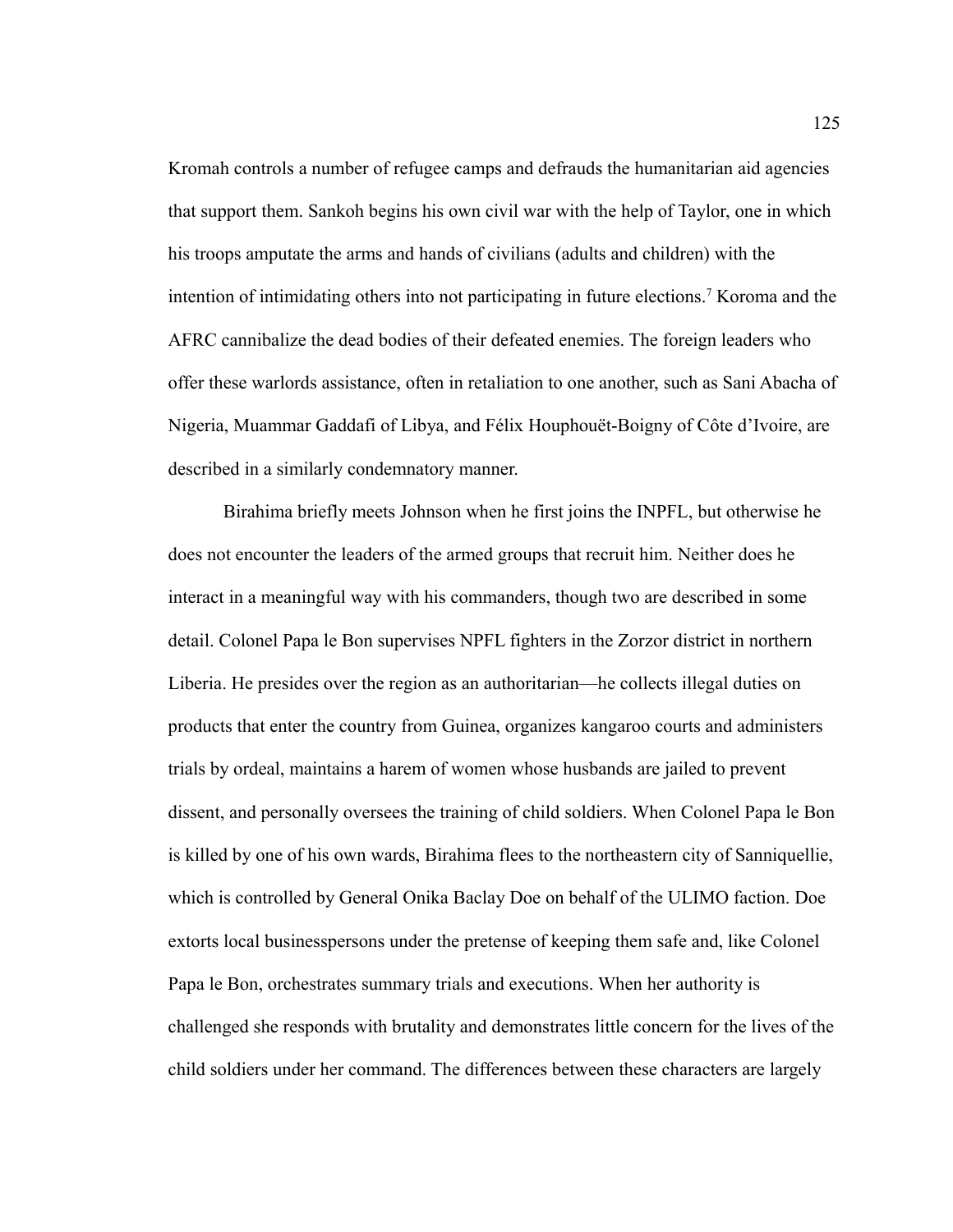superficial—their military affiliations, attitudes, and other personal characteristics have no bearing on their core function in the narrative: to embody the corrupt values that are common to all groups that compete for control of the country. Therefore, while Colonel Papa le Bon and General Onika Baclay Doe have distinctive presences in their respective scenes, they are best understood as representing the same stock character.

Like his commanders, Birahima is also a product of his chaotic environment primitive, antisocial, dangerous. He somewhat fondly remembers his pre-war childhood, but readers will note the lack of positive adult role models during this time. His father dies when he is still an infant and his mother succumbs to a crippling ulcer during his adolescence. His older sisters are completely absent from the narrative. His grandmother is a welcome presence but she exerts no direct influence on him or his behavior. The only significant adult presence in his life before he leaves his village in Côte d'Ivoire near the border with Guinea is his surrogate stepfather Bala. Rather than attend Quranic or secular schools, Birahima spends time with Bala learning the methods of the indigenous *feticheur*. His devout grandmother is so concerned about the potentially negative effects of these lessons on the boy that she orchestrates his departure from their village to join his aunt in Liberia, a decision that will lead to his recruitment as a child soldier. The person chosen to accompany Birahima is a *hajji* businessman named Yacouba, who has recently returned to the village from the capital Abidjan. Yacouba has become wealthy by engaging in a number of dubious activities as a money launderer, fortune-teller, con man and—in what is a deliberately ironic gesture—a *feticheur* like Bala. What distinguishes the two characters is the nature of their relationships with Birahima and their reputations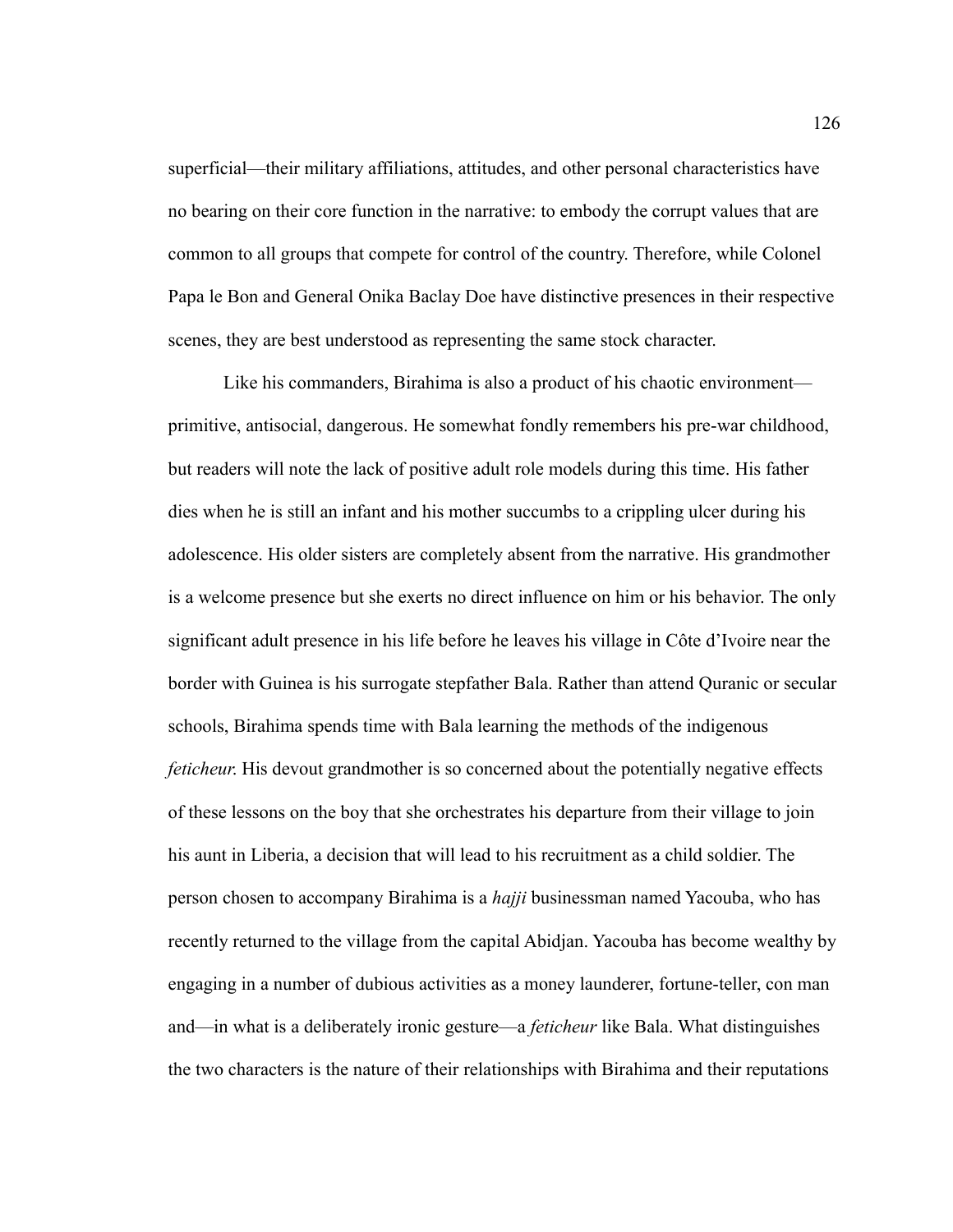within the community.

Yacouba uses an assumed name to evade the Abidjan police, and although the sardonic narration of the story precludes readers from knowing whether members of the community are aware of his misdeeds, their reflexive use of his pseudonym indicates a willingness to overlook unsavory character traits for the pretense of piety; he represents himself as a virtuous Muslim and is widely viewed as a successful professional, therefore he is regarded as an appropriate guardian of Birahima for the trip. His grandmother and the other members of their community are meddlesome, but Yacouba's behavior is of a much greater concern. For example, both try to convince Birahima to leave his home for Liberia, but while his grandmother says that his aunt will feed the boy well, Yacouba explains that "street kids like me could be child-soldiers […] They had money, they even had American dollars. They had shoes and stripes and radios and helmets and even cars" (37). Yacouba exploits his naivety to gain a willing accomplice in his own efforts to benefit from the wars in Liberia and Sierra Leone. Birahima never questions the motivations of his adult companion, nor is he intellectually or emotionally capable of doing so. After all, Yacouba encourages his child soldiering and, in the absence of any other exemplar, serves as a model for his actions. Birahima's transgressions as a child soldier are not depicted in the work as aberrant, but rather as socially-sanctioned behavior.

# NO FUTURE FOR AFRICA

The negative impressions that child soldier stories often give about conditions in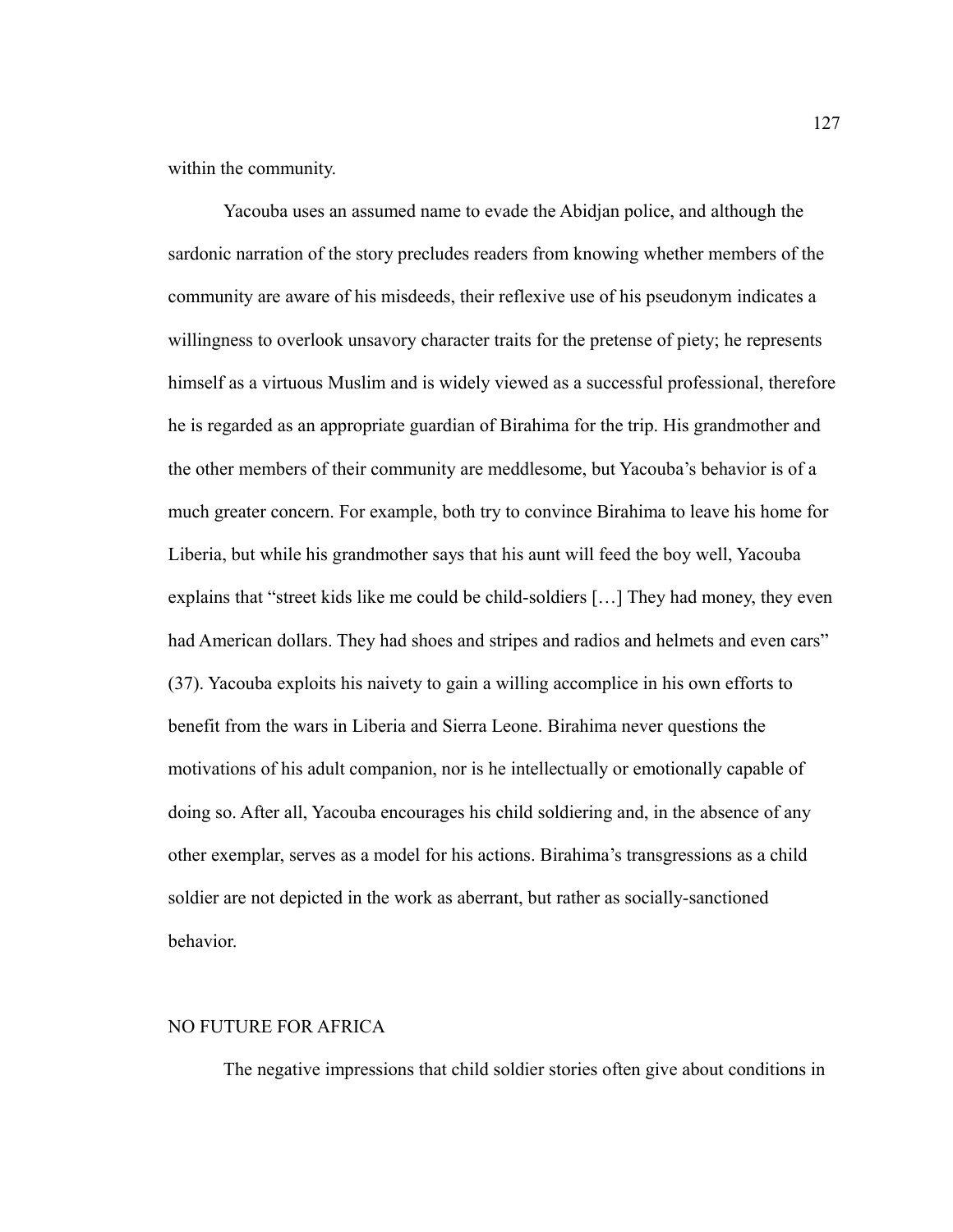Africa are predictable, given their subject matter. Child soldiering is both a consequence and reminder of the near-collapse of social and legal norms. When characters express any kind of positivity they do so in spite of their circumstances, not because of them. These narratives contribute to Africanist discourse through their characterization of civil wars across the continent as unjust, portrayal of important figures and groups as self-serving, and complication of the notion that violence is driven by 'tribalism'. But their greatest significance lies in their affirmation of the view that African communities simply cannot recover from these events. As I describe in chapter one, the fates of child soldier protagonists are varied: some successfully rehabilitate, others show promise of this outcome, and a few die on the battlefield. But with the exception of the memoir by Akallo and McDonnell, whose religious worldview is based on the certainty of divine intervention, none of the stories suggests that the future of Africa itself looks promising. They tend to convey their Afro-pessimism in one of three ways: 1.) with conspicuous silence, 2.) by reinforcing the idea that the causes of war show no sign of resolution and that its effects are long-lasting, or 3.) through repetitive rhetorical and/or structural elements that function as metaphors for endless conflict.

Many child soldier stories do not address the post-war futures of their respective settings at all. Afro-pessimism is one of the central problematics (in the Althusserian sense) of the genre. The works do not explore the matter because their premises and conclusions are self-evident. Instead, as I discuss in chapter two, they salvage the concept at the personal level and ask whether individual child soldiers can rehabilitate. While it is possible to imagine an alternative life for some of these characters at the conclusion of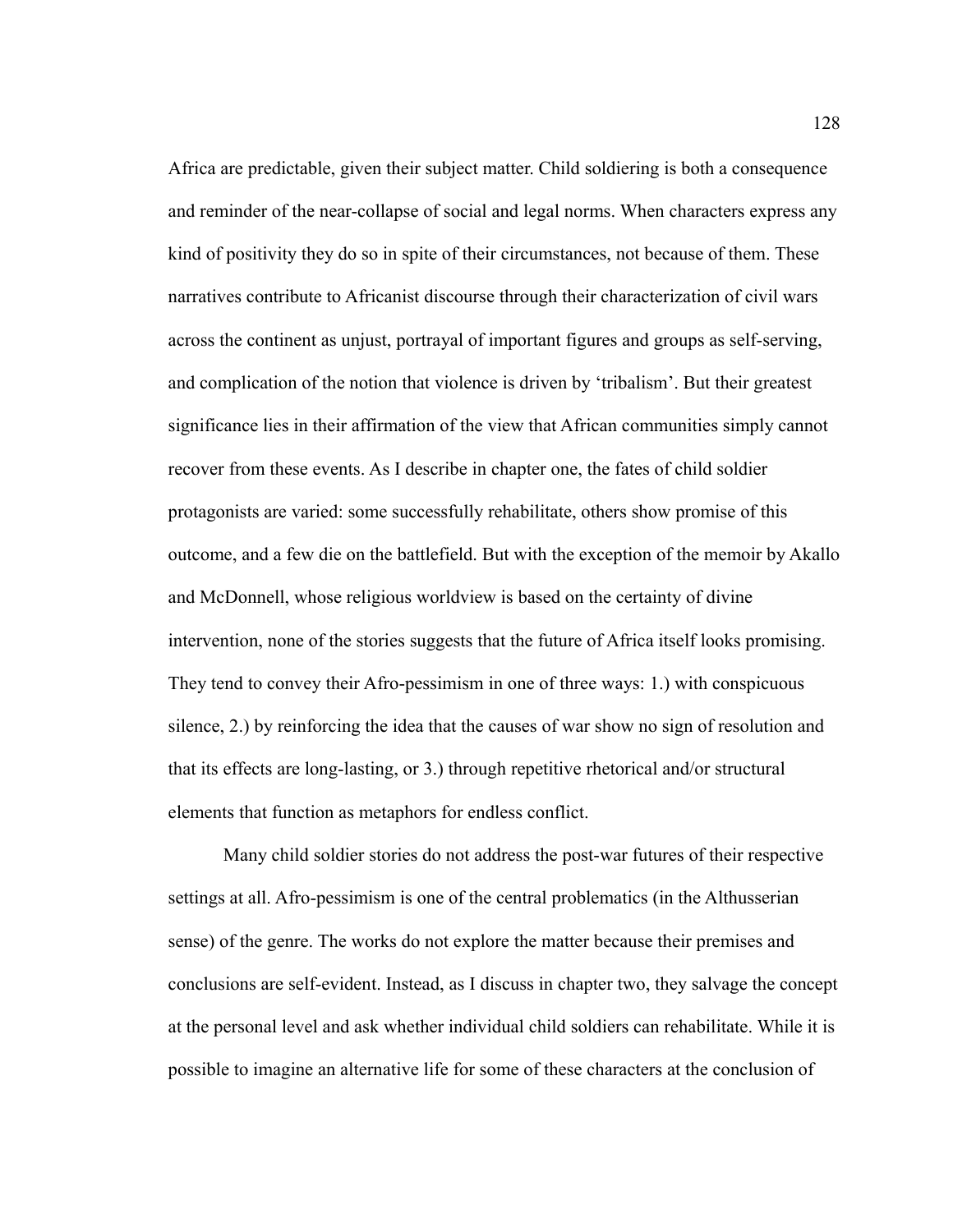their narratives, Africa itself seems to be treated as a lost cause. The second point is evident from much of the textual analysis that I provide in this chapter: there are several factors to the conflicts that cannot be easily resolved, terrible leaders greatly outnumber the good, and well-meaning civilians lack the agency needed to return order to their communities. A few of the stories acknowledge that the scorched earth military policies of some armed groups will further impede efforts at post-war reconstruction. My Luck notes that both rebel and government forces lay explosives, "but we do it in such a hurry that no one bothers to map these land mine sites, no one remembers where they are" (23). The MFDLP deliberately destroys orchards in *Johnny Mad Dog* in order to starve their opponents and decimates entire districts in the capital city to prevent the 'traitors' from hiding among non-combatants. Laokolé characterizes the rebel campaign as nihilistic, saying that "soldiers destroyed for the sake of destroying, killed for the sake of killing, stole for the sake of stealing" (15). However, their actions are not just unrestrained or punitive in nature, but also operational. They demonstrate a kind of Pyrrhic logic that might ensure victory, but decimates the country's infrastructure as well.

When child soldier stories communicate Afro-pessimism in a more explicit way they often do so through the use of a variety of repetitive forms. As I note in chapter one, several works refer to the cycle of violence in which children whose lives are devastated by war have little choice but to become soldiers themselves. Some characters even draw upon this experience to recruit new soldiers, as when Lieutenant Jabati tells Beah and other enlistees, "This is your time to revenge the deaths of your families and to make sure more children do not lose their families" (106). Quite the contrary, not only does he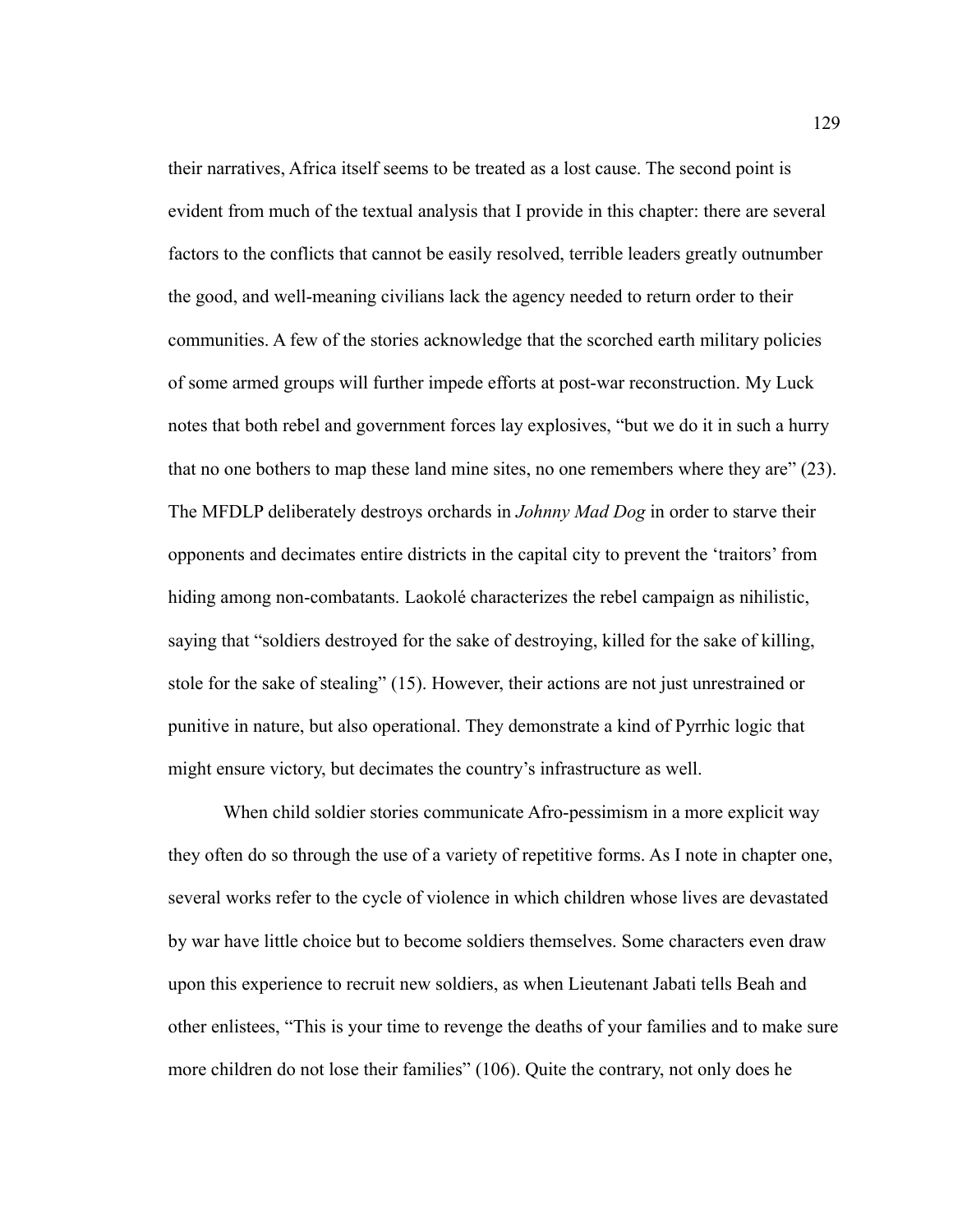perpetuate the same violence that results in his enlistment, but he is doubly affected when war breaks out again after his rehabilitation, which leads to the death of his uncle and the ruin of his adoptive family. Verbal repetition and the duplication of incidents is even more central to Dongala's novel. Many events are narrated from the perspectives of both Mad Dog and Laokolé, each with their own interpretations, and in several cases they even repeat the same words and phrases at the beginning or end their respective chapters. One notable scene, in which Mad Dog tries to clarify with his commander whether they should describe themselves as rebels or constituted authorities, demonstrates the perpetually unstable conditions in the country. Laokolé explains on several occasions that armed groups frequently compete with each other for power, but that for civilians who must endure these conflicts they are largely indistinguishable. Many readers are likely to adopt a similar view.

*Allah is Not Obliged* features a deliberate excess of verbal and incidental repetition. Passages will often include many different forms of repetition simultaneously within a single sentence or paragraph, a strategy which adds to the overall effect of this rhetorical technique. Kourouma acknowledges the general influence of oral literature on his writing, remarking that for him verbal repetition "signifies that I could not find the exact word capturing the term I wish to bring forth," which requires readers to pay closer attention to a scene in order to interpret it (qtd in Ouédraogo 1339). Birahima encourages this behavior in the telling of his story through the use of numerous explanatory statements, some of which are accurate while others are ironic; the humorous effect of the novel is acheived when readers distinguish between the two where Birahima cannot.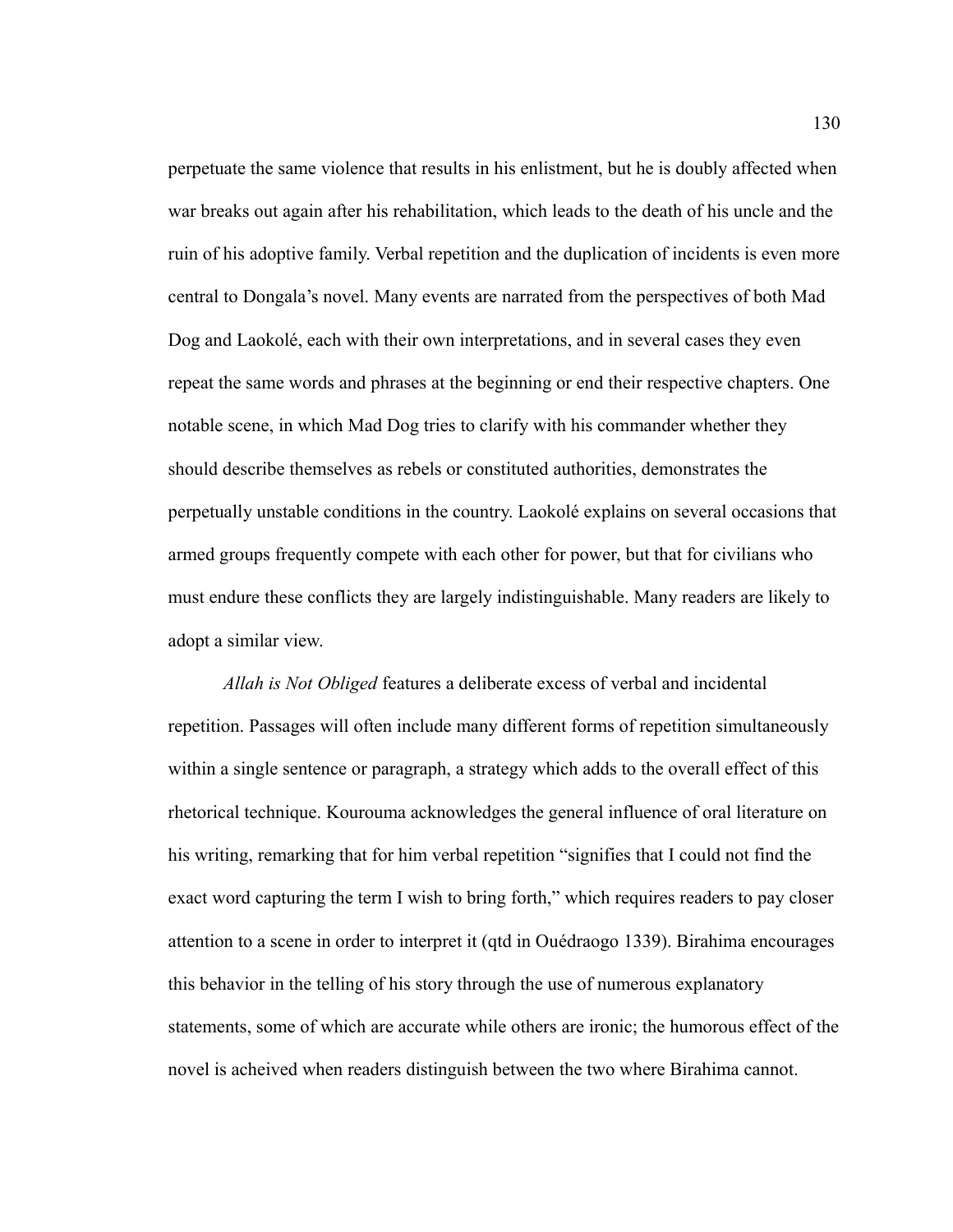However, repetition in the story is not always productive. To repeat a word once may be instructive, to create new meanings might help to reveal the true nature of events, but inordinate repetition can yield a negative effect. Birahima often emphasizes the truthfulness of a statement by declaring "*walahé!*" or 'I swear by Allah'. And yet his excessive use of the term (he repeats it sixty-five times in total) negates its meaning. Patrick Corcoran contends that his fixation with semantics allows him to distance himself from the violent realities that his words express (321). The fact that Allah is the one who determines why events will occur—which Birahima emphasizes throughout the narrative —means that they are often inscrutable, both for the characters and, I would argue, readers as well. If it is not possible to explain why violence persists in this setting, then there is no rational basis for the position that it might eventually end.

Many of the definitions that Birahima provides are cynical reflections on the rotten condition of postcolonial African politics. This is also true of the frequently repeated incidents throughout the work. In some instances he merely recounts repeated historical failures, such as the countless negotiations between Sankoh and the successive governments who oppose him. Fictional events reinforce these negative impressions. Birahima describes several 'trials' and punishments of criminals in his narrative, each the result of the rape and murder (or attempted murder) of a prepubescent girl. In every case crimes occur repeatedly, followed by conciliation, and finally resolution. Yet not only has mob justice taken the role of the courts—which is one indication of state failure—but crimes such as the rape of children persist, and one gruesome murder follows from another. The effects of this repetition, verbal and incidental, culminates with the final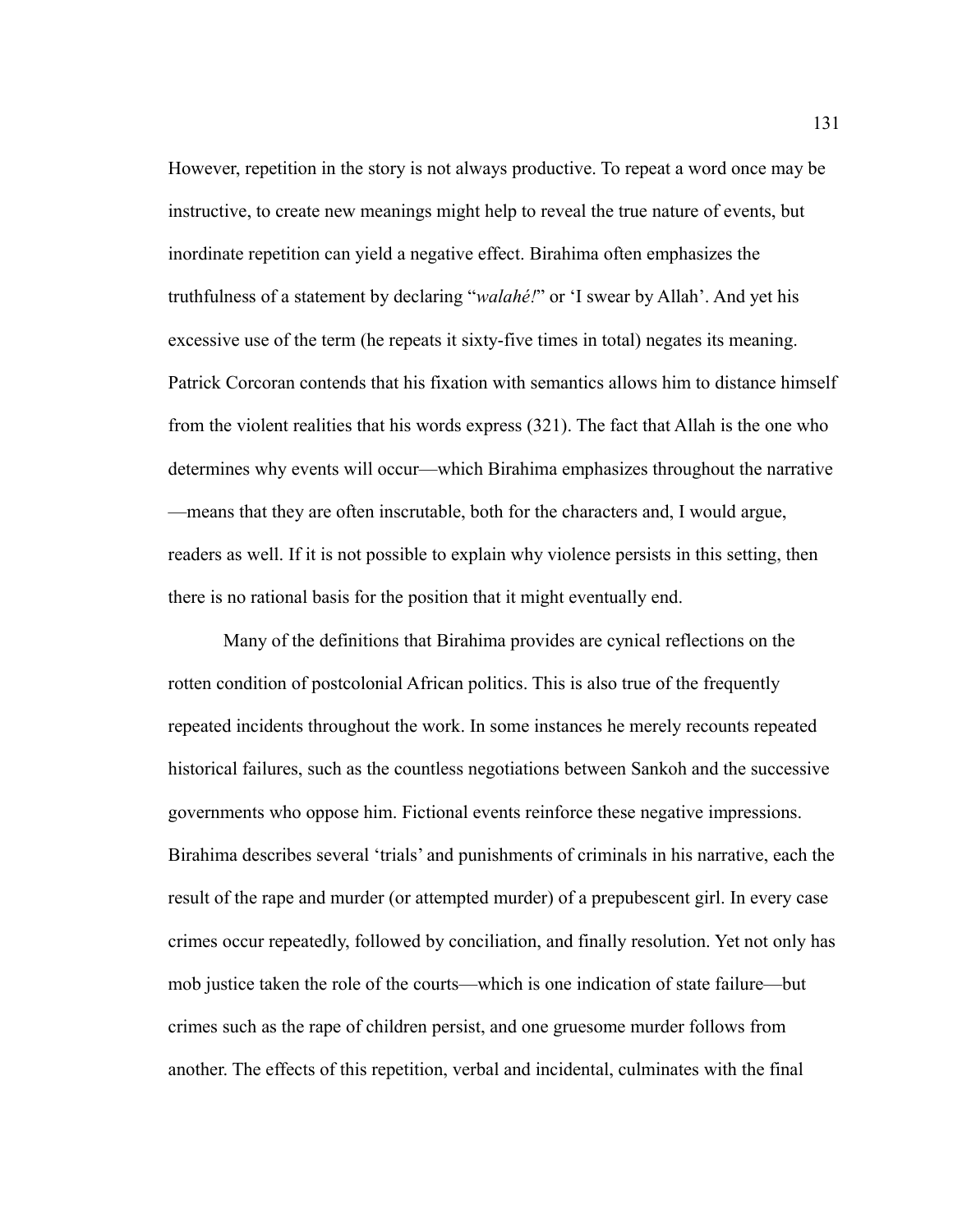paragraphs of the novel, which is identical to the opening lines of the adventure. According to the structural logic of the work, the corruption that results in organized violence, the conflicts in which Birahima fights, the suffering that he experiences and inflicts on others, will continue indefinitely with each telling of his story. According to the novel, poor conditions in Africa will never improve, nor will the lives of the child soldiers (and civilians) who must endure them.

Expressions of cynicism about the future of Africa are one of the distinguishing features of post-independence African writing. They are reactions to the failure of many countries to successfully transition from colonial oppression into postcolonial renaissance, the reasons for which are varied and contested. Organized violence is often a consequence of this failure and therefore a common literary subject. In this regard, child soldier stories are simply an extreme and topical example of this broader trend. Yet Afropessimism serves a more specific function within the genre—to frame the narratives as arguments that encourage particular conclusions. Organized violence is what differentiates child soldier stories from more traditional forms of misery literature. The redemption of child soldier protagonists is especially significant because the main cause of their suffering is characterized as endless and all-encompassing; this is what differentiates the genre from the more traditional narratives that take place in the U.S. The idea that warfare in Africa is irrational, suicidal, and perpetual serves as the reason why childhood must be unsustainable on the continent, along with the notion that those who should prevent it are either unwilling or helpless to do so. The lessons of Afropessimism bolster the idea that Africans are incompetent and provides a pretext for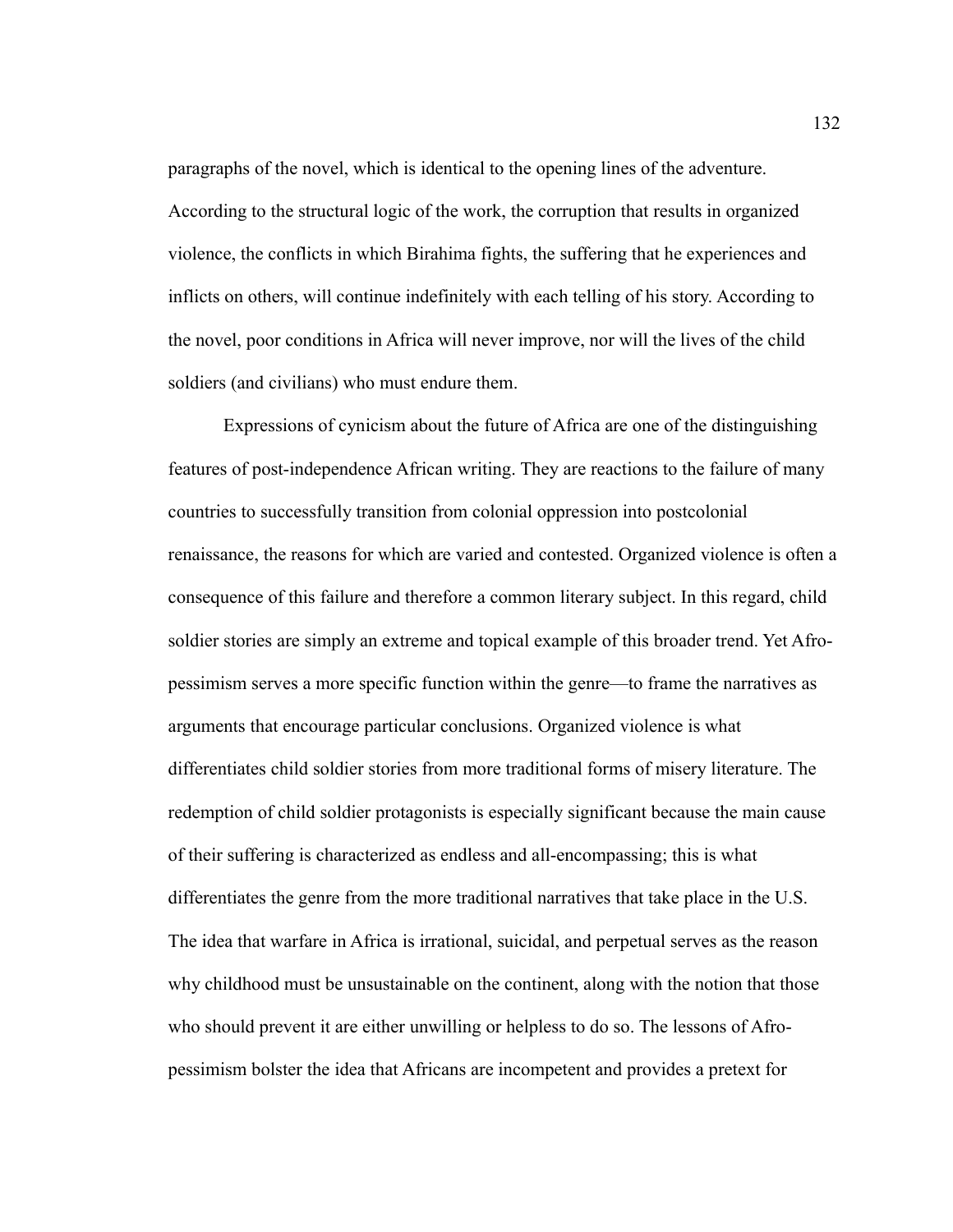humanitarian intervention, though as I explain in the following chapter several of the stories are criticial of this practice. Nevertheless, it seems that Afro-pessimism is simply too useful a literary device in the genre to subject it to meaningful self-criticism.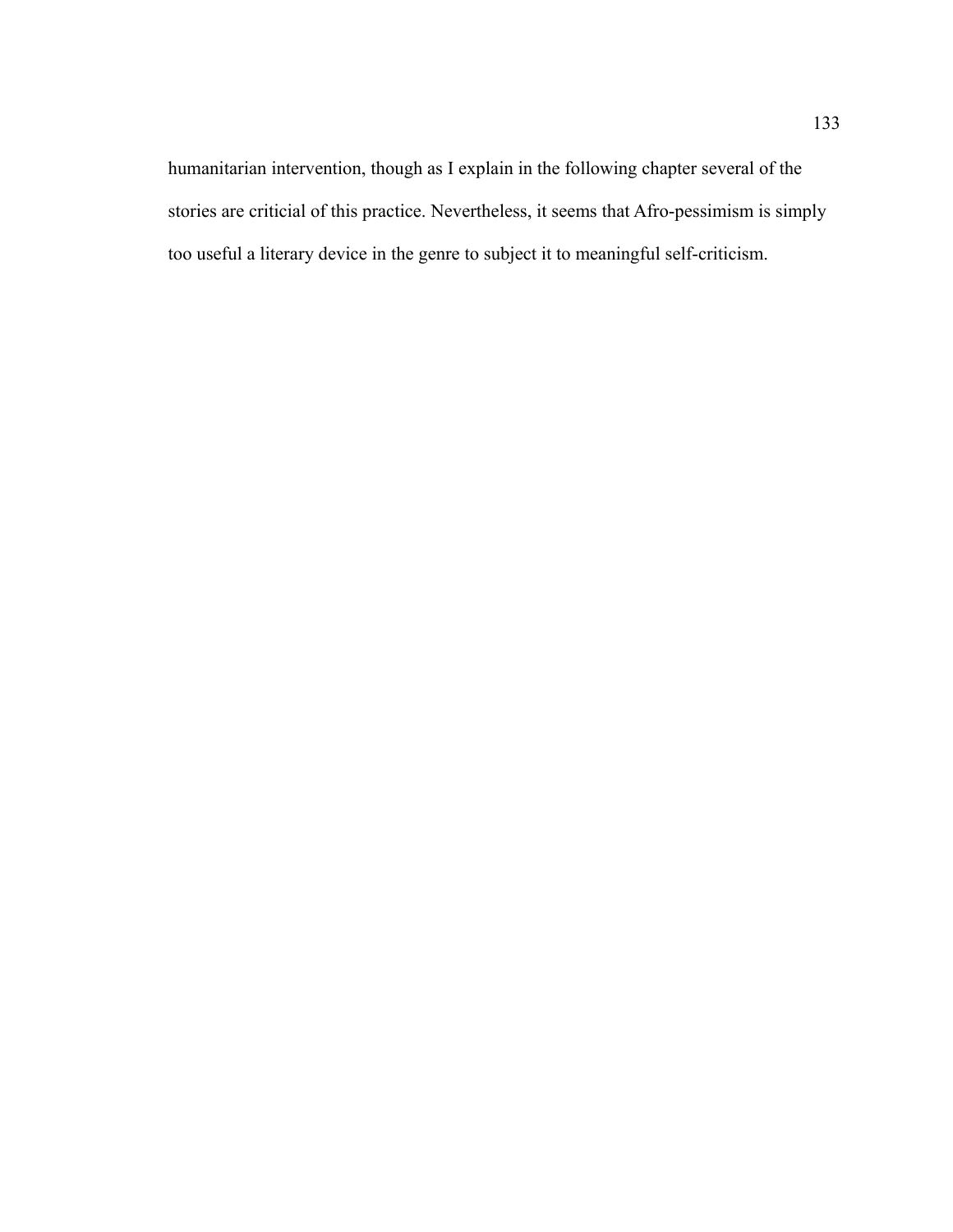- 1. See for example Steve Coll, James Fergusson, Aminatta Forna, Peter Hollindale, Tim Johnston, and Stephanie Nolen, among numerous others.
- 2. The racist implications this terminology is central to postcolonial criticism of the work by Stefan Hawlin.
- 3. See for example George Ayittey; Jean-François Bayart, Stephen Ellis, and Beatrice Hibou; and Patrick Chabal and Jean-Pascal Daloz.
- 4. The Ugandan Bush War ended in 1986 with the victory of the rebel group to which Keitetsi belonged, the National Resistance Army, which became known as the Uganda People's Defense Force after Museveni took power in the country. Much of the narrative takes place during the aftermath of that conflict.
- 5. The title of the novel is also an obvious reference to the Nigerian musician Fela Kuti, but given his significant influence across the continent this is not necessarily evidence that the story takes place in Nigeria.
- 6. Kourouma uses the alternative spelling 'El Hadji Koroma' in the novel. For clarity, I use the more widely adopted variation.
- 7. This violent act is symbolic; in Sierre Leone and many other countries, ink is applied to the forefingers of voters to prevent electoral fraud.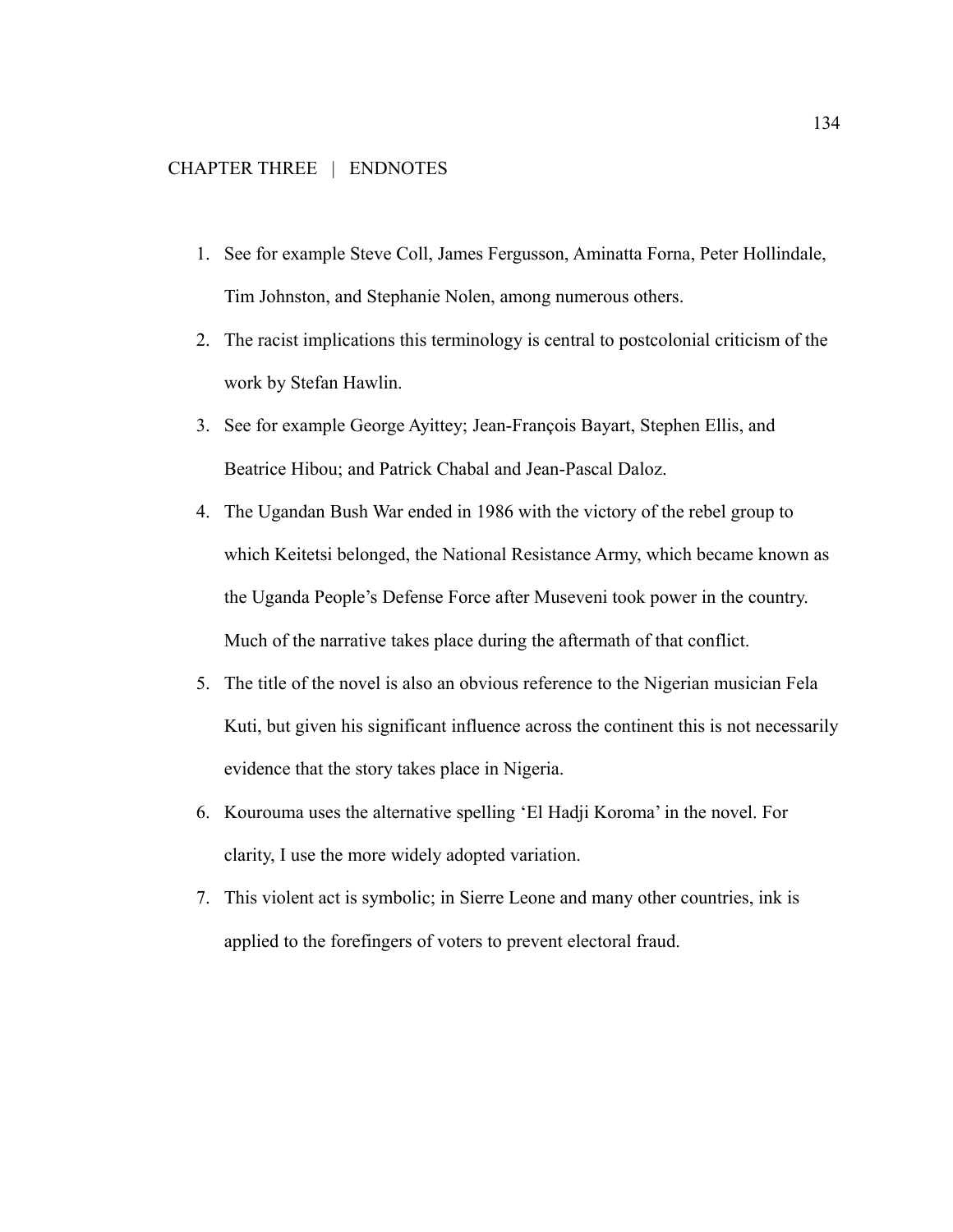#### CHAPTER FOUR:

# THE LIMITS OF HUMANITARIANISM IN AFRICA IN EMMANUEL DONGALA'S *JOHNNY MAD DOG* AND OTHER STORIES

## INTRODUCTION

At no other time over the past few decades have concerns about child soldiers been so widely expressed and also so quickly obscured than during the public debate concerning the advocacy campaign *Kony 2012*. The film that has come to represent the campaign was produced by a marketing firm on behalf of the American humanitarian organization Invisible Children.<sup>1</sup> It explains how the LRA and its leader Joseph Kony forcibly recruit children in northern Uganda to serve as soldiers and sexual captives, and drives others, referred to as 'night commuters,' to leave their communities each evening to avoid capture. It also introduces viewers to the eponymous campaign, which intends to 'make Kony famous' in order to pressure American politicians to intervene in the insurgency. Finally, it functions as a marketing device for the non-profit charity, which relies on donations in order to fund its activities. The video was released in February and March of 2012 on a number of online platforms, most notably YouTube, where it garnered 100 million views in days, an unprecedented achievement at the time (Kanczula).<sup>2</sup> It was widely shared across social media, especially among its target audience of young people; the Pew Research Internet Project determined that 59 percent of respondents between the ages of 18 and 29 had either seen or heard about the campaign immediately following its launch (Rainie, et. al.). Public support by various celebrities and other notable figures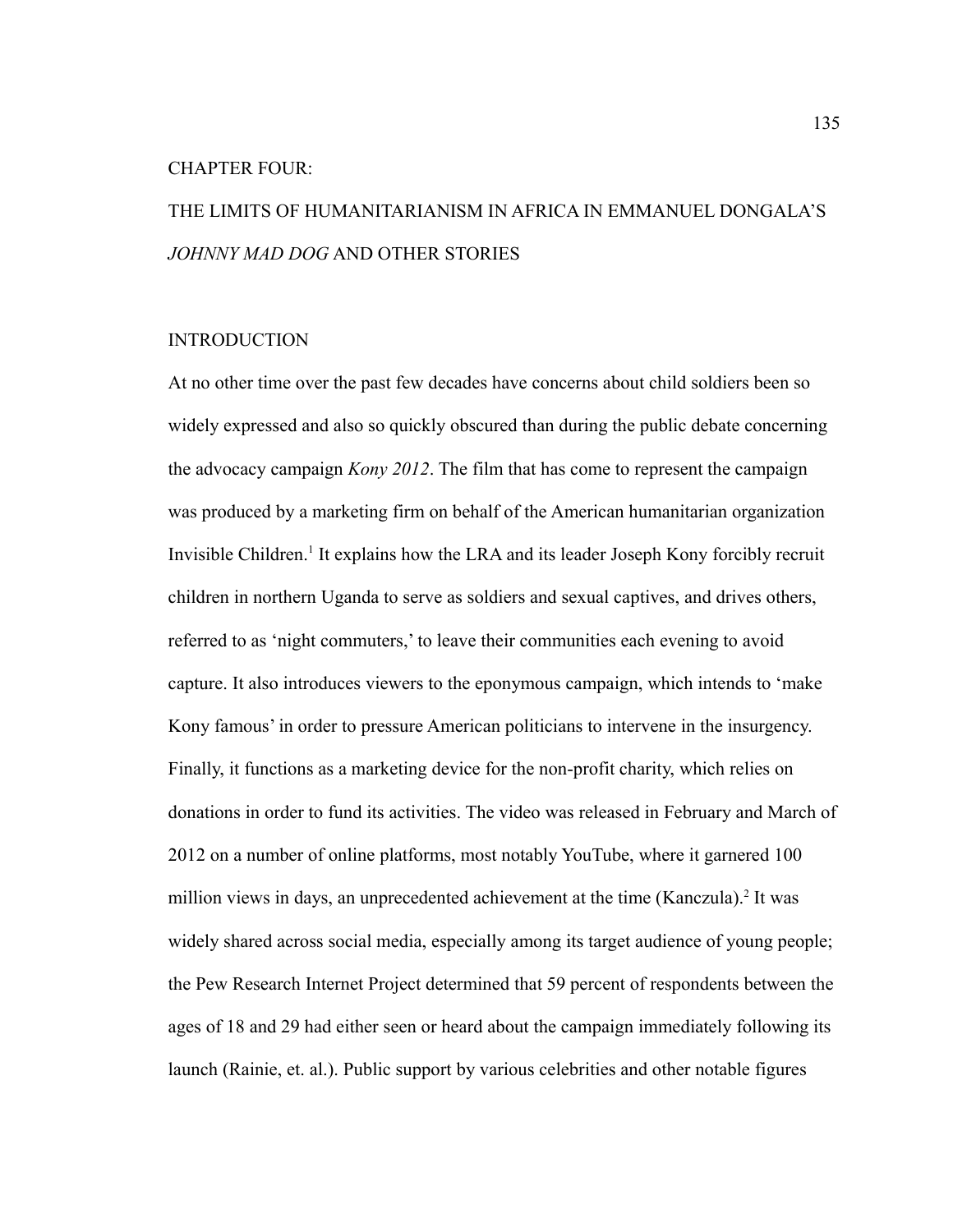further bolstered interest, a deliberate strategy by Invisible Children (Basu). It would hardly be an exaggeration for Invisible Children to declare that *Kony 2012* was one of the most visible (if not entirely successful) humanitarian media campaigns in American history.

The adverse reaction to *Kony 2012* and the eventual decline of the campaign is just as remarkable as initial interest in it. Critics fault the video for its myopic focus on Kony, its simplistic and outdated portrayal of the conflict between the LRA and the Ugandan government, its patronizing tone, and its quasi-imperialistic call for U.S. military intervention.<sup>3</sup> Invisible Children was also faulted for how it disburses donations and the evangelical affiliations of its founders. Teju Cole identifies the campaign as another manifestation of the "white-savior industrial complex," whose proponents believe that "the world is nothing but a problem to be solved by enthusiasm." Yet public attention ultimately waned after the release of the film. Subsequent advocacy efforts by Invisible Children received very little support and by 2014 the group ended most of its domestic programs due to insufficient funding (Carroll, Taylor). In spite of the criticism outlined above, *Kony 2012* was effective in at least a few ways. The campaign generated additional support for existing legislative efforts in the U.S. concerning the LRA and its recruitment of child soldiers (Arieff and Ploch). It also undoubtedly raised the profile of Kony, though Invisible Children itself also gained notoriety in the process. Most importantly for the purpose of this chapter, it fostered a discussion about humanitarianism in the context of child soldiering.

It is necessary to distinguish between humanitarianism and human rights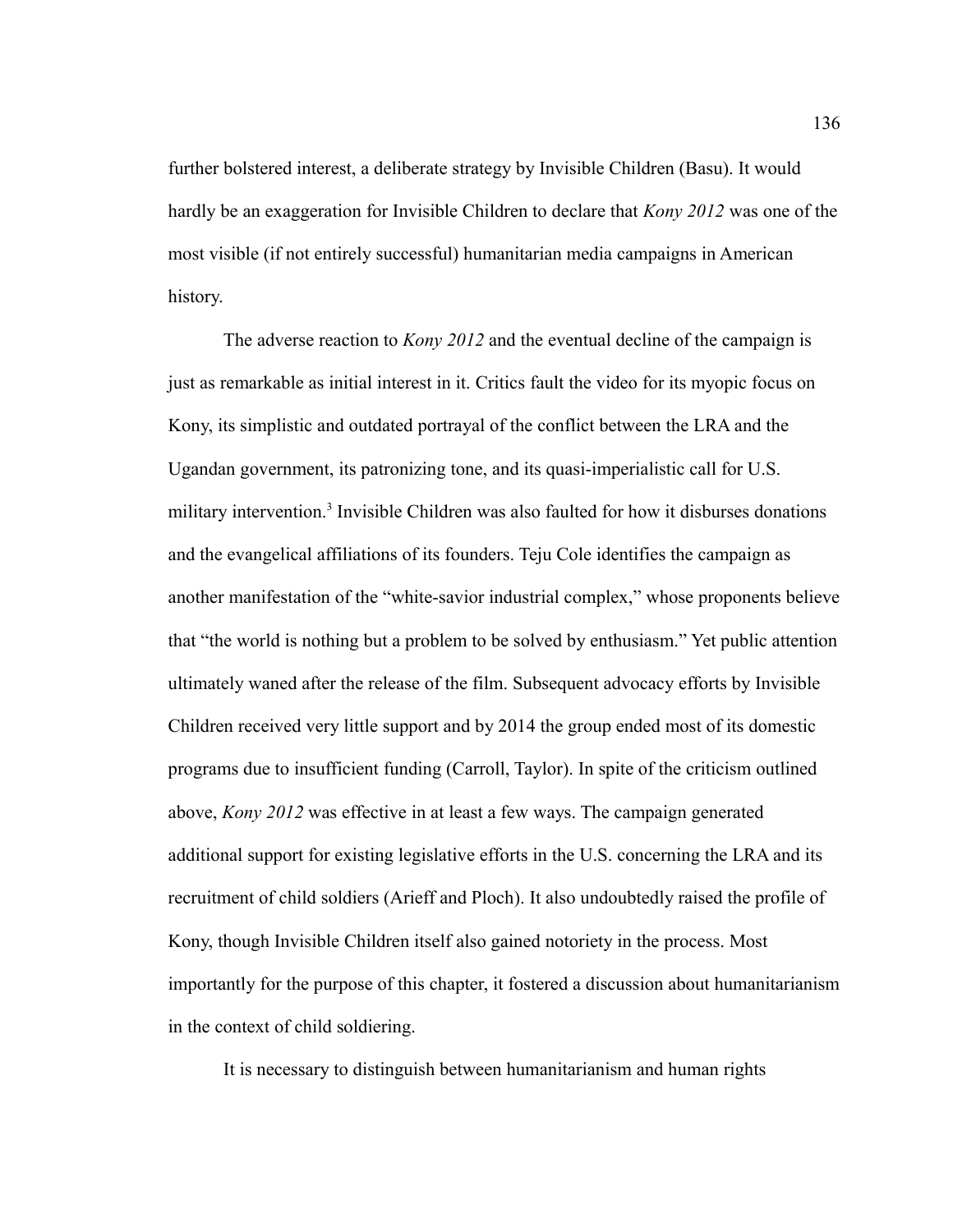discourse as the terms are often mistakenly viewed as interchangeable. Human rights discourse concerns the relationships between peoples and the leaders or governments who regulate their behavior. It asserts that everyone is deserving of certain freedoms and protections that must be upheld no matter the context. Humanitarianism is aligned with this worldview in a general sense. But the term more appropriately refers to specific concerns, most notably humanitarian law, which establishes the norms expected during periods of organized violence, and humanitarian response, the ways that governments, inter-governmental agencies (IGOs), and non-governmental organizations (NGOs) attempt to alleviate the misery caused by these conflicts. The distinction that Michael Barnett makes about how the concepts are applied in practice is instructive to understanding the ways the child soldier stories address them: "Human rights typically focuses on the long-term goal of eliminating the causes of suffering, humanitarianism focuses on the urgent goal of keeping people alive" (16). The child soldier story genre generally focuses on the latter—after all, their characters are much more likely to encounter humanitarian aid workers in Africa than human rights advocates. Their assessment of what Alexander De Waal calls "the humanitarian international" (1997), the persons and organizations responsible for this kind of work, is generally scathing.

In the previous two chapters I explain how child soldier stories reproduce basic, pernicious stereotypes about Africa. In this chapter, I will examine the more critical work that they can accomplish, in which they invite readers to re-consider the relationship between Western humanitarianism and its intended beneficiaries—internally-displaced persons (IDPs) and refugees alike, as well as current and ex-child soldiers—from the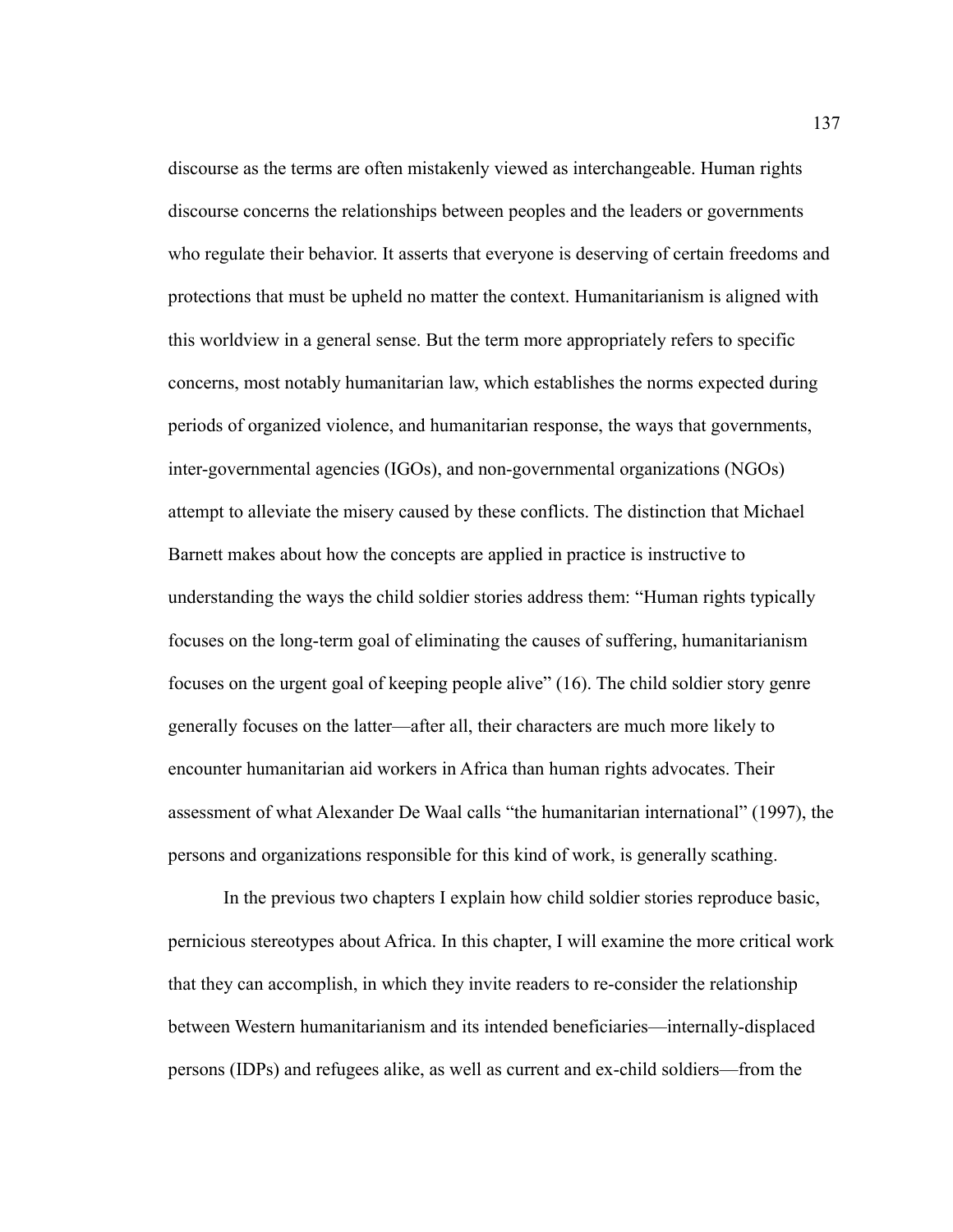perspective of the latter. The fictional child soldier stories are more directly critical than memoirs on this subject. After all, the fact that some former child soldiers have been able to narrate their own stories to Western audiences is evidence that humanitarianism is sometimes effective in delivering assistance to the victims of organized violence. However, most of the narratives distinguish between, on the one hand, persons who embody humanitarian principles and do good work within the constraints of their circumstances and, on the other, what I refer to here as the humanitarian industry, which includes organizations (and their usually nameless representatives) that are either unable to provide the kind of assistance that is necessary in their respective settings or else make conditions worse in doing so.

Yet there is another noteworthy distinction made in child soldier stories, one that demonstrates a more productive kind of relationship between humanitarianism and its beneficiaries, one in which former child soldiers, specifically those who write about their experiences in memoirs, can become humanitarians themselves. Of course, their past experiences remain the same; what changes is their public association with the practice of child soldiering. After the end of the wars in which they participated their social status was seen as undesirable in Africa, irrespective of whether they were viewed as victims or victimizers. What humanitarian advocacy offers is the opportunity to positively transform their identities as former child soldiers into socially sanctioned agency. In other words, their previous enlistment is not a social condition to be overcome, but rather a special status that they can use in order to inspire humanitarian action. Their memoirs form the basis of this transformation by describing what they had done as soldiers, but also how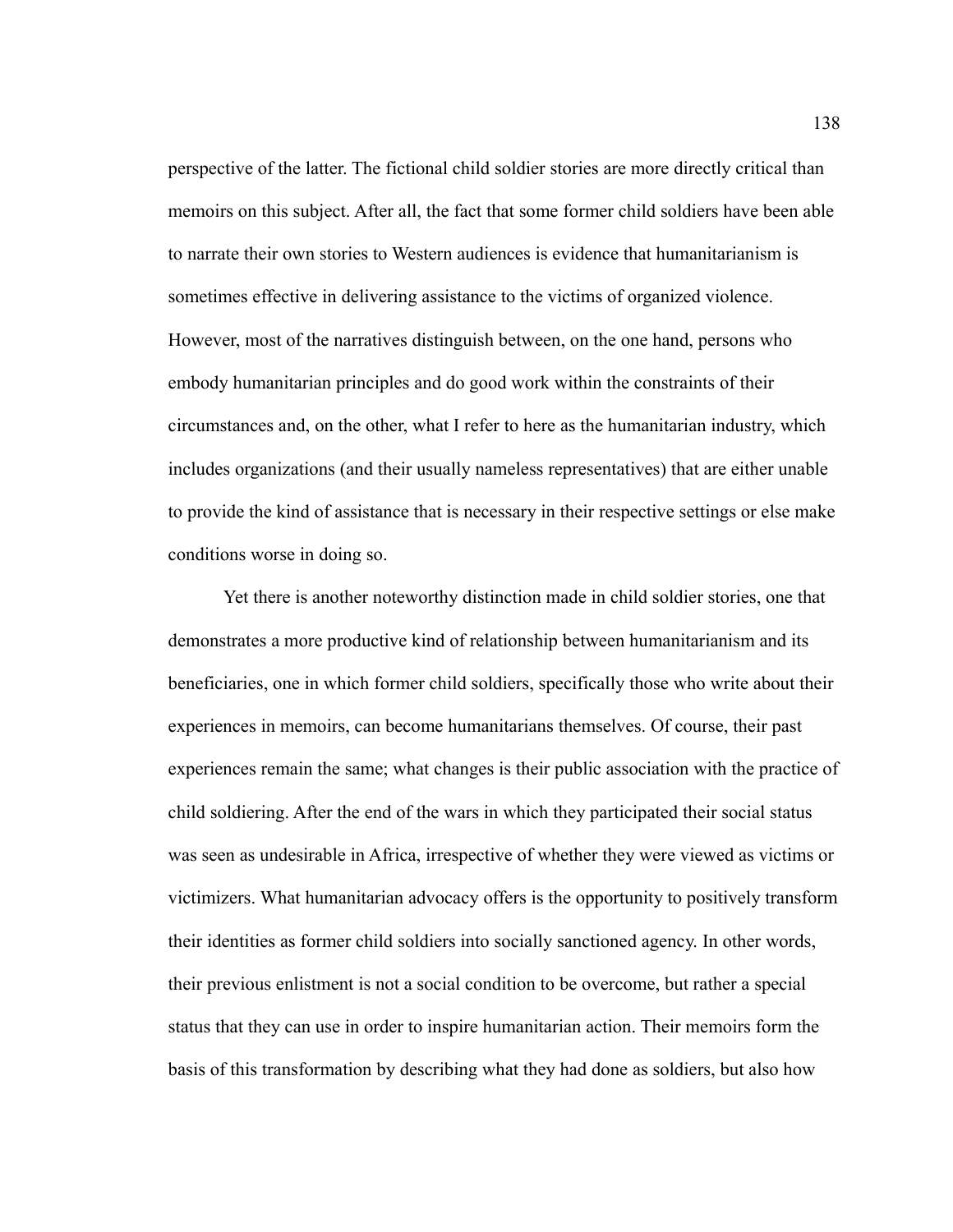they overcame these circumstances and now advocate on behalf of others. Nevertheless, the numerous references to how the humanitarian industry fails serve as a reminder to readers that for every child soldier who perseveres there are others who do not and many who never have the opportunity. And the embrace of advocacy by some authors is not without its costs, which could hinder their ability to manage their public identities long after the publication of their memoirs.

#### THE HUMANITARIAN INDUSTRY AT A GLANCE

The origins of contemporary humanitarian responses to tragedy can be traced back to the release in 1862 of Henry Dunant's memoir *A Memory of Solferino*, in which the Swiss businessman appeals for the development of a politically-neutral organization to care for wounded soldiers on the battlefield. His efforts were influential in the establishment of the International Committee of the Red Cross (ICRC) in 1863 and the 1864 Geneva Convention, a treaty that regulates behavior toward soldiers and civilians in wartime. The ICRC is a unique organization; it is technically a private enterprise, but in practice treated like an intergovernmental agency and given the same privileges and immunities afforded to them, as well as observer status in the UN General Assembly. More than a century after it was founded the ICRC released the first formal elaboration of its doctrine, known as the Fundamental Principles, which are a touchstone for many humanitarian organizations worldwide (Pictet). These maxims of professional conduct have been criticized over the years, but many observers embrace the first four as theoretically central to the industry: 1.) *humanity*, that efforts to alleviate suffering are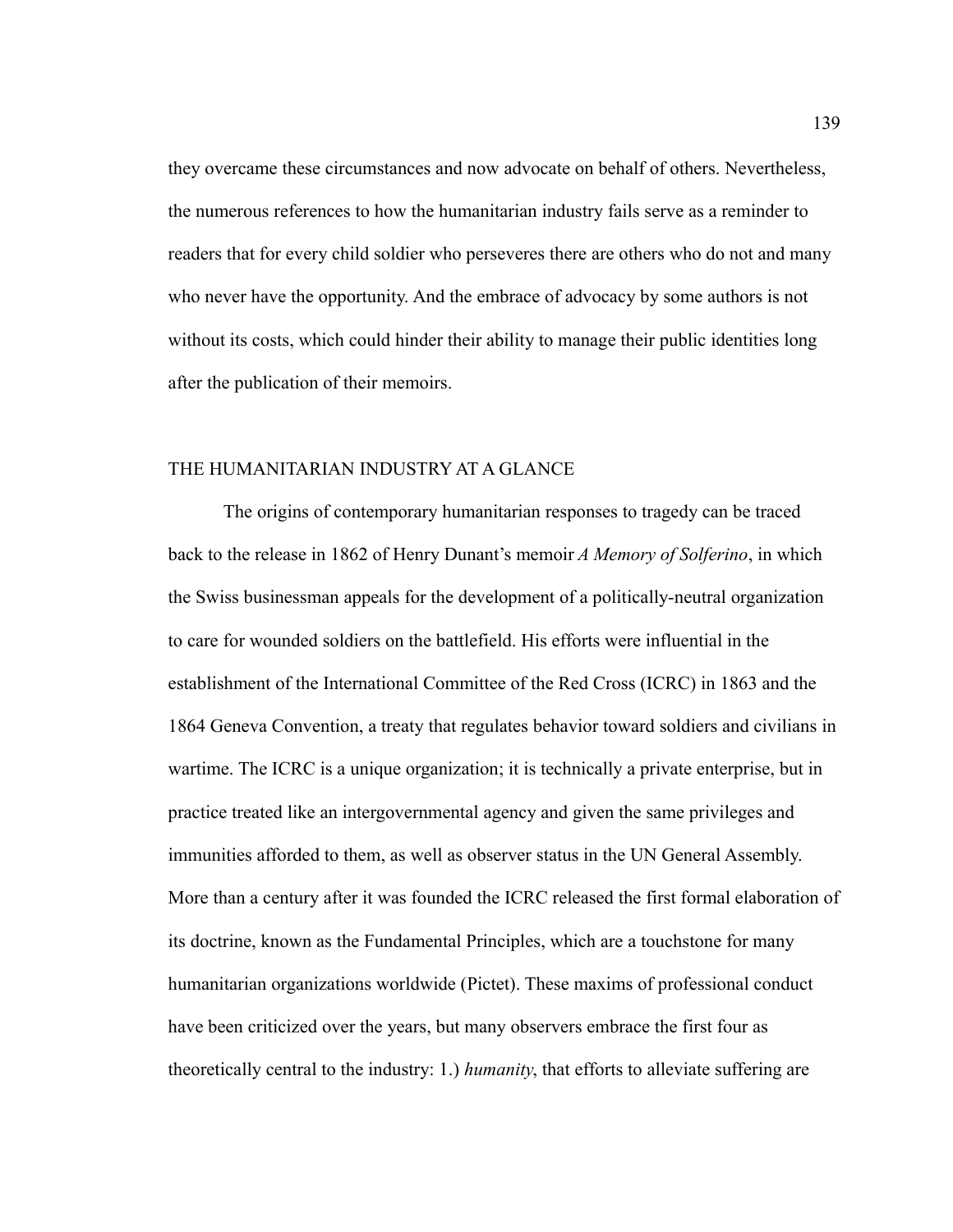performed out of a sense of good will toward human beings; 2.) *impartiality*, that assistance will be given without discrimination on the basis of nationality, race, sex, religion, or ideology; 3.) *neutrality*, that the ICRC and its representatives will not show bias toward one group involved in organized violence over another or otherwise take sides in a conflict; and 4.) *independence*, that the ICRC and its auxiliaries will remain free from all forms of social, political, and economic influence.

Aside from the ICRC, there are three different types of organizations that provide humanitarian responses to disaster: IGOs, NGOs, and governments. Aid provided by governments can be driven by a variety of motivations, such as national policy interests, legal obligations, the concerns of citizens, or a combination of these and other factors (Lyon and Dolan). The U.S. government rarely participates in relief operations directly, but instead usually provides financial contributions to IGOs, NGOs, and other governments; it gave \$4.5 billion in humanitarian assistance during the 2012 fiscal year alone (Margesson 7, 9). IGOs receive their mandate from the UN; they are large and well-funded but also diplomatically constrained. Some of the best known humanitarian aid organizations in the world, like the United Nations Children's Fund (UNICEF) and the United Nations High Commissioner for Refugees (UNHCR), belong in this category. NGOs are a more diverse category of actors that are comprised of private foundations, volunteer groups, and similar organizations, including Oxfam, Catholic Relief Services, Médecins Sans Frontières/Doctors Without Borders (MSF), World Vision, and literally thousands of others. The World Bank classifies NGOs as operational organizations that implement programs in crisis zones or advocacy organizations that 'raise awareness'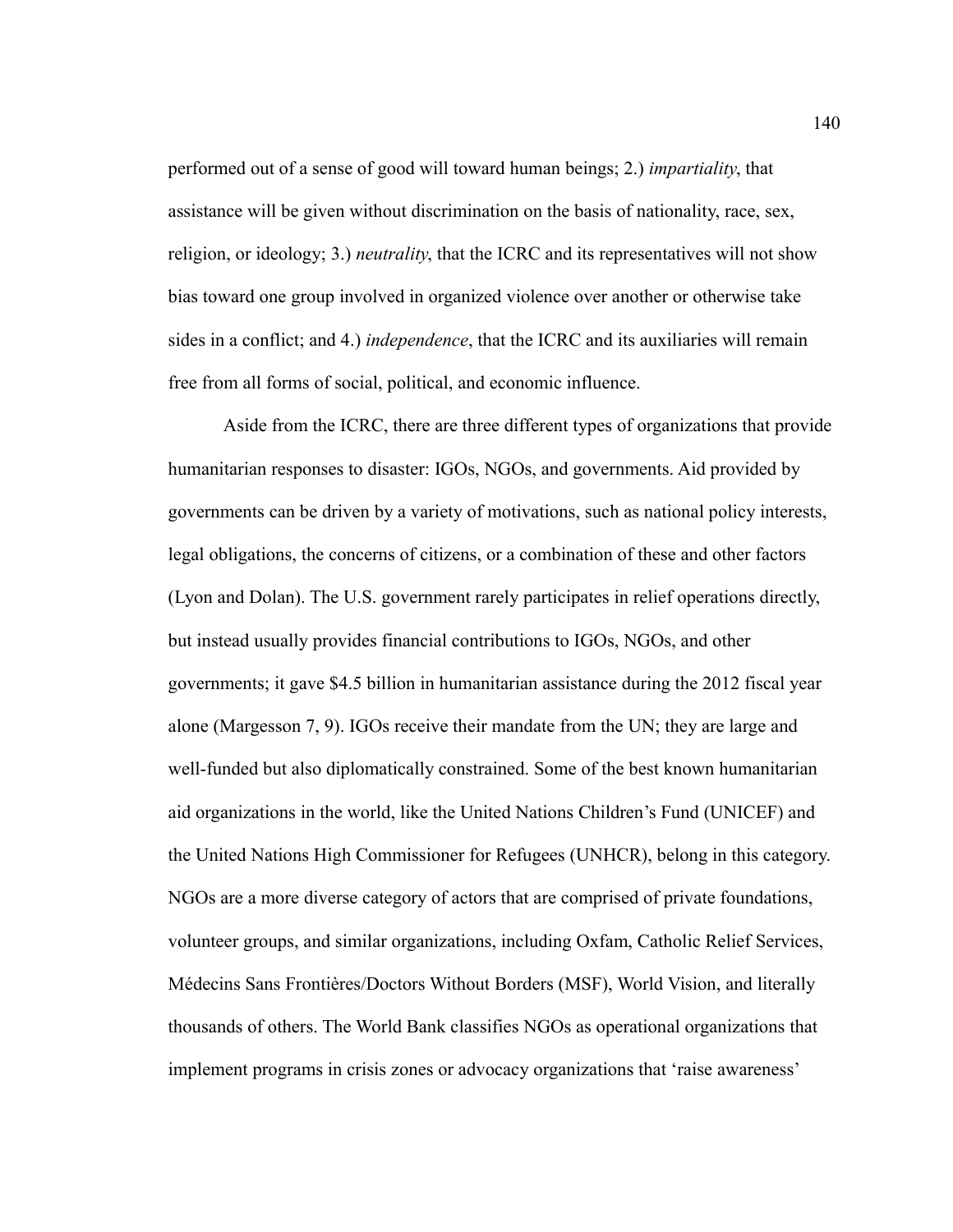about a specific issue or event in order to alleviate suffering (Malena 14). This is a useful distinction for understanding the work these groups perform, as well as how they are portrayed in the genre, though it should be noted that many humanitarian organizations also participate in public advocacy when they deem it necessary.

IGOs, NGOs, and governments respond differently to humanitarian crises like organized violence depending on their capacities and missions, as well as the physical and cultural barriers that can sometimes inhibit action. The well-known *Humanitarian Charter and Minimum Standards in Humanitarian Response* handbook includes many typical examples of operational activities, including the provision of safe drinking and cooking water, promotion of good hygiene and vector control in order to prevent the spread of disease, establishment of food security, management of malnutrition and other nutritional deficiencies, supply of adequate shelter and the facilitation of settlement, development of basic community infrastructure like schools and communal meeting areas, and delivery of essential health services (The Sphere Project). In places where child soldiering is a factor humanitarian organizations will also establish programs for their disarmament, demobilization and reintegration (DDR), which consist of a range of context-specific activities designed to permanently remove children from the battlefield. Early DDR programs like the one implemented Liberia by UNICEF were ineffective; young combatants were essentially used as test cases (Kelly). The UN has since developed integrated DDR standards and an Operational Guide to improve these programs (Inter-Agency). The values of humanitarianism as outlined by the ICRC are implicit in these guidelines.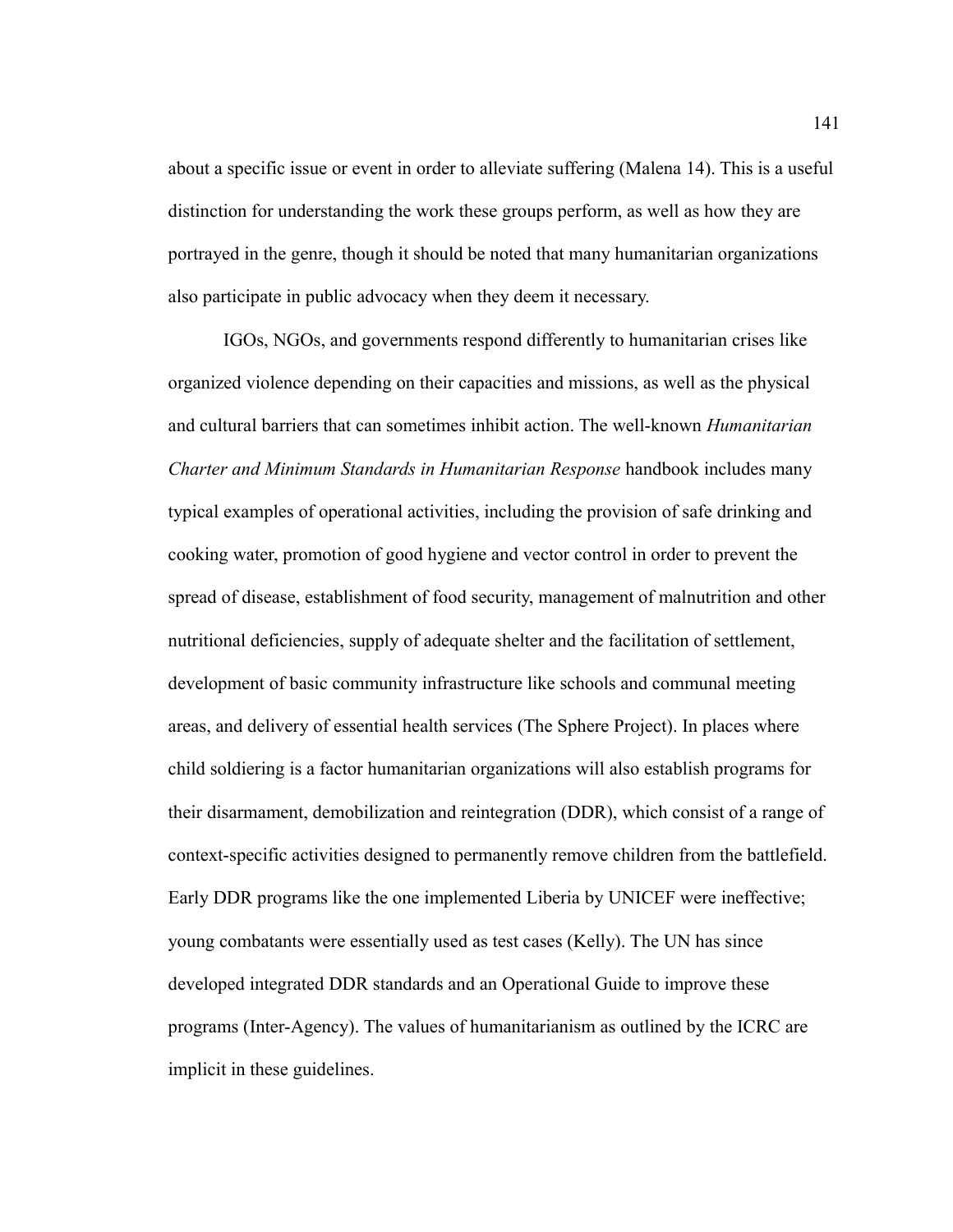While the goal of operational humanitarianism is to alleviate suffering, advocacy draws attention to it for broader ends. Advocacy groups attempt to mobilize interest in order to generate (or else demonstrate) widespread support for a vulnerable community or opposition to abuses. They also lobby influential individuals, such as politicians and celebrities, or other humanitarian groups, to join their causes. These efforts are usually directed at Western audiences and while the goals of humanitarian advocacy campaigns may differ, in each case their success is usually contingent on convincing others to take an interest in distant suffering. Television news reporting in particular has been leveraged for this purpose since the 1960s, sensitizing the public and providing organizations with cost-effective publicity and also the opportunity to make financial appeals to fund their continued activities. One of the most dramatic examples of humanitarian advocacy occurred in reaction to the 1983-1985 Ethiopian famine. The catalyst for the response was a television report by BBC News from a refugee camp that reveals the traumatic effects of a "Biblical famine" (Buerk). The broadcast depicted efforts by MSF and Save the Children to manage and document the crisis, and also represents a call to action. A number of well-known musicians were moved to form an ensemble to raise relief funds, followed by Live Aid, an unprecedented charity concert that generated roughly \$230 million (Fletcher 159). For every successful campaign like Live Aid there are myriad others that barely receive any notice. Still, collectively advocacy organizations have the potential to dramatically influence public discussions.

Western humanitarian responses to the Nigerian Civil War—both operational activities and public advocacy—were some of the most influential of their kind in the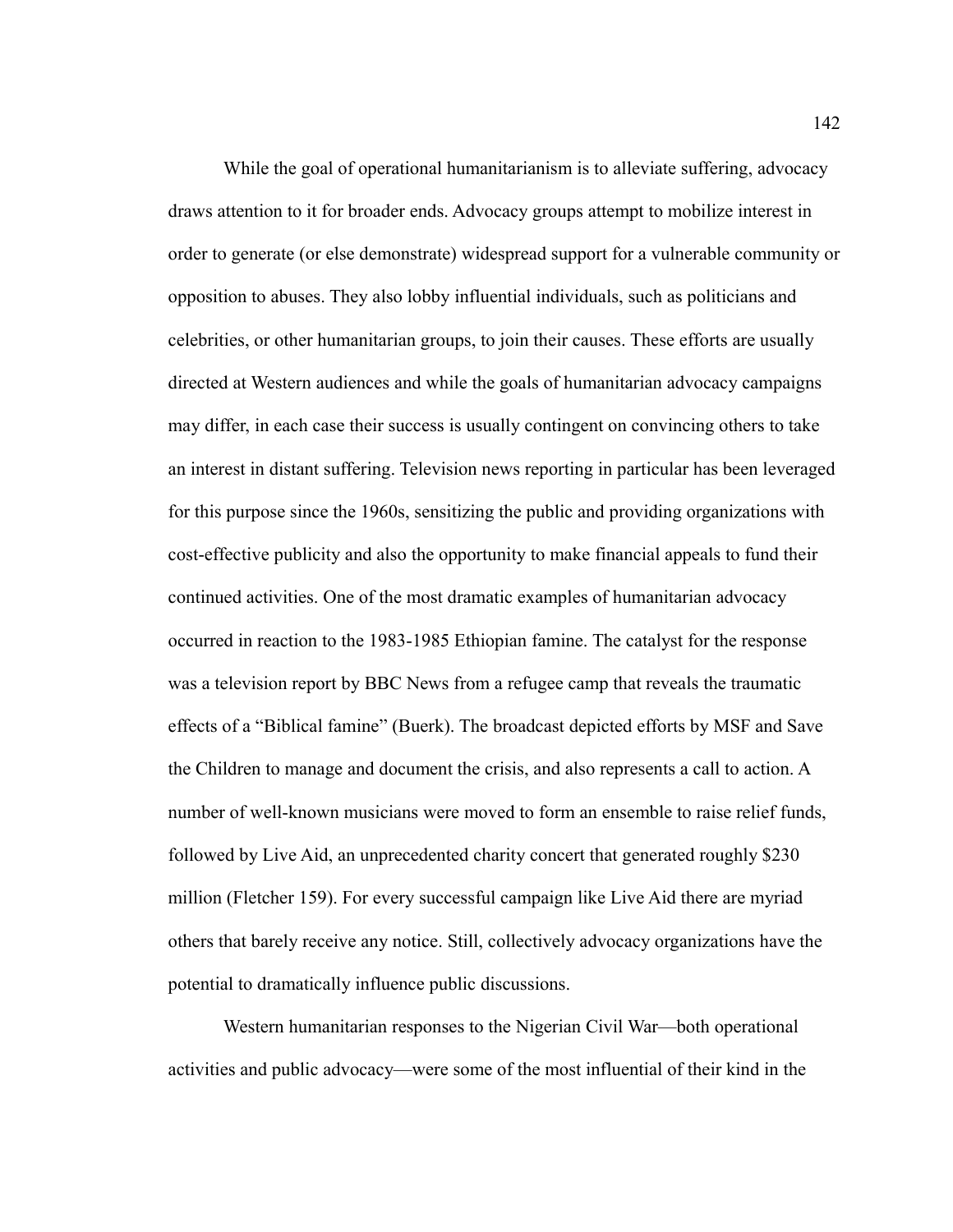twentieth century. They also revealed the tensions between humanitarian principles and their practice. The political, ethnic, and religious dimensions to the conflict did not elicit much interest abroad. What eventually captured the attention of the West was the famine caused by the Nigerian government's blockade of the region. Secession leaders in Biafra retained an American public relations executive to wage a media campaign that would influence Western perceptions of the conflict and mobilize sentiment against the Nigerian government and its Western allies. At the same time, humanitarian organizations used images of children dying from kwashiorkor to solicit donations for aid. The U.S. government officially supported Nigeria in the conflict and after a few failed attempts to negotiate access to the Biafran region it declined to intervene further (Goetz). The UNHCR refused to get involved because its mandate did not cover assistance for IDPs. The ICRC conducted operations but was constrained by its commitment to neutrality. Many NGOs (especially faith-based organizations) rejected this position and organized air deliveries of food aid in spite of the blockade. However, other goods for military use were also knowingly smuggled with this cargo and the agencies paid 'fees' to the secessionist forces under dubious pretenses, which in turn allowed the secessionist forces to buy arms and continue with the war effort (Pérouse de Montclos 72-74). It is now evident that although humanitarian organizations did help to prevent mass starvation in Biafra, they were also partially responsible for the continuation of the tragedy there.

These controversies and others in the subsequent decades have led to concerns about the industry as a whole. Pundits and policy researchers are the most vocal critics, though current and former aid workers have also publicly expressed their concerns,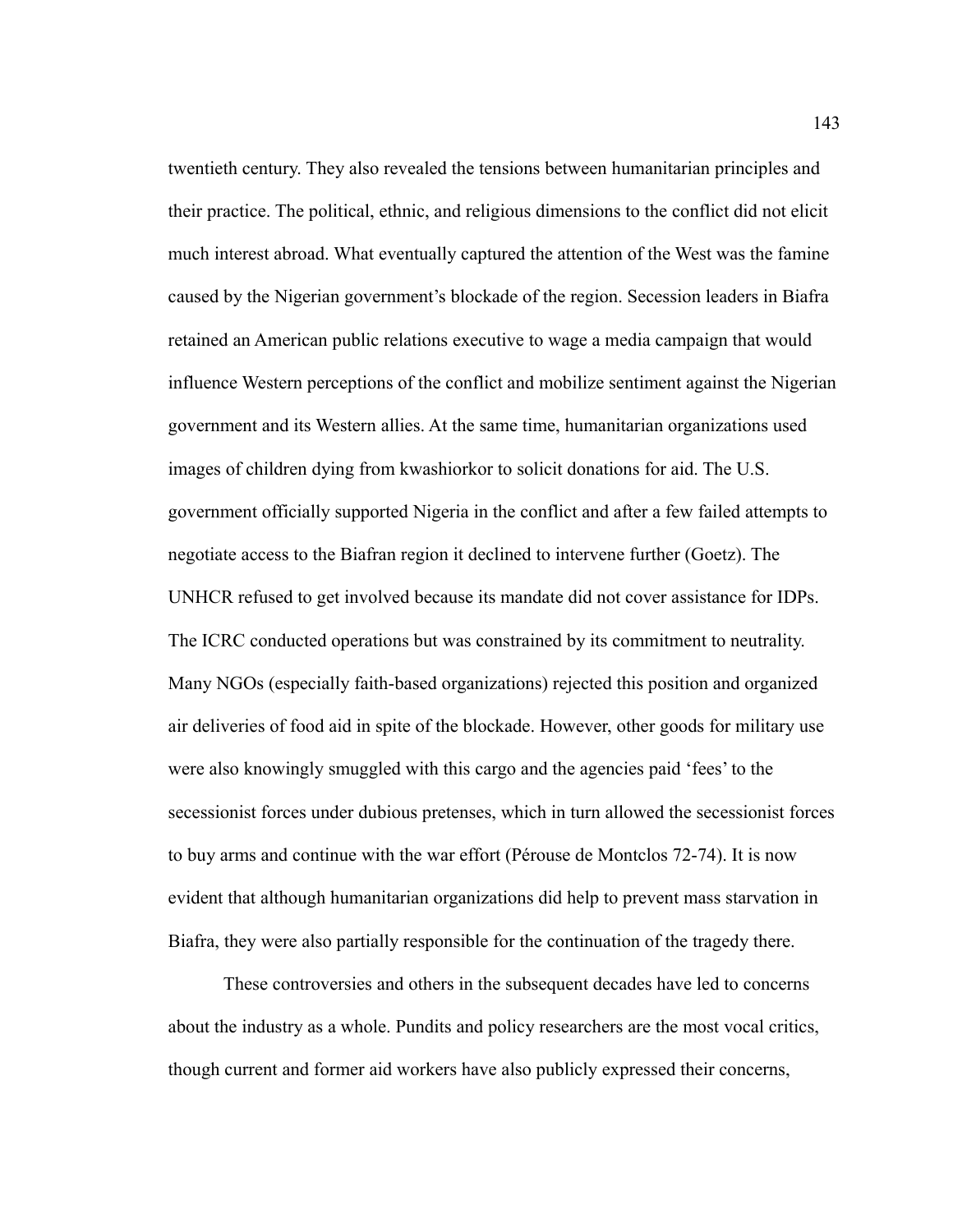which vary from the financial and logistical to the theoretical: humanitarian groups are said to be overly focused on the solicitation of funds (Maren) and contributions are often mismanaged (Hancock); aid is not distributed on the basis of the greatest need (Fearon); the perpetrators of violence are often harbored in humanitarian camps (Terry) and sometimes they will even intensify their brutality in order to attract aid (Polman); the outdated mandates of some organizations negatively impact their responses (African Rights); they are over-constrained by human rights discourse and risk being co-opted by governments (Rieff 2002); and ultimately humanitarianism frequently causes more harm in the field than it alleviates (De Waal 1997). But the most poignant criticism of humanitarianism comes from the beneficiaries of such efforts: IDPs, refugees, and the like. Notwithstanding context-specific issues, the experience of many aid recipients is that humanitarian organizations do not take their concerns into account when planning and executing operations. They are expected to gratefully accept whatever conditions are placed on the delivery of assistance. The 1994 Code of Conduct for the International Red Cross and Red Crescent Movement and Non-Governmental Organizations in Disaster Relief attempts to address this problem by recommending that its signatories collaborate with aid recipients whenever possible. The aforementioned Sphere Handbook also includes guidelines for local involvement in its minimum standards for operational activities. However, humanitarian organizations routinely fail to meet these relatively modest expectations in the field (Rubenstein 225).

These criticisms have not had an effect on broader public perceptions in the U.S. about the industry. Donors, and the American public more generally, rarely hear from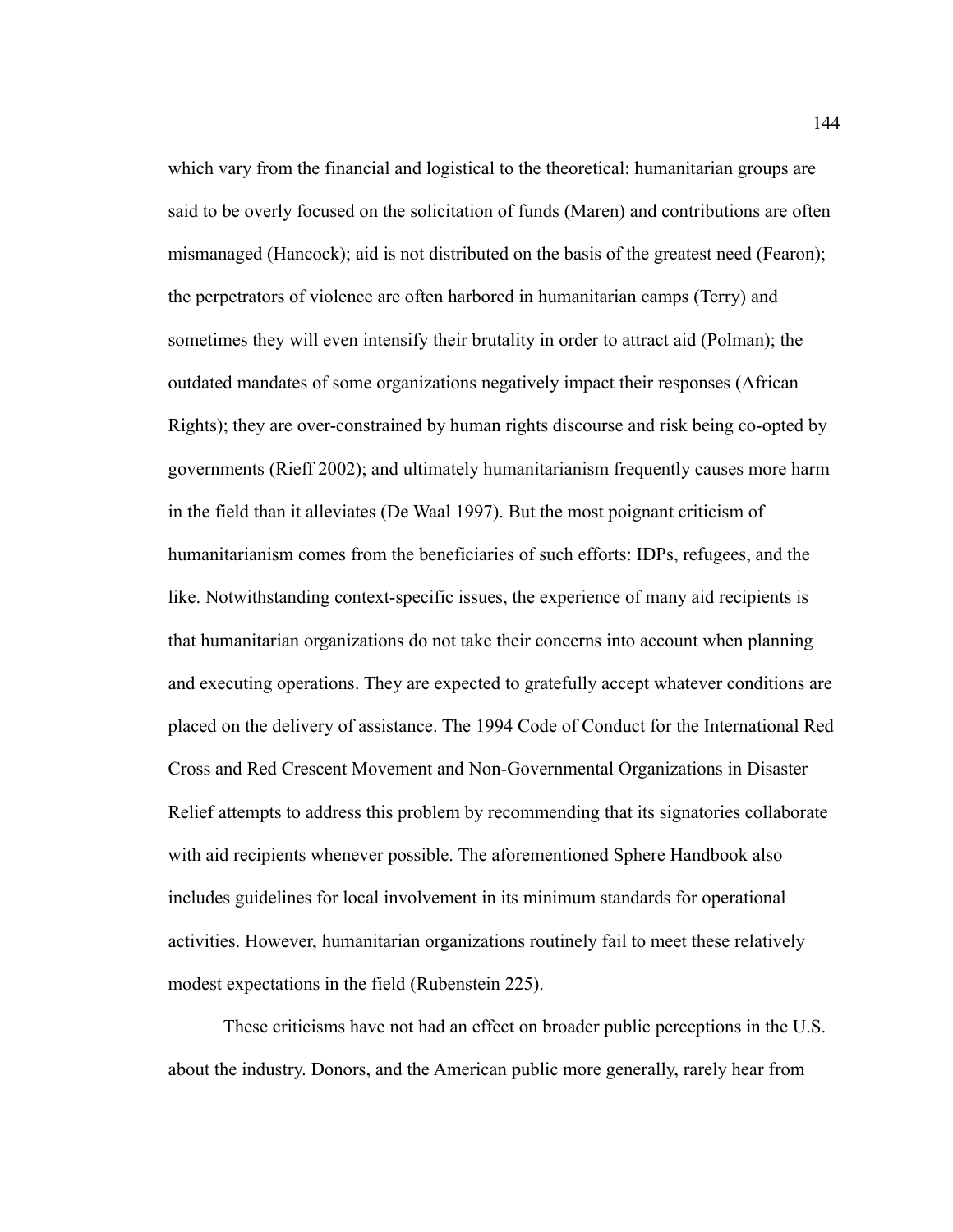persons affected by disasters abroad, those who are best positioned to give an informed critique. These individuals are usually characterized in news reports as dependent and without agency, and used in fundraising materials as examples of grateful recipients of noble service. Keith Tester suggests that humanitarianism has become such a hegemonic institution in the Western world that "how it all works is significantly less important [to people] than the fact it sometimes does" (7). Individual organizations and campaigns may be judged unfavorably, as in the case of *Kony 2012*, but the humanitarian international at large maintains a positive reputation and continues to prosper. Relief aid has increased steadily from the 1970s onward and even risen dramatically since the 1990s, despite a substantial decline in the number of IDPs, refugees, and conflicts over the last two decades (Fearon).

## HUMANITARIANISM AS A SERIES OF FAILURES

Examples of the humanitarian industry at work are relatively common in child soldier stories. Nearly all of the child soldier protagonists are either sent to demobilization centers for ex-combatants or camps for refugees and IDPs, all of which are usually run by humanitarian agencies. While it is possible to identify and distinguish among the organizations that are referenced in the stories, there is relatively little to be gained in doing so because there are few practical distinctions among them. The ICRC and a number of the better-known NGOs—including World Vision, Save the Children, and MSF—are all mentioned, but without further comment. The only NGO of actual narrative significance is probably unknown to readers; Beah's memoir features the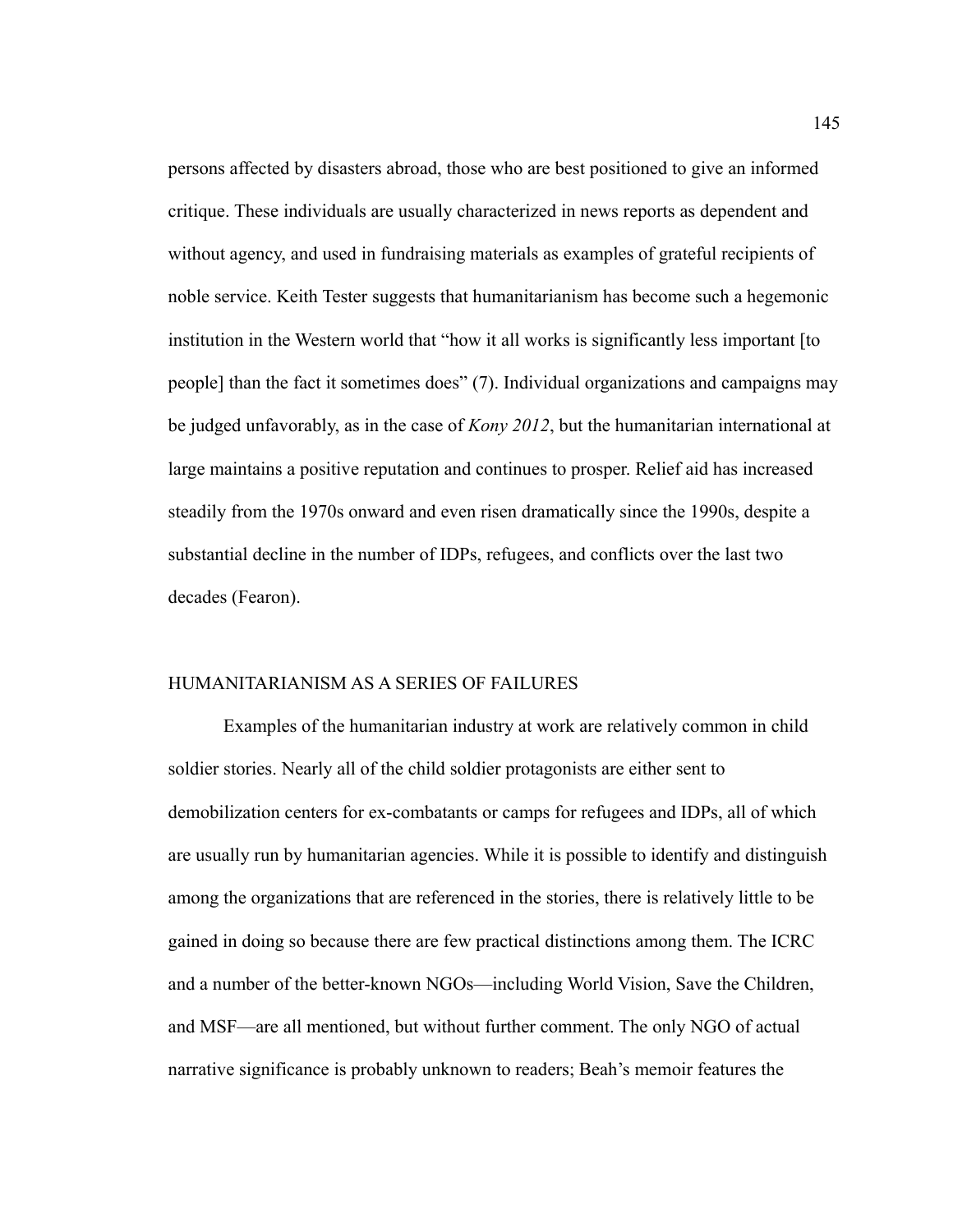Children Associated with the War (CAW) organization, which rehabilitates ex-child soldiers in Sierra Leone and attempts to reintegrate them into post-war society (Sommers 17). There are also few examples of foreign aid or intervention in the genre; My Luck mentions that the French government did not provide his group with arms as they promised, while France is acknowledged again in *Johnny Mad Dog* for donating shovels and lime for the disposal of dead bodies. IGOs provide most of the humanitarian relief that is depicted in the narratives, especially UNHCR and UNICEF. But although these groups are responsible for this aid infrastructure, they are not well distinguished from one another; instead, they represent the humanitarian industry as a homogenous whole.

The operational side of the industry is heavily criticized in most child soldier stories. The most common negative portrayal depicts the misallocation and misuse of relief aid. Jal reports that following the arrival of NGOs and IGOs at Pinyudu refugee camp in Ethiopia a black market emerges, in which donated supplies are used as a form of currency. He pretends to be the child of refugees and sells the food that he receives through his deception. However, a greater problem is that armed groups surreptitiously oversee the distribution of relief aid. The SPLA effectively controls Pinyudu for this purpose, while the splinter group SPLA-Nasir maintains similar control over a refugee camp in South Sudan. Warlords in Kourouma's novel also exploit humanitarian aid in this way. Colonel Papa Le Bon supervises an orphanage and refugee camp in northwest Liberia, contributions to which are actually used to pay child soldiers. Prince Johnson seizes a Christian convent with similar plans but is foiled when donors learn of his involvement. In Sierra Leone, Johnny Koroma coerces refugees into refusing assistance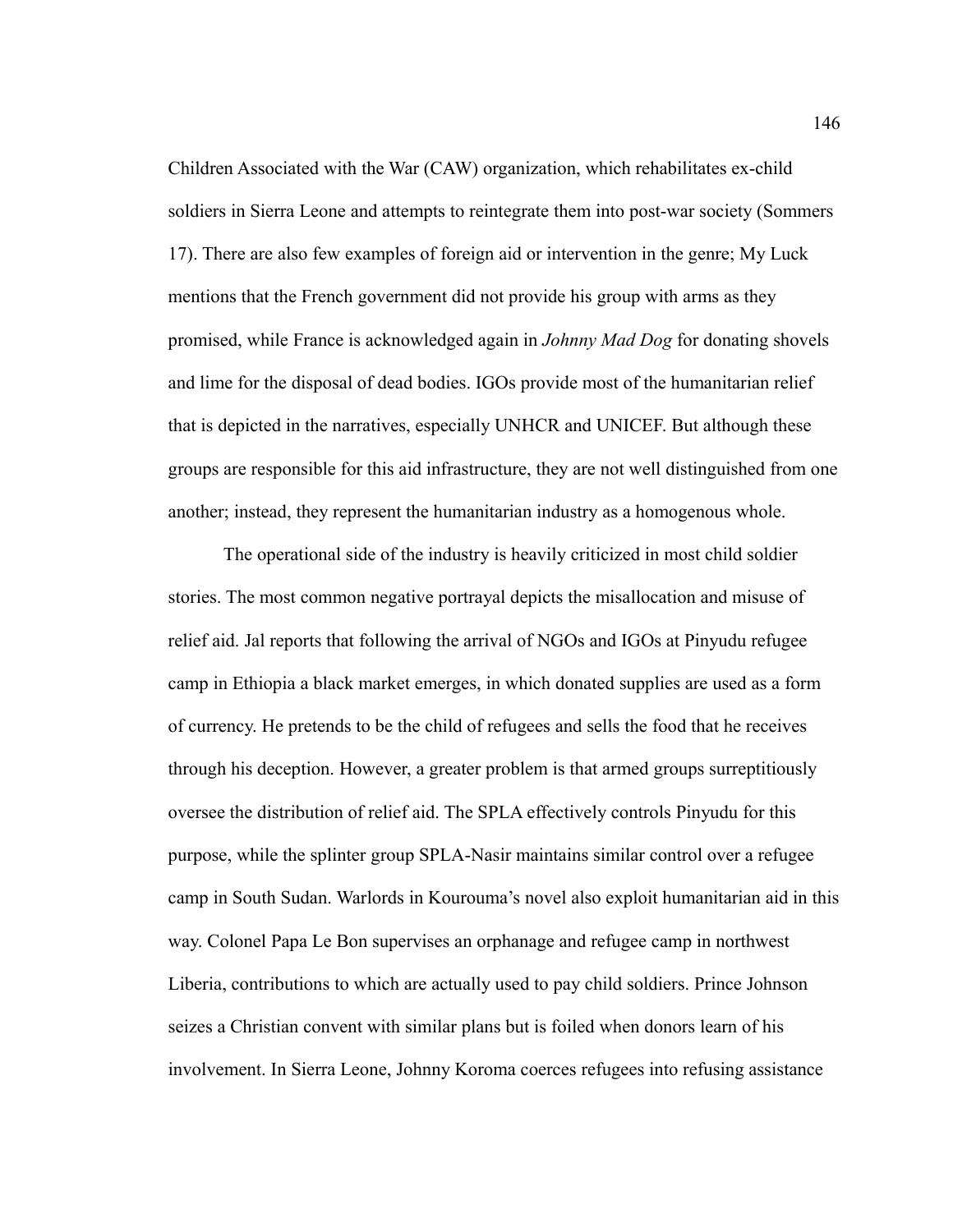from NGOs until they work with his faction. The scheme is successful and with all-toopredictable results: "Faced with the misery, the destitution of the refugees and their determination, the NGOs gave in. And we helped ourselves before thinking about the refugees" (209).

The general consensus among the stories is that humanitarian organizations and those who work on their behalf are simply unable to adequately meet the needs of the child soldiers who they encounter. The American aid worker Amy, who appears in the final chapter of *Beasts of No Nation*, exemplifies the image of the novice outsider. Even Agu, the most guileless protagonist in the genre, recognizes that she is out of her depth:

> [S]he is always looking at me like looking at me is going to be helping me. She is telling me to speak speak speak and thinking that my not speaking is because I am like baby. […] But every time I am sitting with her I am thinking I am like old man and she is like small girl because I am fighting in war and she is not even knowing what war is. (140)

The Western narrator Julia in *Moses, Citizen and Me* is another example of this figure. She and Bemba G establish what amounts to a DDR program for child soldiers in the forests of Sierra Leone to provide them with an ad-hoc education, structured recreation, and so on. They cast the children in an indigenized adaptation of Shakespeare's play *Julius Ceasar* for an audience of local residents, humanitarian workers, and the international media. When the performance ends, the reformed children are handed over to UN personnel. Julia's ministrations are a fantasy; they occur in her imagination and help her interpret the traumatic effects of military service on her nephew Citizen. In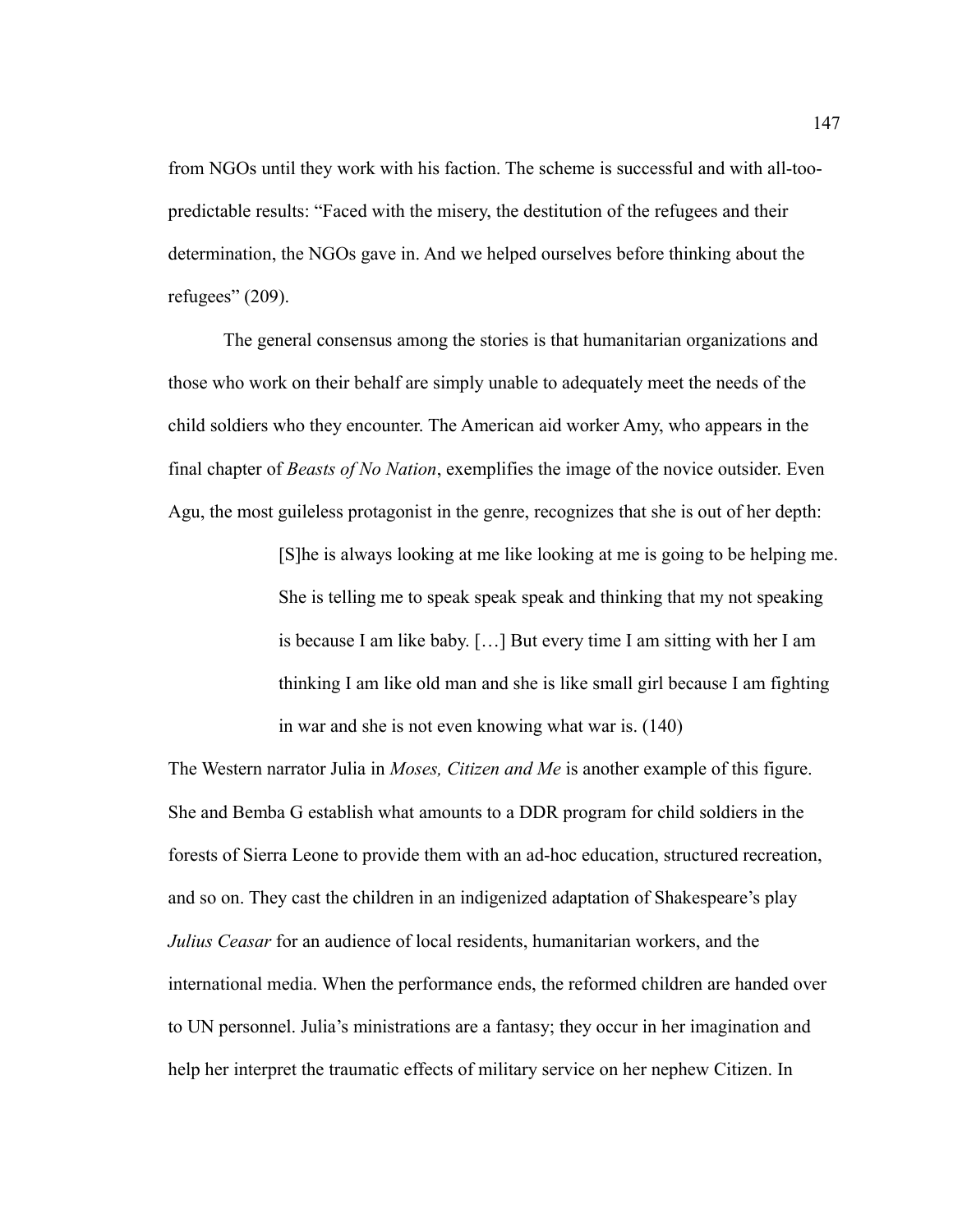reality, she is often overwhelmed and distraught in the presence of ex-child soldiers. Regardless, she imagines herself to be a humanitarian who can provide Citizen with the assistance that he requires and in the final dream sequence of the narrative, she brings him to London to continue with his recovery.

These fantasies are relatively harmless; in reality Citizen is treated by a nurse named Olu, whose efforts seem to have a positive effect. However, depictions of other Western humanitarians are more damning. Some aid workers appear indifferent to suffering that takes place in the camps, like the many UN representatives at Pinyudu. Others act paternalistically toward aid recipients; for example, Keitetsi is already an adult when she contacts UN representatives in South Africa, but when she asks to be resettled in the U.S. she is told that agency bureaucrats "would decide what was best" for her (263). In a few cases, humanitarians may even cause harm. The UN removes Agu's mother and sister in order to protect them from the advancing rebels, but in doing so they also forsake the boy and his father; the man is killed and Agu is recruited shortly after the separation. Aid workers may not have intended to exacerbate the danger that Agu faces, but the effect is still the same: his child soldiering is in many ways a result of UN inaction. Birahima describes a more deliberate form of violence in the guise of humanitarianism, which is perpetuated in Liberia by the multinational armed forces known as the Economic Community of West African States Monitoring Group (ECOMOG). They intervene at the request of the international community but, in effect, become yet another violent faction in the country, looting from and killing civilians. Consequently, Birahima defines humanitarian peacekeeping as "when one country is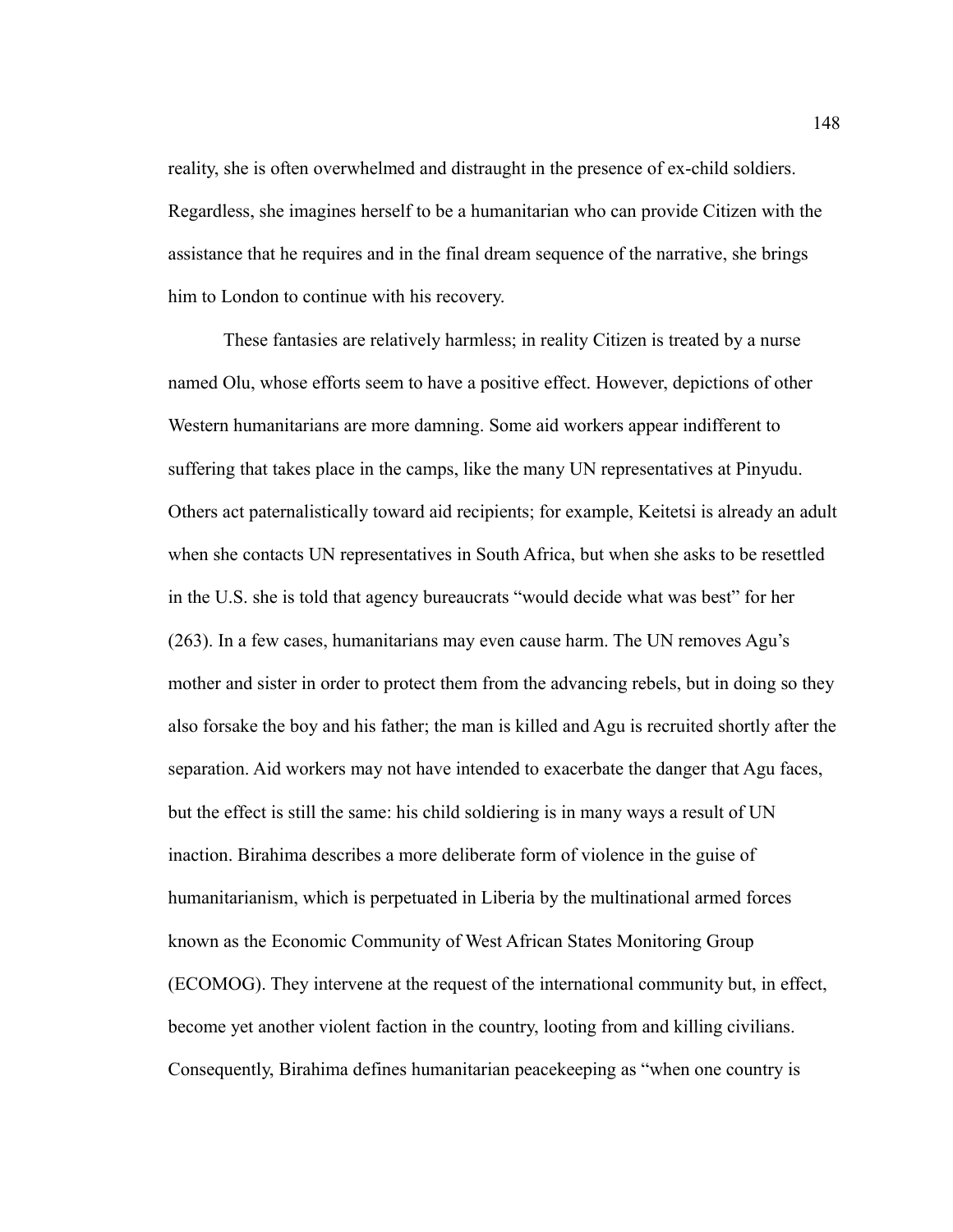allowed to send soldiers into another country to kill innocent victims in their own country, in their own villages, in their own huts, sitting on their own mats" (126).

To be clear, humanitarianism is not invariably portrayed negatively in the genre. Abani's novel *Song For Night* does not mention such efforts at all, aside from the aforementioned reference to the broken promises of foreign assistance. My Luck is a ghost and therefore beyond immediate help, but even before his unspecified death in the story there are no references to IGOs and NGOs at work in the setting. Their absence could be interpreted as a critique in itself, but the narrative does not advance this interpretation in any way. Meanwhile, McDonnell is effusive in her praise for operational organizations that are featured in *Girl Soldier*. Her approval is conditioned by both the religious nature of the memoir and the organizations that are described in it. This praise is intended to demonstrate "how God's heart of love and mercy has been at work" (34) in Uganda, which is evidenced not only by Akallo's spiritual rebirth in the field but also her bodily salvation by the faith-founded NGO World Vision, as well as the efforts of other Christian groups that operate in the area. The positive tone of the work implies that they are succeeding, an affirmation of the authors' religious beliefs and a negation of Kony's own apostate Christian movement.

While other child soldier stories tend to be more skeptical of the positive influence of humanitarian organizations, many do distinguish between, on the one hand, the industry and its more hapless representatives, and on the other particular aid workers who have a positive impact. The latter characters are not always centrally important to the stories in which they appear. A local nurse named Esther is largely responsible for the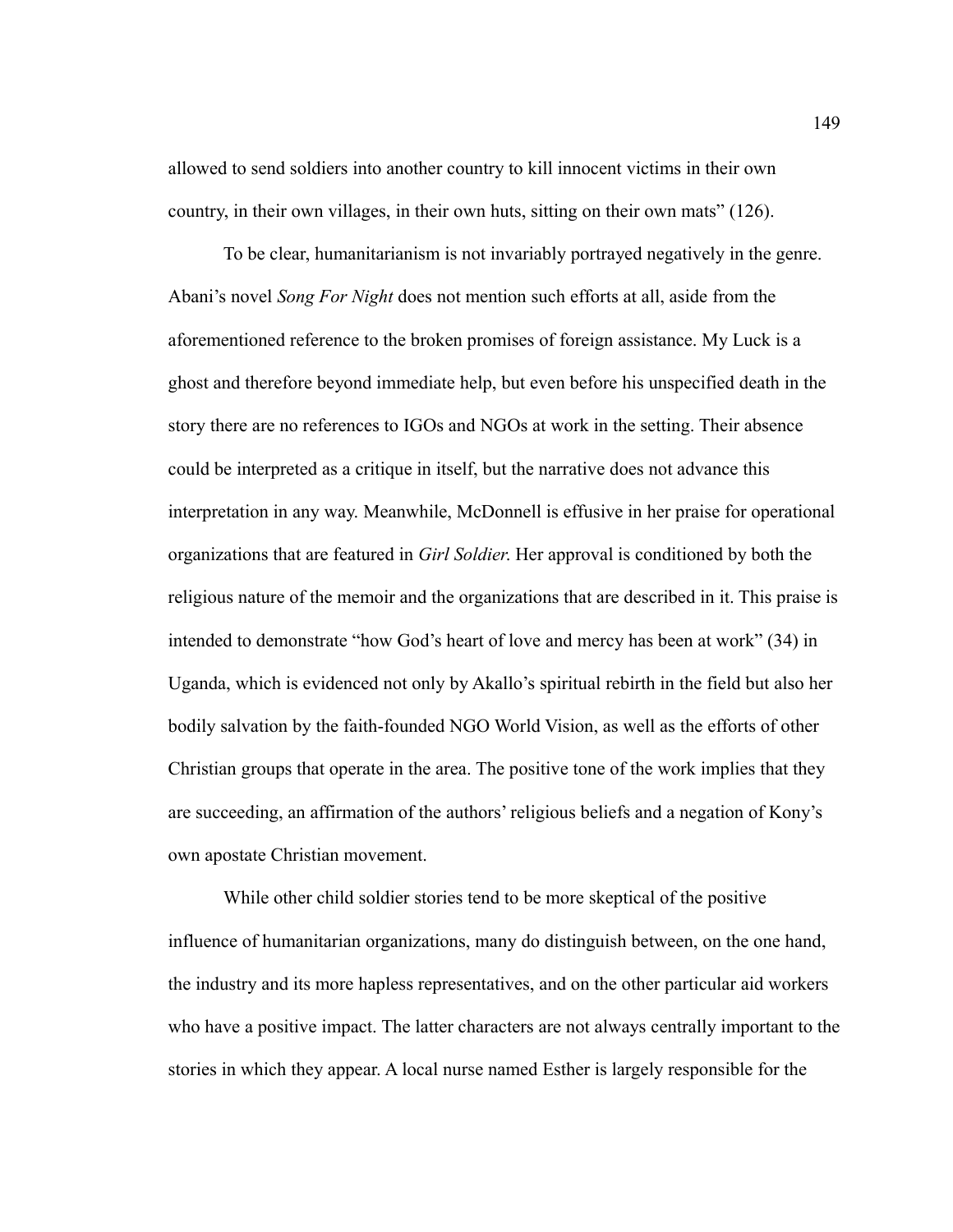rehabilitation of Beah, but once he leaves the DDR center she is not mentioned again. Despite his care for Citizen, Olu is present for just a few pages in that novel; his main function as a character is to inform readers about what happens to the young man after the civil war ends. Nevertheless, they do represent an alternative to the more negative and general characterization of the industry itself. These two aid workers in particular also demonstrate that while many child soldier stories address the trope of the Western savior —after all, most of the humanitarian organizations depicted in them are based in Western countries—many of those who tend to the former combatants are Africans themselves. Moreover, not all of the Westerners who do so are racially coded as white. For example, Julia was raised by emigrés from Sierra Leone. And the most important aid worker to appear in *Johnny Mad Dog* is an African-American operations coordinator for UNHCR named Tanisha.

# LAOKOLÉ AND MAD DOG: ALIVE AND DEAD, HUMANITARIANISM NOTWITHSTANDING

Dongala's novel offers the strongest criticisms of the humanitarian industry in the genre. Roughly a third of the narrative takes place at a UNHCR compound in the embassy district of the capital city, while its penultimate scenes are set in an IDP camp run jointly by UNHCR and MSF, but under the armed supervision of MFDLP soldiers. These criticisms are expressed either through the mistaken observations of Mad Dog or the embodied stereotypes of numerous one-dimensional characters. Mad Dog and Laokolé are themselves stock characters—representing evil and good, respectively—but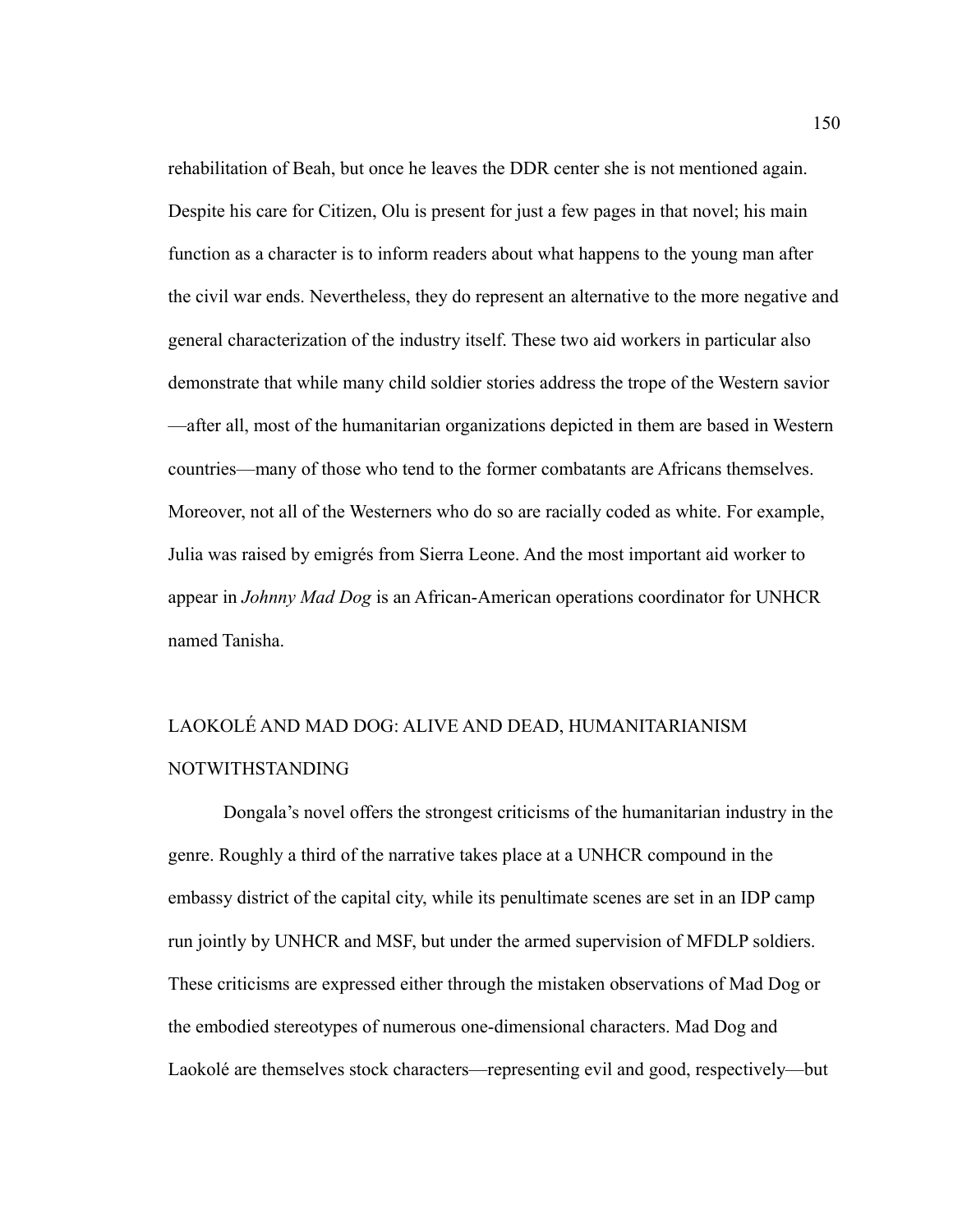they do show at least some psychological depth. Most other characters in the narrative are flat; they include the oil company representative and IMF official who both regard themselves as more deserving of emergency evacuation than African civilians, the Western conservationists who are more concerned with protecting chimpanzees and gorillas from violence than helping their fellow human beings, and others. Characters who personify humanitarianism at its worst include the callous aid worker who triages Laokolé when she first arrives at the compound, the UN soldier who threatens to write a condemnatory report in response to aggression by MFDLP soldiers, and the military contractors who are sent by Western governments to rescue their own citizens from the compound and not only rebuff pleas from African civilians, but also kill some of them during the operation.

As in several other child soldier stories, humanitarian organizations in *Johnny Mad Dog* unwittingly provide assistance to groups responsible for organized violence. When Mad Dog initially enters the compound a peacekeeper confronts him, which is misinterpreted as an offer for "international help to chase out, expel from the compound, all of those refugees, who were in fact nothing but criminals" (128). The encounter is one of many that is meant to amuse readers and emphasize the unreliability of the narrator. However, the misunderstanding is also based on Mad Dog's own previous experience two pages earlier, MFDLP soldiers drive frightened civilians toward the embassy district, and neither UNHCR nor the other diplomatic missions will open their gates to them. Therefore, Mad Dog regards them as an ally. Other examples of this unwitting relationship show how problems arise when humanitarian operations are contingent on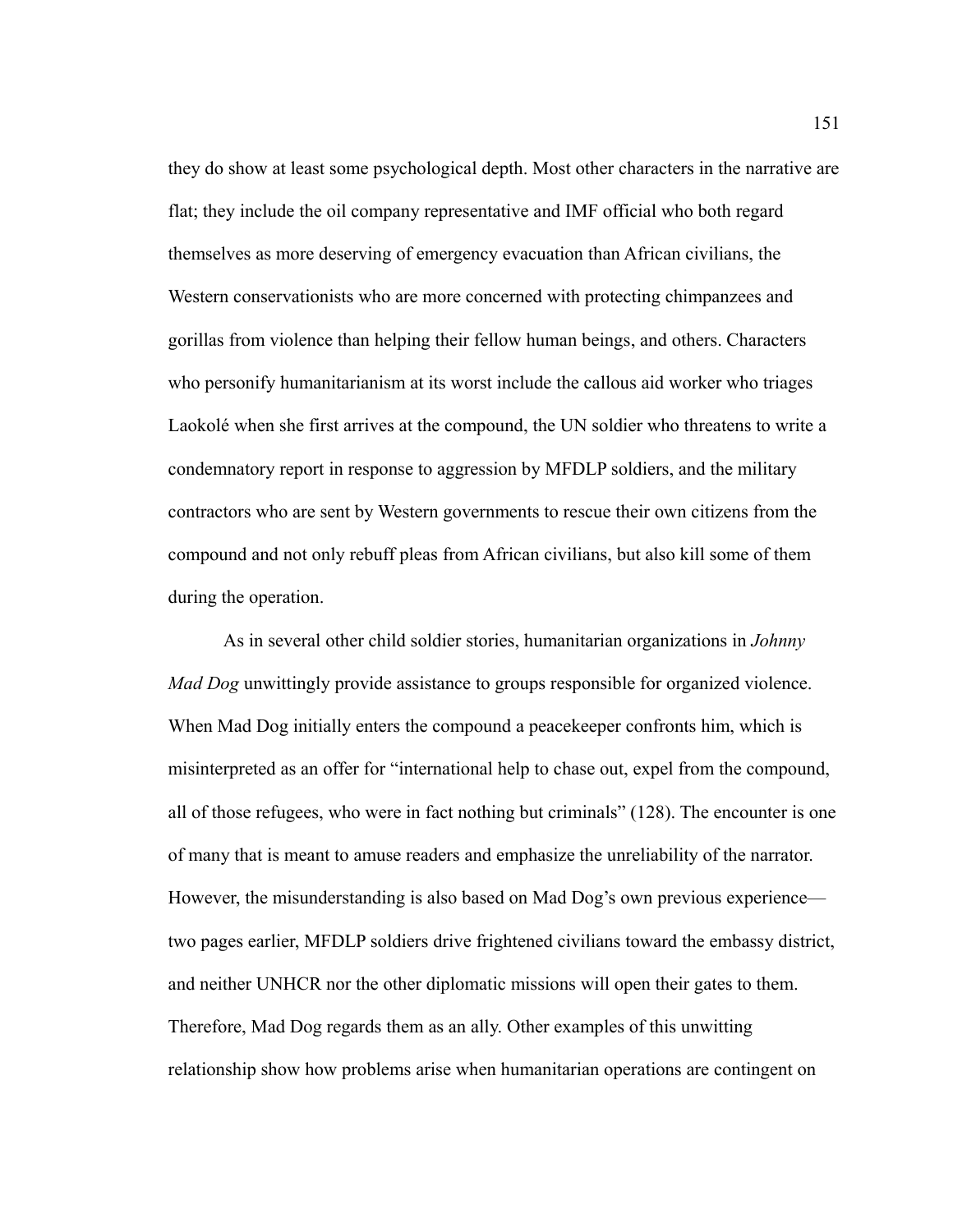the cooperation of disingenuous local partners. MFDLP soldiers use the IDP camp to attract Mayi-Dogo civilians, whom they execute despite their assurances to UNHCR and MSF that none would be harmed. Relief supplies from foreign charities are re-labeled to imply that an NGO affiliated with the new president's wife has provided them instead. Finally, the MFDLP government allows its soldiers to claim a percentage of these goods in lieu of a salary. Overall, the novel transforms the typical image of a respectable industry productively acting out the benevolent will of Western countries into one that passively bends to the machinations of the groups that are responsible for perpetuating the violence that brings them to the continent in the first place.

There are a few humanitarian figures who defy this negative characterization, most notably Tanisha. Her introduction lacks subtlety, as is customary in the narrative. When Laokolé first meets her she says, "I saw calmness, serenity, and what I can only describe as goodness—all of which immediately reassured me" (118). And, later, that a "boundless generosity flowed from her entire being" (143). In keeping with her role in the novel, Tanisha meets these expectations. She represents the ideal model of Western humanitarianism by practicing the values of the industry, including the ICRC Fundamental Principles. She demonstrates goodwill toward others by suspending her medical practice in the U.S. to operate in Africa. She treats all the occupants of the compound, IDPs and foreign nationals, with equality. And when some of the latter confront her because of her impartiality, she does not allow their threats to influence her decisions about the distribution of aid. The character also shows a fondness for Laokolé in scenes that are meant to humanize her. She is not an impassive bureaucrat and her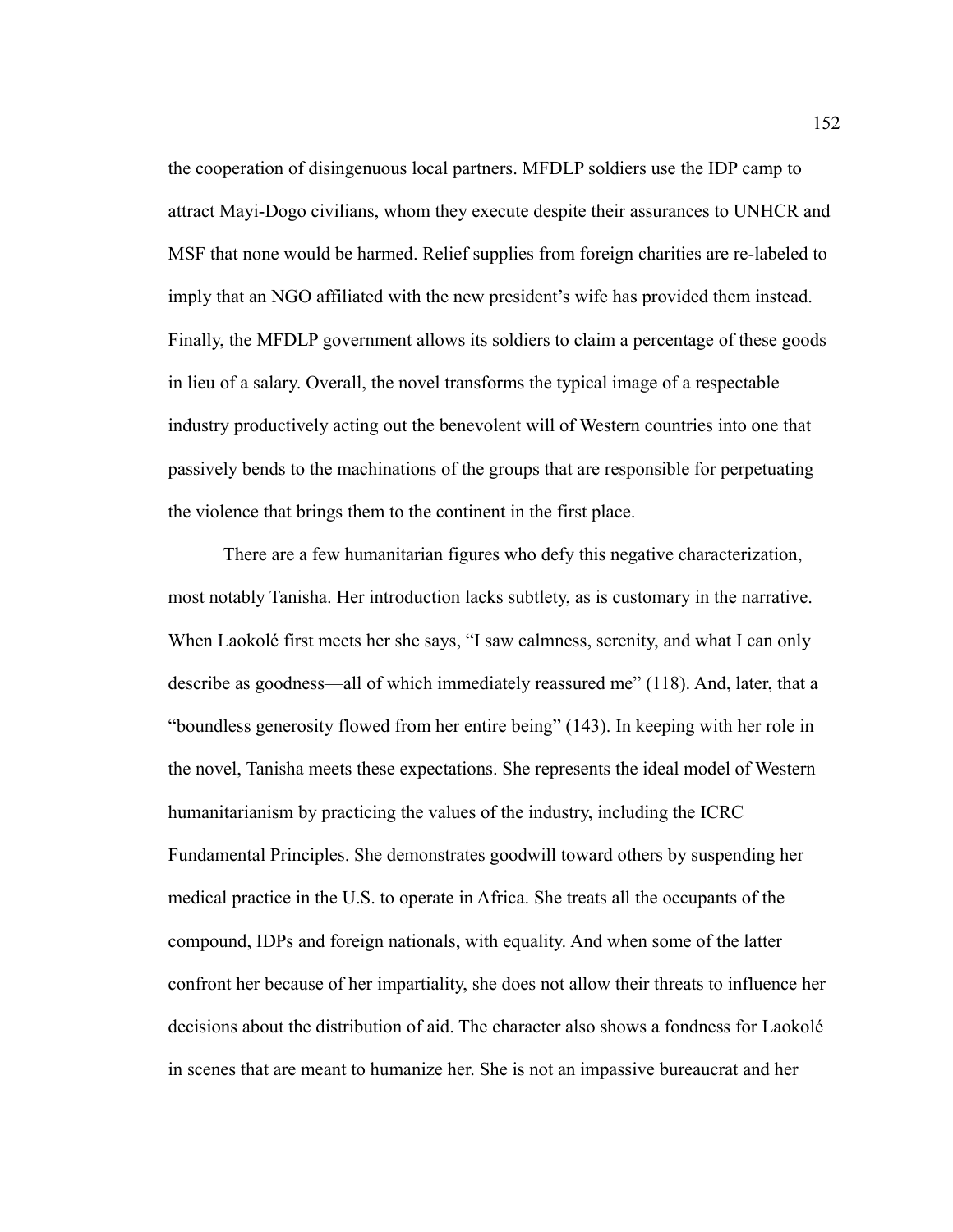passionate morality is evident throughout the scenes in which she appears. A key demonstration of her commitment to Laokolé occurs as the compound is hurriedly evacuated before MFDLP soldiers attack. In contrast to the military contractors who ignore the appeals of IDPs, Tanisha invites Laokolé to come with her back to the U.S. She pleads, "'I'll get you a scholarship, definitely! […]You've got a future!'" (159).

Laokolé refuses the offer and decides to remain in the country with her family while instead, this decision reinforces the positive portrayals of both characters; the former because of her devotion to her mother, and the latter for making the offer. During this same scene the humanitarian industry is faulted by comparison. Mad Dog confidently enters the compound and threatens aid workers because he assumes they will withdraw, as they had done so during previous conflicts:

I knew what the UN was—yeah, I'd heard people speak about the organization and its soldiers. They were neutral. They didn't make war; they kept the peace. But when things got hot and their lives were threatened, or if they simply thought they were in danger, they took to their heels and left you all alone in the shit. That's what happened in Rwanda. So I decided to follow the same strategy—to threaten them, so they'd go away and leave us all in the shit, and then we could settle accounts with the [civilians]. (130)

They initially reject his threats, but Mad Dog's cynicism is ultimately proved correct. Tanisha and the other aid workers are evacuated by military contractors and even she appears resigned to this outcome. Earlier, she explains to another aid worker that their refusal to leave "is the only thing that can prevent the refugees from being massacred!"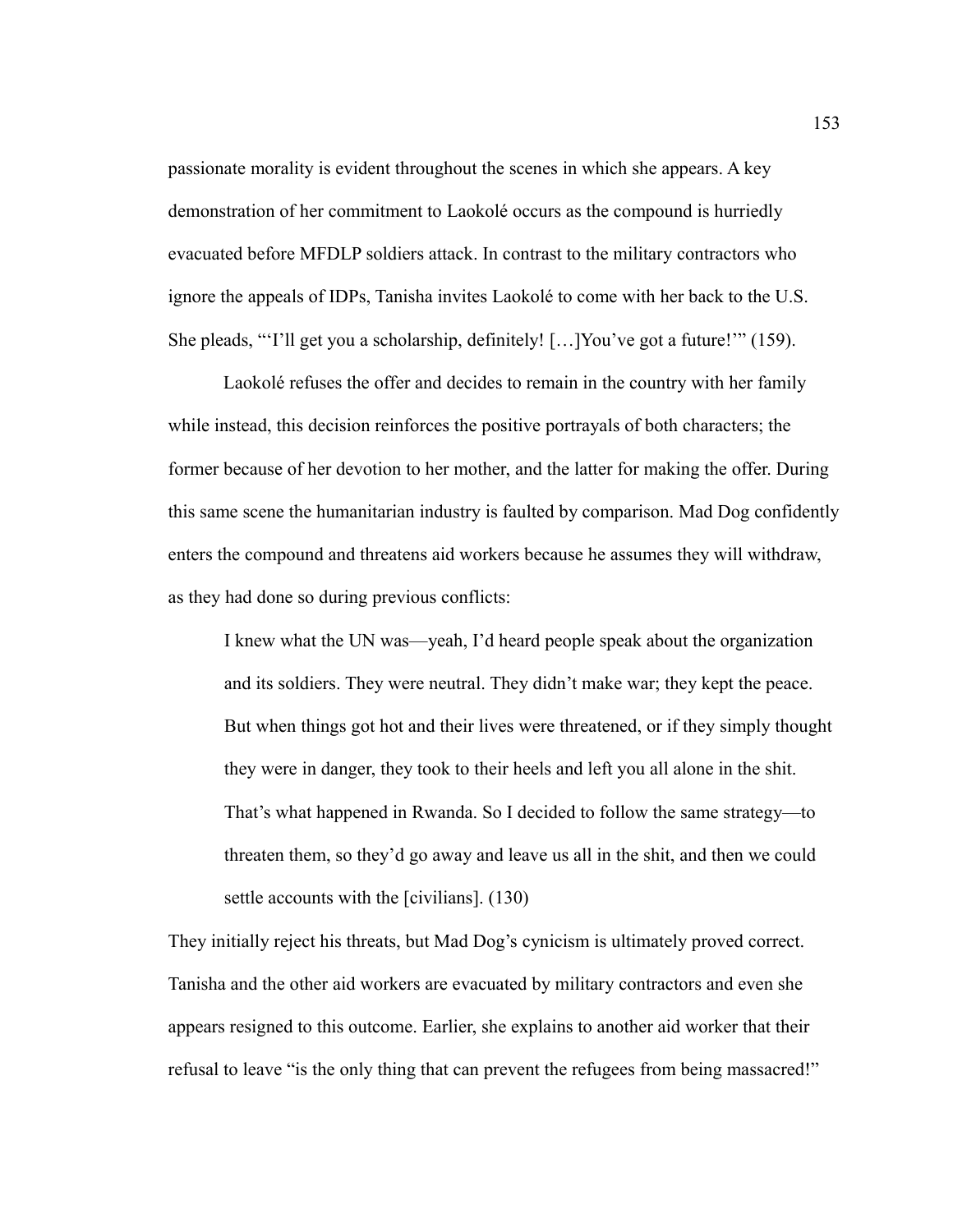(154). This too comes to pass. Just as the international community left civilians to their fate in Rwanda, so too are these fictional civilians abandoned. Laokolé and her mother flee with hundreds of others to a nearby district in the capital, which is bombarded by MFDLP artillery, and her mother subsequently dies.

Paradoxically, her mother's death not only demonstrates the terrible consequences of the war and of humanitarian inaction, but is also a necessary precondition for her potential resettlement in the West. Laokolé is no longer constrained by her self-imposed commitments to family members and all that remains is the inevitable confrontation with her nemesis Mad Dog and reunion with her humanitarian benefactors. These encounters are staged in an artless example of eucatastrophe, "the sudden joyous 'turn'" in a narrative that sets about the concluding transition from despair into hopefulness (Tolkien 175). Arguably, Laokolé's lowest moment in the story is her abandonment by the Western conservationists in a jungle outside the capital where her aura of noble suffering finally breaks down and she degenerates into animality. Yet in her next chapter the character providentially awakes in the IDP camp, where her hope for the future is restored when she teaches rhymes that were shared within her family to the local children there. And of course not only does Mad Dog stand guard over this camp, but a colleague of Tanisha has been searching for Laokolé in the same location. Laokolé is relieved when told that she will soon leave the country as Tanisha promised, but she also feels guilty because "if" everyone did the same, who would see to the future of the millions of children condemned to live out their lives here?" (302). She initially allays her conscience by allowing another woman to take her place for an interview that will be broadcast to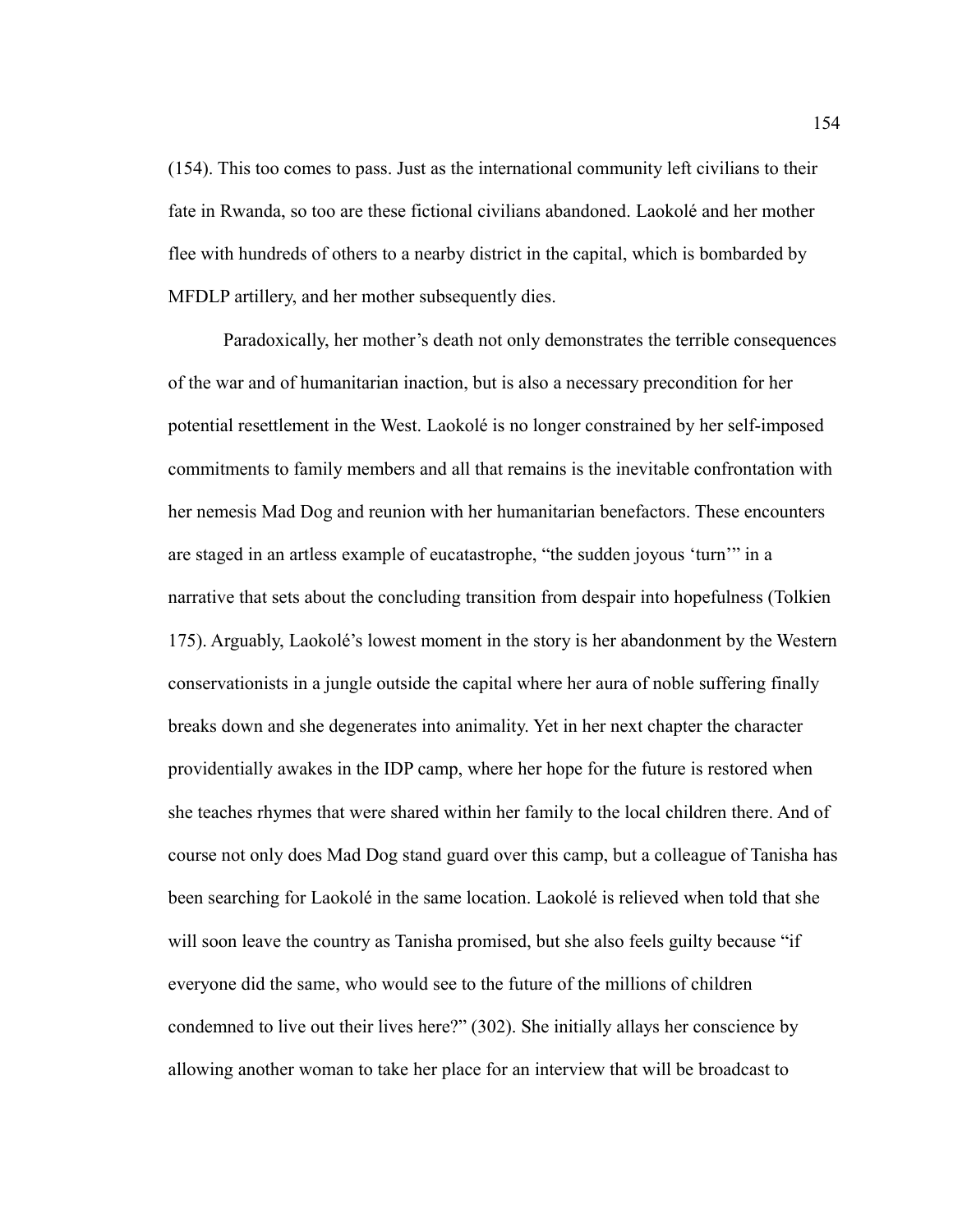Western audiences. Nevertheless, there are two further symbolic acts necessary to complete the eucatastrophe.

Laokolé and Mad Dog eventually interact with each other in the camp, during a scene in which the former protects a young civilian girl from being beaten by the latter. Mad Dog abducts them both and, in another surprising turn of events, Laokolé kills him. Afterwards she expresses her "all-encompassing joy. Joy at being alive. Joy at having survived. Joy at continuing to live" (320). In a final gesture, she adopts the girl and confers upon her a new name: "I came up with the purest word of the tribe, the most beautiful word, a perfect reflection of the moment: *Kiessé*! Joy! My child, I name you Kiessé! (320-321). The entire story is structured in certain ways to sustain hope among readers, just as Laokolé has done: in spite of the terrible violence inflicted on innocents by malicious agents in dire conditions, hope is still possible as evidenced by the triumph of good over evil. However, it is also telling that humanitarian organizations, which in the West are typically seen as the purveyors of hope for communities in Africa that are affected by organized violence (and notwithstanding the positive presence of characters such as Tanisha), are absent from the conclusion of the work. Neither the industry nor its most benevolent representatives can protect Laokolé from Mad Dog, and at no point do they engage with the young soldier as the child that he is, one who might be rehabilitated. What the story suggests is that African characters are the authors of their own futures, whether hopeful or tragic, a lesson that is as much condemnatory of the humanitarian international as affirmative of the characters' autonomy.

In this way, the inclusion of Western aid workers in the works goes beyond the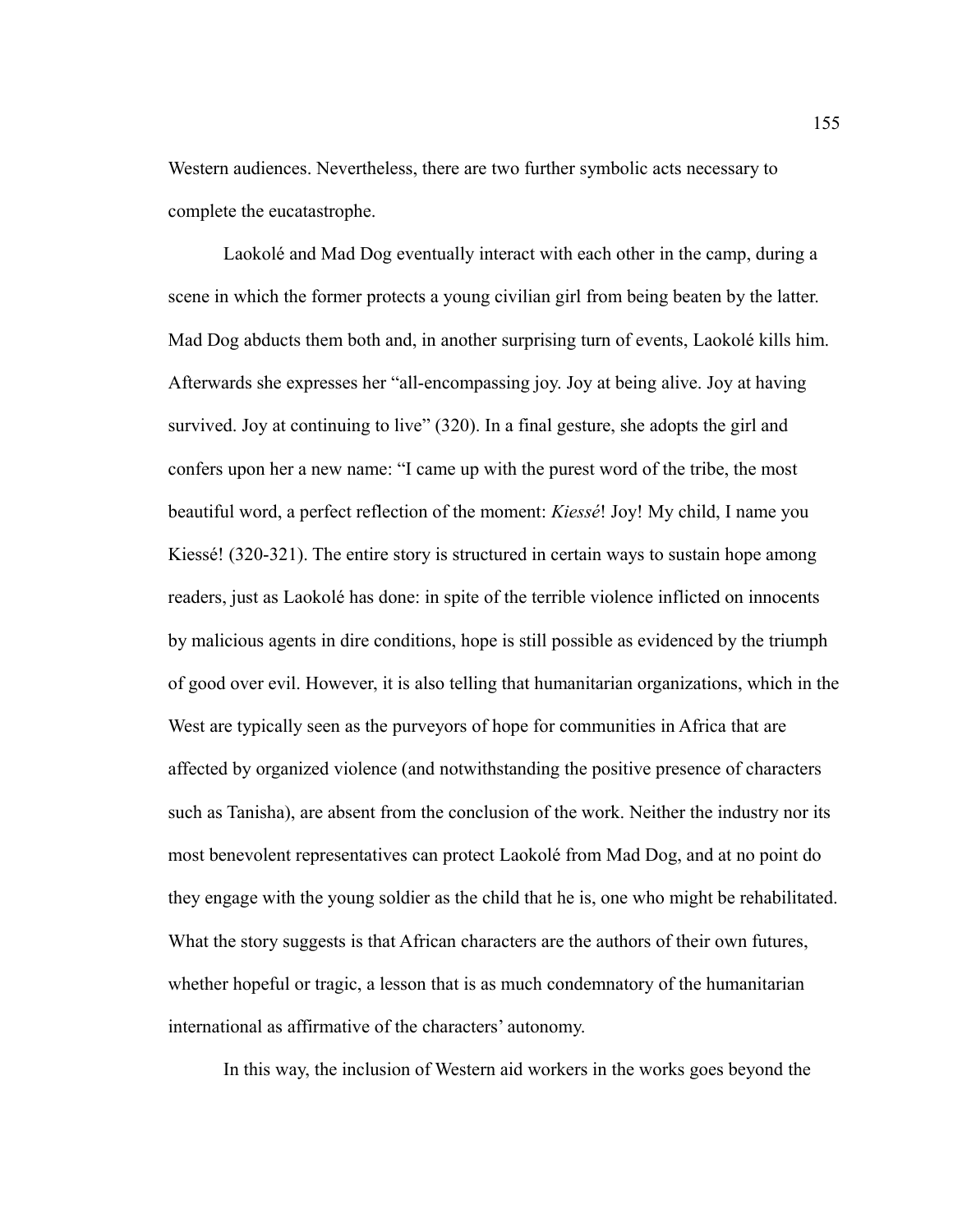mere description of their various failures, or as a reminder to readers of the tenuousness of the privileged position that they enjoy in the U.S. public sphere, or to lower their esteem by contrasting the industry's lofty rhetoric with its organizational impotence. *Johnny Mad Dog* and a number of other child soldier stories offer an alternative to the dependent relationship between persons affected by organized violence and the aid workers who tend to them. The former are, in the idealized form, vulnerable and needy. The latter are committed and capable of helping them. In many works, these attributes are simply inverted. My analysis above largely focuses on the ways that humanitarian organizations fail to meet expectations of them, but it is also important to observe how characters who are normally seen as victims resist this characterization. Child soldiers often convey their own agency through violence. Civilians tend to express themselves in other ways. For example, Laokolé's personal identity is defined against (and also at the expense of) the humanitarian international, which, it could be said, is otherwise not the focus of the story. It is instead one among many elements that stress the positive and negative qualities of the primary characters. And more generally throughout the genre, Western humanitarianism is simply another component of its literary *mise-en-scène*.

## ADVOCACY THROUGH A PRIVILEGED VOICE

That said, there is another way in which some child soldier characters productively engage with humanitarianism by transforming their subordinate social status into what Western audiences regard as a privileged identity. Humanitarian advocacy offers them this opportunity. This form of humanitarianism is far less prominent in the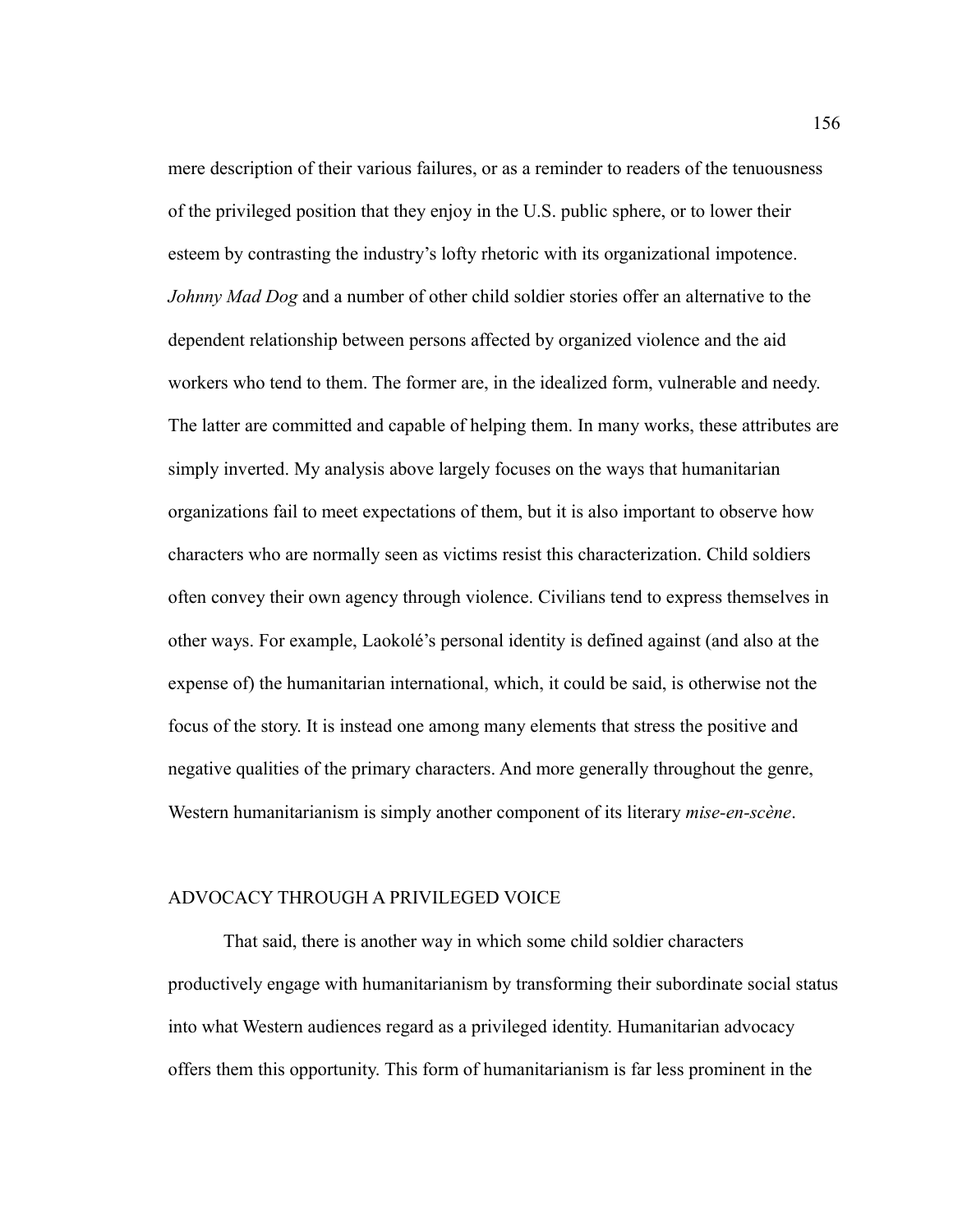genre than operational activities, in large part because most of the fictional narratives are set exclusively during periods of conflict where advocacy NGOs are not likely to be found. The few examples of advocacy in the novels concern the efforts of journalists to interview decommissioned former child soldiers in reports intended for Western audiences. The culmination of Julia's imaginary DDR program for child soldiers in *Moses, Citizen and Me* occurs after they perform their play and are greeted by Western reporters who want to record their personal experiences: "Whenever a journalist was free, they began telling their stories just as they had told each other […] Since almost all had rehearsed using the beginning, middle and end technique, the journalists had no difficulty in keeping up" (211). In reality, when a reporter meets Citizen, the boy is reticent, giving only his name and age, and the admission that he was forced to kill his grandmother. Regardless of how the reporter uses this statement, Citizen does not understand it as a positive contribution for advocacy to end the military recruitment of children in Africa and elsewhere, but instead as a traumatic confession of guilt, which is evidenced by his physical collapse after speaking.

In contrast, Laokolé is made explicitly aware of her role in the advocacy efforts depicted in *Johnny Mad Dog*. She meets a passionate journalist named Katelijne in the UNHCR compound, who wants "to give a face to the suffering and misery I see here" (142). Laokolé agrees, but when Katelijne insists that her recently disabled mother be interviewed on camera—the reporter describes how they would "get a close-up of her haggard face" and "end with a close-up of her stumps. It'll be dramatic!"—the young protagonist reacts angrily before providing a more characteristically charitable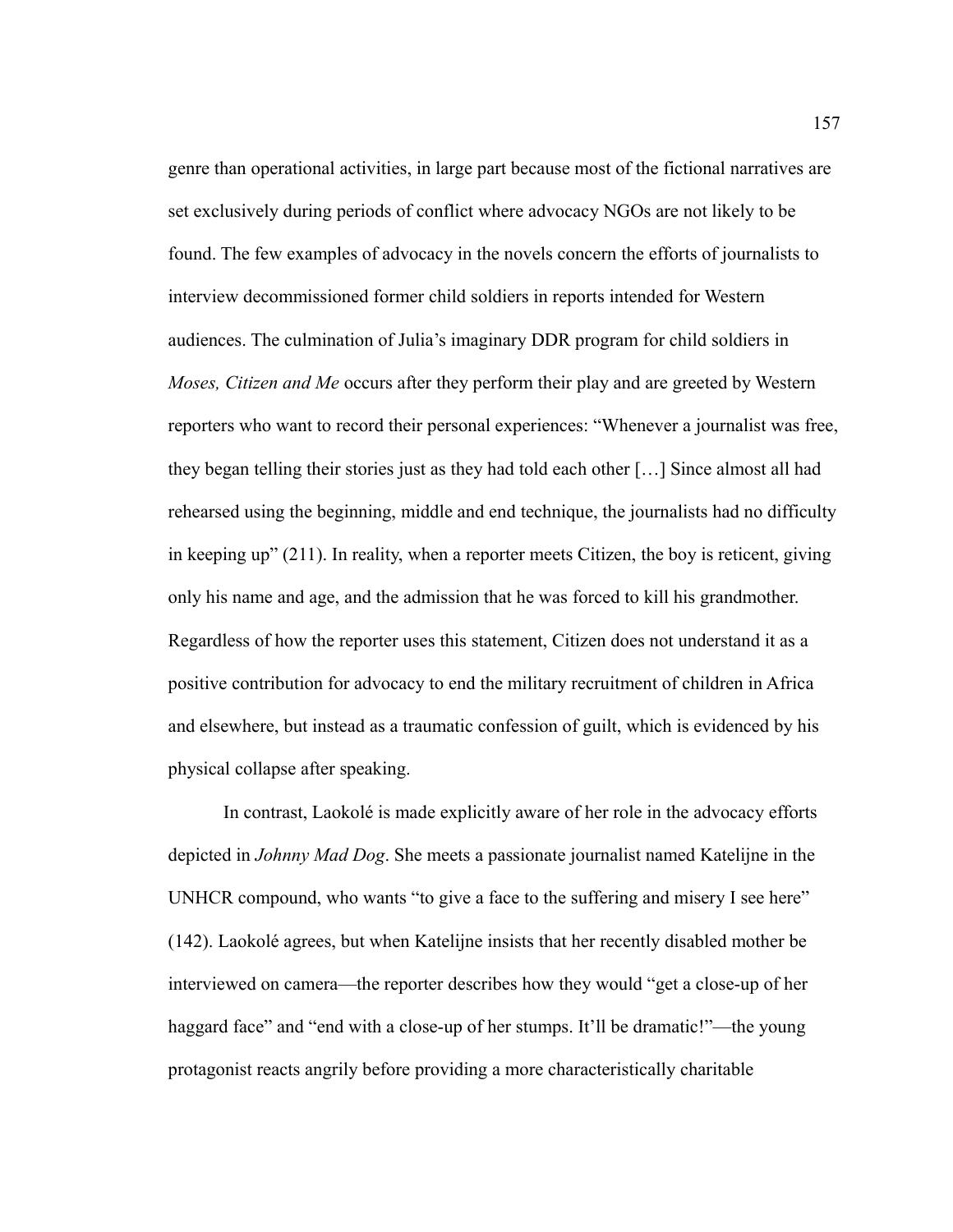explanation: "She didn't understand that poor people like us didn't make a display of our misery. We had the right to keep it private" (147). The two meet again in the IDP camp where Katelijne requests another interview. This time, Laokolé directs her instead to a woman gang-raped by MFDLP soldiers. Her remarks suggest a dual purpose for humanitarian advocacy: "We've got to make the outside world understand what's happening here! [...] By remaining silent, we've become invisible. Well, I'm no longer hiding! I'm showing my face and declaring who I am: my name is Lea Malanda!" (303). The need to publicize war crimes and identify the perpetrators of these offenses is central to the efforts of advocacy organizations that focus on child soldiering, genocide, and associated issues. This interview certainly serves that purpose. But by emphatically declaring her name, Malanda also insists that viewers see her not only as a type (the rape victim, the IDP, and so on) but also as a distinct individual. Humanitarian advocacy therefore gives her the opportunity to counterbalance actions that are meant to dehumanize her, as well as Western perceptions of her that have a similar effects.

Liisa Malkki explains that when the beneficiaries of humanitarianism express themselves in this manner they assert "the ability to establish narrative significance to one's own circumstances and future, and, also, the ability to claim an audience" (393). For Malanda the effect of this gesture is limited because she is inconsequential to the story in *Johnny Mad Dog*, which is not her own; after she conducts the interview she does not appear in the work again. Yet it is essential for the former child soldiers who narrate their own experiences, especially in the memoirs. In most respects, non-fiction and fictional accounts of child soldiering are very similar in content, prevailing themes,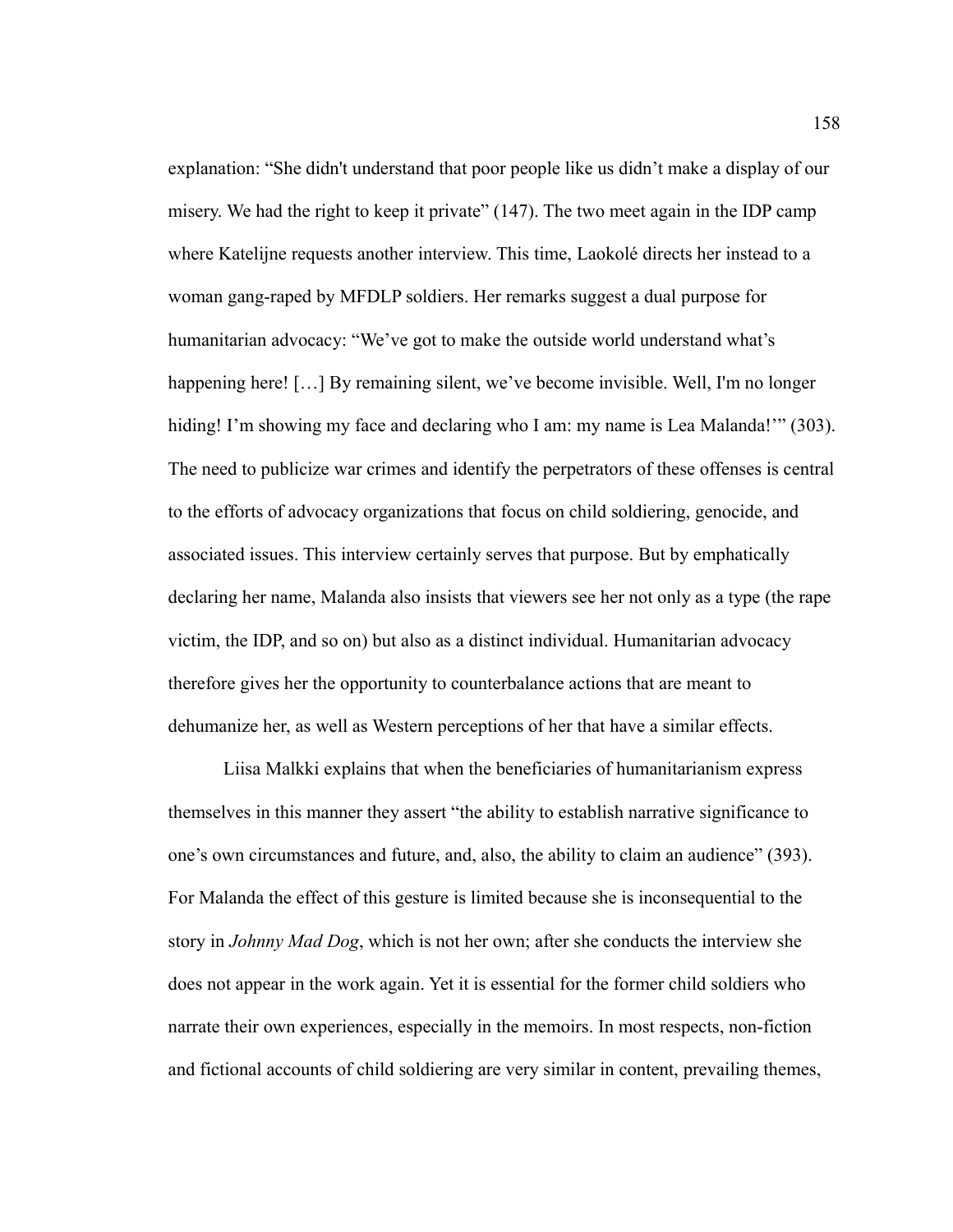and so on. But they differ in one important respect: when the novels conclude Mad Dog and My Luck are dead, while Birahima is stuck in a circular social limbo. Only *Moses, Citizen and Me* provides readers with a glimpse into the life of a child soldier who has completed the DDR process and is, truly, a *former* child soldier. In contrast, all of the memoirs depict this transition, which is important not just for the personal development of the characters (and perhaps also the authors), but also for how child soldier stories function as redemption stories. The way these protagonists accomplish this end is by becoming humanitarian advocates themselves and in the process productively transforming their relationship to victimization.

Changes in their social identities follow a somewhat linear trajectory from their initial social positioning as civilians to child soldiers to decommissioned soldiers in rehabilitation to reintegrated former child soldiers in their own communities and finally as advocates in the West. Akallo explains in a radio interview conducted in the wake of the *Kony 2012* campaign that the reintegration of child soldiers in Africa is hindered by the public knowledge of their controversial pasts (Akallo). Beah, Jal, and Keitetsi illustrate this problem in their respective narratives, where each faces discrimination or further violence on account of their social statuses, and all find it difficult to re-integrate into civilian life. This conflict is most evident in the schoolroom. All three characters are ostracized by other students and Keitetsi and Jal find it especially difficult to meet expectations of them as obedient pupils after years of soldiering. This tension is most acute for Jal, who is expelled on several occasions for behavioral issues and is actually nineteen years of age at the final time of enrollment before he stops attending school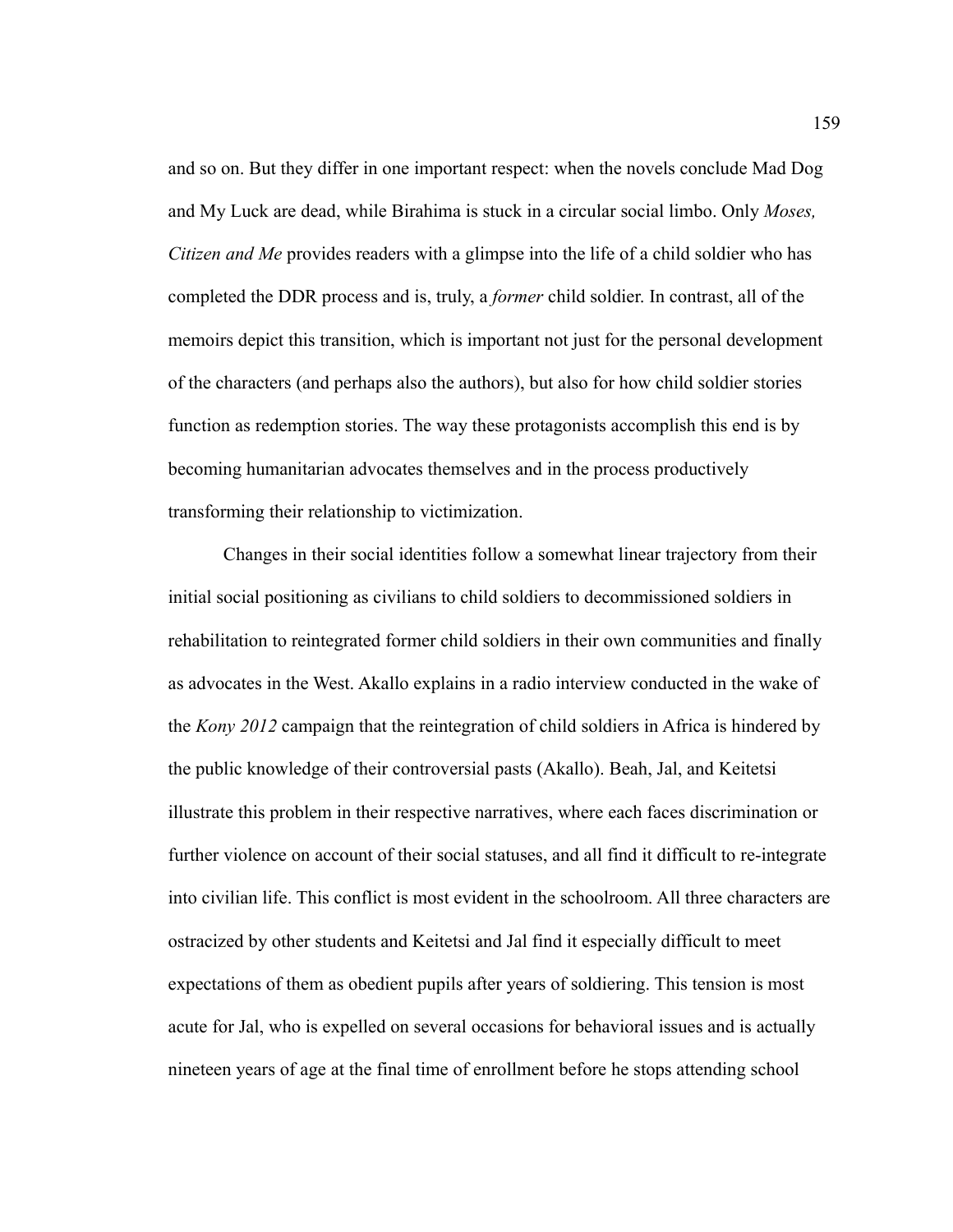altogether. His social statuses as an adult and a former combatant clearly disadvantage his attempts to re-integrate and resume his life in Africa before recruitment.

Yet for the purpose of humanitarian advocacy in the West, their experiences are perceived much differently: to be a former child soldier in this context is a privileged identity and not simply a burden to be overcome. Beah demonstrates these conditions and his awareness of them when he applies to represent Sierra Leone at the United Nations First International Children's Parliament, which is his first role as a humanitarian advocate. When asked why he should be chosen over other applicants, whom he calls "city boys," Beah replies, "I have not only suffered because of the war but I have also participated in it and undergone rehabilitation. […] They don't know anything about the war except the news of it" (187). The narratives ends as Beah leaves Sierra Leone for a second time, fleeing renewed violence and returning to the U.S. permanently. His subsequent role as an advocate in the West are documented in a biographical note that lists positions in numerous NGOs, including one he founded to provide assistance to other former child soldiers. Many readers may already know him as the most visible advocate against child soldiering in the twenty-first century. Keitetsi only vaguely mentions advocacy within her narrative, but as I explain in chapter one, she does participate in the interview and lecture circuit, and among other influences her speaking engagements at Harvard University provided the impetus for Iweala's novel. Akallo concludes her memoir with examples of her advocacy in the U.S. as a guest on *The Oprah Winfrey Show*, speaker in a hearing at the U.S. Congress, and partner with World Vision.<sup>4</sup> Likewise, Jal describes his participation at the 2005 charity concert Africa Rising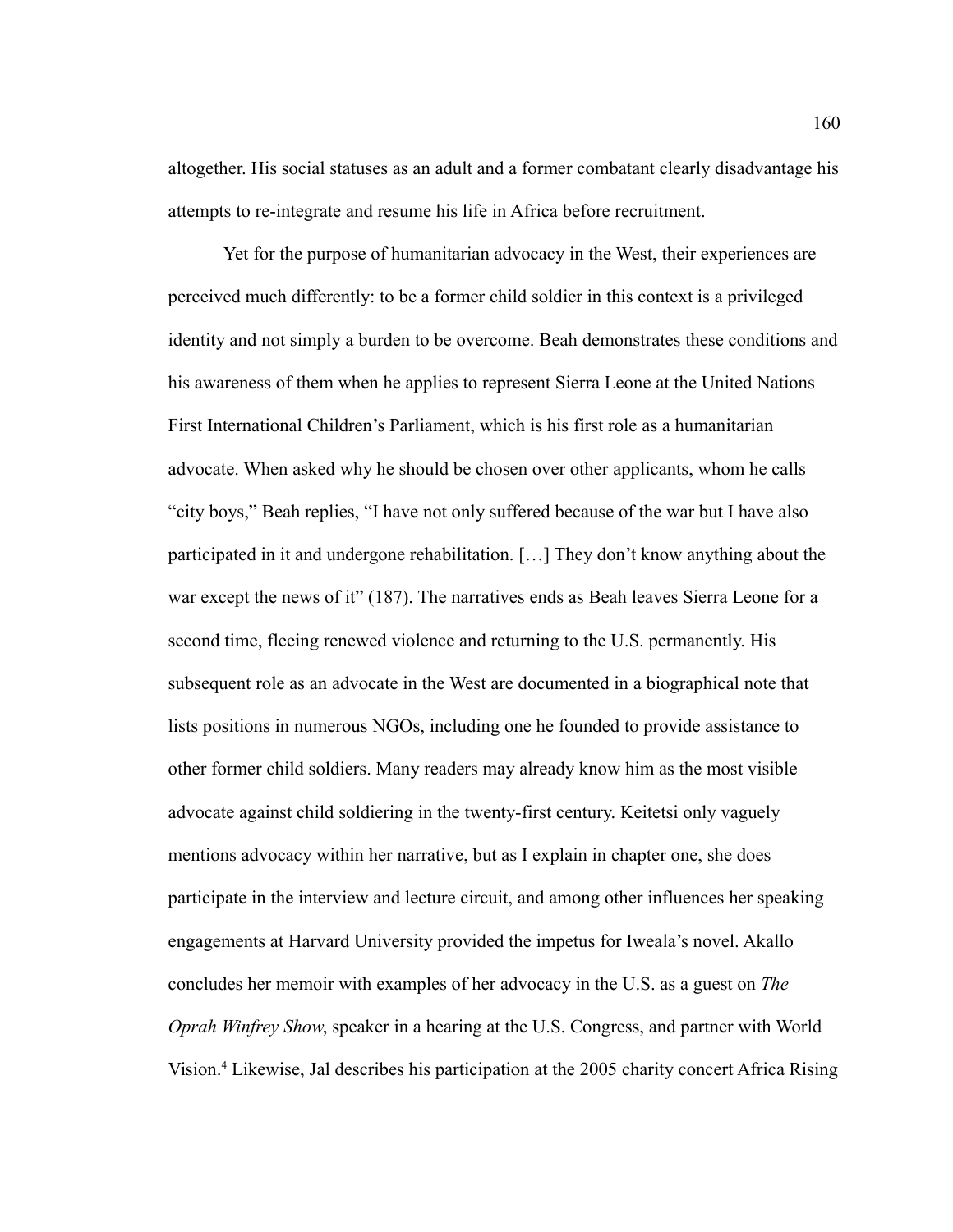and performances for schoolchildren and Congressional staff in the U.S., among other efforts.<sup>5</sup> The reason why they have these many opportunities is not simply because they experienced wartime violence on the continent, but specifically because of their unique positions as former child soldiers.

Possibly the most important form of advocacy they undertake, both for themselves and child soldiers who continue to fight in Africa and elsewhere, is to write about their experiences. While it is not practical or appropriate to make claims about any author's personal motivations, these memoirs can be read as representing "an imperative need to tell and thus to come to know one's story, unimpeded by ghosts from the past against which one has to protect oneself," which Dori Laub identifies in other survivors of trauma (78); for example, Keitetsi describes this as her main motivation for writing. The emotional power of the memoirs comes in part from their invitation for readers to using Dominick LaCapra's explanation, 'virtually' experience this trauma by placing themselves "in the victim's position while respecting the difference between self and other and recognizing that one cannot take the victim's place or speak in the victim's voice (125). In other words, it is possible for these stories to generate empathy in the reader (and not merely sympathy), which is the basis of ethical engagement. This argument is highly speculative, but it is also the foundation of so-called 'awarenessraising' efforts, the context in which child soldier stories are most frequently understood. What is more certain is that former child soldiers are granted an unparalleled legitimacy on the issue of the military use of children that is cemented by their past experiences; researchers and aid workers may know *about* child soldiering, but these individuals know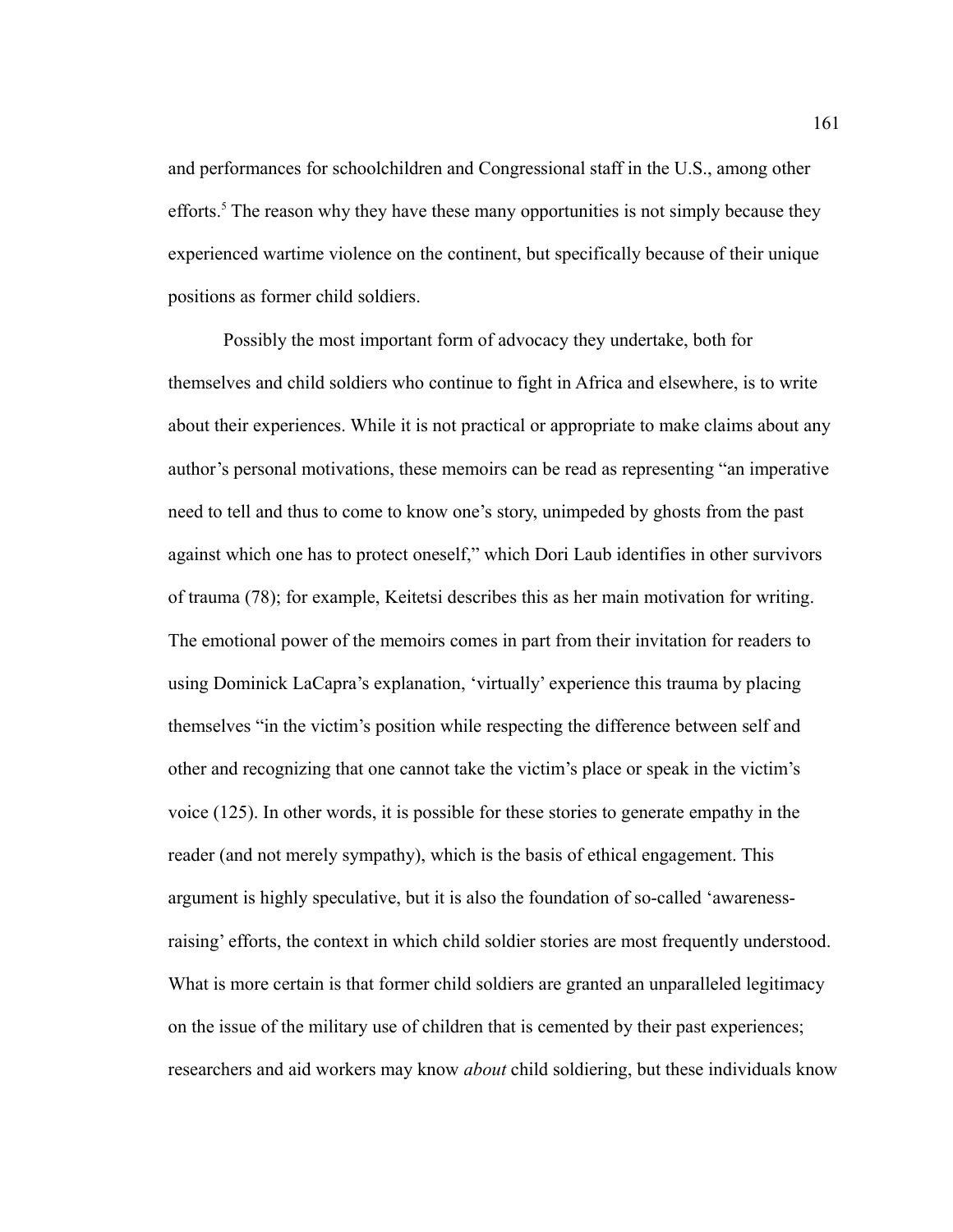what it means to *be* one. Whether deliberate or not, their memoirs inscribe this public identity, assuring their credibility as advocates.

## ARE THERE EVER FORMER-FORMER CHILD SOLDIERS?

Of course, the establishment of such a reputation is not without consequences. Keitetsi describes her work as a "final humiliation," the effectiveness of which depends partly on how widely her story of "shameful abuse and inferiority" is disseminated and read (272). For the time being she, Akallo, and Jal still publicly embrace their public identities as former child soldiers on behalf of NGOs, as guest contributors, and so on. In contrast, Beah has attempted to develop a new identity as a novelist, but the critical reception of his fictional work reveals the difficulty of altering Western perceptions of him. *Radiance of Tomorrow*, published nearly seven years after his memoir, focuses on the efforts of a community to rebuild after the war in Sierra Leone. The novel is bittersweet and describes, but does not dwell on, past violence. Even so, persistent reminders of Beah's role in that conflict as a child soldier not only appear in every mainstream review of the novel, but also throughout the paratext of its first edition—in a reference to his memoir on the front cover and the front jacket cover summary, reviews of his previous title on the back cover (which outnumber the advanced praise of the novel by three-to-one), and even the author's own prefatory note. These marketing devices illustrate the problem that Beah faces after having become a well-known advocate on the basis of his social status. The humanitarian industry (operational and advocacy organizations), together with the American publishing industry, have provided him with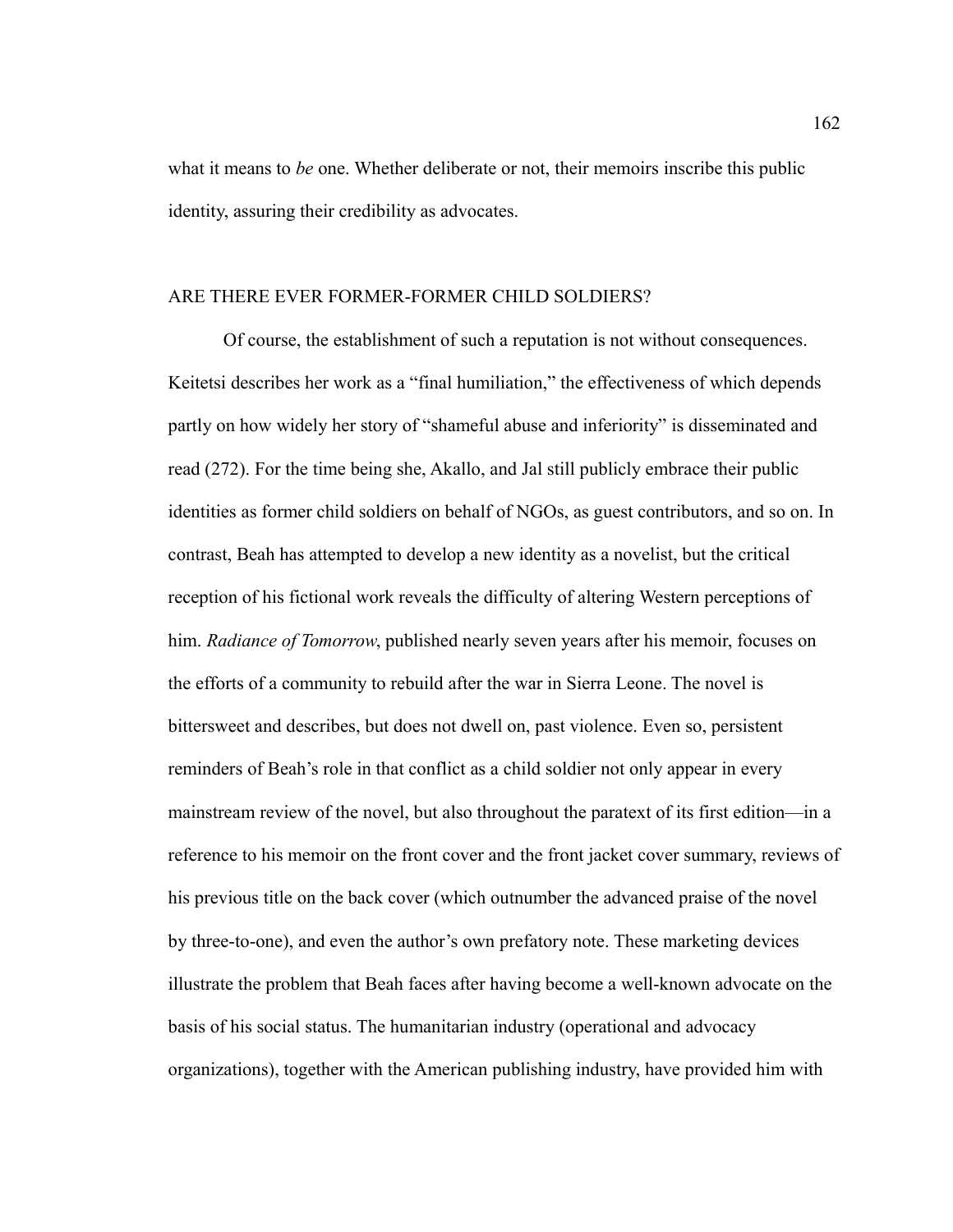the opportunity to countervail the negative consequences of his military service. However, in doing so he might have, to his personal and professional detriment, ceded the ability to manage his own public identity.

Not all former child soldiers are as willing to take on this role and accept its potential consequences as Akallo, Beah, Jal, and Keitetsi. In her sociological study of the recruitment and post-war rehabilitation of child soldiers in Sierra Leone, Miriam Denov mentions a decommissioned combatant who now lives in the West and insists on his anonymity. He rejects requests from publishers to write a memoir based on his experiences and invitations from various groups to speak about his past. He reasons that he "does not want to be known solely and unidimensionally as a former child soldier. Perhaps more importantly for him, such celebrity comes at a price and with a heavy burden," the awareness that his victimization of others will have directly led to these opportunities (10). This brief anecdote raises several unanswerable questions—How is the informant already known to publishers and advocacy groups? How do they respond, if at all, to his refusal to speak?—as well as potential drawbacks to writing a memoir as a form of advocacy against the military use of children. These narratives are necessarily mediated through interpretation in ways which the former child soldiers cannot control. For this anonymous informant, the risks to his public identity and his conscience are not worth the potential benefits.

What are the benefits? As I have suggested throughout this chapter, their treatment of the theme of humanitarianism in Africa may be considered a redeeming feature of the genre. The stories offer a relatively nuanced critique of the perceived relationship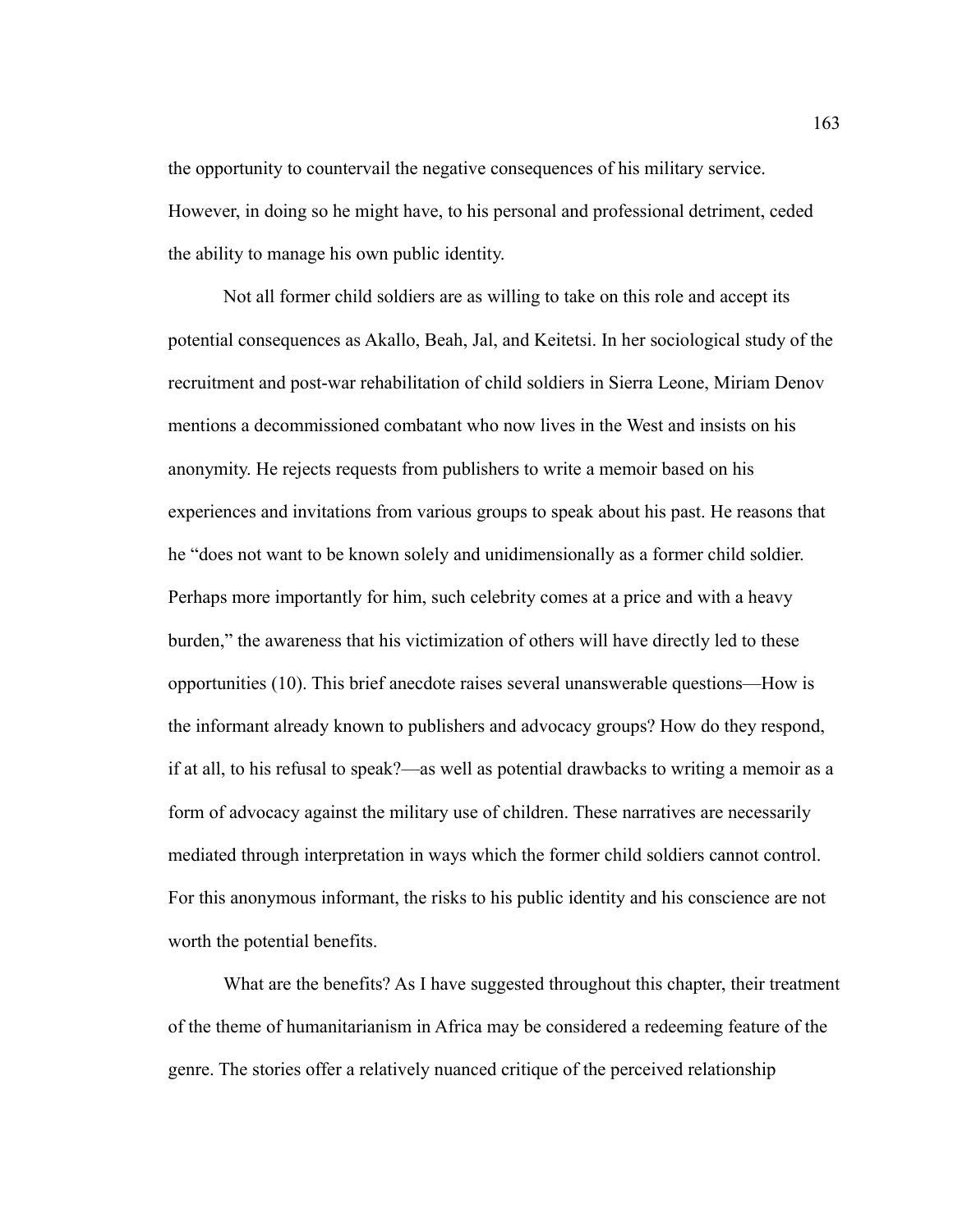between Western humanitarians and their African beneficiaries: the former are not as influential or helpful as they may have hoped to be, while the latter are not as powerless as they seem. And while it is both impossible and inappropriate to predict whether readers will convert the emotional response that these stories offer into specific humanitarian action, the existence of the memoirs as a form of humanitarian advocacy demonstrates that the industry can, in some cases, be effective; some child soldiers have undergone rehabilitation. In her review of *A Long Way Gone*, Mary H. Moran cautions readers to remember that "the lives of most former child soldiers did not end in as happy and successful a resolution as did Ismael Beah's. In no way does it diminish his own courage or his suffering to drive this point home" (198). This is true of other memoirs by former child soldiers as well. Their structure and the redemptive trajectory of their protagonists, which is rooted in their presentation as misery literature, can otherwise be misleading. But their interrogation of the humanitarianism is to be commended.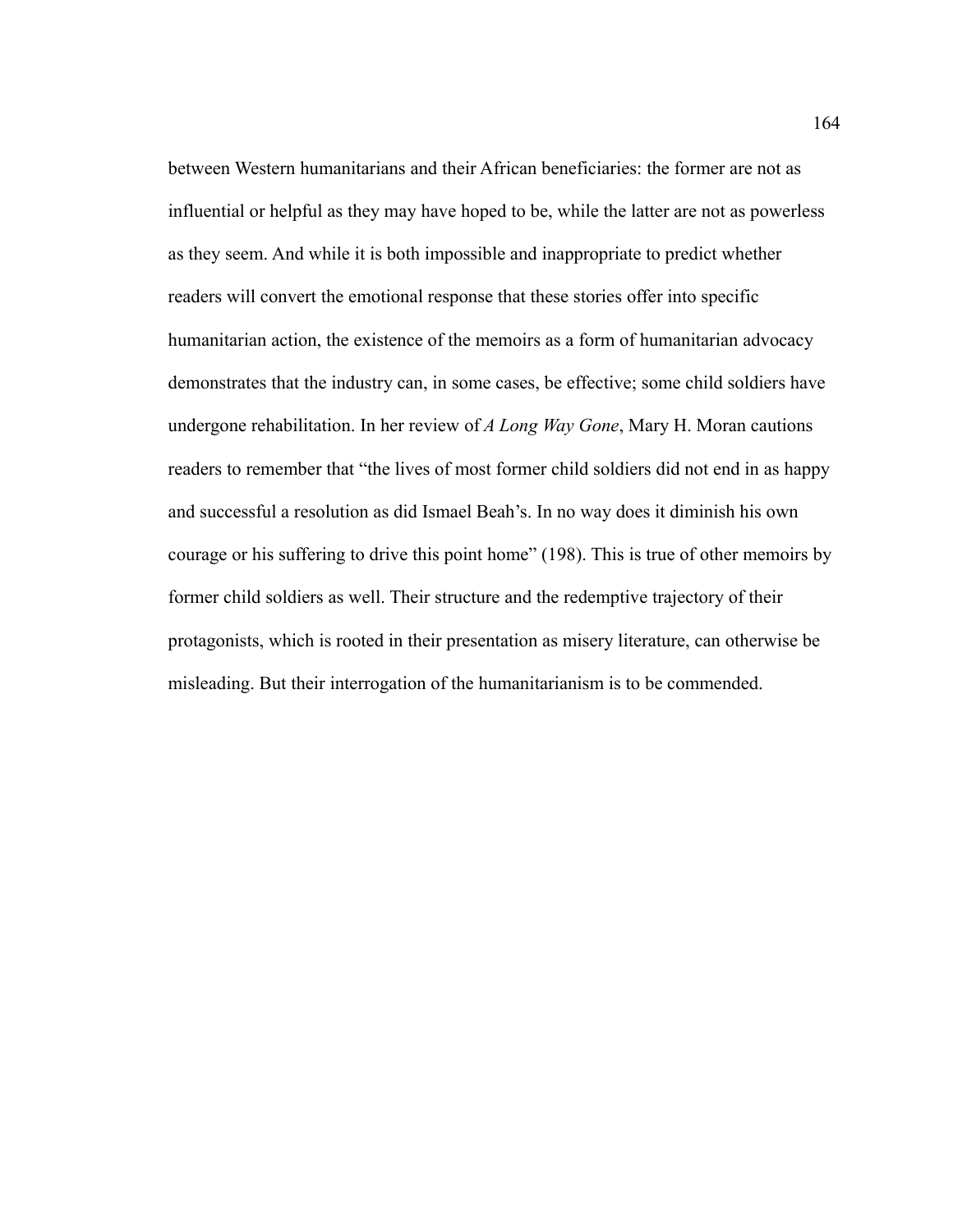- 1. The *Kony 2012* campaign, including the well-known introductory video, was designed by the marketing firm Fifty & Fifty, which works with non-profit and humanitarian organizations.
- 2. The number of times that the film has been accessed is one measure of success among many. Although it is not possible to enumerate a total, as of this writing the official version published on YouTube received more than 1.3 million views.
- 3. For a representative sample of published criticism on the campaign, see De Waal (2012), Max Fisher, Mahmood Mamdani, and Dinaw Mengestu (2012). The film was also poorly received among viewers in Northern Uganda (Bariyo).
- 4. Akallo is now the Executive Director for the advocacy NGO United Africans for Women & Children Rights, which she founded in 2009.
- 5. Jal has not always been welcome to participate in advocacy efforts on behalf of the continent. He describes speaking with Bob Geldof, the original organizer of Live Aid, about performing in the 2005 Live 8 benefit concerts. Geldof rebuffs Jal, saying "he needed people to watch the event and the Chinese would switch off their televisions if I came on" (242).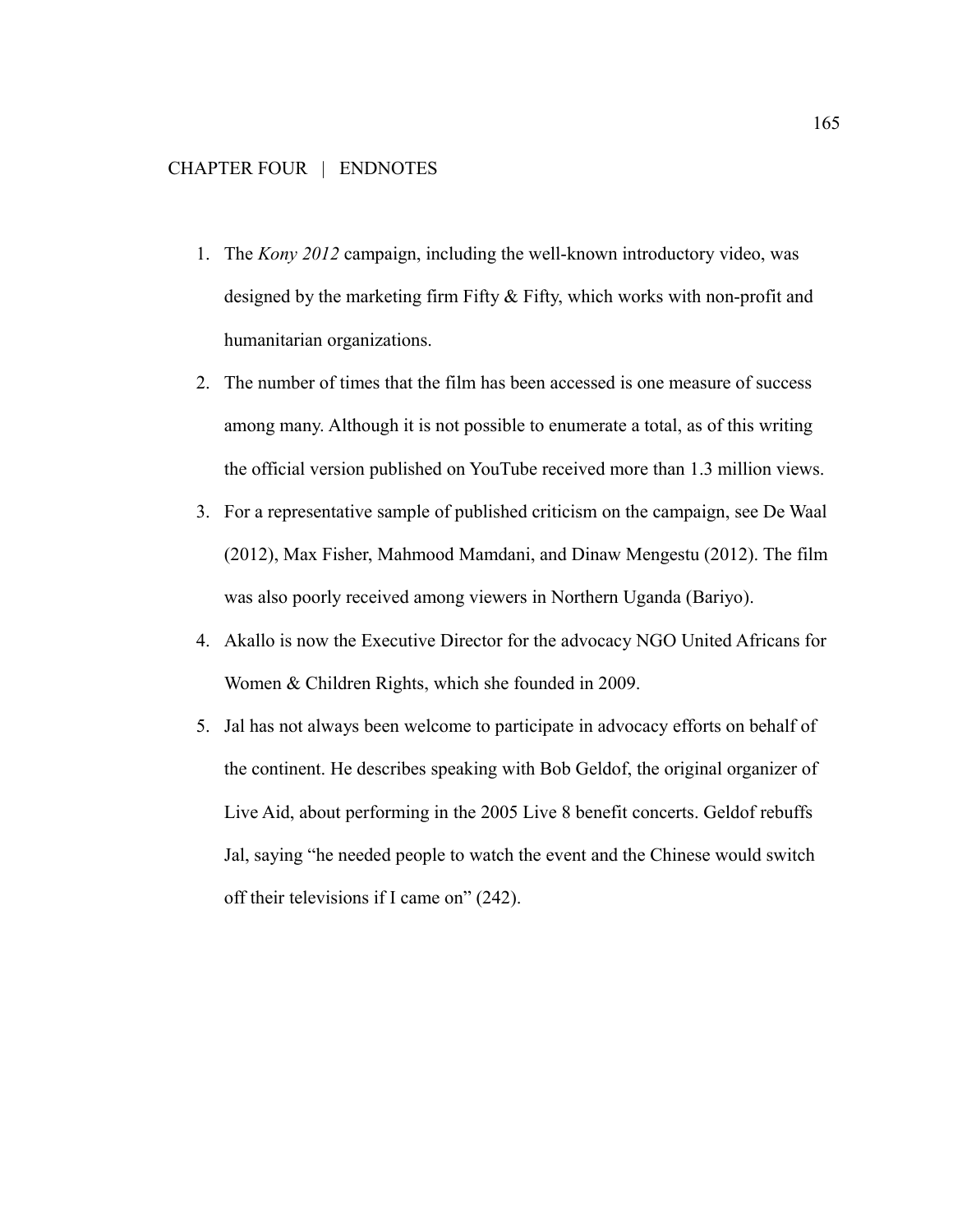## **CONCLUSION**

#### WHAT TO WRITE ABOUT AFRICA

The rhetorical successor to Achebe's 1977 essay "An Image of Africa," one that manifests a more contemporary style, is Binyavanga Wainaina's 2005 essay "How to Write About Africa." This satirical piece offers advice to Western authors on how to write about the continent for a Western audience, remarking that "Africa is big: fifty-four countries, 900 million people who are too busy starving and dying and warring and emigrating to read your book" (92). The essay was widely disseminated after its publication and has prompted numerous laudatory responses. His more recent criticisms about how the continent is represented also include African writers and audiences, but otherwise echo Achebe's original concerns: "Africa's image in the West, and Africa's image to itself, are often crude, childish drawings of reality" (2012). Their collective disapproval is not expressed on the basis of artistry—on whether representations of Africa might be entertaining, well executed, or conform to a preferred fashion. Rather, it is an ethical act, premised on the assumption that stories about Africa (in images and narratives) will have an influence on how readers perceive Africa. My analysis throughout this study of predominant themes in the child soldier story genre is based on this same premise. Ethical critiques of literary writing, and of stories about Africa in particular, are not necessarily consequentialist in their approach to the content of a narrative. For some critics, the problem is deontological: the inadequate representation of Africa, if it exists, is a problem for its own sake. But in either case, ethical criticism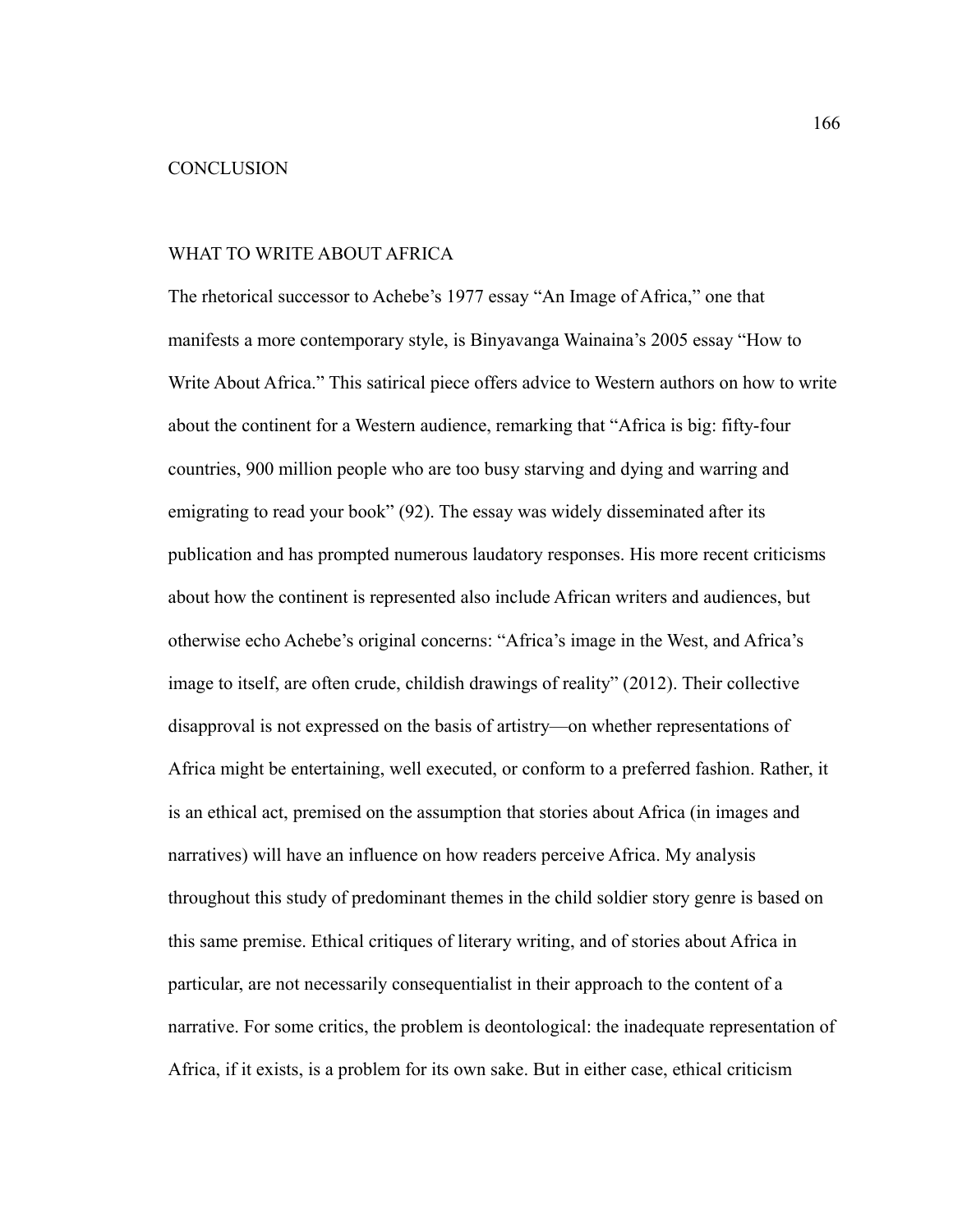requires that we identify the values conveyed in the works that we read and, just as important, that we make moral judgments about them and the genre as a whole.

A proper critique of the genre must look beyond the intentions of those involved in its production (writers, agents, editors, publishers, marketers, distributors, booksellers, critics, and readers), our sympathy or identification with individual characters, and even the values that these characters might express in the works. Rather, as critics we must determine whether the "invitation to *feel* in certain ways, to *believe* in certain ways, and to *judge* in certain ways" that the narratives extend in their entirety merit acceptance (Gregory 168). If we accept this form of criticism as legitimate (or are willing to suspend disbelief), then how to proceed with a judgment? This project has not been organized as an innocuous study of child soldier stories, but instead is loosely structured as an argument that is unavoidably consequentialist insofar as the idea that literary writing can exert an influence on readers is foundational to the discipline of literary criticism. The evidence for this argument is derived from my analysis of how the narratives engage with Africanist discourse through their presentation of predominant themes; each chapter functions as a kind of premise. And based on their invitations, what they ask readers to accept about the continent, my conclusion is that *child soldier stories do more harm than good to the image of Africa in the U.S.*

My main argument in the introduction to this study is a factual claim: no matter how readers respond to the practice of under-age recruitment, or its representation in the stories, child soldiering is not prevalent on the African continent. Similarly, my assertion that child soldier stories are popular and commercially successful is also factually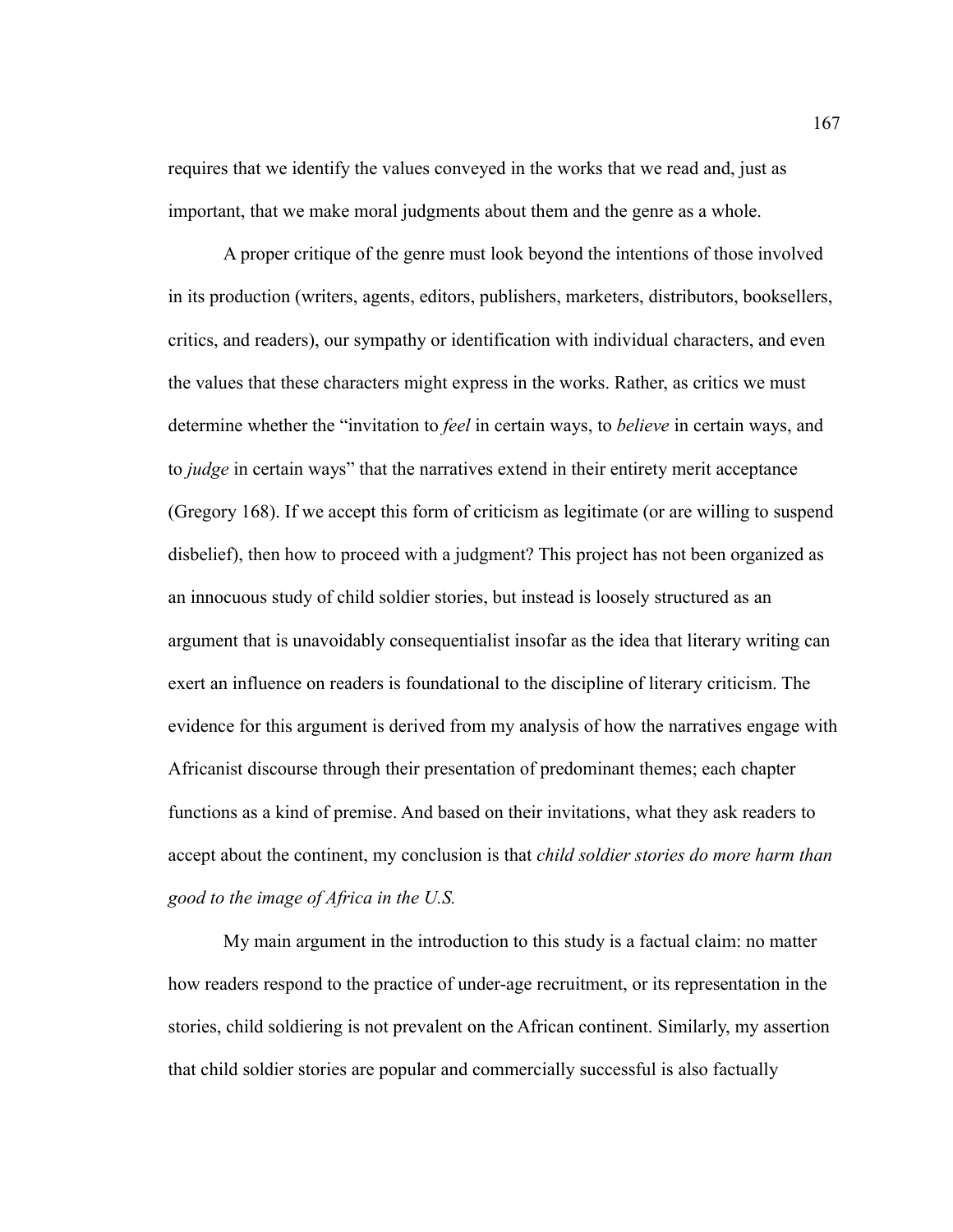accurate, to the extend that evidence is available and can be evaluated. The remaining arguments throughout this study are inferential, which is, of course, the task of interpretation. But if it is agreed that fictional and non-fiction narratives from Africa are poorly differentiated and both are often understood to offer realistic representations of life on the continent, then my conclusion is warranted by the impressions that they convey: child soldiers are common in Africa, children cannot experience a 'proper' childhood in Africa, and the miserable conditions of everyone there are unlikely to improve because of the innate predisposition of many Africans to violence and corruption. Productive critiques in the genre that might potentially enlighten readers, such as its criticism of the relationship between Western humanitarians and aid recipients (as well as common perceptions of both groups in the context of their 'master-slave dialectic'), which I explore in chapter four, are certainly laudable. But the genre also reinforces racist stereotypes that are inherent in Africanist discourse. My conclusion is that meritorious elements of child soldier stories do not justify or obviate their more obvious structural flaws.

There is no way to know how and in what way the child soldier story genre will be regarded in the future, or if it will be discussed at all. It is certainly possible that it will come to be regarded as a notable contribution to African writing either in relation to other forms or in their own right, representing a trend or a continuation of existing traditions. Or they could instead be seen as a fad that briefly captured the attention of American publishers and readers before disappearing from view. Similarly, readers and critics may eventually return to the genre with new interpretations that are ultimately beyond our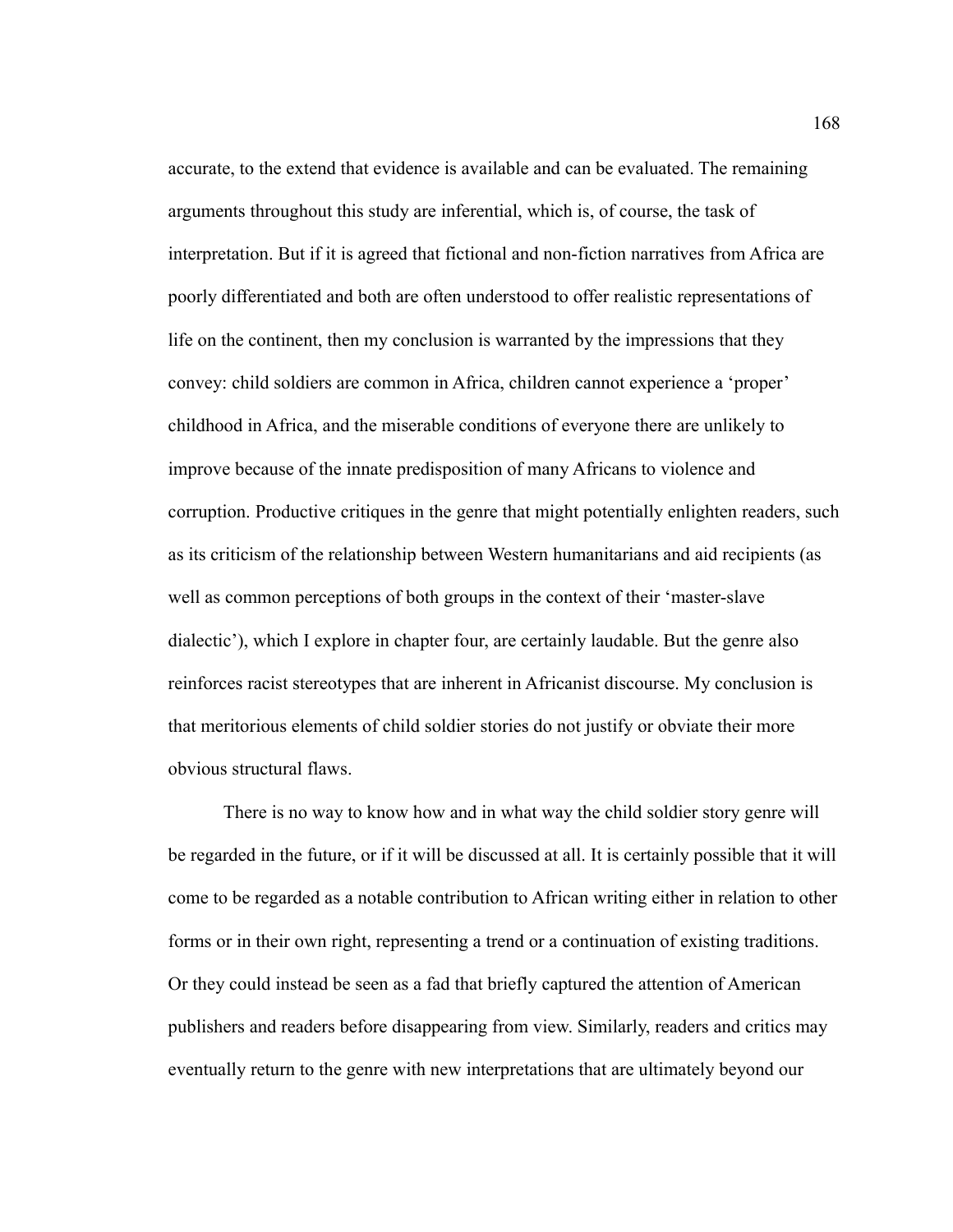horizons of understanding in the present day. It is also possible that perceptions in the U.S. about Africa will change or even improve, which could affect how child soldier stories are read. What we know for sure is that the initial period of creative output in the genre has ended for the time being. There have been no noteworthy new titles since the release of Jal's memoir in 2009 and no other evidence of a resurgence in the U.S. book market. The nine child soldier stories that I have examined throughout this study are the most popular, successful, and representative of their kind. As it stands, they demonstrate that the genre is much more likely to harm to the image of Africa in the U.S. than do any potential good—this is how they should be recognized and understood.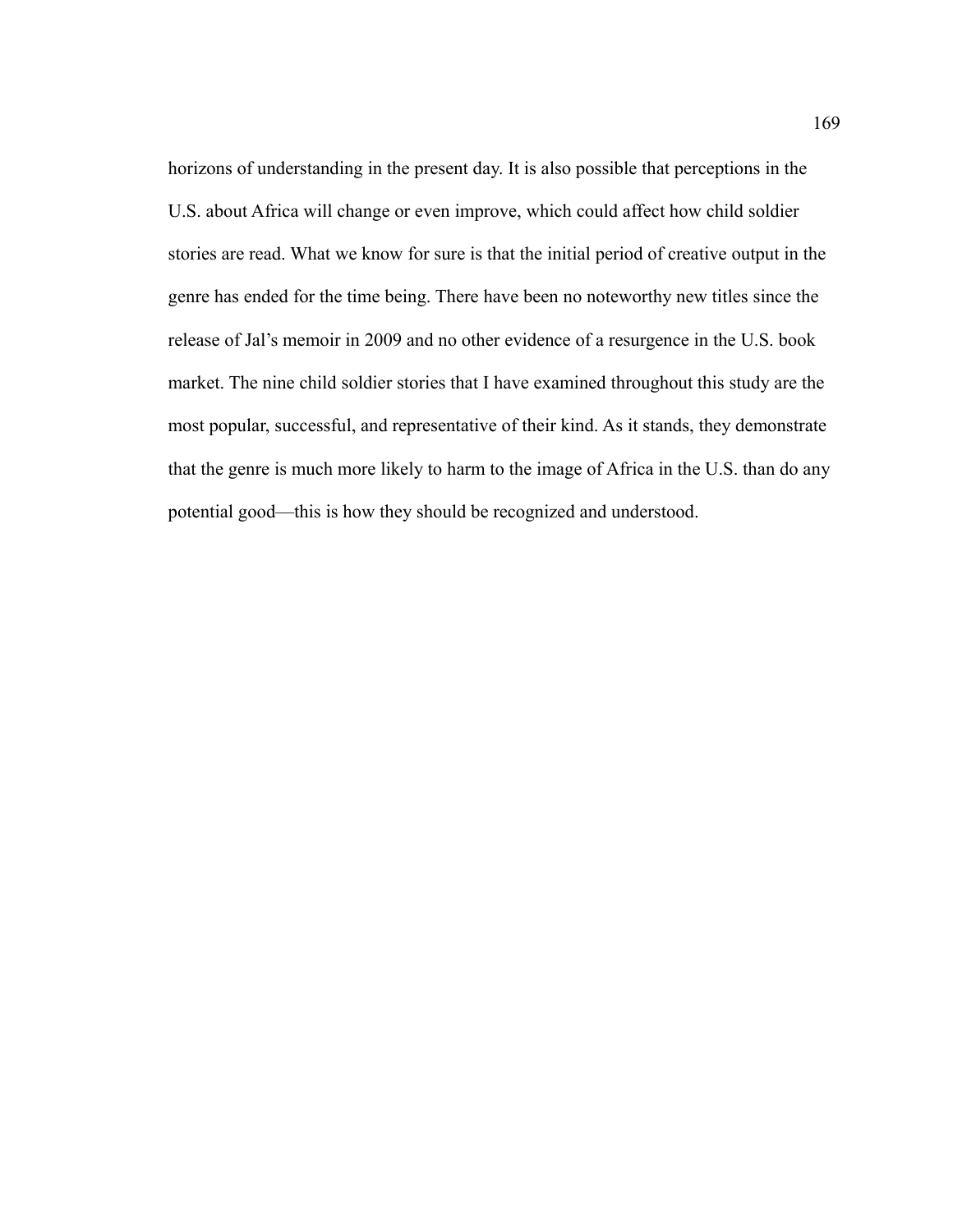#### BIBLIOGRAPHY

"A Continent's Slow Suicide." *Reader's Digest* 142, 853 (May 1993). 110-114. Print.

"A Few Little Pieces." *The New York Times* 3 November 2007. Web. 25 June 2012.

Abani, Chris. *Song For Night*. New York: Akashic Books, 2007. Print.

- Achebe, Chinua. "An Image of Africa: Racism in Conrad's *Heart of Darkness*." *The Massachusetts Review* 18, 4 (Winter, 1977). 782-794. Print.
- Addley, Esther. "So Bad It's Good." *The Guardian (UK)* 17 June 2007. Web. 20 December 2012.
- Adichie, Chimamanda Ngozi. *Half of a Yellow Sun*. New York: Alfred A. Knopf, 2006. Print.
- African Rights. *Humanitarianism Unbound? Current Dilemmas Facing Multi-Mandate Relief Operations in Political Emergencies*. London: African Rights, 1994. Print.

Akallo, Grace. Interview. *Here and Now*. NPR. WBUR, Boston: 19 April 2012. Radio.

American Civil Liberties Union. *Soldiers of Misfortune: Abusive U.S. Military*

*Recruitment and Failure to Protect Child Soldiers*. New York, 2008. Print.

- Ames, Barry. "Methodological Problems in the Study of Child Soldiers." *Child Soldiers in the Age of Fractured States*. eds. Scott Gates and Simon Reich. Pittsburgh: U of Pittsburgh P, 2010. 14-23. Print.
- Anderson, Chris. "A Bookselling Tail." *Publisher's Weekly* 253, 28 (17 July 2006). 164. Print.

Anderson, Melissa. "White Man's Overreach: Gerard Butler Saves Poor African Kids in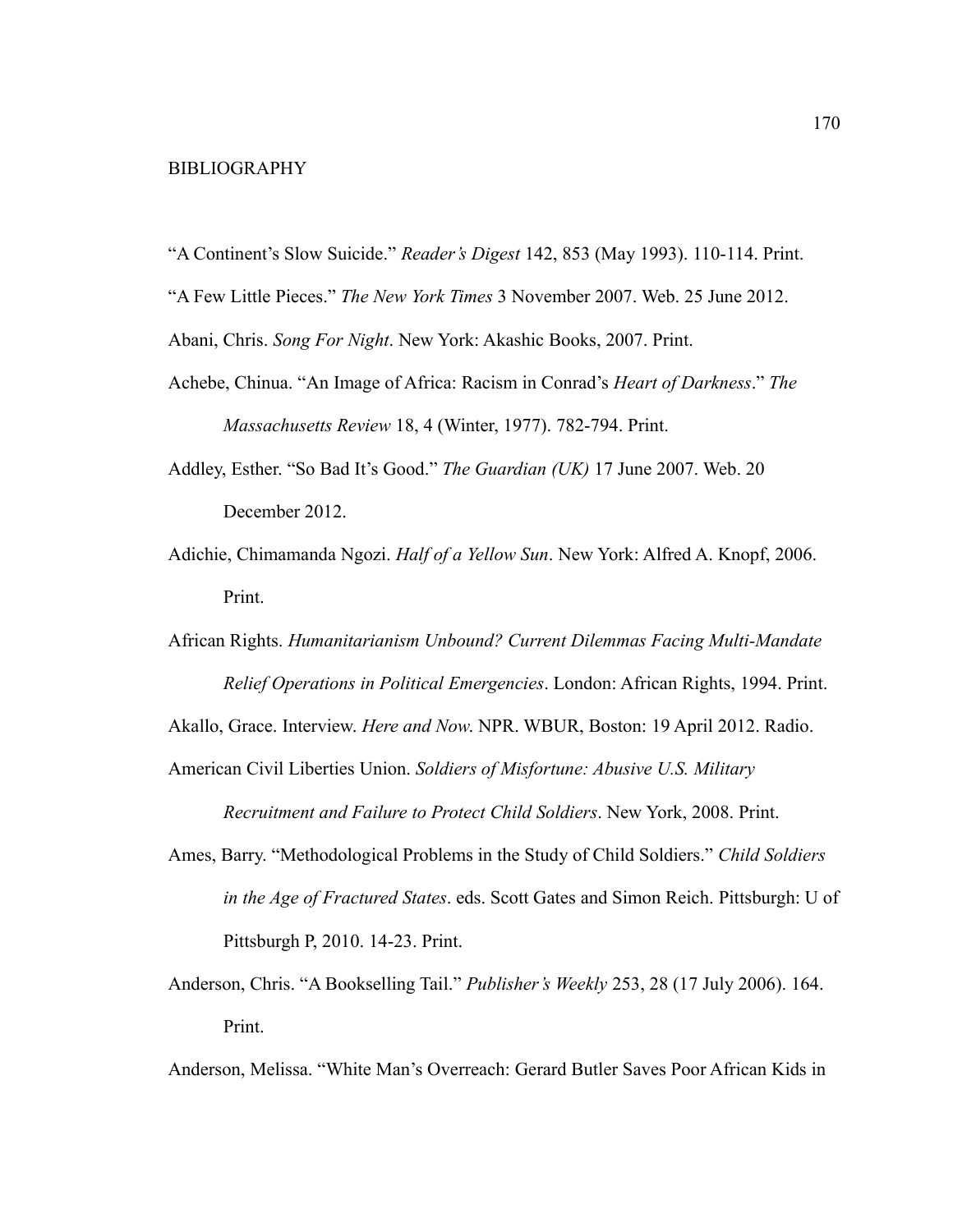*Machine Gun Preacher*." *The Village Voice* 21 September 2011. Web. 15 August 2014.

Armah, Ayi Kwei. *Two Thousand Seasons*. London: Heinemann, 1973. Print.

- Arieff, Alexis and Lauren Ploch. "The Lord's Resistance Army: The U.S. Response." *Congressional Research Service*. 15 May 2014. R42094. Web. 11 January 2014.
- Archard, David. Children: *Rights and Childhood*. 2nd ed. New York: Routledge, 1993. Print.
- Ajayi, Akin. "Penguin's African Writers Series is Stuck in the Past." *Guardian (UK)* 17 February 2010. Web. 6 August 2012.

Ayittey, George B.N. *Africa Betrayed*. New York: St. Martin's P, 1992. Print.

Badjoko, Lucien. *J'étais enfant soldat*. Avec Katia Clarens. Paris: Plon, 2005. Print.

- Bariyo, Nicholas. "'Kony' Screening Inflames Ugandans." *The Wall Street Journal* 15 March 2012. Web. 8 January 2015.
- Barnett, Michael. *Empire of Humanity: A History of Humanitarianism*. Ithaca: Cornell UP, 2011. Print.
- Basu, Mari. "As Criticism Surfaces, 'KONY 2012' Gains Momentum Faster Than Susan Boyle." *CNN* 13 March 2012. Web. 4 February 2015.
- Bayart, Jean-François, Stephen Ellis and Beatrice Hibou. *The Criminalization of the State*. London: James Currey, 1999. Print.
- Bayly, Christopher and Timothy Harper. *Forgotten Armies: The Fall of British Asia, 1941-1945.* London: Penguin, 2004. Print.

Beah, Ishmael. *A Long Way Gone: Memoirs of a Boy Soldier*. New York: Farrar, Straus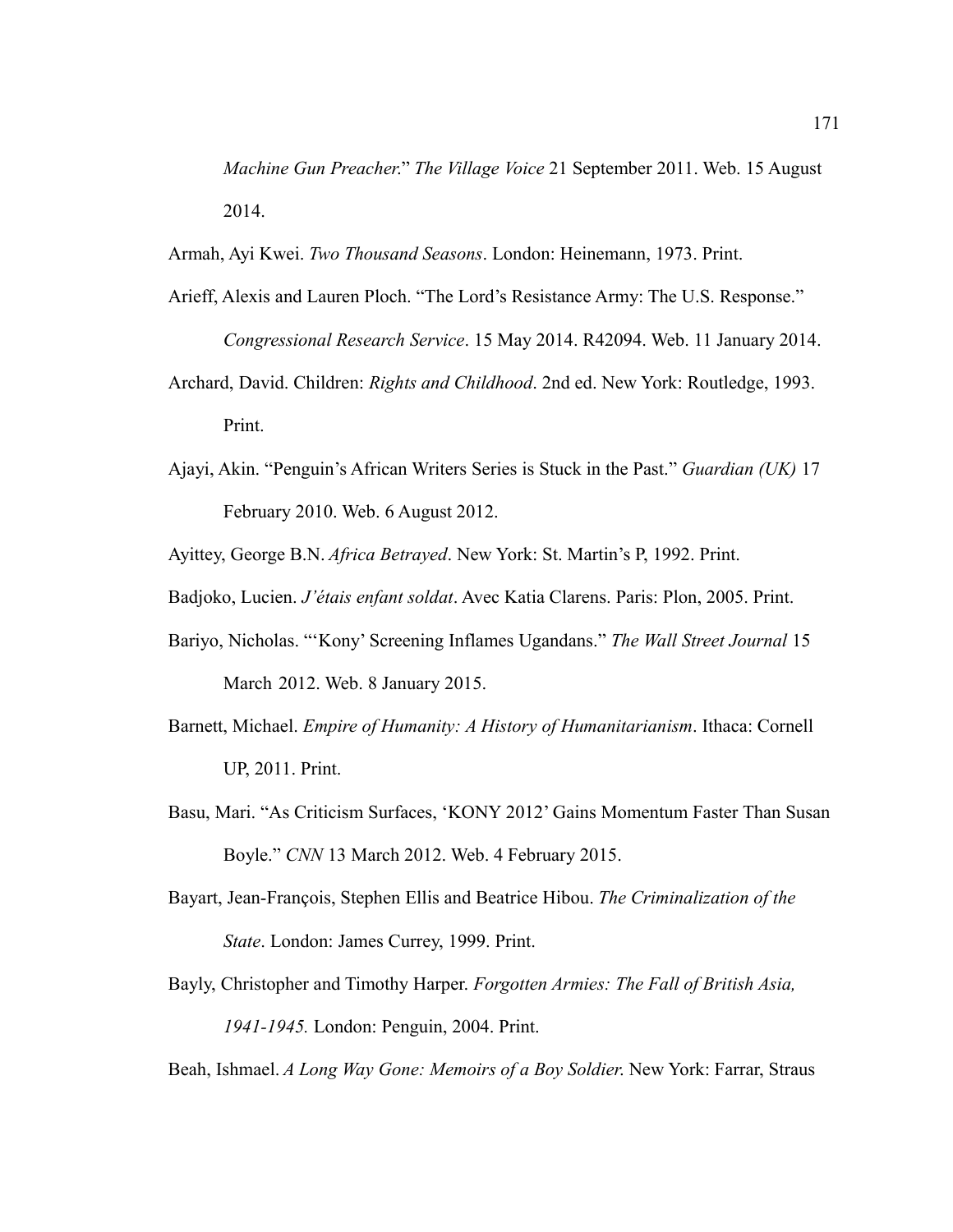and Giroux, 2007. Print.

- - -. "Ishmael Beah's Statement to the Press." New York: Farrar, Strauss and Giroux, 22 January 2008. Web. 25 June 2012.
- - -. *A Long Way Gone* [Arabic edition]: *Memoirs of a Boy Soldier*. Cairo: Dar al-Shurūq, 2009. Print.
- - -. *Radiance of Tomorrow*. New York: Farrar, Straus and Giroux, 2014. Print.
- *The Bible: Authorized King James Version*. ed. Robert Carroll and Stephen Prickett. Oxford: Oxford UP, 1997. Print.
- Biko, Hlumelo, Keesonga Gore, and Helen Watson. *Press Coverage of Africa*. Washington D.C.: TransAfrica Forum, 2000. Web. 30 October 2014.
- Biles, Jack I. *Talk: Conversations with William Golding*. New York: Harcourt Brace Jovanovich, 1970. Print.

*Blood Diamond*. Dir. Edward Zwick. Warner Bros, 2006. Film.

- "Boy, n.1 and int.". *OED Online*. Oxford UP. June 2011. Web. 6 September 2011.
- Boyd, William. "Babes in Arms." Rev. of *A Long Way Gone*. *The New York Times* 25 February 2007. Web. 4 December 2014.
- Boyden, Jo. "Childhood and the Policy Makers: A Comparative Perspective on the Globalization of Childhood." *Constructing and Reconstructing Childhood*. ed. Allison James and Alan Prout. Bristol, PA: Falmer P, 1990. 184-215.
- Brett, Rachel and Margaret McCallin. *Children: The Invisible Soldiers*. Stockholm: Rädda Barnen, 1996. Print.

Brown, Christopher Leslie. *Moral Capital: Foundations of British Abolitionism*. Chapel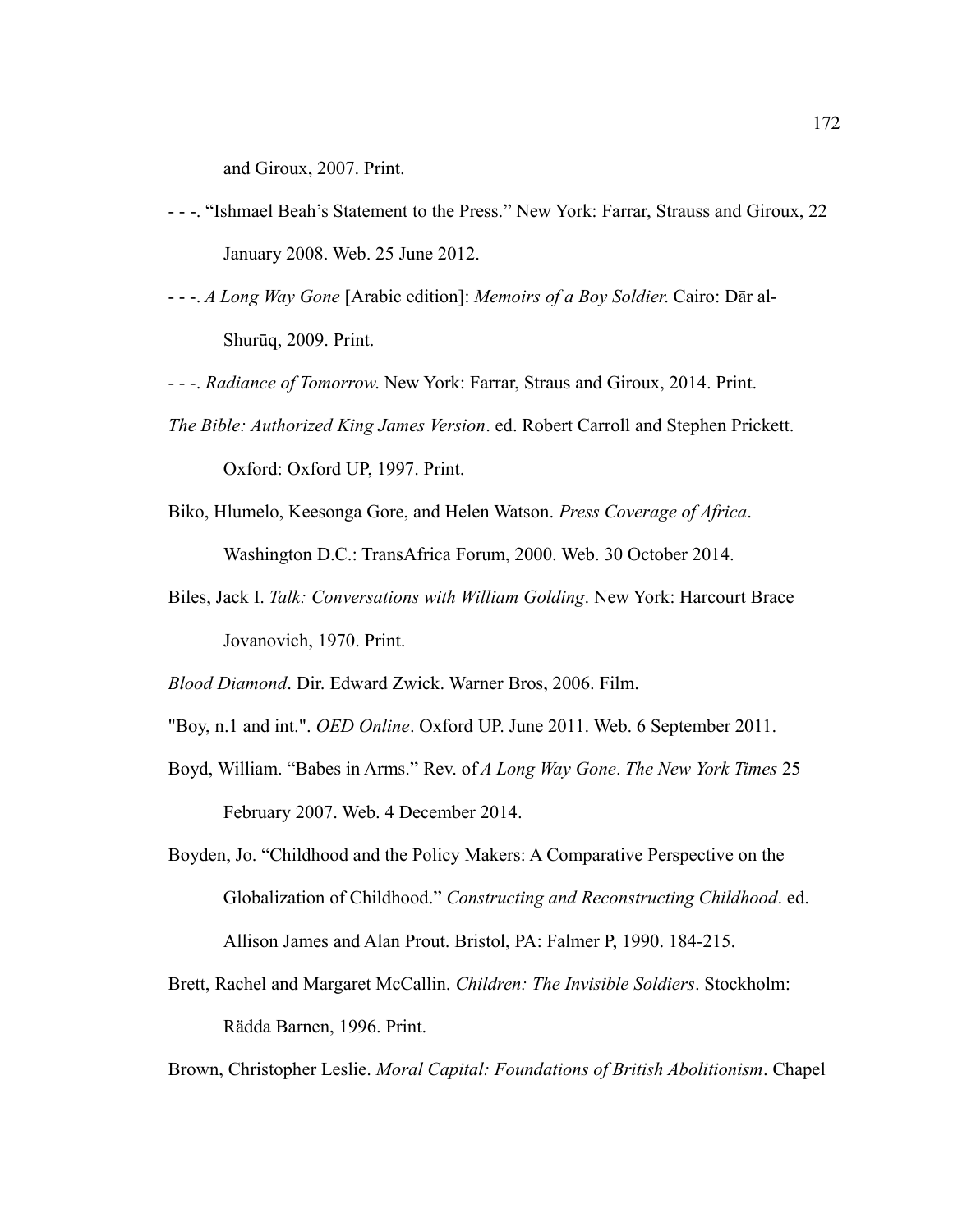Hill: University of North Carolina Press, 2006. Print.

Brownmiller, Susan. *Against Our Will: Men, Women and Rape*. New York: Simon and Schuster, 1975. Print.

Buerk, Michael. Newscast. *BBC News*. 23 October 1984. Television Broadcast.

- Bury, Liz. "Tugging At Heart Strings." *The Bookseller*. 22 February 2007. Web. 20 December 2012.
- Caillois, Roger. "The Classification of Games." *Man, Play and Games*. trans. Meyer Barash. New York: Free Press of Glencoe, 1961. Print.

Cakti, Ṣōpa. *Gorilla*. New Delhi: Random House, 2008. Print.

- Carr, David. "Citizen Bono Brings Africa to Idle Rich." *The New York Times 5* March 2007. Web. 2 September 2012.
- Carroll, Rory. "Kony 2012 Cover the Night Fails to Move From the Internet to the Streets." *The Guardian* 21 April 2012. Web. 10 January 2015.
- Cazenave, Odile. "Writing the Child, Youth, and Violence into the Francophone Novel from Sub-Saharan Africa: The Impact of Age and Gender." *Research in African Literatures* 36, 2 (Summer 2005). 59-71. Print.
- Child Soldiers International. *Louder Than Words: An Agenda For Action to End State Use of Child Soldiers*. London, 2012. Web. 13 September 2012.
- Chabal, Patrick and Jean-Pascal Daloz. *Africa Works: Disorder as Political Instrument*. London: International African Institute, 1999. Print.
- Chang, Justin. Rev. of *Machine Gun Preacher*. *Variety (US)* 12 September 2011. Web. 14 August 2014.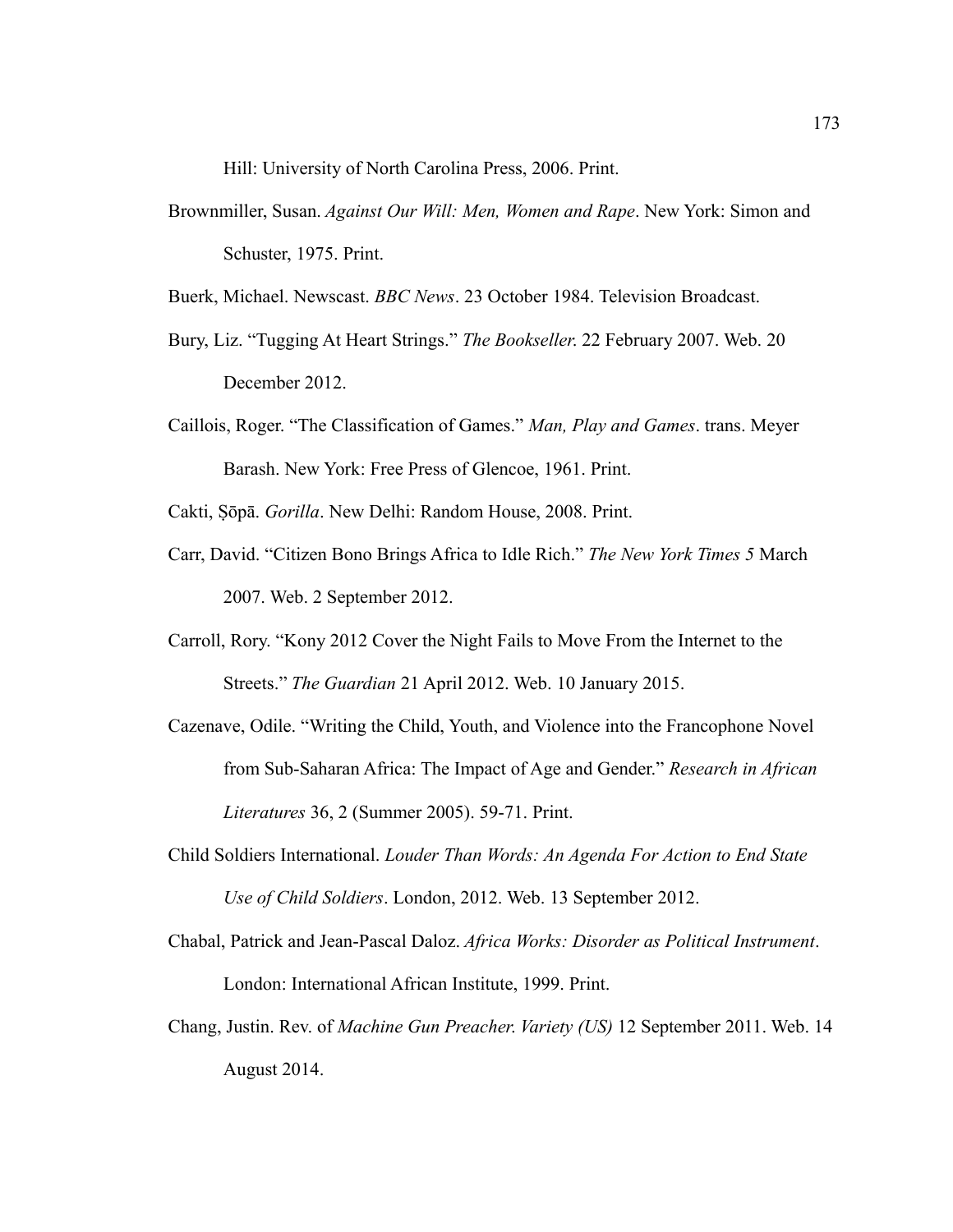Coalition to Stop the Use of Child Soldiers. *Child Soldiers Global Report 2001*. London,

2001. Web. 25 June 2012.

- - -. *Child Soldiers Global Report 2004*. London, 2004. Web. 25 June 2012.

- - -. *Child Soldiers Global Report 2008*. London, 2008. Web. 25 June 2012.

Cole, Teju. "The White-Savior Industrial Complex." *The Atlantic* 21 March 2012. Web. 10 January 2010.

Coll, Steve. "The Other War." *The Washington Post* 9 January 2000: W08. Print.

- Collins, Walter P. *Tracing Personal Expansion: Reading Selected Novels as Modern African Bildungsromane*. Lanham, MD: UP of America, 2006. Print.
- Coghlan, Benjamin, et. al. "Mortality in the Democratic Republic of Congo: An Ongoing Crisis." New York: International Rescue Committee, 2008. Print.
- Corcoran, Patrick. "Language and Cultural Affiliation in West Africa: The Case of Ahmadou Kourouma." *French in and Out of France: Language Policies, Intercultural Antagonisms, and Dialogue*. eds. Hugo Azerad, Peter Collier, and Kamal Salhi. New York: Lang, 2002. 313-333. Print.

Couao-Zotti, Florent. *Charly en guerre*. Paris: Musée Dapper, 1998. Print.

Coundouriotis, Eleni. "The Child Soldier Narrative and the Problem of Arrested Historicization." *Journal of Human Rights* 9, 2 (2010). 192-206. Print.

Couser, G. Thomas. *Memoir: An Introduction*. Oxford: Oxford UP, 2011. Print.

Cox, Caroline. "Boy Soldiers of the American Revolution: The Effects of War On Society." *Children and Youth in a New Nation*. Ed. James Alan Marten. New York: NYU P, 2009. 13-28. Print.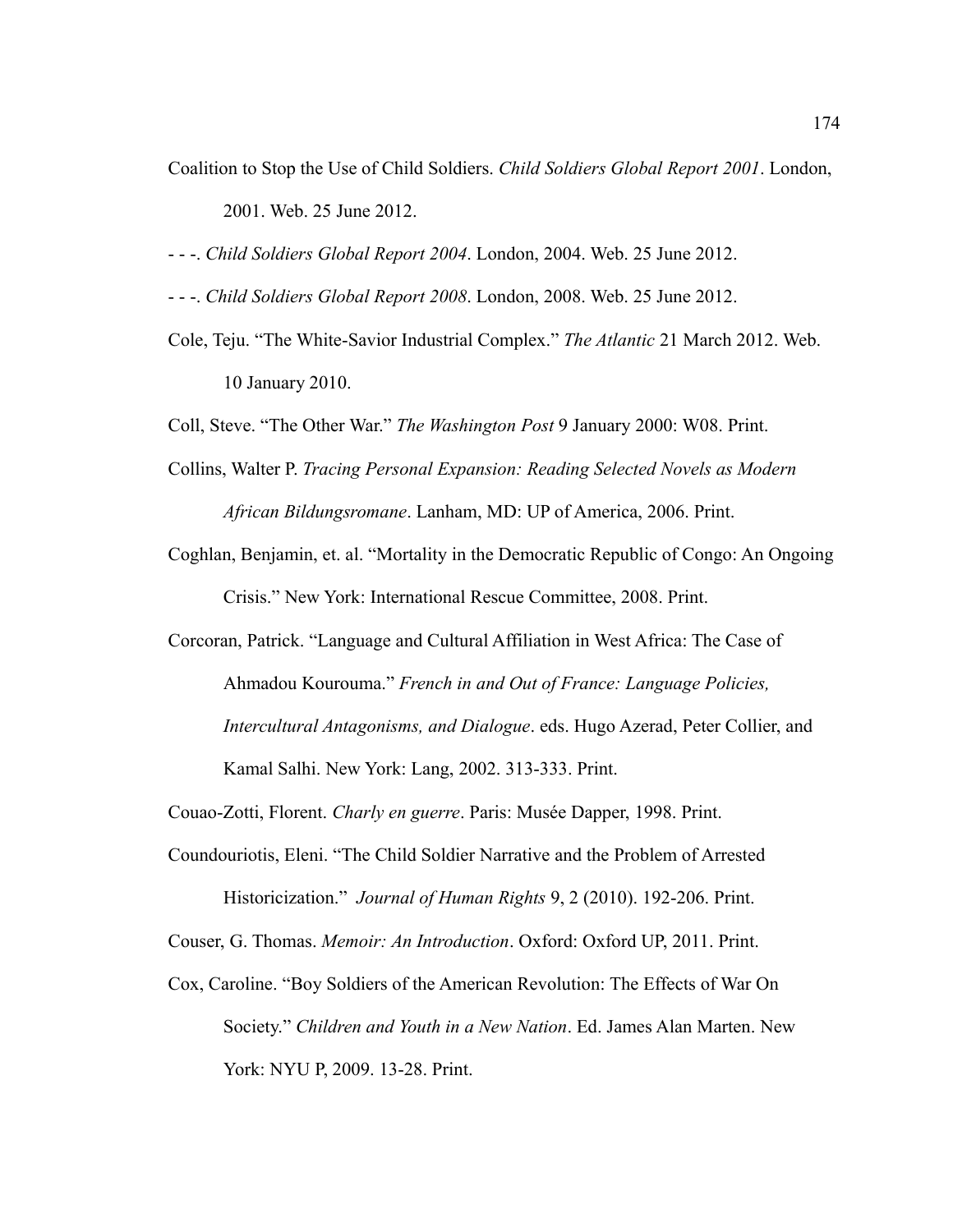- Currey, James. *Africa Writes Back: The African Writer's Series and the Launch of African Literature*. Oxford: James Currey. 2008. Print.
- Dallaire, Roméo. *They Fight Like Soldiers, They Die Like Children: The Global Quest to Eradicate The Use of Child Soldiers*. New York: Walker & Co., 2011. Print.

Dangarembga, Tsitsi. *Nervous Conditions*. Seal P, 1988. Print.

- Dargis, Manohla. "Diamonds and the Devil, Amid the Anguish of Africa." Rev. of *Blood Diamond*. 8 December 2006. Web. 14 August 2014.
- Darnton, Robert. "What is the History of Books?" *The Kiss of Lamourette: Reflections in Cultural History*. New York: Norton, 1990. 107-135. Print.
- Defonseca, Misha. *Misha: A Mémoire of the Holocaust Years*. Bluebell: Mt. Ivy P, 1997. Print.
- Degomme, Olivier and Debarati Guha-Sapir. "Patterns of Mortality Rates in Darfur Conflict." *Lancet* 375, 9711 (January 2010). 294-300. Print.
- Denov, Myriam S. *Child Soldiers: Sierra Leone's Revolutionary United Front*. Cambridge: Cambridge UP, 2010. Print.
- De Waal, Alexander. *Famine Crimes: Politics & the Disaster Relief Industry in Africa*. London: African Rights & the International African Institute, 1997. Print.
- - -. "Don't Elevate Kony." *Reinventing Peace*. World Peace Foundation. 10 March 2012. Web. 8 January 2015.
- Diallo, Bakary. *Force-bonté*. Paris: Rieder, 1926. Print.
- Domatob, Jerry. "Coverage of Africa in American Popular Magazines." *A Journal of Opinion* 22, 1 (1994). 24-29. Print.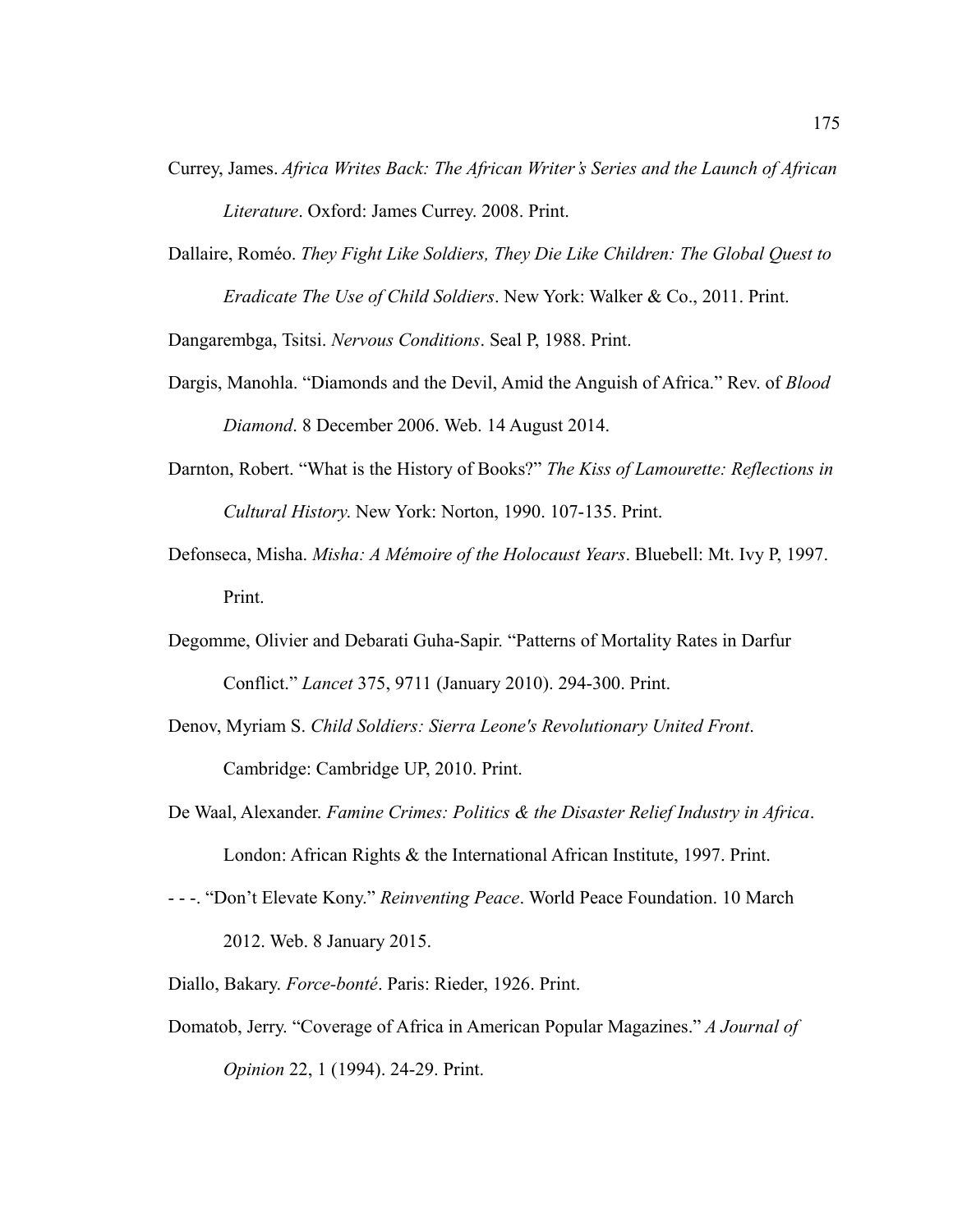- Donadio, Rachel. "Backlist to the Future." *The New York Times* 30 July 2006. Web. 9 December 2012.
- Dongala, Emmanuel. *Johnny Mad Dog*. 2002. trans. Maria Louise Ascher. New York: Farrar, Straus and Giroux, 2005. Print.
- Drew, Ned and Paul Spencer Sternberger. *By Its Cover: Modern American Book Cover Design*. New York: Princeton Architectural P, 2005. Print.
- Dunant, Henry. *A Memory of Solferino*. 1862. Geneva: International Committee of the Red Cross, 1986. Print.
- Eggers, Dave. *What is the What*. San Francisco: McSweeney's, 2006. Print.
- - -. "The Witness: Ishmael Beah." *Vanity Fair* 49, 7 (2007). 179. Print.
- Eicher, John H. and David J. Eicher. *Civil War High Commands*. Stanford: Stanford UP, 2001. Print.
- Emerson, John. "The Invisible War." *Social Design Notes*. 25 February 2009. Web. 21 November 2014.
- Epstein, Jason. *Book Business: Publishing Past, Present, and Future*. New York: W. W. Norton, 2001. Print.
- Erikson, Erik H. *Childhood and Society*. New York: Norton, 1950. Print.
- Fair, Jo Ellen. "War, Famine, and Poverty: Race in the Construction of Africa's Media Image" *Journal of Communication Inquiry* 17, 2 (Summer 1993). 5-22. Print.
- Fearon, James D. "The Rise of Emergency Relief Aid." *Humanitarianism in Question: Politics, Power, Ethics*. ed. Michael Barnett and Thomas G. Weiss. Ithica: Cornell UP, 2008. Print. 49-72.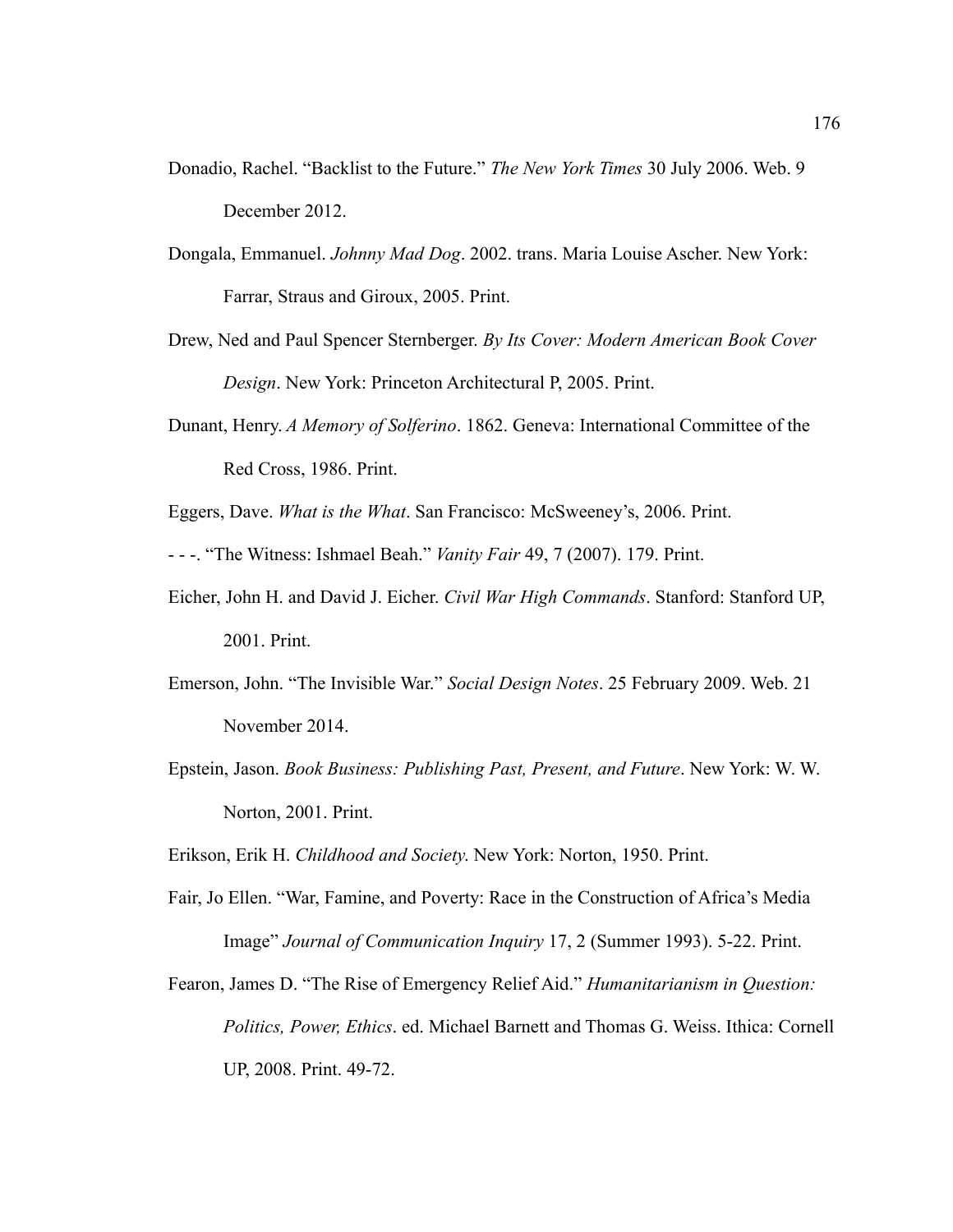Federal Interagency Forum on Child and Family Statistics. *America's Children: Key National Indicators of Well-Being, 2011*. Washington, DC: GPO, 2011. Print.

- Fergusson, James. "Al-Shabaab: 'Lord of the Flies' With Guns." *CNN.com* 25 September 2013. Web.
- Fisher, Max. "The Soft Bigotry of Kony 2012." *The Atlantic* 8 March 2012. Web. 10 January 2015.
- Fletcher, Amy L. "Campaigns." *Music in the Social Behavioral Sciences: An Encyclopedia.* ed. William Forde Thompson, et al.. Los Angeles: Sage, 2014. 157- 161. Print.
- Forna, Aminatta. "Welcome to the Jungle." rev. of *Allah is Not Obliged. The Guardian* (UK) 12 August 2006: 15. Print.
- Freud, Sigmund. *Three Essays on the Theory of Sexuality*. 1905. trans. James Strachey. London: Hogarth, 1962. Print.

Frey, James. *A Million Little Pieces*. New York: Doubleday, 2003. Print.

- Gare, Shelley and Peter Wilson. "Africa's War Child." *Weekend Australian* 19 January 2008: 15, 22. Print.
- Gates, Scott and Simon Reich, eds. "Introduction." *Child Soldiers in the Age of Fractured States*. Pittsburgh: U of Pittsburgh P, 2010. 3-13. Print.
- Genette, Gerard. *Paratexts: Thresholds of Interpretation*. 1987. trans. Jane E Lewin. Cambridge: Cambridge UP, 1997. Print.

Gikandi, Simon. *Reading the African Novel*. London: James Currey, 1987. Print.

Goetz, Nathaniel H. *Humanitarian Issues in the Biafra Conflict*. Geneva: UNHCR, 2001.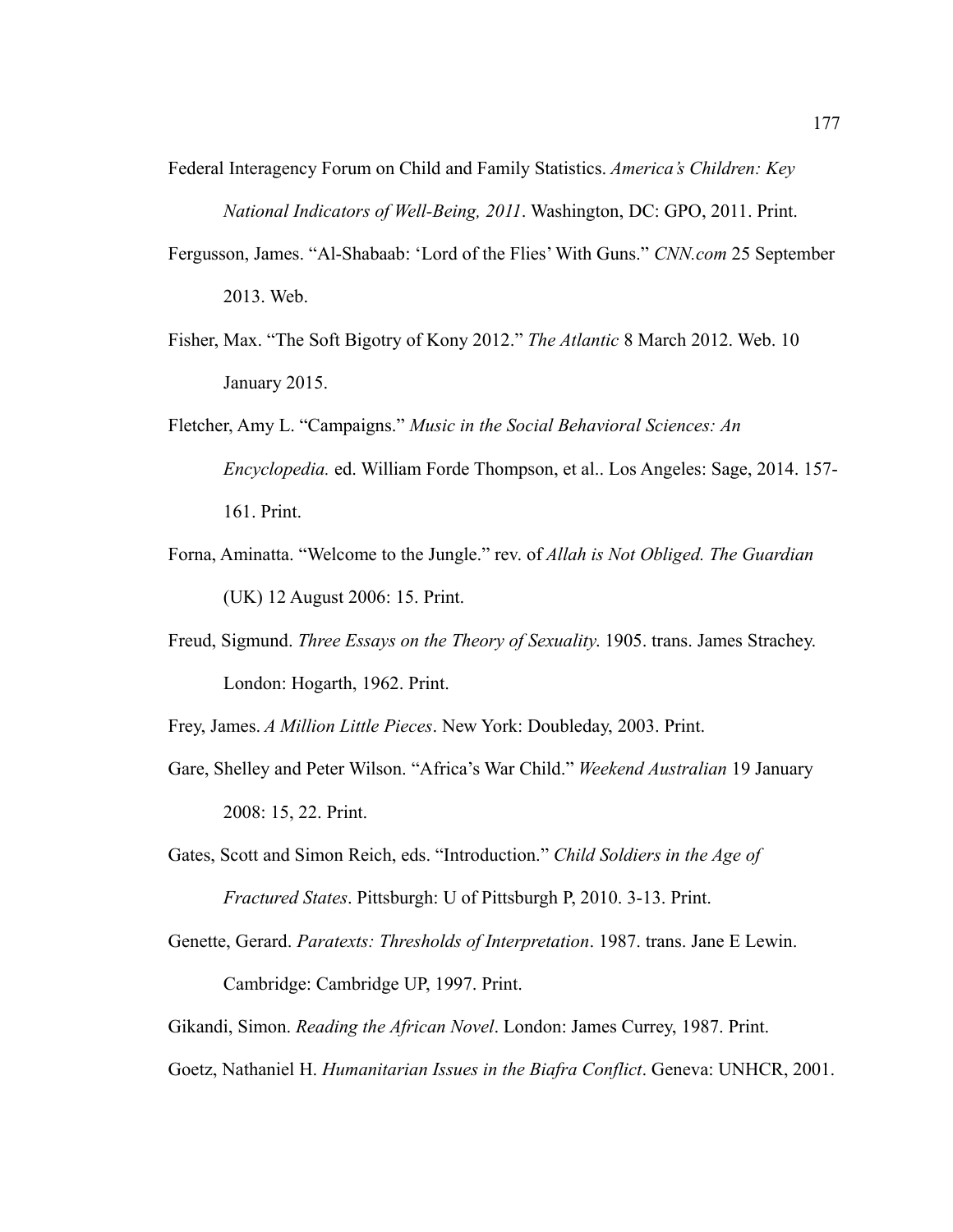Print.

Golding, William. *The Lord of the Flies*. London: Faber and Faber, 1954. Print.

- ---. "Fable." *The Hot Gates, and Other Occasional Pieces*. New York: Harcourt, 1965.
- Gramsci, Antonio. *Selections from the Prison Notebooks of Antonio Gramsci*. eds.
	- Quintin Hoare and Geoffrey Nowell-Smith. New York: International Publishers, 1971. Print.
- Grant, Richard L. "Concepts of Aging: An Historical Review." *Perspectives in Biology and Medicine*. 6 (1963). 443-478. Print.
- Gregory, Marshall. *Shaped By Stories: The Ethical Power of Narratives*. Notre Dame: U of Notre Dame P, 2009. Print.
- Hall, Ineka. "Re: Upcoming Global Report." Message to the author. 4 September 2012. E-mail.
- Hancock, Graham. *Lords of Poverty: The Power, Prestige, and Corruption of the International Aid Business*. New York: Atlantic Monthly P, 1989. Print.

Hawk, Beverly G., ed. *Africa's Media Image*. New York: Praeger, 1992. Print.

- Hawlin, Stefan. "The Savages in the Forest- Decolonising William Golding." *Critical Survey* 7.2 (1995). 125-35. Print.
- Heinze, Eric. "The Universal Child?" *Of Innocence and Autonomy: Children, Sex and Human Rights*. ed. Eric Heinze. Aldershot, UK: Dartmouth, 2000. 3-25. Print.
- Herskovitz, Melville J. "The Image of Africa in the United States." *Journal of Human Relations* 10 (1962). 236-245. Print.

Hickey, Dennis and Kenneth C. Wylie. *An Enchanting Darkness: The American Vision of*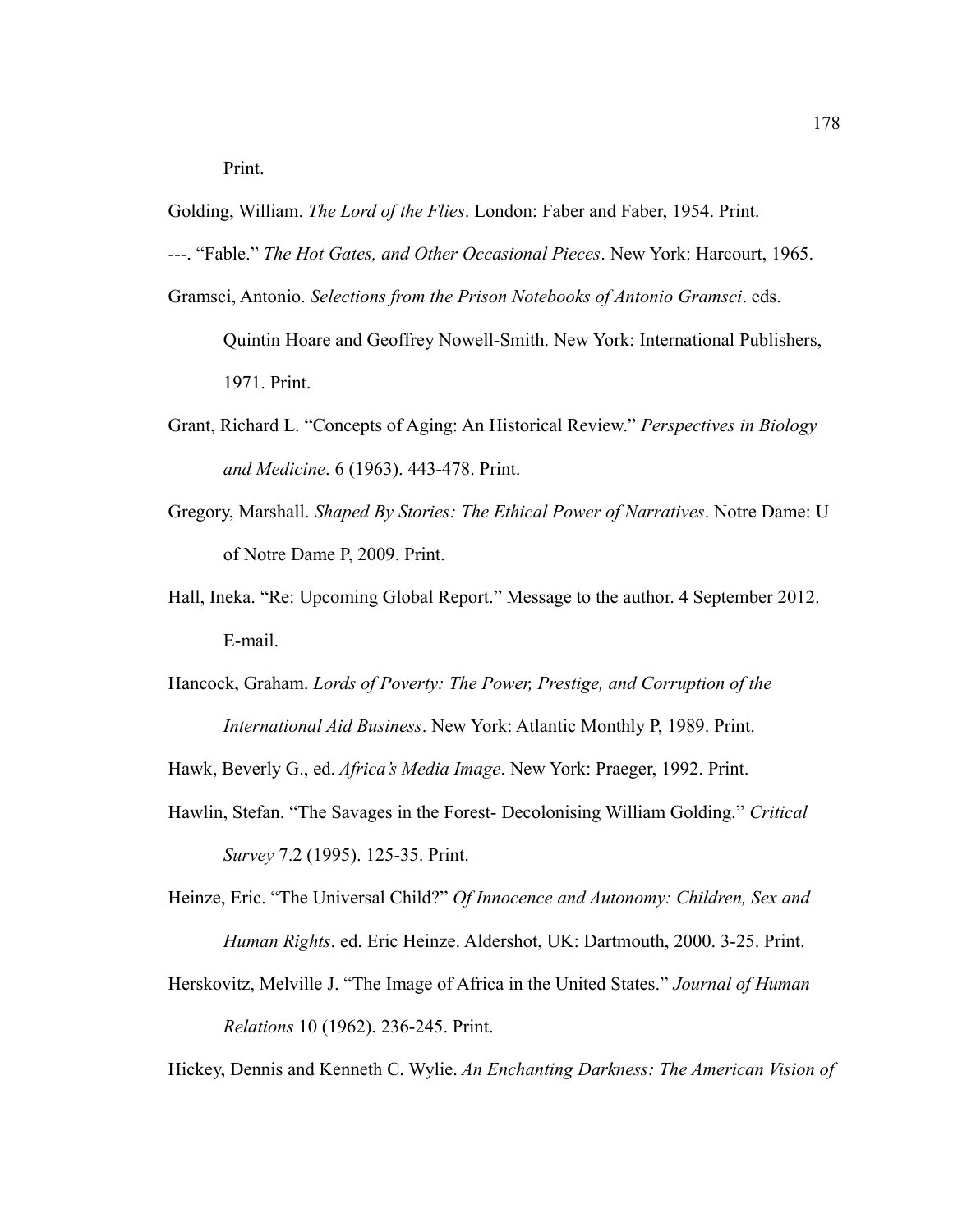*Africa in the Twentieth Century*. East Lansing: Michigan State UP, 1993. Print.

Hollindale, Peter. "Lord of the Flies in the Twenty-First Century." *Use of English* 53.1 (Autumn 2001). 1-12. Print.

"Hopeless Africa." *The Economist* 355, 8170 (May 13, 2000). 17. Print.

- Huggan, Graham. *The Postcolonial Exotic: Marketing the Margins*. New York: Routledge, 2001. Print.
- Humanitarian Policy Group. "Humanitarian Advocacy in Darfur: The Challenge of Neutrality." *Overseas Development Institute*. October 2007. Web. 15 January 2015.
- Huntington, Samuel P. *The Clash of Civilizations and the Remaking of World Order*. New York: Simon & Schuster, 1998. Print.
- Ingalls, Johanna. "Re: Question About Title in Your Catalogue: Abani's 'Song For Night'." Message to the author. 23 February 2012. E-mail.
- Inter-Agency Working Group on Disarmament, Demobilization and Reintegration. *The Integrated DDR Standards*. United Nations Disarmament, Demobilization and Reintegration Resource Centre. 2006. Web. 28 February 2015.
- - -. 2006. *Operational Guide to the Integrated Disarmament, Demobilization and Reintegration Standards*. New York: UN, 2014. Print.

International Committee of the Red Cross. *Protocol Additional to the Geneva Conventions of 12 August 1949, and relating to the Protection of Victims of International Armed Conflicts (Protocol I).* 8 June 1977. 1125 UNTS 3. Web. 25 August 2012.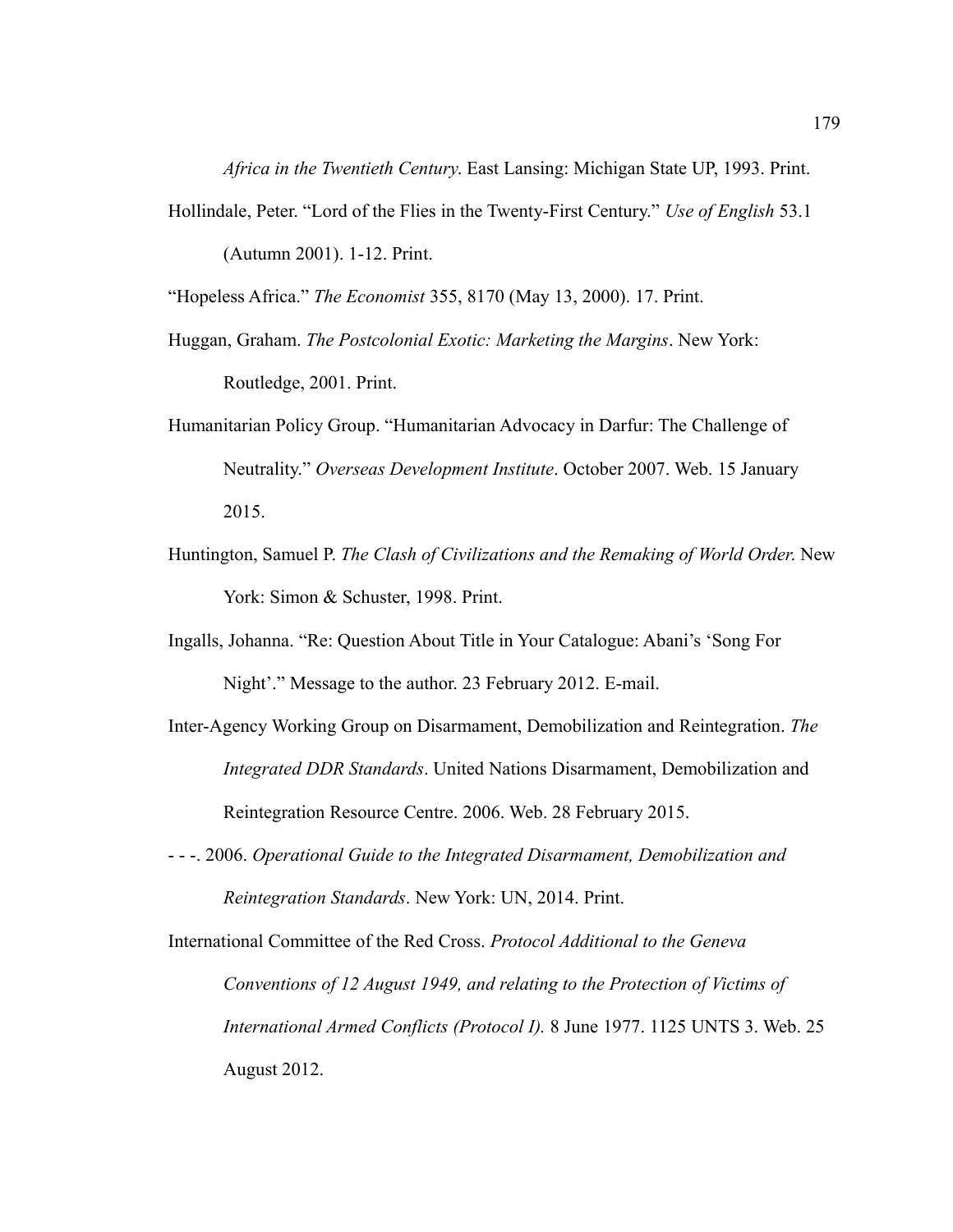- International Federation of the Red Cross. *Code of Conduct for the International Red Cross and Red Crescent Movement and NGOs in Disaster Relief*. Geneva: International Federation, 1994. Print.
	-
- International Monetary Fund. *Directory of Trade Statistics Yearbook 2000*. Washington

D.C.: International Monetary Fund, 2000. Print.

- Italie, Hillel. "Memoirist Ishmael Beah Defends His Book About Time as Boy Soldier." *Associated Press*. 30 January 2008. Web. 26 December 2012.
- Iweala, Uzodinma. *Beasts of No Nation*. 2005. New York: Harper Perennial, 2006. Print.
- - -. "P.S." *Beasts of No Nation*. New York: Harper Perennial, 2006. Print.
- - -. "Slaughter of Innocence." *The Guardian*. 25 May 2007. Web. 29 December 2012.
- Jackson, Ray D. "Rushing the Cadence: Serving Underage." *Leatherneck* 19 December 2001. 52-53. Print.
- Jackson, Ray D. and Susan M. Jackson. *America's Youngest Warriors*. Tempe, AZ: Veterans of Underage Military Service. 3 vols. 1996-2006. Print.
- Jacobs, Sean. "Bono's Vanity: Showcasing Africa, or Promoting its Glamorous Patrons?" *Rootless Cosmopolitan*. 15 June 2007. Web. 2 September 2014.
- Jal, Emmanuel and Megan Lloyd Davies. *War Child: A Child Soldier's Story*. New York: St. Martin's P, 2009. Print.
- - -. *Warchild*. Sonic, 2008. CD.
- - -. *War Child.* dir. Christian Karim Chrobog. ReelU Films, 2008. Film.
- James, Allison and Alan Prout. "Time and Transition in the Study of Childhood."

*Constructing and Reconstructing Childhood: Contemporary Issues in the*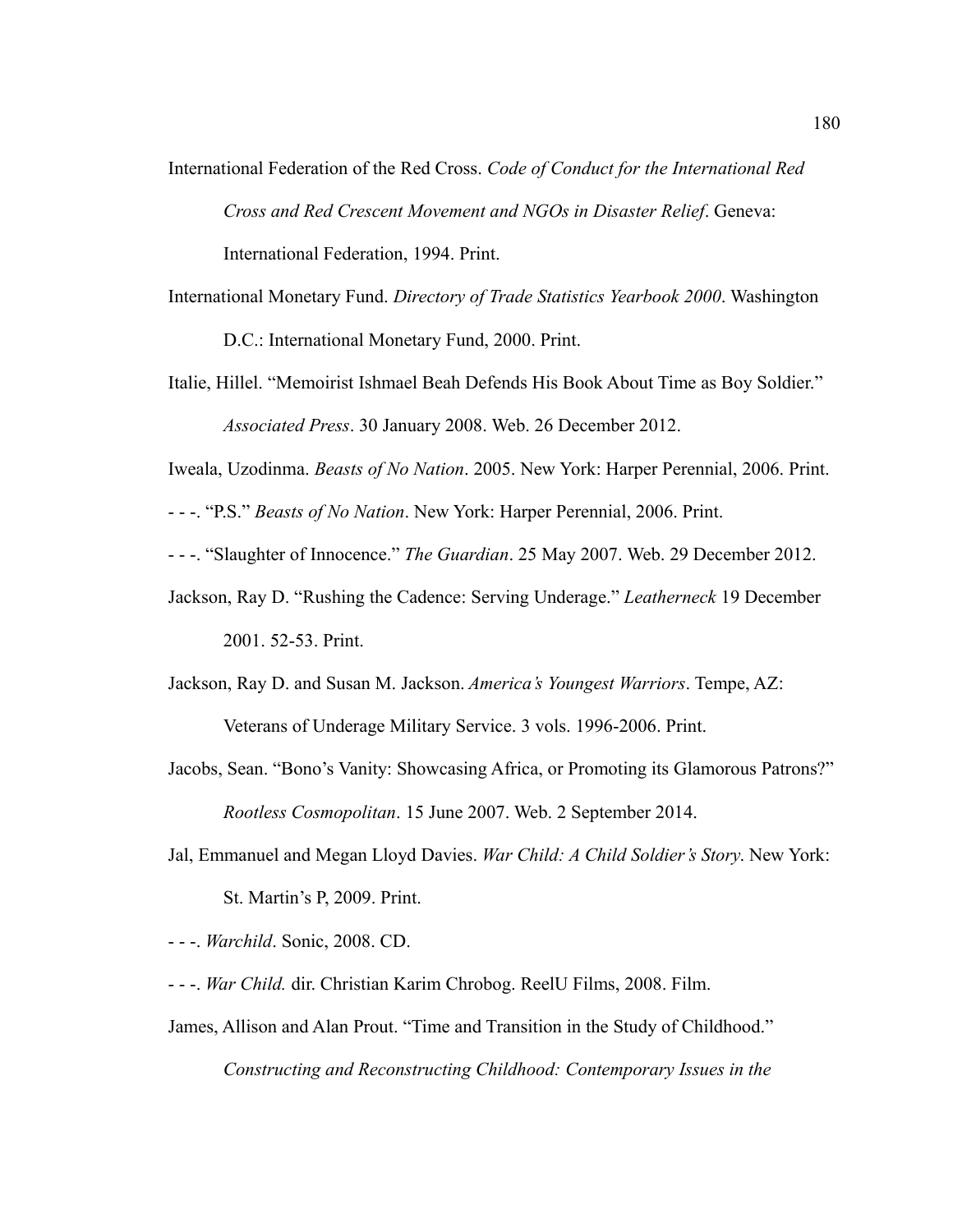*Sociological Study of Childhood*. ed. Allison James and Alan Prout. Hampshire, UK: Falmer, 1990. 216-238. Print.

Jarrett-Macauley, Delia. *Moses, Citizen and Me*. London: Granta Books, 2005. Print.

- Johnson, Anthony Godby. *A Rock and A Hard Place: One Boy's Triumphant Journey*. New York: Crown, 1993. Print.
- Johnston, Tim. rev. of *A Long Way Gone: Memoirs of a Boy Soldier. Weekend Australian* 16 June 2007. Web.
- Kâğitçibaşi, Çiğdem. *Family and Human Development Across Cultures: A View From the Other Side*. Mahwah, NJ: Erlbaum, 1996. Print.
- Kanczula, Antonia. "Kony 2012 in Numbers." *The Guardian* 20 April 2012. Web. 8 January 2015.
- Kane, Cheikh Hamidou. *Ambiguous Adventure*. 1961. trans. Katherine Woods. London: Heinemann, 1972. Print.
- Kaplan, Robert D. "The Coming Anarchy." *The Atlantic Monthly*. 1 February 1994. 44- 75. Print.
- Kearney, J.A. "The Representation of Child Soldiers in Contemporary African Fiction." *Journal of Literary Studies* 26, 1 (March 2010). 67-94. Print.
- Keim, Curtis. *Mistaking Africa: Curiosities and Inventions of the American Mind*. 2ed. Boulder: Westview P, 2009. Print.

Keitetsi, China. *Child Soldier: Fighting For My Life*. Bellevue: Jacanda, 2002. Print. - - -. *Child Soldier*. London: Souvenir, 2004. Print.

Kelly, David. *The Disarmament, Demobilization & Reintegration of Child Soldiers in*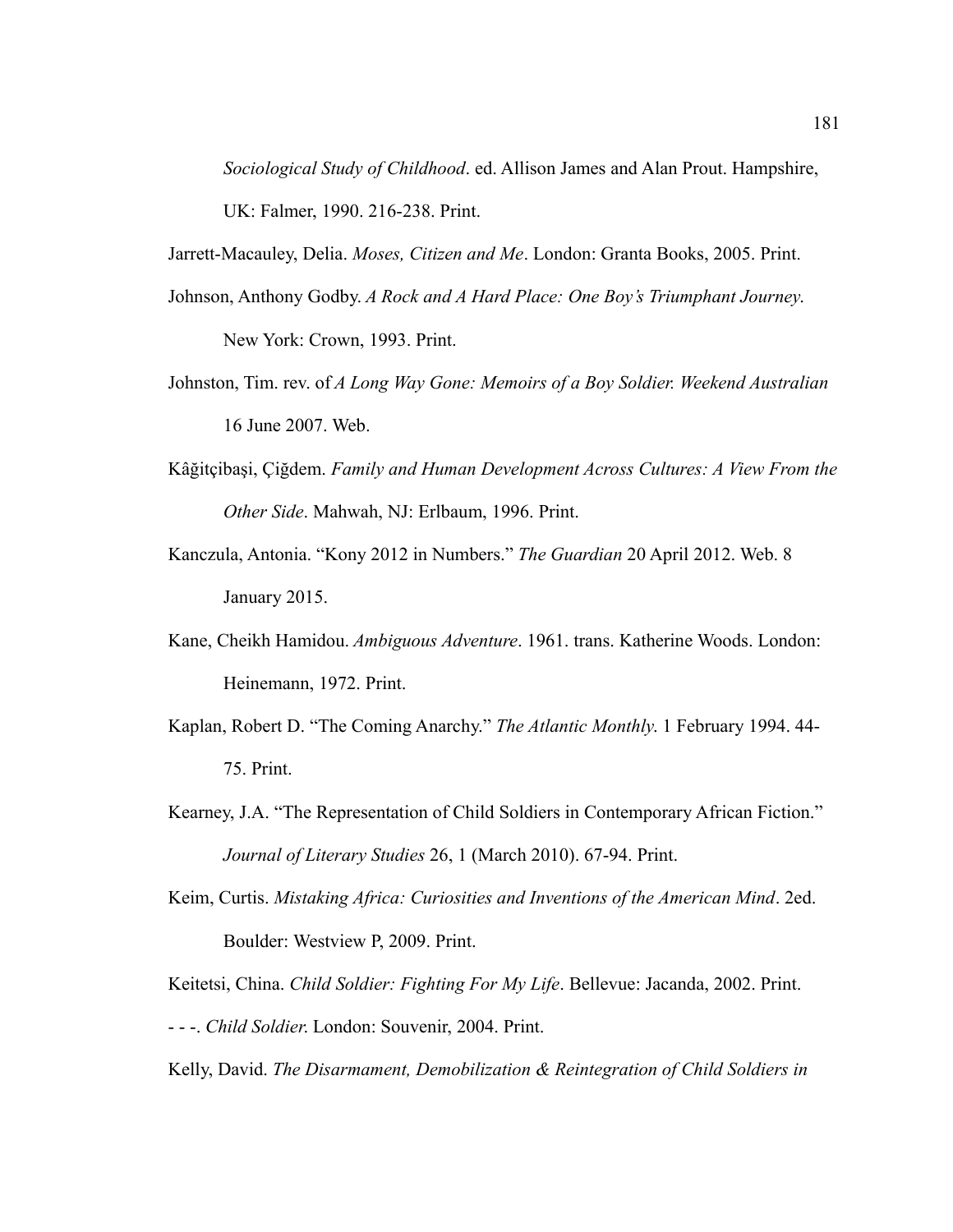*Liberia, 1994-1997: The Process and Lessons Learned*. New York: UNICEF, 1998. Print.

Kleinman, Arthur and Joan Kleinman. "The Appeal of Experience; The Dismay of Images: Cultural Appropriations of Suffering in Our Times." *Daedalus* 125, 1 (Winter, 1996). 1-23. Print.

K'Naan. *Dusty Foot Philosopher*. Msi Music Corp, 2005. CD.

- Kohli, Martin. "The World We Forgot: A Historical Review of the Life Course." *Later Life: The Social Psychology of Aging*. ed. Victor W. Marshall. Beverly Hills, CA: Sage, 1986. Print.
- Korda, Michael. *Another Life: A Memoir of Other People*. New York: Random House, 1999. Print.
- Kourouma, Ahmadou. *Allah is Not Obliged*. 2000. Trans. Frank Wynne. New York: Anchor, 2007. Print.
- Kristof, Nicholas D. "Darfur and Congo." *The New York Times* 20 June 2007. Web. 23 November 2014.
- Kyulanova, Irina. "From Soldiers to Children." *Studies in the Novel* 42, 1-2 (Spring-Summer 2010). 28-47. Print.
- LaCapra, Dominick. *History in Transit: Experience, Identity, Critical Theory*. Ithaca: Cornell UP, 2004. Print.
- Lamwaka, Beatrice. "Butterfly Dreams." *Butterfly Dreams and Other New Short Stories from Uganda*. ed. Emma Dawson. Nottingham: CCC Press, 2010. Print.
- Laub, Dori. "An Event Without A Witness: Truth, Testimony and Survivial." *Testimony: Crises of Witnessing in Literature, Psychoanalysis, and History*. Shoshana Felman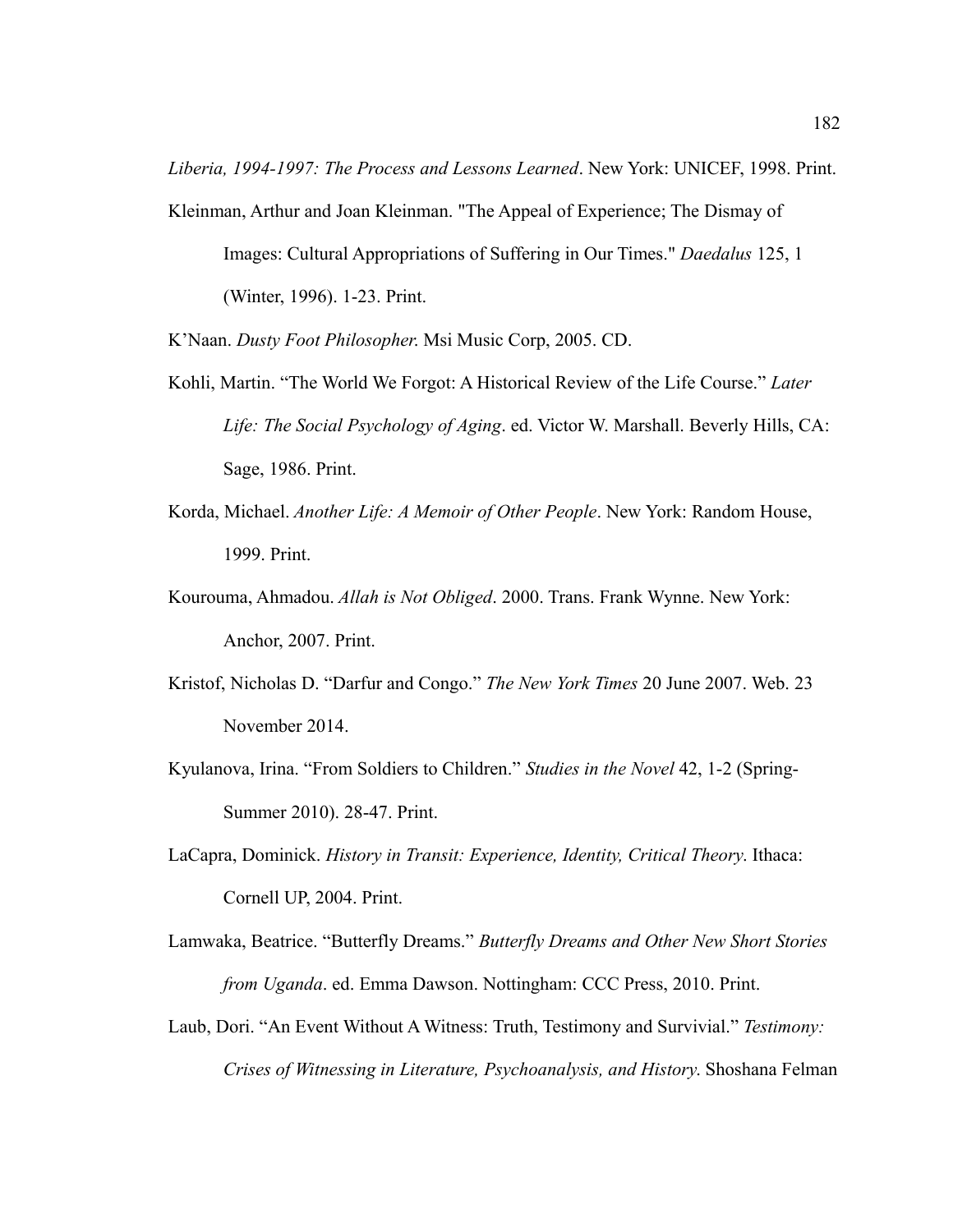and Dori Laub. New York: Routledge, 1992. 75-92. Print.

Laye, Camara. *The Dark Child*. 1953. New York: Noonday P, 1954. Print.

- Lee, Nathan. "Say It with Diamonds?" Rev. of *Blood Diamond. The Village Voice* 28 November 2006. Web. 14 August 2014.
- Lefebvre, Henri. *The Production of Space*. trans. Donald Nicholson-Smith. Cambridge, MA: Blackwell, 1991. Print.
- Lejeune, Philippe. "The Autobiographical Pact." *On Autobiography*. ed. Paul John Eakin. trans. Katherine Leary. Minneapolis: U of Minnesota P, 1989. 3-30. Print.

LeRoy, J. T. *Sarah*. New York: Bloomsbury, 2000. Print.

- Locke, John. *Some Thoughts Concerning Education*. Cambridge: Cambridge UP, 1927. Print.
- Loe, Mary H. "*Thor* Tax Ruling After 5 Years: Its Effect on Publishing and Libraries." *Library Acquisitions: Practice and Theory* 10, 3 (1986). 203-218. Print.
- - -. "Study Shows *Thor* Ruling Still Causes Book Dumping." *Publisher's Weekly* 5 September 1986. 19. Print.
- Lukeman, Noah. "How Many Copies Must a Book Sell to be Considered a Success." *Ask a Literary Agent*. 8 September 2009. Web. 2 December 2012.

*Machine Gun Preacher*. Dir. Marc Forster. Relativity Media, 2011. Print.

Mackey, Alison. "Troubling Humanitarian Consumption: Reframing Relationality in African Child Soldier Narratives." *Research in African Literatures* 44, 4 (Winter 2013). 99-122. Print.

Malena, Carmen. *Working With NGOs: A Practical Guide to Operational Collaboration*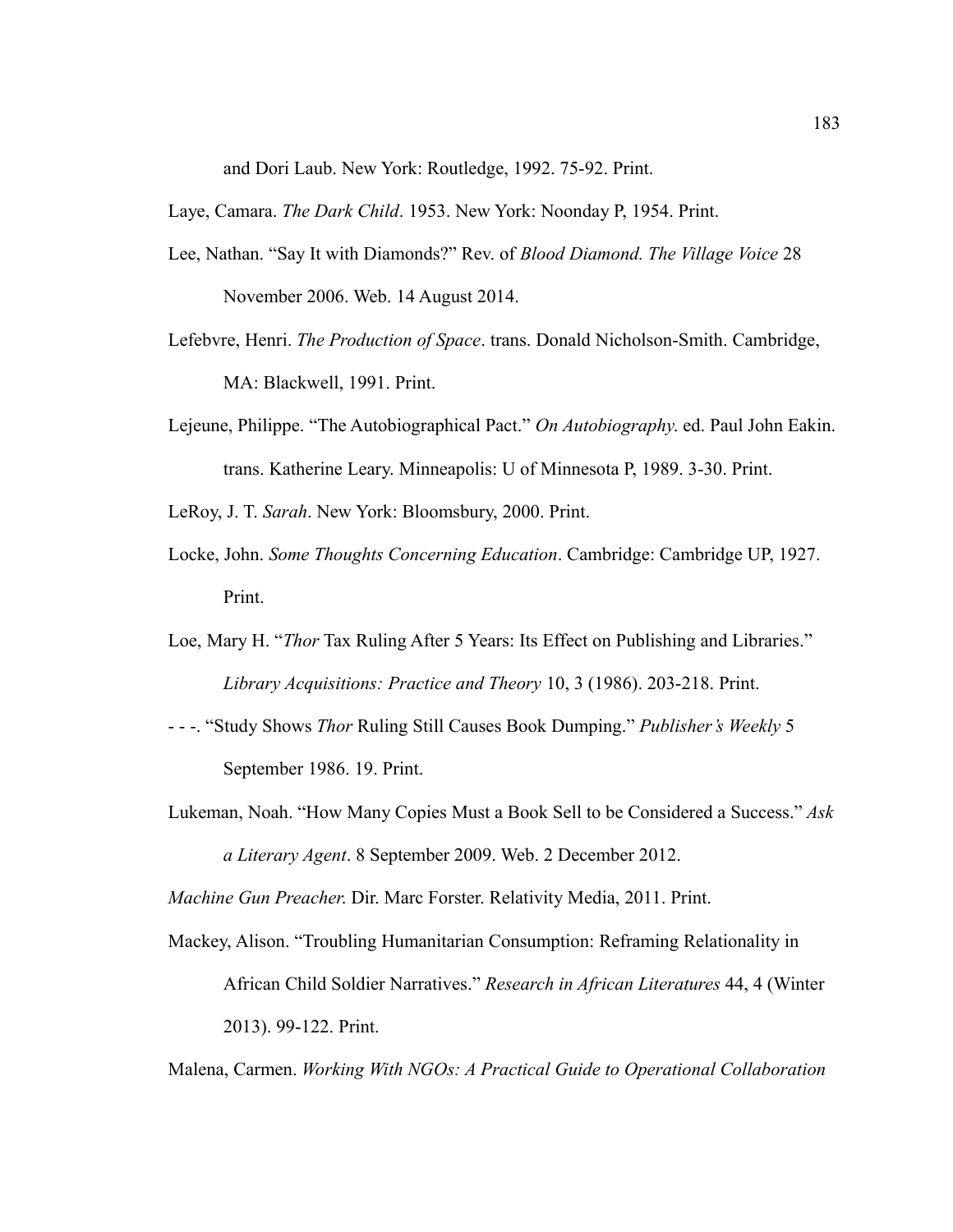*Between the World Bank and Non-Governmental Organizations*. Washington D.C.: The World Bank, 1995. Print.

- Malkki, Liisa H. "Speechless Emissaries: Refugees, Humanitarianism, and Dehistoricization." *Cultural Anthropology* 11, 3 (1996). 377-404. Print.
- Malone, Nolan et al. "The Foreign Born Population: 2000." *Census 2000 Brief*. Washington, D.C.: U.S. Census Bureau, 2003. 1-12. Print.
- Mamdani, Mahmood. "Kony: What Jason Did Not Tell the Invisible Children." *Al Jazeera* 13 March 2012. Web. 8 January 2015.
- Maren, Michael. *The Road to Hell: The Ravaging Effects of Foreign Aid International Charity*. New York: The Free Press, 1997. Print.
- Marinovich, Greg and Joao Silva. *The Bang Bang Club: Snapshots From a Hidden War*. New York: Basic Books, 2000. Print.
- Martins, Catarina. "The Dangers of the Single Story: Child-Soldiers in Literary Fiction and Film." *Childhood* 18, 4 (May 2011). 434-446. Print.
- Maryles, Daisy. "They're Back—Again and Again." *Publisher's Weekly* 254, 12 (24 March 2007). 28-33. Print.

- - -. "Bestsellers '07." *Publisher's Weekly* 255, 2 (14 January 2008). 29-32. Print.

- Malthus, Thomas Robert. 1798. *An Essay On The Principle Of Population*. ed. Donald Winch. Cambridge: Cambridge UP, 1992. Print.
- Mayer, Ruth. *Artificial Africas: Colonial Images in the Times of Globalization*. Lebanon: UP of New England, 2002. Print.

McCarthy, Michael. *Dark Continent: Africa as Seen by Americans*. Westport: Greenwood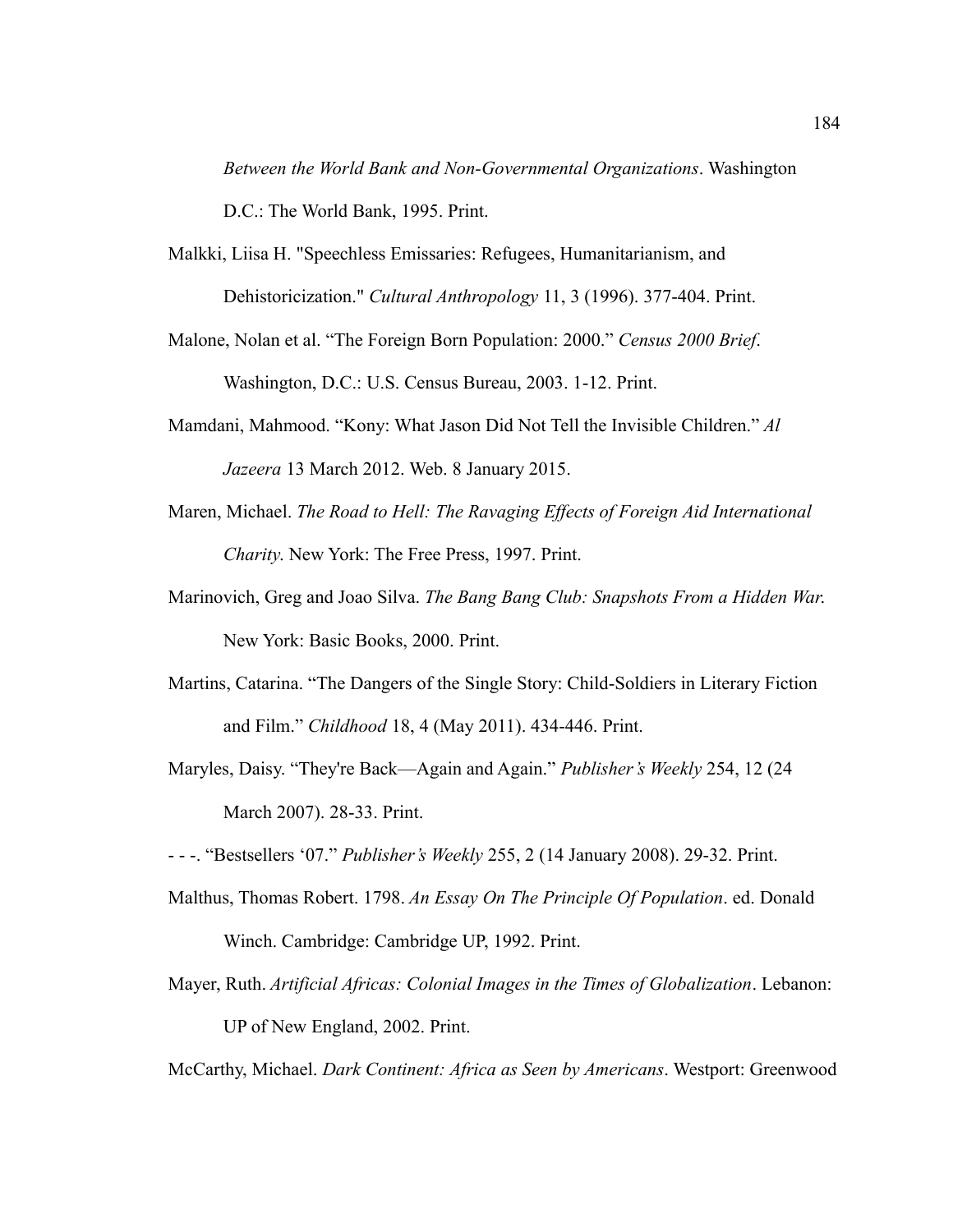P, 1983. Print.

McCormick, Patricia. *Never Fall Down*. New York: Balzer + Bray, 2012. Print.

McCourt, Frank. *Angela's Ashes*. New York: Scribner, 1996. Print.

- McDonnell, Faith J.H. and Grace Akallo. *Girl Soldier: A Story of Hope for Northern Uganda's Children*. Grand Rapids, MI: Chosen Books, 2007. Print.
- McEvoy, Dermot. "Paperbacks Ring in Change." *Publisher's Weekly* 256, 12 (23 March 2009). 23-29. Print.

Mehari, Senait. *Feuerherz*. München: Droemer, 2004. Print.

- Mengestu, Dinaw. "Children of War." *New Statesman*. 14 June 2007. Web. 12 March 2015.
- - . "Not a Click Away: Joseph Kony in the Real World." *Warscapes* 12 March 2012. Web. 8 January 2015.
- Miller, Christopher L. *Blank Darkness: Africanist Discourse in French*. Chicago: U of Chicago P, 1985. Print.
- - -. *Theories of Africans: Francophone Literature and Anthropology in Africa*. Chicago: U of Chicago P, 1990. Print.
- Mitchell, Rebecca N. "'Now a Major Motion Picture': The Delicate Business of Selling Literature through Contemporary Cinema." *Judging a Book by Its Cover: Fans, Publishers, Designers, and the Marketing of Fiction*. eds. Nicole Matthews and Nickianne Moody. Hamphire: Ashgate, 2007. Print. 108-116.

Monforte, Tanya M. "Razing Child Soldiers." *Alif* 27 (2007). 169-208. Print.

Moran, Joe. "The Role of Multimedia Conglomerates in American Trade Book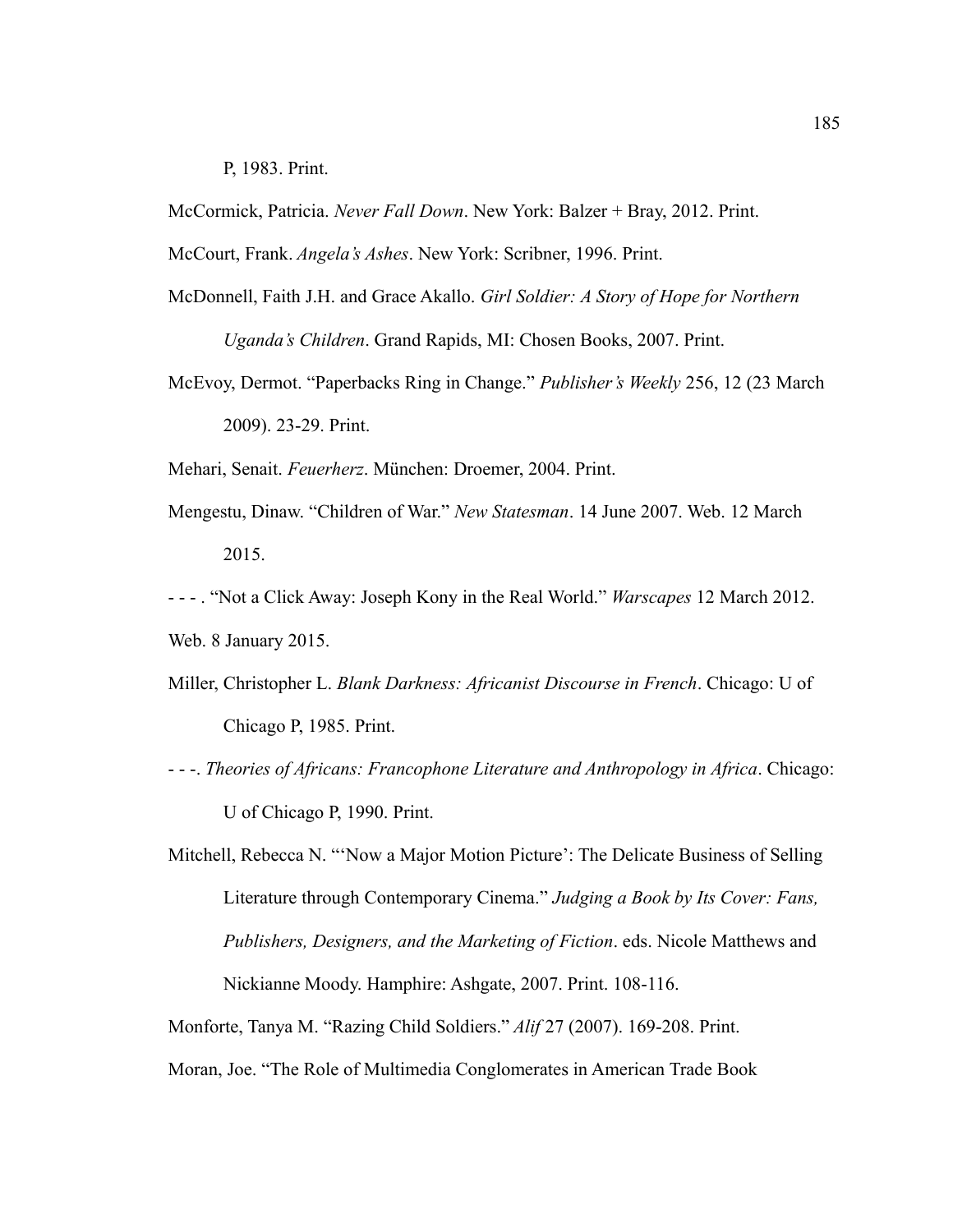Publishing." *Media, Culture & Society* 19, 3 (1997). 441-455. Print.

- Moran, Mary H. Rev. of *A Long Way Gone: Memoirs of a Boy Soldier*, and *Black Man's Grave: Letters From Sierra Leone*. *African Studies Review* 51, 1 (April 2008). 197-198. Print.
- Moynagh, Maureen. "Human Rights, Child-Soldier Narratives, and the Problem of Form." *Research in African Literatures* 42, 4 (Winter 2011). 39-59. Print.
- Mukasonga, Scholastique. *Our Lady of the Nile*. trans. Melanie L Mauthner. New York: Archipelago Books, 2014. Print.
- Murphy, Sharon. "Re: Question About Title in Your Catalogue: Jarrett-Macauley's 'Moses, Citizen and Me'." Message to the author. 5 March 2012. E-mail.
- Ndiaye, Christiane. "Kourouma, the Myth: The Rhetoric of the Commonplace in Kourouma Criticism." *Research in African Literatures* 38, 2 (Summer 2007). 95- 108. Print.
- Niemeyer, Carl. "The Coral Island Revisited." *College English* 22, 44 (1961). 241–245. Print.
- Nelson, Sara. "Emotional Truth." *Publisher's Weekly* 244, 4 (28 January 2008). 6. Print.
- Nolen, Stephanie. "Mission Impossible?" *The Globe and Mail* (Canada) 15 June 2002: F1. Print.
- Nsamenang, A. Bame. *Human Development in Cultural Context: A Third World Perspective*. Newbury Park, CA: Sage, 1992. Print.
- Office of the President. "Memorandum of Justification Regarding the Waiver of Restrictions Pursuant to the Child Soldiers Prevention Act of 2008." October 25,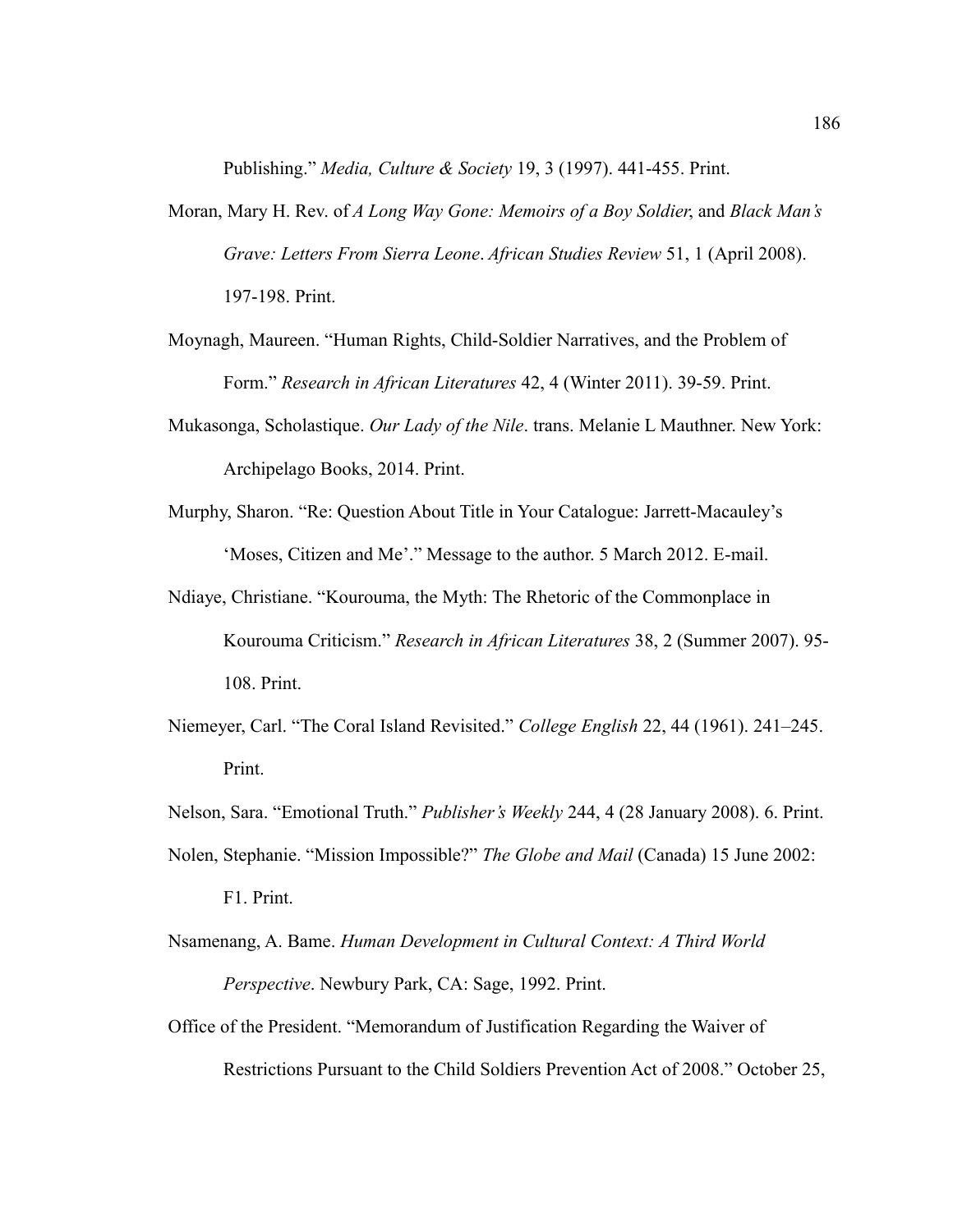2010. Washington: GPO, 2010. Print.

Ojo-Ade, Femi. *Ken Saro-Wiwa: A Bio-Critical Study*. New York: Africana Legacy P, 1999. Print.

Okafor, Ben. "Chukwudebelu" *Focus on Africa*. BBC 4. June 2005. Radio.

- - -. *Child of Biafra.* co-dir. Justin Butcher. Contact Theatre, Manchester. 19-21 July 2007. Performance.

- - -. Okafor, Ben. *Child of Biafra*. Plankton Records, 2011. CD.

- Okolie, Maxwell. "Childhood in African Literature: A Literary Perspective." *Childhood in African Literature*. Eds. Eldred Durosimi Jones and Marjorie Jones. Trenton: Africa World Press, 1998. Print. 29-35.
- O'Neill, Brendan. "Misery Lit … Read On." *BBC News Magazine*. 17 April 2007. Web. 15 December 2012.
- Opie, Iona and Charles. *Children's Games in Street and Playground*. Oxford UP, 1969. Print.

Orange Prize for Fiction. "Research 2000." n.d. Web. 9 November 2013.

Organization of African Unity. *African Charter on the Rights and Welfare of the Child.* 11 July 1990. Web. 25 August 2012.

Ouédraogo, Jean. "An Interview with Ahmadou Kourouma (November 24, 1997)." *Callaloo* 23, 4. (2000 Fall). 1338-1348. Print.

Parent, Anne-Simone, et al. "The Timing of Normal Puberty and the Age Limits of Sexual Precosity: Variations Around the World, Secular Trends, and Changes After Migration."*Endocrine Reviews* 24 (5). 668-693. Web.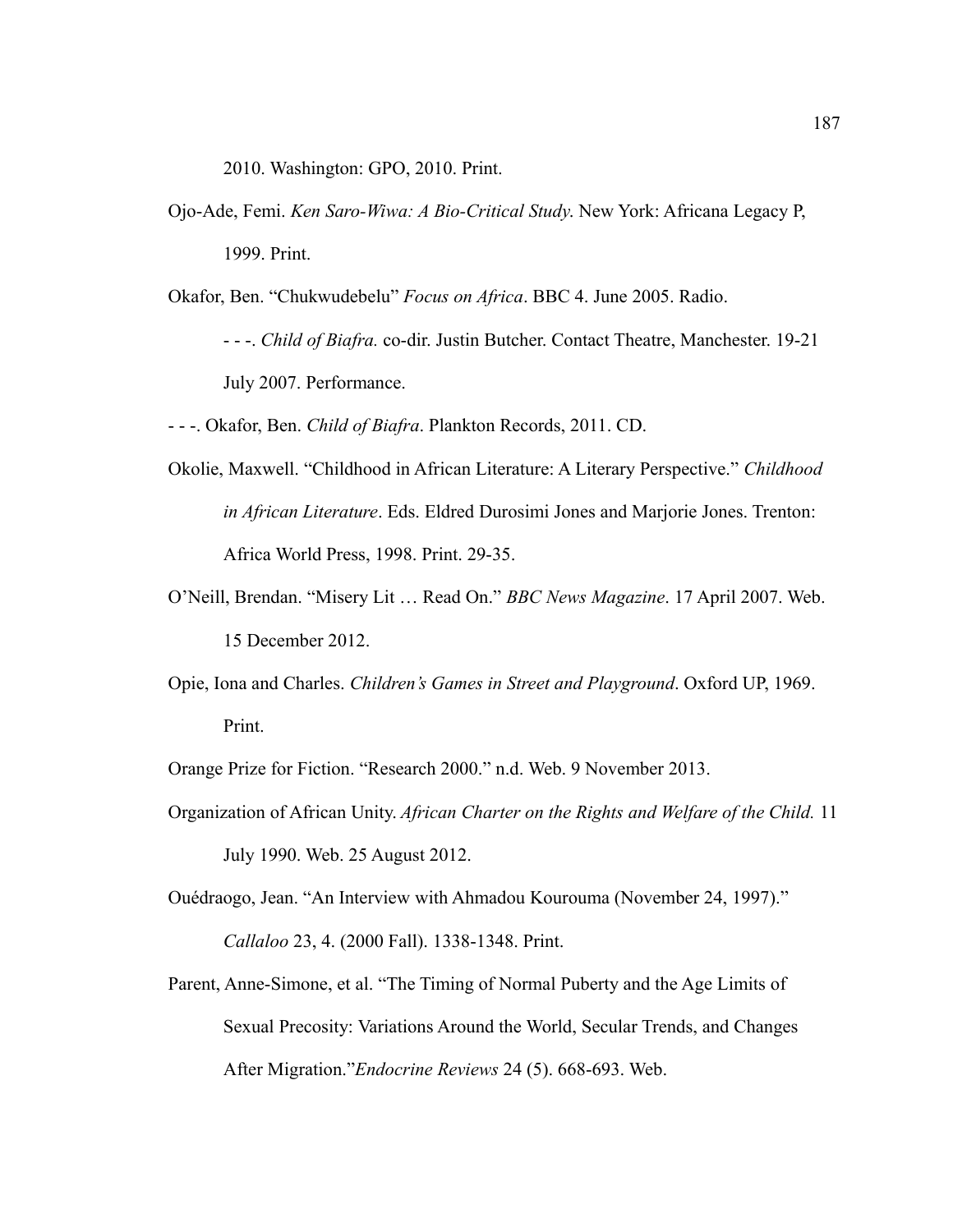- Pedersen, Jon and Tone Sommerfelt. "Studying Children in Armed Conflict: Data Production, Social Indicators and Analysis." *Social Indicators Research* 84, 3 (December 2007). 251-269. Print.
- Pelzer, Dave. *A Child Called "It": An Abused Child's Journey From Victim to Victor.*  Deerfield Beach, FL: Health Communications, 1995. Print.

Pepetela. *Mayombe*. London: Heinemann, 1983. Print.

- Perouse de Montclos, Marc-Antoine. "Humanitarian Aid and the Biafra War: Lessons Not Learned." *Africa Development* 34, 1 (2009). 69-82. Print.
- Phillips, Angus. "How Books Are Positioned in the Market: Reading the Cover." *Judging a Book by Its Cover: Fans, Publishers, Designers, and the Marketing of Fiction*. eds. Nicole Matthews and Nickianne Moody. Hamphire: Ashgate, 2007. Print. 19- 30.
- Piaget, Jean. *The Essential Piaget*. ed. Howard E. Gruber and Jacques Vonèche. New York: Basic, 1977. Print.
- Pictet, Jean. "The Fundamental Principles of the Red Cross: Commentary." *International Committee for the Red Cross*. 1 January 1979. Web. 16 January 2015.
- Pollock, Linda A. *Forgotten Children: Parent-Child Relations from 1500-1900*. Cambridge: Cambridge UP, 1983. Print.
- Polman, Linda. *Crisis Caravan: What's Wrong With Humanitarian Aid*. trans. Liz Waters. New York: Metropolitan, 2010. Print.
- Postman, Neil. *The Disappearance of Childhood*. New York: Delacorte, 1982. Print.
- Quayson, Ato. "Realism, Criticism, and the Disguises of Both: A Reading of Chinua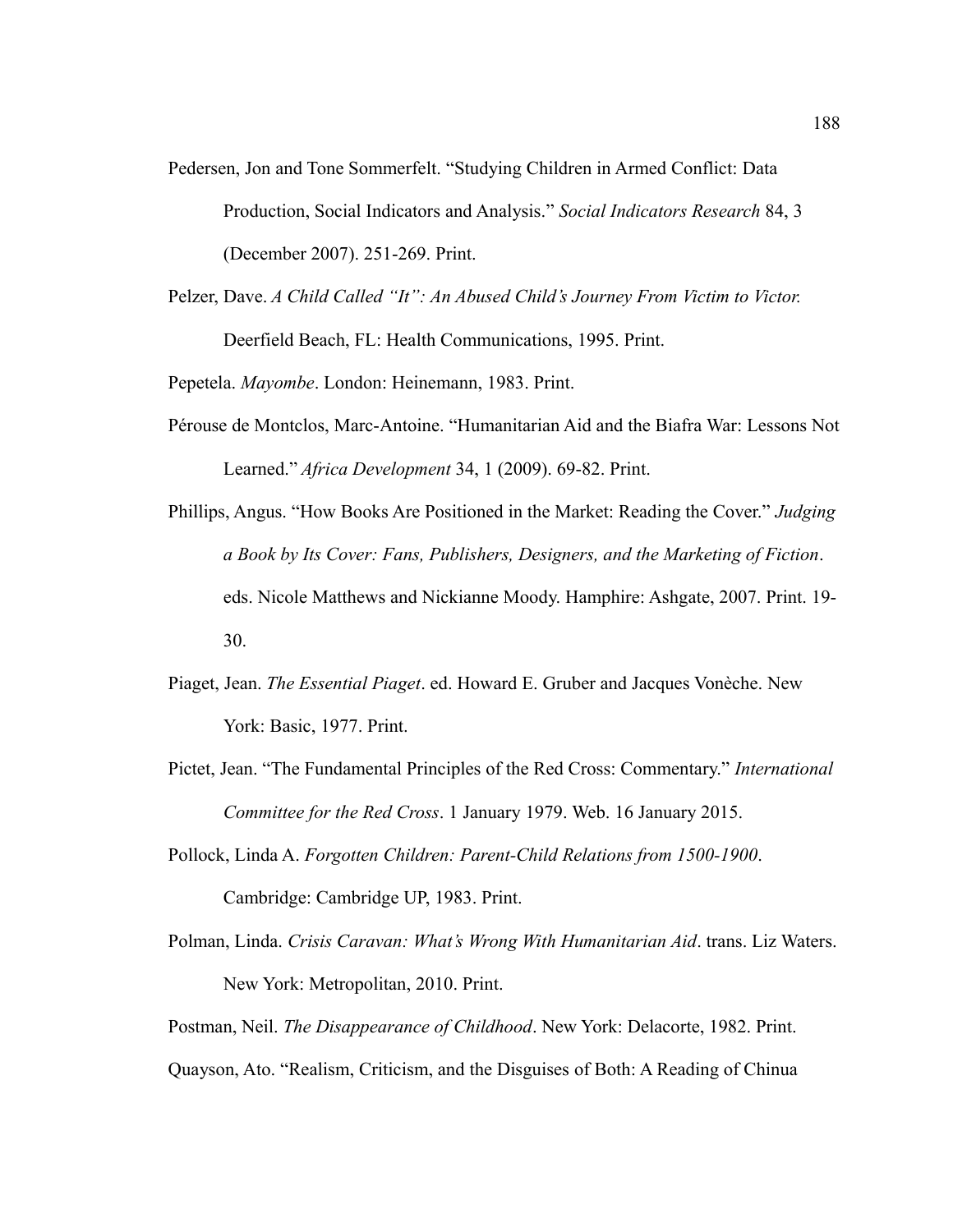Achebe's *Things Fall Apart* with an Evaluation of the Criticism Relating to It." *Research in African Literatures* 25, 4 (1994): 118-136. Print.

- Raedts, Peter. "The Children's Crusade of 1212." *Journal of Medieval History* 3, 4 (1977): 279-324. Print.
- Rainie, Lee, et. al. "The Viral Kony 2012 Video." *Pew Research Internet Project* 15 March 2012. Web. 8 January 2015.
- Rayman, Graham. "Boy Soldier of Fortune." *The Village Voice* 18 March 2008. Web. 25 June 2012.
- "Regular Components: Qualifications, Term, Grade." 10 U.S.C. Sec. 505. 2010. Print.
- Rieff, David. "In Defense of Afro-Pessimism." *World Policy Journal* 15, 4 (Winter 1998/1999). 10-22. Print.
- - -. *A Bed For the Night: Humanitarianism in Crisis*. New York: Simon & Schuster, 2002, Print.
- "Riveting True Story of Hope and Redemption 'A Long Way Gone' is Next Starbucks Featured Book." *Starbucks Entertainment*. 11 January 2011. Web. 9 December 2012.
- Robers, Simone, et. al. *Indicators of School Crime and Safety: 2010*. Washington, DC: GPO, 2010. Print.
- Rosen, David M. "Child Soldiers, International Humanitarian Law, and the Globalization of Childhood." *American Anthropologist* 109, 2 (2007). 296-306. Print.
- - -. *Child Soldiers: A Reference Handbook*. Santa Barbara: ABC-CLIO, 2012. Print.
- Ross, Elliot. "The Dangers of a Single Book Cover: The Acacia Tree Meme and 'African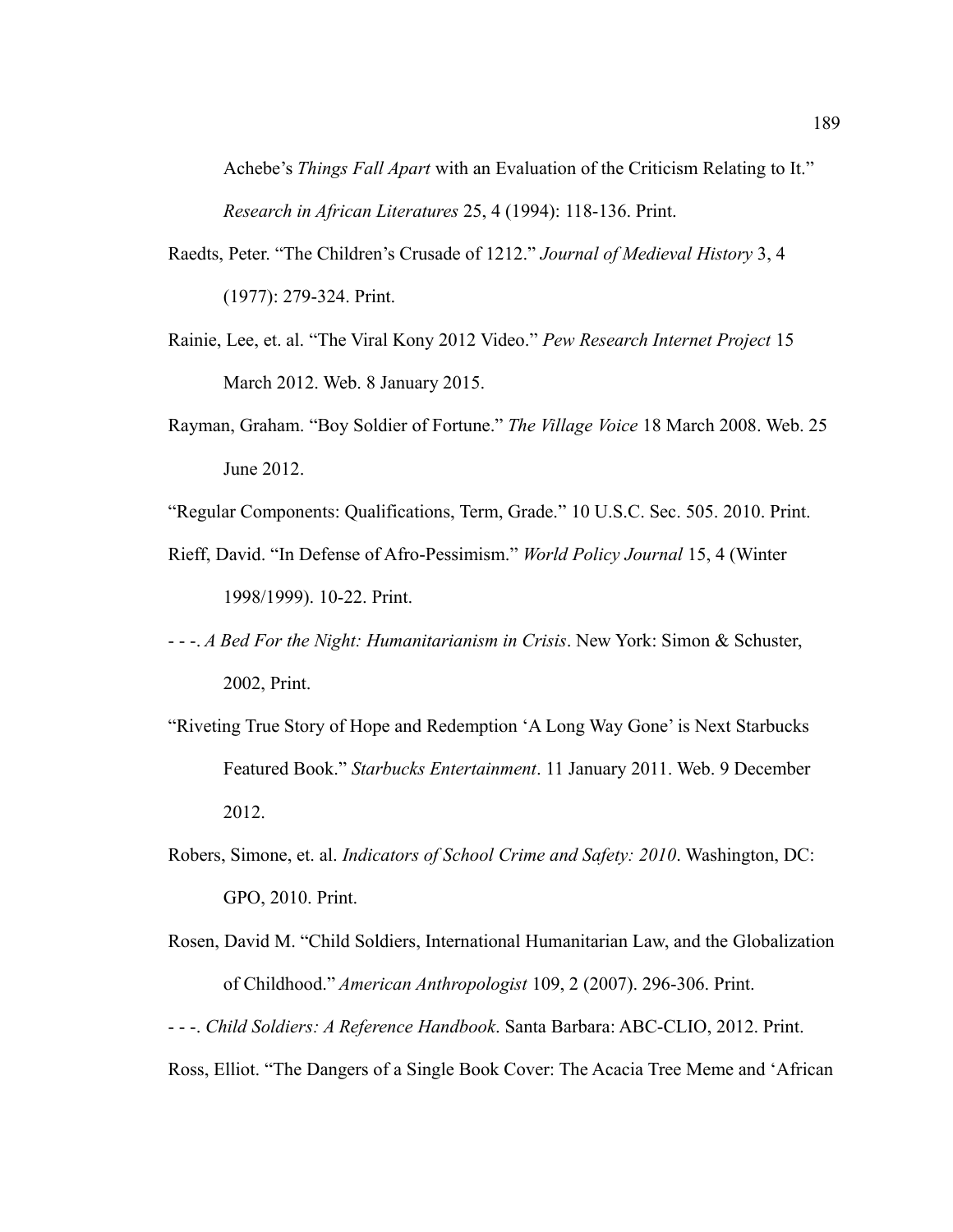Literature'." *Africa is a Country* 7 May 2014. Web. 28 December 2014.

- Rousseau, Jean-Jacques. *Émile: or, On Education*. 1762. trans. Allan Bloom. New York: Basic, 1979. Print.
- Rubenstein, Jennifer C. "The Distributive Commitments of International NGOs." *Humanitarianism in Question: Politics, Power, Ethics*. ed. Michael Barnett and Thomas G. Weiss. Ithica: Cornell UP, 2008. Print. 215-234.

Said, Edward. *Orientalism.* 1978. New York: Random House, 1979. Print.

Saro-Wiwa, Ken. *Sozaboy*. New York: Longman, 1985. Print.

- Schiffrin, André. *The Business of Books: How the International Conglomerates Took Over Publishing and Changed the Way We Read*. New York: Verso, 2000. Print.
- Schmidt, Karen A. "'Never Read Any Book That is Not a Year Old': Thor Power Tool, the Publishing Industry, and Library Collections." *Technical Services Quarterly* 2, 3/4 (Spring/Summer 1985). 93-101. Print.
- Schraeder, Peter J. and Brian Endless. "The Media and Africa: The Portrayal of Africa in 'The New York Times' (1955-1995). *Issue: A Journal of Opinion* 26, 2 (1998). 29-35. Print.
- Schrift, Leonard. "After Thor, What's Next: The Thor Power Tool Decision (US Supreme Court) and Its Impact on Scholarly Publishing." *Library Acquisitions: Practice and Theory* 9, 1 (1985). 61-63. Print.

Seltzer, Margaret. *Love and Consequences*. New York: Riverhead Books, 2008. Print. Sharkey, Betsy. Rev. of *Machine Gun Preacher*. *Los Angeles Times* 23 September 2011. Web. 14 August 2014.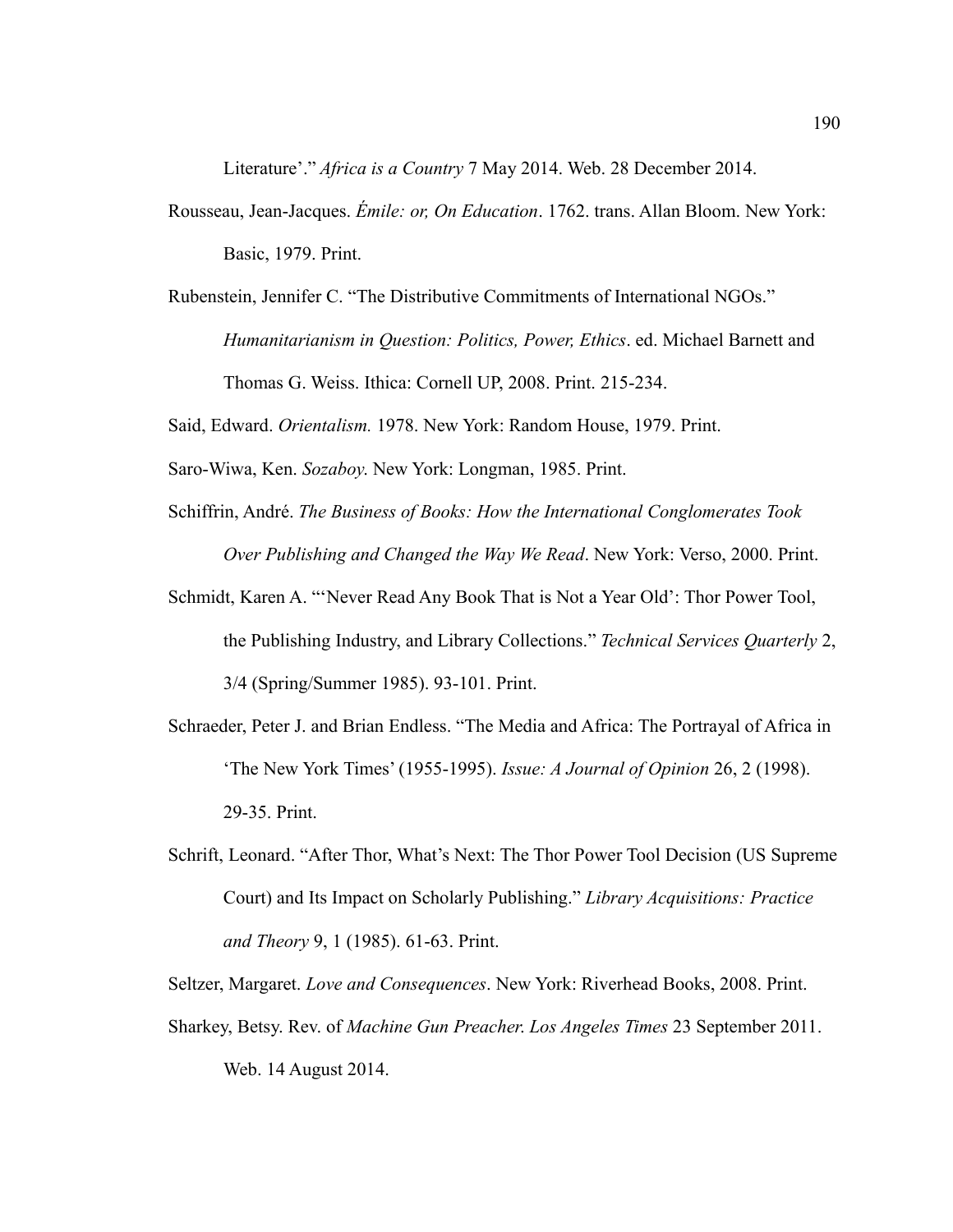- Shaw, Timothy M. and Clement E. Adibe. "Africa and Global Developments in the Twenty-First Century." *International Journal* 51, 1 (Winter 1995/1996). 1-26. Print.
- Silverberg, Michael. "Why Every Book About Africa Has the Same Cover." *The Atlantic* 13 May 2014. Web. 28 December 2014.
- Sinclair, Mark. "The Strange Art of Misery Lit." *Creative Review: Advertising, Design and Visual Culture*. 23 April 2008. Web. 10 November 2013.
- Singer, P. W. *Children at War*. Berkeley and Los Angeles: U of California P, 2006. Print.

Sithebe, Angelina N. *Holy Hill*. Roggebaai: Umuzi, 2007. Print.

- Slaughter, Joseph R. *Human Rights, Inc.: The World Novel, Narrative Form, and International Law*. New York: Fordham UP, 2007. Print.
- Soderlund, Walter C., et. al. *Africa's Deadliest Conflict: Media Coverage of the Humanitarian Disaster in the Congo and the United Nations Response, 1997- 2008*. Waterloo: Wilfred Laurier UP, 2012. Print.
- Sommers, Marc. *The Children's War: Towards Peace in Sierra Leone. A Field Report Assessing the Protection and Assistance Needs of Sierra Leonean Children and Adolescents*. New York: Women's Commission for Refugee Women and Children, 1997. Print.
- Sommerville, C. John. *The Rise and Fall of Childhood*. Beverly Hills, CA: Sage, 1982. Print.

Soyinka, Wole. *Aké: The Years of Childhood*. New York: Random House, 1981. Print. Special Court for Sierra Leone. *Special Court Prosecutor Says He Will Not Prosecute*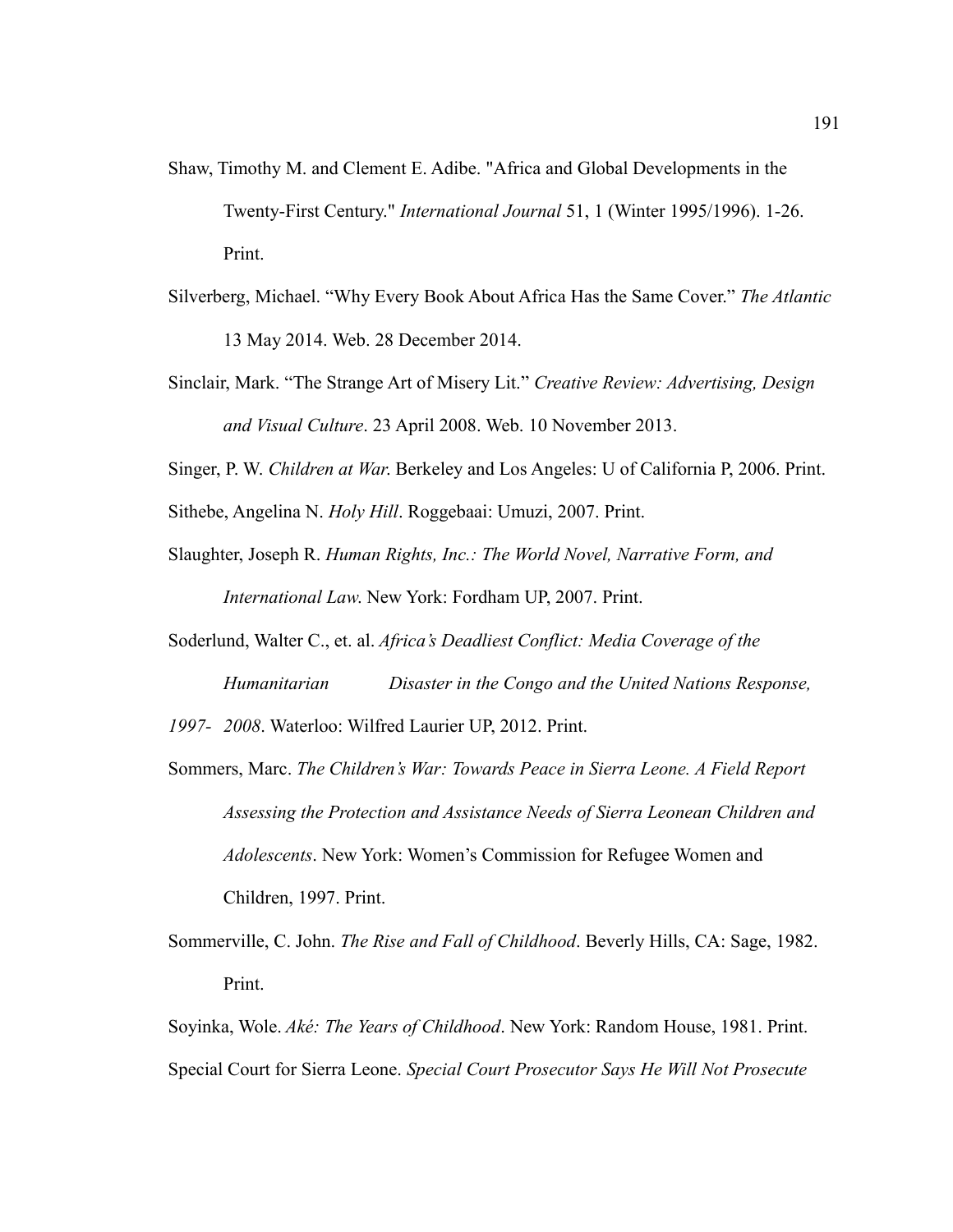*Children*. Freetown: Special Court for Sierra Leone, 2 November 2002. Print.

- Stith, Charles R. and Marlon Millner. *A Survey of American Media Coverage of African Democracies: 1994 – 2004*. Boston: African Presidential Archives and Research Center. 8 April 2005. Web. 30 October 2014.
- Stoddard, Katy. "Booker Prize 2012: Sales For All the Winners and the 2012 Shortlist, Including Hilary Mantel." *The Guardian* 17 October 2012. Web. 2 December 2012.
- Straus, Scott. "Wars Do End! Changing Patterns of Political Violence in Sub-Saharan Africa." *African Affairs* 111, 443 (2012). 179-201. Print.
- Suransky, Valerie Polakow. *The Erosion of Childhood*. Chicago: U of Chicago P, 1982. Print.
- Tanenhaus, David S. and Steven A. Drizin. "'Owing to the Extreme Youth of the Accused': The Changing Legal Response to Juvenile Homicide." *The Journal of Criminal Law and Criminology* 92, 3/4 (2002). 641-706. Print.
- Taylor, Adam. "Invisible Children, Organization Behind Kony 2012 Video, to Wind Down Operations." *The Washington Post* 15 December 2014. Web. 10 January 2015.
- Terry, Fiona. *Condemned to Repeat? The Paradox of Humanitarian Action*. Ithaca: Cornell UP, 2002. Print.
- Tester, Keith. *Humanitarianism and Modern Culture*. University Park: Penn State UP, 2010. Print.
- The Sphere Project. *Humanitarian Charter and Minimum Standards in Humanitarian*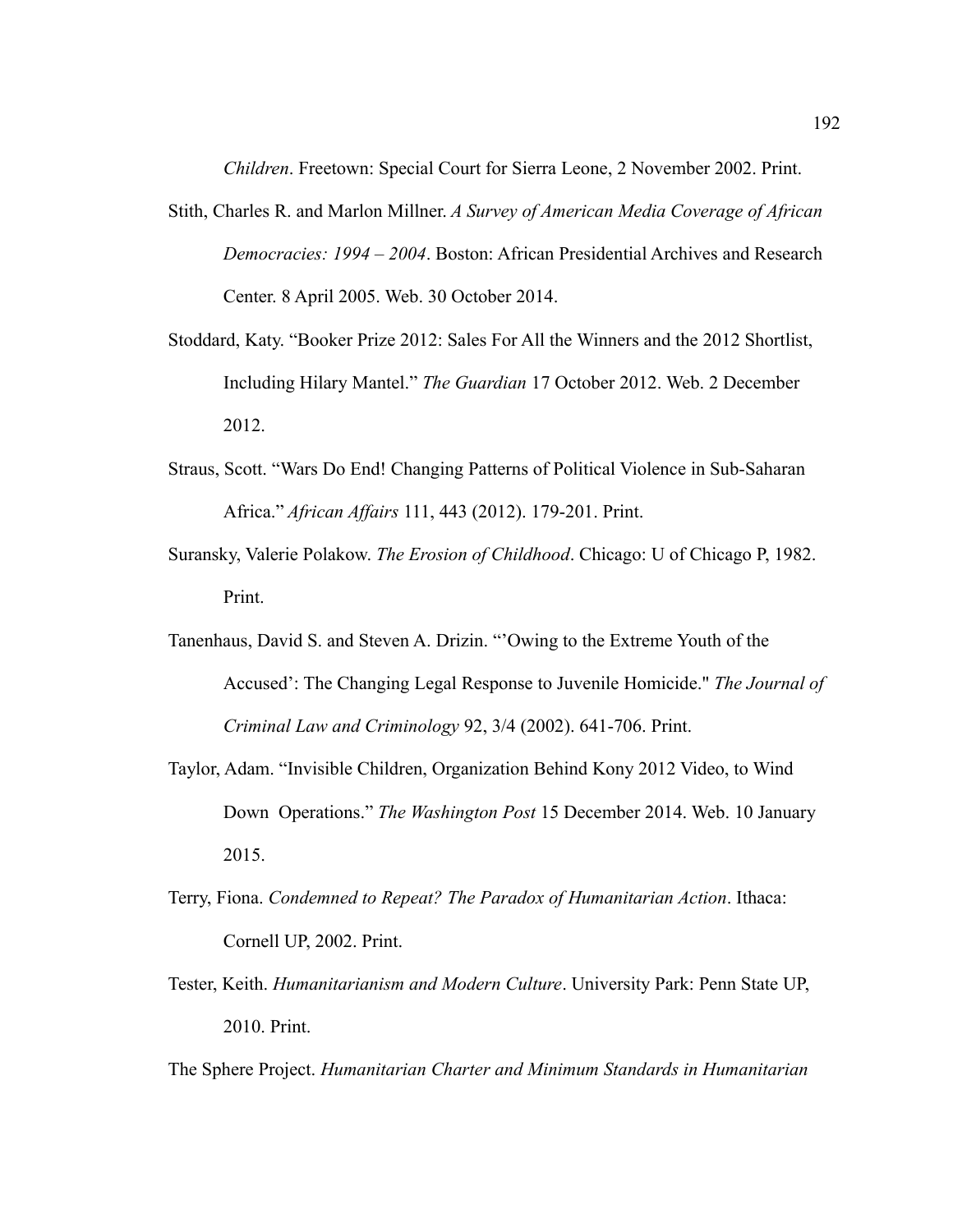*Response*. 3rd ed. Rugby: Practical Action, 2011. Print.

- Thor Power Tool Company v. Commissioner. 439 U.S. 522. Supreme Court of the United States. 1979. *LexisNexis Academic*. Web. 1 August 2012.
- Toingar, Esaie. *A Teenager in the Chad Civil War: A Memoir of Survival, 1982-1986*. Jefferson, NC: McFarland, 2006. Print.
- Tolkien, J.R.R. "On Fairy-Stories." *Poems and Stories*. 1980. New York: Houghton Mifflin, 1994. Print.
- Torregrosa, Luisita Lopez. "'Johnny Mad Dog': Tribe vs. Tribe." *The New York Times* 10 July 2005. Print.
- Travers, Peter. Rev. of *Blood Diamond*. *Rolling Stone* 8 December 2006. Web. 14 August 2014.
- Trawick-Smith, Jeffrey W. *Early Childhood Development: A Multicultural Perspective*. 5th ed. Upper Saddle River, NJ: Pearson Merrill Prentice Hall, 2010. Print.
- Tutuola, Amos. 1952. *The Palm-Wine Drinkard and His Dead Palm-Wine Tapster in the Dead's Town*. New York: Grove P, 1953.
- "TV Report Stirs up Controversy Over Eritrea-Born Singer." *Deutsche Welle* 16 February 2007. Web. 27 March 2014.
- Twitchell, Elizabeth. "David Eggers's *What Is the What*: Fictionalizing Trauma in the Era of Misery Lit." *American Literature* 83, 3 (September 2011). 621-648. Print.
- United Nations Children's Fund. *Cape Town Principles and Best Practices on the Recruitment of Children into the Armed Forces and on Demobilization and Social Reintegration of Child Soldiers in Africa*. 1997. Web. 25 June 2012.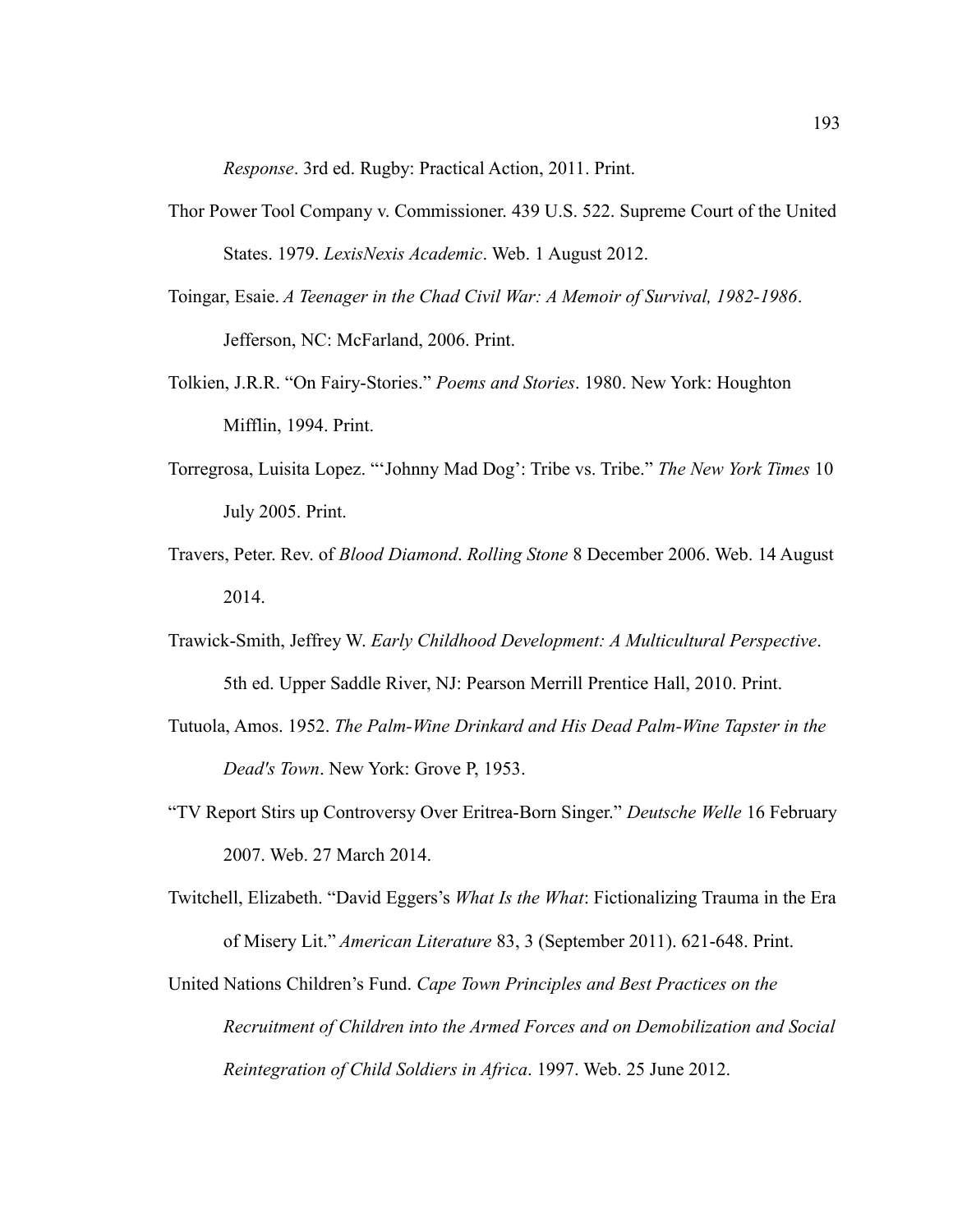- - -. *The State of the World's Children 2001*. New York: UNICEF, 2001. Print.

- United Nations General Assembly. *Convention on the Rights of the Child.* 20 November 1989. *United Nations Treaty Series* 1577 (1989). Web. 25 August 2012.
- - -. *Impact of Armed Conflict on Children, Report of the Expert of the Secretary-General, Ms. Graça Machel.* 26 August 1996. 26 March 2013.
- - -. *Optional Protocol to the Convention on the Rights of the Child on the Involvement of Children in Armed Conflict.* 25 May 2005. Web. 25 August 2012.
- United Nations Secretary-General. *Children and Armed Conflict: Report of the Secretary-General*. 13 April 2010. A/64/742-S/2010/181. Web. 14 September 2012.
- - -. *Children and Armed Conflict: Report of the Secretary-General*. 23 April 2011. A/65/820-S/2011/250. Web. 14 September 2012.
- - -. *Children and Armed Conflict: Report of the Secretary-General*. 26 April 2012. A/66/782-S/2012/261. Web. 14 September 2012.
- Uppsala Conflict Data Program. *UCDP Conflict Encyclopedia*. Uppsala: Uppsala U

Department of Peace and Conflict Research, 2013. Web. 15 November 2014.

wa Nyatetũ Waigwa, Wangarĩ. *The Liminal Novel: Studies in the Francophone African Novel as Bildungsroman*. New York: Lang, 1996. Print.

Wainaina, Binyavanga. "How to Write About Africa." *Granta*. 92 (2005). 91-96. Print.

- - -. "Viewpoint: Binyavanga on Why Africa's International Image is Unfair." *BBC*. 24 April 2012. Web. 4 March 2015.

Walsh, John. "Coming of Age with an AK-47: Ahmadou Kourouma's *Allah n'est pas*